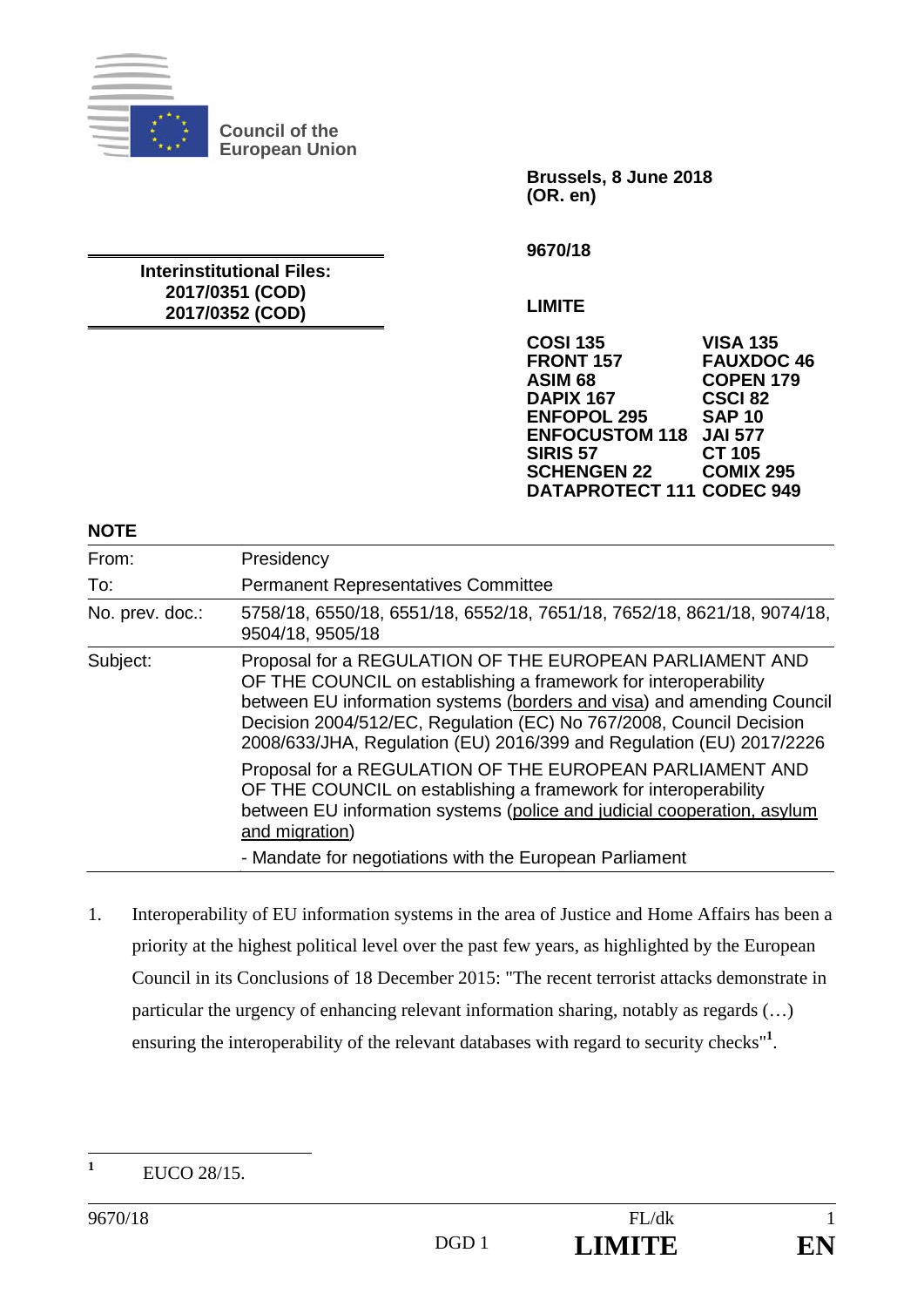- 2. On 6 April 2016, the Commission published a Communication on Stronger and Smarter Information Systems for Borders and Security**<sup>2</sup>** in order to tackle some structural shortcomings related to the EU information systems. A few months later, the High-Level Expert Group on Information Systems and Interoperability was established and prepared a report**<sup>3</sup>** with an overall strategic vision on interoperability and interconnection of information systems stressing the need for a more effective and efficient data management for borders and security in the EU.
- 3. Building on the June 2017 conclusions of the Justice and Home Affairs Council**<sup>4</sup>** , the European Council, in its conclusions of 22-23 June 2017**<sup>5</sup>** , invited the Commission to prepare, as soon as possible, legislative proposals that would enact the recommendations made by the High-Level Expert Group. On 12 December 2017, the Commission adopted two legislative proposals on establishing a framework for interoperability between EU information systems: one focusing on large-scale information systems relating to borders and visa**<sup>6</sup>** , the second one focusing on information systems relating to police and judicial cooperation, asylum and migration**<sup>7</sup>** .
- 4. Considering the importance and the priority nature of this file, the Presidency has been working intensively in order to reach a compromise on both texts, with a view to starting negotiations with the European Parliament as soon as it is ready.
- 5. During the examination of the draft Regulations by the Working Party on Information Exchange and Data Protection (DAPIX), several technical and operational questions were raised and discussed by Member States' experts. Those issues were also examined in depth during the workshops organised by the Commission.
- 6. Following this thorough examination of the draft Regulations at expert level, the Presidency completed a seventh reading of the texts during the JHA Counsellors' meeting of 6 June.

 **2** 7644/16.

**<sup>3</sup>** 8434/1/17 REV 1.

**<sup>4</sup>** 10151/17.

**<sup>5</sup>** EUCO 8/17.

**<sup>6</sup>** 15119/17.

**<sup>7</sup>** 15729/17.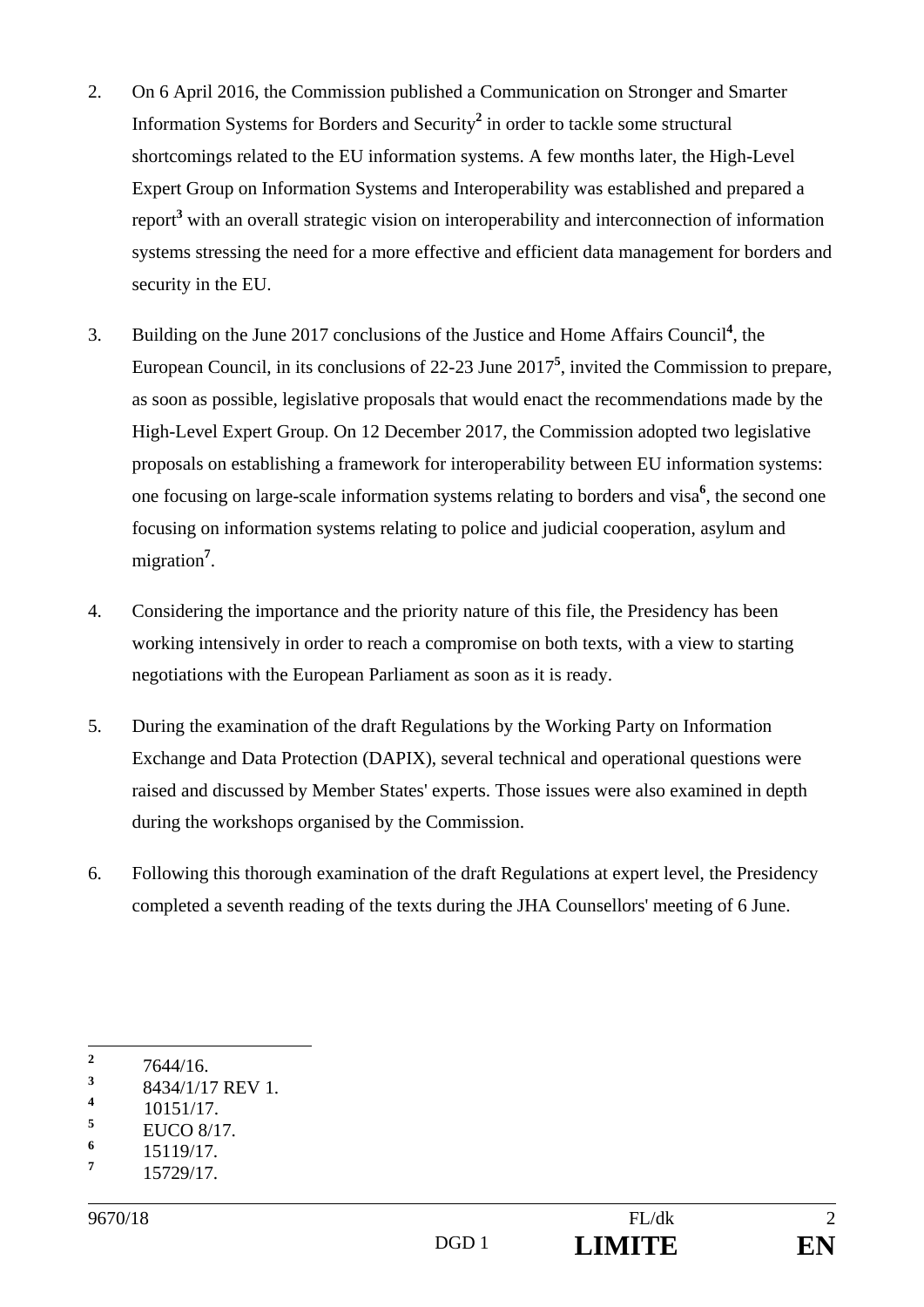7. On the basis of the outcome of that discussion, the Presidency believes that the overall compromise on the draft Regulations, as set out in the annexes to this note**<sup>8</sup>** , is a balanced one and has a broad degree of support by delegations. It therefore invites the Committee to confirm this and to grant the Presidency a mandate to negotiate with the European Parliament on this basis, with a view to reaching an agreement with the European Parliament by the end of 2018.

 **8** Changes to the Commission proposal are marked in *bold italics* and strikethrough. New changes to the Commission proposal compared to ST 9504/18 and ST 9505/18 are marked in *bold italics underline* and strikethrough underline.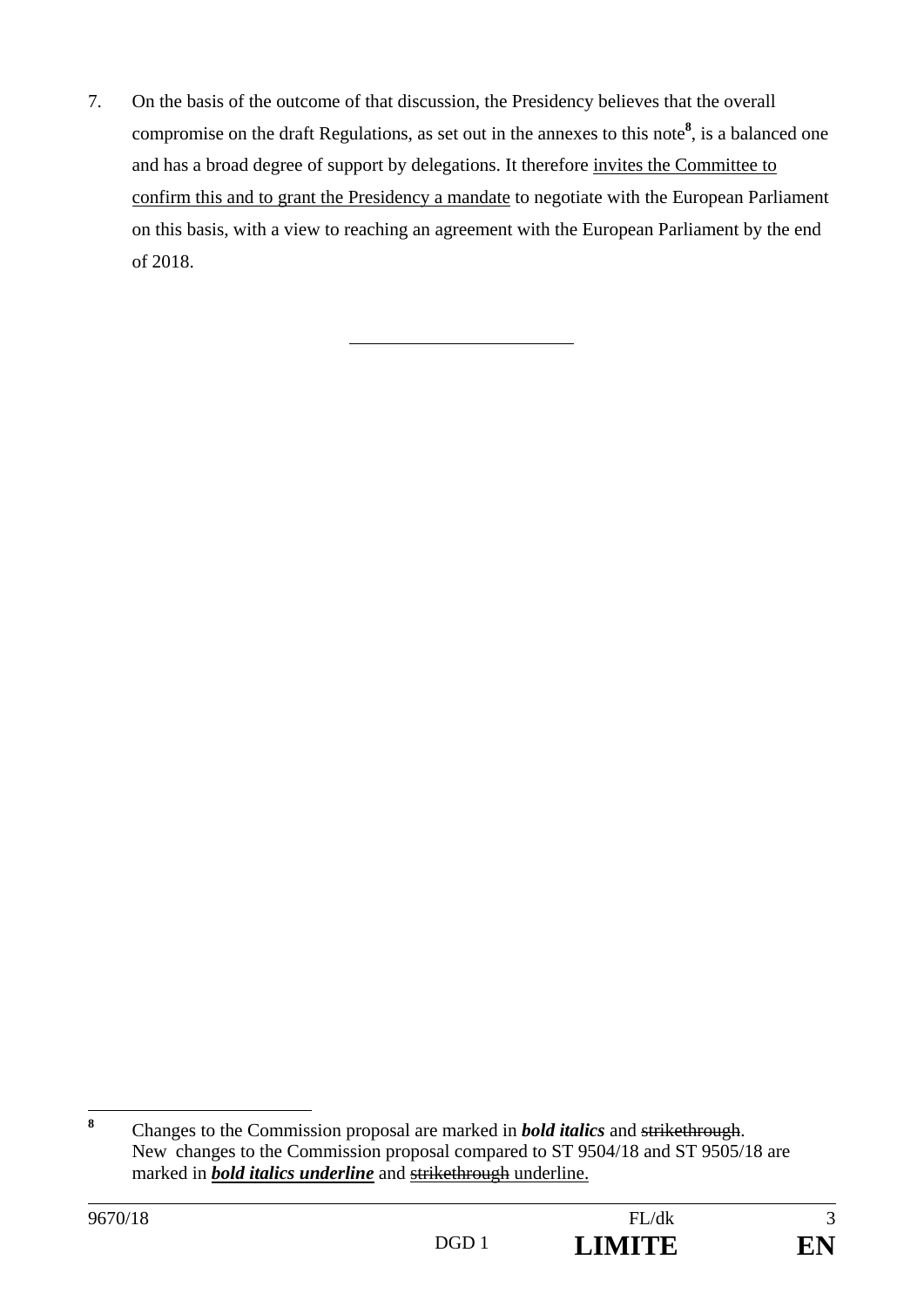#### **ANNEX I**

2017/0351 (COD)

#### Proposal for a

#### **REGULATION OF THE EUROPEAN PARLIAMENT AND OF THE COUNCIL**

#### **on establishing a framework for interoperability between EU information systems (borders and visa) and amending Council Decision 2004/512/EC, Regulation (EC) No 767/2008, Council Decision 2008/633/JHA, Regulation (EU) 2016/399 and Regulation (EU) 2017/2226**<sup>9</sup>

#### THE EUROPEAN PARLIAMENT AND THE COUNCIL OF THE EUROPEAN UNION,

Having regard to the Treaty on the Functioning of the European Union, and in particular Article 16(2), Article 74, Article  $77(2)$ (a) (b) (d) and (e) thereof,

Having regard to the proposal from the European Commission,

After transmission of the draft legislative act to the national parliaments,

After consulting the European Data Protection Supervisor,

Having regard to the opinion of the European Economic and Social Committee,**<sup>10</sup>**

Having regard to the opinion of the Committee of the Regions,**<sup>11</sup>**

Acting in accordance with the ordinary legislative procedure,

 **9** General scrutiny reservation by: **UK.** Parliamentary reservation: **FR, UK.** OJ C, , p.

**<sup>11</sup>**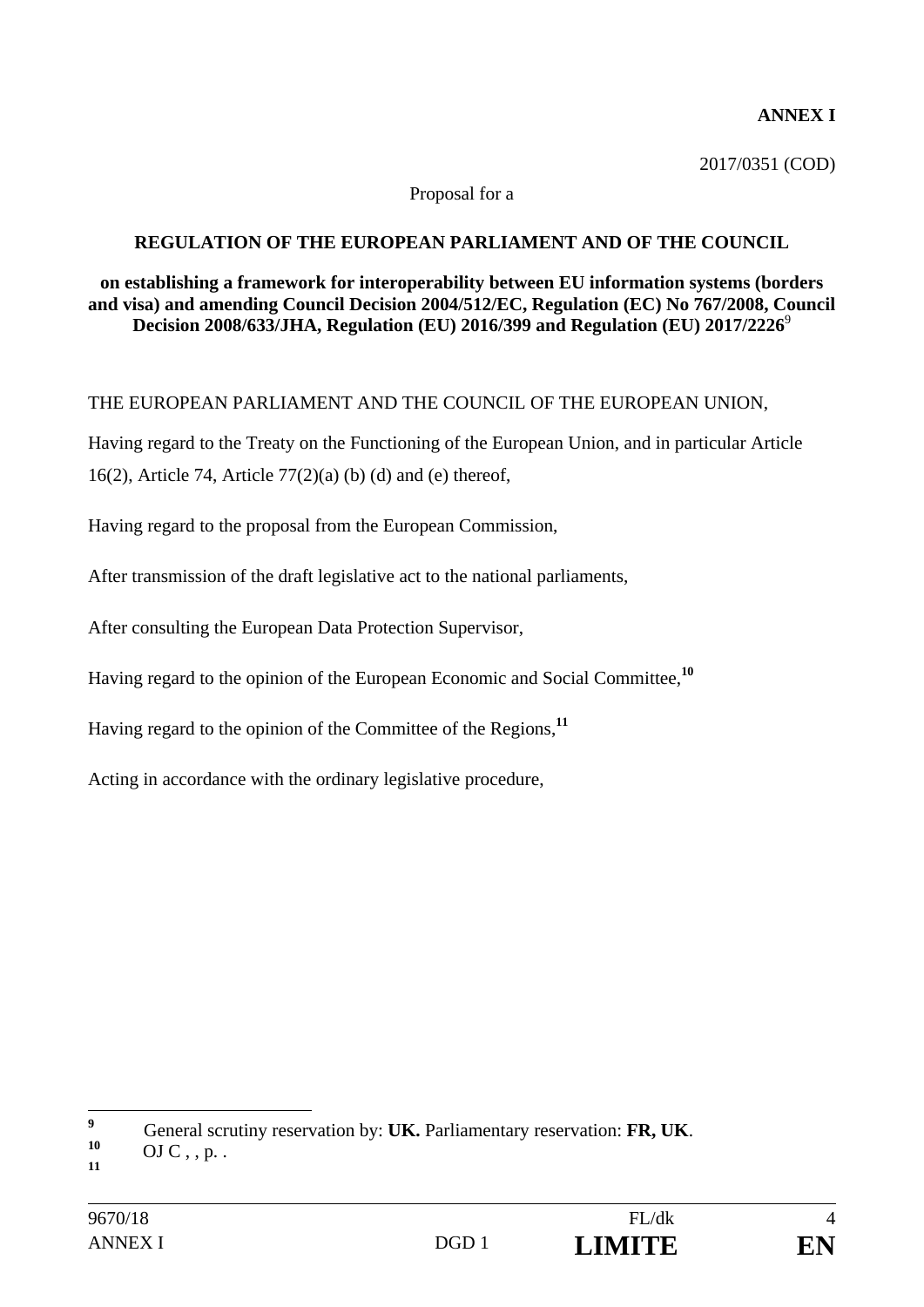#### Whereas:

- (1) In its Communication of 6 April 2016 entitled *Stronger and Smarter Information Systems for Borders and Security<sup>12</sup>*, the Commission underlined the need to improve the Union's data management architecture for border management and security. The Communication initiated a process towards achieving the interoperability between EU information systems for security, border and migration management, with the aim to address the structural shortcomings related to these systems that impede the work of national authorities and to ensure that border guards, customs authorities, police officers and judicial authorities have the necessary information at their disposal.
- (2) In its Roadmap to enhance information exchange and information management including interoperability solutions in the Justice and Home Affairs area of 6 June 2016**<sup>13</sup>**, the Council identified various legal, technical and operational challenges in the interoperability of EU information systems and called for the pursuit of solutions.
- (3) In its Resolution of 6 July 2016 on the strategic priorities for the Commission Work Programme 2017<sup>14</sup>, the European Parliament called for proposals to improve and develop existing EU information systems, address information gaps and move towards their interoperability, as well as proposals for compulsory information sharing at EU level, accompanied by the necessary data protection safeguards.
- (4) The European Council of 15 December 2016**<sup>15</sup>** called for continued delivery on the interoperability of EU information systems and databases.
- (5) In its final report of 11 May 2017**<sup>16</sup>**, the high-level expert group on information systems and interoperability concluded that it is necessary and technically feasible to work towards practical solutions for interoperability and that they can, in principle, both deliver operational gains and be established in compliance with data protection requirements.
- (6) In its Communication of 16 May 2017 entitled *Seventh progress report towards an effective and genuine Security Union<sup>17</sup>*, the Commission set out, in line with its Communication of 6 April 2016 and confirmed by the findings and recommendations of the high-level expert group on information systems and interoperability, a new approach to the management of data for borders, security and migration where all EU information systems for security, border and migration management are interoperable in full respect of fundamental rights.

 $12$ **<sup>12</sup>** COM(2016)205, 6.4.2016.

**<sup>13</sup>** Roadmap of 6 June 2016 to enhance information exchange and information management including interoperability solutions in the Justice and Home Affairs area — 9368/1/16 REV 1.

**<sup>14</sup>** European Parliament resolution of 6 July 2016 on the strategic priorities for the Commission Work Programme 2017 (2016/2773(RSP).

<sup>15&</sup>lt;br>
http://www.consilium.europa.eu/en/press/press-releases/2016/12/15/euco-conclusions-final/<br>
17 COM(2017) 261 final, 16.5.2017.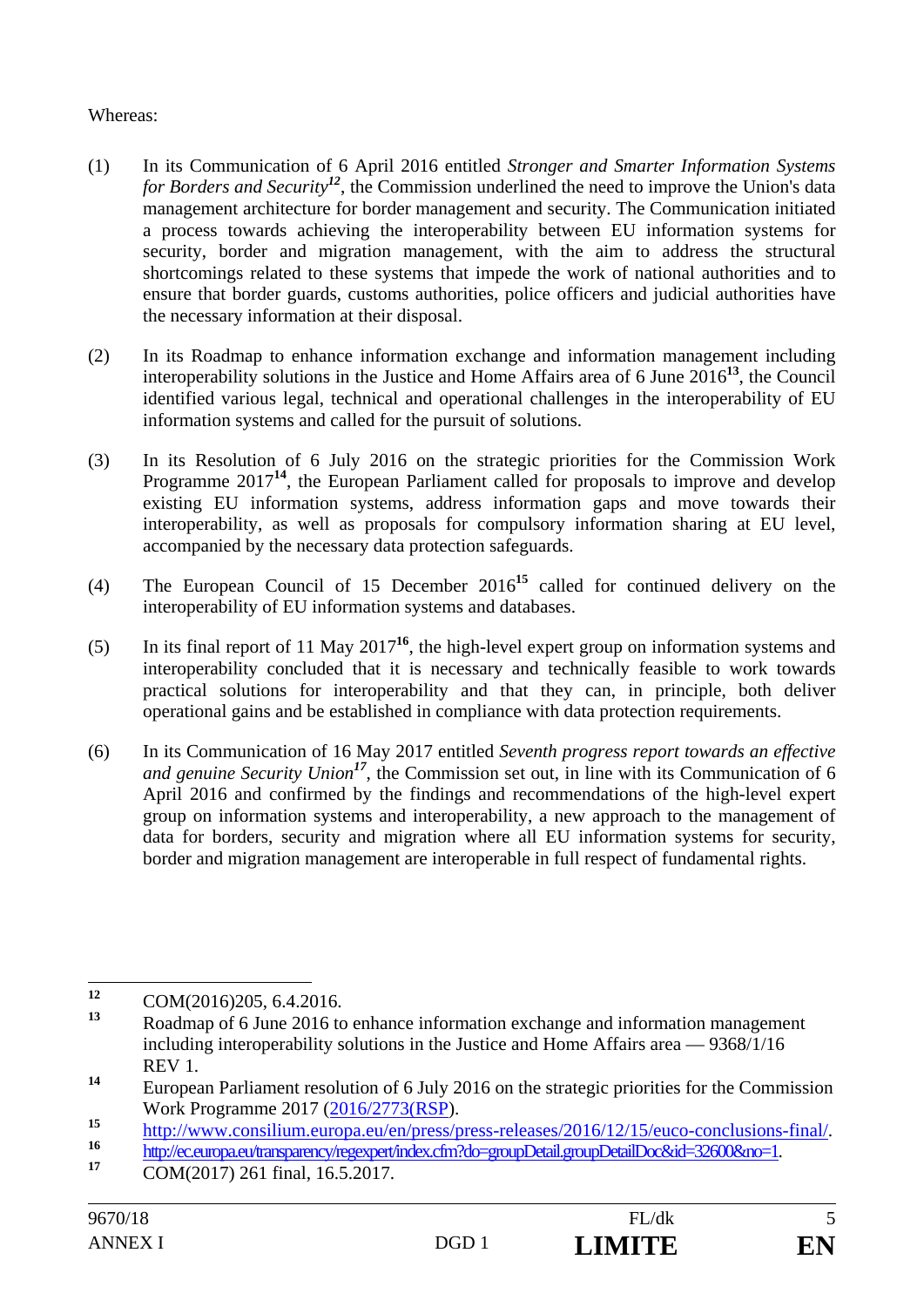- (7) In its Conclusions of 9 June 2017**<sup>18</sup>** on the way forward to improve information exchange and ensure the interoperability of EU information systems, the Council invited the Commission to pursue the solutions for interoperability as proposed by the high-level expert group.
- (8) The European Council of 23 June 2017**<sup>19</sup>** underlined the need to improve the interoperability between databases and invited the Commission to prepare, as soon as possible, draft legislation enacting the proposals made by the high-level expert group on information systems and interoperability.
- (9) With a view to improve the *effectiveness and efficiency of checks at* management of the external borders, to contribute to preventing and combating irregular *illegal im*migration and to contribute to a high level of security within the area of freedom, security and justice of the Union, including the maintenance of public security and public policy and safeguarding the security in the territories of the Member States, *to improve the implementation of the common visa policy, to assist in examining applications for international protection lodged in a Member State,* interoperability between EU information systems, namely [the Entry/Exit System (EES)], the Visa Information System (VIS), [the European Travel Information and Authorisation System (ETIAS)], Eurodac, the Schengen Information System (SIS), and the [European Criminal Records Information System for third-country nationals (ECRIS-TCN)] should be established in order for these EU information systems and their data to supplement each other. To achieve this, a European search portal (ESP), a shared biometric matching service (shared BMS), a common identity repository (CIR) and a multiple-identity detector (MID) should be established as interoperability components.
- (10) The interoperability between the EU information systems should allow said systems to supplement each other in order to facilitate the correct identification of persons, *including unknown persons who are not able to identify themselves or unidentified remains,*  contribute to fighting identity fraud, improve and harmonise data quality requirements of the respective EU information systems, facilitate the technical and operational implementation by Member States of existing and future EU information systems, strengthen and simplify the data security and data protection safeguards that govern the respective EU information systems, streamline the law enforcement access *for the purposes of preventing, detecting or investigating terrorist offences or other serious criminal offences* to the EES, the VIS, the [ETIAS] and Eurodac, and support the purposes of the EES, the VIS, the [ETIAS], Eurodac, the SIS and the [ECRIS-TCN system].
- (11) The interoperability components should cover the EES, the VIS, the [ETIAS], Eurodac, the SIS, and the [ECRIS-TCN system]. They should also cover the Europol data to the extent of enabling it to be queried simultaneously with these EU information systems.
- (12) The interoperability components should concern persons in respect of whom personal data may be processed in the EU information systems and by Europol, namely third-country nationals *persons* whose personal data is *are* processed in the EU information systems and by Europol, and to *including* EU citizens whose personal data is *are* processed in the SIS and by Europol.

<sup>18</sup> <sup>18</sup> http://www.consilium.europa.eu/media/22186/st10136en17-vf.pdf.<br>
European Council conclusions, 22-23 June 2017.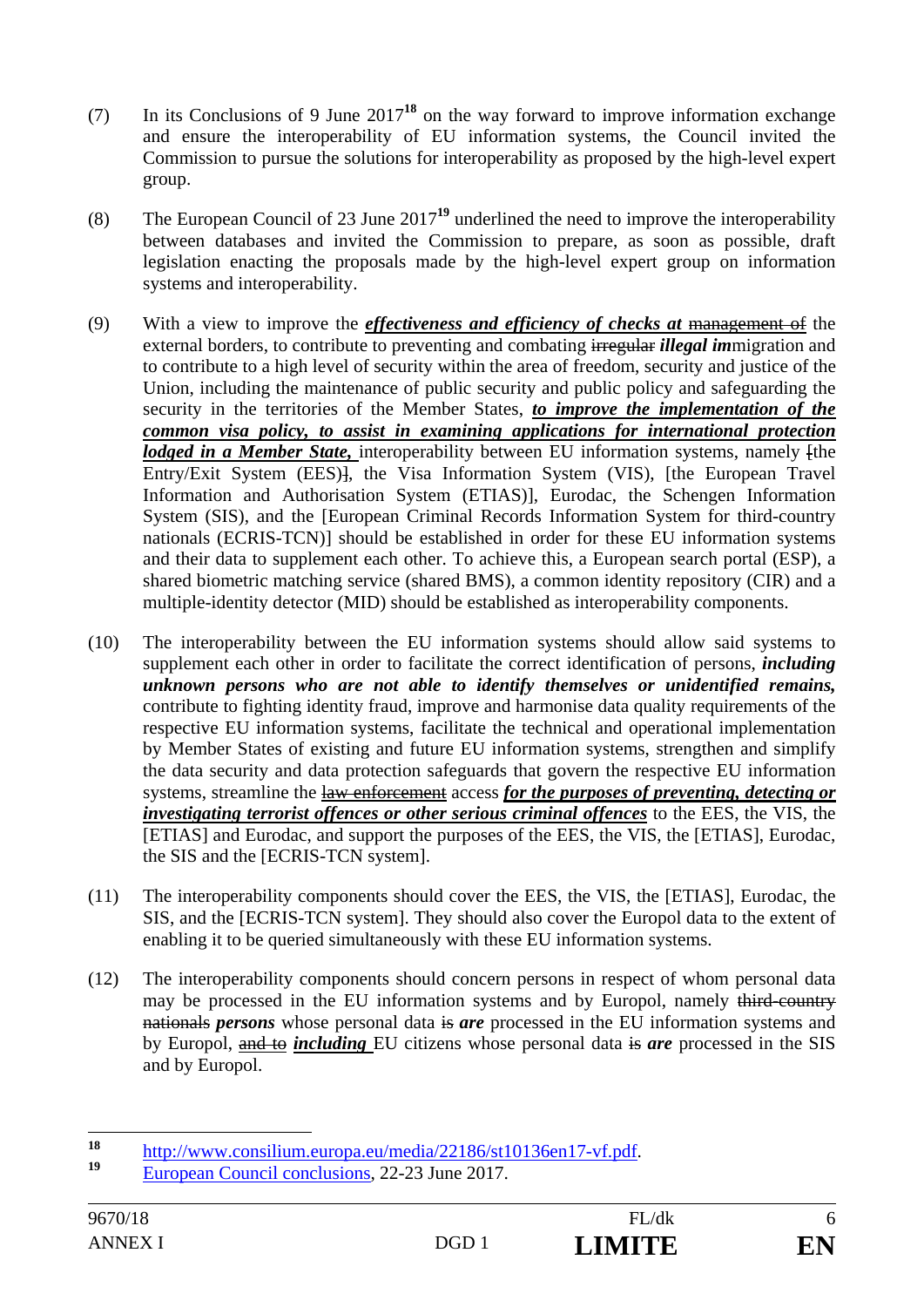- (13) The European search portal (ESP) should be established to facilitate technically the ability of Member State authorities and EU bodies *agencies* to have fast, seamless, efficient, systematic and controlled access to the EU information systems, the Europol data and the Interpol databases needed to perform their tasks, in accordance with their access rights, and to support the objectives of the EES, the VIS, the [ETIAS], Eurodac, the SIS, the [ECRIS-TCN system] and the Europol data. Enabling the simultaneous querying of all relevant EU information systems in parallel, as well as of the Europol data and the Interpol databases, the ESP should act as a single window or 'message broker' to search various central systems and retrieve the necessary information seamlessly and in full respect of the access control and data protection requirements of the underlying systems.
- *(13a) When querying the Interpol databases, the design of the ESP should ensure that the data used by the user of the ESP to launch a query is not shared with the owners of Interpol data. The result of the query should not be shared in an automated manner with the owner of the Interpol data and a positive result should only be shared following the assessment of the competent authoritities including the Interpol National Central Bureau of the Member State querying the Interpol databases.*
- (14) The International Criminal Police Organisation (Interpol) database of Stolen and Lost Travel Documents (SLTD) enables authorised law enforcement entities *responsible for preventing, detecting or investigating terrorist offences or other serious criminal offences* in Member States, including immigration and border control officers, to establish the validity of a travel document. The [ETIAS] queries the SLTD and Interpol's Travel Documents Associated with Notices (TDAWN) database in the context of assessing whether a person applying for a travel authorisation is likely for instance to migrate irregularly or could pose a threat to security. The centralised European search portal (ESP) should enable the query against the SLTD and TDAWN databases using an individual's identity data *or travel document data*. Where personal data are transferred from the Union to Interpol through the ESP, the provisions on international transfers in Chapter V of Regulation (EU) 2016/679 of the European Parliament and of the Council**<sup>20</sup>**, or the national provisions transposing Chapter V of Directive (EU) 2016/680 of the European Parliament and of the Council**<sup>21</sup>** should apply. This should be without prejudice to the specific rules laid down in Council Common Position 2005/69/JHA**<sup>22</sup>** and Council Decision 2007/533/JHA**<sup>23</sup>**.

 $20$ **<sup>20</sup>** Regulation (EU) 2016/679 of the European Parliament and of the Council of 27 April 2016 on the protection of natural persons with regard to the processing of personal data and on the free movement of such data, and repealing Directive 95/46/EC (General Data Protection Regulation) (OJ L 119, 4.5.2016, p. 1).

<sup>&</sup>lt;sup>21</sup> Directive (EU) 2016/680 of the European Parliament and of the Council of 27 April 2016 on the protection of natural persons with regard to the processing of personal data by competent authorities for the prevention, investigation, detection or prosecution of criminal offences or the execution of criminal penalties, and on the free movement of such data, and repealing Council Framework Decision 2008/977/JHA (OJ L 119, 4.5.2016, p. 89).

<sup>&</sup>lt;sup>22</sup> Council Common Position 2005/69/JHA of 24 January 2005 on exchanging certain data with Interpol (OJ L 27, 29.1.2005, p. 61).

**<sup>23</sup>** Council Decision 2007/533/JHA of 12 June 2007 on the establishment, operation and use of the second generation Schengen Information System (SIS II) (OJ L 205, 7.8.2007, p. 63).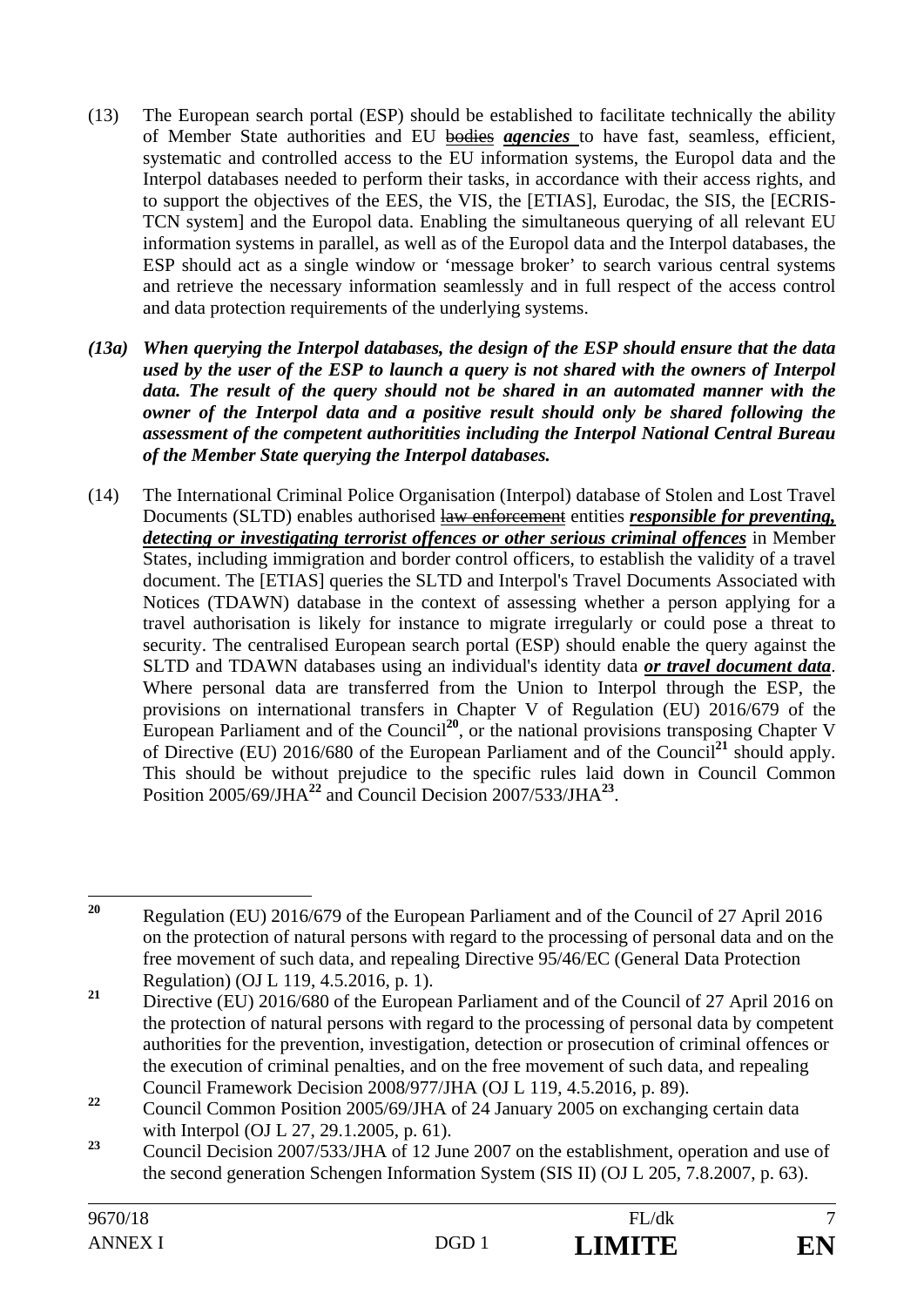- (15) The European search portal (ESP) should be developed and configured in such a way that it does not allow the use of fields of data for the query that are not related to persons or travel documents or that are not present in an EU information system, in the Europol data or in the Interpol database.
- (16) To ensure fast and systematic use of all EU information systems, the European search portal (ESP) should be used to query the common identity repository, the EES, the VIS, [the ETIAS], Eurodac and [the ECRIS-TCN system]. However, the national connection to the different EU information systems should remain in order to provide a technical fall back. The ESP should also be used by Union bodies to query the Central SIS in accordance with their access rights and in order to perform their tasks. The ESP should be an additional means to query the Central SIS, the Europol data and the Interpol systems, complementing the existing dedicated interfaces.
- *(16a) To help fighting identity fraud when consulting national copies of SIS, new biographic identity data from CIR records could be added to an alert in SIS using the existing alias procedures of the Sirene Manual, in case of a red link between data in SIS and the CIR. After adding the new identity data as an alias in the SIS, a new multiple identity detection process should be launched in order to change the existing red link into a white link in an automated manner*.
- (17) Biometric data, such as fingerprints *dactyloscopic data* and facial images, are unique and therefore much more reliable than alphanumeric data for identifying a person. The shared biometric matching service (shared BMS) should be a technical tool to reinforce and facilitate the work of the relevant EU information systems and the other interoperability components. The main purpose of the shared BMS should be to facilitate the identification of an individual who may be registered in different databases, by matching their biometric data across different systems and by relying on one unique technological component instead of five different ones in each of the underlying systems. The shared BMS should contribute to security, as well as financial, maintenance and operational benefits by relying on one unique technological component instead of different ones in each of the underlying systems. All automated fingerprint identification systems, including those currently used for Eurodac, the VIS and the SIS, use biometric templates comprised of data derived from a feature extraction of actual biometric samples. The shared BMS should regroup and store all these biometric templates in one single location, facilitating cross-system comparisons using biometric data and enabling economies of scale in developing and maintaining the EU central systems.
- (18) Biometric data constitute sensitive personal data. This *R*egulation should lay down the basis for and the safeguards for processing of such data for the purpose of uniquely identifying the persons concerned.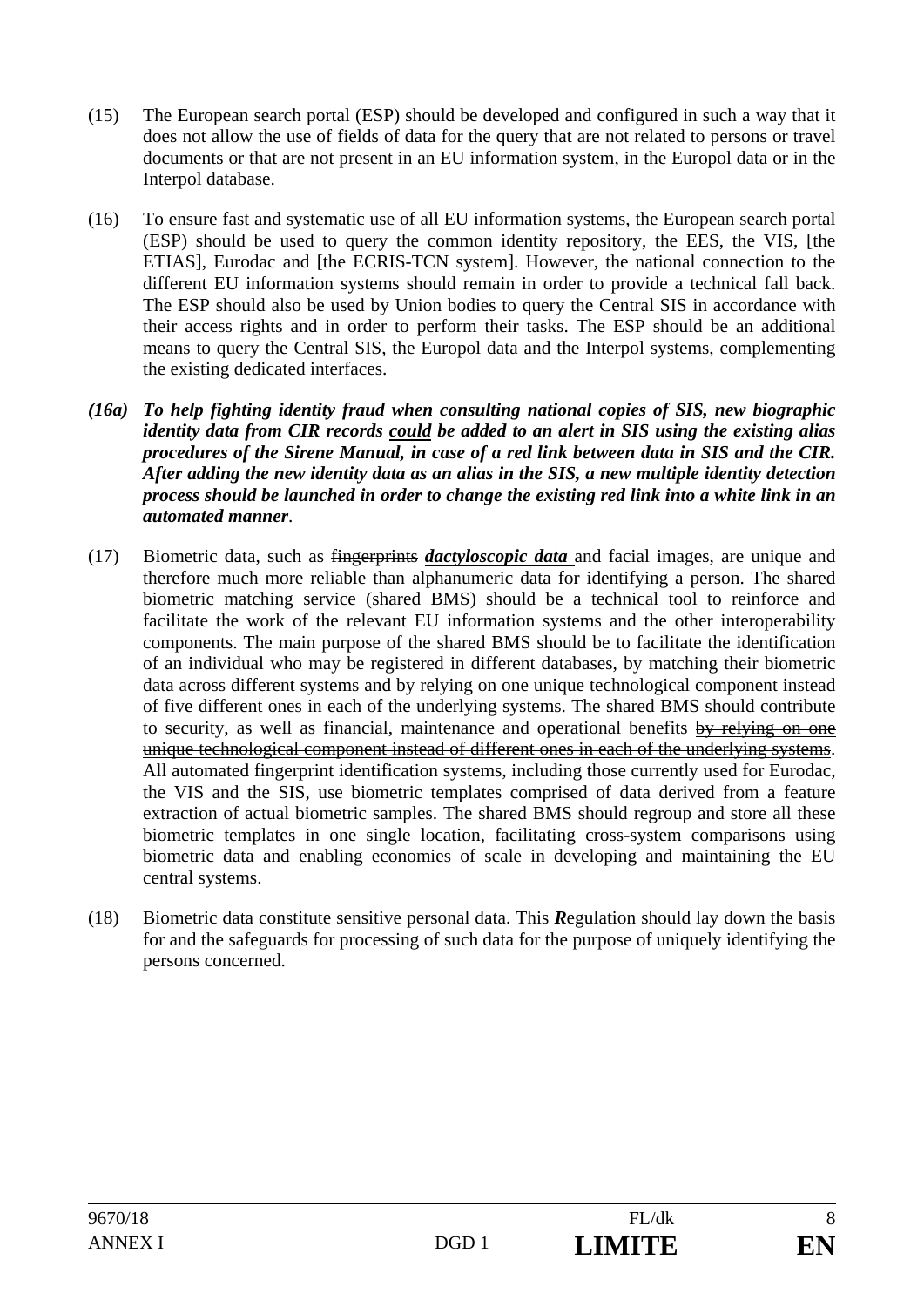- (19) The systems established by Regulation (EU) 2017/2226 of the European Parliament and of the Council**<sup>24</sup>**, Regulation (EC) No 767/2008 of the European Parliament and of the Council**<sup>25</sup>**, [the ETIAS Regulation] for the management of the borders of the Union, the system established by [the Eurodac Regulation] to identify the applicants for international protection and combat irregular *illegal im*migration, and the system established by [the ECRIS-TCN system Regulation] require in order to be effective to rely on the accurate identification of the third-country nationals *persons* whose personal data are stored therein.
- (20) The common identity repository (CIR) should therefore facilitate and assist in the correct identification of persons registered in the EES, the VIS, [the ETIAS], Eurodac and [the ECRIS-TCN system].
- (21) Personal data stored in these EU information systems may relate to the same persons but under different or incomplete identities. Member States dispose of efficient ways to identify their citizens or registered permanent residents in their territory, but the same is not true for *other categories of persons* third-country nationals. The interoperability between EU information systems should contribute to the correct identification of *those persons* thirdcountry nationals. The common identity repository (CIR) should store the personal data concerning third-country nationals *those persons* present in the systems that are necessary to enable the more accurate identification of those individuals, therefore including their identity, travel document and biometric data, regardless of the system in which the data was originally collected. Only the personal data strictly necessary to perform an accurate identity check should be stored in the CIR. The personal data recorded in the CIR should be kept for no longer than is strictly necessary for the purposes of the underlying systems and should be automatically deleted when the data *are* is deleted in the underlying systems in accordance with their logical separation. *However, for the purpose of fighting identity fraud, where a red link is stored in the MID, the linked identity and travel document data should be stored in the CIR for as long as the corresponding data are stored in at least one of the EU information systems from which the linked data originates.*
- (22) The new processing operation consisting in the storage of such data in the common identity repository (CIR) instead of the storage in each of the separate systems is necessary to increase the accuracy of the identification that is made possible by the automated comparison and matching of such data. The fact that the identity, *travel document* and biometric data of third-country nationals is *are* stored in the CIR should not hinder in any way the processing of data for the purposes of the EES, the VIS, *[*the ETIAS*]*, Eurodac or the ECRIS-TCN system Regulations, as the CIR should be a new shared component of those underlying systems.

<sup>25</sup> Regulation (EC) No 767/2008 of the European Parliament and of the Council of 9 July 2008 concerning the Visa Information System (VIS) and the exchange of data between Member States on short-stay visas (VIS Regulation) (OJ L 218, 13.8.2008, p. 60).

 $24$ **<sup>24</sup>** Regulation (EU) 2017/2226 of the European Parliament and of the Council of 30 November 2017 establishing an Entry/Exit System (EES) to register entry and exit data and refusal of entry data of third-country nationals crossing the external borders of the Member States and determining the conditions for access to the EES for law enforcement purposes, and amending the Convention implementing the Schengen Agreement and Regulations (EC) No 767/2008 and (EU) No 1077/2011 (EES Regulation) (OJ L 327, 9.12.2017, p. 20–82).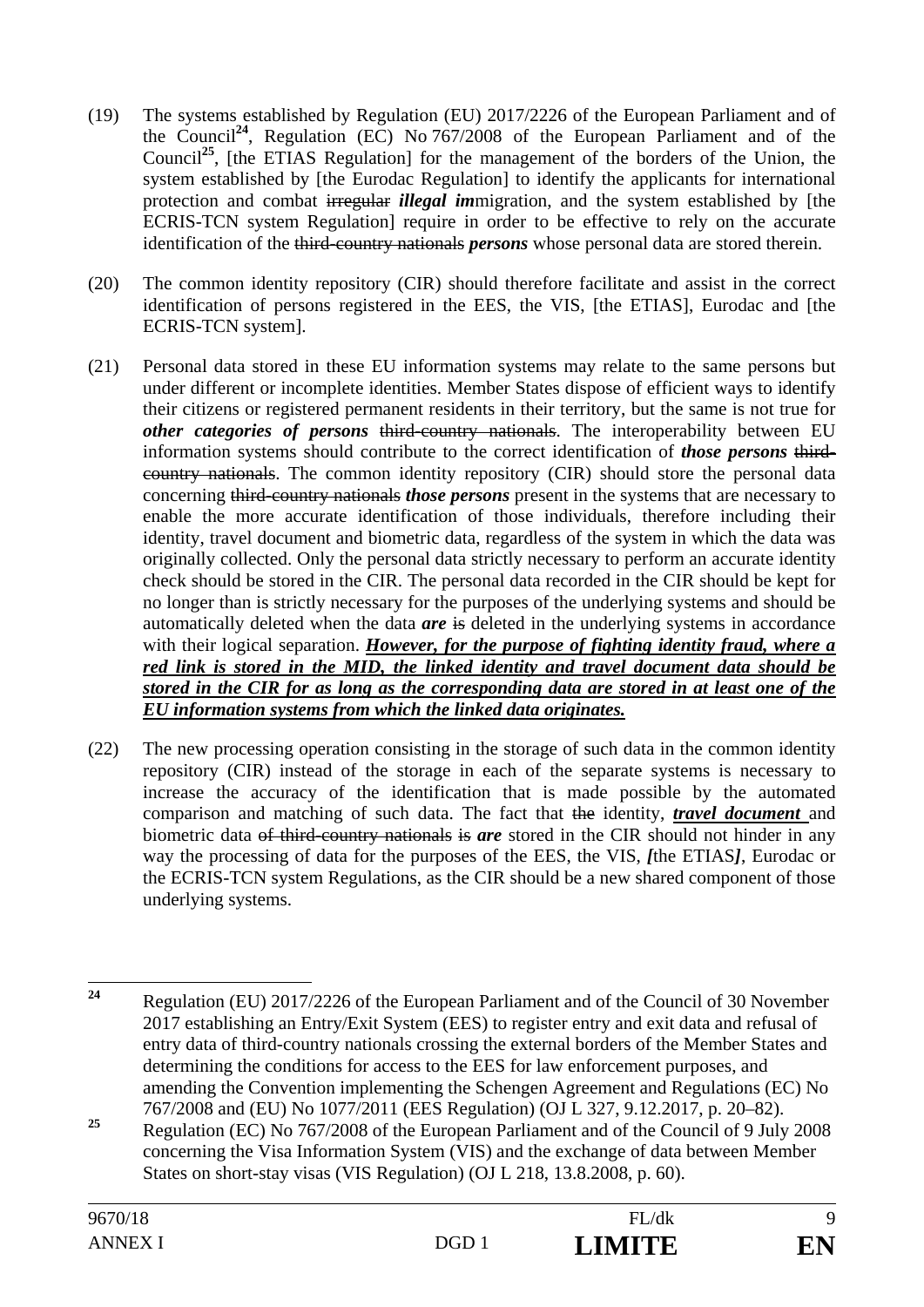- (23) In that connection, creating an individual file in the common identity repository (CIR) for each person that is recorded in the EES, the VIS, *[*the ETIAS*]*, Eurodac or *[*the ECRIS-TCN system*]*, is necessary to achieve the purpose of correct identification of *each person* thirdcountry nationals within the Schengen area, and to support the multiple-identity detector for the dual purpose of facilitating identity checks for *bona fide* travellers and combating identity fraud. The individual file should store in one single place and make accessible to the duly authorised end-users all the possible identities linked to a person.
- (24) The common identity repository (CIR) should thus support the functioning of the multipleidentity detector and to facilitate and streamline access by law enforcement authorities *responsible for preventing, detecting or investigating terrorist offences or other serious criminal offences* to the EU information systems that are not established exclusively for purposes of prevention, investigation *or* detection or prosecution of serious crime.
- (25) The common identity repository (CIR) should provide for a shared container for identity, *travel document* and biometric data of third-country nationals *persons* registered in the EES, the VIS, [the ETIAS], Eurodac and the [ECRIS-TCN system]. *It should be part of the technical architecture of these systems and serve serving* as the shared component between these systems *them* for storage of this *the identity, travel document and biometric* data, and to allow its *their* querying.
- (26) All records in the common identity repository (CIR) should be logically separated by automatically tagging each record with the underlying system owning that record. The access control of the CIR should use these tags to allow the record to be accessible or not.
- (27) In order to ensure the correct identification of a person, *police authorities empowered by national law* Member State authorities competent for preventing and combating irregular migration and competent authorities within the meaning of Article 3(7) of Directive 2016/680 should be allowed to query the common identity repository (CIR) with the biometric data of that person taken during an identity check.
- (28) Where the biometric data of the person cannot be used or if the query with that data fails, the query should be carried out with identity data of that person in combination with travel document data. Where the query indicates that data on that person are stored in the common identity repository (CIR), Member State authorities should have access to consult the identity data *and travel document data* of that person stored in the CIR, without providing any indication as to which EU information system the data belongs to.
- (29) Member States should adopt national legislative measures designating the authorities competent to perform identity checks with the use of the common identity repository (CIR) and laying down the procedures, conditions and criteria of such checks in line with the principle of proportionality. In particular, the power to collect biometric data during an identity check of a person present before the member of those authorities should be provided for by national *law* legislative measures.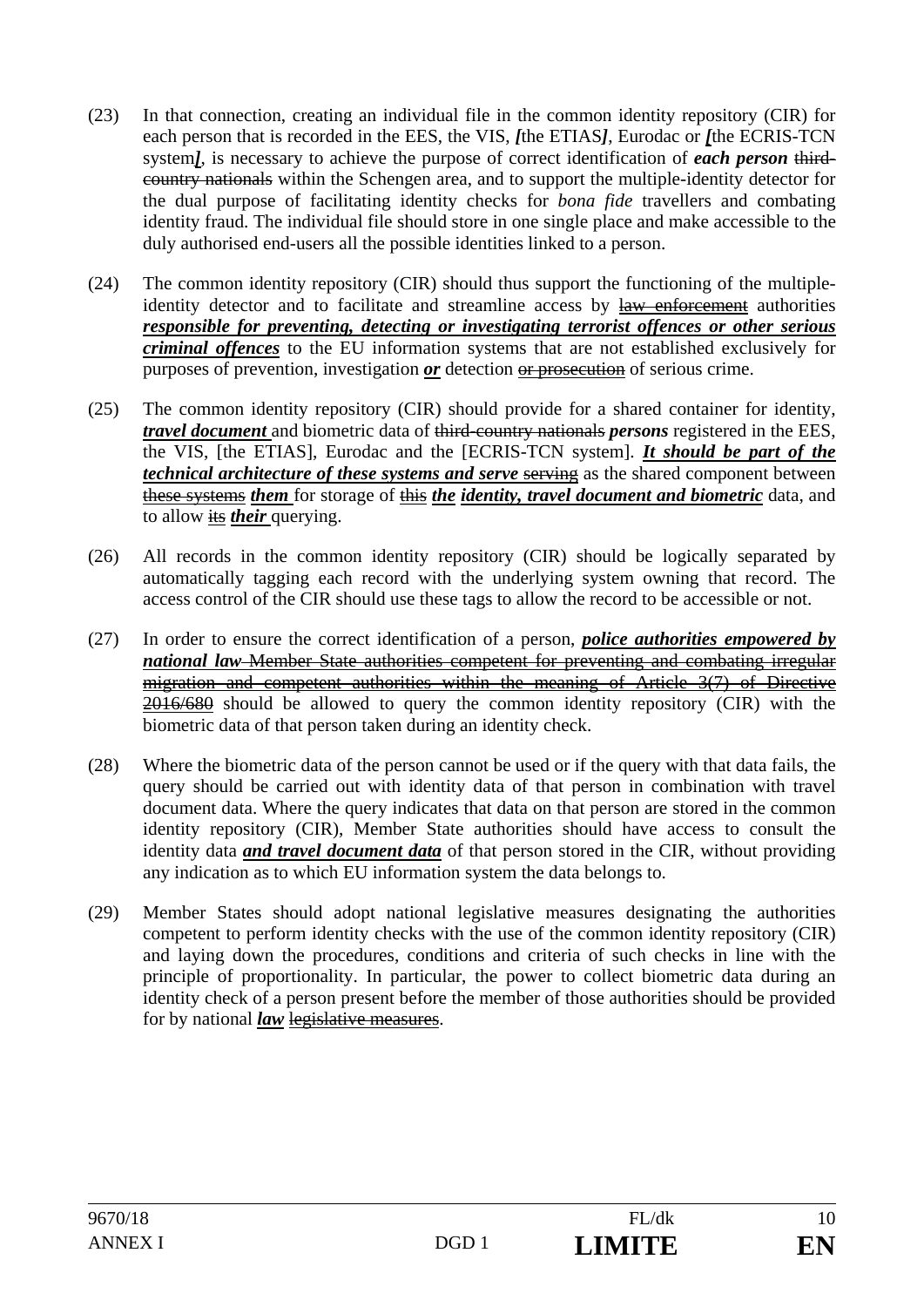- (30) This Regulation should also introduces a new possibility for streamlined access to data beyond identity data *or travel document data* present in the EES, the VIS, [the ETIAS] or Eurodac by Member State designated law enforcement authorities *responsible for preventing, detecting or investigating terrorist offences or other serious criminal offences* and Europol. Data, including data other than identity data *or travel document data* contained in those systems, may be necessary for the prevention, detection, investigation and prosecution of terrorist offences or serious criminal offences in a specific case.
- (31) Full access to the necessary data contained in the EU information systems necessary for the purposes of preventing, detecting and *or* investigating terrorist offences or other serious criminal offences, beyond the relevant identity data *or travel document data* covered under common identity repository (CIR) obtained using biometric data of that person taken during an identity check, should continue to be governed by the provisions in the respective legal instruments. The designated law enforcement authorities *responsible for preventing, detecting or investigating terrorist offences or other serious criminal offences* and Europol do not know in advance which of the EU information systems contains data of the persons they need to inquire upon. This results in delays and inefficiencies in the conduct of their tasks. The end-user authorised by the designated authority should therefore be allowed to see in which of the EU information systems the data corresponding to the query introduced are recorded. The concerned system would thus be flagged following the automated verification of the presence of a *match* hit in the system (a so-called hit*match*-flag functionality).
- *(31a) The reply will not be interpreted and used as a ground or reason to draw conclusions on or undertake measures towards a person third country national, but may be used only for the purpose of submitting an access request to the underlying EU information systems, subject to the conditions and procedures laid down in the respective legislative instruments governing such access. Any such act will be subject to measures set out in Chapter VII and measures in Regulation (EU) 2016/679, Directive 2016/680 or Regulation (EC) No 45/2001.*
- (32) The logs of the queries of the common identity repository should indicate the purpose of the query. Where such a query was performed using the two-step data consultation approach, the logs should include a reference to the national file of the investigation or case, therefore indicating that such query was launched for the purposes of preventing, detecting and *or* investigating terrorist offences or other serious criminal offences.
- (33) The query of the common identity repository (CIR) by Member State designated authorities and Europol in order to obtain a hit*match*-flag type of response indicating the data *are* is recorded in the EES, the VIS, [the ETIAS] or Eurodac requires automated processing of personal data. A hit*match*-flag would not reveal personal data of the concerned individual other than an indication that some of his or her data are stored in one of the systems. No adverse decision for the concerned individual should be made by the authorised end-user solely on the basis of the simple occurrence of a hit*match*-flag. Access by the end-user *to* of a hit*match*-flag would therefore realise a very limited interference with the right to protection of personal data of the concerned individual, while it would be necessary to allow the designated authority and Europol to address its request for access *to* for personal data more effectively directly to the system that was flagged as containing it.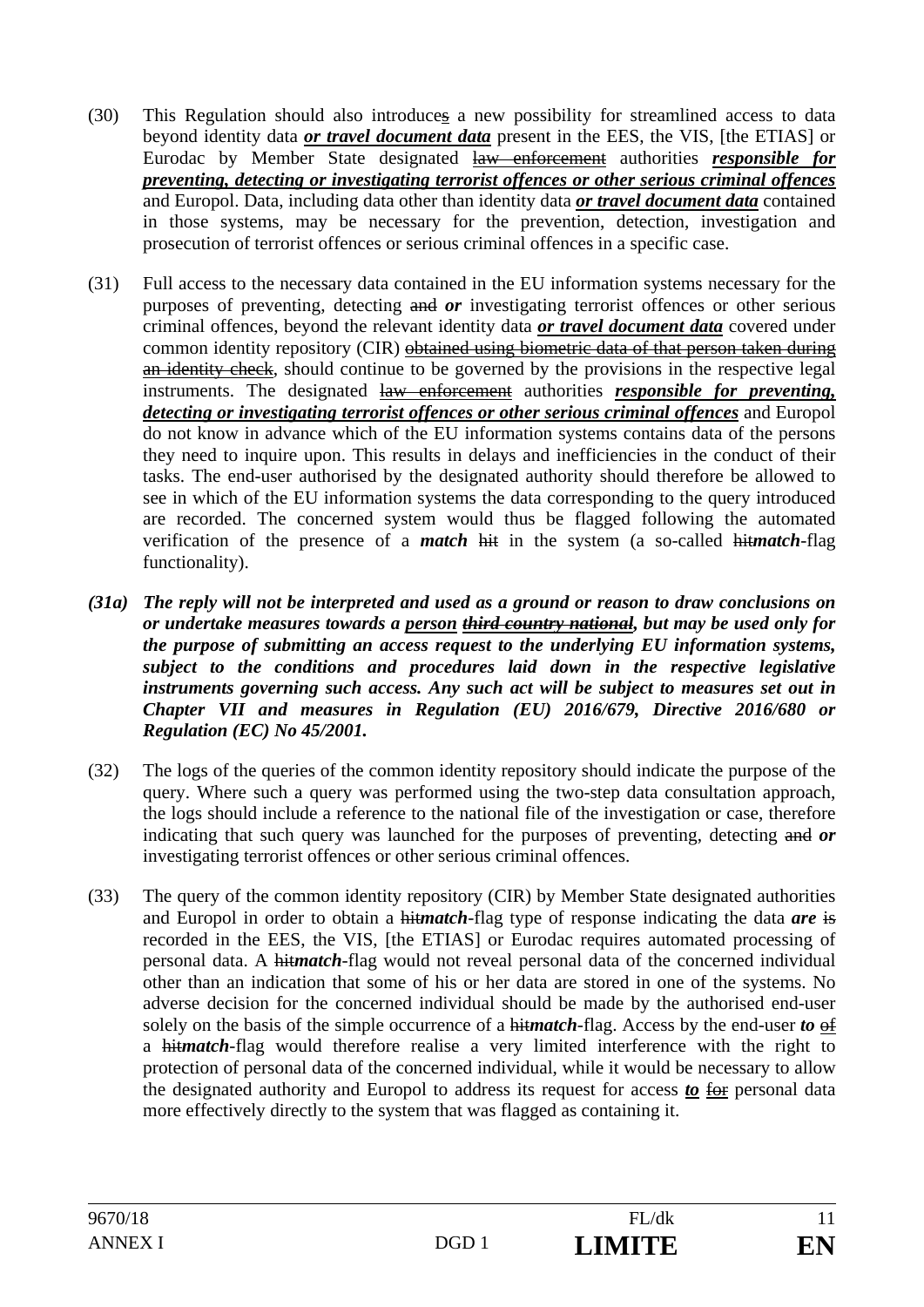- (34) The two-step data consultation approach is particularly valuable in cases where the suspect, perpetrator or suspected victim of a terrorist offence or other serious criminal offence is unknown. In those cases the common identity repository (CIR) should enable identifying the information system that knows the person in one single search. By creating the obligation to use this new law enforcement access approach *for the purposes of preventing, detecting or investigating terrorist offences or other serious criminal offences* in these cases, access to the personal data stored in the EES the VIS, [the ETIAS] and Eurodac should take place without the requirements of a prior search in national databases and the launch of a prior search in the automated fingerprint identification system of other Member States under Decision 2008/615/JHA. The principle of prior search effectively limits the possibility of Member State*s*' authorities to consult *centralised* systems for *the* justified law enforcement purposes *of preventing, detecting or investigating terrorist offences or other serious criminal offences* and could thereby result in missed opportunities to uncover necessary information. The requirements of a prior search in national databases and the launch of a prior search in the automated fingerprint identification system of other Member States under Decision 2008/615/JHA should only cease to apply once the alternative safeguard of the two-step approach to law enforcement access *for the purposes of preventing, detecting or investigating terrorist offences or other serious criminal offences* through the CIR has become operational.
- (35) The multiple-identity detector (MID) should be established to support the functioning of the common identity repository and to support the objectives of the EES, the VIS, [the ETIAS], Eurodac, the SIS and [the ECRIS-TCN system]. In order to be effective in fulfilling their respective objectives, all of these EU information systems require the accurate identification of the persons whose personal data are stored therein.
- (36) The possibility to achieve the objectives of the EU information systems is undermined by the current inability for the authorities using these systems to conduct sufficiently reliable verifications of the identities of the third-country nationals *persons* whose data are stored in different systems. That inability is determined by the fact that the set of identity data *or travel document data* stored in a given individual system may be fraudulent, incorrect, or incomplete, and that there is currently no possibility to detect such fraudulent, incorrect or incomplete identity data *or travel document data* by way of comparison with data stored in another system. To remedy this situation it is necessary to have a technical instrument at Union level allowing accurate identification of third-country nationals *persons* for these purposes.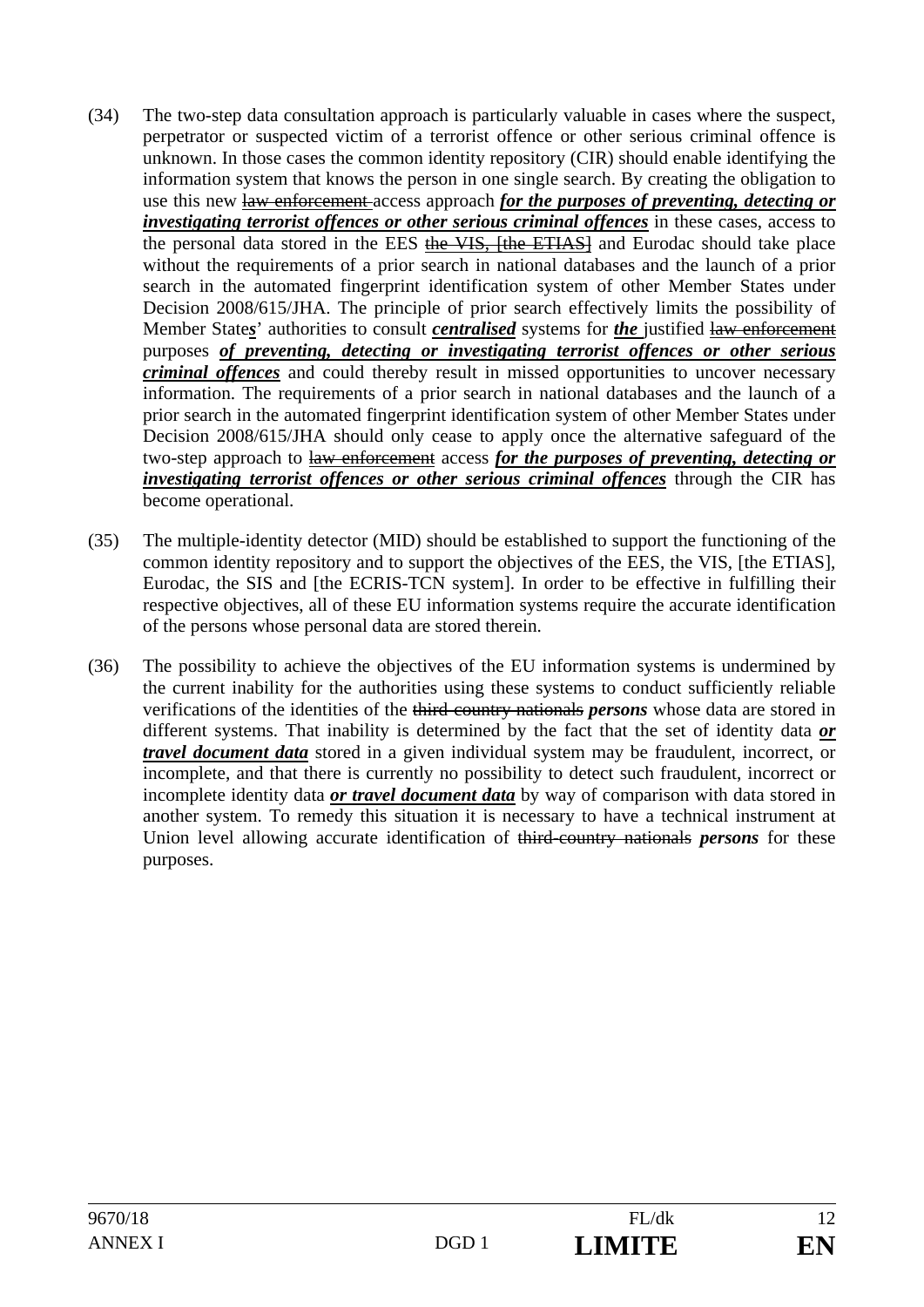- (37) The multiple-identity detector (MID) should create and store links between data in the different EU information systems in order to detect multiple identities, with the dual purpose of facilitating identity checks for *bona fide* travellers and combating identity fraud. The MID should only contain the links between individuals present in more than one EU information system, strictly limited to the data necessary to verify that a person is recorded *in a justified*  lawfully or unlawfully *unjustified manner* under different biographical identities in different systems, or to clarify that two persons having similar biographical data may not be the same person. Data processing through the European search portal (ESP) and the shared biometric matching service (shared BMS) in order to link individual files across individual systems should be kept to an absolute minimum and therefore is limited to a multipleidentity detection at the time new data *are* is added to one of the information systems included in the common identity repository and in the SIS. The MID should include safeguards against potential discrimination or unfavourable decisions for persons with multiple lawful identities.
- (38) This Regulation provides for new data processing operations aimed at identifying the persons concerned correctly. This constitutes an interference with their fundamental rights as protected by Articles 7 and 8 of the Charter of Fundamental Rights. Since the effective implementation of the EU information systems is dependent upon correct identification of the individuals concerned, such interference is justified by the same objectives for which each of those systems have been established, the effective management of the Union's borders, the internal security of the Union, the effective implementation of the Union's asylum and visa policies and the fight against irregular *illegal im*migration.
- (39) The European search portal (ESP) and shared biometric matching service (shared BMS) should compare data in common identity repository (CIR) and SIS on persons when new records are created *or uploaded* by a national authority or an EU *agency* body. Such comparison should be automated. The CIR and the SIS should use the shared BMS to detect possible links on the basis of biometric data. The CIR and the SIS should use the ESP to detect possible links on the basis of alphanumeric data. The CIR and the SIS should be able to identify identical or similar data on the third-country national *person* stored across several systems. Where such is the case, a link indicating that it is the same person should be established. The CIR and the SIS should be configured in such a way that small transliteration or spelling mistakes are detected in such a way as not to create any unjustified hindrance to the concerned third-country national *person*.
- (40) The national authority or EU *agency* body that recorded the data in the respective EU information system should confirm or change these links. This authority should have access to the data stored in the common identity repository (CIR) or the SIS and in the multipleidentity detector (MID) for the purpose of the manual identity verification.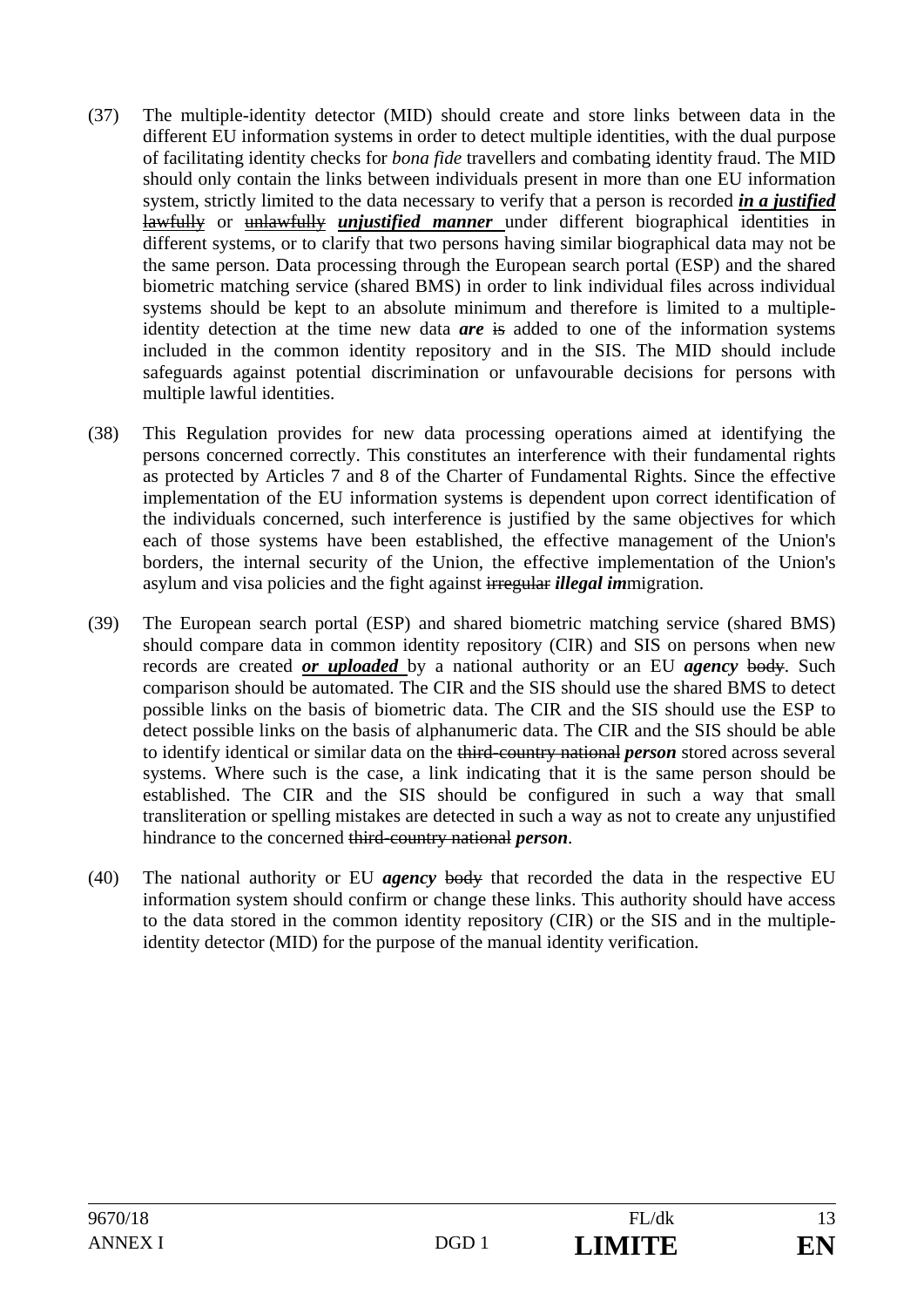- (41) Access to the multiple-identity detector (MID) by Member State authorities and EU *agencies* bodies having access to at least one EU information system included in the common identity repository (CIR) or to the SIS should be limited to so called red links where the linked data shares the same biometric but different identity data and the authority responsible for the verification of different identities concluded it refers unlawfully to the same person *in an unjustified manner*, or where the linked data has similar *different*  identity data, *at least one of the EU information systems does not have biometric data on the person* and the authority responsible for the verification of different identities concluded it refers unlawfully to the same person *in an unjustified manner, or where the linked data have same or similar identity data, the same travel document data, but different biometric data and the authority responsible for the verification of different identities concluded it refers to different persons in an unjustified manner*. Where the linked identity data *are* is not similar, a yellow link should be established and a manual verification should take place in order to confirm the link or change its colour accordingly.
- (42) The manual verification of multiple identities should be ensured by the authority creating or updating the data that triggered a hit *match* resulting in a link with data already stored in another EU information system. The authority responsible for the verification of multiple identities should assess whether there are multiple lawful or unlawful identities. Such assessment should be performed where possible in the presence of the third-country national *person* and where necessary by requesting additional clarifications or information. Such assessment should be performed without delay, in line with legal requirements for the accuracy of information under Union and national law.
- (43) For the links obtained in relation to the Schengen Information System (SIS) related to the alerts in respect of persons wanted for arrest or for surrender or extradition purposes, on missing or vulnerable persons, on persons sought to assist with a judicial procedure, on persons for discreet checks or specific checks or on unknown wanted persons, the authority responsible for the verification of multiple identities should be the SIRENE Bureau of the Member State that created the alert. Indeed those categories of SIS alerts are sensitive and should not necessarily be shared with the authorities creating or updating the data in one of the other EU information systems. The creation of a link with SIS data should be without prejudice to the actions to be taken in accordance with the [SIS Regulations].
- *(43a) Access to the MID by Member State authorities and EU agencies is not foreseen where a white link exists between data from two or more EU information systems. However, this will not affect the users' access rights. Where it becomes evident when accessing data from two or more EU information systems that a white link was wrongly created, that Member State authority or EU agency should be able to correct the situation and replace the link.*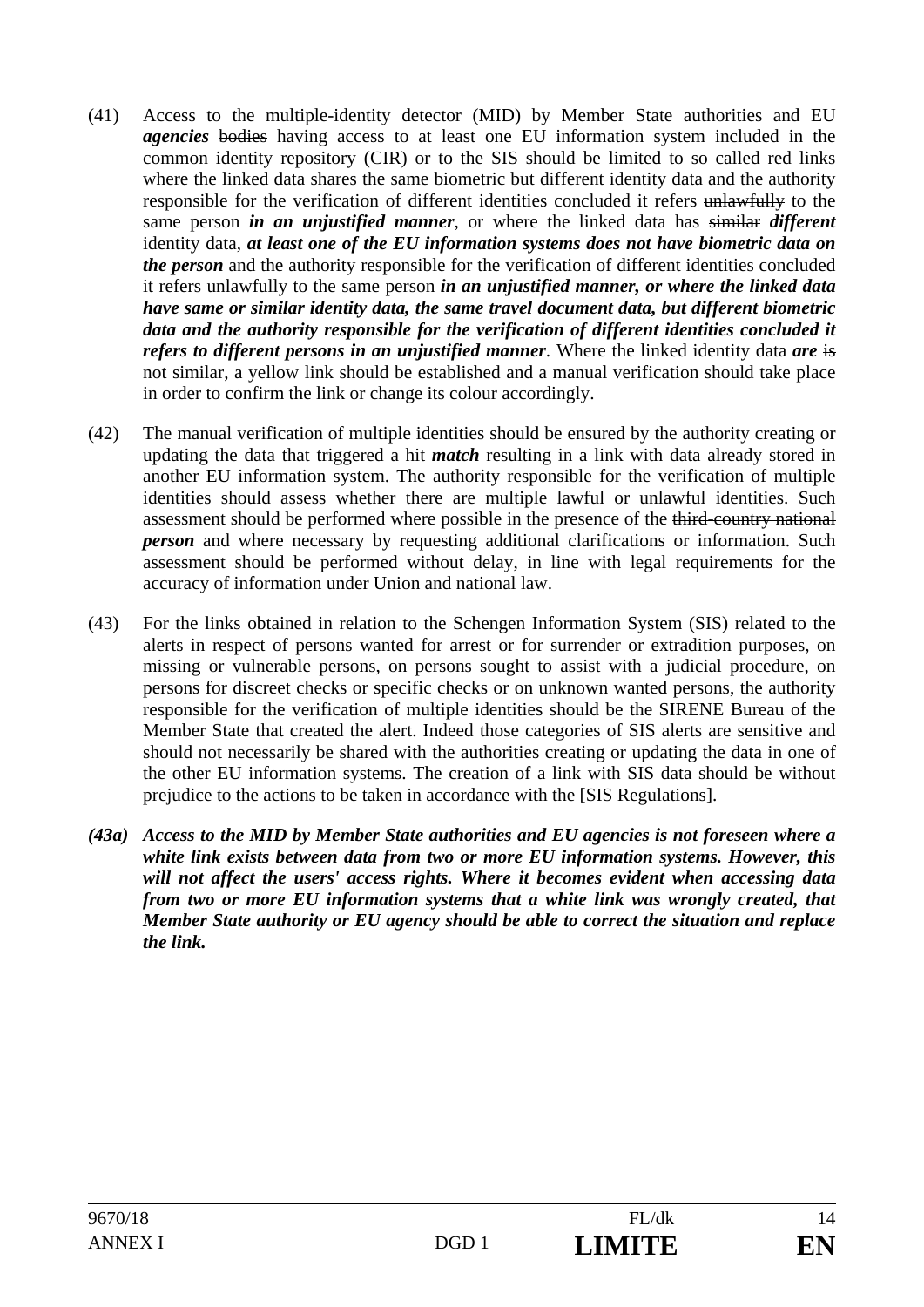- (44) eu-LISA should establish automated data quality control mechanisms and common data quality indicators. eu-LISA should be responsible to develop a central monitoring capacity for data quality and to produce regular data analysis reports to improve the control of implementation and application by Member States of EU information systems. The common quality indicators should include the minimum quality standards to store data in the EU information systems or the interoperability components. The goal of such a data quality standards should be for the EU information systems and interoperability components to automatically identify apparently incorrect or inconsistent data submissions so that the originating Member State is able to verify the data and carry out any necessary remedial actions.
- (45) The Commission should evaluate eu-LISA quality reports and should issue recommendations to Member States where appropriate. Member States should be responsible for preparing an action plan describing actions to remedy any deficiencies in data quality and should report on its progress regularly.
- (46) The Universal Message Format (UMF) should establish a standard for structured, crossborder information exchange between information systems, authorities and/or organisations in the field of Justice and Home affairs. UMF should define a common vocabulary and logical structures for commonly exchanged information with the objective to facilitate interoperability by enabling the creation and reading of the contents of the exchange in a consistent and semantically equivalent manner.

#### *(46a) UMF is not meant as a mandatory, sole or preferred standard for the whole field of Justice and Home Affairs and the diverse solutions deployed by the European Commission, the EU agencies and Member States.*

- (47) A central repository for reporting and statistics (CRRS) should be established to generate cross-system statistical data and analytical reporting for policy, operational and data quality purposes. eu-LISA should establish, implement and host the CRRS in its technical sites containing anonymous statistical data from the above-mentioned systems, the common identity repository, the multiple-identity detector and the shared biometric matching service. The data contained in the CRRS should not enable the identification of individuals. eu-LISA should render the data anonymous and should record such anonymous data in the CRRS. The process for rendering the data anonymous should be automated and no direct access by eu-LISA staff should be granted to any personal data stored in the EU information systems or in the interoperability components.
- (48) Regulation (EU) *No* 2016/679 should apply to the processing of personal data under this Regulation by national authorities unless such processing is carried out by the designated authorities or central access points of the Member States for the purposes of the prevention, detection or investigation of terrorist offences or of other serious criminal offences, when Directive (EU) *No* 2016/680 of the European Parliament and of the Council should apply.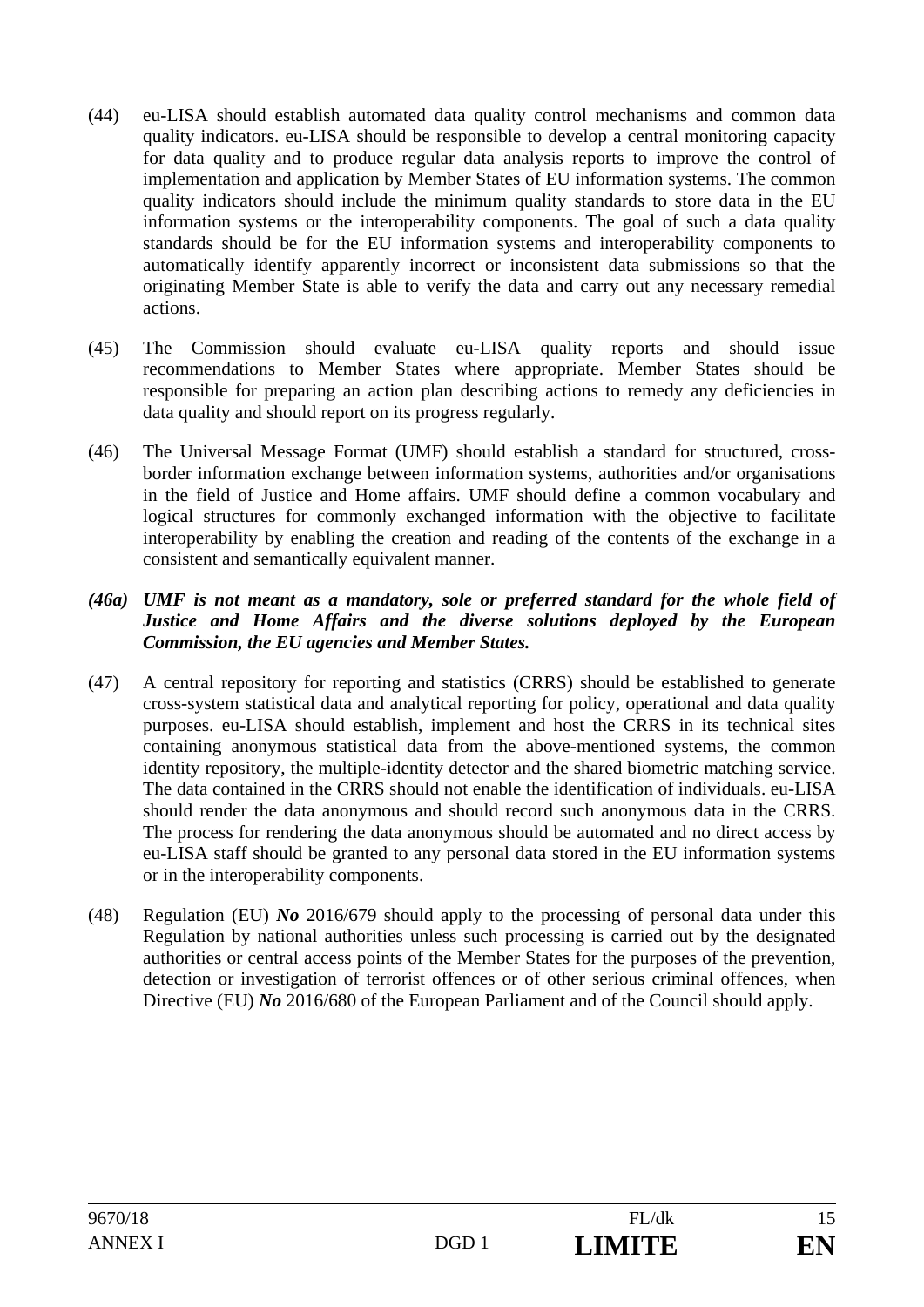- *(48a) Where the processing of personal data by the Member States for the purpose of interoperability is carried out by the competent authorities for the purposes of the prevention, detection or investigation of terrorist offences or of other serious criminal offences, Directive (EU) No 2016/680 applies.<sup>26</sup>*
- (49) The specific provisions on data protection of [the EES Regulation *(EU) 2017/2226*], Regulation (EC) No 767/2008, [the ETIAS Regulation] and [the Regulation on SIS in the field of border checks] should apply to the processing of personal data in those respective systems.
- (50) Regulation (EC) No 45/2001 of the European Parliament and of the Council**<sup>27</sup>** should apply to the processing of personal data by eu-LISA and other institutions and bodies of the Union when carrying out their responsibilities under this Regulation, without prejudice to Regulation (EU) 2016/794, which should apply to the processing of personal data by Europol.
- (51) The national supervisory authorities established in accordance with [Regulation (EU) *No*  2016/679] *or Directive (EU) 2016/680* should monitor the lawfulness of the processing of personal data by the Member States, whilst the European Data Protection Supervisor as established by Regulation (EC) No 45/2001 should monitor the activities of the Union institutions and bodies in relation to the processing of personal data. The European Data Protection Supervisor and the supervisory authorities should cooperate with each other in the monitoring of the processing of personal data by interoperability components.
- (52) "(...) The European Data Protection Supervisor was consulted in accordance with Article 28(2) of Regulation (EC) No 45/2001 and delivered an opinion on *16 April 2018* … "
- (53) Insofar as confidentiality is concerned, the relevant provisions of the Staff Regulations of officials and the Conditions of Employment of other servants of the European Union should apply to officials or other servants employed and working in connection with SIS.
- (54) Both the Member States and eu-LISA should maintain security plans in order to facilitate the implementation of security obligations and should cooperate with each other in order to address security issues. eu-LISA should also make sure there is a continuous use of the latest technological developments to ensure data integrity regarding the development, design and management of the interoperability components.

 $26$ **<sup>26</sup>** The following recital has been included as part of the political agreement in the ETIAS file: "Where the processing of personal data by the Member States for the purpose of assessing applications is carried out by the competent authorities for the purposes of the prevention, detection or investigation of terrorist offences or of other serious criminal offences, Directive (EU) No 2016/680 applies."

**<sup>27</sup>** Regulation (EC) No 45/2001 of the European Parliament and of the Council of 18 December 2000 on the protection of individuals with regard to the processing of personal data by the Community institutions and bodies and on the free movement of such data (OJ L 8, 12.1.2001, p.1).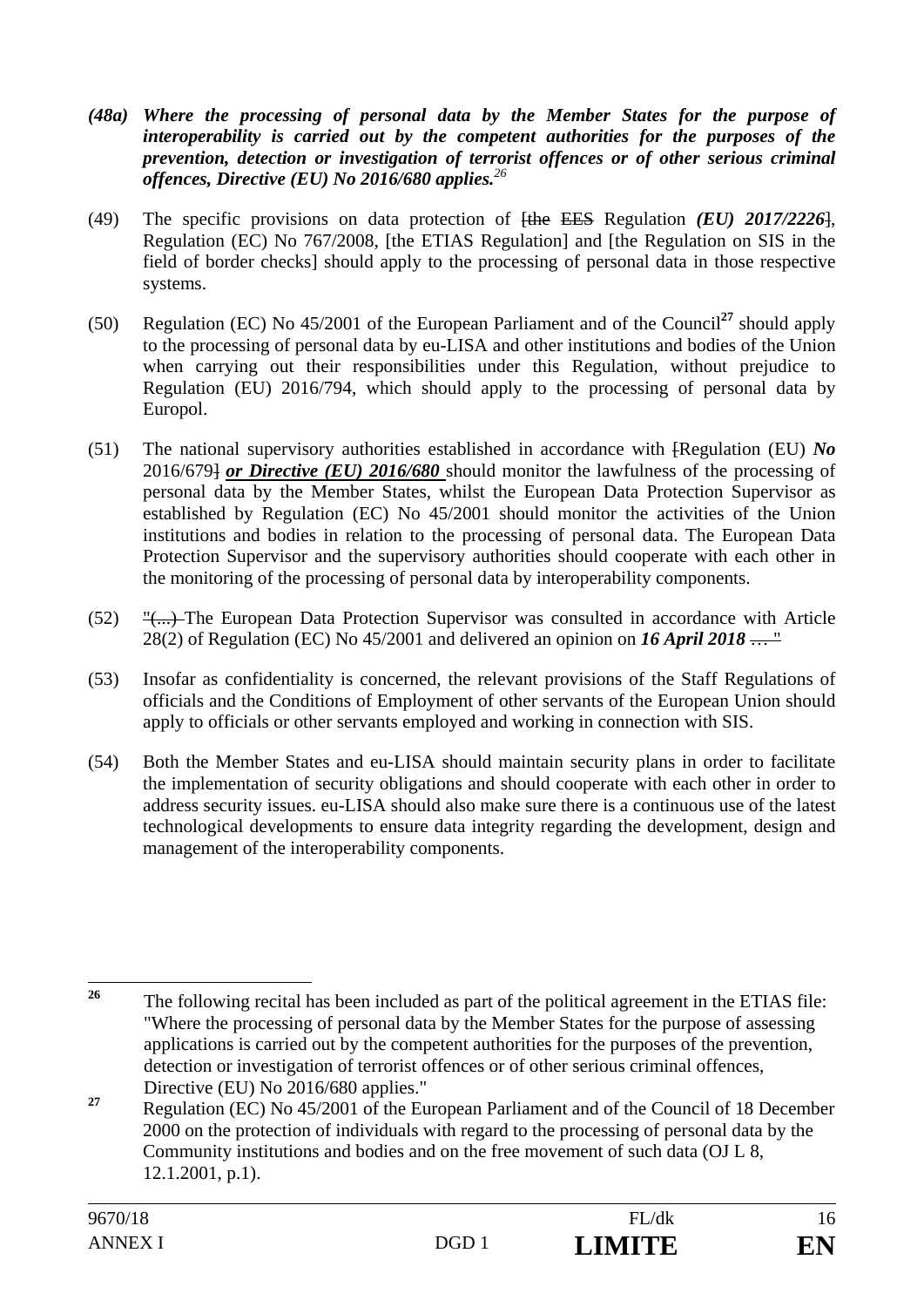- (55) The implementation of the interoperability components provided for in this Regulation will have an impact on the way checks are carried out at border crossing points. These impacts will result from a combined application of the existing rules of the Regulation (EU) *No*  2016/399 of the European Parliament and of the Council**<sup>28</sup>** and the rules on interoperability provided for in this Regulation.
- (56) As a consequence of this combined application of the rules, the European search portal (ESP) should constitute the main access point for the compulsory systematic consultation of databases for third-country nationals *persons* at border crossing points provided for by the Schengen Borders Code. In addition, the identity data *or travel document data* that led to the classification of a link in the multiple-identity detector (MID) as a red link should be taken into account by the border guards for assessing whether or not the person fulfils the conditions of entry defined in the Schengen Borders Code. However the presence of a red link should not in itself constitute a ground for refusal of entry and the existing grounds for refusal of entry listed in the Schengen Borders Code should therefore not be amended.
- (57) It would be appropriate to update the Practical Handbook for Border Guards to make these clarifications explicit.
- (58) However, an amendment of Regulation (EU) 2016/399 would be required in order to add the obligation for the border guard to refer a third-country national to second-line check in case the consultation of the multiple-identity detector (MID) through the European search portal (ESP) would indicate the existence of a yellow link or a red link, in view of not prolonging the waiting time in the first-line checks.
- (59) Should the query of the multiple-identity detector (MID) through the European search portal (ESP) result in a yellow link or detect a red link, the border guard on second line should consult the common identity repository or the Schengen Information System or both in order to assess the information on the person being checked, to manually verify his/her different identity and to adapt the colour of the link if required.
- (60) To support the purposes of statistics and reporting, it is necessary to grant access to authorised staff of the competent authorities, institutions and *agencies* bodies identified in this Regulation to consult certain data related to certain interoperability components without enabling individual identification.
- (61) In order to allow competent authorities and the EU *agencies* bodies to adapt to the new requirements on the use of the European search portal (ESP), it is necessary to provide for a transitional period. Similarly, in order to allow for the coherent and optimal functioning of the multiple-identity detector (MID), transitional measures should be established for the start of its operations.

<sup>28</sup> **<sup>28</sup>** Regulation (EU) 2016/399 of the European Parliament and of the Council of 9 March 2016 on a Union Code on the rules governing the movement of persons across borders, OJ L 77, 23.3.2016, p.1.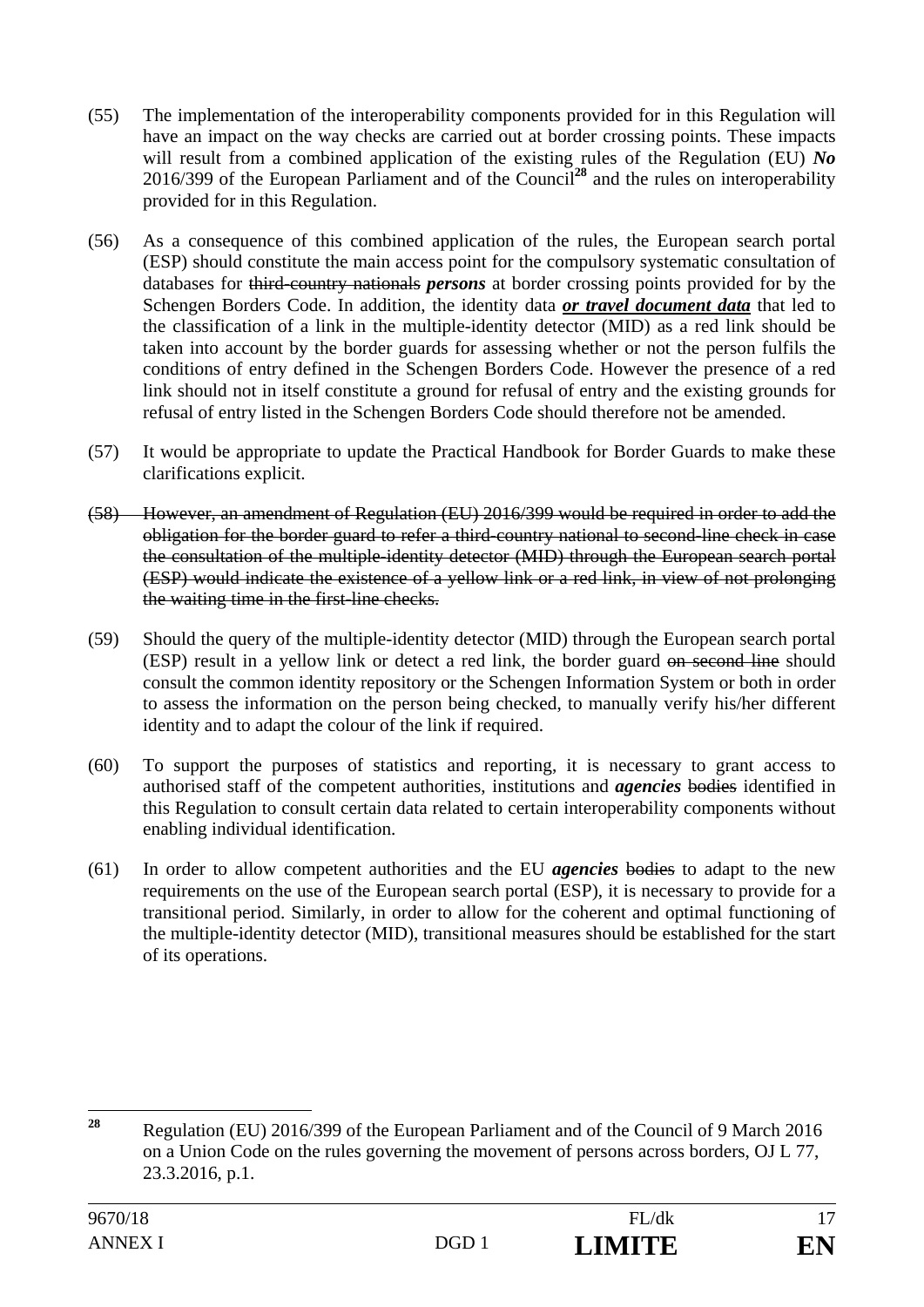- (62) The costs for the development of the interoperability components projected under the current Multiannual Financial Framework are lower than the remaining amount on the budget earmarked for Smart Borders in Regulation (EU) No 515/2014 of the European Parliament and the Council<sup>29</sup>. Accordingly, this Regulation, pursuant to Article 5(5)(b) of Regulation (EU) No 515/2014, should reallocate the amount currently attributed for developing IT systems supporting the management of migration flows across the external borders.
- (63) In order to supplement certain detailed technical aspects of this Regulation, the power to adopt acts in accordance with Article 290 of the Treaty on the Functioning of the European Union should be delegated to the Commission in respect of the *extension of the transitional period for the use of the European Search Portal (ESP)–profiles for the users of the* European search portal (ESP) and the content and format of the ESP replies. It is of particular importance that the Commission carry out appropriate consultations during its preparatory work, including at expert level, and that those consultations be conducted in accordance with the principles laid down in the Interinstitutional Agreement on Better Law-Making of 13 April 2016<sup>30</sup>. In particular, to ensure equal participation in the preparation of delegated acts, the European Parliament and the Council should receive all documents at the same time as Member State experts, and their experts should systematically have access to meetings of Commission expert groups dealing with the preparation of delegated acts.
- (64) In order to ensure uniform conditions for the implementation of this Regulation, implementing powers should be conferred on the Commission to adopt detailed rules on: *technical details of profiles for the users of the European search portal (ESP); format of the ESP replies; performance requirements and performance monitoring of the shared BMS*; automated data quality control mechanisms, procedures and indicators; development of the UMF standard; procedures for determining cases of similarity of identities; the operation of the central repository for reporting and statistics; and cooperation procedure in case of security incidents*; and specifications of the technical solution to facilitate the querying of EU information systems and the CIR*. Those powers should be exercised in accordance with Regulation (EU) No 182/2011 of the European Parliament and of the Council**<sup>31</sup>**.
- (65) Regulation *(EU)* 2016/794 shall apply for any processing of Europol data for the purposes of this Regulation.

**<sup>30</sup>** http://eur-lex.europa.eu/legal-

<sup>29</sup> **<sup>29</sup>** Regulation (EU) No 515/2014 of the European Parliament and of the Council of 16 April 2014 establishing as part of the Internal Security Fund, the Instrument for financial support for external borders and visa and repealing Decision No 574/2007/EC (OJ L 150, 20.5.2014, p. 143).

content/EN/TXT/?uri=uriserv:OJ.L\_.2016.123.01.0001.01.ENG. **<sup>31</sup>** Regulation (EU) No 182/2011 of the European Parliament and of the Council of 16 February 2011 laying down the rules and general principles concerning mechanisms for control by the Member States of the Commission's exercise of implementing powers (OJ L 55, 28.2.2011, p. 13).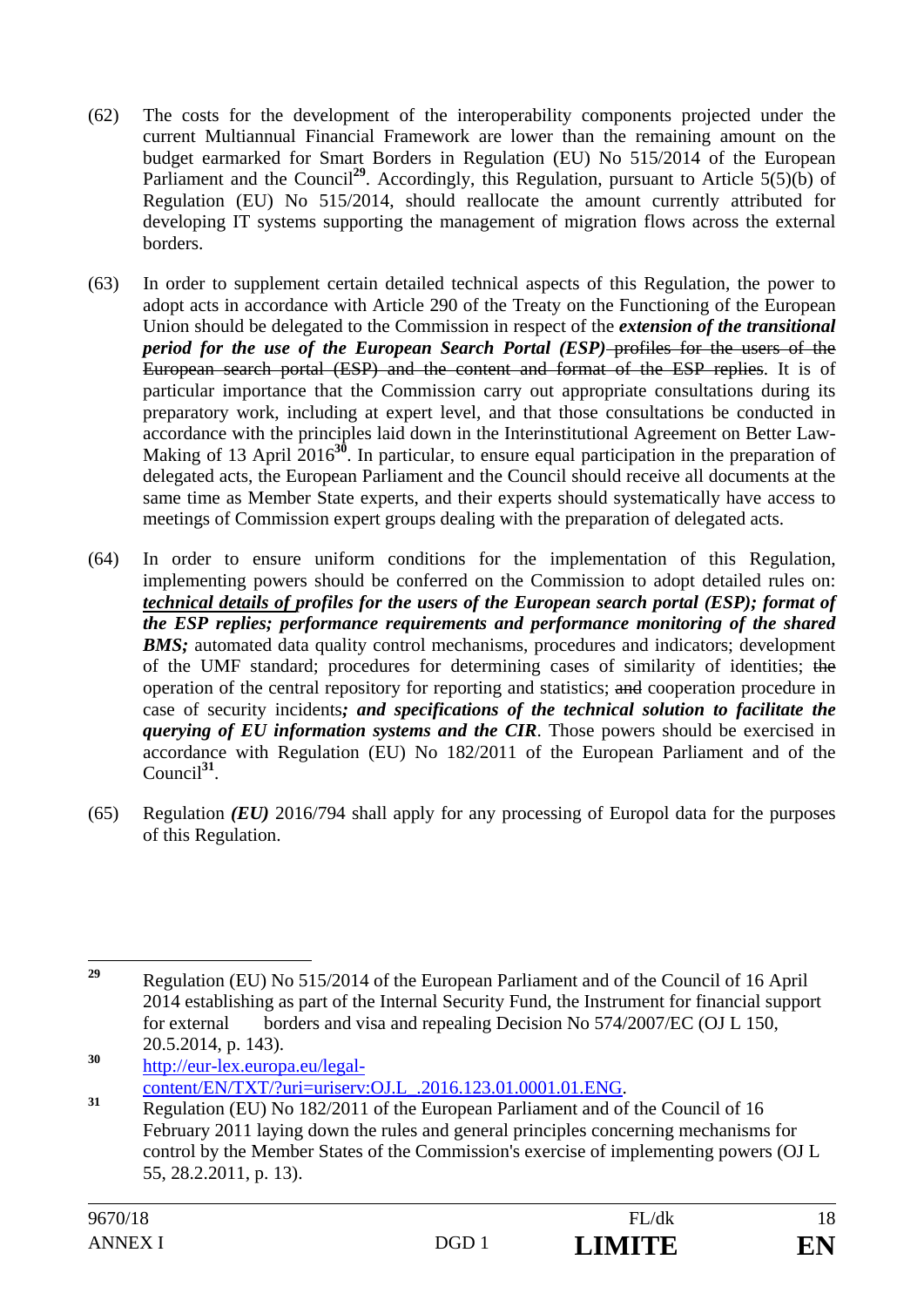- *(65a) This Regulation should contain clear provisions on liability and right to compensation for unlawful processing of personal data or from any other act incompatible with it, without prejudice to the right to compensation from, and liability of the controller or processor under Regulation (EU) No 2016/679, Directive (EU) No 2016/680 and Regulation (EC) No 45/2001. With regard to the role of eu-LISA as a data processor, this latter should be responsible for the damage it provoked where it has not complied with the specific obligations of this Regulation directed to it, or where it has acted outside or contrary to lawful instructions of the Member State which is the data controller.*
- (66) This Regulation is without prejudice to the application of Directive 2004/38/EC.
- (67) This Regulation constitutes a development of the provisions of the Schengen *acquis*.
- (68) In accordance with Articles 1 and 2 of Protocol No 22 on the Position of Denmark, annexed to the Treaty on European Union and to the Treaty on the Functioning of European Union, Denmark is not taking part in the adoption of this Regulation and is not bound by it or subject to its application. Given that this Regulation builds upon the Schengen *acquis*, Denmark shall, in accordance with Article 4 of that Protocol, decide within a period of six months after the adoption of this Regulation whether it will implement it in its national law.
- (69) This Regulation constitutes a development of the provisions of the Schengen *acquis* in which the United Kingdom does not take part, in accordance with Council Decision 2000/365/EC**<sup>32</sup>**; the United Kingdom is therefore not taking part in the adoption of this Regulation and is not bound by it or subject to its application.
- (70) This Regulation constitutes a development of the provisions of the Schengen *acquis* in which Ireland does not take part, in accordance with Council Decision 2002/192/EC<sup>33</sup>; Ireland is therefore not taking part in the adoption of this Regulation and is not bound by it nor subject to its application.
- (71) As regards Iceland and Norway, this Regulation constitutes a development of the provisions of the Schengen acquis within the meaning of the Agreement concluded by the Council of the European Union and the Republic of Iceland and the Kingdom of Norway concerning the association of those two States with the implementation, application and development of the Schengen acquis**<sup>34</sup>** which fall within the area referred to in Article 1, points A, B and G of Council Decision 1999/437/EC of 17 May 1999 on certain arrangements for the application of that Agreement**<sup>35</sup>**.

 $32$ **<sup>32</sup>** Council Decision 2000/365/EC of 29 May 2000 concerning the request of the United Kingdom of Great Britain and Northern Ireland to take part in some of the provisions of the Schengen acquis (OJ L 131, 1.6.2000, p. 43).

<sup>&</sup>lt;sup>33</sup> Council Decision 2002/192/EC of 28 February 2002 concerning Ireland's request to take part in some of the provisions of the Schengen acquis (OJ L 64, 7.3.2002, p. 20).

**<sup>34</sup>** OJ L 176, 10.7.1999, p. 36 **<sup>35</sup>** OJ L 176, 10.7.1999, p. 31.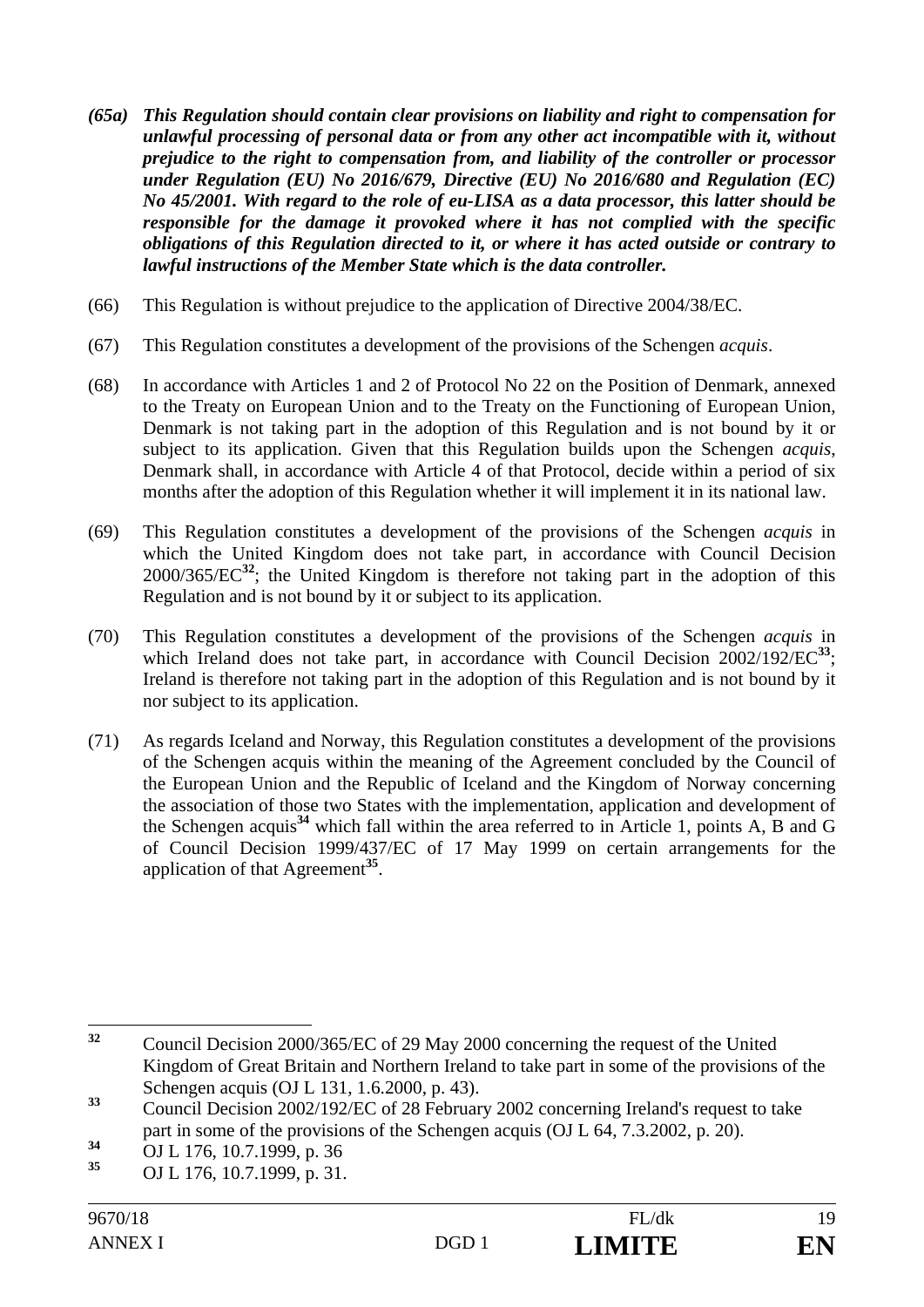- (72) As regards Switzerland, this Regulation constitutes a development of the provisions of the Schengen acquis within the meaning of the Agreement between the European Union, the European Community and the Swiss Confederation concerning the association of the Swiss Confederation with the implementation, application and development of the Schengen acquis**<sup>36</sup>** which fall within the area referred to in Article 1, points A, B and G of Decision 1999/437/EC read in conjunction with Article 3 of Council Decision 2008/146/EC**<sup>37</sup>**.
- (73) As regards Liechtenstein, this Regulation constitutes a development of the provisions of the Schengen *acquis* within the meaning of the Protocol between the European Union, the European Community, the Swiss Confederation and the Principality of Liechtenstein on the accession of the Principality of Liechtenstein to the Agreement between the European Union, the European Community and the Swiss Confederation on the Swiss Confederation's association with the implementation, application and development of the Schengen *acquis***<sup>38</sup>** which fall within the area referred to in Article 1, points A, B and G of Decision 1999/437/EC read in conjunction with Article 3 of Council Decision 2011/350/EU**<sup>39</sup>**.
- (74) As regards Cyprus, the provisions related to the SIS and the VIS constitute provisions building upon, or otherwise related to, the Schengen acquis within the meaning of Article 3(2) of the 2003 Act of Accession.
- (75) As regards Bulgaria and Romania, the provisions related to the SIS and the VIS constitute provisions building upon, or otherwise related to, the Schengen acquis within the meaning of Article 4(2) of the 2005 Act of Accession read in conjunction with Council Decision 2010/365/EU**<sup>40</sup>** and Council Decision (EU) 2017/1908**<sup>41</sup>**.
- (76) As regards Croatia, the provisions related to the SIS and the VIS constitute provisions building upon, or otherwise related to, the Schengen acquis within the meaning of Article 4(2) of the 2011 Act of Accession read in conjunction with Council Decision (EU) 2017/733**<sup>42</sup>**.
- (77) This Regulation respects the fundamental rights and observes the principles recognised in particular by the Charter of Fundamental Rights of the European Union and shall *should* be applied in accordance with those rights and principles.

 $36$ **<sup>36</sup>** OJ L 53, 27.2.2008, p. 52.

 $\frac{37}{38}$  OJ L 53, 27.2.2008, p. 1.

**<sup>38</sup>** OJ L 160, 18.6.2011, p. 21.

**<sup>39</sup>** OJ L 160, 18.6.2011, p. 19.

**<sup>40</sup>** Council Decision 2010/365/EU of 29 June 2010 on the application of the provisions of the Schengen acquis relating to the Schengen information System in the Republic of Bulgaria and Romania, OJ L 166, 1.7.2010, p. 17.

**<sup>41</sup>** Council Decision (EU) 2017/1908 of 12 October 2017 on the putting into effect of certain provisions of the Schengen acquis relating to the Visa Information System in the Republic of Bulgaria and Romania, OJ M 269, 19.10.2017, p. 39.

**<sup>42</sup>** Council Decision (EU) 2017/733 of 25 April 2017 on the application of the provisions of the Schengen acquis relating to the Schengen information System in the Republic of Croatia, OJ L 108, 26.4.2017, p. 31.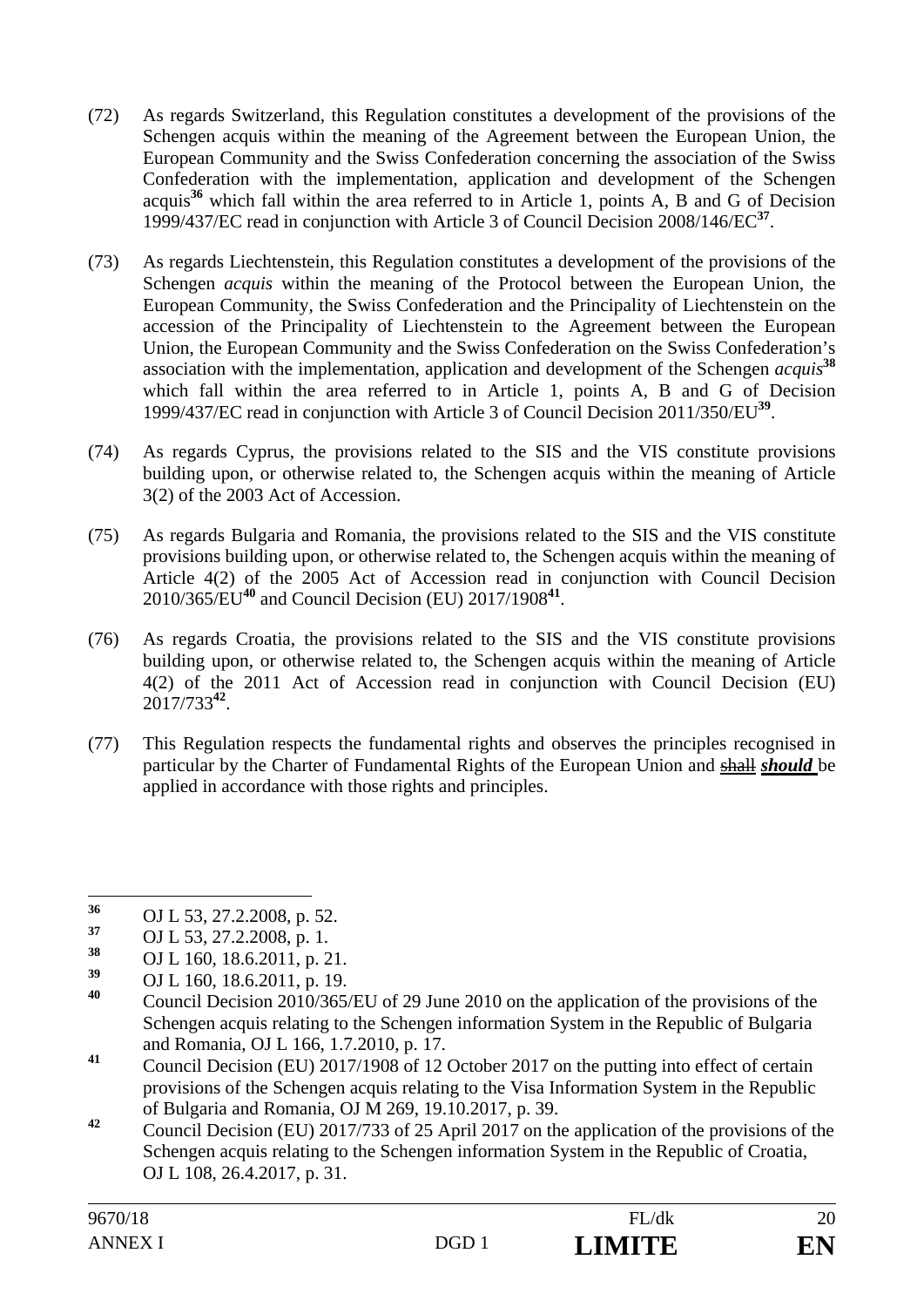(78) In order to have this Regulation fit into the existing legal framework, the Regulation (EU) 2016/399, Regulation (EU) 2017/2226, Council Decision 2008/633/JHA, Regulation (EC) *No* 767/2008 and Council Decision 2004/512/EC should be amended accordingly,

HAVE ADOPTED THIS REGULATION: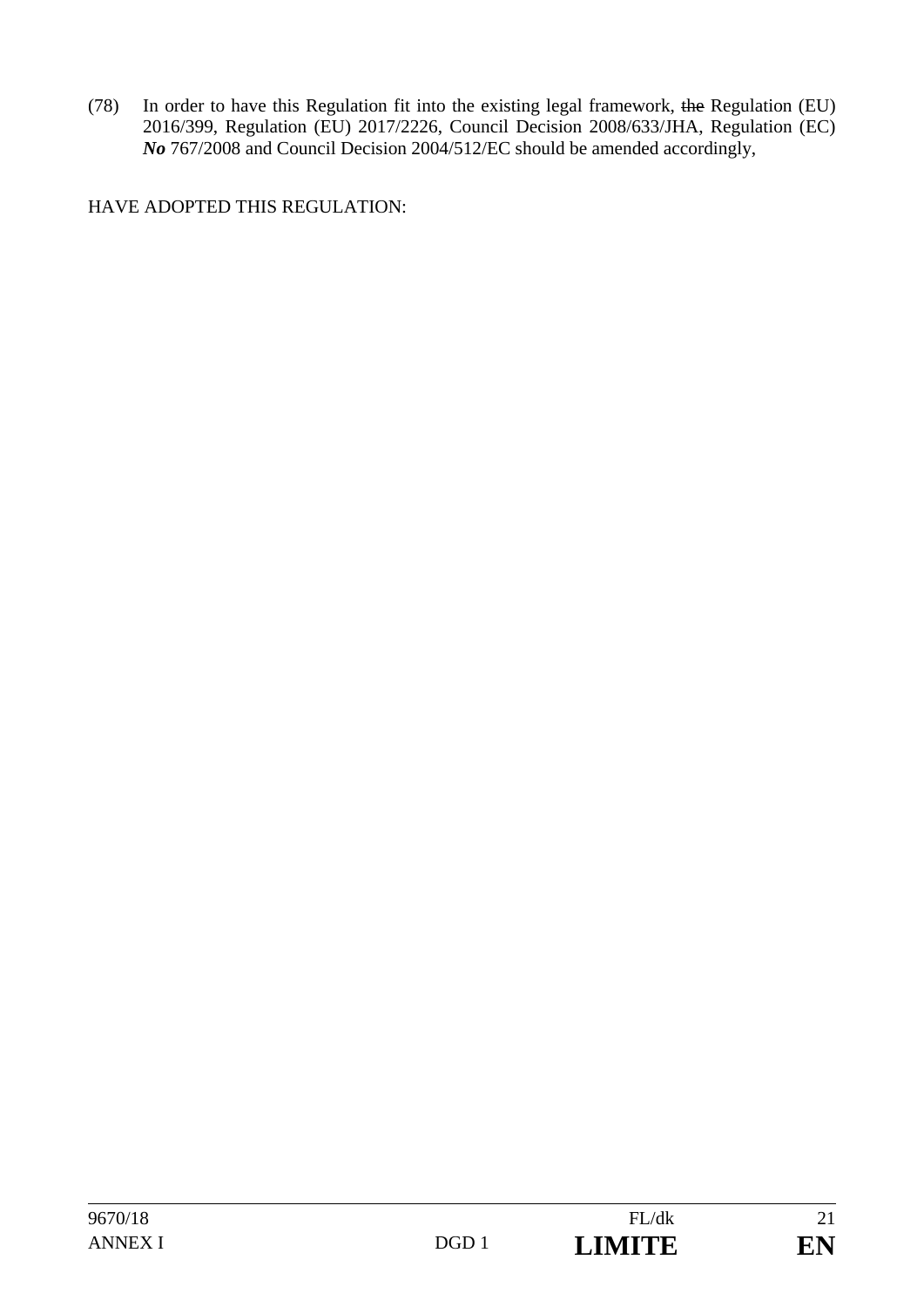## **CHAPTER I General provisions**

## *Article 1*

## *Subject matter*

- 1. This Regulation, together with [Regulation 2018/xx on interoperability police and judicial cooperation, asylum and migration], establishes a framework to ensure the interoperability between the Entry/Exit System (EES), the Visa Information System (VIS), [the European Travel Information and Authorisation System (ETIAS)], Eurodac, the Schengen Information System (SIS), and [the European Criminal Records Information System for third-country nationals (ECRIS-TCN)] in order for those systems and data to supplement each other.
- 2. The framework shall include the following interoperability components:
	- (a) a European search portal (ESP);
	- (b) a shared biometric matching service (shared BMS);
	- (c) a common identity repository (CIR);
	- (d) a multiple-identity detector (MID).
- 3. This Regulation also lays down provisions on data quality requirements, on a Universal Message Format (UMF), on a central repository for reporting and statistics (CRRS) and lays down the responsibilities of the Member States and of the European Agency for the operational management of large-scale IT systems in the area of freedom, security and justice (eu-LISA), with respect to the design and operation of the interoperability components.
- 4. This Regulation also adapts the procedures and conditions for Member State law enforcement *designated* authorities and for the European Union Agency for Law Enforcement Cooperation (Europol) access to the Entry/Exit System (EES), the Visa Information System (VIS), [the European Travel Information and Authorisation System (ETIAS),] and Eurodac for the purposes of the prevention, detection and *or* investigation of terrorist offences or of other serious criminal offences falling under their competence.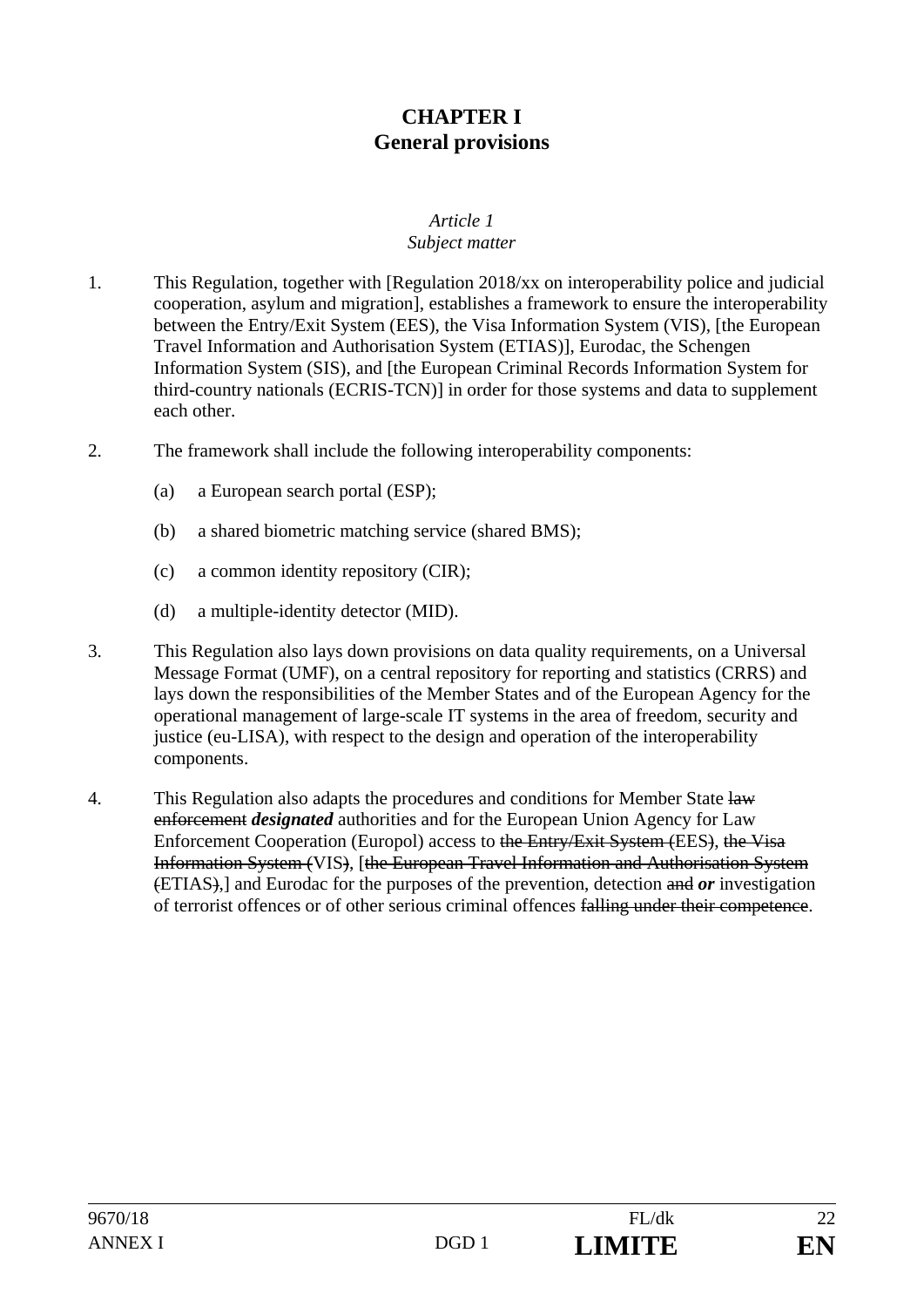#### *Article 2 Objectives of interoperability*

- 1. By ensuring interoperability, this Regulation shall have *has* the following objectives:
	- (a) *to improve the effectiveness and efficiency of checks at the external borders*; to improve the management of the external borders;
	- (b) to contribute to preventing and combating irregular *illegal im*migration;
	- (c) to contribute to a high level of security within the area of freedom, security and justice of the Union including the maintenance of public security and public policy and safeguarding the security in the territories of the Member States;
	- (d) to improve the implementation of the common visa policy;  $\frac{d}{dt}$
	- (e) to assist in examining application*s* for international protection *lodged in a Member State*;
	- *(f) in the event of a natural disaster or an accident, for humanitarian reasons, to assist in the identification of unknown persons who are not able to identify themselves or unidentified human remains.*
- 2. The objectives of ensuring interoperability *referred to in paragraph 1* shall be achieved *in particular* by:
	- (a) ensuring the correct identification of persons;
	- (b) contributing to fighting identity fraud;
	- (c) improving and harmonising data quality requirements of the respective EU information systems *while respecting the data processing requirements of the legal bases of the individual systems, data protection standards and the data owner principles*;
	- (d) facilitating and *supporting* the technical and operational implementation by Member States of existing and future EU information systems;
	- (e) strengthening and simplifying and making more uniform the data security and data protection conditions that govern the respective EU information systems, *without prejudice to the special protection and safeguards afforded to certain categories of data;*
	- (f) streamlining the conditions for law enforcement access *by designated authorities* to the EES, the VIS, [the ETIAS] and Eurodac;
	- (g) supporting the purposes of the EES, the VIS, [the ETIAS], Eurodac, the SIS and [the ECRIS-TCN system].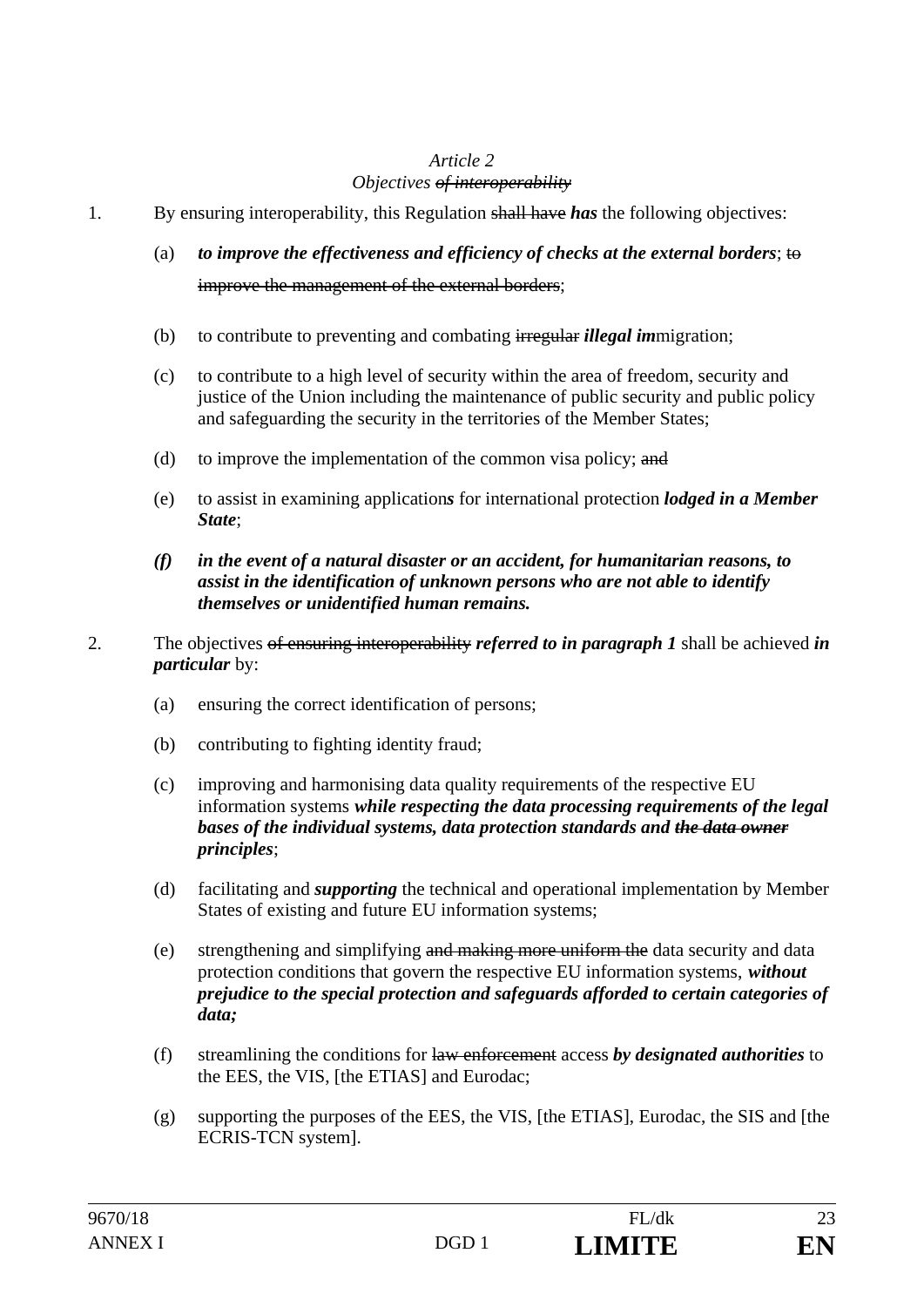## *Article 3*

#### *Scope*

- 1. This Regulation applies to <del>[the Entry/Exit System (EES)]</del>, the Visa Information System (VIS), [the European Travel Information and Authorisation System (ETIAS)] and the Schengen Information System (SIS).
- 2. This Regulation applies to persons in respect of whom personal data may be processed in the EU information systems referred to in paragraph 1.

#### *Article 4 Definitions*

For the purposes of this Regulation, the following definitions apply:

- (1) 'external borders' means external borders as defined in Article 2(2) of Regulation (EU) 2016/399;
- (2) 'border checks' means border checks as defined in Article 2(11) of Regulation (EU) 2016/399;
- (3) 'border authority' means the border guard assigned in accordance with national law to carry out border checks *as defined in point 11 of Article 2 of Regulation (EU) 2016/399*;
- (4) 'supervisory authorities' means the supervisory authority established in accordance with Article 51(1) of Regulation (EU) 2016/679, and the supervisory authority established in accordance with Article 41(1) of Directive (EU) 2016/680;
- (5) 'verification' means the process of comparing sets of data to establish the validity of a claimed identity (one-to-one check);
- (6) 'identification' means the process of determining a person's identity through a database search against multiple sets of data (one-to-many check);
- (7) 'third-country national' means a person who is not a citizen of the Union within the meaning of Article 20(1) of the Treaty, or a stateless person or a person whose nationality is unknown;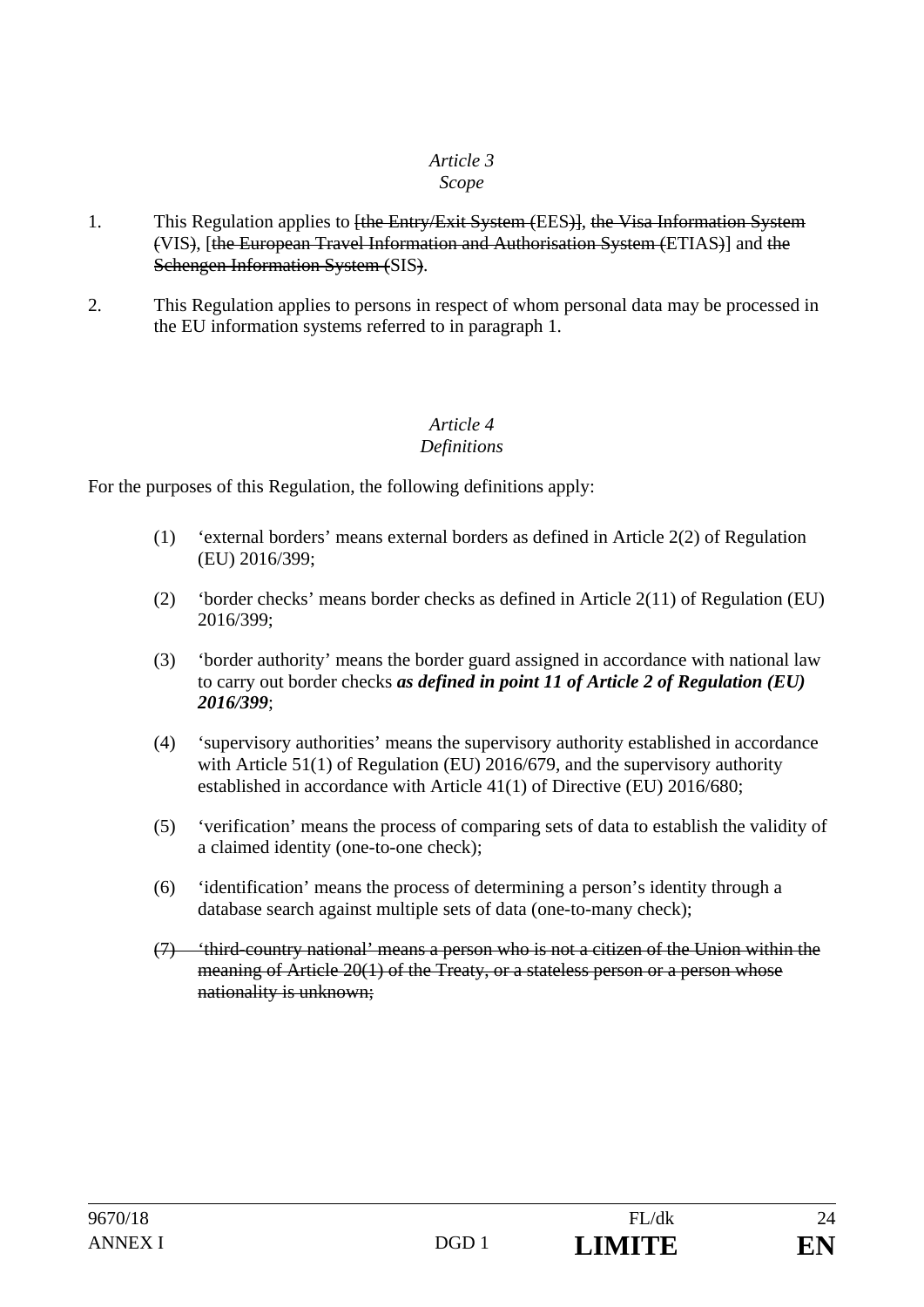- (8) 'alphanumeric data' means data represented by letters, digits, special characters, spaces and punctuation marks;
- (9) 'identity data' means the data referred to in Article  $27(3)(a)$  to (h);
- (10) *'dactyloscopic data' means fingerprints images, images of fingerprint latents, palm prints,*  and palm prints latents<sup>43</sup> which due to their unique character and the reference points *contained therein enable accurate and conclusive comparisons on a person's identity*; 'fingerprint data' means the data relating to the fingerprints of an individual;
- (11) 'facial image' means digital images of the face;
- (12) 'biometric data' means fingerprint *dactyloscopic* data *and/*or facial image;
- (13) 'biometric template' means a mathematical representation obtained by feature extraction from biometric data limited to the characteristics necessary to perform identifications and verifications;
- (14) 'travel document' means a passport or other equivalent document entitling the holder to cross the external borders and to which a visa may be affixed;
- (15) 'travel document data' means the type, number and country of issuance of the travel document, the date of expiry of the validity of the travel document and the threeletter code of the country issuing the travel document;
- (16) 'travel authorisation' means travel authorisation as defined in Article 3 of the **[ETIAS Regulation]:**
- $(17)$  'short-stay visa' means visa as defined in Article  $2(2)(a)$  of Regulation (EC) No 810/2009;
- (18) 'EU information systems' means the large-scale IT systems *operationally* managed by eu-LISA;
- (19) 'Europol data' means personal data *processed by* provided to Europol for the purpose referred to in Article 18(2)(a) *to (c)* of Regulation (EU) 2016/794;
- (20) 'Interpol databases' means the Interpol Stolen and Lost Travel Document database (SLTD) and the Interpol Travel Documents Associated with Notices database (Interpol TDAWN);

 $43$ **<sup>43</sup>** *NB: Same definition as in Council Decision 2008/616/JHA*.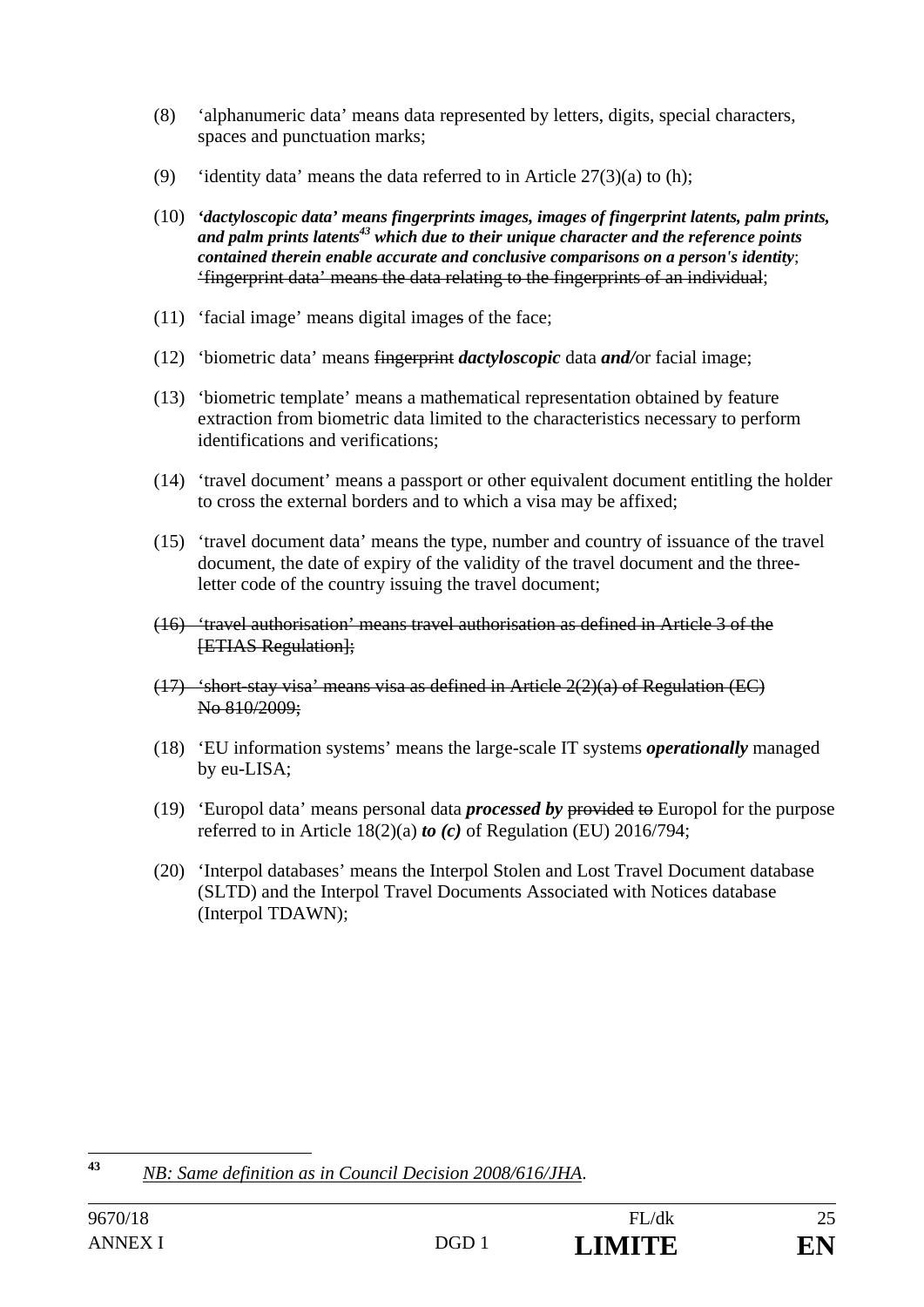- (21) 'match' means the existence of a correspondence *as a result of an automated comparison between* established by comparing two or more occurrences of personal data recorded or being recorded in an information system or database;
- (22) 'hit' means the confirmation of one match or several or matches;
- (23) 'police authority' means 'competent authority' as defined in Article 3(7) of Directive *No* 2016/680;
- (24) 'designated authorities' means the Member State designated authorities referred to in Article 29(1) of Regulation (EU) 2017/2226, Article 3(1) of Council Decision 2008/633/JHA, [Article 43 of the ETIAS Regulation] and [Article 6 of the Eurodac Regulation];
- (25) 'terrorist offence' means an offence under national law which corresponds or is equivalent to one of the offences referred to in Directive (EU) 2017/541;
- (26) 'serious criminal offence' means an offence which corresponds or is equivalent to one of the offences referred to in Article 2(2) of Framework Decision 2002/584/JHA, if it is punishable under national law by a custodial sentence or a detention order for a maximum period of at least three years;
- (27) *'Entry/Exit System' (*'EES'**)** means the Entry/Exit System as referred to in Regulation (EU) 2017/2226;
- (28) *'Visa Information System' (*'VIS'*)* means the Visa Information System as referred to in Regulation (EC) No 767/2008;
- (29) [*'the European Travel Information and Authorisation System' (*'ETIAS'*)* means the European Travel Information and Authorisation System as referred to in the ETIAS Regulation];
- (30) 'Eurodac' means Eurodac as referred to in the [Eurodac Regulation];
- (31) *'Schengen Information System' (*'SIS'*)* means the Schengen Information System as referred to [in the Regulation on SIS in the field of border checks, Regulation on SIS in the field of law enforcement and Regulation on SIS in the field of illegal return];
- (32) ['ECRIS-TCN System' means the European Criminal Records Information System *the centralised system for the identification of Member States* holding conviction information on third-country national*s* and stateless persons as referred to in the ECRIS-TCN System Regulation];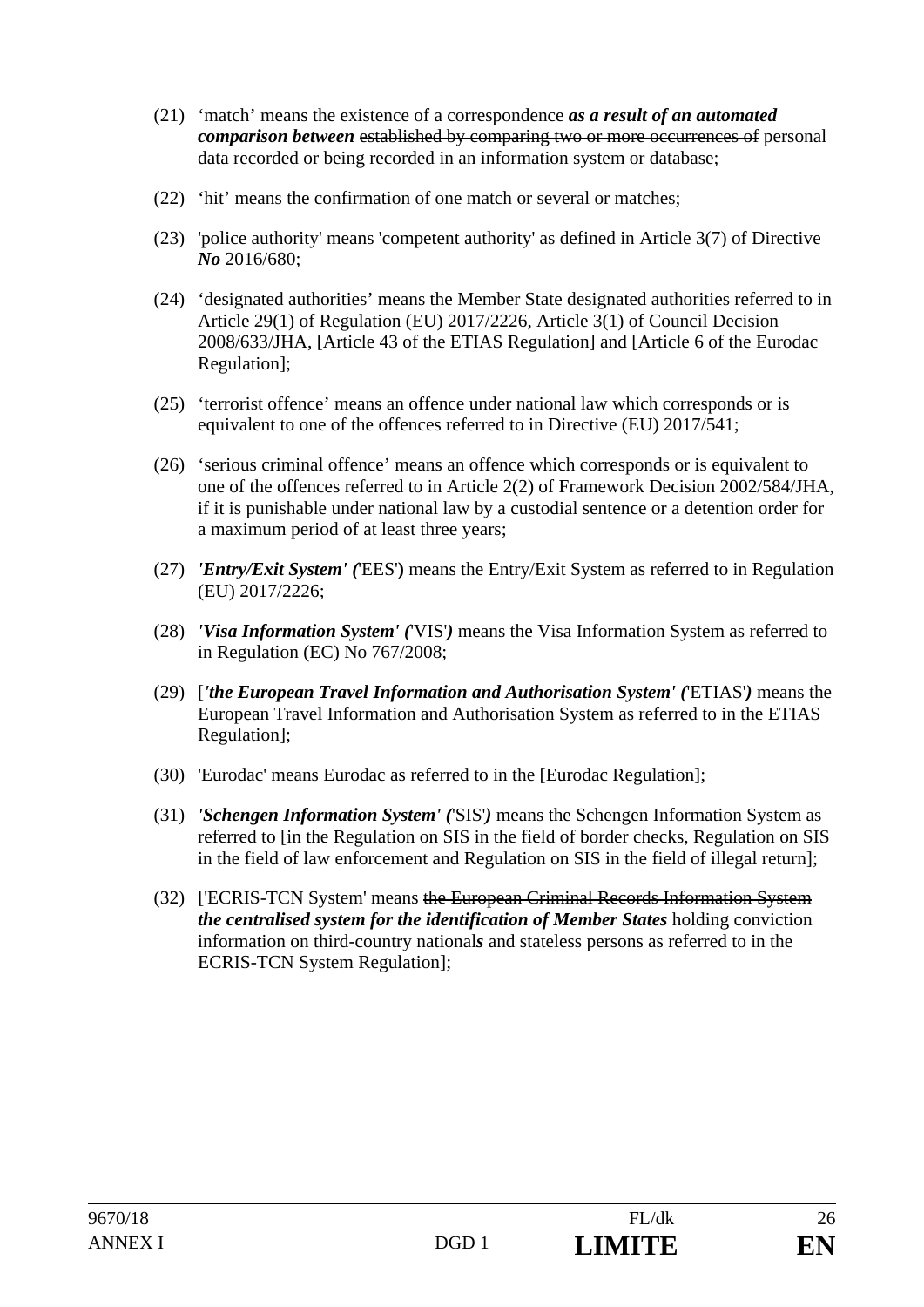- (33) *'European search portal' (*'ESP'*)* means the European search portal as referred to in Article 6:
- (34) *'shared biometric matching service' (*'shared BMS'*)* means the shared biometric matching service as referred to in Article 15 *12*;
- (35) *'common identity repository' (*'CIR'*)* means the common identity repository as referred to in Article 17;
- (36) *'multiple-identity detector' (*'MID'*)* means the multiple-identity detector as referred to in Article 25;
- (37) *'central repository for reporting and statistics' (*'CRRS'*)* means the central repository for reporting and statistics as referred to in Article 39.
- *(38) 'Universal Message Format' ('UMF') means Universal Message Format as referred to in Article 38.*

#### *Article 5 Non-discrimination*

Processing of personal data for the purposes of this Regulation shall not result in discrimination against persons on any grounds such as *gender* sex, racial or ethnic origin, religion or belief, disability, age or sexual orientation. It shall fully respect human dignity and integrity. Particular attention shall be paid to children, the elderly and persons with a disability.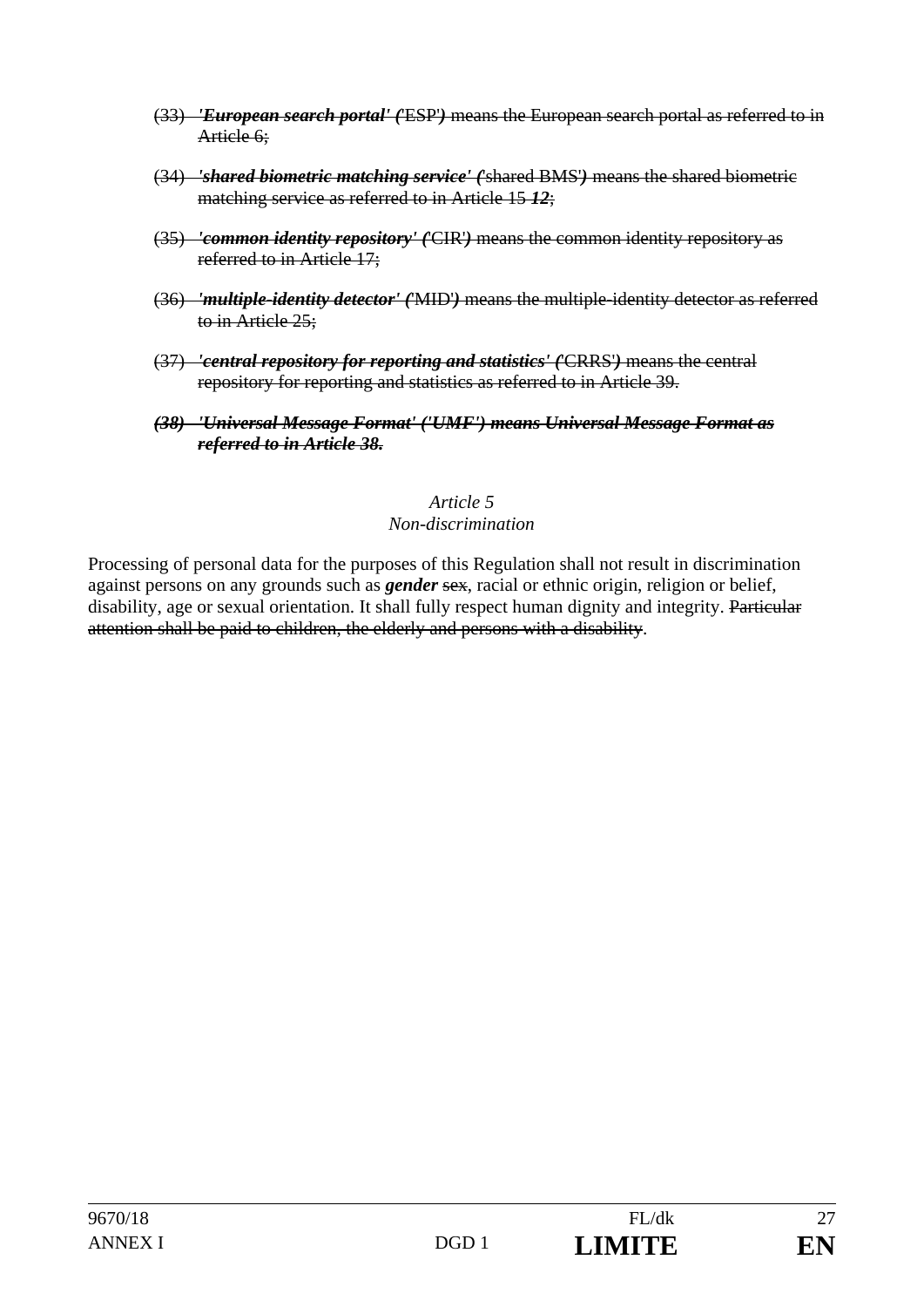## **CHAPTER II European Search Portal**

## *Article 6*

#### *European search portal*

- 1. A European search portal (ESP) is established for the purposes of ensuring that Member State authorities and EU *agencies* bodies have fast, seamless, efficient, systematic and controlled access to the EU information systems, the Europol data and the Interpol databases that they need to perform their tasks in accordance with their access rights and of supporting the objectives of the EES, the VIS, [the ETIAS], Eurodac, the SIS, [the ECRIS-TCN system] and the Europol data.
- 2. The ESP shall be composed of:
	- (a) a central infrastructure, including a *technical* search portal enabling the simultaneous querying of the EES, the VIS, [the ETIAS], Eurodac, the SIS, [the ECRIS-TCN system] as well as of the Europol data and the Interpol databases;
	- (b) a secure communication channel between the ESP, Member States and EU *agencies* bodies that are entitled to use the ESP in accordance with Union law *and national law*;
	- (c) a secure communication infrastructure between the ESP and the EES, the VIS, [the ETIAS], Eurodac, the Central-SIS, [the ECRIS-TCN system], the Europol data and the Interpol databases as well as between the ESP and the central infrastructures of the common identity repository (CIR) and the multiple-identity detector *(MID)*.
- 3. eu-LISA shall develop the ESP and ensure its technical management.

#### *Article 7*

#### *Use of the European search portal*

- 1. The use of the ESP shall be reserved to the Member States authorities and EU *agencies* bodies having access *at least* to *one of the following systems or databases*: the EES, [the ETIAS], the VIS, the SIS, Eurodac and the [ECRIS-TCN system], to the CIR and the multiple identity detector *MID* as well as the Europol data and the Interpol databases in accordance with Union or national law governing such access.
- 2. The authorities referred to in paragraph 1 shall use the ESP to search data related to persons or their travel documents in the central systems of the EES, the VIS and [the ETIAS] in accordance with their access rights under Union and national law. They shall also use the ESP to query the CIR in accordance with their access rights under this Regulation for the purposes referred to in Articles 20, 21 and 22.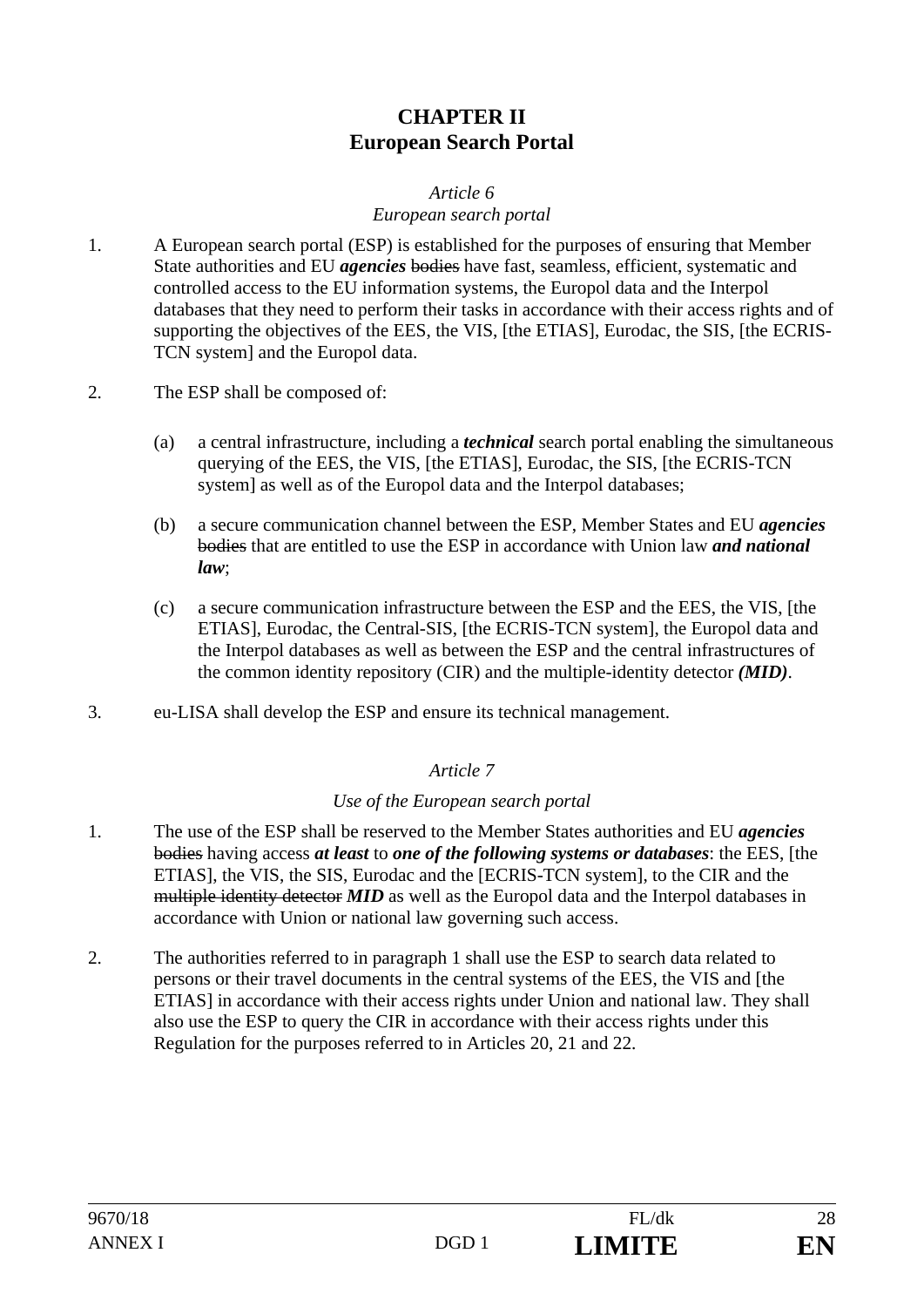- 3. The Member State authorities referred to in paragraph 1 may use the ESP to search data related to persons or their travel documents in the Central SIS referred to in the [Regulation on SIS in the field of border checks and of the Regulation on SIS in the field of law enforcement] *in accordance with their access rights under Union and national law.* Access to the Central SIS via the ESP shall be established through the national system (N.SIS) of each Member State in accordance with [Article 4(2) of the Regulation on SIS in the field of border checks and of the Regulation on SIS in the field of law enforcement].
- 4. The EU *agencies* bodies shall use the ESP to search data related to persons or their travel documents in the Central SIS.
- 5. The authorities referred to in paragraph 1 may use the ESP to search data related to persons or their travel documents in the Interpol databases in accordance with their access rights under Union and national law.

#### *Article 8 Profiles for the users of the European search portal*

- 1. For the purposes of enabling the use of the ESP, eu-LISA *in cooperation with Member States* shall create a profile for each category of user of the ESP in accordance with the technical details and access rights referred to in paragraph 2, including, in accordance with Union and national law:
	- (a) the fields of data to be used for querying;
	- (b) the EU information systems, the Europol data and the Interpol databases that shall and may be consulted and that shall provide a reply to the user; and
	- (c) the *fields of* data provided in each reply.
- 2. The Commission shall adopt *implementing* delegated acts in accordance with Article 63 to specify the technical details of the profiles referred to in paragraph 1 for the users of the ESP referred to in Article 7(1) in accordance with their access rights. *Those implementing acts shall be adopted in accordance with the examination procedure referred to in Article 64(2).*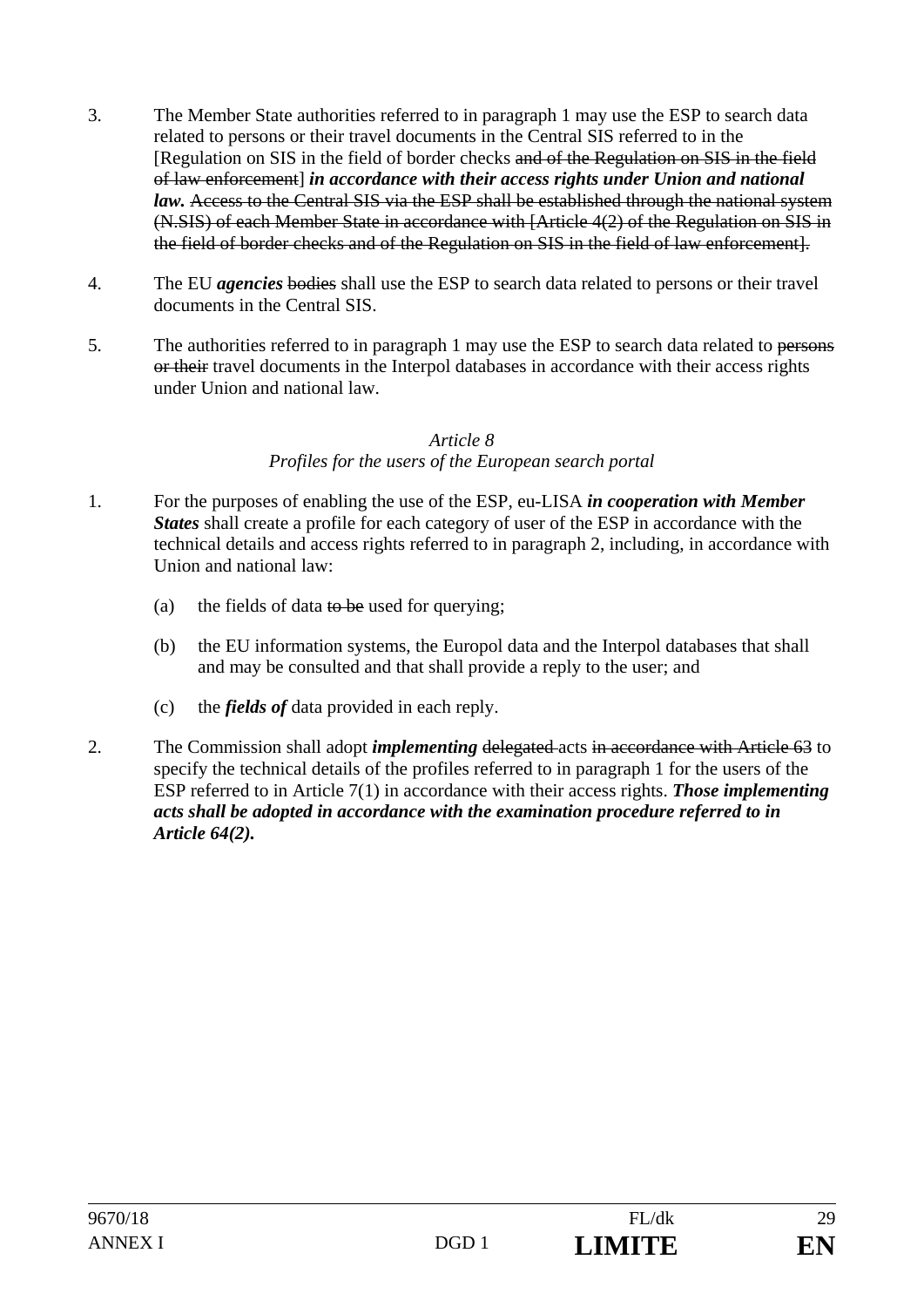# *Article 9*

## *Queries*

- *1.* The users of the ESP shall launch a query by introducing *submitting alphanumeric and/or biometric* data in *to* the ESP in accordance with their user profile and access rights. Where a query has been launched, the ESP shall query simultaneously, with the data *submitted* introduced by the user of the ESP *and in accordance with the user profile and access rights*, the EES*,* [the ETIAS], the VIS, the SIS, Eurodac, [the ECRIS-TCN system] and the CIR as well as the Europol data and the Interpol databases.
- 2. The fields of data used to launch a query via the ESP shall correspond to the fields of data related to persons or travel documents that may be used to query the various EU information systems, the Europol data and the Interpol databases in accordance with the legal instruments governing them.
- 3. eu-LISA, *in cooperation with Member States,* shall implement an interface control document (ICD) based on the UMF referred to in Article 38 for the ESP.
- 4. The EES, [the ETIAS], the VIS, the SIS, Eurodac, [the ECRIS-TCN system], the CIR and the multiple-identity detector, as well as the Europol data *and the Interpol databases,* shall provide the data that they contain resulting from the query of the ESP.
- 5. When querying the Interpol databases, the design of the ESP shall ensure that the data used by the user of the ESP to launch a query is not shared with the owners of Interpol data.
- 6. The reply to the *The* user of the ESP shall be unique *receive one a reply* and *that* shall contain all *only* the data to which the user has access under Union *and national* law. Where necessary, the reply provided by the ESP shall indicate to which information system or database the data belongs.
- 7. The Commission shall adopt an *implementing* delegated act in accordance with Article 63 to specify *the process for querying the EU information systems, Europol data and Interpol databases by the ESP and* the content and format of the ESP replies. *This implementing act shall be adopted in accordance with the examination procedure referred to in Article 64(2).*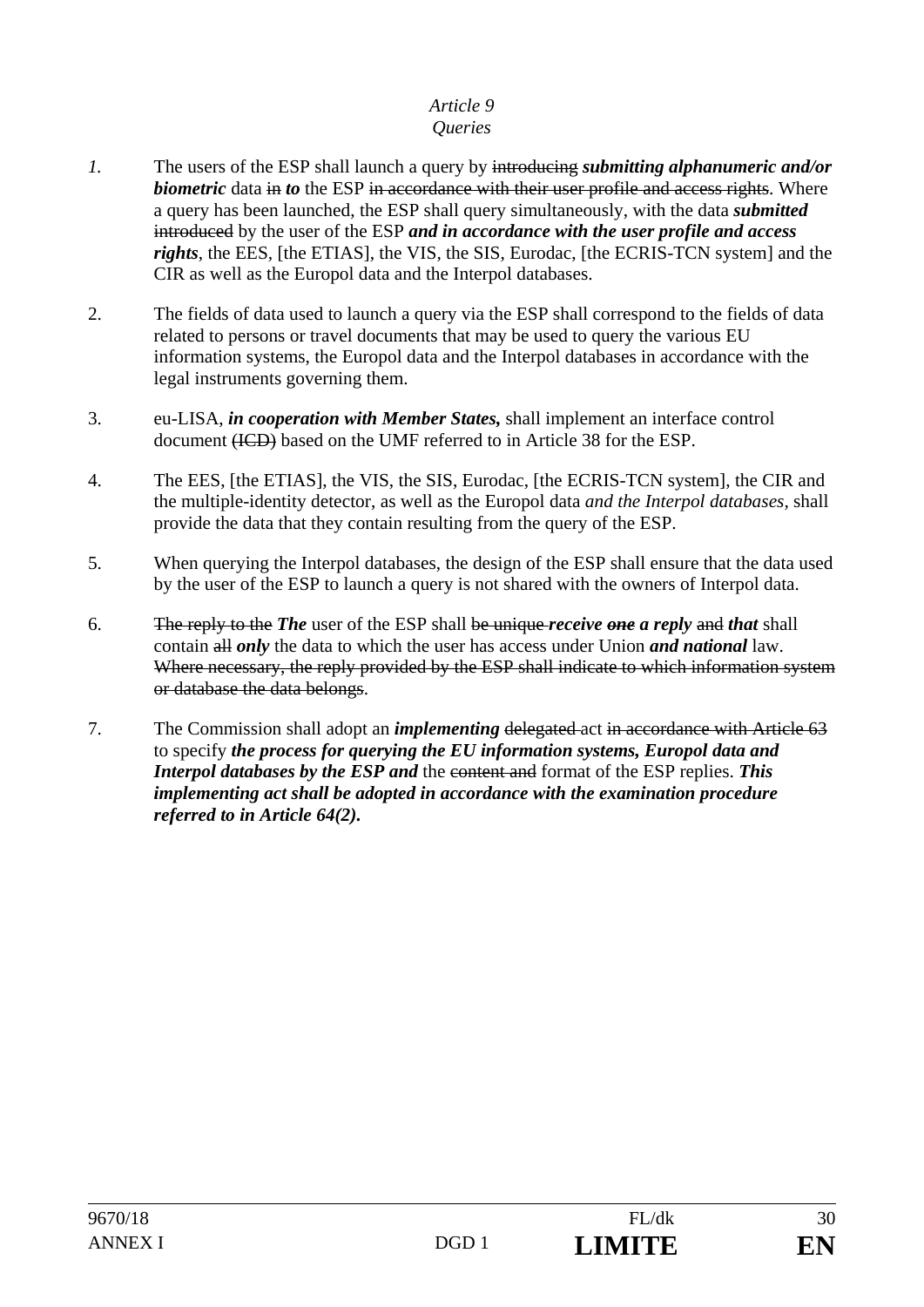#### *Article 10 Keeping of logs*

- 1. Without prejudice to [Article 46 of the EES Regulation *(EU) 2017/2226*], Article 34 of Regulation (EC) No 767/2008, [Article 59 of the ETIAS proposal] and Articles 12 and 18 of the Regulation on SIS in the field of border checks, eu-LISA shall keep logs of all data processing operations within the ESP. Those logs shall include, in particular, the following:
	- (a) the Member State authority *or EU agency* and the individual user of the ESP, including the ESP profile used as referred to in Article 8;
	- (b) the date and time of the query;
	- (c) the EU information systems and the Interpol databases queried;
	- (d) *the unique transaction identification number* in accordance with national rules or when applicable, Regulation (EU) 45/2001, the identifying mark of the person who carried out the query.

#### *1a. Each Member State shall keep logs of queries of the authority and the staff duly authorised to use the ESP including the transaction identification number referred to in point (d) of paragraph 1.*

2. The logs *referred to in paragraphs 1 and 1a* may be used only for data protection monitoring, including checking the admissibility of a query and the lawfulness of data processing, and for ensuring data security pursuant to Article 42. Those logs shall be *made available to the competent supervisory authority on request. They shall be* protected by appropriate measures against unauthorised access *and modifications* and erased one year after their creation, unless they are required for monitoring procedures that have already begun *in which case they shall be erased once the monitoring procedures no longer require these logs*.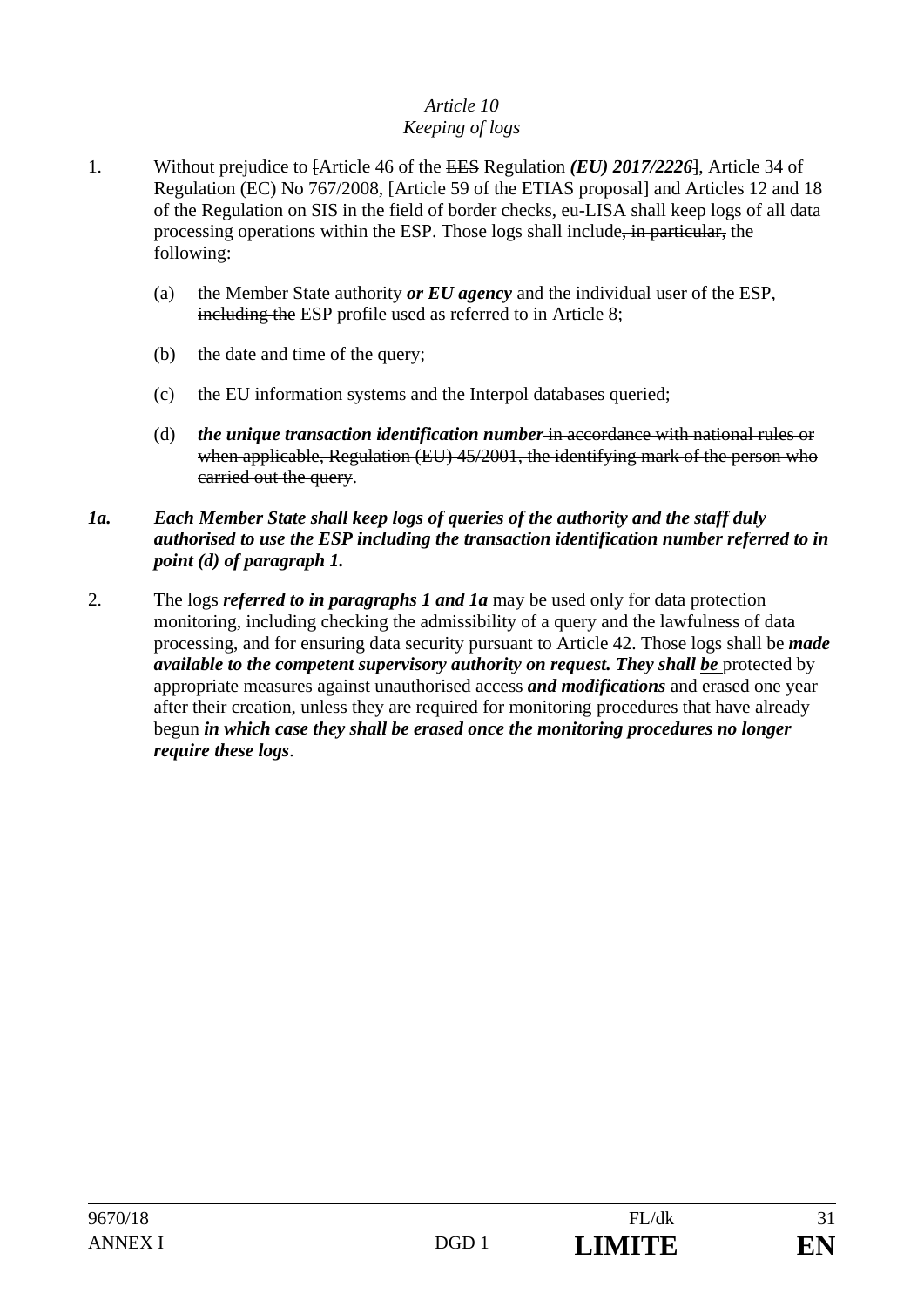#### *Article 11*

*Fall-back procedures in case of technical impossibility to use the European search portal* 

- 1. Where it is technically impossible to use the ESP to query one or several EU information systems referred to in Article 9(1) or the CIR, because of a failure of the ESP, the users of the ESP shall be notified *automatically* by eu-LISA.
- 2. Where it is technically impossible to use the ESP to query one or several EU information systems referred to in Article 9(1) or the CIR, because of a failure of the national infrastructure in a Member State, that Member State's competent authority shall notify eu-LISA and the Commission.
- 3. In *the cases referred to in paragraphs 1 or 2* both scenarios, and until the technical failure is addressed, the obligation referred to in Article 7(2) and (4) shall not apply and Member States may access the *EU* information systems referred to in Article 9(1) or the CIR directly using their respective national uniform interfaces or national communication infrastructures.
- *4. Where it is technically impossible to use the ESP to query one or several EU information systems referred to in Article 9(1) or the CIR, because of a failure of the infrastructure of a EU agency, that EU agency shall notify eu-LISA and the Commission.*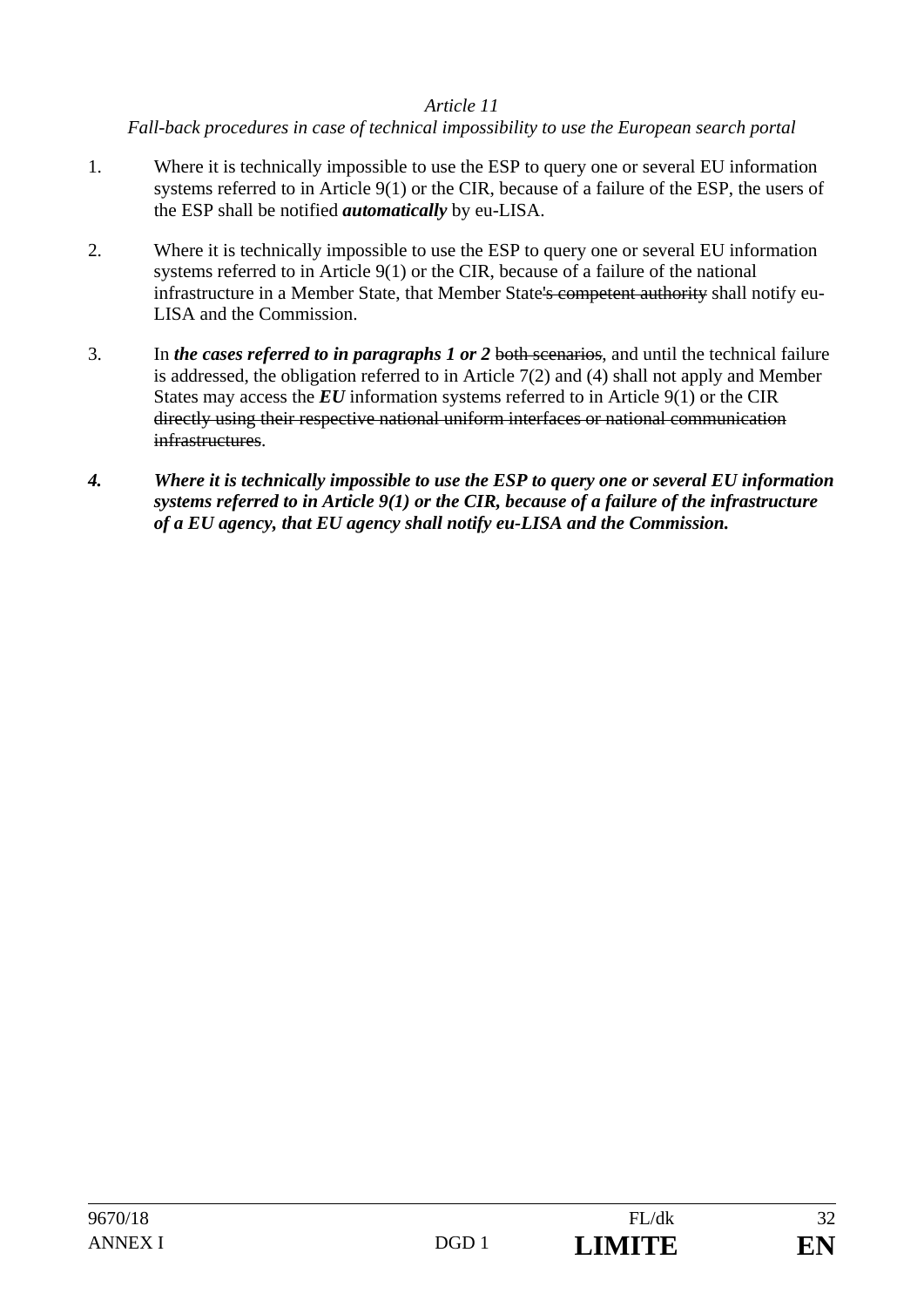## **CHAPTER III Shared Biometric Matching Service**

#### *Article 12 Shared biometric matching service*

- 1. A shared biometric matching service (shared BMS) storing biometric templates *obtained from the biometric data referred to in Article 13, that are stored in the CIR and the SIS,* and enabling querying with biometric data across several EU information systems is established for the purposes of supporting the *Common Identity Repository (*CIR*)* and the multiple-identity detector *(MID)* and the objectives of the EES, the VIS, Eurodac, the SIS and [the ECRIS-TCN system].
- 2. The shared BMS shall be composed of:
	- (a) a central infrastructure, including a search engine and the storage of the data referred to in Article 13;
	- (b) a secure communication infrastructure between the shared BMS, Central-SIS and the CIR.
- 3. eu-LISA shall develop the shared BMS and ensure its technical management.

#### *Article 13 Data stored in the shared biometric matching service*

- 1. The shared BMS shall store the biometric templates that it shall obtain from the following biometric data :
	- (a) the data referred to in Article 16(1)(d) and Article 17(1)(b) and (c) *and Article 18(2)(a), (b) and (c) of* Regulation (EU) 2017/2226;
	- (b) the data referred to in Article 9*(5) and* (6) of Regulation (EC) No 767/2008;
	- (c) Ithe data referred to in Article  $20(2)(w)$  and (x) of the Regulation on SIS in the field of border checks;
	- (d) *[*the data referred to in Article 20(3)(w) and (x)*(y)* of the Regulation on SIS in the field of law enforcement*]*;
	- (e) *[*the data referred to in Article 4(t) and (u) of the Regulation on SIS in the field of illegal return];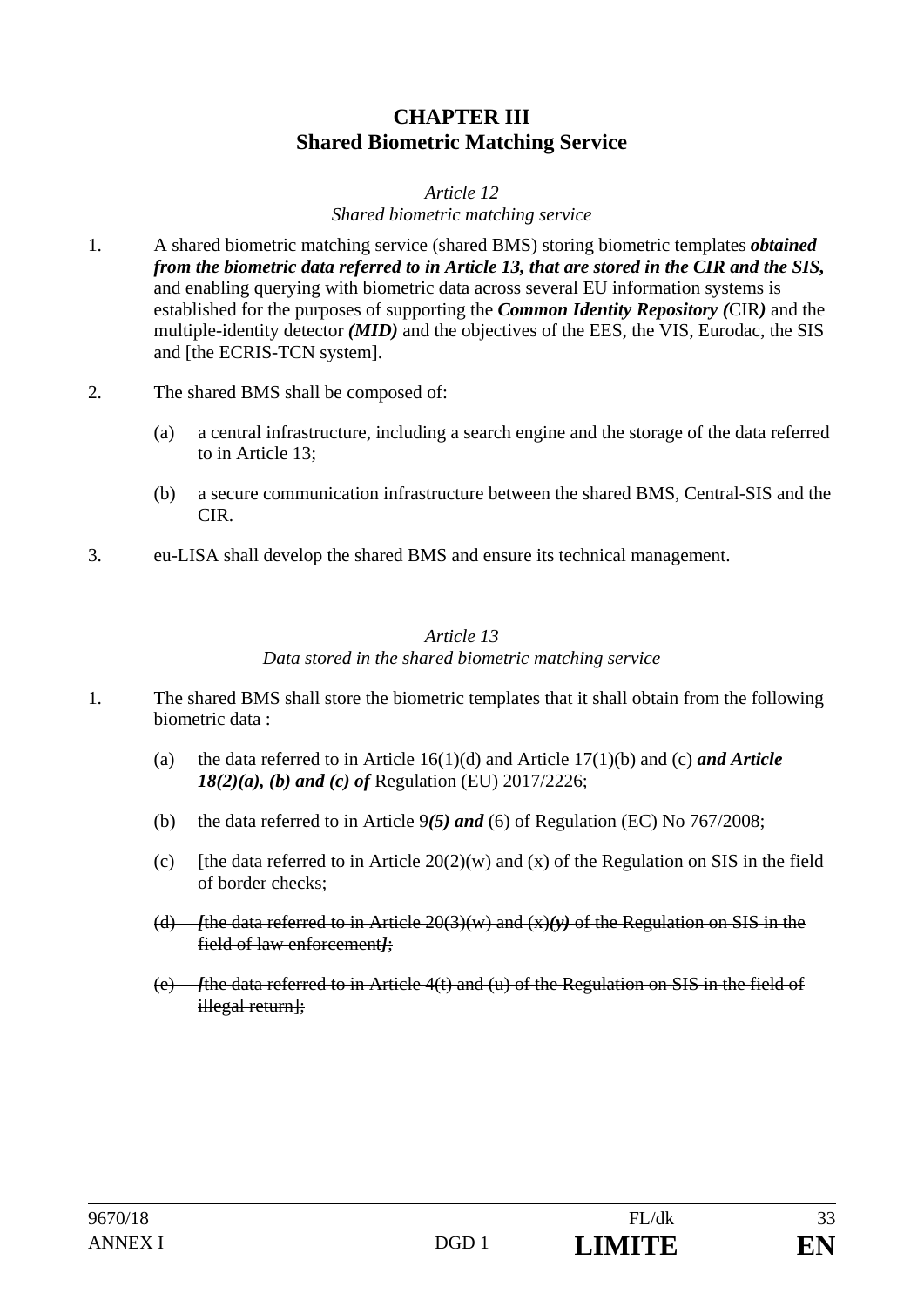- (f) [the data referred to in *Article 12(a) and (b),* Article 12b (a) and (b), Article 13*(2)*(a) *and (b) and 14(2)(a) and (b)* of the Eurodac Regulation;]
- $(g)$  [the data referred to in Article 5(1)(b) and Article 5(2) of the ECRIS-TCN Regulation.<sup>1</sup>

*The shared BMS shall store the biometric templates - logically separated - according to the EU information system from which the data originated.*

2. *For each set of data referred to in paragraph 1*, the shared BMS shall include in each biometric template a reference to the *EU* information systems *and a reference to the actual record in the EU information systems* in which the corresponding biometric data *are* is stored.

#### *2a. For each set of data referred to in paragraph 1, the shared BMS shall include a reference to the actual record in the EU information systems to which the data belongs.*

- 3. Biometric templates shall only *may* be entered *only* in the shared BMS following an automated quality check of the biometric data added to one of the *EU* information systems performed by the shared BMS to ascertain the fulfilment of a minimum data quality standard.
- 4. The storage of the data referred to in paragraph 1 shall meet the quality standards referred to in Article 37(2) *and (4)*.
- *5. The Commission shall lay down the performance requirements and performance monitoring of the shared BMS, including the minimum requirements regarding the biometric performance of the shared BMS, in particular in terms of the required False Positive Identification Rate, False Negative Identification Rate and Failure To Enrol Rate, as well as the procedures and tools for notifying False Positive Identifications and False Negative verifications to eu-LISA in implementing acts. Those implementing acts shall be adopted in accordance with the examination procedure referred to in Article 64(2).*

 *For the specific purpose of monitoring the performance of the shared BMS, Member States shall be allowed to use the biometric templates stored in the shared BMS*.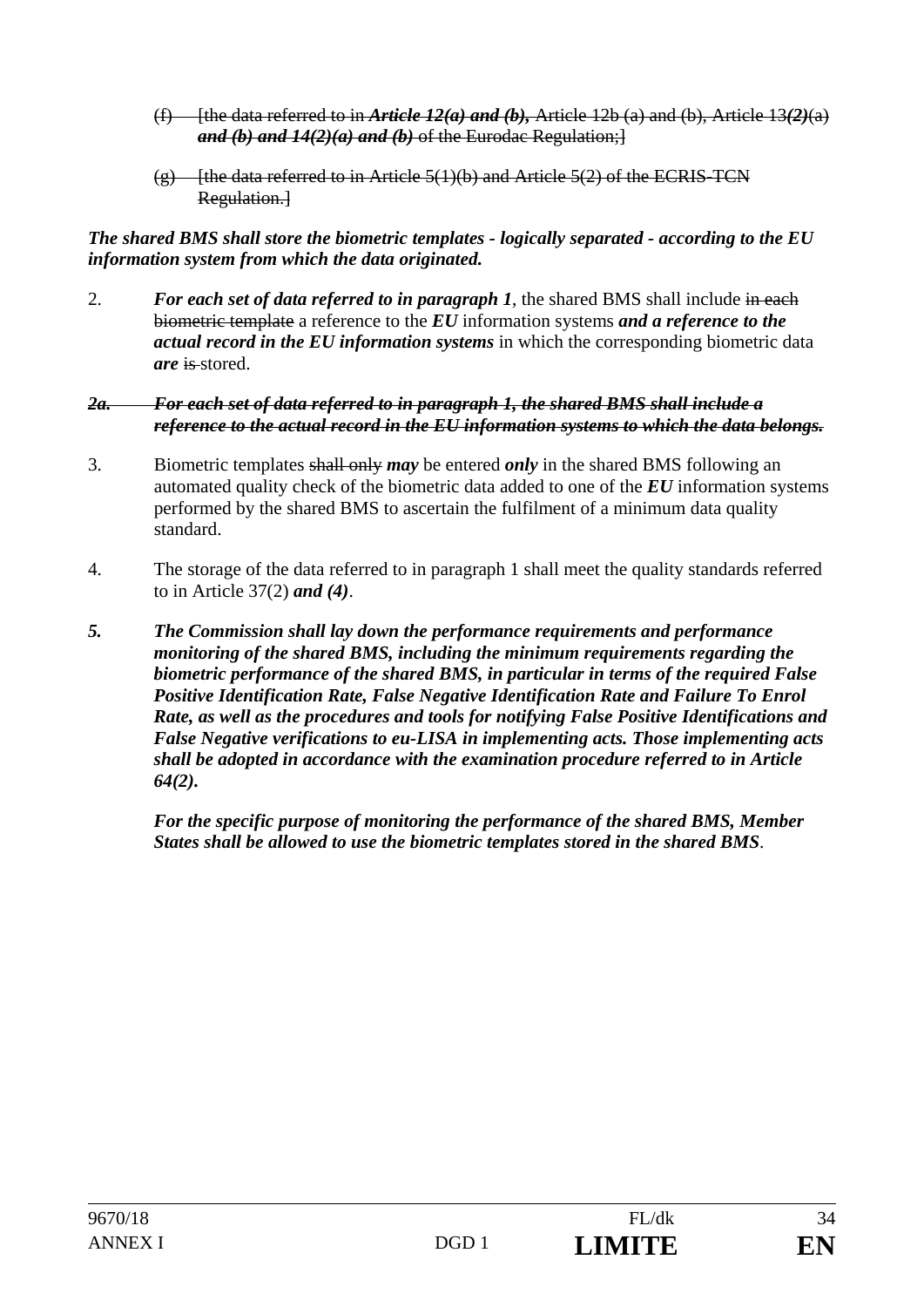#### *Article 14*

#### *Searching biometric data with the shared biometric matching service*

In order to search the biometric data stored within the CIR and the SIS, the CIR and the SIS shall use the biometric templates stored in the shared BMS. Queries with biometric data shall take place in accordance with the purposes provided for in this Regulation and in the EES Regulation *(EU) 2017/2226*, the VIS Regulation *(EC) No 767/2008*, the Eurodac Regulation, the [SIS Regulations] and [the ECRIS-TCN Regulation].

### *Article 15*

#### *Data retention in the shared biometric matching service*

The data referred to in Article 13*(1) and (2)* shall be stored in the shared BMS for as long as the corresponding biometric data *are* is stored in the CIR or the SIS *and shall be erased in an automated manner.* 

### *Article 16*

### *Keeping of logs*

- 1. Without prejudice to [Article 46 of the EES Regulation] *(EU) 2017/2226*, Article 34 of Regulation (EC) No 767/2008 and [Article 12 and 18 of the Regulation on SIS in the field of law enforcement *border checks*], eu-LISA shall keep logs of all data processing operations within the shared BMS. Those logs shall include, in particular, the following:
	- (a) the history related to the creation and storage of biometric templates;
	- (b) a reference to the EU information systems queried with the biometric templates stored in the shared BMS;
	- (c) the date and time of the query;
	- (d) the type of biometric data used to launch the query;
	- (e) the length of the query;
	- (f) the results of the query and date and time of the result;
	- $(g)$  in accordance with national rules or, when applicable, Regulation (EU) 45/2001, the identifying mark of the person who carried out the query *the Member State or EU agency searching biometric data*.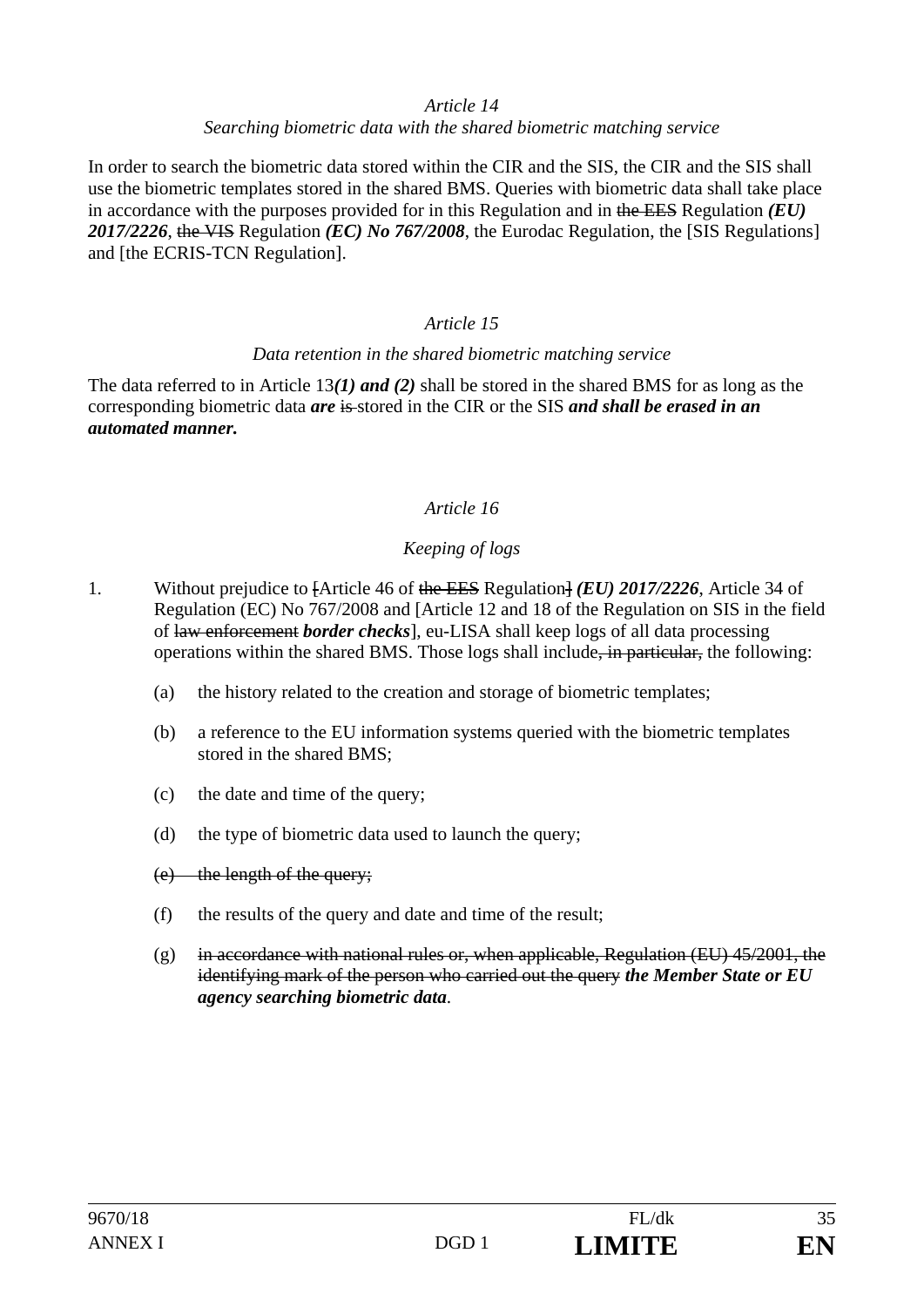#### *1a. Each Member State shall keep logs of queries of the authority and the staff duly authorised to use the shared BMS.*

2. The logs *referred to in paragraphs 1 and 1a* may be used only for data protection monitoring, including checking the admissibility of a query and the lawfulness of data processing, and for ensuring data security pursuant to Article 42. Those logs shall be *made available to the competent supervisory authority on request. They shall protected by* appropriate measures against unauthorised access *and modifications* and erased one year after their creation, unless they are required for monitoring procedures that have already begun, *in which case they shall be erased once the monitoring procedures no longer require these logs*. The logs referred to in paragraph 1(a) shall be erased once the data *are* is erased.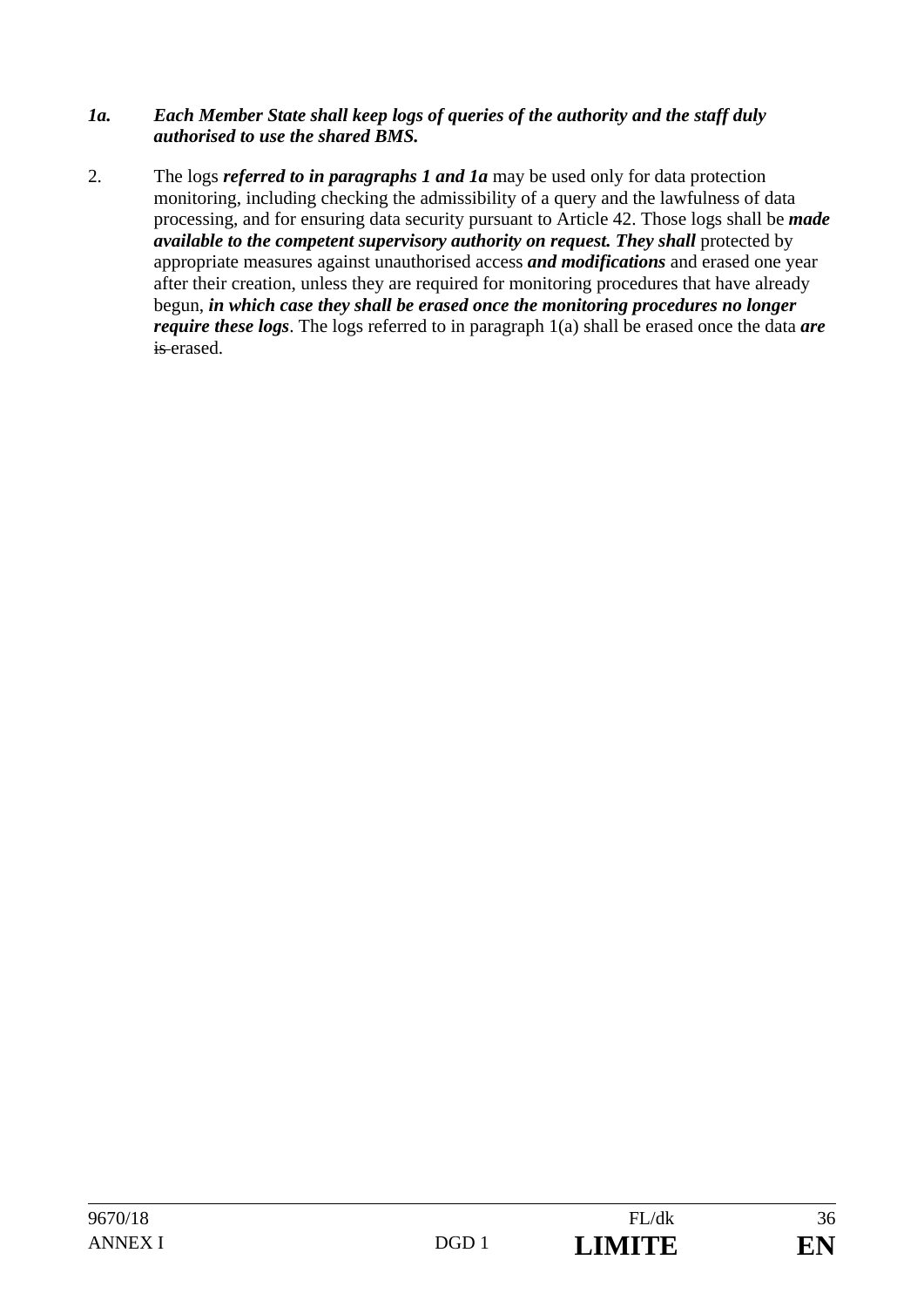# **CHAPTER IV Common Identity Repository**

## *Article 17 Common identity repository*

- 1. A common identity repository (CIR), creating an individual file for each person that is recorded in the EES, the VIS, [the ETIAS], Eurodac or [the ECRIS-TCN system] containing the data referred to in Article 18, is established for the purpose of facilitating and assisting the correct identification of persons registered in the EES, the VIS, [the ETIAS], the Eurodac and [the ECRIS-TCN system] *in accordance with Article 20*, of supporting the functioning of the multiple-identity detector *in accordance with Article 21* and of facilitating and streamlining access by law enforcement *designated* authorities *and Europol* to non-law enforcement *EU* information systems at EU level, where necessary for the prevention, investigation, detection *or investigation* or prosecution *of terrorist offences or other* of serious crime *criminal offences in accordance with Article 22*.
- 2. The CIR shall be composed of:
	- (a) a central infrastructure that shall replace the central systems of respectively the EES, the VIS, [the ETIAS], Eurodac and [the ECRIS-TCN system] to the extent that it shall store the data referred to in Article 18;
	- (b) a secure communication channel between the CIR, Member States and EU *agencies* bodies that are entitled to use the European search portal (ESP) *CIR* in accordance with Union law *and national law*;
	- (c) a secure communication infrastructure between the CIR and the EES, [the ETIAS], the VIS, Eurodac and [the ECRIS-TCN system] as well as with the central infrastructures of the ESP, the shared BMS and the multiple-identity detector *MID*.
- 3. eu-LISA shall develop the CIR and ensure its technical management.
- *4. eu-LISA, in cooperation with Member States, shall implement an interface control document (ICD) based on the UMF referred to in Article 38 for the CIR.*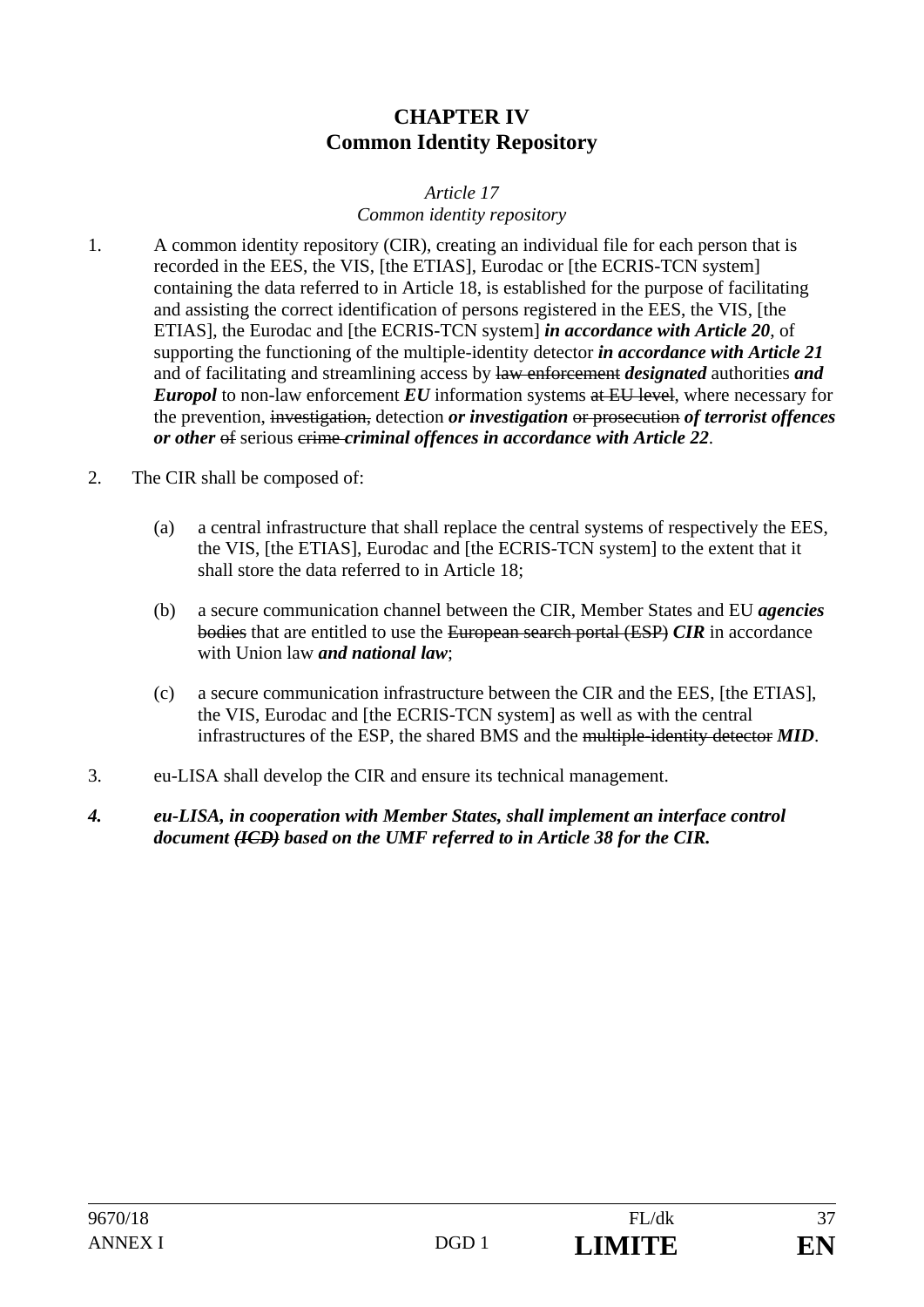# *Article 18 The common identity repository data*

- 1. The CIR shall store the following data logically separated according to the *EU* information system from which the data was originated:
	- (a) the data referred to in [Article 16(1)(a) to (d), and Article 17(1)(a) to (c) *and Article 18(1) and (2)* of the EES Regulation *(EU) 2017/2226*];
	- (b) the data referred to in Article  $9(4)(a)$  to (c), (5) and (6) of Regulation (EC) No 767/2008;
	- (c) [the data referred to in Article  $15(2)(a)$  to (e) of the [ETIAS Regulation;]

 $(d)$  – (not applicable)

(e) – (not applicable)

2. For each set of data referred to in paragraph 1, the CIR shall include a reference to the *EU* information systems to which the data belongs.

# *2a. For each set of data referred to in paragraph 1, the CIR shall include a reference to the actual record in the EU information systems to which the data belongs.*

3. The storage of the data referred to in paragraph 1 shall meet the quality standards referred to in Article 37(2) *and (4)*.

# *Article 19*

*Adding, amending and deleting data in the common identity repository* 

- 1. Where data *are* is added, amended or deleted in the EES, the VIS and [the ETIAS], the data referred to in Article 18 stored in the individual file of the CIR shall be added, amended or deleted accordingly in an automated manner.
- 2. Where the multiple-identity detector creates a white or red link *is created in the MID* in accordance with Articles 32 and *or* 33 between the data of two or more of the EU information systems constituting the CIR, instead of creating a new individual file, the CIR shall add the new data to the individual file of the linked data.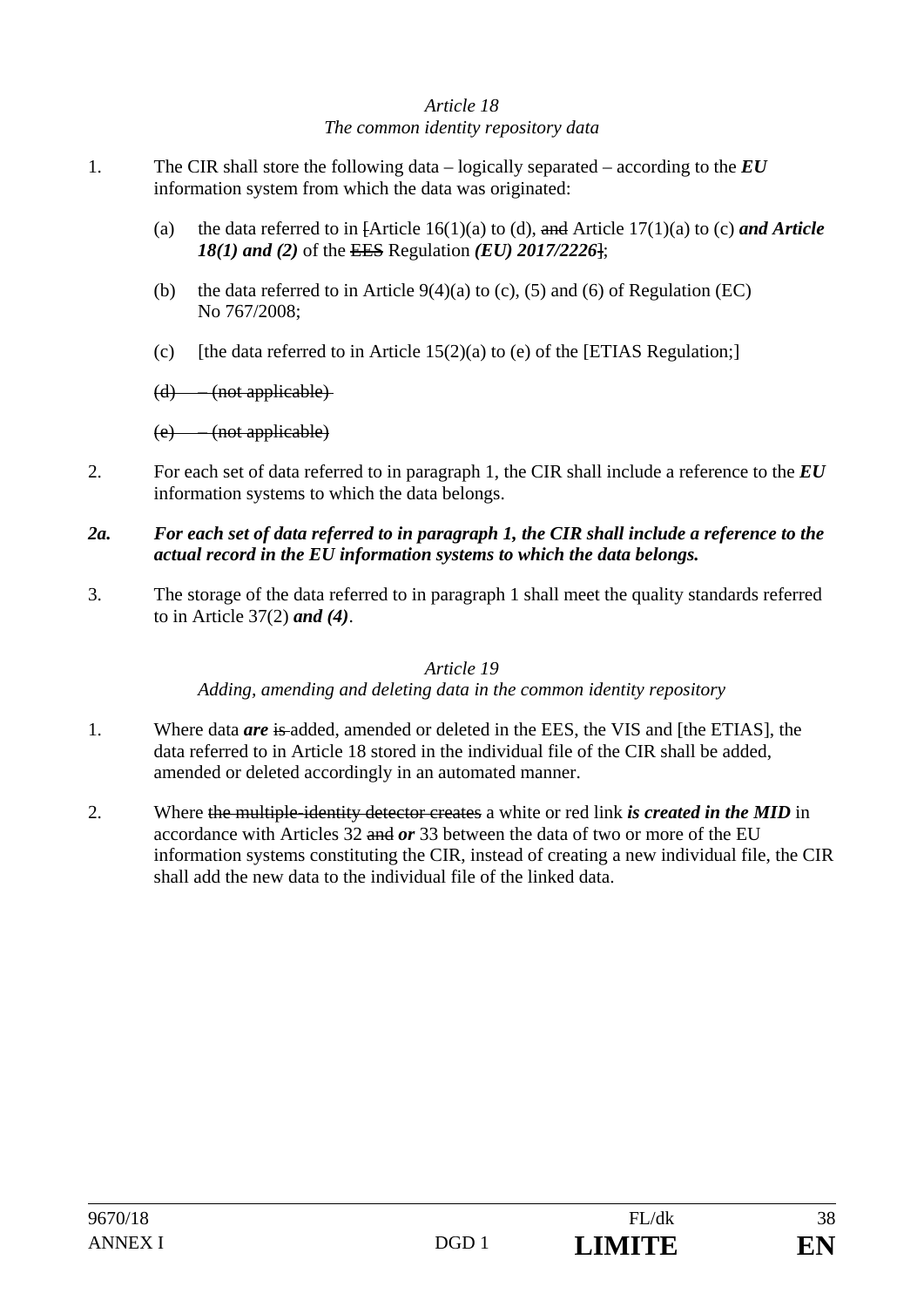# *Article 20 Access to the common identity repository for identification*

- 1. Where a <del>Member State</del> police authority has been so empowered by national legislative measures as referred to in paragraph 2, it may, solely for the purpose of identifying a person, query the CIR with the biometric data of that person taken during an identity check.
- 1a. *Where a police authority has been so empowered by national legislative measures as referred to in paragraph 2a, it may, for the purpose of identifying unknown persons who are not able to identify themselves or unidentified human remains, in the event of a natural disaster or an accident, query the CIR with the biometric data of those persons.*
- 1b. Where the query indicates that data on that person is stored in the CIR, the Member States *police* authority shall have access to consult the data referred to in Article 18(1).

Where the biometric data of the person cannot be used or where the query with that data fails, the query shall be carried out with identity data of the person in combination with travel document data, or with the identity data provided by that person.

- 2. Member States wishing to avail themselves of the possibility provided for in *paragraph 1*  this Article shall adopt national legislative measures. Such legislative measures shall specify the precise purposes of identity checks within the purposes referred to in Article  $2(1)(b)$  and (c). They shall designate the police authorities competent and lay down the procedures, conditions and criteria of such checks.
- *2a. Member States wishing to avail themselves of the possibility provided for in paragraph 1a shall adopt national legislative measures laying down the procedures, conditions and criteria.*

# *Article 21*

*Access to the common identity repository for the detection of multiple identities* 

- 1. Where a query of the CIR results in a yellow link in accordance with Article 28(4), the authority responsible for the verification of different identities determined in accordance with Article 29 shall have access, solely for the purpose of that verification, to the identity data *referred to in Article 18(1) and (2)* stored in the CIR belonging to the various *EU*  information systems connected to a yellow link.
- 2. Where a query of the CIR results in a red link in accordance with Article 32, the authorities referred to in Article 26(2) shall have access, solely for the purposes of fighting identity fraud, to the identity data *referred to in Article 18(1) and (2)* stored in the CIR belonging to the various *EU* information systems connected to a red link.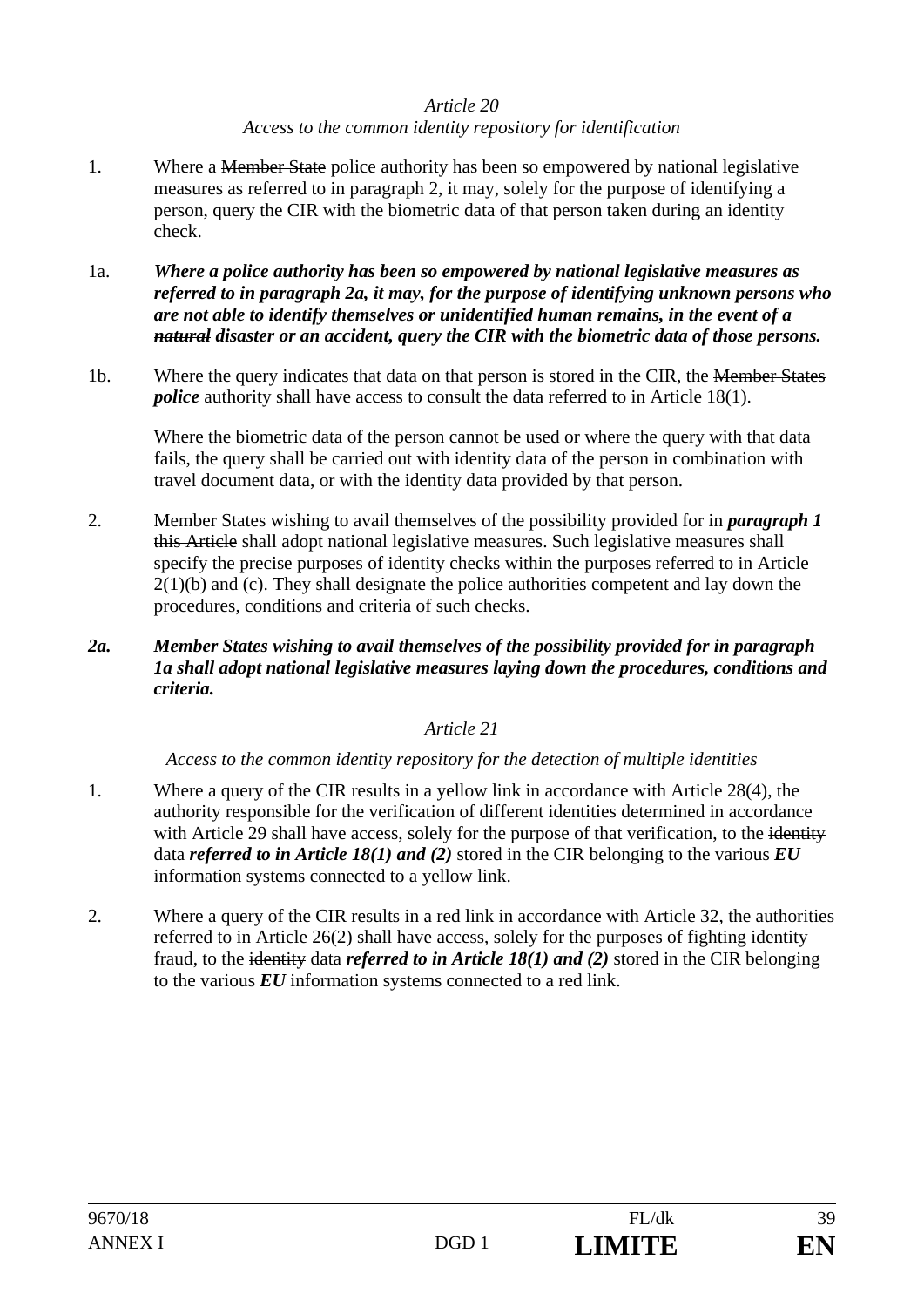### *Querying the common identity repository for law enforcement purposes of preventing, detecting or investigating terrorist offences or other serious criminal offences*

- 1. For the purposes of preventing, detecting and *or* investigating terrorist offences or other serious criminal offences in a specific case and in order to obtain information on whether data on a specific person is present in the EES, the VIS and [the ETIAS] or the Member State designated authorities and Europol may consult the CIR.
- 2. Member State Designated authorities and Europol shall not be entitled to consult data belonging to [the ECRIS-TCN] when consulting the CIR for the purposes listed in paragraph 1.
- 3. Where, in reply to a query, the CIR indicates data on that person is present in the EES, the VIS and [the ETIAS], the CIR shall provide to Member States' designated authorities and Europol a reply in the form of a reference indicating which of the *EU* information systems contains matching data referred to in Article 18(2). The CIR shall reply in such a way that the security of the data is not compromised. *The reply indicating that data on that person is present in any of those systems may be used only for the purpose of submitting an access request subject to the conditions and procedures laid down in the respective legislative instruments governing such access.*
- 4. Full access to the data contained in the EU information systems for the purposes of preventing, detecting and *or* investigating terrorist offences or other serious criminal offences remains subject to the conditions and procedures laid down in the respective legislative instruments governing such access.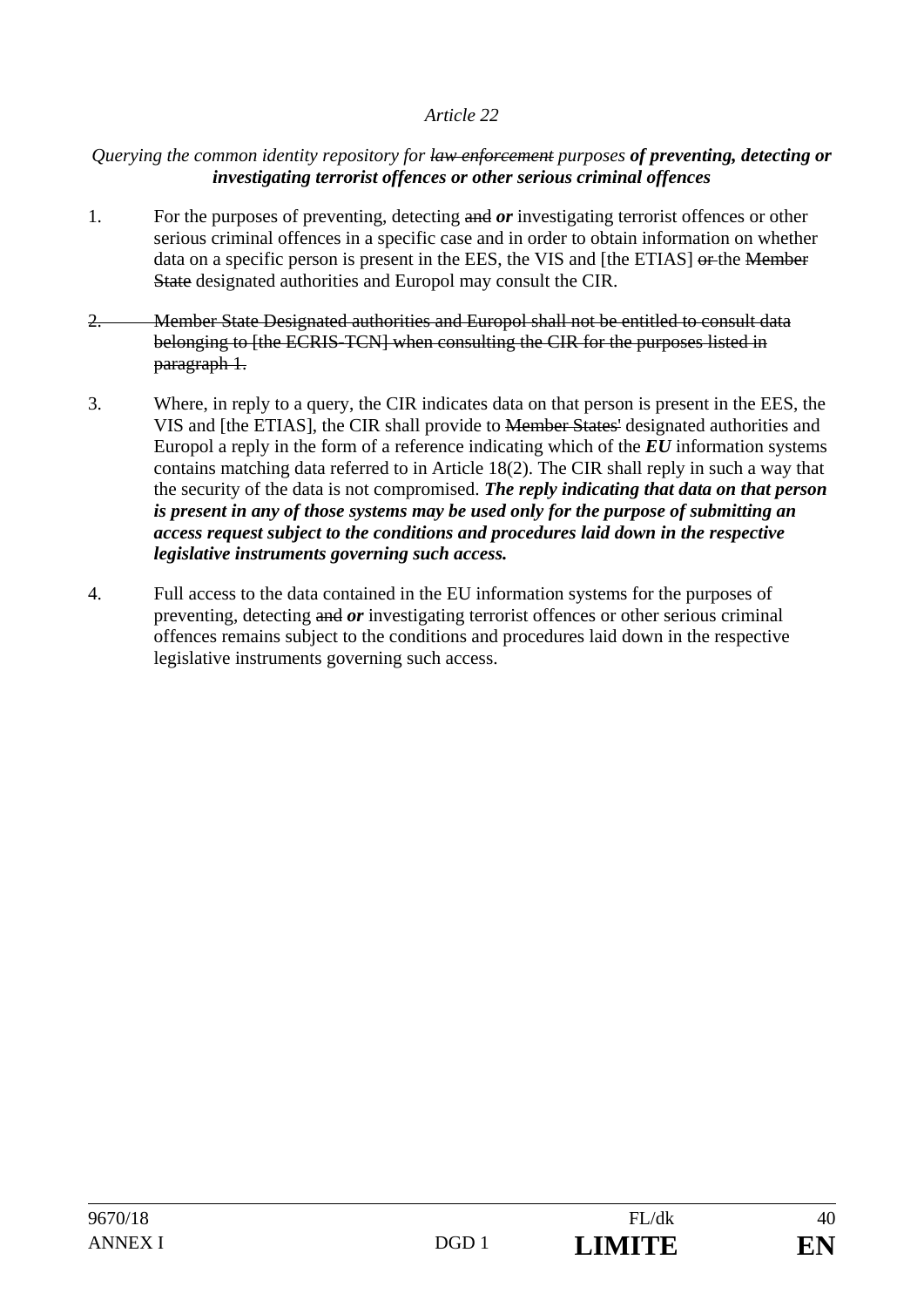#### *Article 23 Data retention in the common identity repository*

- 1. *Without prejudice to paragraphs 2 and 3,* T*t*he data referred to in Article 18(1)*,* and (2) *and (2a)* shall be deleted from the CIR *in an automated manner* in accordance with the data retention provisions of [the EES Regulation *(EU) 2017/2226*], the VIS Regulation *(EC) No 767/2008* and [the ETIAS Regulation] respectively.
- 2. The individual file shall be stored in the CIR for as long as the corresponding data *are* is stored in at least one of the *EU* information systems whose data *are* is contained in the CIR. The creation of a link shall not affect the retention period of each item of the linked data.
- *3. Where a red link is stored in the MID in accordance with Article 32, the linked data referred to in Article 18(1), (2) and (2a) shall be stored in the CIR for as long as the corresponding data are stored in at least one of the EU information systems from which the linked data originates.*

# *Article 24*

# *Keeping of logs*

- 1. Without prejudice to [Article 46 of the EES Regulation *(EU) 2017/2226*, Article 34 of Regulation (EC) No 767/2008 and [Article 59 of the ETIAS proposal], eu-LISA shall keep logs of all data processing operations within the CIR in accordance with paragraphs 2, 3 and 4.
- 2. Concerning any access to the CIR pursuant to Article 20, eu-LISA shall keep logs of all data processing operations within the CIR. Those logs shall include<del>, in particular,</del> the following:
	- (a) the purpose of access of the user querying via the CIR;
	- (b) the date and time of the query;
	- (c) the type of data used to launch the query;
	- (d) the results of the query;
	- (e) in accordance with national rules or with Regulation (EU) 2016/794 or, when applicable, Regulation (EU) 45/2001, the identifying mark of the person who carried out the query *the Member State or EU agency querying the CIR*.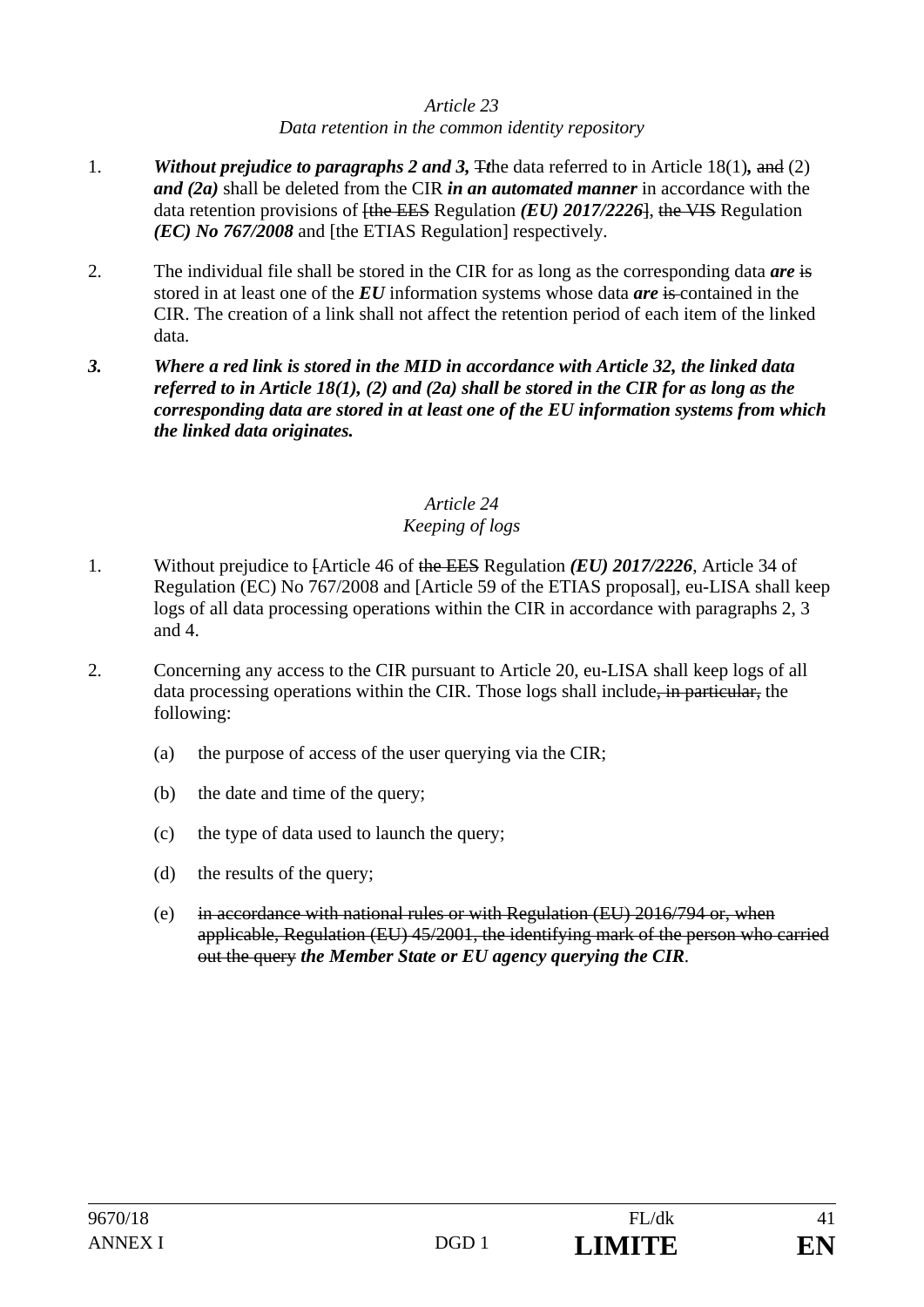- 3. Concerning any access to the CIR pursuant to Article 21, eu-LISA shall keep logs of all data processing operations within the CIR. Those logs shall include, in particular, the following:
	- (a) the purpose of access of the user querying via the CIR;
	- (b) the date and time of the query;
	- (c) where relevant *a link is created*, the data used to launch the query;
	- (d) where relevant *a link is created*, the results of the query;
	- (e) in accordance with national rules or with Regulation (EU) 2016/794 or, when applicable, Regulation (EU) 45/2001, the identifying mark of the person who carried out the query *the Member State or EU agency querying the CIR*.
- 4. Concerning any access to the CIR pursuant to Article 22, eu-LISA shall keep logs of all data processing operations within the CIR. Those logs shall include in particular, the following:
	- (a) the national file reference;
	- (b) the date and time of the query;
	- (c) the type of data used to launch the query;
	- (d) the results of the query;
	- (e) the name of the authority *Member State or EU agency querying* consulting the CIR;
	- (f) *when applicable,* in accordance with national rules or with Regulation (EU) 2016/794 or, when applicable, Regulation (EU) 45/2001, the identifying mark *unique user identity* of the official who carried out the query and of the official who ordered the query *in accordance with Regulation (EU) 2016/794 or [Regulation XX/2018 of the European Parliament and of the Council on the protection of individuals with regard to the processing of personal data by the Union institutions, bodies, offices and agencies and on the free movement of such data, and repealing Regulation (EC) No 45/2001 and Decision No 1247/2002/EC].*

The logs of such access shall be regularly verified by the competent supervisory authority established in accordance with Article 51 of Regulation (EU) 2016/679*,* or in accordance with Article 41 of Directive 2016/680 *or by the European Data Protection Supervisor in accordance with Article 43 of Regulation (EU) 2016/794*, at intervals not exceeding  $s\overline{s}$ months *one year*, to verify whether the procedures and conditions set out in Article 22(1) to (3) are fulfilled.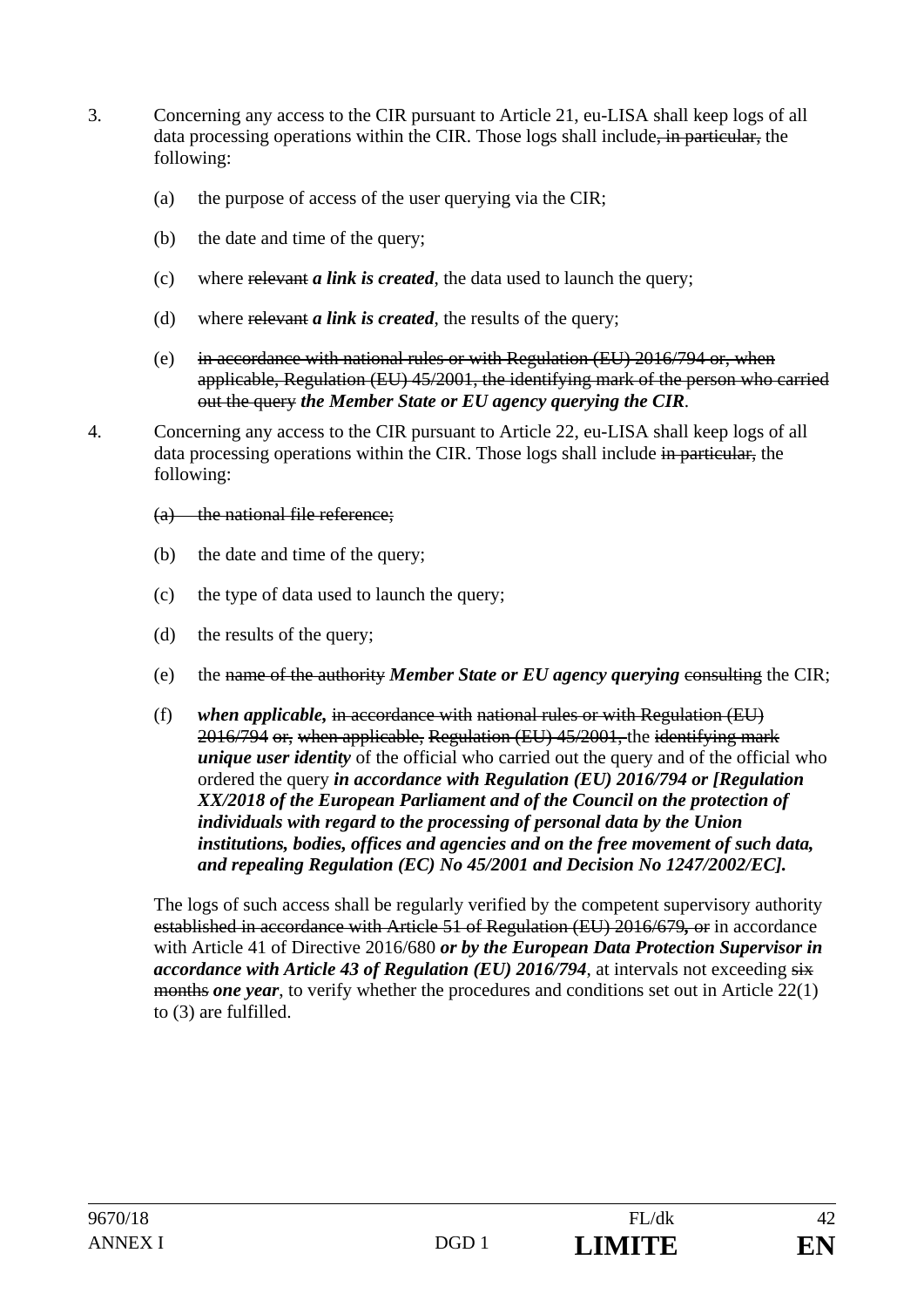5. Each Member State shall keep logs of queries of *the authority and* the staff duly authorised to use the CIR pursuant to Articles 20, 21 and 22.

## *In addition, for any access to the CIR pursuant to Article 22, each Member State shall keep the following logs:*

- *(a) the national file reference;*
- *(b) in accordance with national rules, the unique user identity of the official who carried out the query and of the official who ordered the query.*

# *5a. Europol shall keep logs of queries of the staff duly authorised to use the CIR pursuant to Article 22.*

- 6. The logs referred to in paragraphs 1*, 5* and 5*a* may be used only for data protection monitoring, including checking the admissibility of a request and the lawfulness of data processing, and for ensuring data security pursuant to Article 42. They shall be protected by appropriate measures against unauthorised access *and modifications* and erased one year after their creation, unless they are required for monitoring procedures that have already begun *in which case they shall be erased once the monitoring procedures no longer require these logs*.
- 7. eu-LISA shall keep the logs related to the history of the data stored in individual file, for purposes defined in paragraph 6. *eu-LISA shall erase* the logs related to the history of the data stored shall be erased once the data *are* is erased.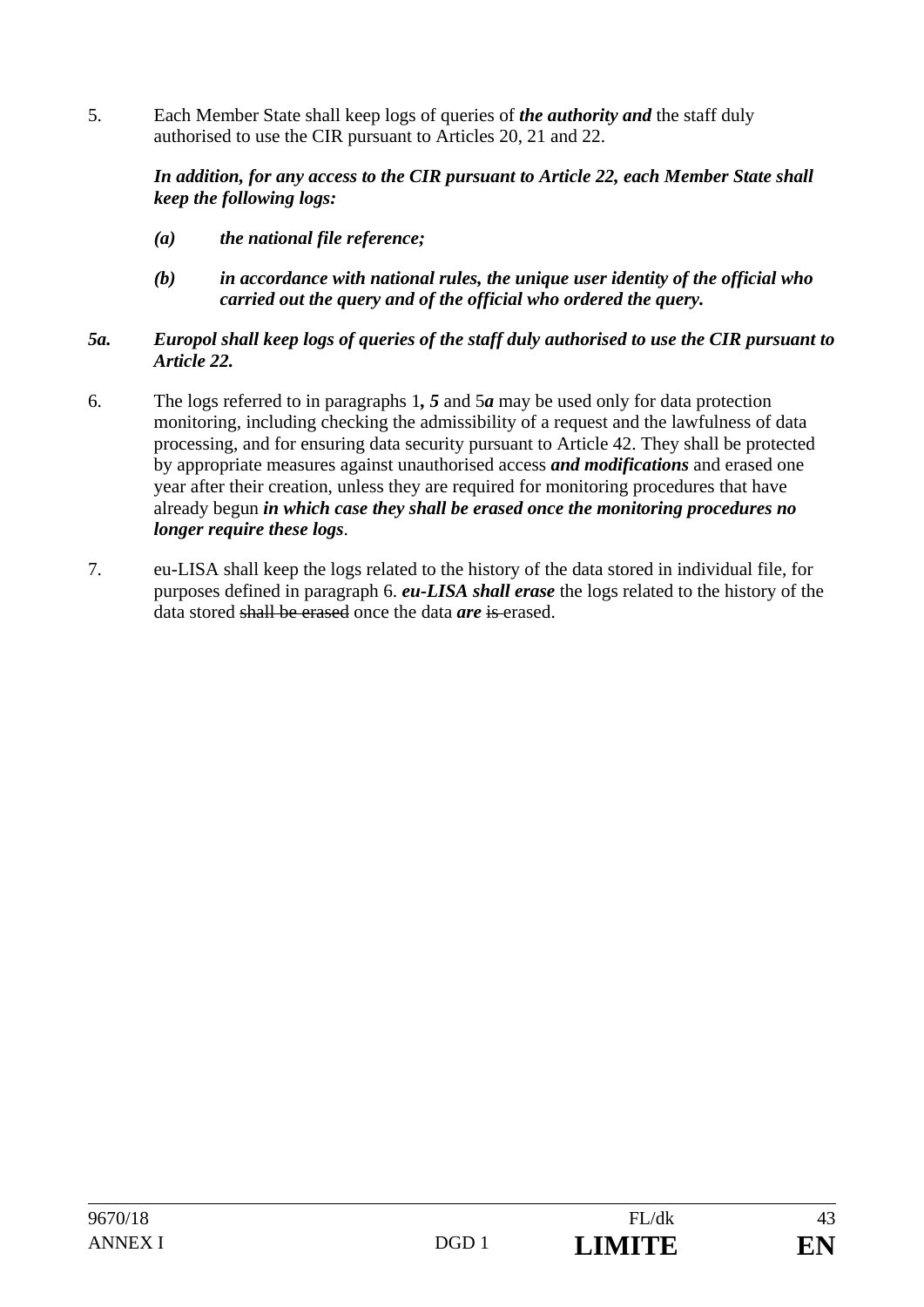# **CHAPTER V Multiple-identity Detector**

### *Article 25 Multiple-identity detector*

- 1. A multiple-identity detector (MID) creating and storing *an identity confirmation file containing* links between data in the EU information systems included in the common identity repository (CIR) and the SIS and as a consequence detecting multiple identities, with the dual purpose of facilitating identity checks and combating identity fraud, is established for the purpose of supporting the functioning of the CIR and the objectives of the EES, the VIS, the ETIAS], Eurodac, the SIS and [the ECRIS-TCN system].
- 2. The MID shall be composed of:
	- (a) a central infrastructure, storing links and references to *EU* information systems;
	- (b) a secure communication infrastructure to connect the MID with the SIS and the central infrastructures of the European search portal and the CIR.
- 3. eu-LISA shall develop the MID and ensure its technical management.

### *Article 26 Access to the multiple-identity detector*

- 1. For the purposes of the manual identity verification referred to in Article 29, access to the data referred to in Article 34 stored in the MID shall be granted to:
	- (a) border *competent* authorities *referred to in Article 9(2) of Regulation (EU) 2017/2226* when creating or updating an individual file *in EES in accordance with*  as provided for in Article 14 of *that* the [EES Regulation];
	- (b) competent authorities referred to in Article  $6(1)$  and  $(2)$  of Regulation 767/2008 when creating or updating an application file in the VIS in accordance with Article 8 of *that* Regulation (EC) No 767/2008;
	- (c) [the ETIAS Central Unit and the ETIAS National Units when carrying out the assessment referred to in Articles 20 and 22 of the ETIAS Regulation;]
	- $(d)$  (not applicable);
	- (e) the SIRENE Bureaux of the Member State creating *or updating* a [SIS alert in accordance with the Regulation on SIS in the field of border checks];

 $(f)$  – (not applicable).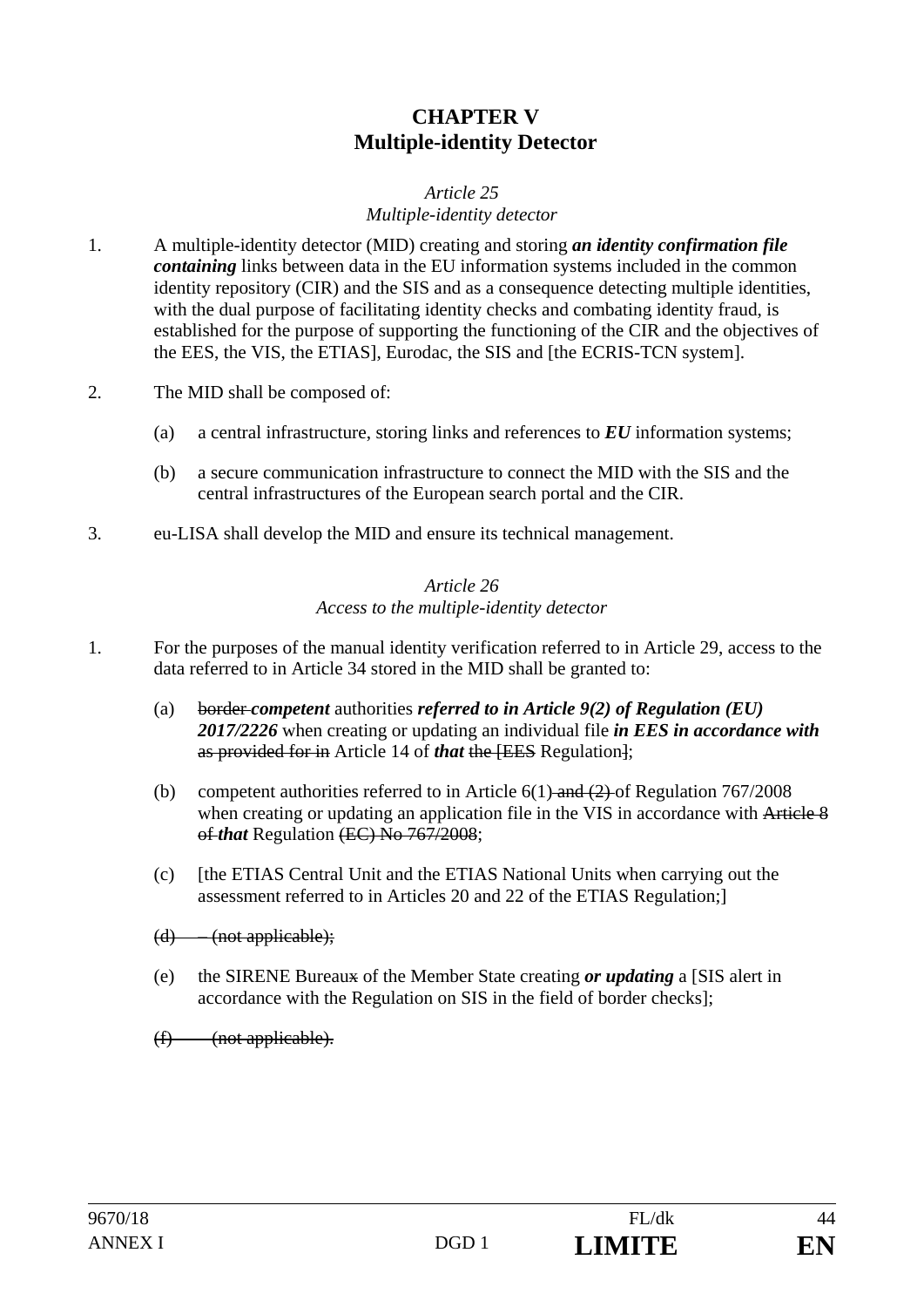2. Member State authorities and EU *agencies* bodies having access to at least one EU information system included in *the common identity repository CIR or to the SIS* shall have access to the data referred to in Article 34(a) and (b) regarding any red links as referred to in Article 32.

### *Article 27 Multiple-identity detection*

- 1. A multiple-identity detection in the common identity repository *CIR* and the SIS shall be launched where:
	- (a) an individual file is created or updated in  $[the EES]$  in accordance with Article 14 of the EES Regulation *(EU) 2017/2226*];
	- (b) an application file is created or updated in the VIS in accordance with Article 8 of Regulation (EC) No 767/2008;
	- (c) [an application file is created or updated in the ETIAS in accordance with Article 17 of the ETIAS Regulation;

 $(d)$  – (not applicable);

(e) [an alert on a person is created or updated in the SIS in accordance with Chapter V of the Regulation on SIS in the field of border checks];

# (f) – (not applicable).

2. Where the data contained within an *EU* information system as referred to in paragraph 1 contains biometric data, the common identity repository (CIR) and the Central-SIS shall use the shared biometric matching service (shared BMS) in order to perform the multipleidentity detection. The shared BMS shall compare the biometric templates obtained from any new biometric data to the biometric templates already contained in the shared BMS in order to verify whether or not data belonging to the same *person* third-country national is already stored in the CIR or in the Central SIS.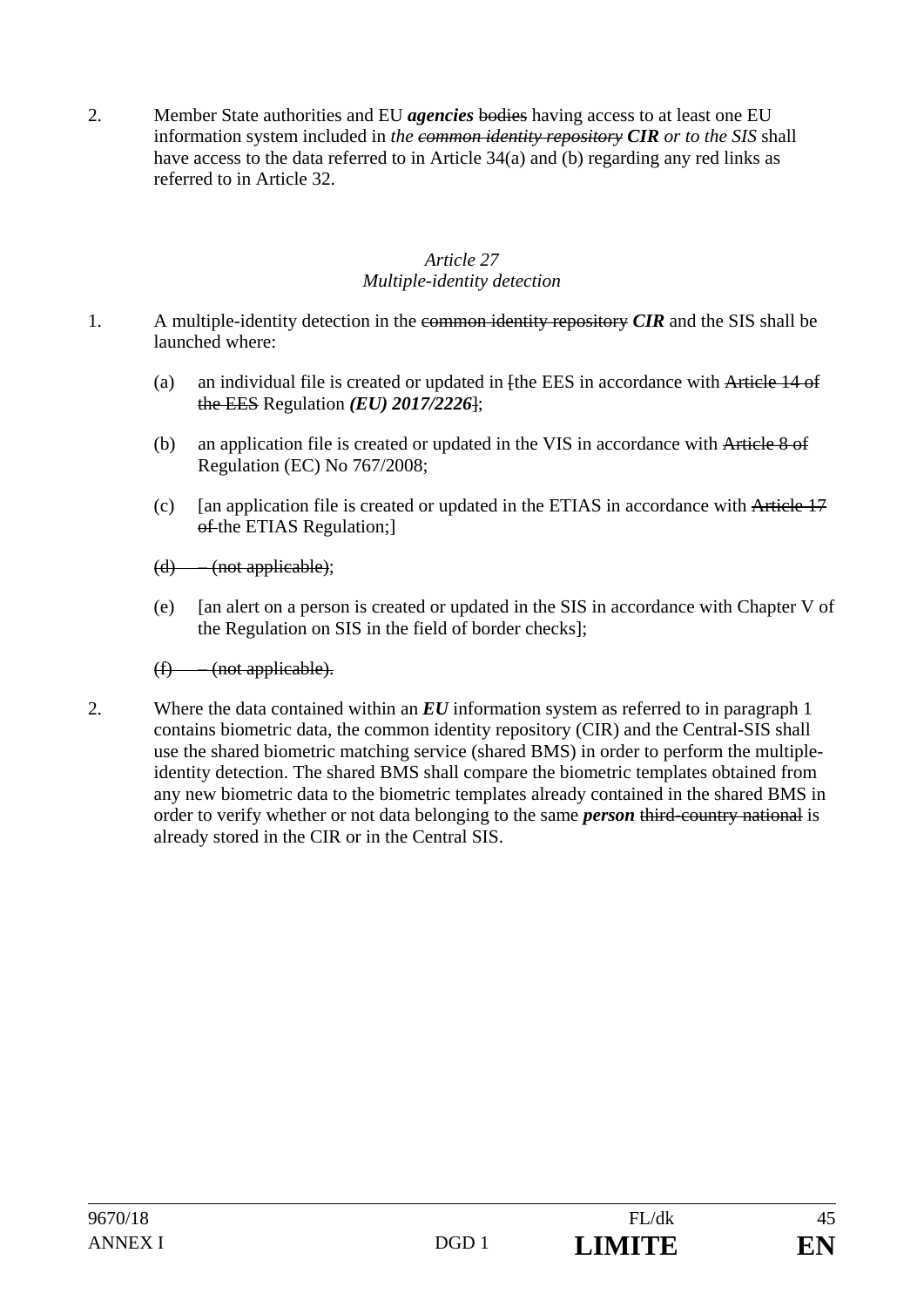- 3. In addition to the process referred to in paragraph 2, the CIR and the Central-SIS shall use the European search portal to search the data stored in the CIR and the Central-SIS *and the CIR respectively* using the following data:
	- (a) surname (family name); first name(s) (given name(s)); date of birth, sex and nationality(ies) as referred to in Article 16(1)(a) *as well as the relevant data referred to in Articles 17(1) and 18(1)* of the [EES Regulation *(EU) 2017/2226*];
	- (b) surname (family name); first name(s) (given name(s)); date of birth, sex and nationality(ies) as referred to in Article 9(4)(a) of Regulation (EC) No 767/2008;
	- (c) [surname (family name); first name(s) (given name(s)); surname at birth; *alias(es),*  date of birth, place of birth, sex and nationality(ies) as referred to in Article 15(2) of the ETIAS Regulation;]
	- (d) (not applicable);
	- (e) [surname(s); forename(s); name(s) at birth, previously used names and aliases; date of birth, place of birth, nationality(ies) and *gender* sex as referred to in Article 20(2) of the Regulation on SIS in the field of border checks; ]
	- $(f)$  (not applicable);
	- $(g)$  (not applicable);
	- (h) (not applicable).
- *3a. In addition to the process referred to in paragraphs 2 and 3, the CIR and the Central-SIS shall use the European search portal to search the data stored in the Central-SIS and the CIR respectively using travel document data.*
- 4. The multiple-identity detection *may* shall only be launched *only* in order to compare data available in one *EU* information system with data available in other *EU* information systems.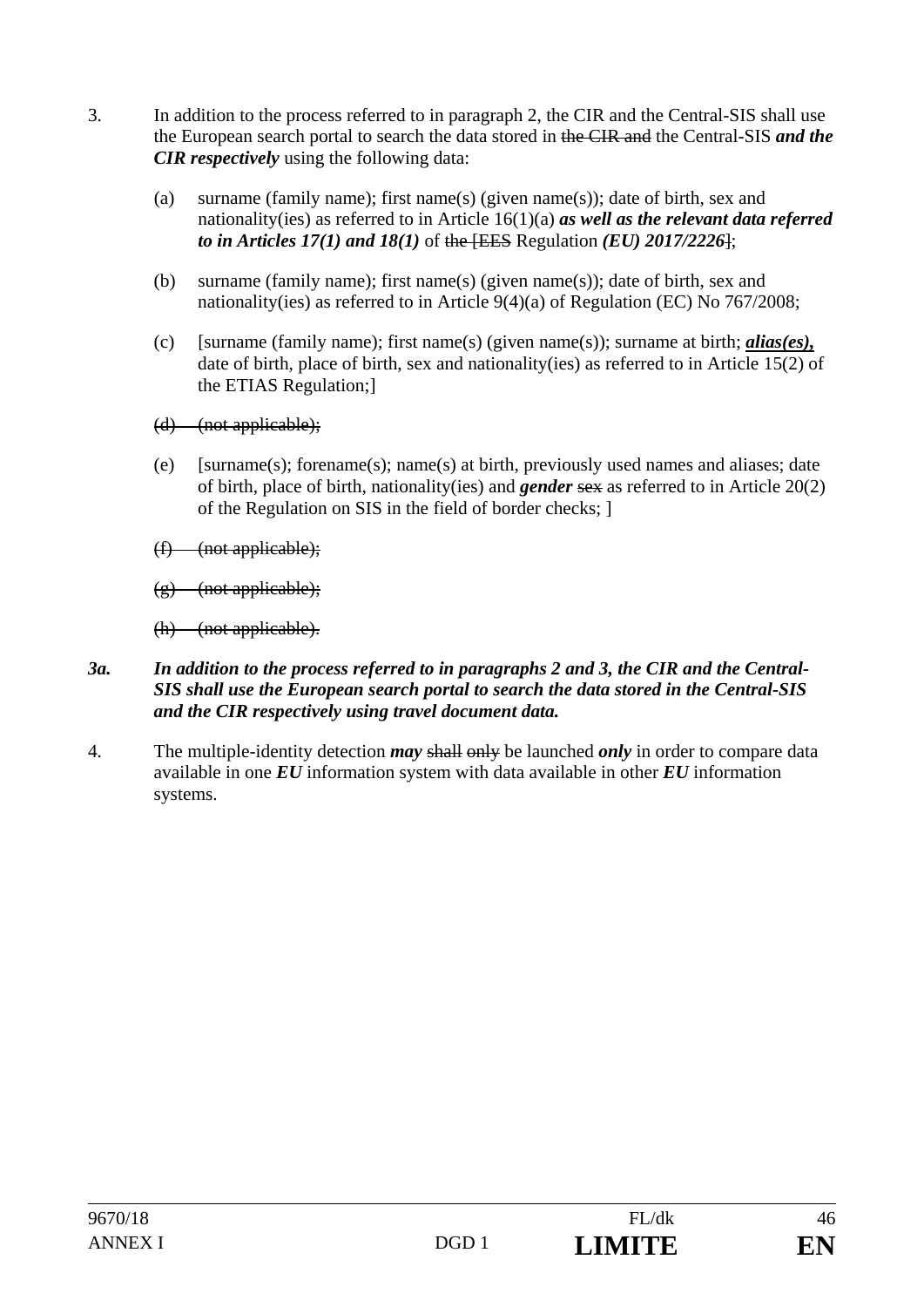# *Article 28 Results of the multiple-identity detection*

- 1. Where the queries referred to in Article 27(2)*, (3)* and (3*a*) do not report any *match* hit, the procedures referred to in Article 27(1) shall continue in accordance with the respective Regulations governing them.
- 2. Where the query laid down in Article 27(2)*, (3)* and (3*a*) reports one or several *match(es)*  hit(s), the common identity repository and, where relevant, the SIS shall create a link between the data used to launch the query and the data triggering the *match* hit.

 Where several *matches* hits are reported, a link shall be created between all data triggering the *match* hit. Where data was already linked, the existing link shall be extended to the data used to launch the query.

- 3. Where the query referred to in Article 27(2)*, (3)* and (3*a*) reports one or several hit(s) *match(es)* and the identity data of the linked files is identical or similar, a white link shall be created in accordance with Article 33.
- 4. Where the query referred to in Article 27(2)*, (3)* and (3*a*) reports one or several *match(es)* hit(s) and the identity data of the linked files cannot be considered as similar, a yellow link shall be created in accordance with Article 30 and the procedure referred to in Article 29 shall apply.
- 5. The Commission shall lay down the procedures to determine the cases where identity data can be considered as *the same* identical, or similar *or presenting some differences* in implementing acts. Those implementing acts shall be adopted in accordance with the examination procedure referred to in Article 64(2).
- **5a.** *The Commission shall lay down the procedures to determine the cases where biometric data can be considered as the same in implementing acts. Those implementing acts shall be adopted in accordance with the examination procedure referred to in Article 64(2).*
- 6. The links shall be stored in the identity confirmation file referred to in Article 34.
- 7. The Commission shall lay down the technical rules for linking data *creating links between data* from different *EU* information systems by implementing acts. Those implementing acts shall be adopted in accordance with the examination procedure referred to in Article 64(2).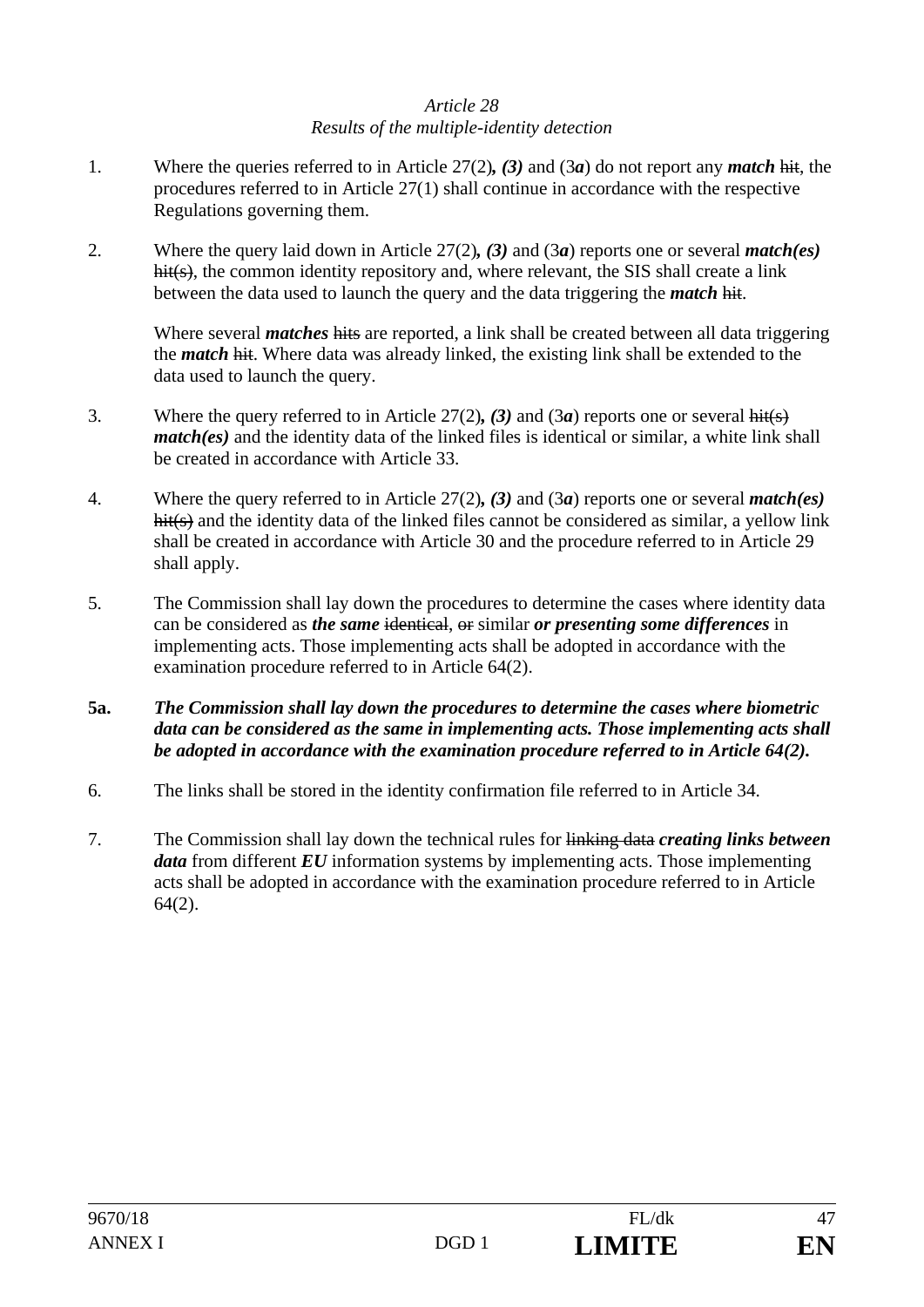# *Authorities responsible and manual verification of different identities*

- 1. Without prejudice to paragraph 2, the authority responsible for verification of different identities shall be:
	- (a) the border *competent* authority *referred to in Article 9(2) of Regulation (EU) 2017/2226* for hits *matches* that occurred when creating or updating an individual *file* in [the EES in accordance with Article 14 of *that* the EES Regulation];
	- (b) the competent authorities referred to in Article  $6(1)$  and  $(2)$  of Regulation 767/2008 for hits *matches* that occurred when creating or updating an application file in the VIS in accordance with Article 8 of Regulation (EC) No 767/2008;
	- (c) [the ETIAS Central Unit and the ETIAS National Units for hits *matches* that occurred *when creating or updating an application file* in accordance with Articles 18, 20 and 22 of the ETIAS Regulation;]
	- (d) (not applicable);
	- (e) the SIRENE Bureaux of the Member State for hits *matches* that occurred when creating *or updating* a SIS alert in accordance with the [Regulations on SIS in the field of border checks];

(f) (not applicable).

The multiple-identity detector shall indicate the authority responsible for the verification of different identities in the identity verification *confirmation* file.

- 2. The authority responsible for the verification of different identities in the identity confirmation file shall be the SIRENE Bureau of the Member State that created the alert where a link is created to data contained:
	- (a) in an alert in respect of persons wanted for arrest or for surrender or extradition purposes as referred to in Article 26 of [the Regulation on SIS in the field of law enforcement];
	- (b) in an alert on missing or vulnerable persons as referred to in Article 32 of [the Regulation on SIS in the field of law enforcement];
	- (c) in an alert on persons sought to assist with a judicial procedure as referred to in Article 34 of [the Regulation on SIS in the field of law enforcement];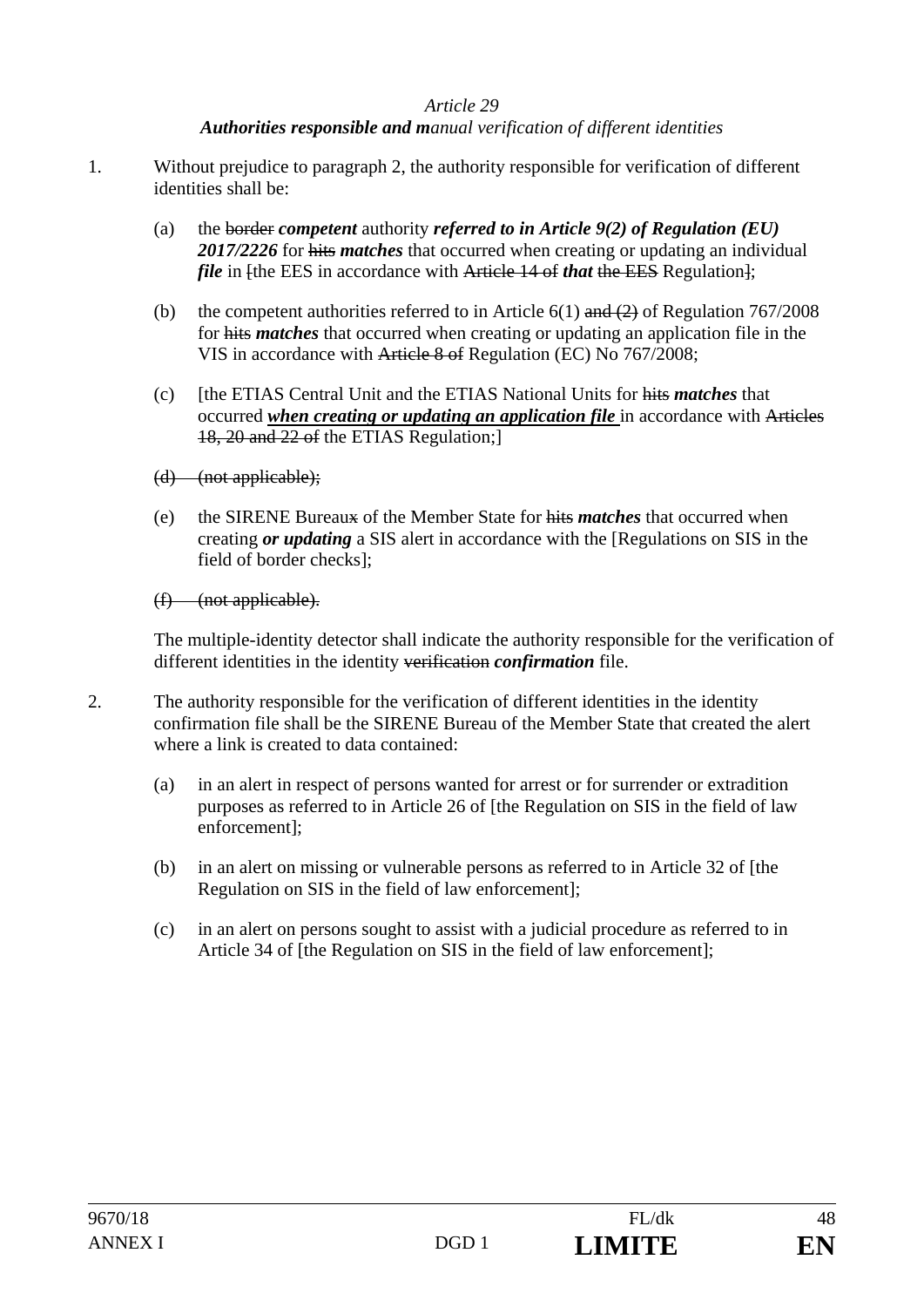- (d) [in an alert on return in accordance with the Regulation on SIS in the field of illegal return];
- (e) in an alert on persons for discreet checks, inquiry checks or specific checks as referred to in Article 36 of [the Regulation on SIS in the field of law enforcement].
- (f) in an alert on unknown wanted persons for identification according to national law and search with biometric data as referred to in Article 40 of [the Regulation on SIS in the field of law enforcement].
- 3. Without prejudice to paragraph 4, the authority responsible for verification of different identities shall have access to the related data contained in the relevant identity confirmation file and to the identity data linked in the common identity repository and, where relevant, in the SIS, and shall assess the different identities. and *It* shall update the link in accordance with Articles 31, 32 and 33 and add it to the identity confirmation file without delay.
- 4. Where the authority responsible for the verification of different identities in the identity confirmation file is the border *competent* authority *referred to in Article 9(2) of Regulation (EU) 2017/2226* creating or updating an individual file in the EES in accordance with Article 14 of the EES Regulation *(EU) 2017/2226*, and where a yellow link is *created* obtained, *that* the border authority shall carry out additional verifications as part of a second-line check. During this second-line check, t *T*he *That* border authorit**yies** shall have access to the related data contained in the relevant identity confirmation file and shall assess the different identities and shall update the link in accordance with Articles 31 to 33 and add it to the identity confirmation file without delay.
- 5. Where more than one link is *created* obtained, the authority responsible for the verification of different identities shall assess each link separately.
- 6. Where data reporting a hit *match* was already linked, the authority responsible for the verification of different identities shall take into account the existing links when assessing the creation of new links.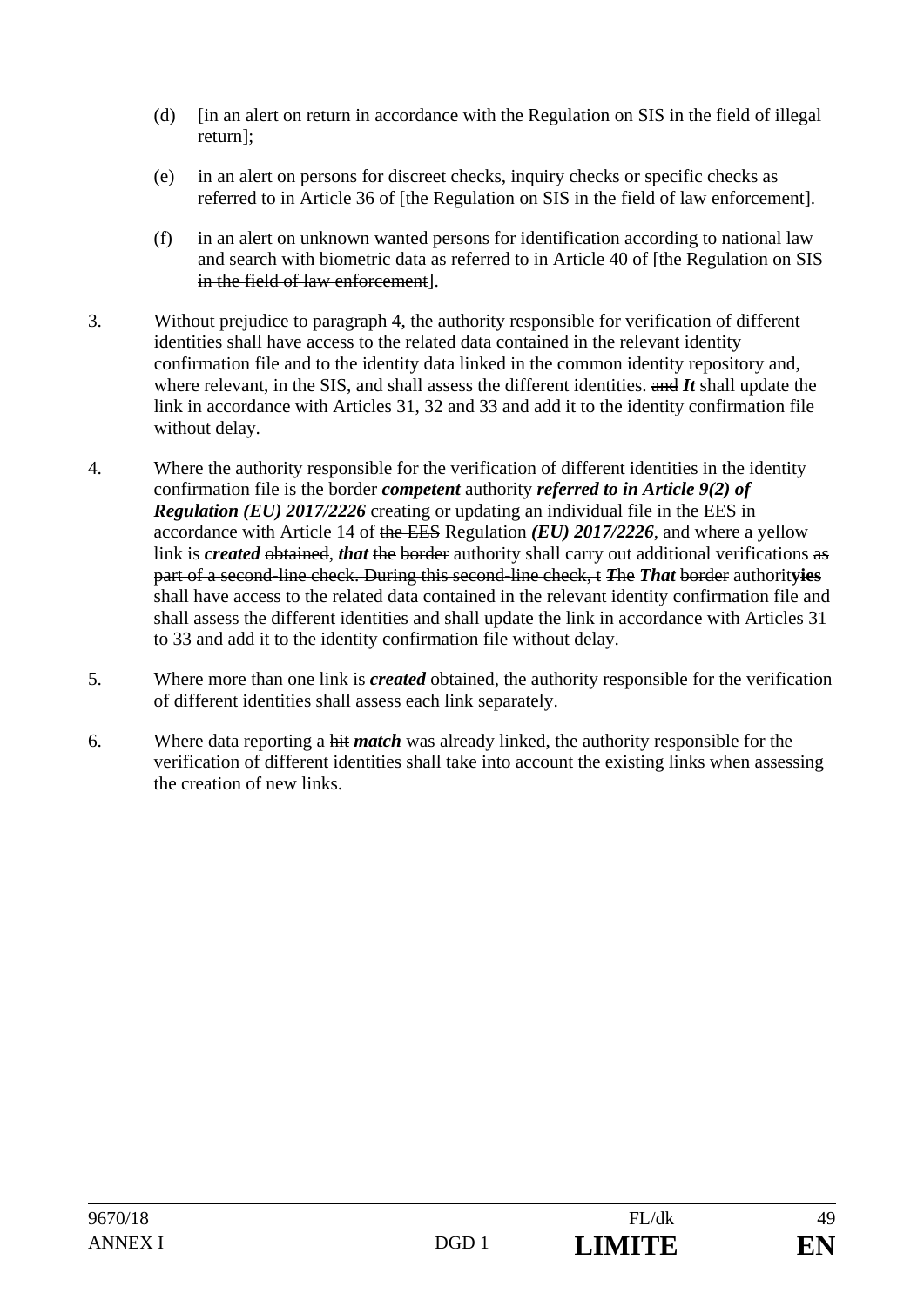# *Yellow link*

- 1. A link between data from two or more *EU* information systems shall be classified as yellow in any of the following cases:
	- (a) the linked data shares the same biometric but different identity data and no manual verification of different identity has taken place;
	- (b) the linked data has different *some differences in the* identity data *or in travel document data,* and no manual verification of different identity has taken place *and at least one of the EU information systems does not have biometric data on the person*;
	- *(c) the linked data has same or similar identity data, the same travel document data, but different biometric data and no manual verification of different identity has taken place.*
- 2. Where a link is classified as yellow in accordance with paragraph 1, the procedure laid down in Article 29 applies.

# *Article 31*

# *Green link*

- 1. A link between data from two or more *EU* information systems shall be classified as green where the linked data do not share the same biometric *data* but have *same or* similar identity data and the authority responsible for the verification of different identities concluded it refers to two different persons.
- 2. Where the common identity repository (CIR) or the SIS are queried and where a green link exists between two or more of the *EU* information systems constituting the CIR or with the SIS, the multiple-identity detector shall indicate that the identity data of the linked data does not correspond to the same person. The queried information system shall reply indicating only the data of the person whose data was used for the query, without triggering a hit against the data that is subject to the green link.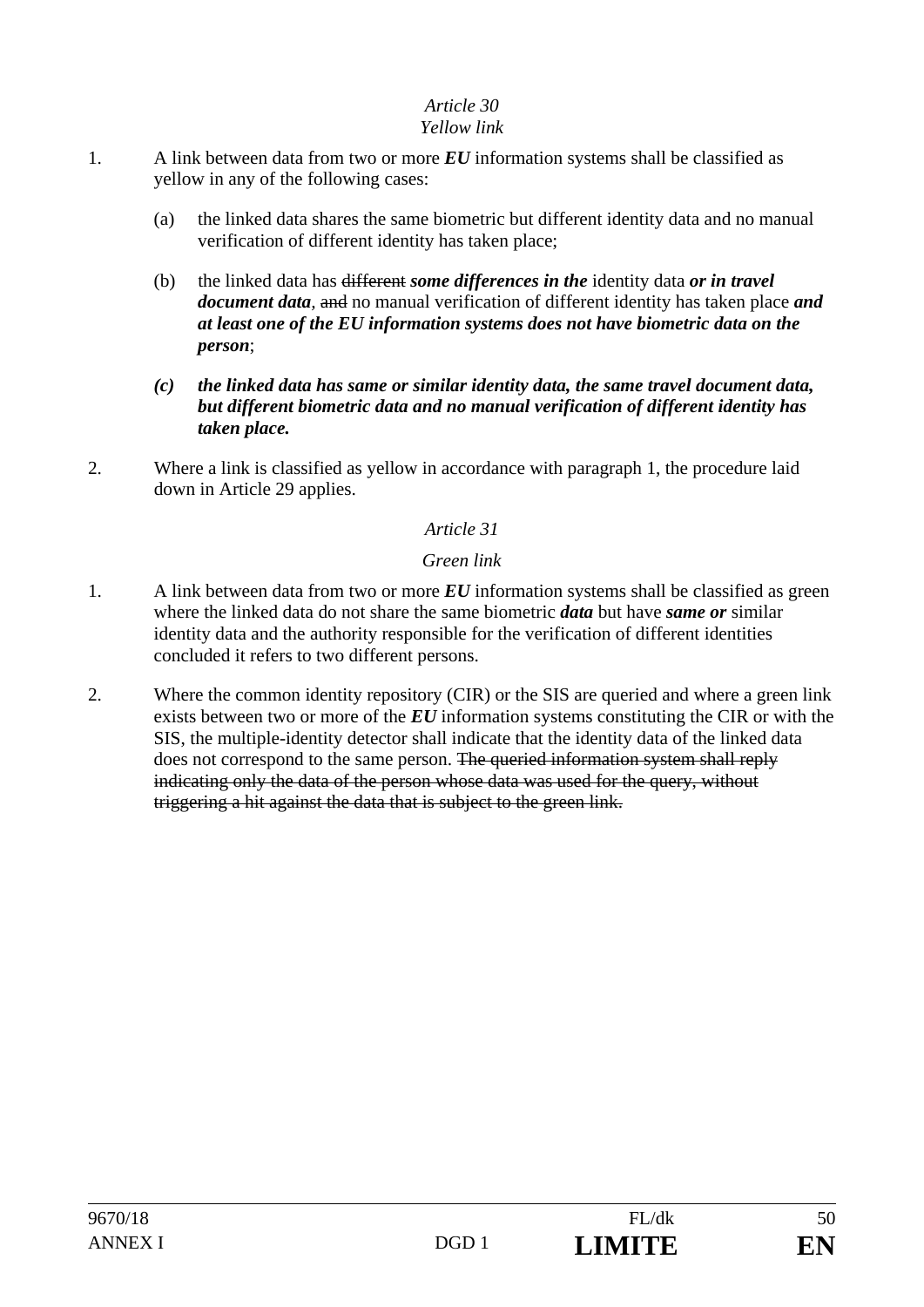# *Red link*

- 1. A link between data from two or more *EU* information systems shall be classified as red in any of the following cases:
	- (a) the linked data shares the same biometric but different identity data and the authority responsible for the verification of different identities concluded it refers unlawfully to the same person *in an unjustified manner*;
	- (b) the linked data has similar identity data and the authority responsible for the verification of different identities concluded it refers to the same person;
	- *(c) the linked data has different identity data, at least one of the EU information systems does not have biometric data on the person and the authority responsible for the verification of different identities concluded it refers to the same person in an unjustified manner;*
	- *(d) the linked data has same or similar identity data, the same travel document data, but different biometric data and the authority responsible for the verification of different identities concluded it refers to different persons in an unjustified manner.*
- 2. Where the CIR or the SIS are queried and where a red link exists between two or more of the *EU* information systems constituting the CIR or with the SIS, the multiple-identity detector shall reply indicating the data referred to in Article 34. Follow-up to a red link shall take place in accordance with Union and national law, *basing any legal consequence for the person only on the relevant data on that person and not on the red link itself.*
- 3. Where a red link is created between data from the EES, the VIS, [the ETIAS], Eurodac or [the ECRIS-TCN System], the individual file stored in the CIR shall be updated in accordance with Article 19(1) *(2)*.
- 4. *Where a red link is created following a manual verification of multiple identities between data from the EES, the VIS, [the ETIAS] or the Eurodac,*Without prejudice to the provisions related to the handling of alerts in the SIS referred to in the [Regulations on SIS in the field of border checks, on SIS in the field of law enforcement and on SIS in the field of illegal return, and without prejudice to limitations necessary to protect security and public order, prevent crime and guarantee that any national investigation will not be jeopardised, where a red link is created, the authority responsible for verification of different identities shall inform the person of the presence of multiple unlawful *unjustified*  identities.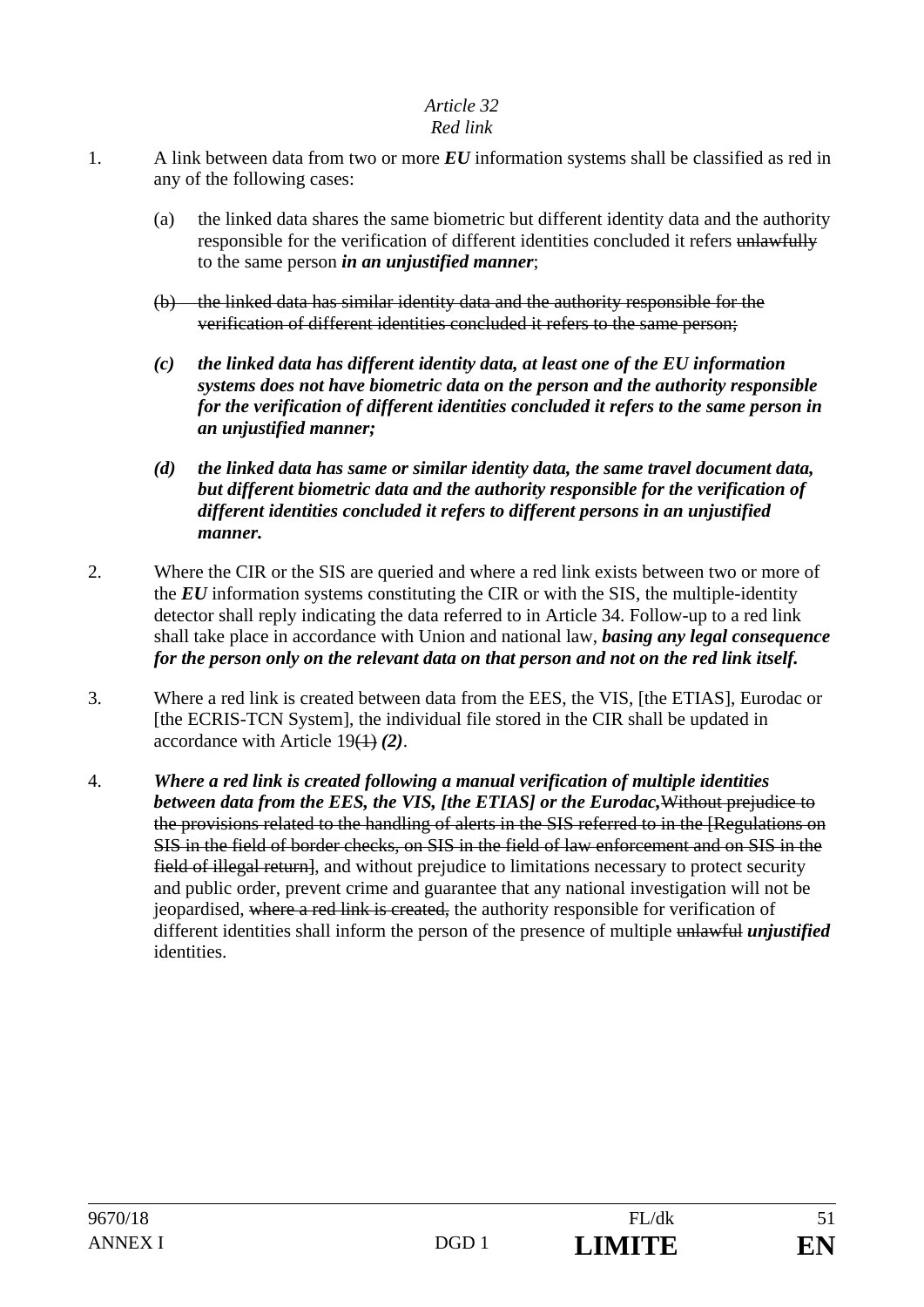- **4a.** *The information shall be given by means of a standard form by the authority responsible for verification of different identities. The Commission shall determine the content of that form and the modalities for the information by implementing acts. Those implementing acts shall be adopted in accordance with the examination procedure referred to in Article 64(2).*
- 5. Where a red link is created, the authority responsible for verification of different identities shall provide a reference to the authorities responsible for the data linked.
- *6. If a Member State authority has evidence to suggest that a red link recorded in the MID is factually inacurate or not up-to-date or that data were processed in the MID, the CIR or the SIS in breach of this Regulation, it shall check the relevant data stored in the CIR and SIS and shall, if necessary, rectify or erase the link from the MID without delay. That Member State authority shall inform the Member State responsible for the manual verification without delay.*

# *Article 33 White link*

- 1. A link between data from two or more *EU* information systems shall be classified as white in any of the following cases:
	- (a) the linked data shares the same biometric and the same or similar identity data;
	- (b) the linked data shares the same or similar identity data, and *the same travel document data, and* at least one of the *EU* information systems does not have biometric data on the person;
	- *(ba) the linked data shares the same or similar identity data and at least one of the EU information systems does not have biometric data on the person and the authority responsible for the verification of different identities concluded it refers to the same person legally having different identity data in a justified manner;*
	- (c) the linked data shares the same biometric but different identity data and the authority responsible for the verification of different identities concluded it refers to the same person legally having different identity data *in a justified manner*.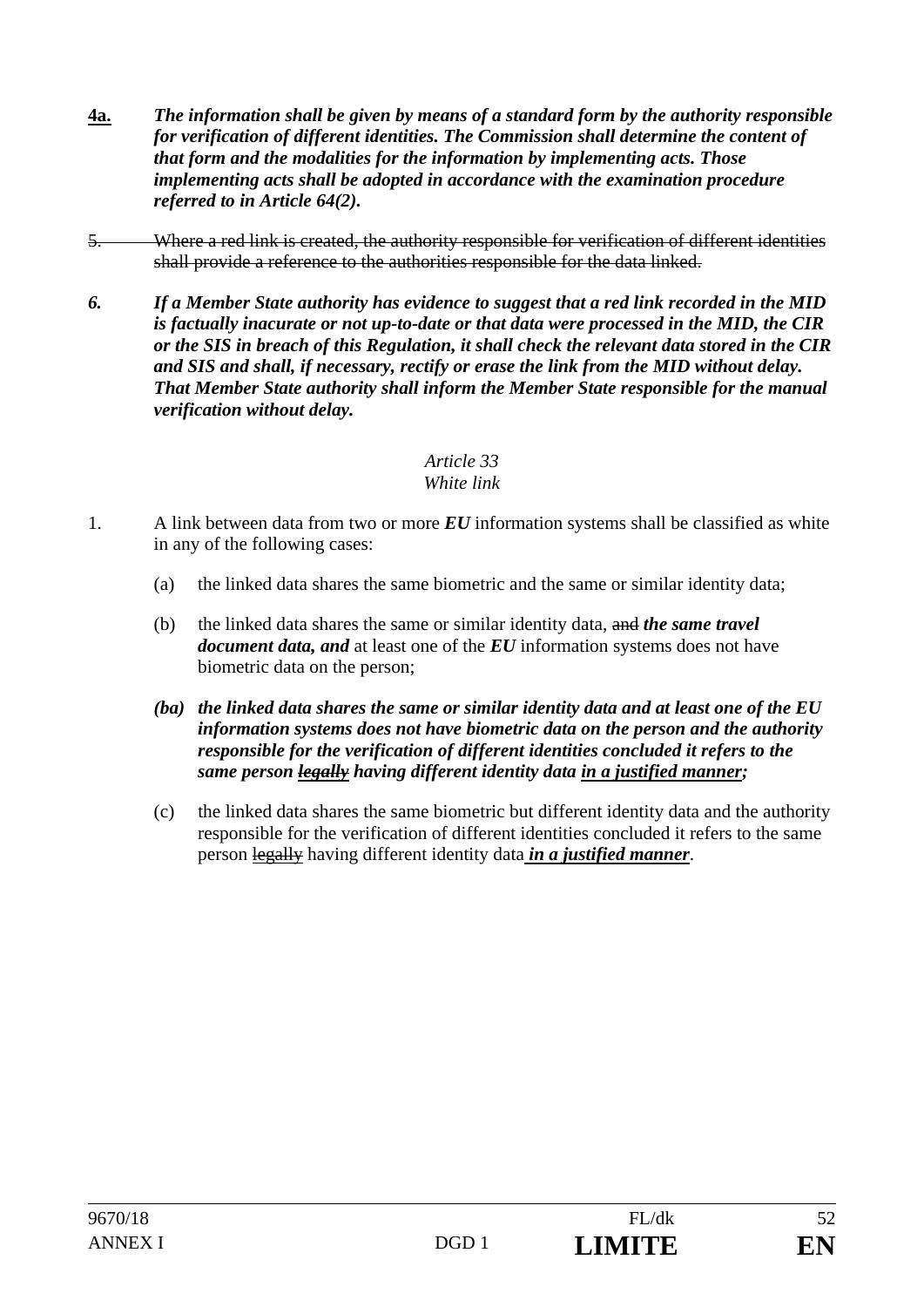- 2. Where the CIR or the SIS are queried and where a white link exists between one *two* or more of the *EU* information systems constituting the CIR or with the SIS, the multipleidentity detector **MID** shall indicate that the identity data of the linked data correspond to the same person. The queried  $EU$  information systems shall reply indicating, where relevant, all the linked data on the person, hence triggering a hit *match* against the data that is subject to the white link, if the authority launching the query has access to the linked data under Union or national law.
- 3. Where a white link is created between data from the EES, the VIS, [the ETIAS], Eurodac or [the ECRIS-TCN system], the individual file stored in the CIR shall be updated in accordance with Article 19(1)*(2)*.
- 4. Without prejudice to the provisions related to the handling of alerts in the SIS referred to in the [Regulations on SIS in the field of border checks, on SIS in the field of law enforcement and on SIS in the field of illegal return], wWhere a white link is created following a manual verification of multiple identities *between data from the EES, the VIS, [the ETIAS] or Eurodac*, the authority responsible for *the* verification of different identities shall inform the person of the presence of discrepancies between his or her personal data between systems and shall provide a reference to the authorities responsible for the data linked.
- *4a. The information shall be given by means of a standard form by the authority responsible for verification of different identities. The Commission shall determine the content of that form and the modalities for the information by implementing acts. Those implementing acts shall be adopted in accordance with the examination procedure referred to in Article 64(2).*
- *5. If a Member State authority has evidence to suggest that a white link recorded in the MID is factually incorrect or that data were processed in the MID, the CIR or the SIS in breach of this Regulation, it shall check the relevant data stored in the CIR and SIS and shall, if necessary, rectify the link in the MID without delay. That Member State authority shall inform the Member State responsible for the manual verification without delay.*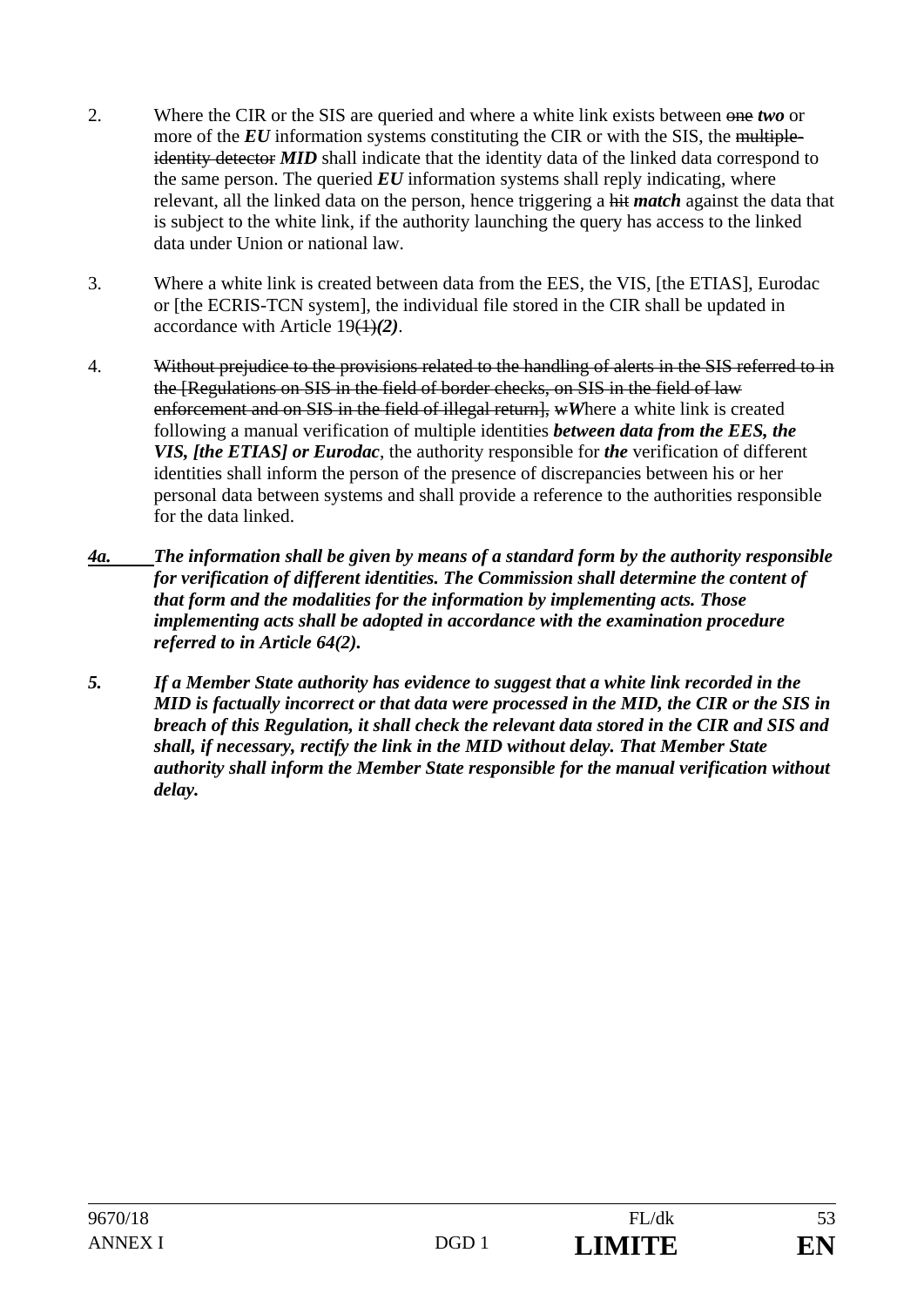# *Article 34 Identity confirmation file*

The identity confirmation file shall contain the following data:

- (a) the links, including their description in form of colours, as referred to in Articles 30 to 33;
- (b) a reference to the *EU* information systems whose data *are* is linked;
- (c) a single identification number allowing to retrieve the data from the *EU* information systems of corresponding linked files *in accordance with respective access rights under Union and national law*;
- (d) where relevant, the authority responsible for the verification of different identities;
- *(e) date of creation or update of the link.*

# *Article 35*

# *Data retention in the multiple-identity detector*

- *1. Without prejudice to paragraphs 2 and 3,* the identity confirmation files and its *their* data, including the links, shall be stored in the multiple-identity detector (MID) only for as long as the linked data *are* is stored in two or more EU information systems *and be deleted thereafter in an automated manner*.
- *2. Where a red link is created between data in the CIR, the identity confirmation files and their data, including the red link, shall be stored in the MID only for as long as the corresponding data are stored in at least one of the EU information systems from which the linked data originates and be deleted thereafter in an automated manner*.
- *3. Where a red link is created between data in the CIR and the SIS, the identity confirmation files and their data, including the red link, shall be stored in the MID only for as long as the corresponding data are stored in the SIS and be deleted thereafter in an automated manner*.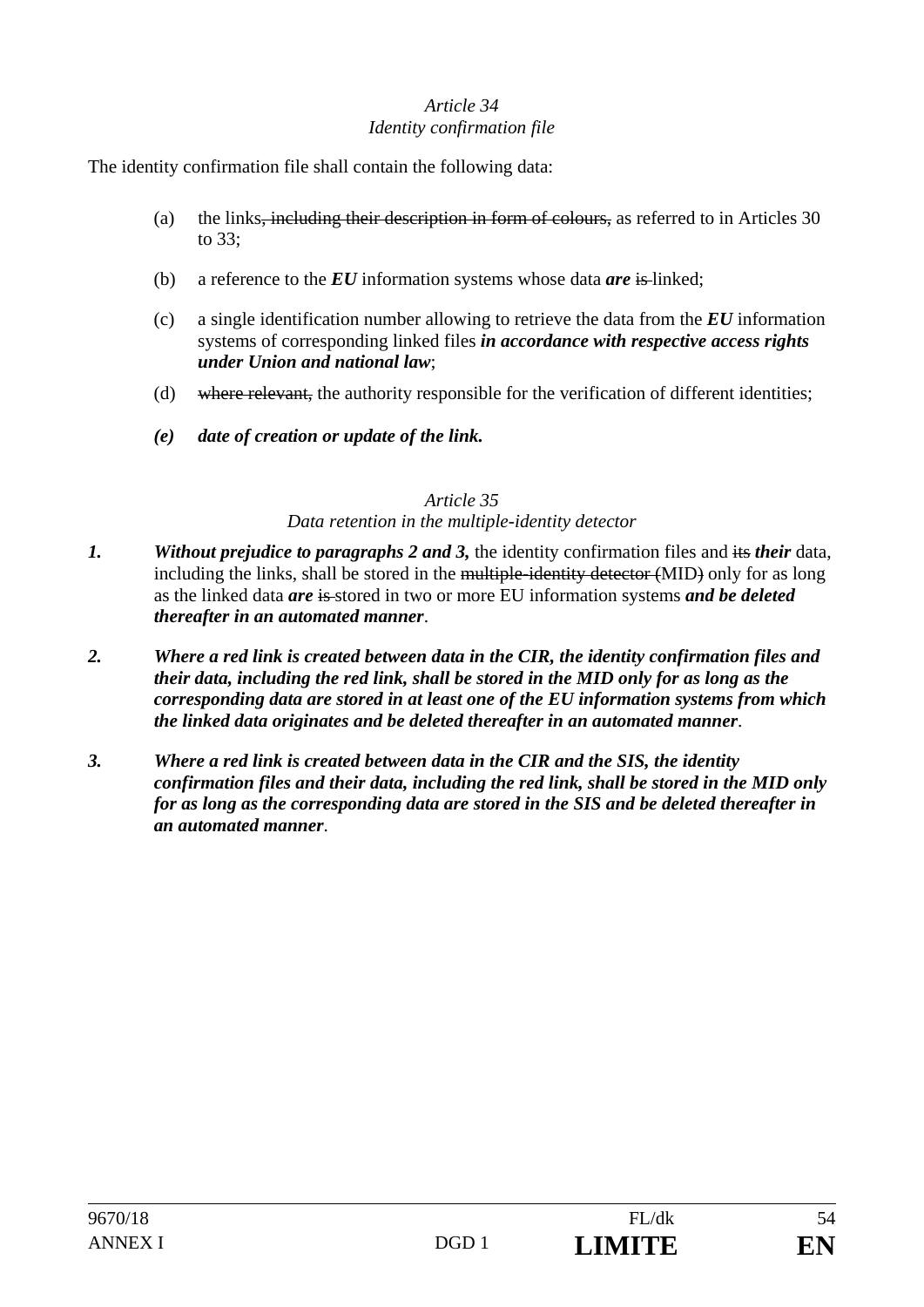### *Keeping of logs*

- 1. eu-LISA shall keep logs of all data processing operations within the MID. Those logs shall include<del>, in particular,</del> the following:
	- (a) the purpose of access of the user and his or her access rights;
	- (b) the date and time of the query;
	- (c) the type of data used to launch the query or queries;
	- (d) the reference to the data linked;
	- (e) the history of the identity confirmation file;
	- (f) the identifying mark of the person who carried out the query *Member State or EU agency querying the MID*.
- 2. Each Member State shall keep logs of the *authority, the purpose of access and the* staff duly authorised to use the MID.
- 3. The logs *referred to in paragraphs 1 and 2* may be used only for data protection monitoring, including checking the admissibility of a request and the lawfulness of data processing, and for ensuring data security pursuant to Article 42. Those logs shall be *made available to the competent supervisory authority on request. They shall be protected by* appropriate measures against unauthorised access *and modification.* and *They shall be* erased *in an automated manner* one year after their creation, unless they are required for monitoring procedures that have already begun *in which case they shall be erased once the monitoring procedures no longer require those logs*. The logs related to the history of the identity confirmation file shall be erased once the data in the identity confirmation file is erased.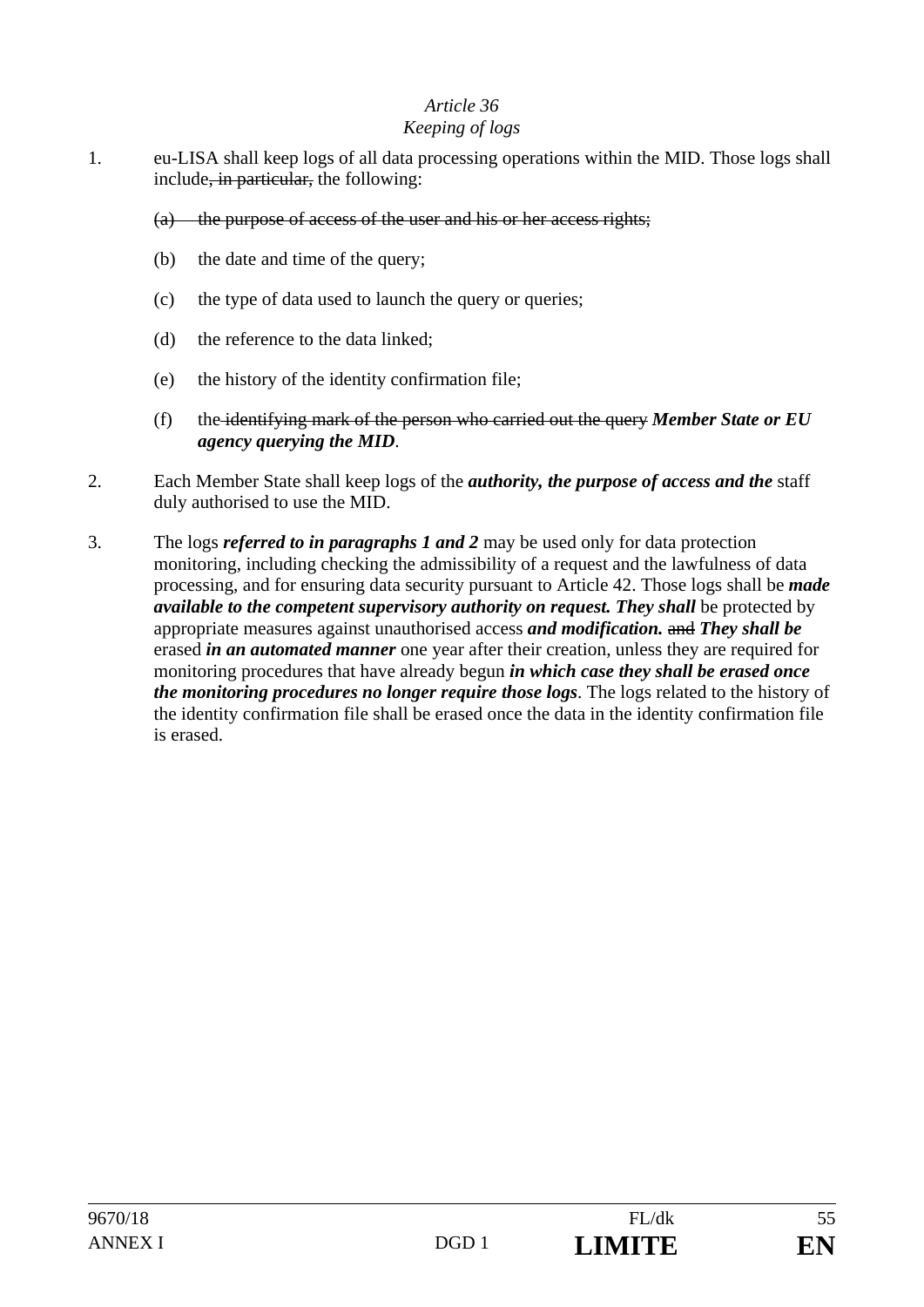# **CHAPTER VI Measures supporting interoperability**

#### *Article 37 Data quality*

- 1. *Without prejudice to Member States' responsibilities with regard to the quality of data entered into the systems,* eu-LISA shall establish automated data quality control mechanisms and procedures on the data stored in the EES, *the VIS,* the [ETIAS], the VIS, the SIS, the shared biometric matching service (shared BMS), *and* the common identity repository (CIR) and the multiple-identity detector (MID).
- 2. eu-LISA shall establish *implement mechanisms for evaluating the accuracy of the shared*  **BMS**, common data quality indicators and the minimum quality standards to store data in the EES, *the VIS,* the [ETIAS], the VIS, the SIS, the shared BMS, *and* the CIR and the MID.
- 3. eu-LISA shall provide regular reports on the automated data quality control mechanisms and procedures, and the common data quality indicators to the Member States. eu-LISA shall also provide a regular report to the Commission covering the issues encountered and the Member States concerned.
- 4. The details of the automated data quality control mechanisms and procedures, and the common data quality indicators and the minimum quality standards to store data in the EES, *the VIS*, the [ETIAS], the VIS, the SIS, the shared BMS, and the CIR and the MID, in particular regarding biometric data, shall be laid down in implementing acts. Those implementing acts shall be adopted in accordance with the examination procedure referred to in Article 64(2).
- 5. One year after the establishment of the automated data quality control mechanisms and procedures, and common data quality indicators *and the minimum quality standards* and every year thereafter, the Commission shall evaluate Member State implementation of data quality and shall make any necessary recommendations. The Member States shall provide the Commission with an action plan to remedy any deficiencies identified in the evaluation report and shall *regularly* report on any progress against this action plan until it is fully implemented.

 The Commission shall transmit the evaluation report to the European Parliament, to the Council, to the European Data Protection Supervisor and to the European Union Agency for Fundamental Rights established by Council Regulation (EC) No 168/2007.**<sup>44</sup>**

 $44$ **<sup>44</sup>** Council Regulation (EC) No 168/2007 of 15 February 2007 establishing a European Union Agency for Fundamental Rights (OJ L 53, 22.2.2007, p. 1).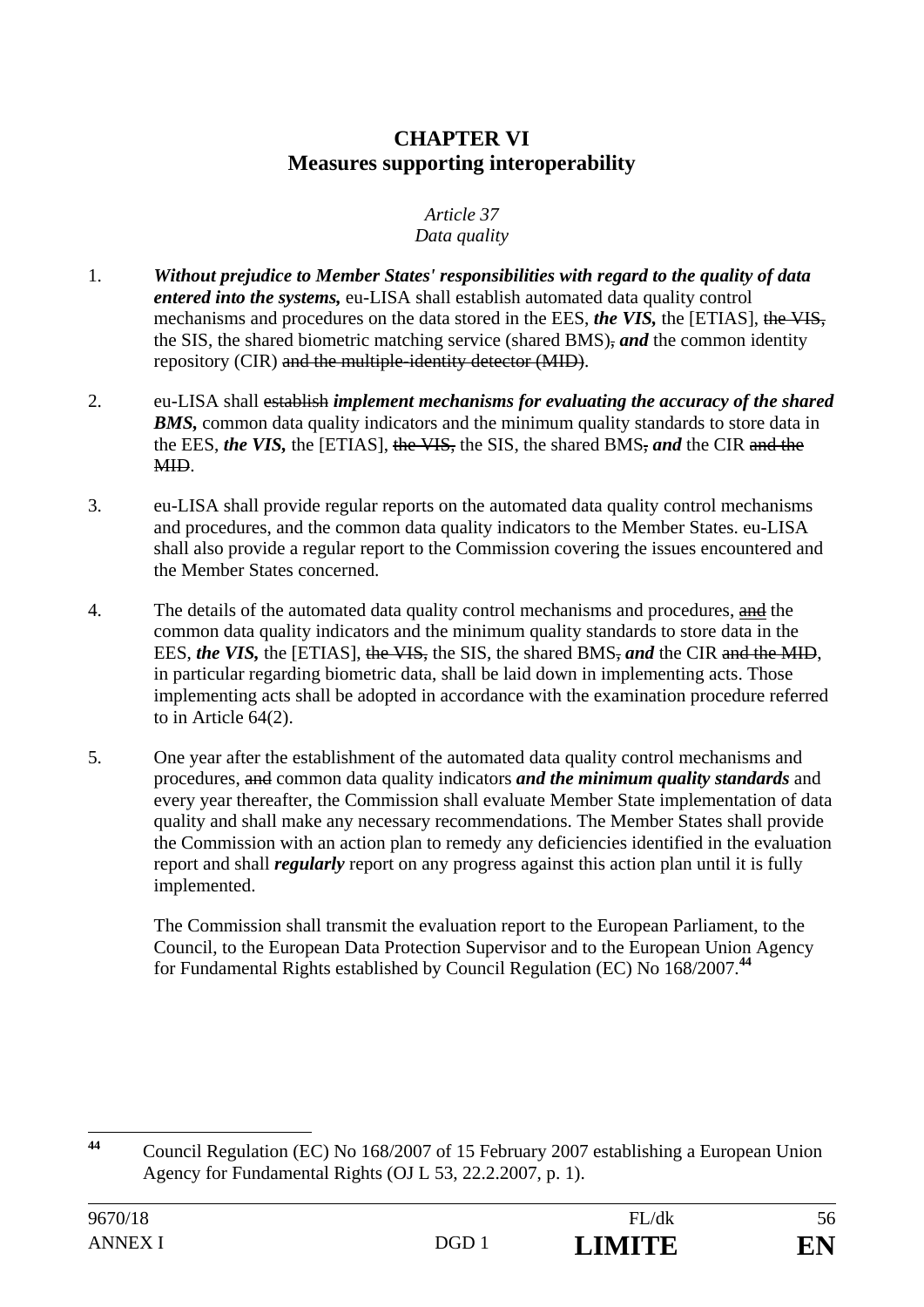### *Article 38 Universal Message Format*

- 1. The Universal Message Format (UMF) standard is hereby established. The UMF defines standards for certain content elements of cross-border information exchange between information systems, authorities and/or organisations in the field of Justice and Home **A**affairs.
- 2. The UMF standard shall be used in the development of the EES, the  $[ETIAS]$ ,  $\frac{1}{2}$ , the European search portal, the CIR, the MID and, if appropriate, in the development by eu-LISA or any other EU *agency* body of new information exchange models and information systems in the area of Justice and Home Affairs.
- 3. The implementation of the UMF standard may be considered in the VIS, the SIS and in any existing or new cross-border information exchange models and information systems in the area of Justice and Home Affairs, developed by Member States or associated countries.
- 4. The Commission shall adopt an implementing act to lay down and develop the UMF standard referred to in paragraph 1. Those implementing acts shall be adopted in accordance with the examination procedure referred to in Article 64(2).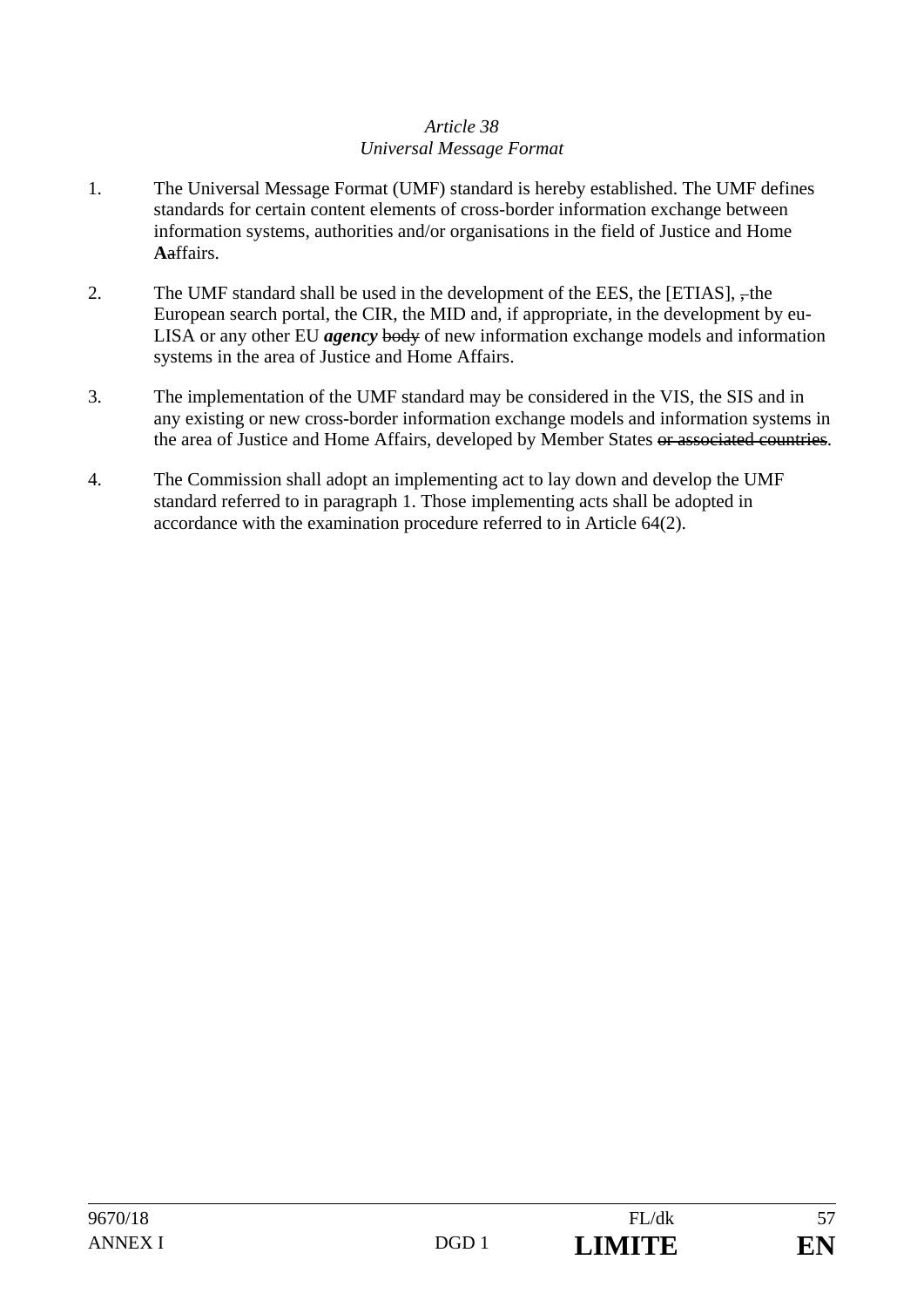# *Article 39 Central repository for reporting and statistics*

- 1. A central repository for reporting and statistics (CRRS) is established for the purposes of supporting the objectives of the EES, the VIS, [the ETIAS] and the SIS*, as well as the Schengen Evaluation Mechanism provided for in Regulation (EU) No 1053/2013,* and to generate*, in accordance with the respective legal instruments,* cross-system statistical data and analytical reporting for policy, operational and data quality purposes.
- 2. eu-LISA shall establish, implement and host the CRRS in its technical sites containing the data referred to in [Article 63 of the EES Regulation], Article 17 of Regulation (EC) No 767/2008, [Article 73 of the ETIAS Regulation] and [Article 54 of the Regulation on SIS in the field of border checks], logically separated. The data contained in the CRRS shall not enable the identification of individuals. Access to the repository *CRRS* shall be granted by means of secured access through the Trans- European Services for Telematics between Administrations (TESTA) network service with control of access and specific user profiles, solely for the purpose of reporting and statistics, to the authorities referred to in [Article 63 of the EES Regulation], Article 17 of Regulation (EC) No 767/2008, [Article 73 of the ETIAS Regulation] and [Article 54 of the Regulation on SIS in the field of border checks],.
- 3. eu-LISA shall render the data anonymous and shall record such anonymous data in the CRRS. The process for rendering the data anonymous shall be automated.
- 4. The CRRS shall be composed of:

# *(-a) the tools necessary for anonymising data;*

- (a) a central infrastructure, consisting of a data repository enabling the rendering of anonymous data;
- (b) a secure communication infrastructure to connect the CRRS to the EES, *the VIS,* [the ETIAS], the VIS and the SIS, as well as the central infrastructures of the shared BMS, the CIR and the MID.
- 5. The Commission shall lay down detailed rules on the operation of the CRRS, including specific safeguards for processing of personal data referred to under paragraph*s* 2 and 3 and security rules applicable to the repository by means of implementing acts. Those implementing acts shall be adopted in accordance with the examination procedure referred to in Article 64(2).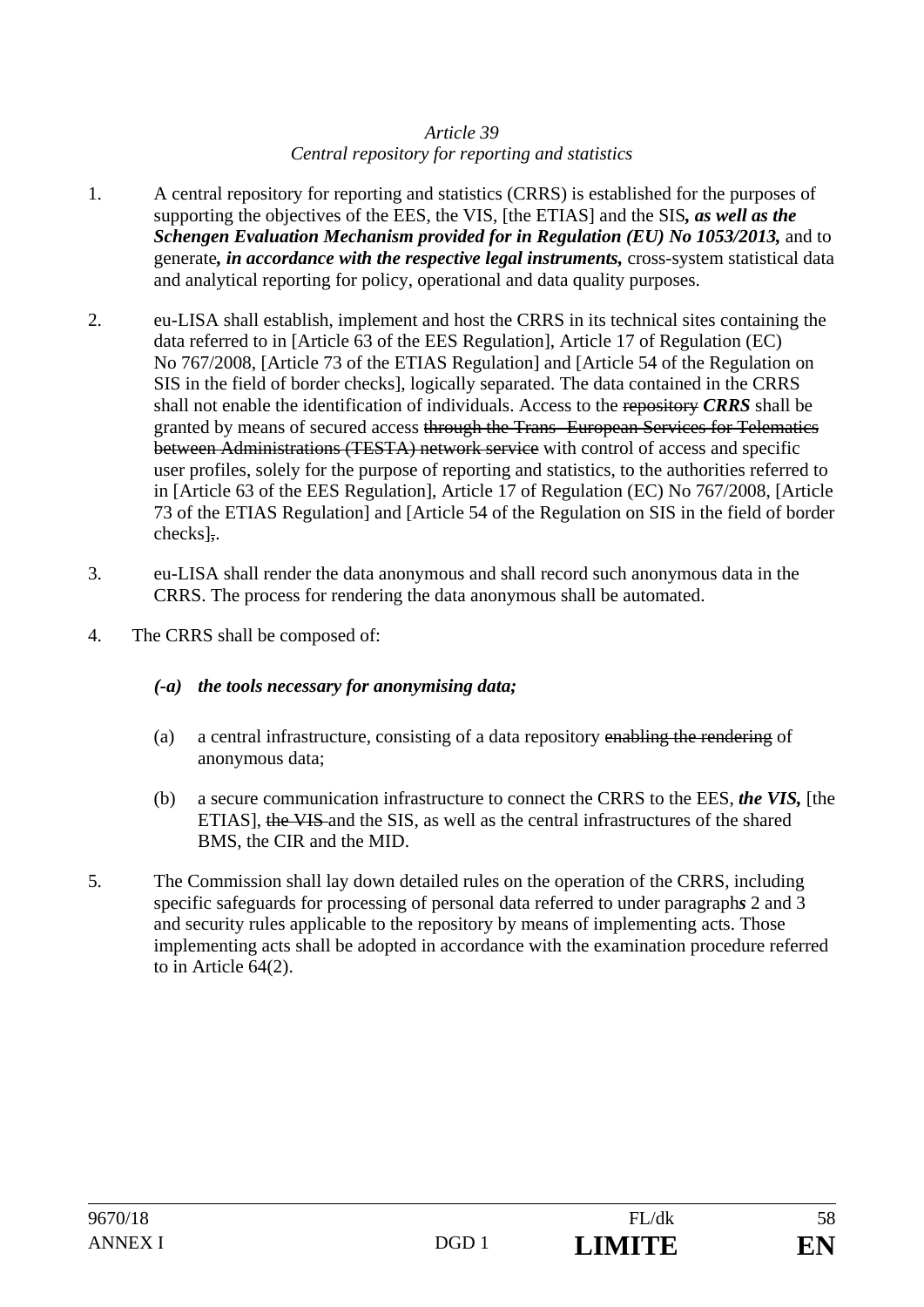# **CHAPTER VII Data protection**

#### *Article 40 Data controller*

- 1. In relation to the processing of data in the shared biometric matching service (shared BMS), the Member State authorities that are controllers for the VIS, EES, *the VIS* and SIS respectively, shall also be considered as controllers in accordance with Article 4(7) of Regulation (EU) 2016/679 *or Article 3(8) of Directive (EU) 2016/680* in relation to the biometric templates obtained from the data referred to in Article 13 that they enter into respective systems and shall have responsibility for the processing of the biometric templates in the shared BMS.
- 2. In relation to the processing of data in the common identity repository (CIR), the Member State authorities that are controllers for the VIS, EES*, the VIS* and [ETIAS], respectively, shall also be considered as controllers in accordance with Article 4(7) of Regulation (EU) 2016/679 in relation to data referred to in Article 18 that they enter into respective systems and shall have responsibility for the processing of that personal data in the CIR.
- 3. In relation to the processing of data in the multiple-identity detector *(MID)*:
	- (a) the European Border and Coast Guard Agency shall be considered a data controller in accordance with Article 2(b)*(d)* of Regulation No 45/2001 *[or Article 3(2)(b) of Regulation XX/2018 of the European Parliament and of the Council on the protection of individuals with regard to the processing of personal data by the Union institutions, bodies, offices and agencies and on the free movement of such data, and repealing Regulation (EC) No 45/2001 and Decision No 1247/2002/EC]* in relation to *the* processing of personal data by the ETIAS Central Unit;
	- (b) the Member State authorities adding or modifying the data in the identity confirmation file are also to be considered as *shall be* controllers in accordance with Article 4(7) of Regulation (EU) 2016/679 *or Article 3(8) of Directive (EU)*  2016/680 and shall have responsibility for the processing of the personal data in the multiple-identity detector *MID*;**.**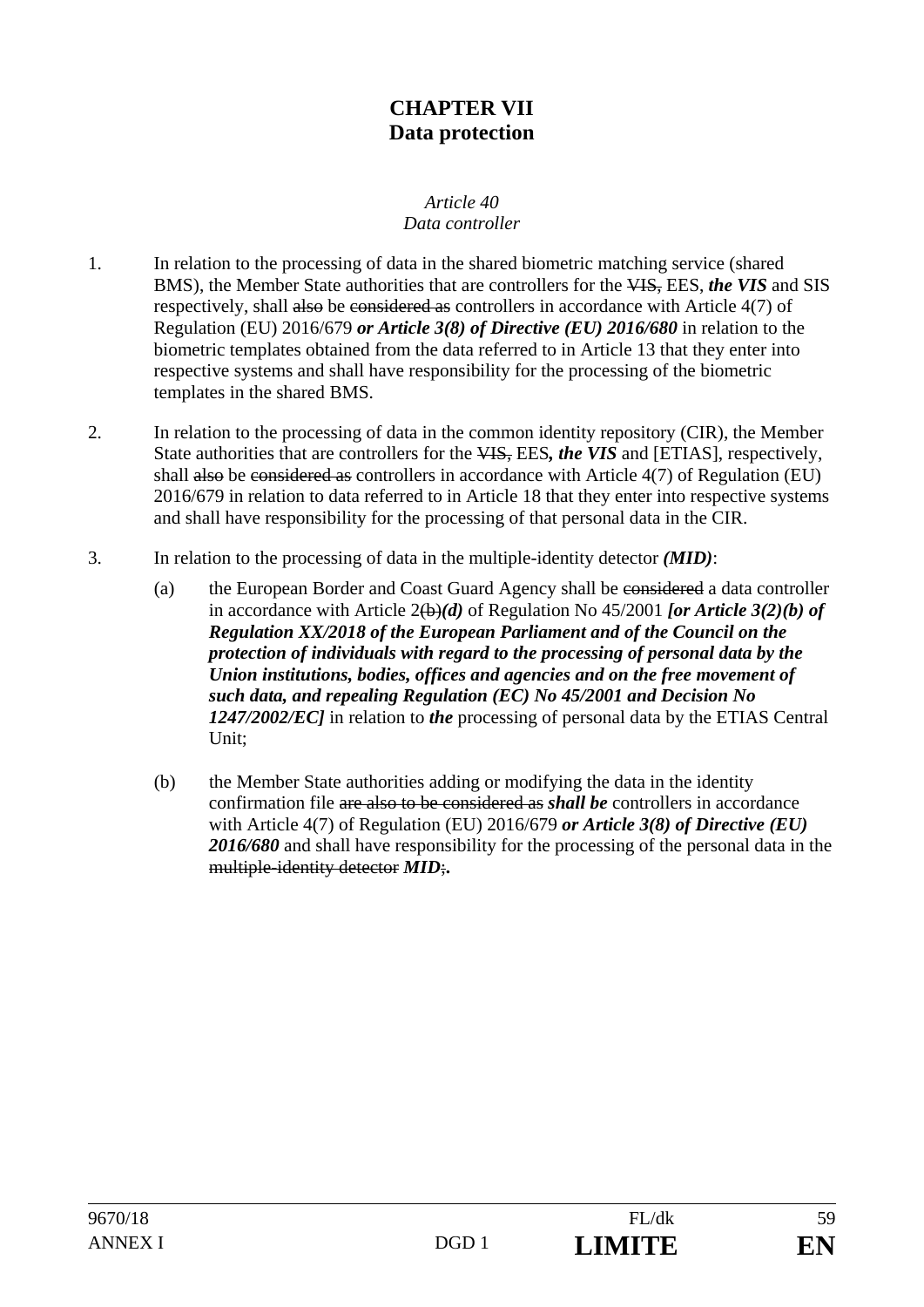### *Data processor*

In relation to the processing of personal data in *the shared BMS,* the CIR *and the MID*, eu-LISA **shall** is to be considered the data processor in accordance with Article 2(e) of Regulation (EC) No 45/2001 *[or Article 3(1)(a) of Regulation XX/2018 of the European Parliament and of the Council on the protection of individuals with regard to the processing of personal data by the Union institutions, bodies, offices and agencies and on the free movement of such data, and repealing Regulation (EC) No 45/2001 and Decision No 1247/2002/EC]*.

#### *Article 42 Security of processing*

- 1. Both eu-LISA*, [the ETIAS Central Unit], Europol* and the Member State authorities shall ensure the security of the processing of personal data that takes place pursuant to the application of this Regulation. eu-LISA, [the ETIAS Central Unit]*, Europol* and the Member State authorities shall cooperate on security-related tasks.
- 2. Without prejudice to Article 22 of Regulation (EC) No 45/2001 *[or Article 33 of Regulation XX/2018 of the European Parliament and of the Council on the protection of individuals with regard to the processing of personal data by the Union institutions, bodies, offices and agencies and on the free movement of such data, and repealing Regulation (EC) No 45/2001 and Decision No 1247/2002/EC]*, eu-LISA shall take the necessary measures to ensure the security of the interoperability components and their related communication infrastructure.
- 3. In particular, eu-LISA shall adopt the necessary *security* measures, including a security plan, a business continuity plan and a disaster recovery plan, in order to:
	- (a) physically protect data, including by making contingency plans for the protection of critical infrastructure;
	- (b) prevent the unauthorised reading, copying, modification or removal of data media;
	- (c) prevent the unauthorised input of data and the unauthorised inspection, modification or deletion of recorded personal data;
	- (d) prevent the unauthorised processing of data and any unauthorised copying, modification or deletion of data;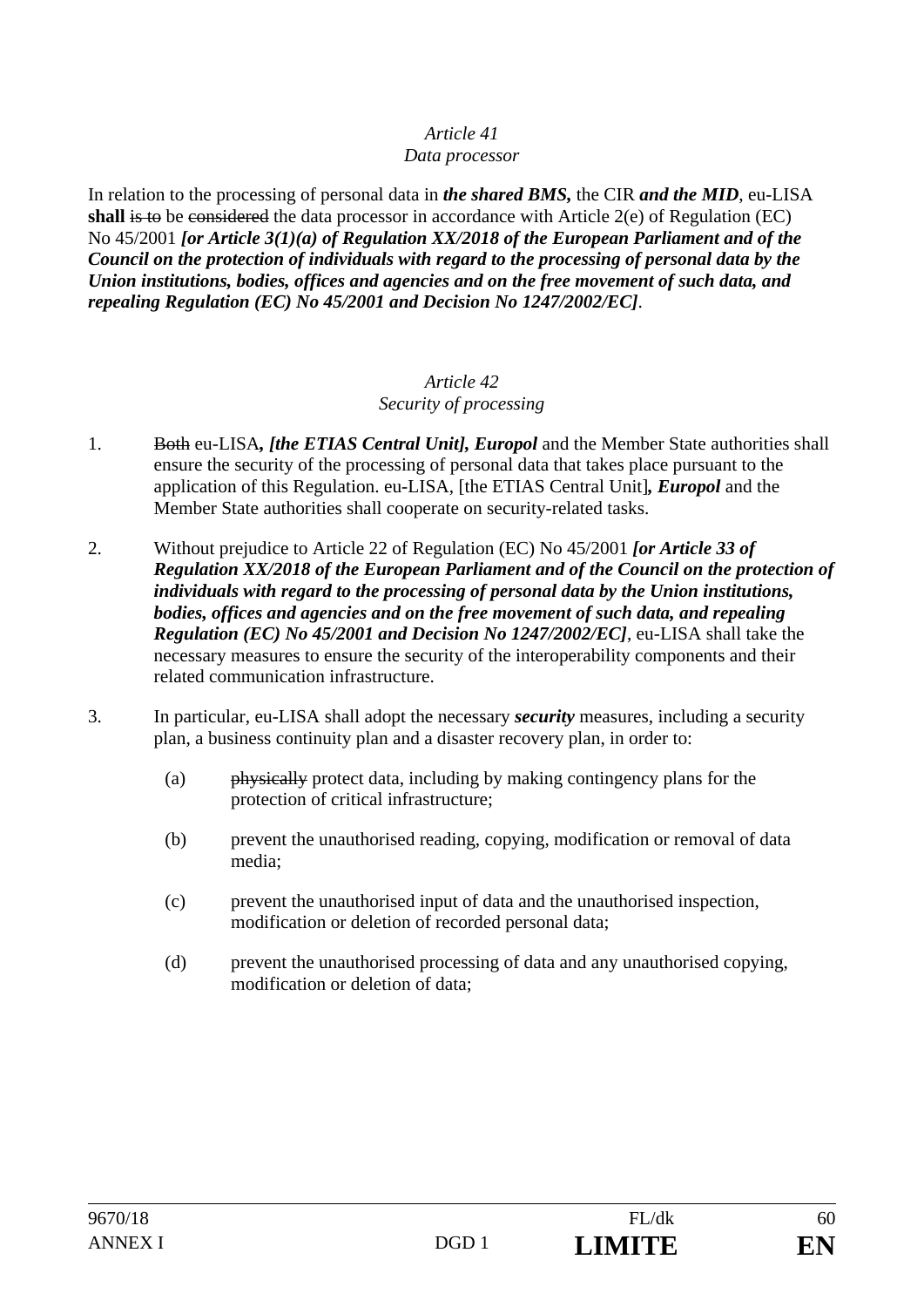- (e) ensure that persons authorised to access the interoperability components have access only to the data covered by their access authorisation, by means of individual user identities and confidential access modes only;
- (f) ensure that it is possible to verify and establish to which bodies personal data may be transmitted using data communication equipment;
- (g) ensure that it is possible to verify and establish what data has been processed in the interoperability components, when, by whom and for what purpose;
- (h) prevent the unauthorised reading, copying, modification or deletion of personal data during the transmission of personal data to or from the interoperability components or during the transport of data media, in particular by means of appropriate encryption techniques;
- (i) monitor the effectiveness of the security measures referred to in this paragraph and take the necessary organisational measures related to internal monitoring to ensure compliance with this Regulation.
- 4. Member States*, [the ETIAS Central Unit] and Europol* shall take measures equivalent to those referred to in paragraph 3 as regards security in respect of the processing of personal data by the authorities having a right to access any of the interoperability components.

# *Article 43 Confidentiality of SIS data*

- 1. Each Member State shall apply its rules of professional secrecy or other equivalent duties of confidentiality to all persons and bodies required to work with SIS data accessed through any of the interoperability components in accordance with its national law. That obligation shall also apply after those persons leave office or employment or after the termination of the activities of those bodies.
- 2. Without prejudice to Article 17 of the Staff Regulations of officials and the Conditions of Employment of other servants of the European Union, eu-LISA shall apply appropriate rules of professional secrecy or other equivalent duties of confidentiality of comparable standards to those laid down in paragraph 1 to all its staff required to work with SIS data. This obligation shall also apply after those persons leave office or employment or after the termination of their activities.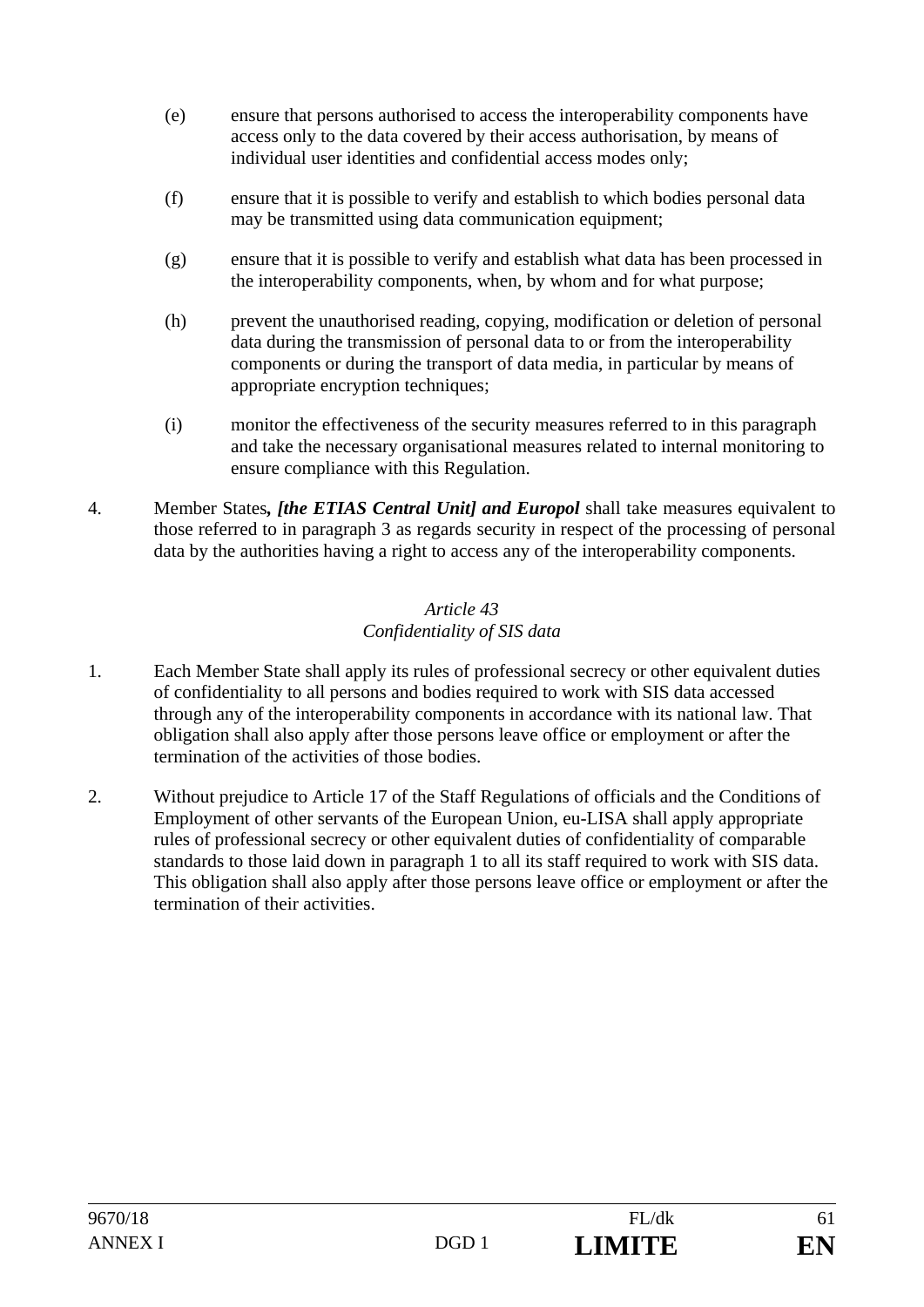# *Article 44 Security incidents*

- 1. Any event that has or may have an impact on the security of the interoperability components and may cause damage to or loss of data stored in them shall be considered to be a security incident, in particular where unauthorised access to data may have occurred or where the availability, integrity and confidentiality of data has or may have been compromised.
- 2. Security incidents shall be managed so as to ensure a quick, effective and proper response.
- 3. Without prejudice to the notification and communication of a personal data breach pursuant to Article 33 of Regulation (EU) 2016/679, Article 30 of Directive (EU) 2016/680, or both, Member States shall notify the Commission, eu-LISA and the European Data Protection Supervisor of *any* security incidents.

*Without prejudice to Article 35 of Regulation (EC) 45/2001 [or Article 37 of Regulation XX/2018 of the European Parliament and of the Council on the protection of individuals with regard to the processing of personal data by the Union institutions, bodies, offices and agencies and on the free movement of such data, and repealing Regulation (EC) No 45/2001 and Decision No 1247/2002/EC] and Article 34 of Regulation (EU) 2016/794, [the ETIAS Central Unit] and Europol shall notify the Commission, eu-LISA and the European Data Protection Supervisor of any security incident.*

 In the event of a security incident in relation to the central infrastructure of the interoperability components, eu-LISA shall notify the Commission and the European Data Protection Supervisor.

- 4. Information regarding a security incident that has or may have an impact on the operation of the interoperability components or on the availability, integrity and confidentiality of the data shall be provided to the Member States*, [the ETIAS Central Unit] and Europol* and reported in compliance with the incident management plan to be provided by eu-LISA.
- 5. The Member States concerned*, [the ETIAS Central Unit], Europol* and eu-LISA shall cooperate in the event of a security incident. The Commission shall lay down the specification of this cooperation procedure by means of implementing acts. Those implementing acts shall be adopted in accordance with the examination procedure referred to in Article 64(2).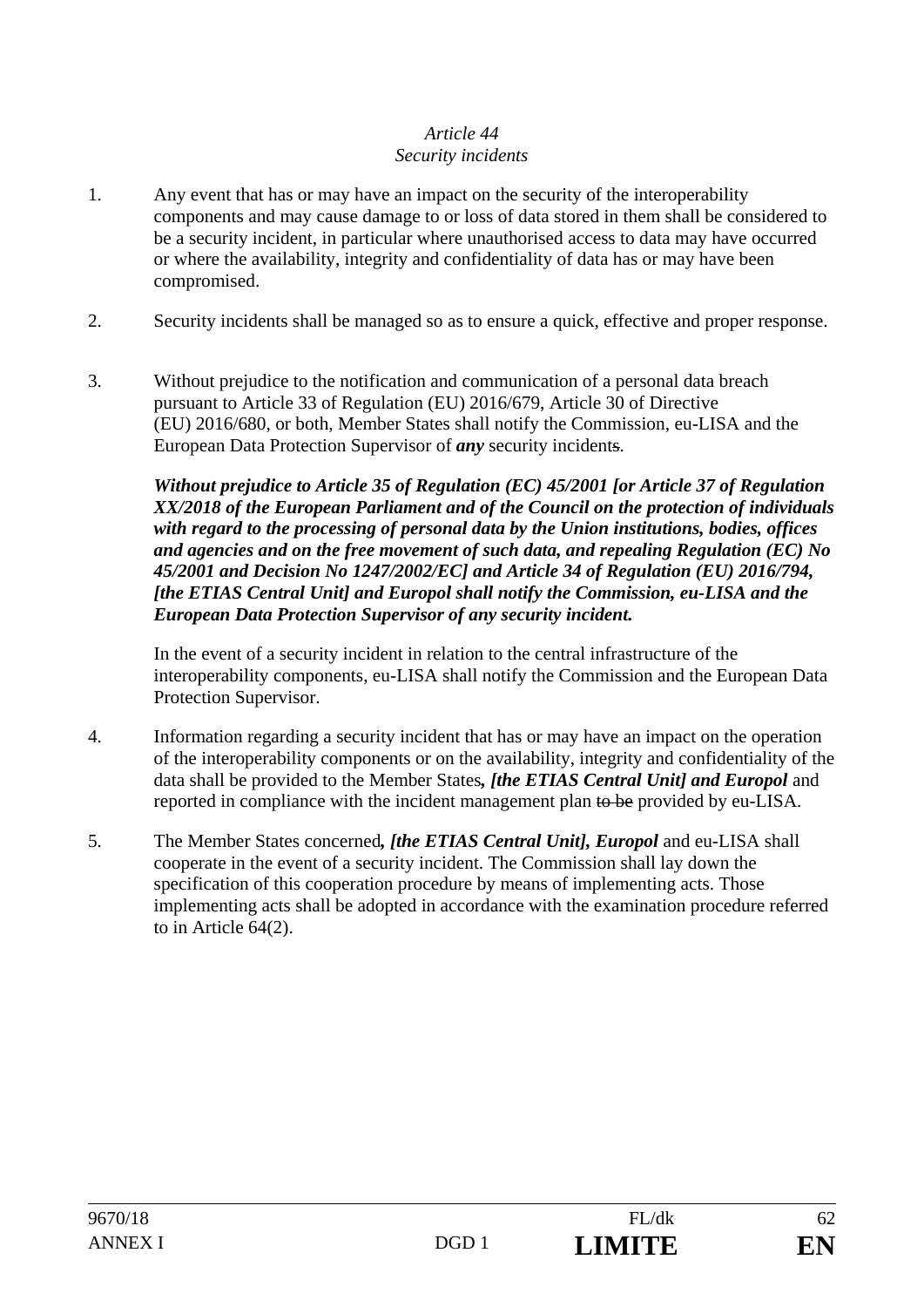### *Article 45 Self-monitoring*

Member States and the relevant EU *agencies* bodies shall ensure that each authority entitled to access the interoperability components takes the measures necessary to monitor its compliance with this Regulation and cooperates, where necessary, with the supervisory authority.

The data controllers as referred to in Article 40 shall take the necessary measures to monitor the compliance of the data processing pursuant to this Regulation, including frequent verification of logs, and cooperate, where necessary, with the supervisory authorities referred to in Articles 49 and with the European Data Protection Supervisor as referred to in Article 50.

#### *Article 46 Right of information*

1. Without prejudice to the right of information referred to in Articles 11 and 12 of Regulation (EC) 45/2001 *[or Articles 15 and 16 of Regulation XX/2018 of the European Parliament and of the Council on the protection of individuals with regard to the processing of personal data by the Union institutions, bodies, offices and agencies and on the free movement of such data, and repealing Regulation (EC) No 45/2001 and Decision No 1247/2002/EC], Articles 13 and 14 of Directive (EU) 2016/680* and Articles 13 and 14 of Regulation (EU) 2016/679, persons whose data are stored in the shared biometric matching service *BMS*, the common identity repository *CIR* or the multipleidentity detector *MID* shall be informed by the authority collecting their data *data controller*, at the time their data are collected *in accordance with paragraph 2*, about the processing of personal data for the purposes of this Regulation, including about identity and contact details of the respective data controllers, *about the period for which the personal data will be stored or about the criteria used to determine that period, and about* the procedures for exercising their rights of access, rectification and erasure, as well as about the contact details of the European Data Protection Supervisor and of the national supervisory authority of the Member State responsible for the collection of the data.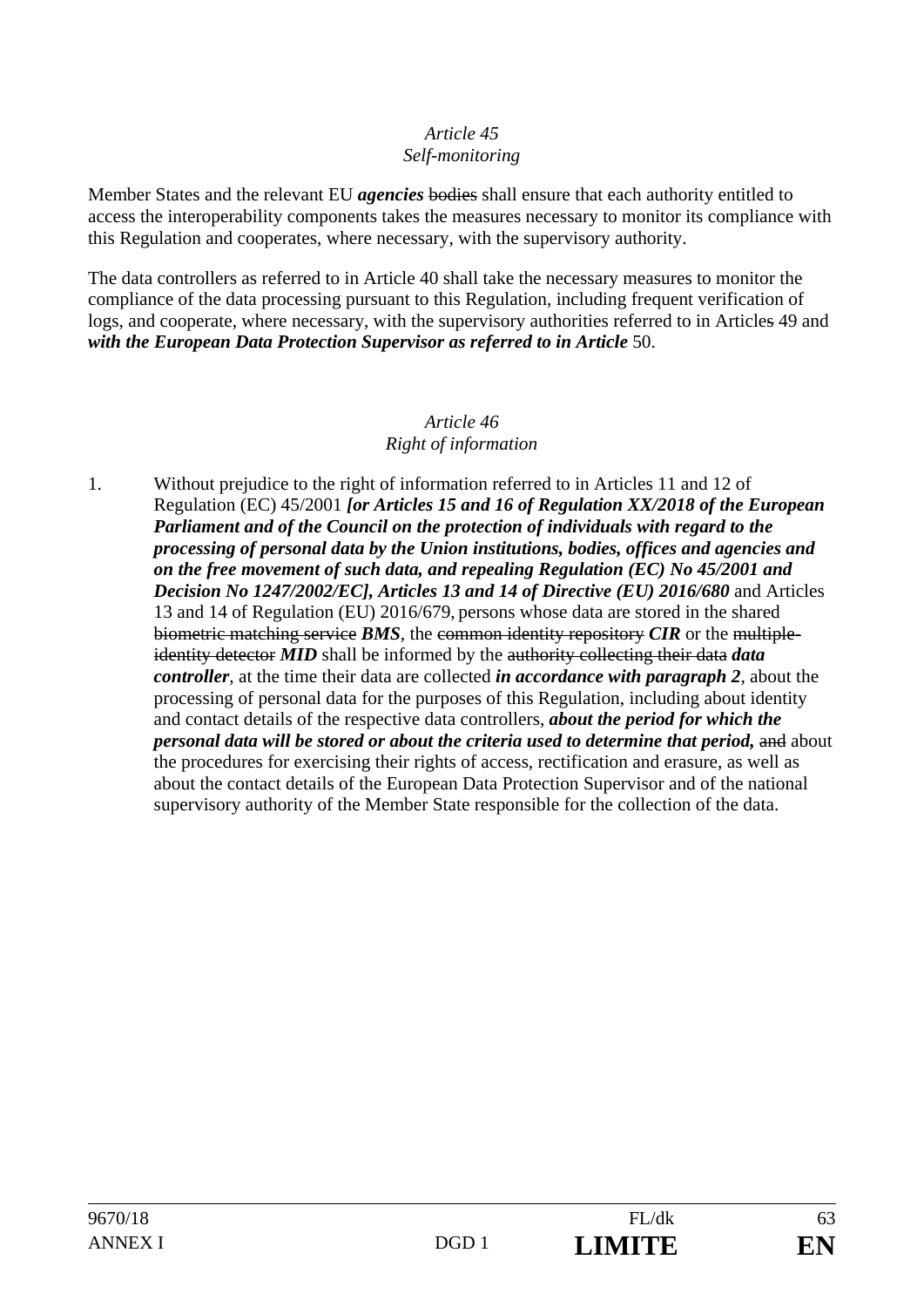- 2. Persons whose data *are* is recorded in the EES, the VIS or [the ETIAS] shall be informed about the processing of *personal* data for the purposes of this Regulation in accordance with paragraph 1 when:
	- (a) [an individual file is created or updated in the EES in accordance with Article 14 of the EES Regulation];
	- (b) an application file is created or updated in the VIS in accordance with Article 8 of Regulation (EC) No 767/2008;
	- (c) [an application file is created or updated in the ETIAS in accordance with Article 17 of the ETIAS Regulation;].
	- $(d)$  (not applicable);
	- (e) (not applicable).

### *Right of access, correction rectification and erasure of data stored in the MID*

- 1. In order to exercise their rights under Articles 13, 14, 15 and 16 of Regulation (EC) 45/2001 *[or Articles 17, 18, 19 and 20 of Regulation XX/2018 of the European Parliament and of the Council on the protection of individuals with regard to the processing of personal data by the Union institutions, bodies, offices and agencies and on the free movement of such data, and repealing Regulation (EC) No 45/2001 and Decision No 1247/2002/EC], Article 16 of Directive (EU) 2016/680 and Articles 15, 16,* 17 and 18 of Regulation (EU) 2016/679, any person shall have the right to address him or herself to the Member State responsible for the manual verification of different identities or *competent authority* of any Member State, who shall examine and reply to the request.
- 2. The Member State responsible for the manual verification of different identities as referred to in Article 29 or the Member State to which the request has been made *The Member*  **State which examined such request** shall reply to such requests within 45 60 days of receipt of the request. *Member States may decide that these replies are given by central offices.*
- 3. If a request for correction *rectification* or erasure of personal data is made to a Member State other than the Member State responsible *for the manual verification of different identities*, the Member State to which the request has been made shall contact the authorities of the Member State responsible *for the manual verification of different identities* within seven days*.* and t*T*he Member State responsible *for the manual verification of different identities* shall check the accuracy of the data and the lawfulness of the data processing within 30 *45* days of such contact.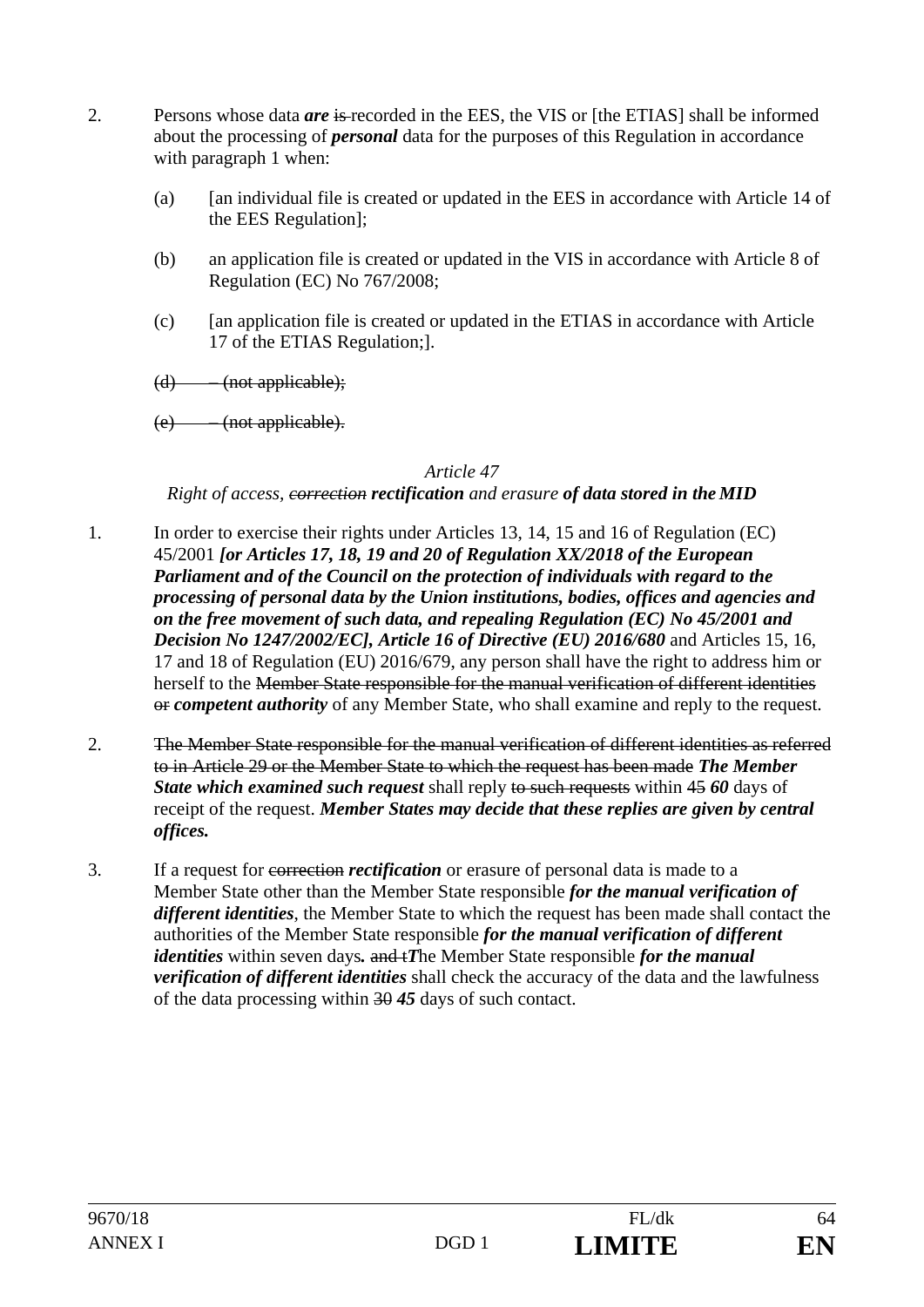- *3a. If a request for rectification or erasure of personal data is made to a Member State where the ETIAS Central Unit was responsible for the manual verification of different identities, the Member State to which the request has been made shall contact the ETIAS Central Unit within seven days and ask for its opinion to be given within 45 days of such contact.*
- 4. Where, following an examination, it is found that the data stored in the multiple-identity detector (MID) are factually inaccurate or have been recorded unlawfully, the Member State responsible *for the manual verification of different identities* or, where *there was no Member State responsible for the manual verification or where the ETIAS Central Unit was responsible for the manual verification* applicable, the Member State to which the request has been made shall correct or delete these data.
- 5. Where data *stored* in the MID is amended by *a* the responsible Member State during its validity period, the responsible *that* Member State shall carry out the processing laid down in Article 27 and, where relevant, Article 29 to determine whether the amended data shall be linked. Where the processing does not report any hit *match*, the responsible *that* Member State or, where applicable, the Member State to which the request has been made shall delete the data from the identity confirmation file. Where the automated processing reports one or several *match(es)* hit(s), the responsible *that* Member State shall create or update the relevant link in accordance with the relevant provisions of this Regulation.
- 6. Where the responsible Member State *responsible for the manual verification of different identities* or, where applicable, the Member State to which the request has been made does not agree that data stored in the MID are factually inaccurate or have been recorded unlawfully, that Member State shall adopt an administrative decision explaining in writing to the person concerned without delay why it is not prepared to correct or delete data relating to him or her.
- 7. This decision shall also provide the person concerned with information explaining the possibility to challenge the decision taken in respect of the request *for rectification or erasure of personal data* referred in paragraph 3 and, where relevant, information on how to bring an action or a complaint before the competent authorities or courts, and any assistance, including from the competent national supervisory authorities.
- 8. Any request *for rectification or erasure of personal data* made pursuant to paragraph 3 shall contain the necessary information to identify the person concerned. That information shall be used exclusively to enable the exercise of the rights referred to in paragraph 3 *this Article* and shall be erased immediately afterwards.
- 9. The responsible Member State *responsible for the manual verification of different identities* or, where applicable, the Member State to which the request has been made shall keep a record in the form of a written document that a request *for rectification or erasure of personal data* referred to in paragraph 3 was made and how it was addressed, and shall make that document available to competent data protection national supervisory authorities without delay.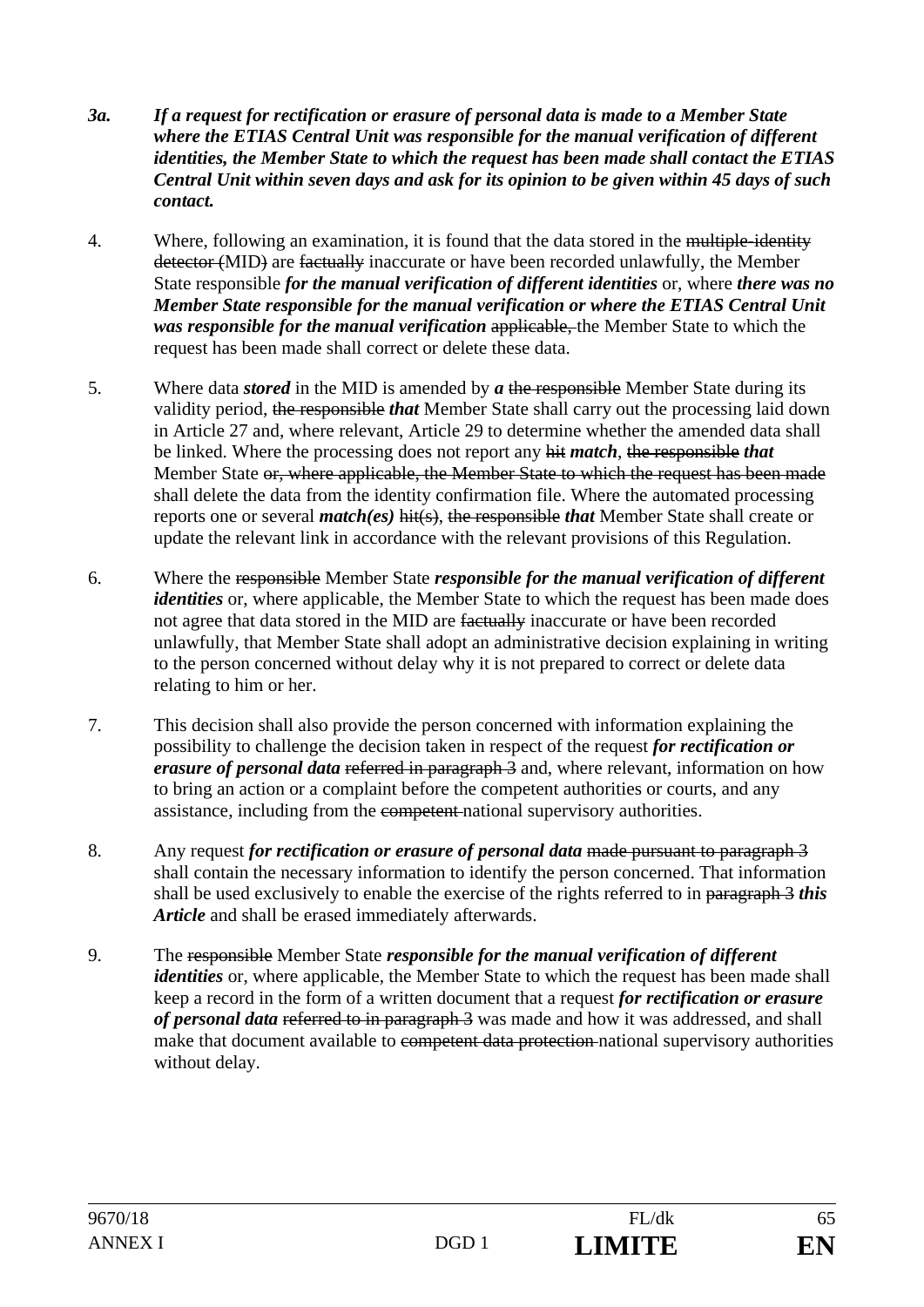# *Article 47a45 Penalties*

*Member States shall lay down the rules on penalties applicable to infringements of this Regulation and shall take all measures necessary to ensure that they are implemented. The penalties provided for shall be effective, proportionate and dissuasive.* 

#### *Article 47b Liability*

- *1. Without prejudice to the right to compensation from, and liability of the controller or processor under Regulation (EU) 2016/679, Directive (EU) 2016/680 and Regulation (EC) 45/2001:* 
	- *(a) any person or Member State that has suffered material or non-material damage as a result of an unlawful personal data processing operation or any other act incompatible with this Regulation by a Member State shall be entitled to receive compensation from that Member State;*
	- *(b) any person or Member State that has suffered material or non-material damage as a result of any act by eu-LISA incompatible with this Regulation shall be entitled to receive compensation from that agency. eu-LISA shall be liable for unlawful personal data processing operations in accordance with its role as processor or, where applicable, controller.*

*That Member State or eu-LISA shall be exempted from their liability, in whole or in part, if they prove that they are not responsible for the event which gave rise to the damage.* 

- *2. If any failure of a Member State to comply with its obligations under this Regulation causes damage to the interoperability components, that Member State shall be held liable for such damage, unless and insofar as eu-LISA or another Member State participating in the interoperability components failed to take reasonable measures to prevent the damage from occurring or to minimise its impact.*
- *3. Claims for compensation against a Member State for the damage referred to in paragraphs 1 and 2 shall be governed by the national law of the defendant Member State. Claims for compensation against the controller or eu-LISA for the damage referred to in paragraphs 1 and 2 shall be subject to the conditions provided for in the Treaties.*

 $45$ **<sup>45</sup>** Articles 47a and 47b are copied from the text agreed with the EP on the ETIAS Regulation.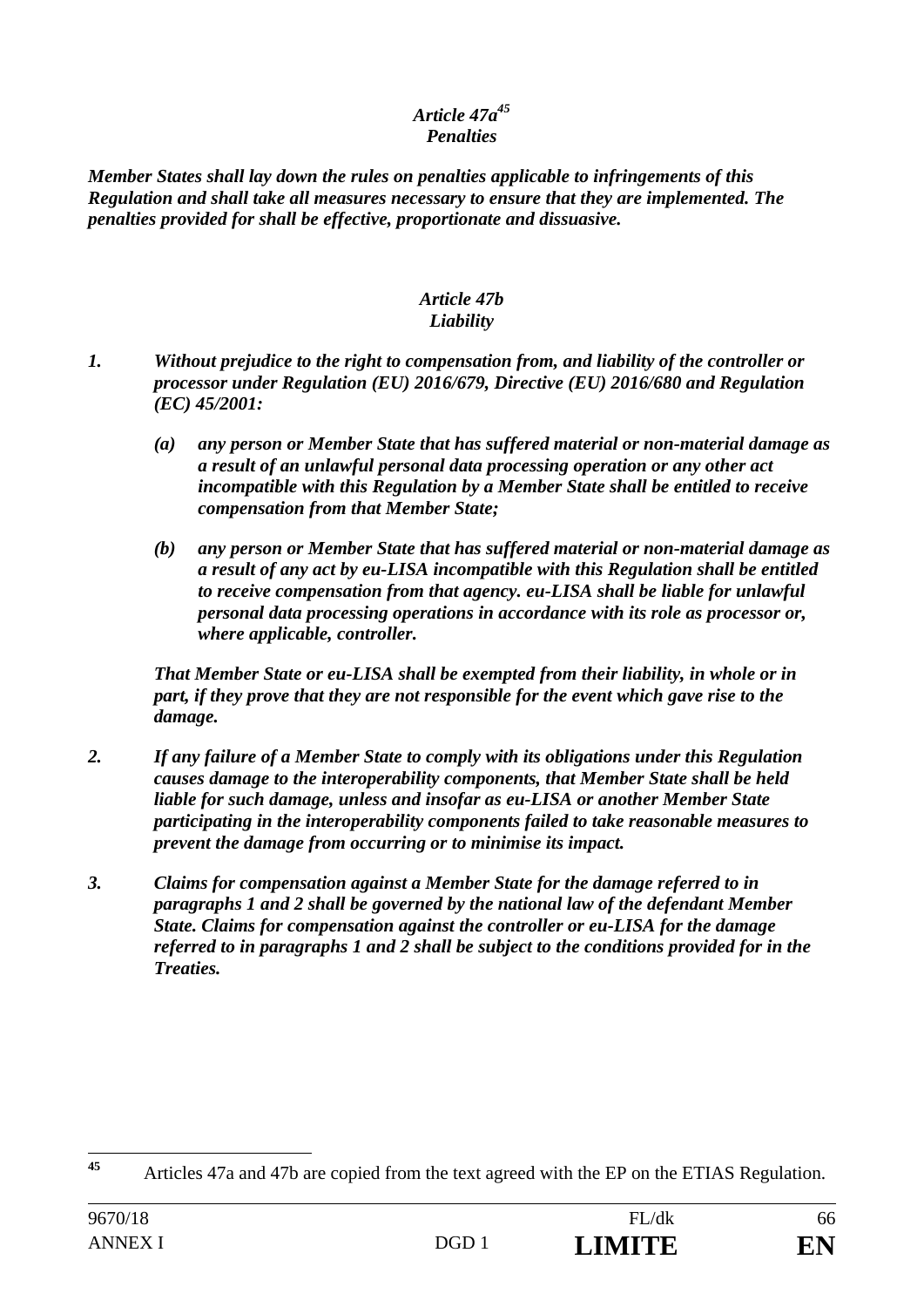*Communication of personal data to third countries, international organisations and private parties* 

*Without prejudice to [Article 55 of the ETIAS Regulation], Article 41 of Regulation (EU) 2017/2226, and Article 31 of Regulation (EC) 767/2008,* P*p*ersonal data stored in or accessed by the interoperability components shall not be transferred or made available to any third country, to any international organisation or to any private party, with the exception of transfers to Interpol for the purpose of carrying out the automated processing referred to in [Article 18(2)(b) and (m) of the ETIAS Regulation] or for the purposes of Article 8(2) of Regulation (EU) 2016/399. Such transfers of personal data to Interpol shall be compliant with the provisions of Article 9 of Regulation (EC) No 45/2001 *[or Chapter V of Regulation XX/2018 of the European Parliament and of the Council on the protection of individuals with regard to the processing of personal data by the Union institutions, bodies, offices and agencies and on the free movement of such data, and repealing Regulation (EC) No 45/2001 and Decision No 1247/2002/EC]* and Chapter V of Regulation (EU) 2016/679.

### *Article 49*

*Supervision by the national supervisory authority authorities*

- 1. The supervisory authority or authorities designated pursuant to Article 49 of Regulation (EU) 2016/679 shall ensure that an audit of the *personal* data processing operations by the responsible national authorities *for the purposes of this Regulation* is carried out in accordance with relevant international auditing standards at least every four years.
- 2. Member States shall ensure that their supervisory authority has *authorities have* sufficient resources to fulfil the tasks entrusted to it *them* under this Regulation.
- *3. Each Member State shall ensure that the supervisory authority established in accordance with Article 51(1) of Regulation (EU) 2016/679 and Article 41(1) of Directive (EU) 2016/680 independently monitors the lawfulness of the processing of personal data referred to in this Regulation by the Member State concerned, including their transmission to and from the components of interoperability.*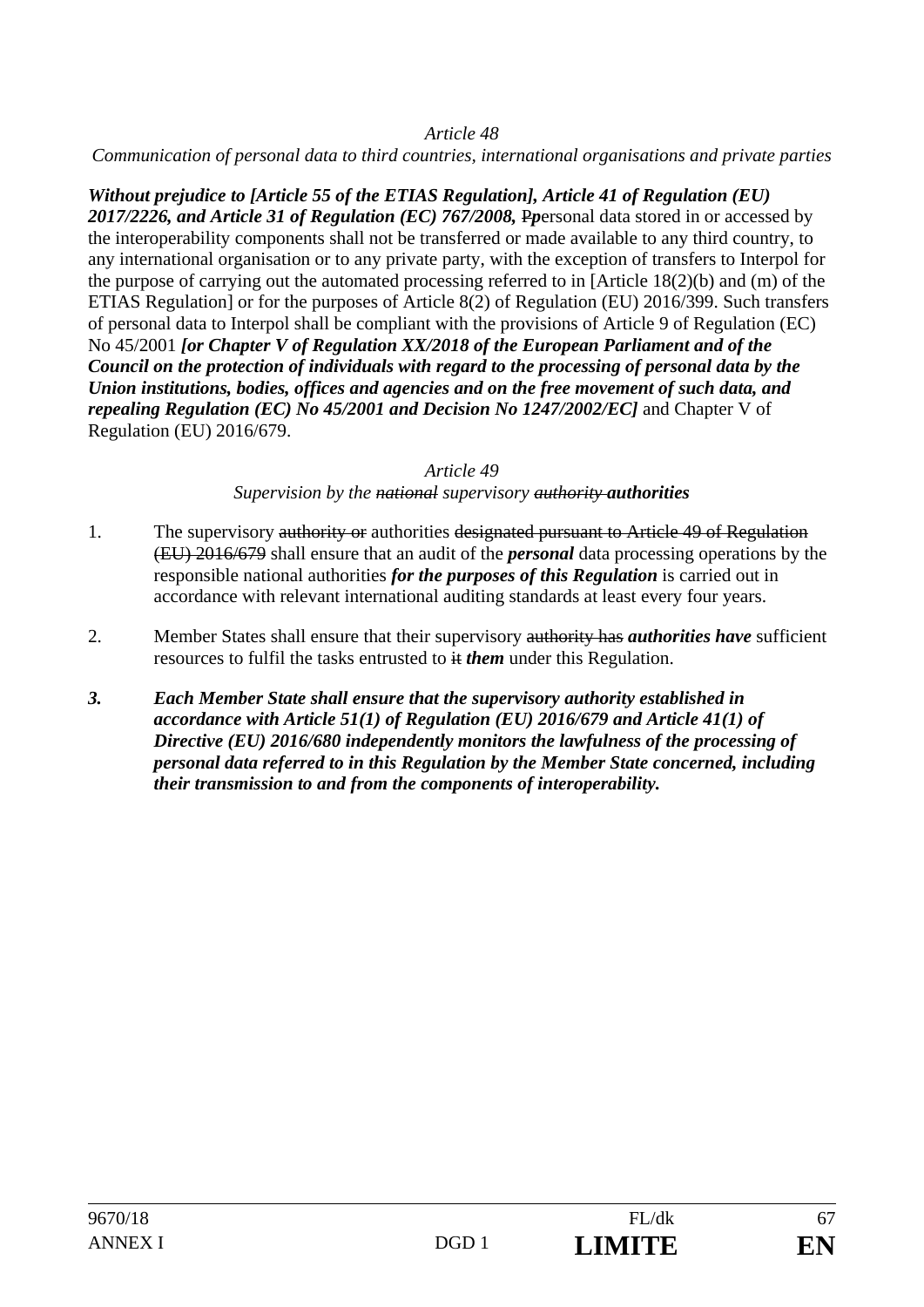*Supervision Audit by the European Data Protection Supervisor* 

The European Data Protection Supervisor shall ensure that an audit of eu-LISA's personal data processing activities *operations by eu-LISA, [the ETIAS Central Unit] and Europol for the purposes of this Regulation* is carried out in accordance with relevant international auditing standards at least every four years. A report of that audit shall be sent to the European Parliament, the Council, eu-LISA, the Commission*,* and the Member States *and the EU agency concerned*. eu-LISA*, [the ETIAS Central Unit] and Europol* shall be given an opportunity to make comments before the reports are adopted.

# *Article 51 Cooperation between national supervisory authorities and the European Data Protection Supervisor*

- 1. The European Data Protection Supervisor shall act in close cooperation with national supervisory authorities with respect to specific issues requiring national involvement, in particular if the European Data Protection Supervisor or a national supervisory authority finds major discrepancies between practices of Member States or finds potentially unlawful transfers using the communication channels of the interoperability components, or in the context of questions raised by one or more national supervisory authorities on the implementation and interpretation of this Regulation.
- 2. In the cases referred to in paragraph 1, coordinated supervision shall be ensured in accordance with *[Article 62 of Regulation (EU) XXXX/2018* [*revised Regulation 45/2001*] *of the European Parliament and of the Council on the protection of individuals with regard to the processing of personal data by the Union institutions, bodies, offices and agencies and on the free movement of such data, and repealing Regulation (EC) No 45/2001 and Decision No 1247/2002/EC]*.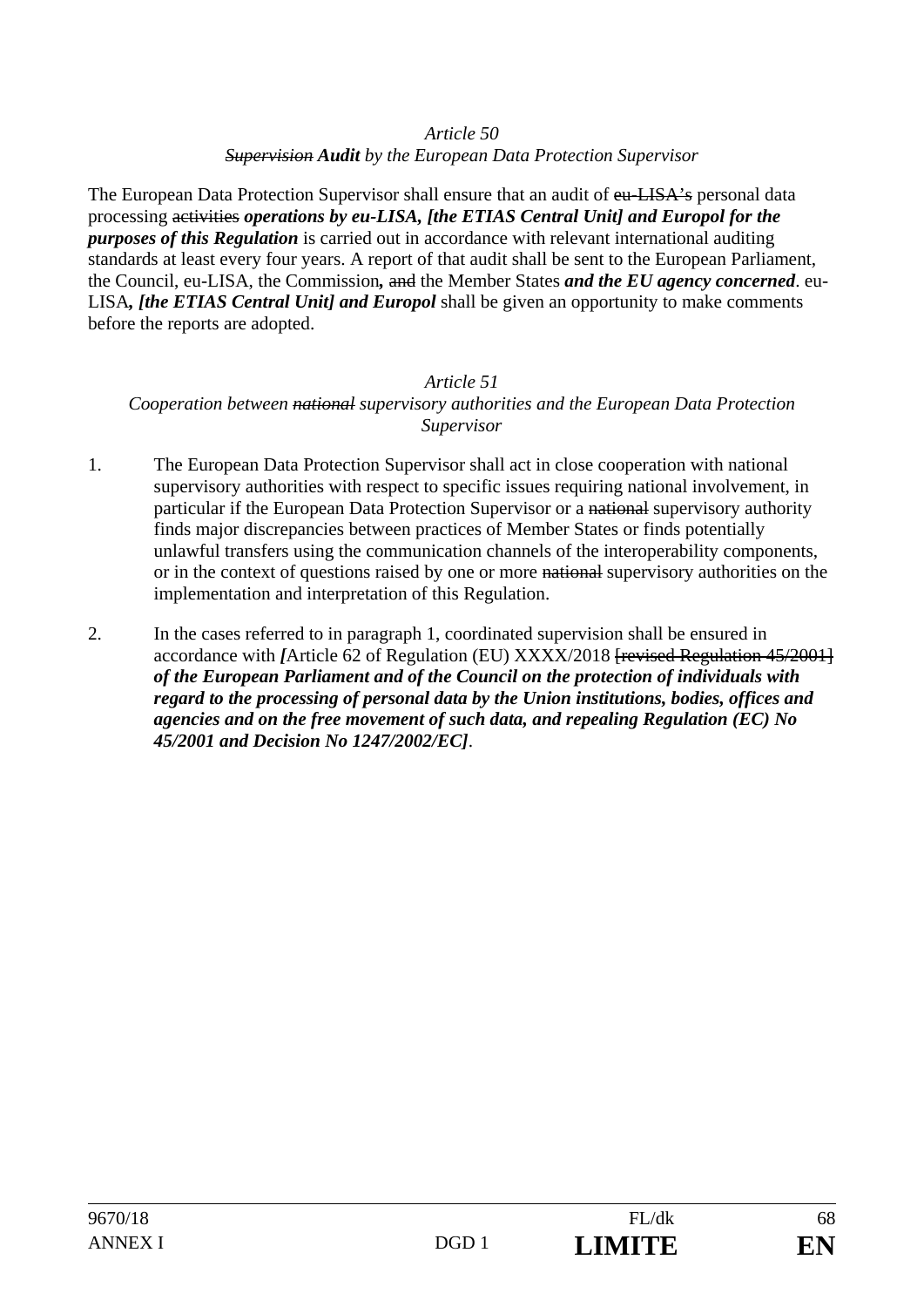# **CHAPTER VIII Responsibilities**

*Article 52* 

*Responsibilities of eu-LISA during the design and development phase* 

- 1. eu-LISA shall ensure that the central infrastructures of the interoperability components are operated in accordance with this Regulation.
- 2. The interoperability components shall be hosted by eu-LISA in its technical sites and shall provide the functionalities laid down in this Regulation in accordance with the conditions of security, availability, quality and speed *performance* referred to in Article 53(1).
- 3. eu-LISA shall be responsible for the development of the interoperability components, for any adaptations required for establishing interoperability between the central systems of the EES, VIS, [ETIAS], SIS, and Eurodac, and [the ECRIS-TCN system], and the European search portal *(ESP)*, the shared biometric matching service *(BMS)*, the common identity repository *(CIR),* and the multiple-identity detector *(MID) and the central repository for reporting and statistics (CRRS)*.

eu-LISA shall define the design of the physical architecture of the interoperability components including their communication infrastructures and the technical specifications and their evolution as regards the central infrastructure and the secure communication infrastructure, which shall be adopted by the Management Board, subject to a favourable opinion of the Commission. eu-LISA shall also implement any necessary adaptations to the EES, VIS, [ETIAS], or SIS or VIS deriving from the establishment of interoperability and provided for by this Regulation.

eu-LISA shall develop and implement the interoperability components as soon as possible after the entry into force of this Regulation and the adoption by the Commission of the measures provided for in Articles 8(2), 9(7), 28(5) and (6), 37(4), 38(4), 39(5), and 44(5) *and 68(7a)*.

The development shall consist of the elaboration and implementation of the technical specifications, testing and overall project coordination.

4. During the design and development phase, a Programme Management Board composed of a maximum of 10 members shall be established. It shall be composed of seven members appointed by eu-LISA's Management Board from among its members or its alternates, the Chair of the Interoperability Advisory Group referred to in Article 65, a member representing eu-LISA appointed by its Executive Director, and one member appointed by the Commission. The members appointed by eu-LISA's Management Board shall be elected only from those Member States that are fully bound under Union law by the legislative instruments governing the development, establishment, operation and use of all the large-scale IT *EU information* systems managed by eu-LISA and which will participate in the interoperability components.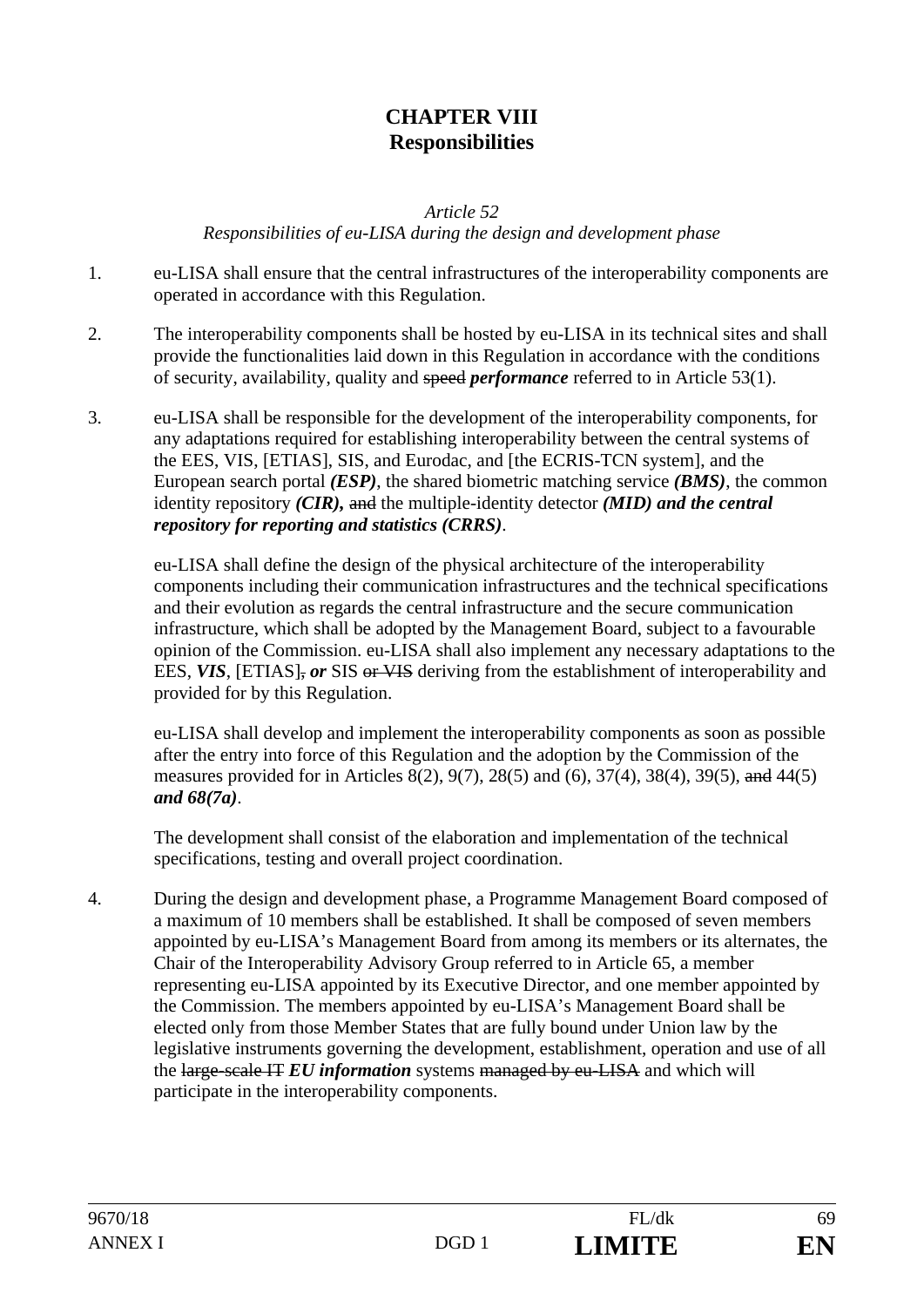5. The Programme Management Board shall meet regularly and at least three times per quarter. It shall ensure the adequate management of the design and development phase of the interoperability components.

The Programme Management Board shall every month submit to the *eu-LISA's* Management Board written reports on progress of the project. The Programme Management Board shall have no decision-making power nor any mandate to represent the members of eu-LISA's Management Board.

- 6. eu-LISA's Management Board shall establish the rules of procedure of the Programme Management Board, which shall include in particular rules on:
	- (a) chairmanship;
	- (b) meeting venues;
	- (c) preparation of meetings;
	- (d) admission of experts to the meetings;
	- (e) communication plans ensuring full information to non-participating Members of the Management Board.

The chairmanship shall be held by a Member State that is fully bound under Union law by the legislative instruments governing the development, establishment, operation and use of all the *EU information systems* large-scale IT systems managed by eu-LISA.

All travel and subsistence expenses incurred by the members of the Programme Management Board shall be paid by the Agency, and Article 10 of the eu-LISA Rules of Procedure shall apply *mutatis mutandis*. eu-LISA shall provide the Programme Management Board with a secretariat.

The Interoperability Advisory Group referred to in Article 65 shall meet regularly until the start of operations of the interoperability components. It shall report after each meeting to the Programme Management Board. It shall provide the technical expertise to support the tasks of the Programme Management Board and shall follow up on the state of preparation of the Member States.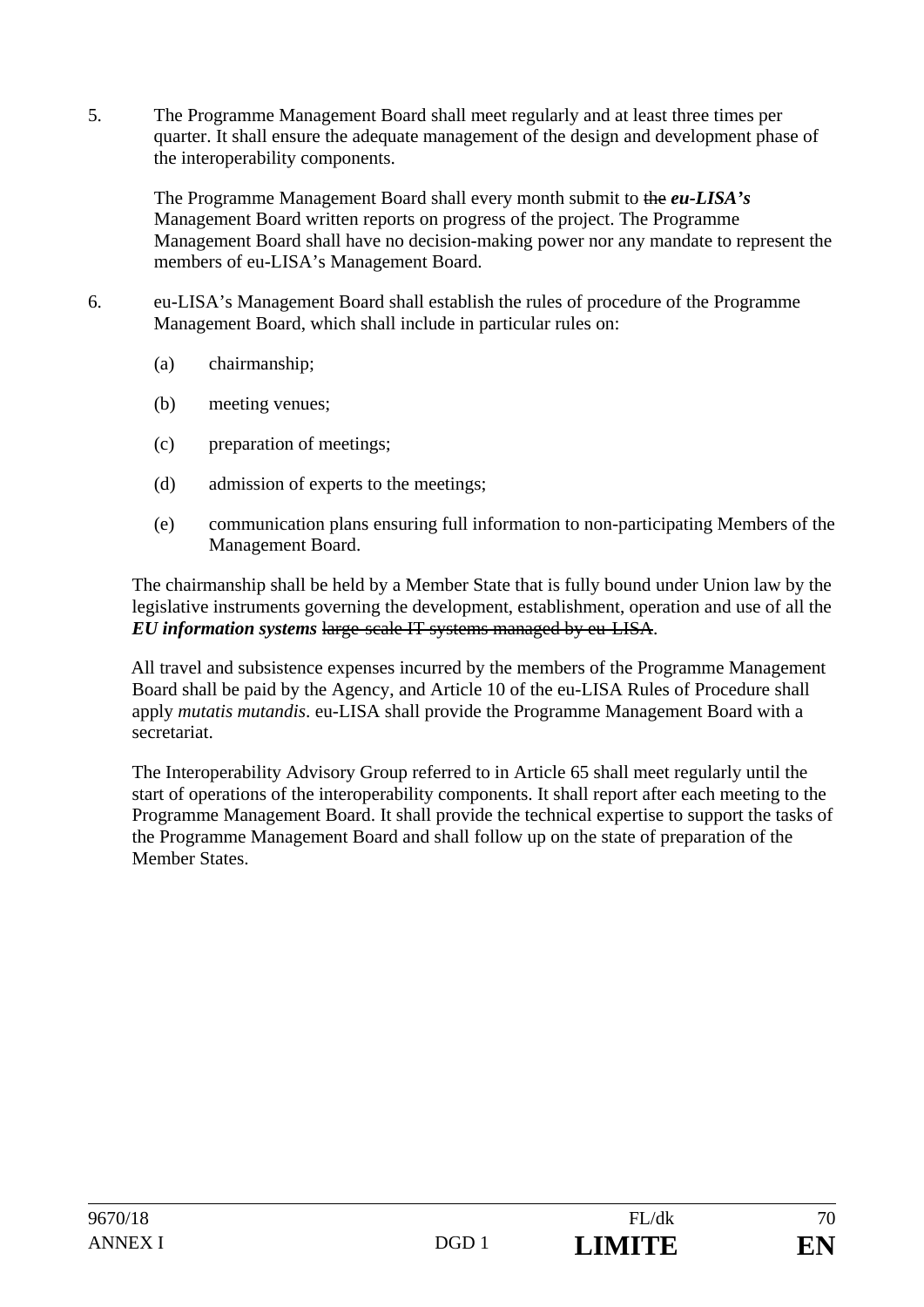# *Article 53 Responsibilities of eu-LISA following the entry into operations*

1. Following the entry into operations of each interoperability component, eu-LISA shall be responsible for the technical management of the central infrastructure and the national uniform interfaces. In cooperation with the Member States, it shall ensure at all times the best available technology, subject to a cost-benefit analysis. eu-LISA shall also be responsible for the technical management of the communication infrastructure referred to in Articles 6, 12, 17, 25 and 39.

Technical management of the interoperability components shall consist of all the tasks necessary to keep the interoperability components functioning *providing uninterrupted services to the Member States* 24 hours a day, 7 days a week in accordance with this Regulation, in particular the maintenance work and technical developments necessary to ensure that the components function at a satisfactory level of technical quality, in particular as regards the response time for interrogation of the central infrastructures in accordance with the technical specifications.

- 2. Without prejudice to Article 17 of the Staff Regulations of Officials of the European Union, eu-LISA shall apply appropriate rules of professional secrecy or other equivalent duties of confidentiality to its entire staff required to work with data stored in the interoperability components. This obligation shall also apply after such staff leave office or employment or after the termination of their activities.
- 3. eu-LISA shall develop and maintain a mechanism and procedures for carrying out quality checks on the data stored in the shared biometric matching service and the common identity repository in accordance with Article 37.
- 4. eu-LISA shall also perform tasks related to providing training on the technical use of the interoperability components.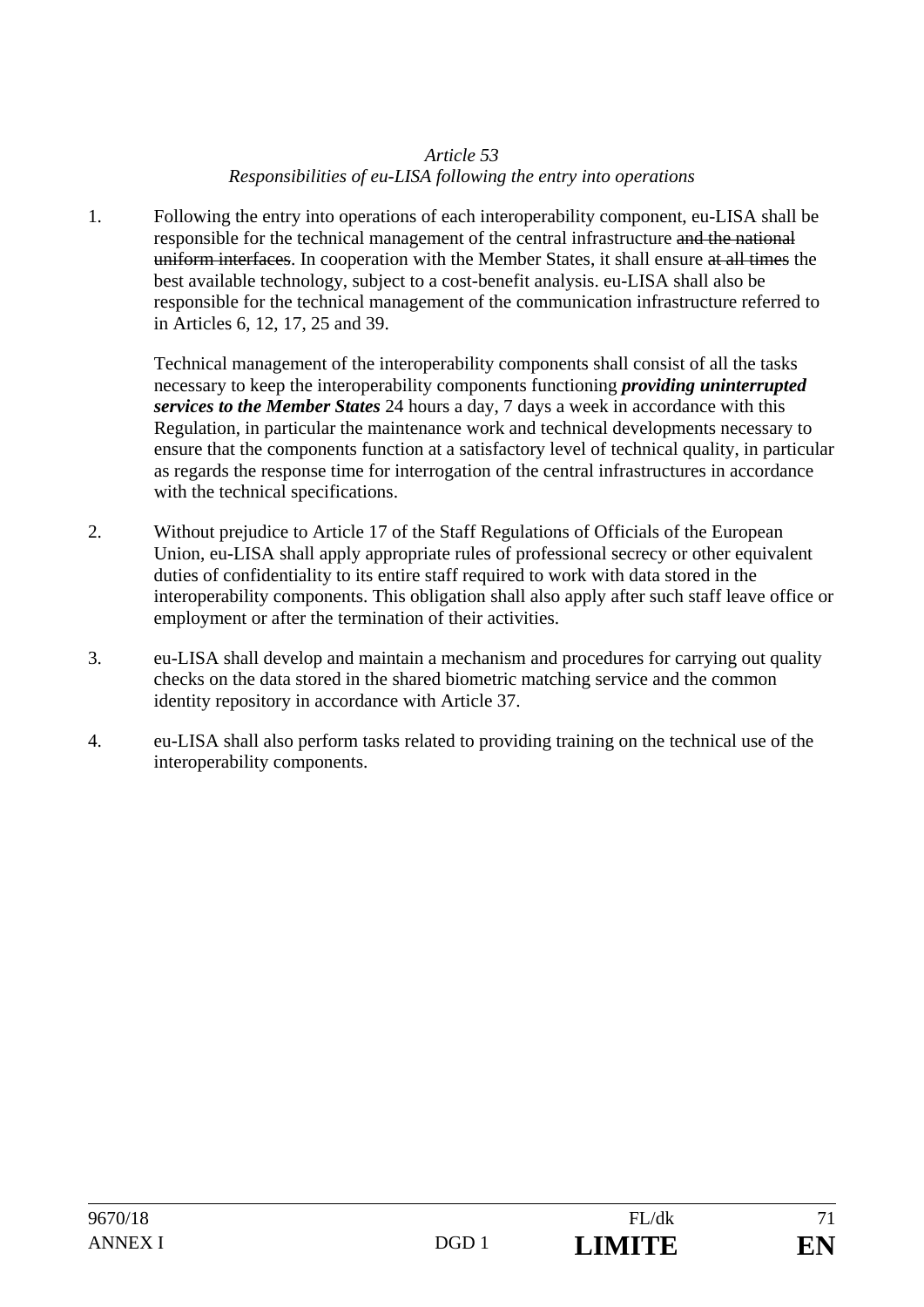# *Article 54 Responsibilities of Member States*

- 1. Each Member State shall be responsible for:
	- (a) the connection to the communication infrastructure of the European search portal (ESP) and the common identity repository (CIR);
	- (b) the integration of the existing national systems and infrastructures with the ESP, shared biometric matching service, the CIR and the multiple-identity detector *MID*;
	- (c) the organisation, management, operation and maintenance of its existing national infrastructure and of its connection to the interoperability components;
	- (d) the management of, and arrangements for, access by the duly authorised staff and by the duly empowered staff of the competent national authorities to the ESP, the CIR and the multiple-identity detector *MID* in accordance with this Regulation and the creation and regular update of a list of those staff and their profiles;
	- (e) the adoption of the legislative measures referred to in Article  $20(3)(2)$  and  $20(2a)$  in order to access the CIR for identification purposes;
	- (f) the manual verification of different identities referred to in Article 29;
	- $(g)$  the implementation *compliance with* data quality requirements in the EU information systems and in the interoperability components *established under Union law*;
	- (h) remedying any deficiencies identified in the Commission's evaluation report concerning data quality referred to in Article 37(5).
- 2. Each Member State shall connect their designated authorities referred to in Article 4(24) to the CIR.

### *Article 55 Responsibilities of the ETIAS Central Unit*

The ETIAS Central Unit shall be responsible for:

- (a) the manual verification of different identities referred to in Article 29*(1)(c)*;
- (b) carrying out a multiple-identity detection between the data stored in the *EES,* VIS, Eurodac and the SIS referred to in Article 59.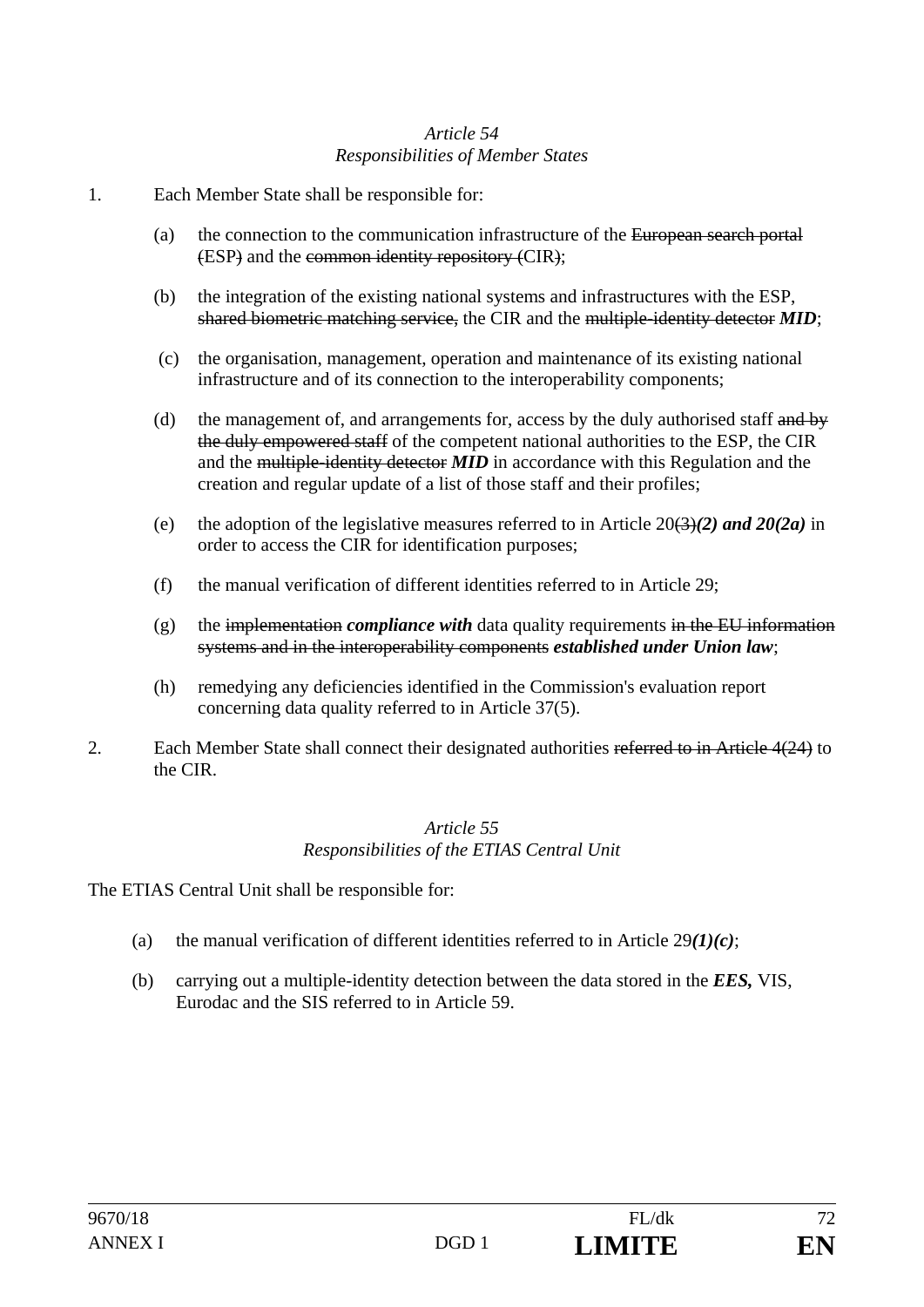# **CHAPTER IX Amendments to other Union instruments**

## *Article 55a Amendments to Regulation (EU) 2016/399*

Regulation (EU) 2016/399 is amended as follows:

In Article 8 of Regulation (EU) 2016/399, the following paragraph 4a is added:

"4a. The border guard at second line shall consult the multiple-identity detector together with the common identity repository referred to in [Article 4(35) of Regulation 2018/XX on interoperability] or the Schengen Information System or both to assess the differences in the linked identityies *data and travel document data,* and shall carry out any additional verification necessary to take a decision on the status and colour of the link as well as to take a decision on the entry or refusal of entry of the person concerned.

In accordance with [Article 59(1) of Regulation 2018/XX], this paragraph shall apply only as from the start of operations of the multiple-identity detector. "

## *Article 55b Amendments to Regulation (EU) 2017/2226*

Regulation (EU) 2017/2226 is amended as follows:

1) In Article 1, the following paragraph is added:

 "1a. By storing identity, travel document and biometric data in the common identity repository (CIR) established by [Article 17 of Regulation 2018/XX on interoperability], the EES contributes to facilitating and assisting in the correct identification of persons registered in the EES under the conditions and for the ultimate objectives referred to in [Article 20] of that Regulation."

2) In Article 3, the following point (21a) is added:

 "'CIR' means the common identity repository as defined in [Article 4(35) of Regulation 2018/XX on interoperability]

3) Article  $3(1)(22)$  shall be replaced by the following:

"(22) 'EES data' means all data stored in the EES Central System and in the CIR in accordance with Article 14 and Articles 15 16 to 20.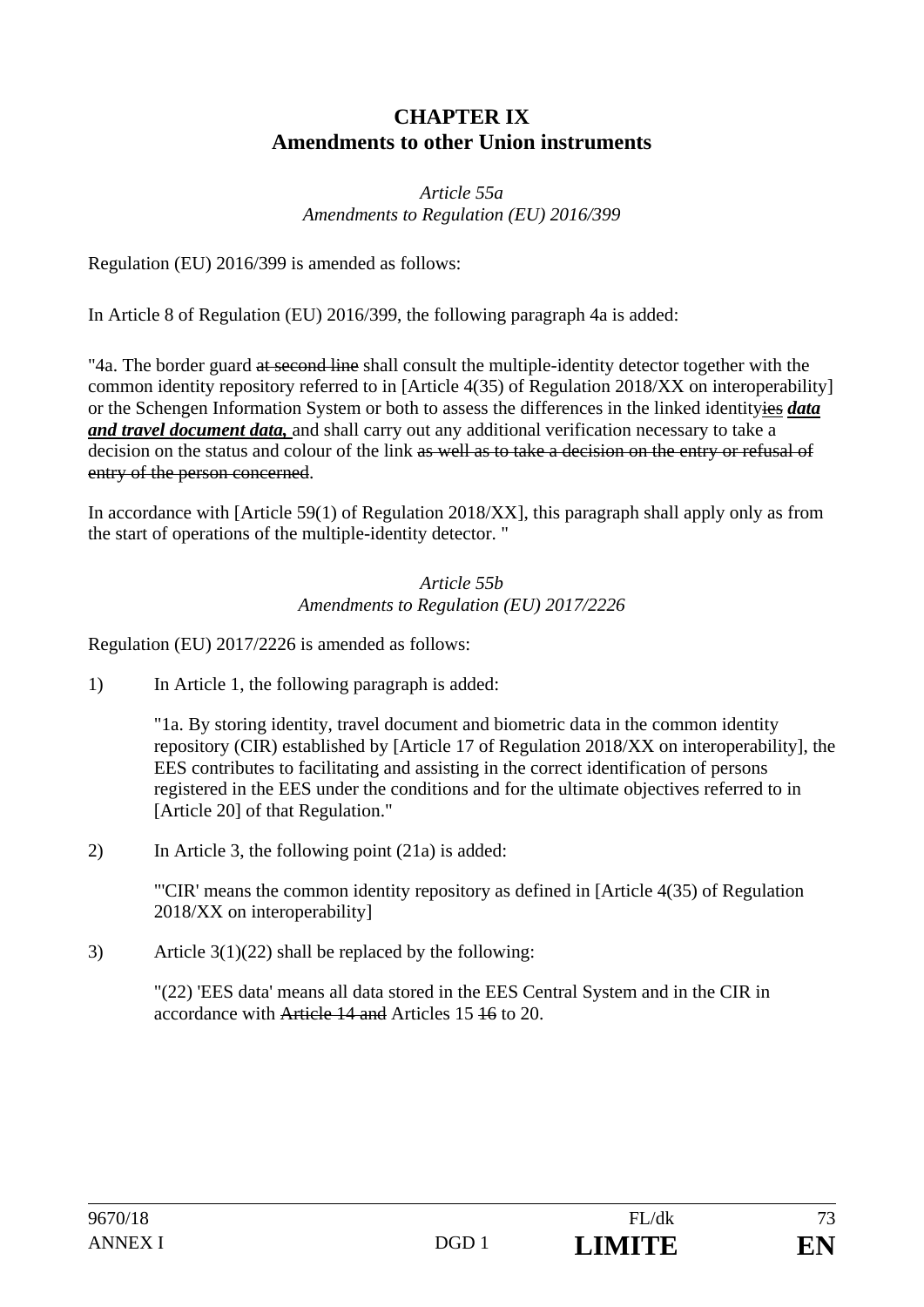4) In Article 3, a new point (22a) is added:

"(22a) 'identity data' means the data referred to in Article 16(1)(a)*, as well the relevant data referred to in Articles 17(1) and 18(1)*;

5) In Article 6(1), the following point is inserted:

"(j) ensure the correct identification of persons."

6) Article  $7(1)(a)$  is replaced by the following:

 "(a) the common identity repository (CIR) as referred to in [Article 17(2)(a) of Regulation 2018/XX on interoperability];

(aa) a Central System (EES Central System);"

7) In Article 7(1), point (f) is replaced by the following:

"(f) a secure communication infrastructure between the EES Central System and the central infrastructures of the European search portal established by [Article 6 of Regulation 2018/XX on interoperability], the shared biometric matching service established by [Article 12 of Regulation 2018/XX on interoperability], the common identity repository established by [Article 17 of Regulation 2018/XX on interoperability] and the multipleidentity detector established by [Article 25 of Regulation 2018/XX on interoperability]"

8) In Article 7, the following paragraph is added:

"1a. The CIR shall contain the data referred to in Article  $16(1)(a)$  to (d), and Article 17(1)(a) to (c) *and Article 18(1) and (2)*, the remaining EES data shall be stored in the EES Central System.

9) In Article 9, the following paragraph is added:

"3. *4.* Access to consulting the EES data stored in the CIR shall be reserved exclusively for the duly authorised staff of the national authorities of each Member State and for the duly authorised staff of the EU *agencies* bodies that are competent for the purposes laid down in [Article 20 and Article 21 of Regulation 2018/XX on interoperability]. That access shall be limited to the extent necessary for the performance of the tasks of those national authorities and EU *agencies* bodies in accordance with those purposes and shall be proportionate to the objectives pursued."

10) In Article 21(1), the words "EES Central System" are replaced, both times *every time* they appear, by the words "EES Central System or the CIR".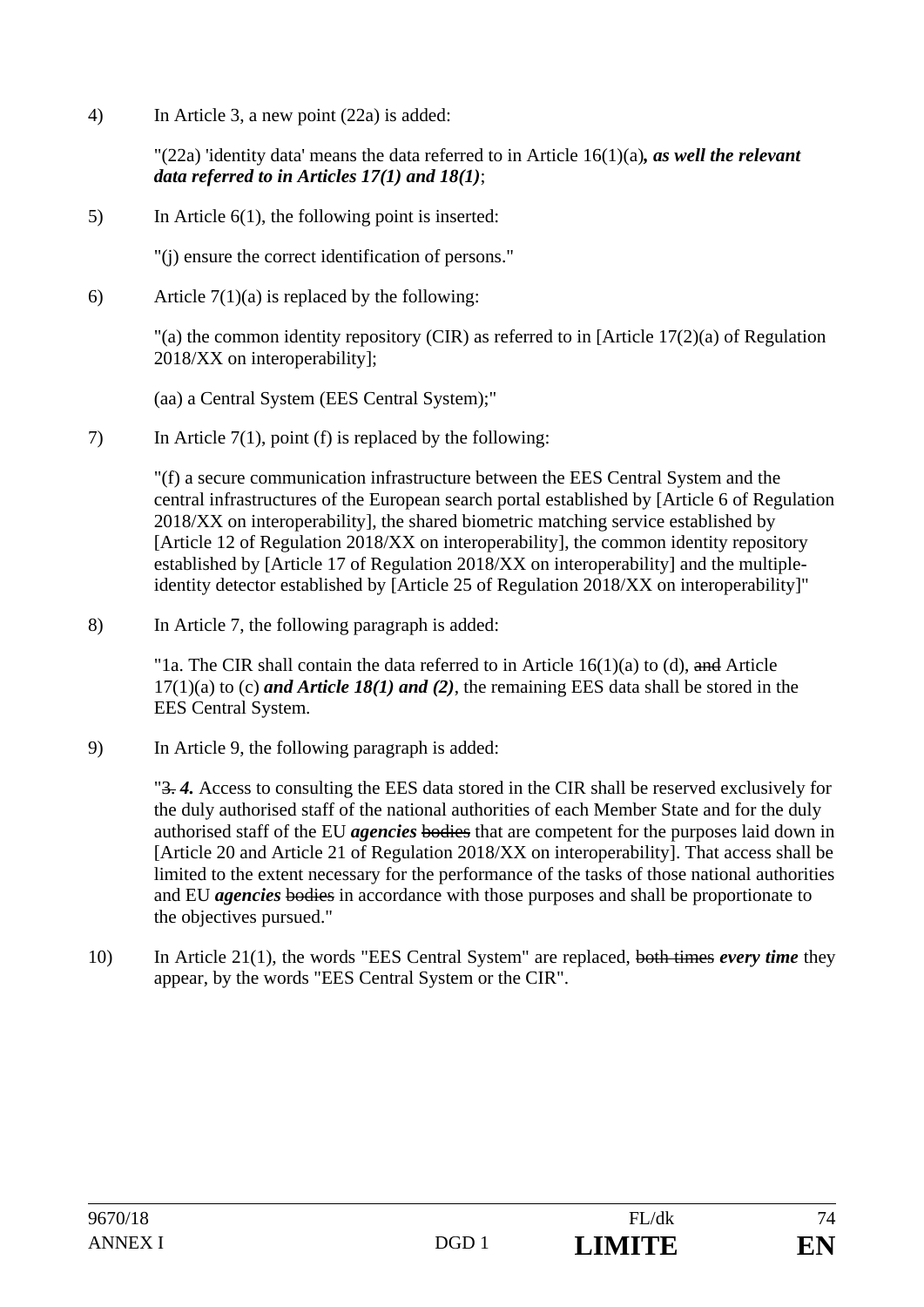- 11) In Article 21(2), the words "both the EES Central System and in the NUI" are replaced by the words "both the EES Central System and the CIR on the one hand and in the NUI on the other".
- 12) In Article 21(2), the words "shall be entered in the EES Central System" are replaced by the words "shall be entered in the EES Central System and the CIR".
- *12a) A new paragraph 2a is added to Article 23:*

 *"2a. For the purpose of the verifications set out in paragraph 1, the border authority shall launch a query by using the European Search Portal defined in [Article 6(1) of the Interoperability Regulation] to compare the data on the third-country national with the relevant data of the EES and the VIS."* 

*12b) Article 23(4) is replaced by the following:* 

*"4. Where the search with the alphanumeric data set out in paragraph 2 of this Article indicates that data on the third- country national are not recorded in the EES, where a verification of the third-country national pursuant to paragraph 2 of this Article fails or where there are doubts as to the identity of the third-country national, the border authorities shall have access to data for identification in accordance with Article 27 of this Regulation in order to create or update an individual file in accordance with Article 14.* 

*In addition to the identification referred to in first subparagraph of this paragraph, the following provisions shall apply:* 

*(a) for third-country nationals who are subject to a visa requirement, if the search in the VIS with the data referred to in Article 18(1) of Regulation (EC) No 767/2008 indicates that data on the third-country national are recorded in the VIS, a verification of fingerprints against the VIS shall be carried out in accordance with Article 18(5) of Regulation (EC) No 767/2008. For this purpose, the border authority may launch a search from the EES to the VIS as provided for in Article 18(6) of Regulation (EC) No 767/2008. Where a verification of a third-country national pursuant to paragraph 2 of this Article failed, the border authorities shall access the VIS data for identification in accordance with Article 20 of Regulation (EC) No 767/2008.* 

*(b) for third-country nationals who are not subject to a visa requirement and for whom no data are found in the EES further to the identification run in accordance with Article 27 of this Regulation, the VIS shall be consulted in accordance with Article 19a of Regulation (EC) No 767/2008. The border authority may launch a search from the EES to the VIS as provided for in Article 19a of Regulation (EC) No 767/2008. "* 

13) A new paragraph (1a) is added to Article 32:

"1a. In cases where the designated authorities launched a query to the CIR in accordance with [Article 22 of Regulation 2018/XX on interoperability], they may access EES for consultation where the reply received as referred to in paragraph 3 of [Article 22 of Regulation 2018/XX on interoperability] reveals that data *are* is stored in the EES."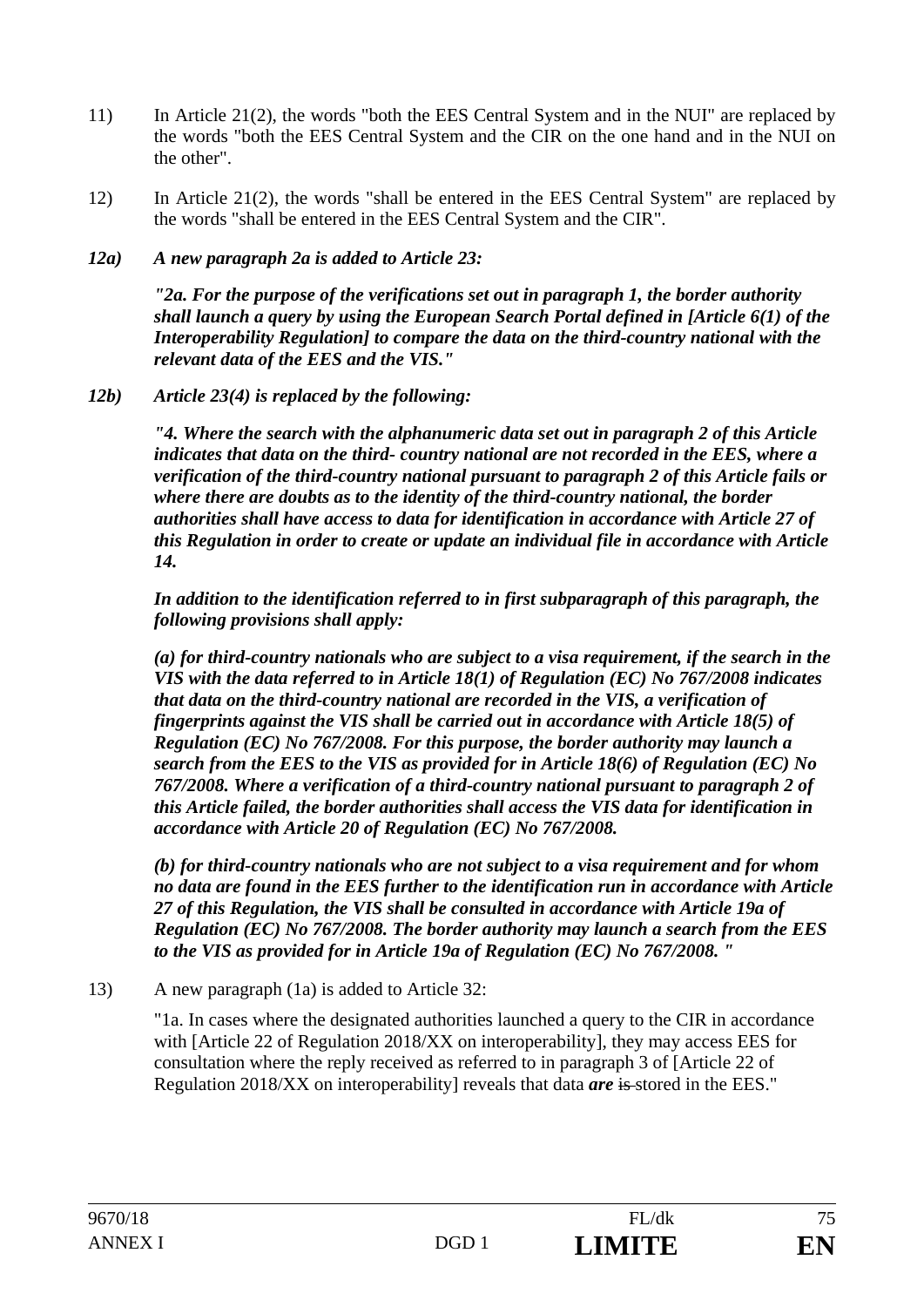14) Article 32(2) is replaced by the following:

"2. Access to the EES as a tool for the purpose of identifying an unknown suspect, perpetrator or suspected victim of a terrorist office *offence* or otherwise serious criminal offence shall only be allowed when a query to the CIR was launched in accordance with [Article 22 of Regulation 2018/XX on interoperability] and all the conditions listed in paragraph 1 and paragraph 1a are met.

However, this additional condition shall not apply in a case of urgency where there is a need to prevent an imminent danger to the life of a person associated with a terrorist offence or another serious criminal offence. Those reasonable grounds shall be included in the electronic or written request sent by the operating unit of the designated authority to the central access point."

- 15) Article 32(4) is deleted.
- 16) A new paragraph (1a) is added to Article 33:

"1a. In cases where Europol launched a query to the CIR in accordance with [Article 22 of Regulation 2018/XX on interoperability], they may access EES for consultation where the reply received as referred to in paragraph 3 of [Article 22 of Regulation 2018/XX on interoperability] reveals that data *are* is stored in the EES."

## *16a) Article 33(2), subparagraph 2 is deleted.*

- 17) In Article 33, paragraph 3 is replaced by the following: "The conditions laid down in Article 32(3) and (5) shall apply accordingly"
- 18) In Article 34(1) and (2), the words "in the EES Central System" shall be replaced by the words "in the CIR and in the EES Central System respectively".
- 18a) In Article 34, a new paragraph 3a is added:

*"3a. Where a red link is stored in the multiple identity detector (MID) established by [Article 25 of Regulation 2018/XX on interoperability] in accordance with [Article 32 of Regulation 2018/XX on interoperability], the linked EES data referred to in Article*   $16(1)(a)$  to (d) and Article  $17(1)(a)$  to (c) and Article 18(1) and (2)shall be stored in the *CIR in accordance with [Article 23(3) of Regulation 2018/XX on interoperability]."* 

- 19) In Article 34(5), the words "of the EES Central System" shall be replaced by the words "from the EES Central System and from the CIR".
- 20) In Article 35, paragraph 7 is replaced by the following:

 "The EES Central System and the CIR shall immediately inform all Member States of the erasure of EES or CIR data and where applicable remove them from the list of identified persons referred to in Article 12(3)."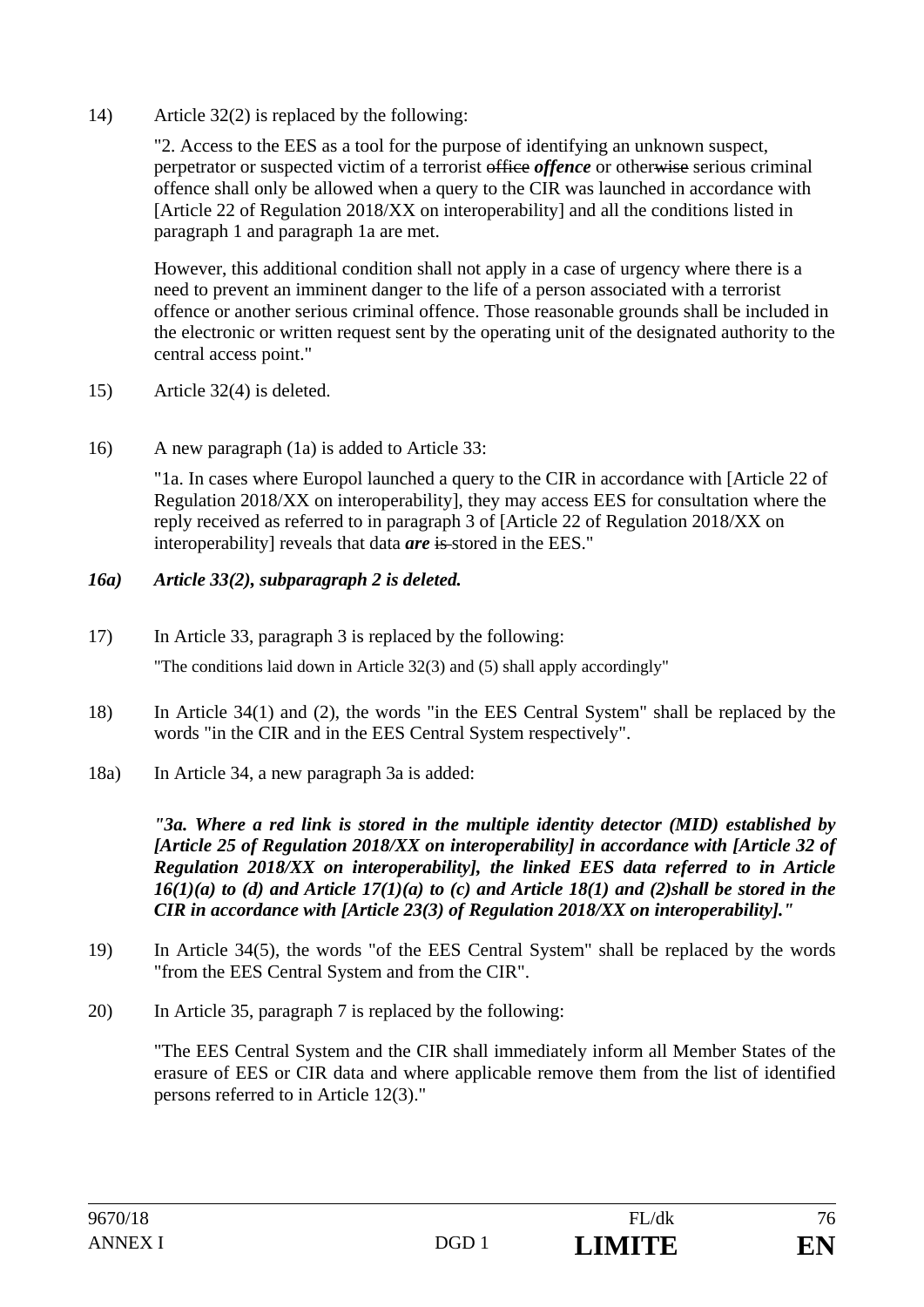- 21) In Article 36, the words "of the EES Central System" shall be replaced by the words "of the EES Central System and the CIR".
- 22) In Article 37(1), the words "development of the EES Central System", shall be replaced by the words "development of the EES Central System and the CIR".
- 23) In the first subparagraph of Article 37(3), the words "the EES Central System" shall be replaced, the first and the third time they appear, by the words "the EES Central System and the CIR".
- 24) In Article 46(1) the following point (f) is added:

"(f) where relevant, a reference to the use of the European search portal to query the EES as referred to in [Article 7(2) of the Regulation 2018/XX on interoperability]."

25) Article 63(2) is replaced by the following:

"2. For the purpose of paragraph 1 of this Article, eu-LISA shall store the data referred to in paragraph 1 in the central repository for reporting and statistics referred to in [Article 39 of the Regulation 2018/XX on interoperability]."

26) In Article 63(4) a new subparagraph is added:

"The daily statistics shall be stored in the central repository for reporting and statistics."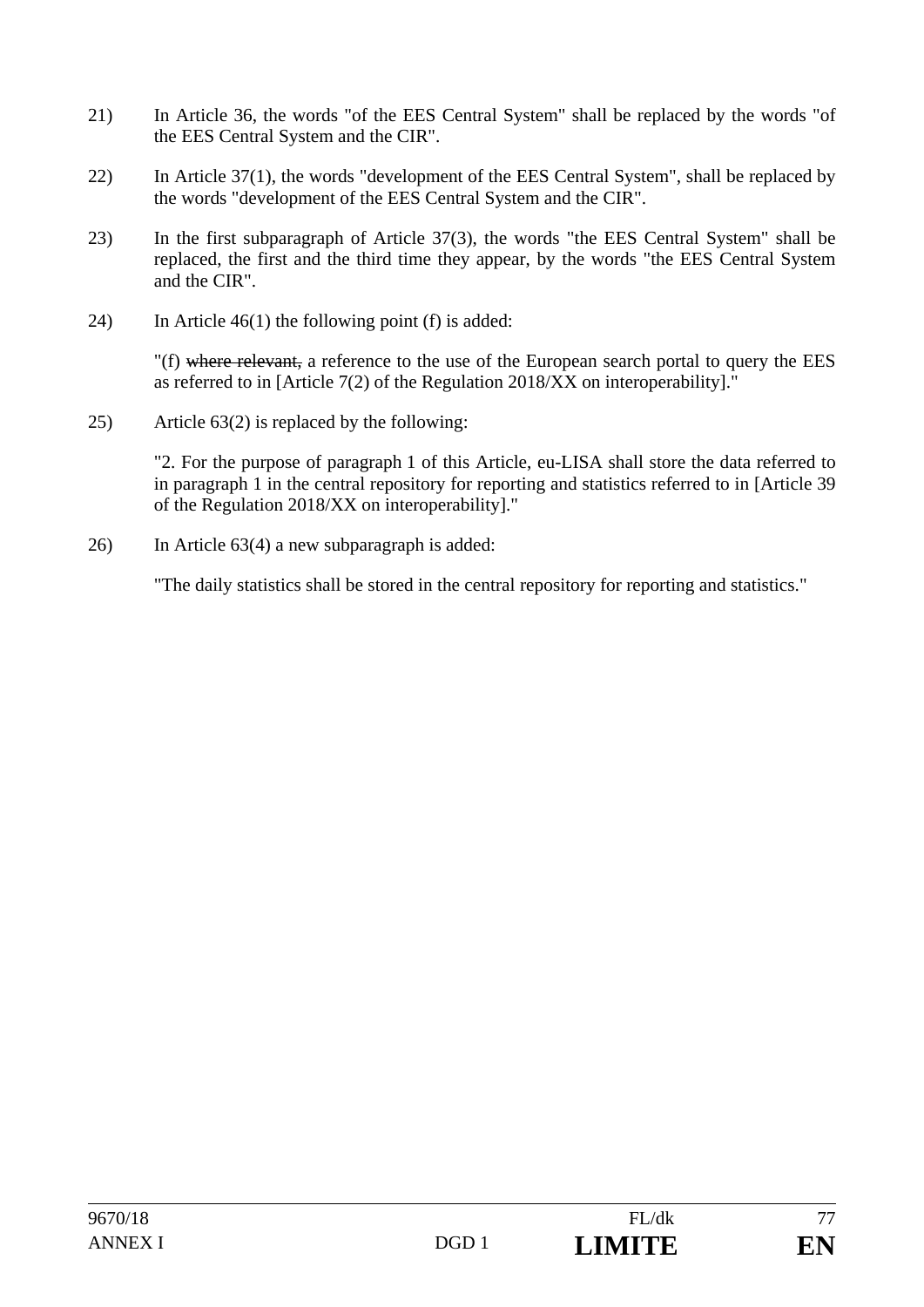# *Article 55c Amendments to Council Decision 2004/512/EC*

Council Decision 2004/512/EC establishing the Visa Information System (VIS) is amended as follows:

Article 1(2) is amended as follows:

"2. The Visa Information System shall be based on a centralised architecture and consist of:

a) the common identity repository as referred to in [Article 17(2)(a) of Regulation 2018/XX on interoperability],

b) a central information system, hereinafter referred to as 'the Central Visa Information System' (CS-VIS),

c) an interface in each Member State, hereinafter referred to as 'the National Interface' (NI-VIS) which shall provide the connection to the relevant central national authority of the respective Member State;

d) a communication infrastructure between the Central Visa Information System and the National Interfaces;

e) a Secure Communication Channel between the EES Central System and the CS-VIS;

f) a secure communication infrastructure between the VIS Central System and the central infrastructures of the European search portal established by [Article 6 of Regulation 2018/XX on interoperability], shared biometric matching service established by [Article 12 of Regulation 2018/XX on interoperability], the common identity repository and the multiple-identity detector (MID) established by [Article 25 of Regulation 2018/XX on interoperability]".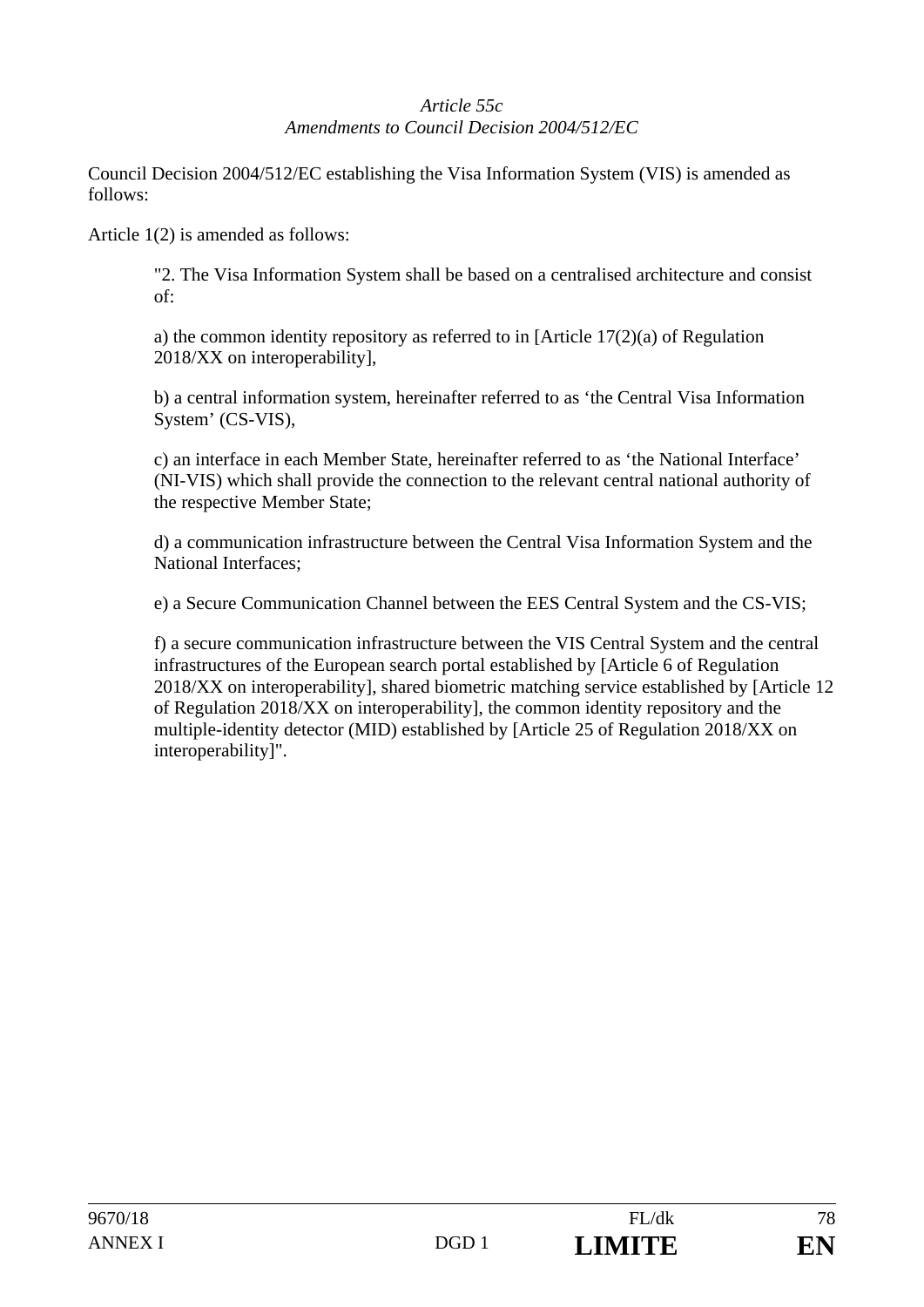## *Article 55d Amendments to Regulation (EC) 767/2008*

1) In Article 1, the following paragraph is added:

"2. By storing identity, travel document and biometric data in the common identity repository (CIR) established by [Article 17 of Regulation 2018/XX on interoperability], the VIS contributes to facilitating and assisting in the correct identification of persons registered in the VIS under the conditions and for the ultimate objectives laid down in paragraph 1 of this Article *referred to in [Article 20] of that Regulation*."

2) In Article 4, the following points are added:

"(12) 'VIS data' means all data stored in the VIS Central System and in the CIR in accordance with Articles 9 to14.

"(13) 'identity data' means the data referred to in Article  $9(4)(a)$  to aa);

(14) 'fingerprint data' means the data relating to the five fingerprints of the index, middle finger, ring finger, little finger and the thumb from the right hand where present, and from the left hand;

- (15) 'facial image' means digital images of the face;
- (16) 'biometric data' means fingerprint data and facial image;"
- 3) In Article 5, the following paragraph is added:

"1a). The CIR shall contain the data referred to in Article  $9(4)(a)$  to (ce),  $9(5)$  and  $9(6)$ , the remaining VIS data shall be stored in the VIS Central System."

4) Article 6(2) is amended as follows:

"2. Access to the VIS for consulting the data shall be reserved exclusively for the duly authorised staff of the national authorities of each Member State which are competent for the purposes laid down in Article 15 to 22, and for the duly authorised staff of the national authorities of each Member State and of the EU *agencies* bodies which are competent for the purposes laid down in [Article 20 and Article 21 of the Regulation 2018/XX on interoperability], limited to the extent that the data are required for the performance of their tasks in accordance with those purposes, and proportionate to the objectives pursued."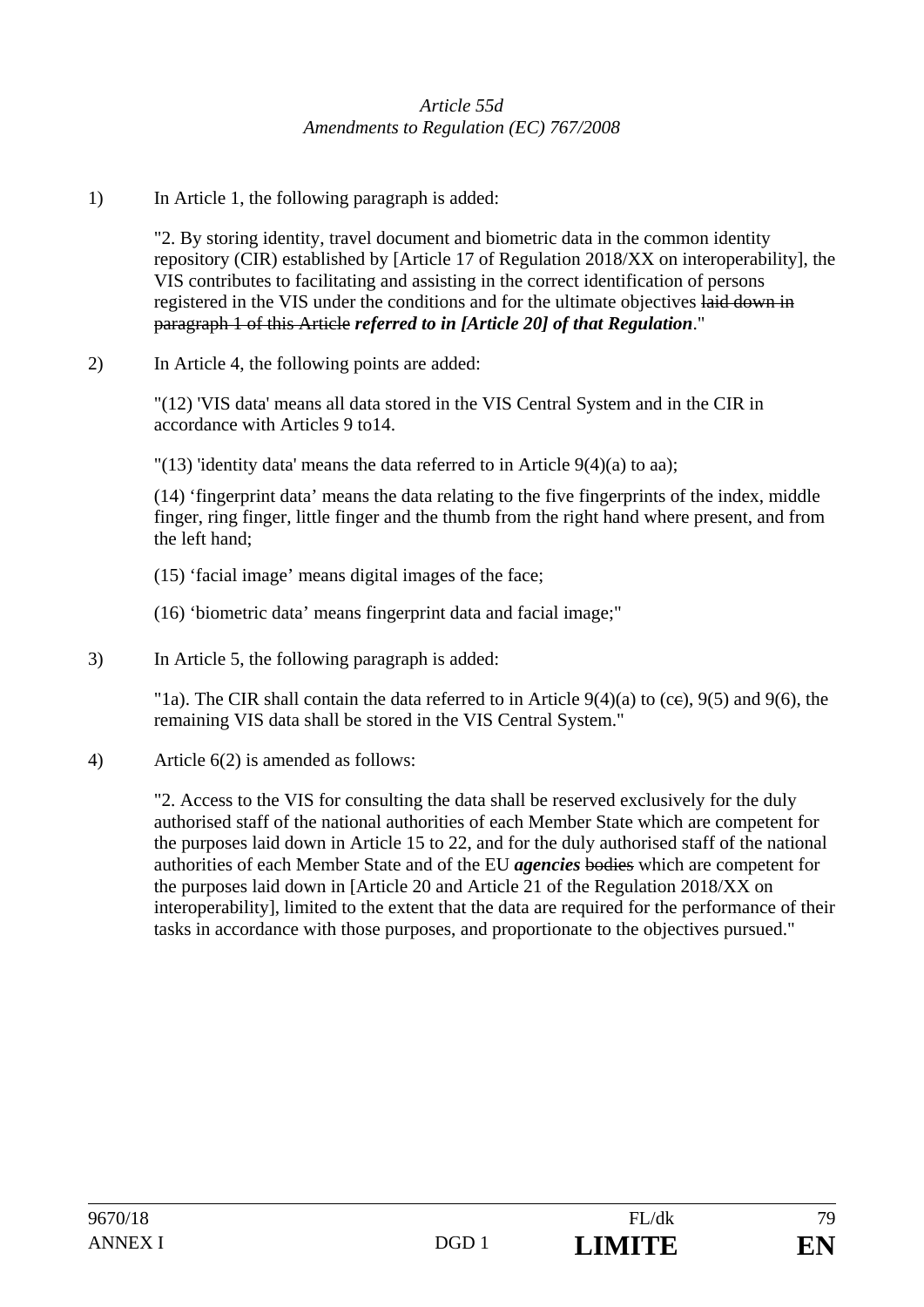- 5) Article 9(4) (a) to (c) is amended as follows:
	- "(a) surname (family name); first name or names (given names); date of birth; nationality or nationalities; sex;
	- (aa) surname at birth (former surname(s)); place and country of birth; *current* nationality *and nationality* at birth;
	- (b) the type and number of the travel document or documents and the three-letter code of the issuing country of the travel document or documents;
	- (c) the date of expiry of the validity of the travel document or documents;
	- (cc) the authority which issued the travel document and its date of issue;
- 6) Article 9(5) is replaced by the following:

"facial image as defined in Article 4(15)".

## *6a) A second sentence is added in Article 23(1), as follows:*

*"Where a red link is stored in the multiple identity detector (MID) established by [Article 25 of Regulation 2018/XX on interoperability] in accordance with [Article 32 of Regulation 2018/XX on interoperability], the linked VIS data referred to in Article 9(4)(a) to (cc), 9(5) and 9(6) shall be stored in the CIR in accordance with [Article 23(3) of Regulation 2018/XX on interoperability]".* 

7) In Article 29(2)(a) the word "VIS" is replaced by the words "VIS or the CIR" in both instances where it appears.

## *Article 55e Amendments to Council Decision 2008/633/JHA*

1) A new paragraph (1a) is added to Article 5:

"1a. In cases where the designated authorities launched a query to the CIR in accordance with [Article 22 of Regulation 2018/XX on interoperability], they may access VIS for consultation where the reply received as referred to in paragraph 3 of [Article 22 of Regulation 2018/XX on interoperability] reveals that data *are* is stored in the VIS."

2) A new point (1a) is added to Article 7:

"1a. In cases where Europol launched a query to the CIR in accordance with [Article 22 of Regulation 2018/XX on interoperability], they may access VIS for consultation where the reply received as referred to in paragraph 3 of [Article 22 of Regulation 2018/XX on interoperability] reveals that data *are* is stored in the VIS."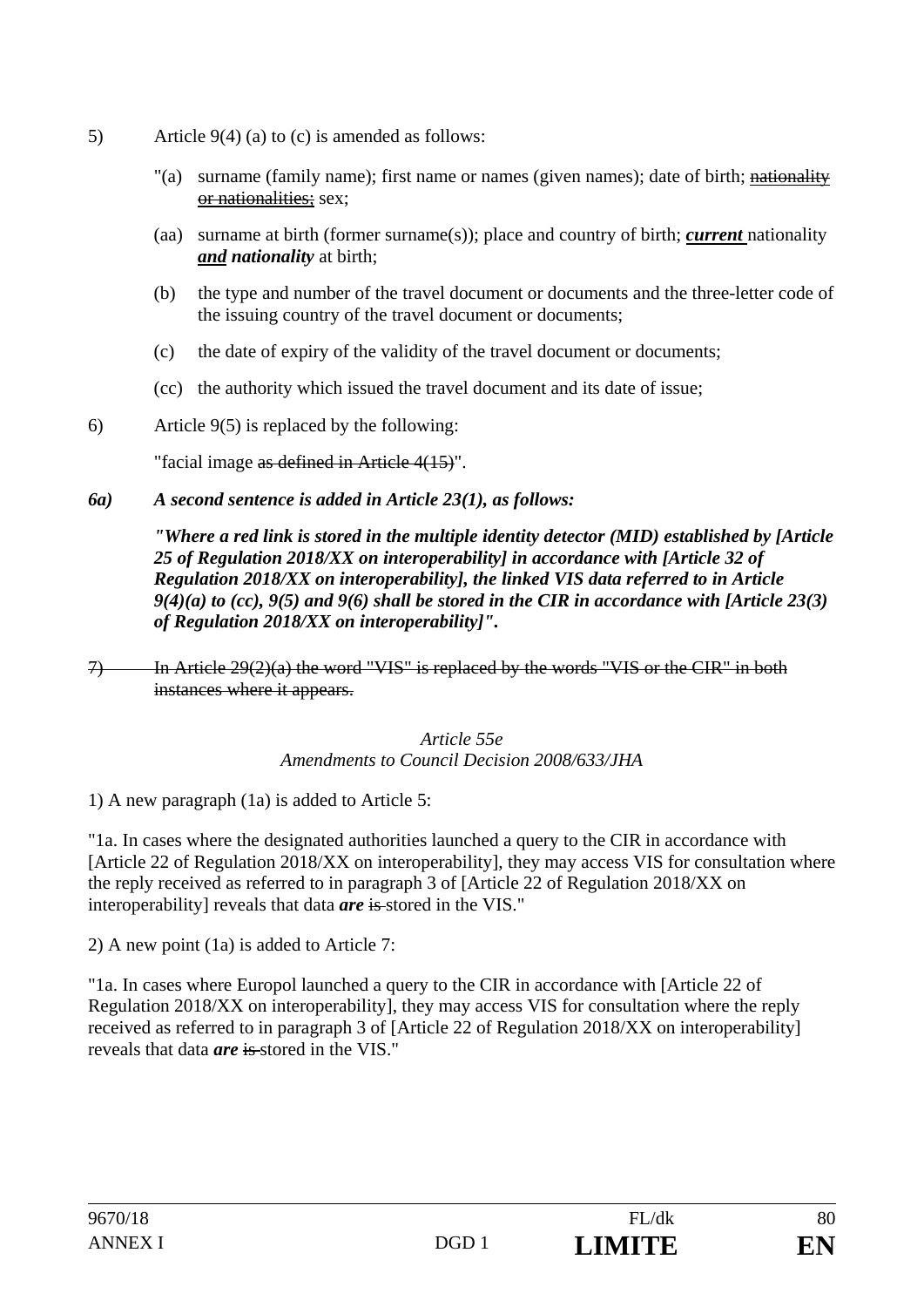# **CHAPTER X Final provisions**

#### *Article 55f Business Continuity*

*Interoperability of central EU information systems supported by this Regulation shall be accompanied by business continuity solutions, determined and implemented in accordance with [Regulation of the European Parliament and of the Council on the European Agency for the operational management of large-scale IT systems in the area of freedom, security and justice, and amending Regulation (EC) 1987/2006 and Council Decision 2007/533/JHA and repealing Regulation (EU) 1077/2011], that ensure uninterrupted availability for CIR and sufficient availability of the other all interoperability components and the data stored therein. In order to ensure operational needs, the Commission, in close cooperation with the Member States and eu-LISA, shall adopt the implementing acts necessary for the development and technical implementation of such solutions facilitating continuous availability of the data stored in the CIR and shared BMS, supported by the MID, and accessed by the ESP. The ESP, the shared BMS, the CIR, the MID and the possible backup solution shall be located in the technical sites of eu-LISA.* 

#### *Article 56 Reporting and statistics*

- 1. The duly authorised staff of the competent authorities of Member States, the Commission and eu-LISA shall have access to consult the following data related to the European search portal (ESP), solely for the purposes of reporting and statistics without enabling individual identification:
	- (a) number of queries per user of the ESP profile;
	- (b) number of queries to each of the Interpol databases.
- 2. The duly authorised staff of the competent authorities of Member States, the Commission and eu-LISA shall have access to consult the following data related to the common identity repository *(CIR)*, solely for the purposes of reporting and statistics without enabling individual identification:
	- (a) number of queries for the purposes of Articles 20, 21 and 22;
	- (b) nationality, sex *gender* and year of birth of the person;
	- (c) the type of the travel document and the three-letter code of the issuing country;
	- (d) the number of searches conducted with and without biometric data.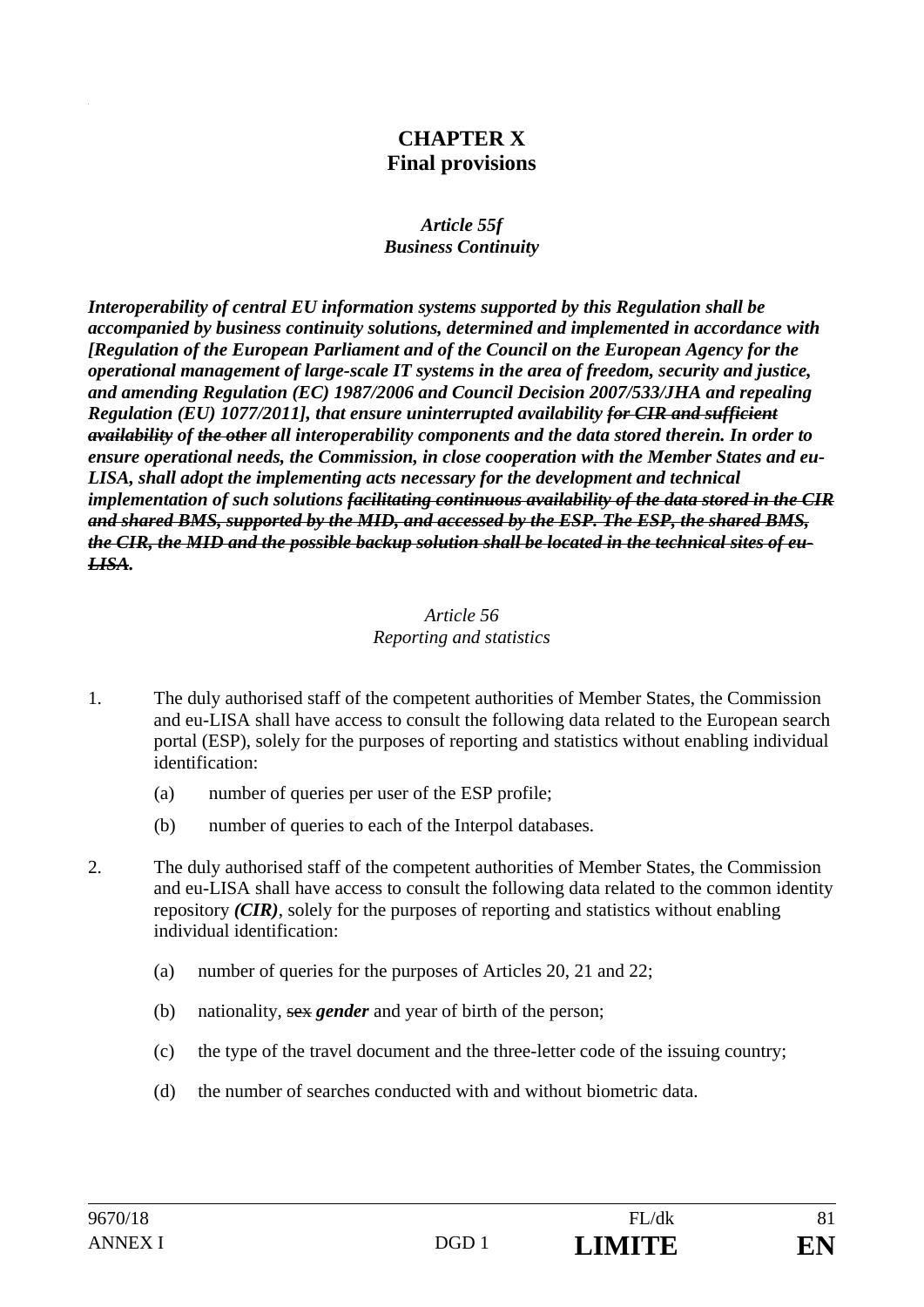3. The duly authorised staff of the competent authorities of Member States, the Commission and eu-LISA shall have access to consult the following data related to the multiple-identity detector *(MID)*, solely for the purposes of reporting and statistics without enabling individual identification:

## (a) nationality, sex and year of birth of the person;

- (b) the type of the travel document and the three-letter code of the issuing country;
- (c) the number of searches conducted with and without biometric data;
- (d) the number of each type of link *and the EU information systems between which each link was established;*.

## *(e) the period of time a yellow link or a red link remained.*

4. The duly authorised staff of the European Border and Coast Guard Agency established by Regulation (EU) 2016/1624 of the European Parliament and of the Council**<sup>46</sup>** shall have access to consult the data referred to in paragraphs 1, 2 and 3 for the purpose of carrying out risk analyses and vulnerability assessments as referred to in Articles 11 and 13 of that Regulation.

## *4a. The duly authorised staff of Europol shall have access to consult the data referred to in paragraphs 1, 2 and 3 for the purpose of carrying out strategic, thematic and operational analyses as referred to in Article 18(2)(b) and (c) of Regulation (EU) 2016/794.*

5. For the purpose of paragraph 1 of this Article, eu-LISA shall store the data referred to in paragraph*s* 1*, 2 and 3* of this Article in the central repository for reporting and statistics referred to in Chapter VII of this Regulation. The data included in the repository shall not enable the identification of individuals, but it shall allow the authorities listed in paragraph 1 of this Article to obtain customisable reports and statistics to enhance the efficiency of border checks, to help authorities processing visa applications and to support evidencebased policymaking on migration and security in the Union.

 $46$ **<sup>46</sup>** Regulation (EU) 2016/1624 of the European Parliament and of the Council of 14 September 2016 on the European Border and Coast Guard and amending Regulation (EU) 2016/399 of the European Parliament and of the Council and repealing Regulation (EC) No 863/2007 of the European Parliament and of the Council, Council Regulation (EC) No 2007/2004 and Council Decision 2005/267/EC (OJ L 251, 16.9.2016, p. 1).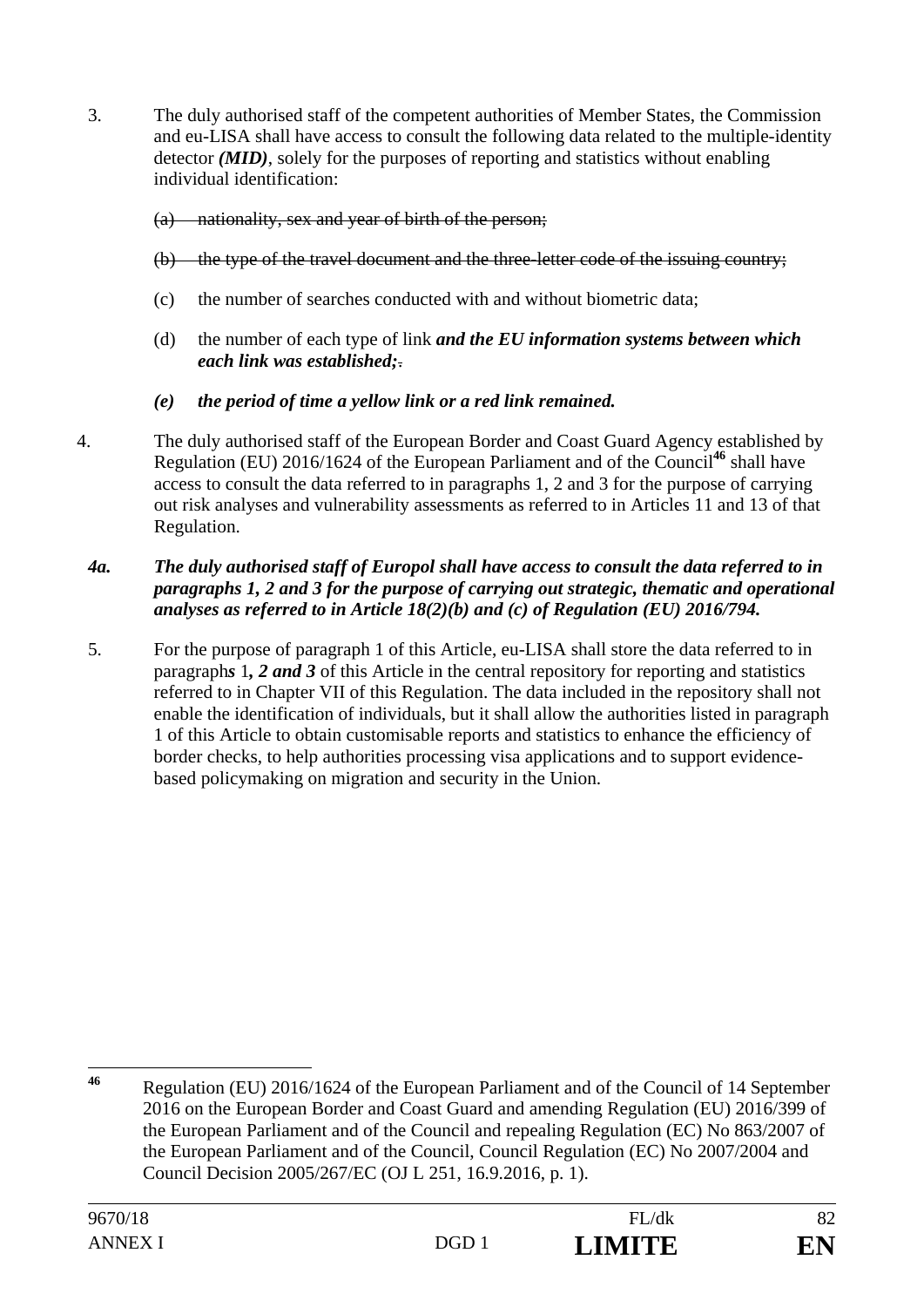## *Article 57*

## *Transitional period for the use of the European search portal*

- *1.* For a period of two years from the date the ESP commences operations, the obligations referred to in Article 7(2) and (4) shall not apply and the utilisation of the ESP shall be optional.
- *2. Following the period referred to in paragraph 1, the Commission, in close cooperation with Member States and eu-LISA, shall assess the impact of the ESP on border checks. On the basis of this assessment, and after consultation with the Member States, the Commission may adopt a delegated act in accordance with Article 63 to extend the period referred to in paragraph 1 until any potential technical issue linked to the ESP has been solved for a maximum of additional two years.*

## *Article 58*

## *Transitional period applicable to the provisions on access to the common identity repository for law enforcement purposes of preventing, detecting or investigating terrorist offences or other serious criminal offences*

Article 22, points 13, 14, 15, *16* and 16*a* of Article 55b and Article 55e shall apply from the date of the start of operations referred to in Article 62(1).

## *Article 59*

# *Transitional period for the multiple-identity detection*

- 1. For a period of one year following the notification by eu-LISA of the completion of the test referred to in Article 62(1)(b) regarding the multiple-identity detector (MID) and before the start of operations of the MID, the ETIAS Central Unit as referred to in [Article 33(a) of Regulation (EU) 2016/1624] shall be responsible for carrying out a multiple-identity detection between the data stored in the *EES,* VIS, Eurodac and the SIS. The multipleidentity detections shall be carried out using only biometric data in accordance with Article 27(2) of this Regulation.
- 2. Where the query reports one or several *match(es)* hit(s) and the identity data of the linked files is identical or similar, a white link shall be created in accordance with Article 33.

Where the query reports one or several *match(es)* hit(s) and the identity data of the linked files cannot be considered as similar, a yellow link shall be created in accordance with Article 30 and the procedure referred to in Article 29 shall apply.

Where several hits *matches* are reported, a link shall be created to each piece of data triggering the hit *match*.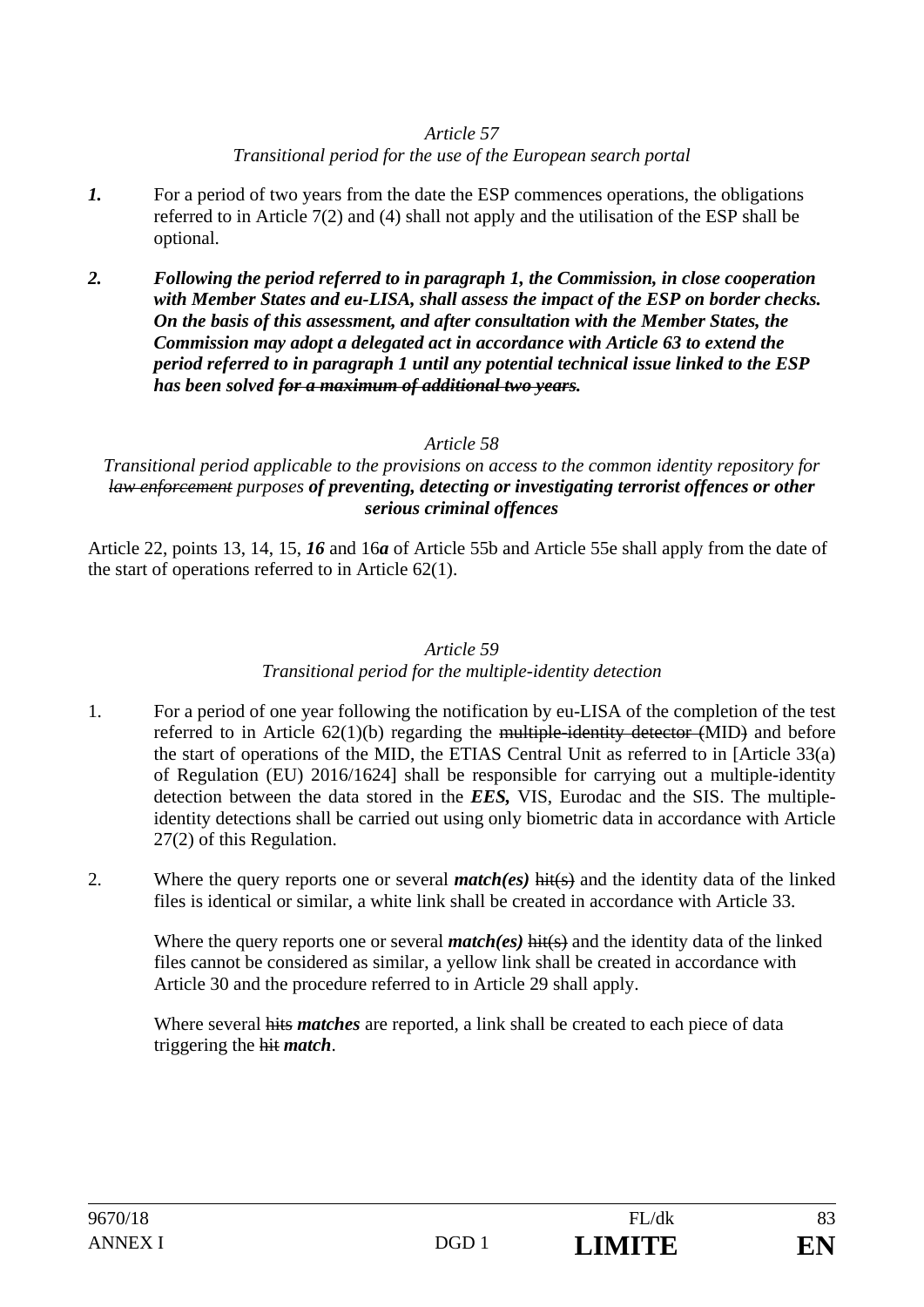- 3. Where a yellow link is created, the MID shall grant access to the identity data present in the different information systems to the ETIAS Central Unit.
- 4. Where a link is created to an alert in the SIS, other than a refusal of entry alert or an alert on a travel document reported lost, stolen or invalidated in accordance with Article 24 of the Regulation on SIS in the field of border checks and Article 38 of the Regulation on SIS in the field of law enforcement respectively, the MID shall grant access to the identity data present in the different information systems to the SIRENE Bureau of the Member State that created the alert.
- 5. The ETIAS Central Unit or the SIRENE Bureau of the Member State that created the alert shall have access to the data contained in the identity confirmation file and shall assess the different identities and shall update the link in accordance with Articles 31, 32 and 33 and add it to the identity confirmation file.
- 6. eu-LISA *Member States* shall assist where necessary the ETIAS Central Unit in carrying out the multiple-identity detection referred to in this Article.
- *7. Where a red link is created between data in the CIR, the identity confirmation file including the red link shall be stored in the MID at least for three years or for as long as the corresponding data are stored in at least one of the EU information systems.*
- *8. Where a red link is created between data in the CIR, the linked data referred to in Article 18(1), (2) and (2a) shall be stored in the CIR at least for three years or for as long as the corresponding data are stored in at least one of the EU information systems.*
- *9. Where a red link is created between data in the CIR and the SIS, the linked data referred to in Article 18(1), (2) and (2a) shall be stored in the CIR for as long as the corresponding data are stored in the SIS.*
- *10. Following the period referred to in paragraph 1, the Commission, in close cooperation with Member States and the ETIAS Central Unit, shall assess the need to extend the transitional period in which the ETIAS Central Unit performs the tasks referred to in this Article. On the basis of this assessment, and after consultation with the Member States, the Commission may adopt a delegated act in accordance with Article 63 to extend the period referred to in paragraph 1.*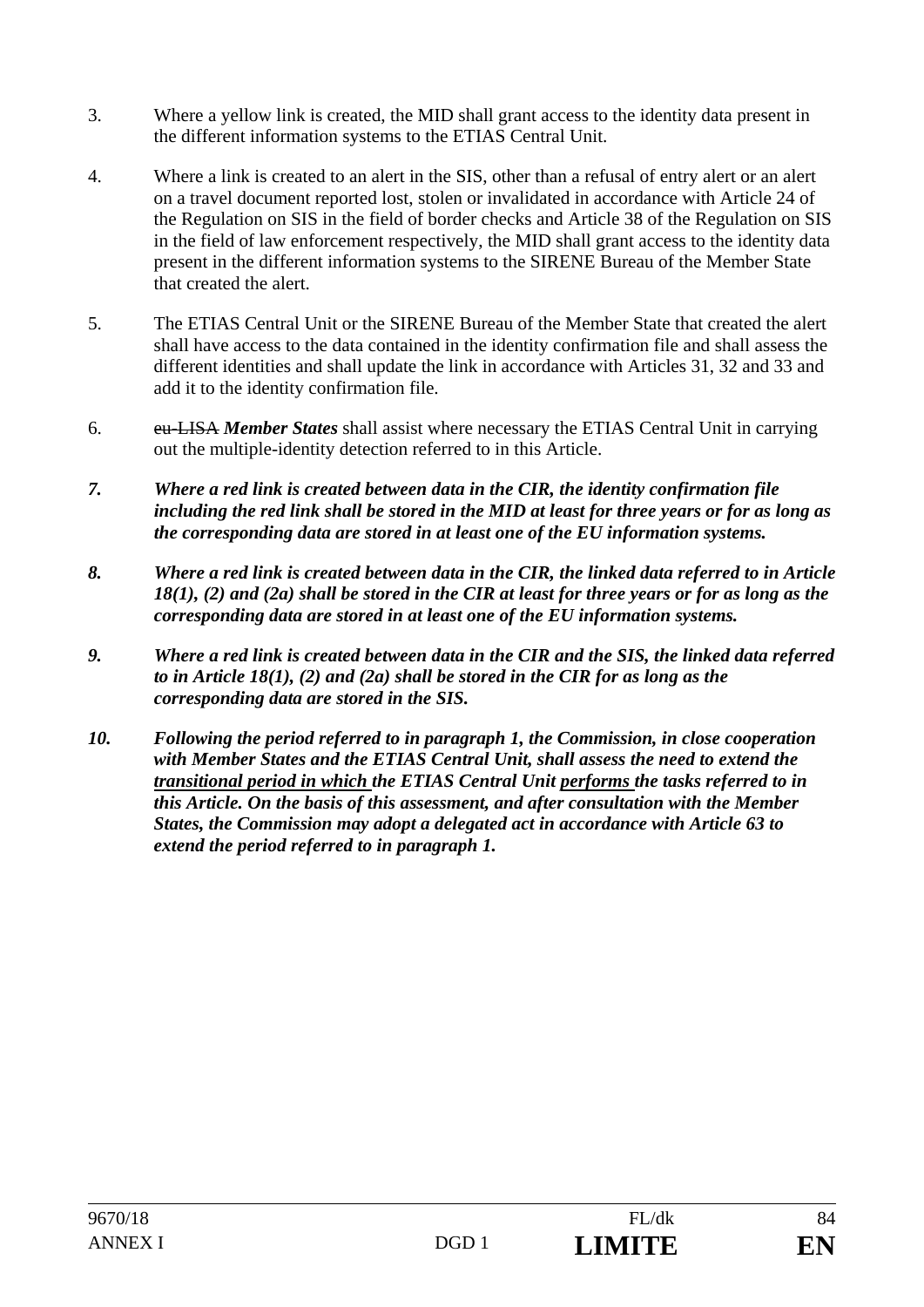# *Article 60*

#### *Costs*

- 1. The costs incurred in connection with the establishment and operation of the ESP, the shared biometric matching service *(BMS)*, the common identity repository *(CIR)* and the MID shall be borne by the general budget of the Union.
- 2. Costs incurred in connection with the integration of the existing national infrastructures and their connection to the national uniform interfaces as well as in connection with hosting the national uniform interfaces shall be borne by the general budget of the Union.

The following costs shall be excluded:

- (a) Member States' project management office (meetings, missions, offices);
- (b) hosting of national IT systems (space, implementation, electricity, cooling);
- (c) operation of national IT systems (operators and support contracts);
- (d) design, development, implementation, operation and maintenance of national communication networks.
- 3. The costs incurred by the designated authorities referred to in Article 4(24) shall be borne, respectively, by each Member State and Europol. The costs for the connection of the designated authorities to the CIR shall be borne by each Member State and Europol, respectively.

# *Article 61*

## *Notifications*

1. The Member States shall notify eu-LISA of the authorities referred to in Articles 7, 20, 21 and 26 that may use or have access to the ESP, the CIR and the MID respectively.

A consolidated list of those authorities shall be published in the *Official Journal of the European Union* within a period of three months from the date on which each interoperability component commenced operations in accordance with Article 62. Where there are amendments to the list, eu-LISA shall publish an updated consolidated list once a year.

- 2. eu-LISA shall notify the Commission of the successful completion of the test referred to in Article 62(1)(b).
- 3. The ETIAS Central Unit shall notify the Commission of the successful completion of the transitional measure laid down in Article 59.
- 4. The Commission shall make available to the Member States and the public, by a constantly updated public website, the information notified pursuant to paragraph 1.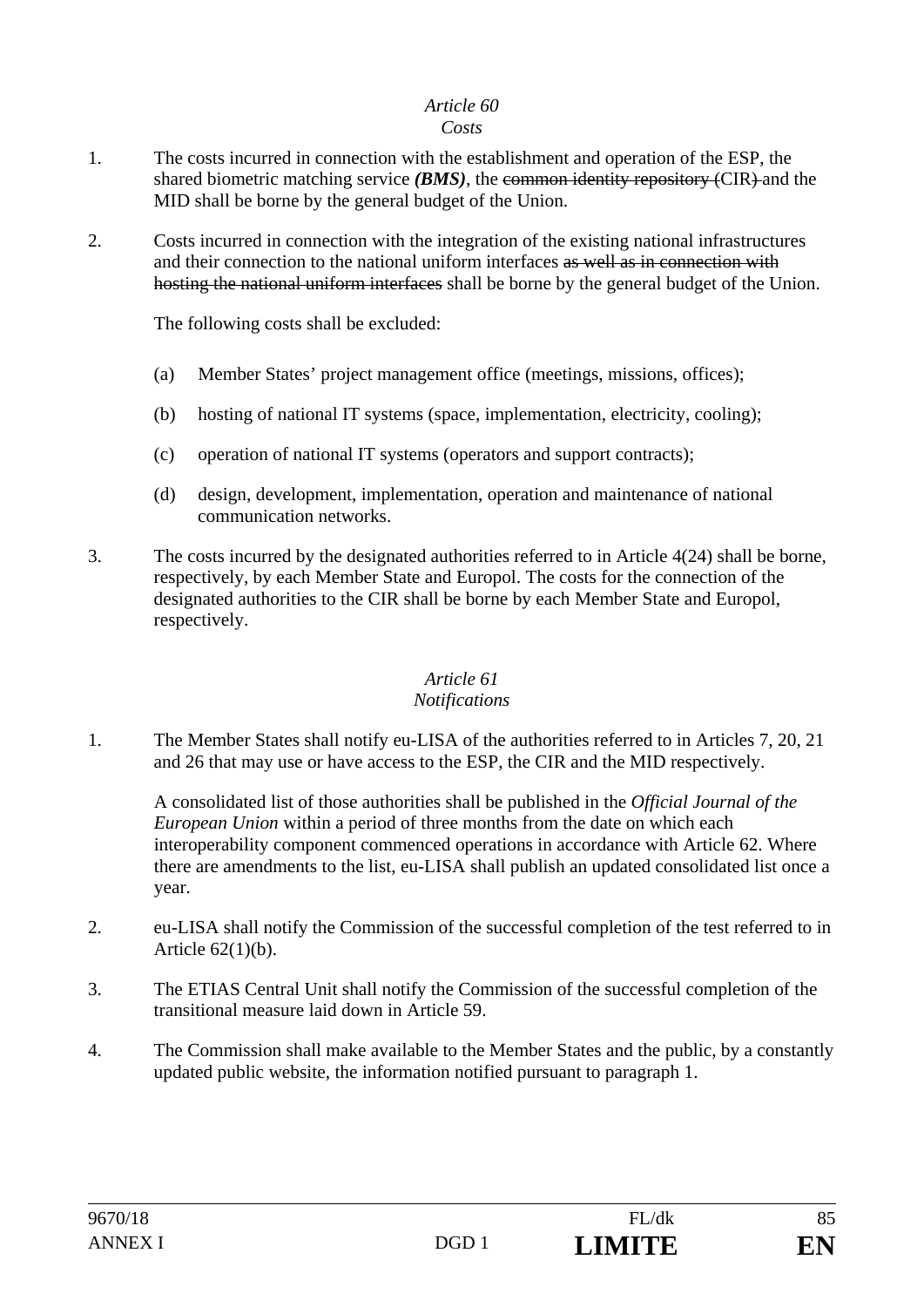#### *Article 62 Start of operations*

- 1. The Commission shall decide the date from which each interoperability component is to start operations, after the following conditions are met:
	- (a) the measures referred to in Articles 8(2), 9(7), *13(5),* 28(5)*, (5a)* and (*7*6), *32(4a), 33(4a),* 37(4), 38(4), 39(5), and 44(5)*, 57(2) and 59(10), 68(7a)* have been adopted;
	- (b) eu-LISA has declared the successful completion of a comprehensive test of the relevant interoperability component, which is to be conducted by eu-LISA in cooperation with the Member States, *the ETIAS Central Unit and Europol*;
	- (c) eu-LISA has validated the technical and legal arrangements to collect and transmit the data referred to in Articles 8(1), 13, 19 *18*, 34 and 39 and have *has* notified them to the Commission;
	- (d) the Member States have notified the Commission as referred to in Article  $61(1)$ ;
	- (e) for the multiple-identity detector, the ETIAS Central Unit has notified the Commission as referred to in Article 61(3).
- 2. The Commission shall inform the European Parliament and the Council of the results of the test carried out pursuant to paragraph 1(b).
- 3. The Commission decision referred to in paragraph 1 shall be published in the *Official Journal of the European Union*.
- 4. The Member States*, the ETIAS Central Unit* and Europol shall start using the interoperability components from the date determined by the Commission in accordance with paragraph 1.

#### *Article 63 Exercise of the delegation*

- 1. The power to adopt delegated acts is conferred on the Commission subject to the conditions laid down in this Article.
- 2. The power to adopt delegated acts referred to in Articles 8(2)*,* and 9(7) *57(2) and 59(10)* shall be conferred on the Commission for an indeterminate *a* period of *five years* time from [*the date of entry into force of this Regulation*]. *The Commission shall draw up a report in respect of the delegation of power not later than nine months before the end of the fiveyear period. The delegation of power shall be tacitly extended for periods of an identical duration, unless the European Parliament or the Council opposes such extension not later than three months before the end of each period.*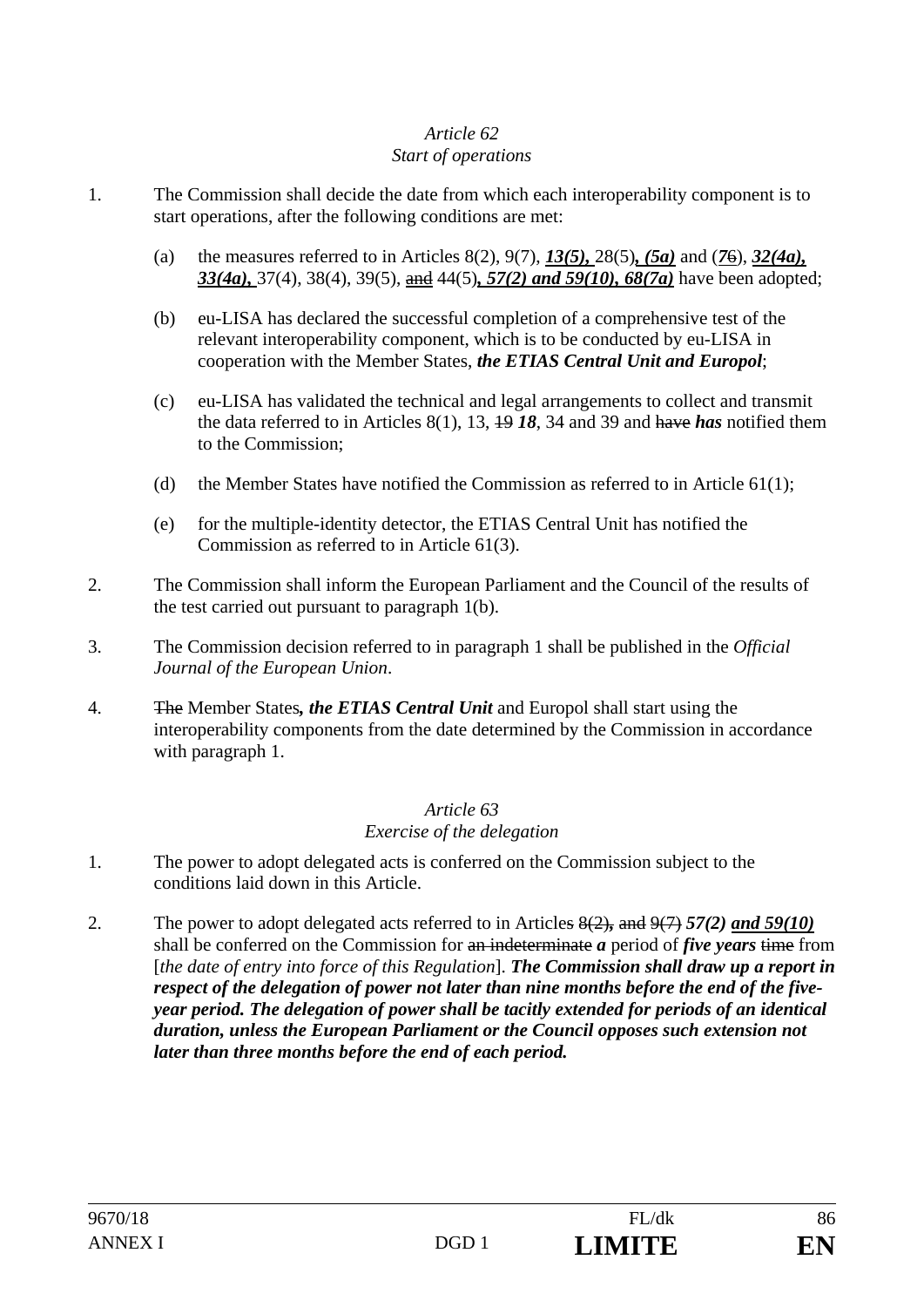- 3. The delegation of power referred to in Articles 8(2)*,* and 9(7) *57(2) and 59(10)* may be revoked at any time by the European Parliament or by the Council. A decision to revoke shall put an end to the delegation of the power specified in that decision. It shall take effect the day following the publication of the decision in the *Official Journal of the European Union* or at a later date specified therein. It shall not affect the validity of any delegated acts already in force.
- 4. Before adopting a delegated act, the Commission shall consult experts designated by each Member State in accordance with the principles laid down in the Interinstitutional Agreement on Better Law-Making of 13 April 2016.
- 5. As soon as it adopts a delegated act, the Commission shall notify it simultaneously to the European Parliament and to the Council.
- 6. A delegated act adopted pursuant to Articles 8(2)*,* and 9(7) *57(2)* shall enter into force only if no objection has been expressed either by the European Parliament or the Council within a period of [two months] of notification of that act to the European Parliament and the Council or if, before the expiry of that period, the European Parliament and the Council have both informed the Commission that they will not object. That period shall be extended by [two months] at the initiative of the European Parliament or of the Council.

## *Article 64 Committee procedure*

- 1. The Commission shall be assisted by a committee. That committee shall be a committee within the meaning of Regulation (EU) No 182/2011.
- 2. Where reference is made to this paragraph, Article 5 of Regulation (EU) No 182/2011 shall apply. *Where the Committee delivers no opinion, the Commission shall not adopt the draft implementing act and the third subparagraph of Article 5(4) of Regulation (EU) No 182/2011 shall apply.*

# *Article 65*

# *Advisory group*

An Advisory Group shall be established by eu-LISA in order to provide it with the expertise related to interoperability, in particular in the context of the preparation of its annual work programme and its annual activity report. During the design and development phase of the interoperability instruments, Article 52(4) to (6) shall apply.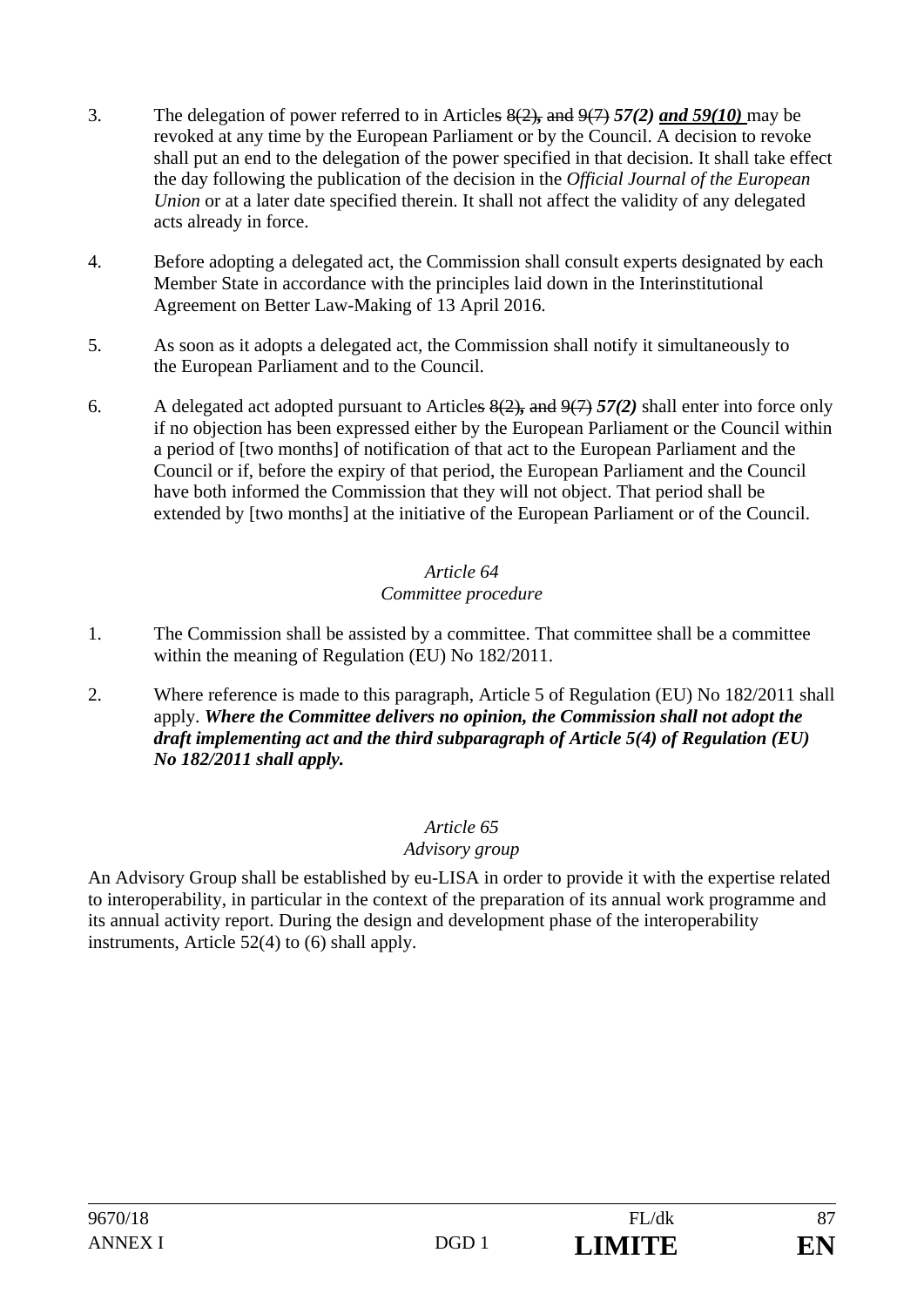#### *Article 66 Training*

- *1.* eu-LISA shall perform tasks related to the provision of training on the technical use of the interoperability components in accordance with Regulation (EU) No 1077/2011.
- *2. The staff of Member State authorities, [the ETIAS Central Unit] and Europol, authorised to process data from the interoperability components, shall receive appropriate training about data security, data protection rules and the procedures of data processing, in which particular attention is paid to the process of multiple identity detection, including the verification of links and the accompanying need to ensure the safeguards in relation to fundamental rights.*

## *Article 67 Practical handbook*

The Commission shall, in close cooperation with the Member States, eu-LISA and other relevant agencies, make available a practical handbook for the implementation and management of the interoperability components. The practical handbook shall provide technical and operational guidelines, recommendations and best practices. The Commission shall adopt the practical handbook in the form of a recommendation.

#### *Article 68 Monitoring and evaluation*

- 1. eu-LISA shall ensure that procedures are in place to monitor the development of the interoperability components in light of objectives relating to planning and costs and to monitor the functioning of the interoperability components in light of objectives relating to the technical output, cost-effectiveness, security and quality of service.
- 2. By [*Six months after the entry into force of this Regulation* OPOCE, please replace with the actual date] and every six months thereafter during the development phase of the interoperability components, eu-LISA shall submit a report to the European Parliament and the Council on the state of play of the development of the interoperability components. Once the development is finalised, a report shall be submitted to the European Parliament and the Council explaining in detail how the objectives, in particular relating to planning and costs, were achieved as well as justifying any divergences.
- 3. For the purposes of technical maintenance, eu-LISA shall have access to the necessary information relating to the data processing operations performed in the interoperability components.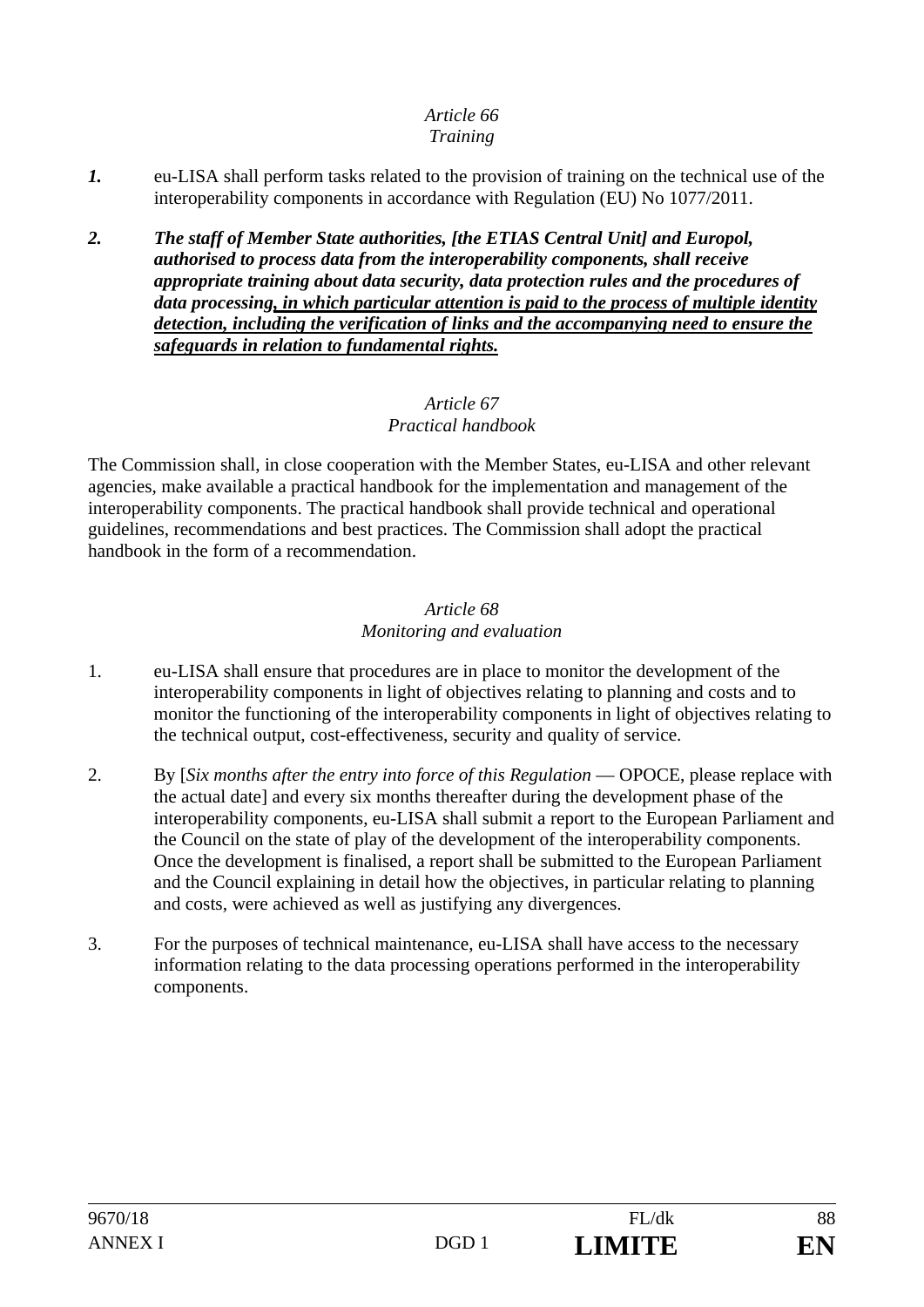- 4. Four years after the start of operations of each interoperability component and every four years thereafter, eu-LISA shall submit to the European Parliament, the Council and the Commission a report on the technical functioning of the interoperability components, including the security thereof.
- 5. In addition, one year after each report from eu-LISA, the Commission shall produce an overall evaluation of the components, including:
	- (a) an assessment of the application of this Regulation;
	- (b) an examination of the results achieved against objectives and the impact on fundamental rights;
	- (c) an assessment of the continuing validity of the underlying rationale of the interoperability components;
	- (d) an assessment of the security of the interoperability components;
	- (e) an assessment of any implications, including any disproportionate impact on the flow of traffic at border crossing points and those with a budgetary impact on the Union budget.

The evaluations shall include any necessary recommendations*, including the possibility, if appropriate, to conduct parallel searches in different EU information systems*. The Commission shall transmit the evaluation report to the European Parliament, to the Council, to the European Data Protection Supervisor and to the European Union Agency for Fundamental Rights established by Council Regulation (EC) No 168/2007.**<sup>47</sup>**

- 6. The Member States and Europol shall provide eu-LISA and the Commission with the information necessary to draft the reports referred to in paragraphs 4 and 5. This information shall not jeopardise working methods or include information that reveals sources, staff members or investigations of the designated authorities.
- 7. eu-LISA shall provide the Commission with the information necessary to produce the evaluations referred to in paragraph 5.
- *7a. A technical solution shall be made available to Member States in order to facilitate the querying of EU information systems and the CIR pursuant to Article 22 for the purpose of managing users request and generating statistics referred to in this Article. The Commission shall adopt implementing acts concerning the specifications of the technical solution. Those implementing acts shall be adopted in accordance with the examination procedure referred to in Article 64(2).*

 $47$ **<sup>47</sup>** Council Regulation (EC) No 168/2007 of 15 February 2007 establishing a European Union Agency for Fundamental Rights (OJ L 53, 22.2.2007, p. 1).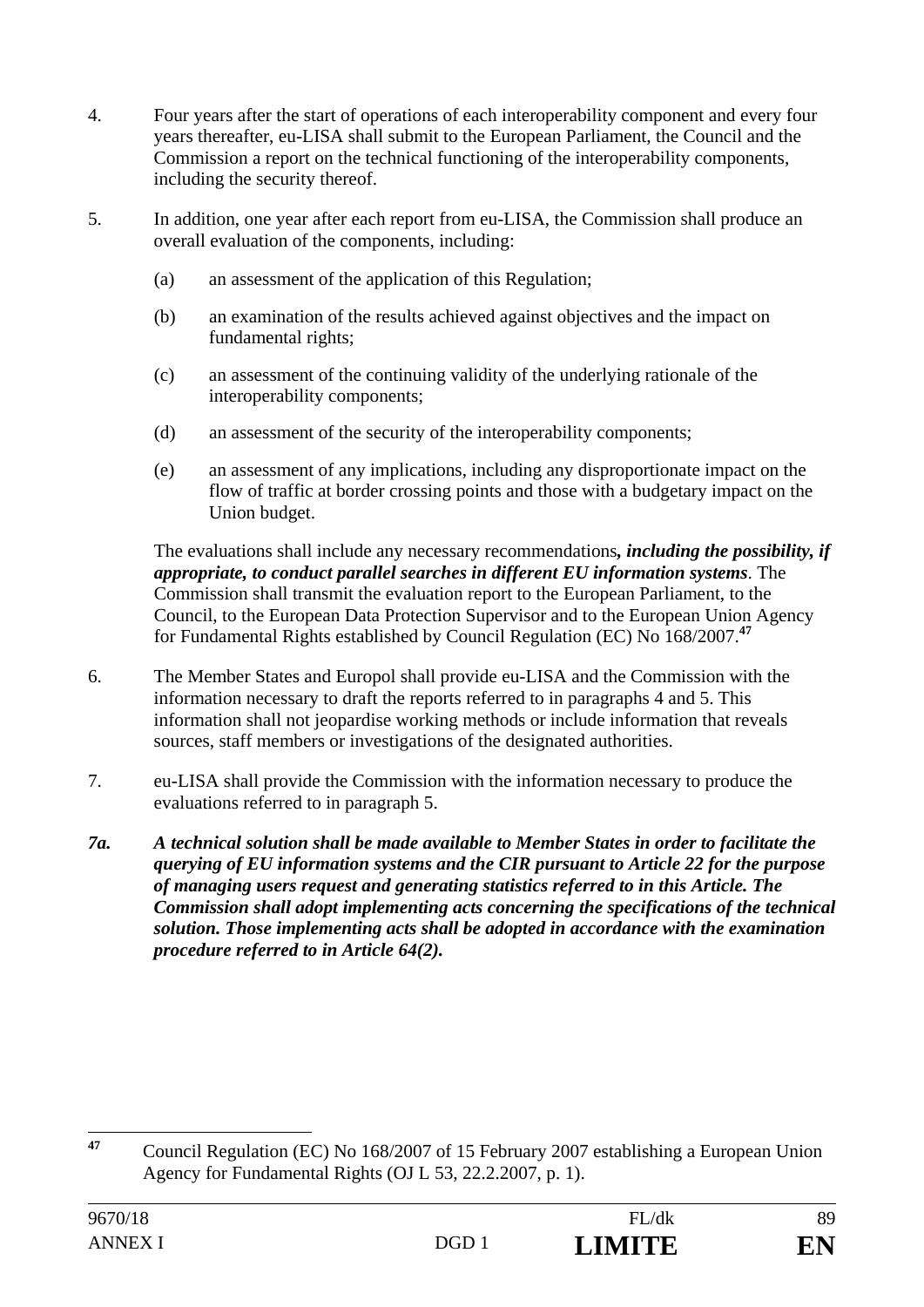- 8. While respecting the provisions of national law on the publication of sensitive information, *and without prejudice to limitations necessary to protect security and public order, prevent crime and guarantee that any national investigation will not be jeopardised*, each Member State and Europol shall prepare annual reports on the effectiveness of access to data stored in the common identity repository for law enforcement purposes *of preventing, detecting or investigation terrorist offences or other serious criminal offences*, containing information and statistics on:
	- (a) the exact purpose of the consultation including the type of terrorist or serious criminal offence;
	- (b) reasonable grounds given for the substantiated suspicion that the suspect, perpetrator or victim is covered by the [EES Regulation] *Regulation (EU) 2017/2226*, the VIS Regulation *(EC) No 767/2008* or the [ETIAS Regulation];
	- (c) the number of requests for access to the  $CIR$  common identity repository for law enforcement purposes *of preventing, detecting or investigating terrorist offences or other serious criminal offences*;
	- (d) the number and type of cases that have ended in successful identifications;
	- (e) the need and use made of the exceptional case of urgency including those cases where that urgency was not accepted by the *ex post* verification carried out by the central access point.

Member State and Europol annual reports shall be transmitted to the Commission by 30 June of the subsequent year.

## *Article 69 Entry into force and applicability*

This Regulation shall enter into force on the twentieth day following that of its publication in the *Official Journal of the European Union*.

This Regulation shall be binding in its entirety and directly applicable in the Member States in accordance with the Treaties.

Done at Strasbourg,

*For the European Parliament For the Council* The President The President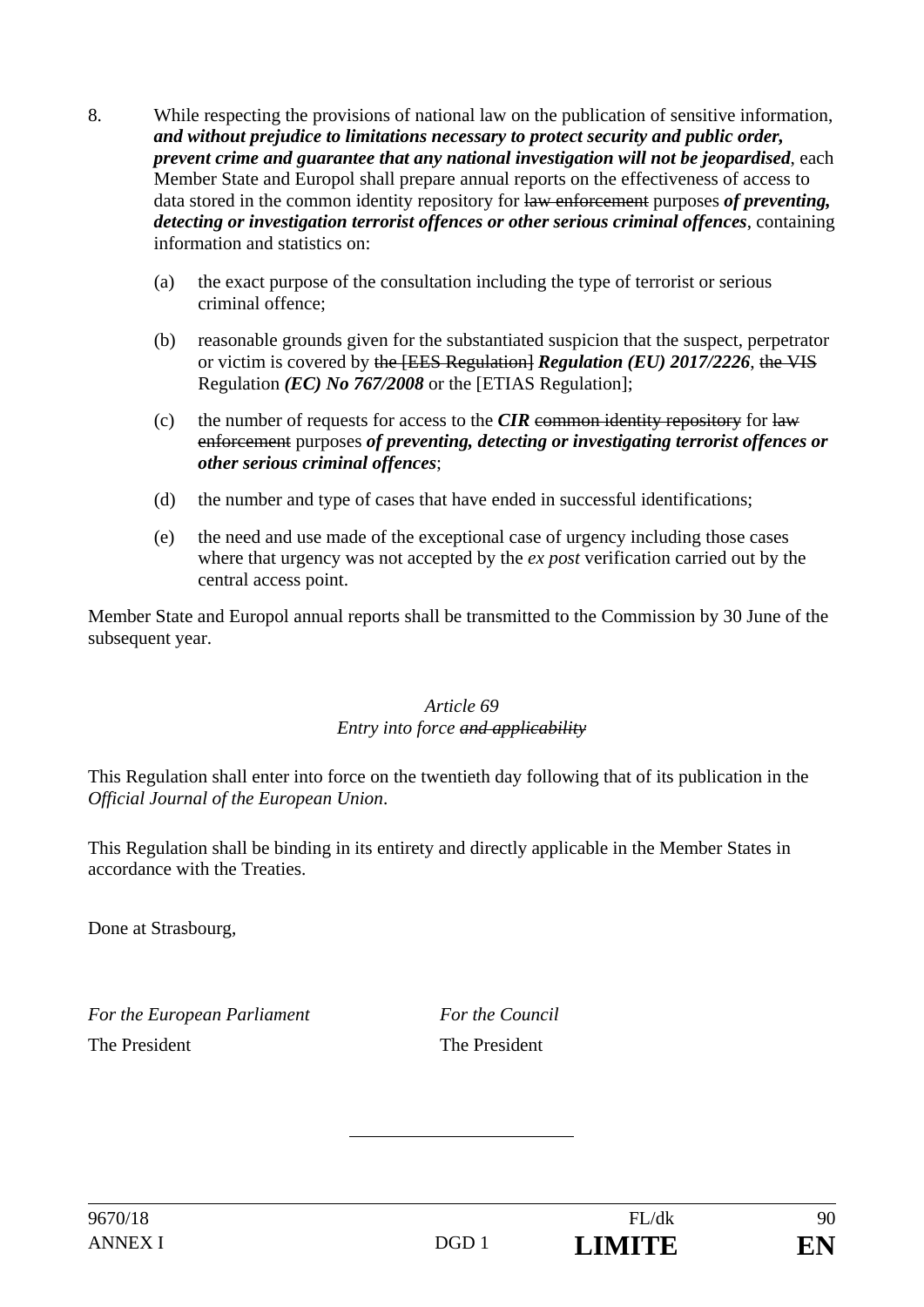#### 2017/0352 (COD)

#### Proposal for a

## **REGULATION OF THE EUROPEAN PARLIAMENT AND OF THE COUNCIL**

## **on establishing a framework for interoperability between EU information systems (police and judicial cooperation, asylum and migration)**<sup>48</sup>

## THE EUROPEAN PARLIAMENT AND THE COUNCIL OF THE EUROPEAN UNION,

Having regard to the Treaty on the Functioning of the European Union, and in particular Article 16(2), Article 74, Article 78(2)(e), Article 79(2)(c), Article 82(1)(d), Article 85(1), Article 87(2)(a) and Article 88(2) thereof,

Having regard to the proposal from the European Commission,

After transmission of the draft legislative act to the national parliaments,

After consulting the European Data Protection Supervisor,

Having regard to the opinion of the European Economic and Social Committee,**<sup>49</sup>**

Having regard to the opinion of the Committee of the Regions,**<sup>50</sup>**

Acting in accordance with the ordinary legislative procedure,

 $\overline{a}$ 

**<sup>48</sup>** General scrutiny reservation: **UK**. Parliamentary reservation: **FR, UK**. **<sup>49</sup>** OJ C , , p. .

**<sup>50</sup>**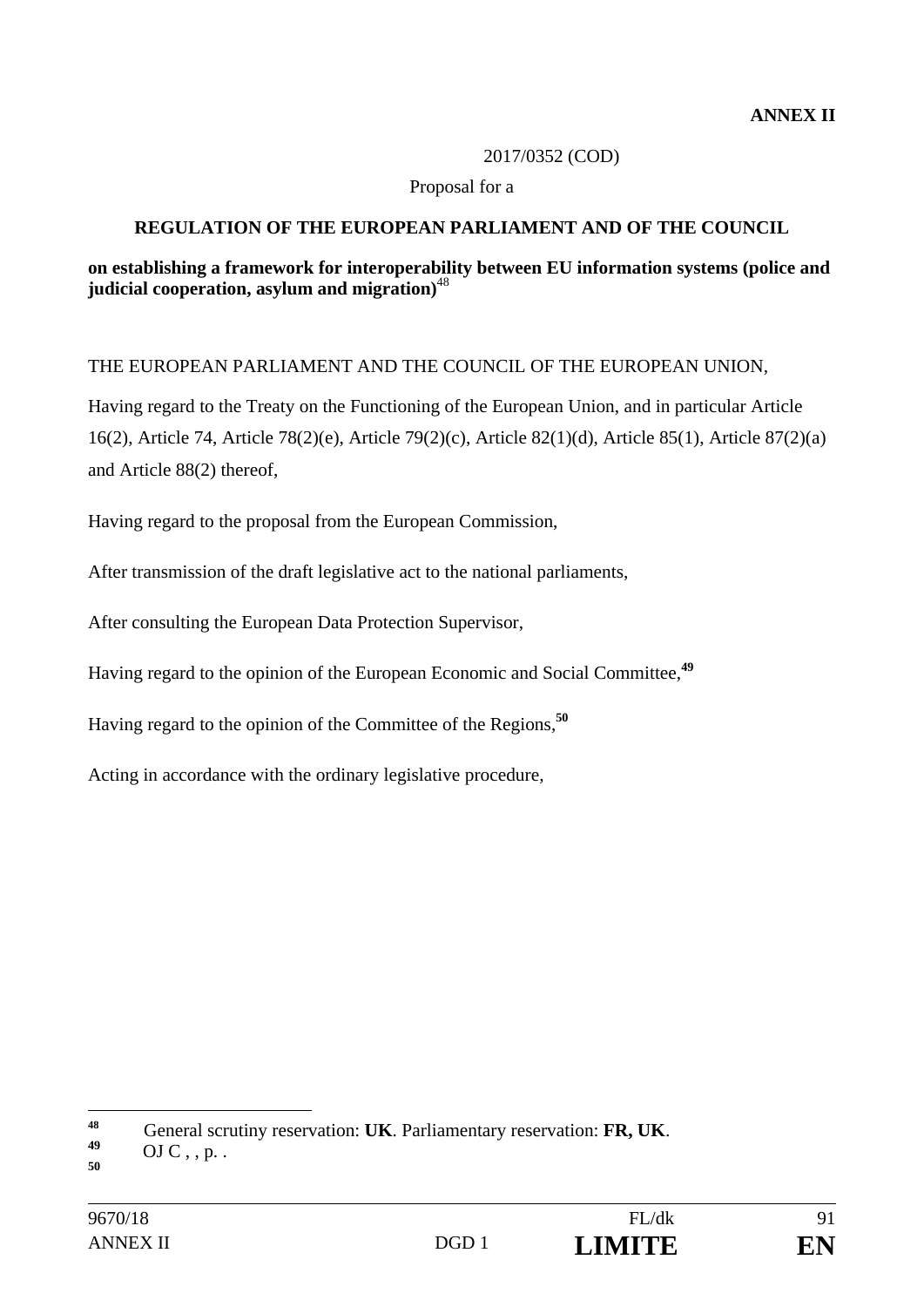## Whereas:

- (1) In its Communication of 6 April 2016 entitled *Stronger and Smarter Information Systems for Borders and Security<sup>51</sup>*, the Commission underlined the need to improve the Union's data management architecture for border management and security. The Communication initiated a process towards achieving the interoperability between EU information systems for security, border and migration management, with the aim to address the structural shortcomings related to these systems that impede the work of national authorities and to ensure that border guards, customs authorities, police officers and judicial authorities have the necessary information at their disposal.
- (2) In its Roadmap to enhance information exchange and information management including interoperability solutions in the Justice and Home Affairs area of 6 June 2016**<sup>52</sup>**, the Council identified various legal, technical and operational challenges in the interoperability of EU information systems and called for the pursuit of solutions.
- (3) In its Resolution of 6 July 2016 on the strategic priorities for the Commission Work Programme 2017<sup>53</sup>, the European Parliament called for proposals to improve and develop existing EU information systems, address information gaps and move towards their interoperability, as well as proposals for compulsory information sharing at EU level, accompanied by the necessary data protection safeguards.
- (4) The European Council of 15 December 2016**<sup>54</sup>** called for continued delivery on the interoperability of EU information systems and databases.
- (5) In its final report of 11 May 2017**<sup>55</sup>**, the high-level expert group on information systems and interoperability concluded that it is necessary and technically feasible to work towards practical solutions for interoperability and that they can, in principle, both deliver operational gains and be established in compliance with data protection requirements.
- (6) In its Communication of 16 May 2017 entitled *Seventh progress report towards an effective and genuine Security Union<sup>56</sup>*, the Commission set out, in line with its Communication of 6 April 2016 and confirmed by the findings and recommendations of the high-level expert group on information systems and interoperability, a new approach to the management of data for borders, security and migration where all EU information systems for security, border and migration management are interoperable in full respect of fundamental rights.

<sup>51</sup> **51** COM(2016)205, 6.4.2016.

**<sup>52</sup>** Roadmap of 6 June 2016 to enhance information exchange and information management including interoperability solutions in the Justice and Home Affairs area — 9368/1/16 REV 1.

**<sup>53</sup>** European Parliament resolution of 6 July 2016 on the strategic priorities for the Commission Work Programme 2017 (2016/2773(RSP).

http://www.consilium.europa.eu/en/press/press-releases/2016/12/15/euco-conclusions-final/<br>
http://ec.europa.eu/transparency/regexpert/index.cfm?do=groupDetail.groupDetailDoc&id=32600&no=1.<br>
COM(2017) 261 final, 16.5.2017.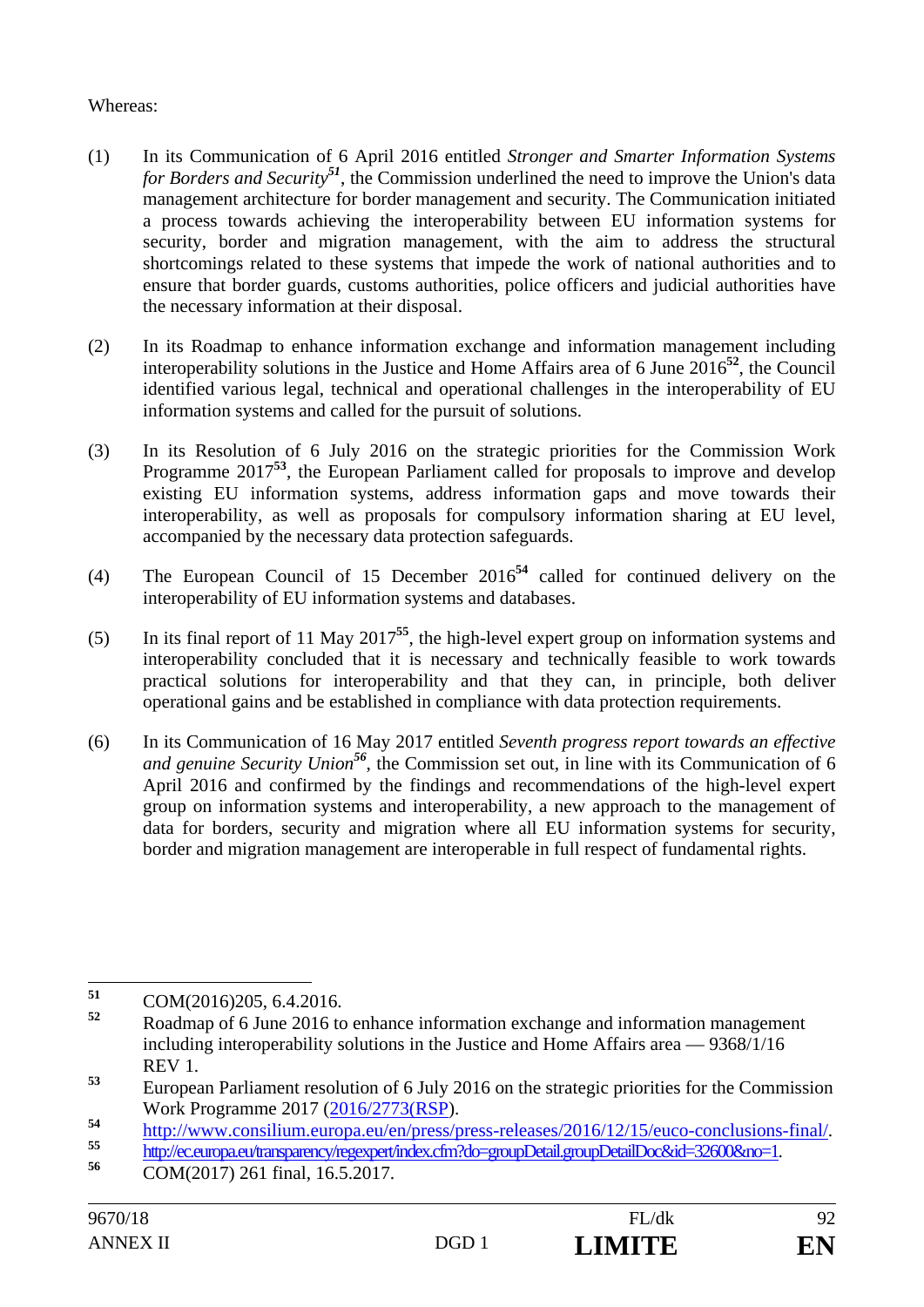- (7) In its Conclusions of 9 June 2017**<sup>57</sup>** on the way forward to improve information exchange and ensure the interoperability of EU information systems, the Council invited the Commission to pursue the solutions for interoperability as proposed by the high-level expert group.
- (8) The European Council of 23 June 2017**<sup>58</sup>** underlined the need to improve the interoperability between databases and invited the Commission to prepare, as soon as possible, draft legislation enacting the proposals made by the high-level expert group on information systems and interoperability.
- (9) With a view to improve the *effectiveness and efficiency of checks at* management of the external borders, to contribute to preventing and combating irregular *illegal im*migration and to contribute to a high level of security within the area of freedom, security and justice of the Union, including the maintenance of public security and public policy and safeguarding the security in the territories of the Member States, *to improve the implementation of the common visa policy, to assist in examining applications for international protection lodged in a Member State,* interoperability between EU information systems, namely [the Entry/Exit System (EES)], the Visa Information System (VIS), [the European Travel Information and Authorisation System (ETIAS)], Eurodac, the Schengen Information System (SIS), and the [European Criminal Records Information System for third-country nationals (ECRIS-TCN)] should be established in order for these EU information systems and their data to supplement each other. To achieve this, a European search portal (ESP), a shared biometric matching service (shared BMS), a common identity repository (CIR) and a multiple-identity detector (MID) should be established as interoperability components.
- (10) The interoperability between the EU information systems should allow said systems to supplement each other in order to facilitate the correct identification of persons, *including unknown persons who are not able to identify themselves or unidentified remains,*  contribute to fighting identity fraud, improve and harmonise data quality requirements of the respective EU information systems, facilitate the technical and operational implementation by Member States of existing and future EU information systems, strengthen and simplify the data security and data protection safeguards that govern the respective EU information systems, streamline the law enforcement access *for the purposes of preventing, detecting or investigating terrorist offences or other serious criminal offences* to the EES, the VIS, the [ETIAS] and Eurodac, and support the purposes of the EES, the VIS, the [ETIAS], Eurodac, the SIS and the [ECRIS-TCN system].
- (11) The interoperability components should cover the EES, the VIS, the [ETIAS], Eurodac, the SIS, and the [ECRIS-TCN system]. They should also cover the Europol data to the extent of enabling it to be queried simultaneously with these EU information systems.
- (12) The interoperability components should concern persons in respect of whom personal data may be processed in the EU information systems and by Europol, namely third-country nationals *persons* whose personal data is *are* processed in the EU information systems and by Europol, and to *including* EU citizens whose personal data is *are* processed in the SIS and by Europol.

<sup>57</sup> **<sup>57</sup>** http://www.consilium.europa.eu/media/22186/st10136en17-vf.pdf. **<sup>58</sup>** European Council conclusions, 22-23 June 2017.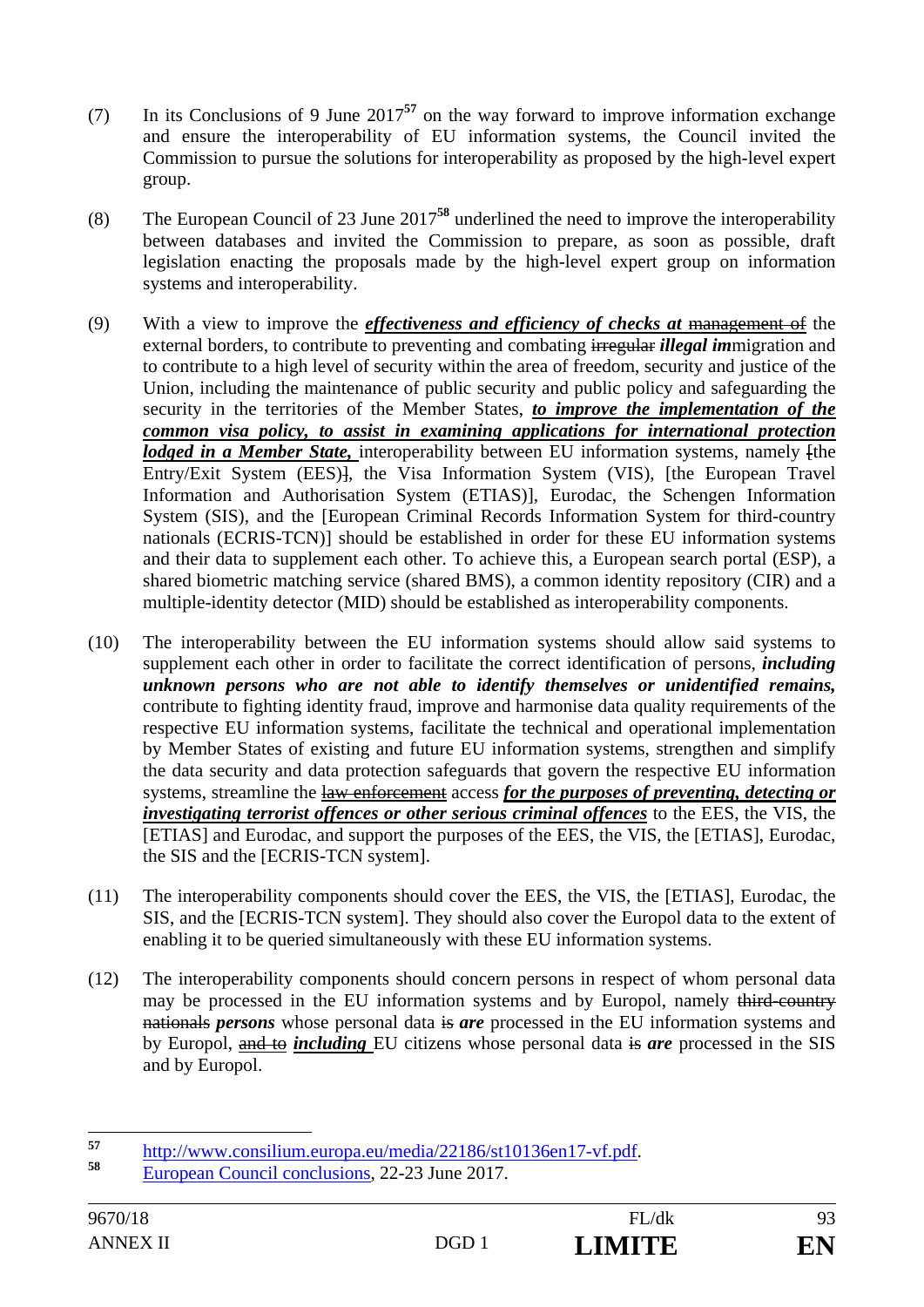- (13) The European search portal (ESP) should be established to facilitate technically the ability of Member State authorities and EU bodies *agencies* to have fast, seamless, efficient, systematic and controlled access to the EU information systems, the Europol data and the Interpol databases needed to perform their tasks, in accordance with their access rights, and to support the objectives of the EES, the VIS, the [ETIAS], Eurodac, the SIS, the [ECRIS-TCN system] and the Europol data. Enabling the simultaneous querying of all relevant EU information systems in parallel, as well as of the Europol data and the Interpol databases, the ESP should act as a single window or 'message broker' to search various central systems and retrieve the necessary information seamlessly and in full respect of the access control and data protection requirements of the underlying systems.
- *(13a) When querying the Interpol databases, the design of the ESP should ensure that the data used by the user of the ESP to launch a query is not shared with the owners of Interpol data. The result of the query should not be shared in an automated manner with the owner of the Interpol data and a positive result should only be shared following the assessment of the competent authoritities including the Interpol National Central Bureau of the Member State querying the Interpol databases.*
- (14) Those European search portal (ESP) end-users that have the right to access Europol data under Regulation (EU) 2016/794 of the European Parliament and of the Council**<sup>59</sup>** should be able to query the Europol data simultaneously with the EU information systems to which they have access. Any further data processing following such a query should take place in accordance with Regulation (EU) 2016/794, including restrictions on access or use imposed by the data provider.
- (15) The European search portal (ESP) should be developed and configured in such a way that it does not allow the use of fields of data for the query that are not related to persons or travel documents or that are not present in an EU information system, in the Europol data or in the Interpol database.
- (16) To ensure fast and systematic use of all EU information systems, the European search portal (ESP) should be used to query the common identity repository, the EES, the VIS, [the ETIAS], Eurodac and [the ECRIS-TCN system]. However, the national connection to the different EU information systems should remain in order to provide a technical fall back. The ESP should also be used by Union bodies to query the Central SIS in accordance with their access rights and in order to perform their tasks. The ESP should be an additional means to query the Central SIS, the Europol data and the Interpol systems, complementing the existing dedicated interfaces.
- *(16a) To help fighting identity fraud when consulting national copies of SIS, new biographic identity data from CIR records could be added to an alert in SIS using the existing alias procedures of the Sirene Manual, in case of a red link between data in SIS and the CIR. After adding the new identity data as an alias in the SIS, a new multiple identity detection process should be launched in order to change the existing red link into a white link in an automated manner*.

<sup>59</sup> **<sup>59</sup>** Regulation (EU) 2016/794 of the European Parliament and of the Council of 11 May 2016 on the European Union Agency for Law Enforcement Cooperation (Europol) and replacing and repealing Council Decisions 2009/371/JHA, 2009/934/JHA, 2009/935/JHA, 2009/936/JHA and 2009/968/JHA (OJ L 135, 24.5.2016, p. 53).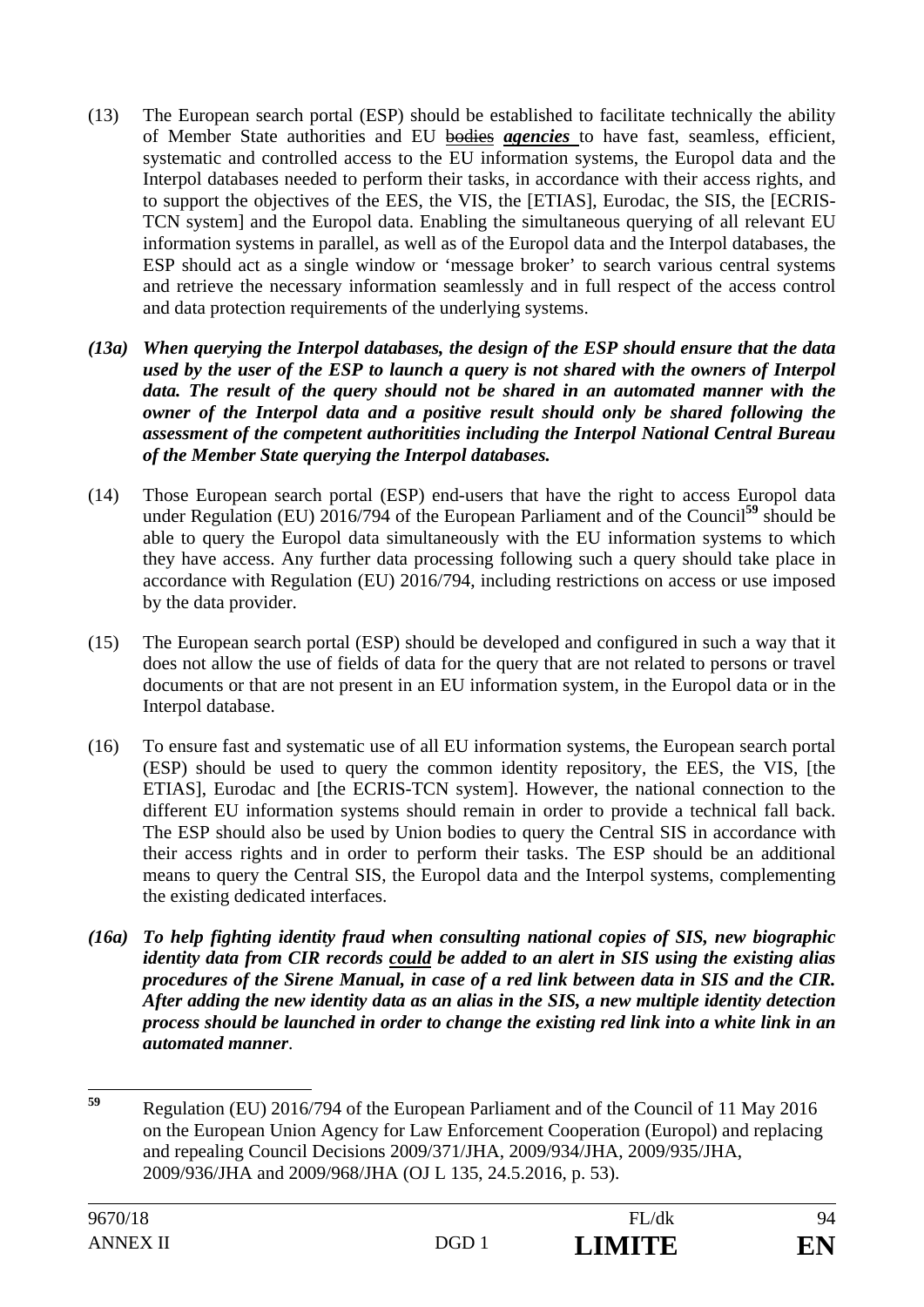- (17) Biometric data, such as fingerprints *dactyloscopic data* and facial images, are unique and therefore much more reliable than alphanumeric data for identifying a person. The shared biometric matching service (shared BMS) should be a technical tool to reinforce and facilitate the work of the relevant EU information systems and the other interoperability components. The main purpose of the shared BMS should be to facilitate the identification of an individual who may be registered in different databases, by matching their biometric data across different systems and by relying on one unique technological component instead of five different ones in each of the underlying systems. The shared BMS should contribute to security, as well as financial, maintenance and operational benefits by relying on one unique technological component instead of different ones in each of the underlying systems. All automated fingerprint identification systems, including those currently used for Eurodac, the VIS and the SIS, use biometric templates comprised of data derived from a feature extraction of actual biometric samples. The shared BMS should regroup and store all these biometric templates in one single location, facilitating cross-system comparisons using biometric data and enabling economies of scale in developing and maintaining the EU central systems.
- (18) Biometric data constitute sensitive personal data. This *R*egulation should lay down the basis for and the safeguards for processing of such data for the purpose of uniquely identifying the persons concerned.
- (19) The systems established by Regulation (EU) 2017/2226 of the European Parliament and of the Council**<sup>60</sup>**, Regulation (EC) No 767/2008 of the European Parliament and of the Council<sup>61</sup>, [the ETIAS Regulation] for the management of the borders of the Union, the system established by [the Eurodac Regulation] to identify the applicants for international protection and combat irregular *illegal im*migration, and the system established by [the ECRIS-TCN system Regulation] require in order to be effective to rely on the accurate identification of the third-country nationals *persons* whose personal data are stored therein.
- (20) The common identity repository (CIR) should therefore facilitate and assist in the correct identification of persons registered in the EES, the VIS, [the ETIAS], Eurodac and [the ECRIS-TCN system].

<sup>60</sup> **<sup>60</sup>** Regulation (EU) 2017/2226 of the European Parliament and of the Council of 30 November 2017 establishing an Entry/Exit System (EES) to register entry and exit data and refusal of entry data of third-country nationals crossing the external borders of the Member States and determining the conditions for access to the EES for law enforcement purposes, and amending the Convention implementing the Schengen Agreement and Regulations (EC) No 767/2008 and (EU) No 1077/2011 (EES Regulation) (OJ L 327, 9.12.2017, p. 20–82).

**<sup>61</sup>** Regulation (EC) No 767/2008 of the European Parliament and of the Council of 9 July 2008 concerning the Visa Information System (VIS) and the exchange of data between Member States on short-stay visas (VIS Regulation) (OJ L 218, 13.8.2008, p. 60).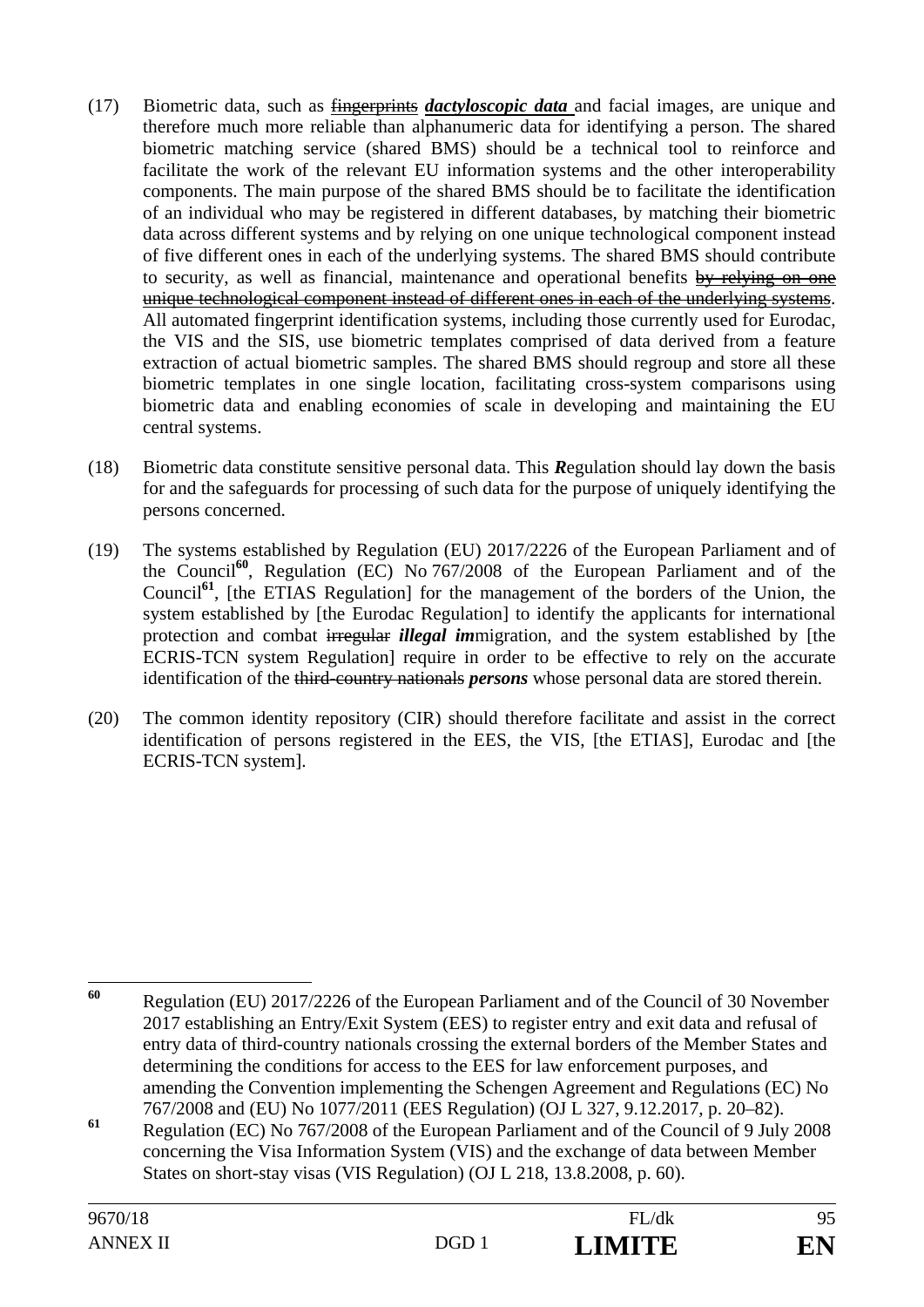- (21) Personal data stored in these EU information systems may relate to the same persons but under different or incomplete identities. Member States dispose of efficient ways to identify their citizens or registered permanent residents in their territory, but the same is not true for *other categories of persons* third-country nationals. The interoperability between EU information systems should contribute to the correct identification of *those persons* thirdcountry nationals. The common identity repository (CIR) should store the personal data concerning third-country nationals *those persons* present in the systems that are necessary to enable the more accurate identification of those individuals, therefore including their identity, travel document and biometric data, regardless of the system in which the data was originally collected. Only the personal data strictly necessary to perform an accurate identity check should be stored in the CIR. The personal data recorded in the CIR should be kept for no longer than is strictly necessary for the purposes of the underlying systems and should be automatically deleted when the data *are* is deleted in the underlying systems in accordance with their logical separation. *However, for the purpose of fighting identity fraud, where a red link is stored in the MID, the linked identity and travel document data should be stored in the CIR for as long as the corresponding data are stored in at least one of the EU information systems from which the linked data originates.*
- (22) The new processing operation consisting in the storage of such data in the common identity repository (CIR) instead of the storage in each of the separate systems is necessary to increase the accuracy of the identification that is made possible by the automated comparison and matching of such data. The fact that the identity, *travel document* and biometric data of third-country nationals is *are* stored in the CIR should not hinder in any way the processing of data for the purposes of the EES, the VIS, *[*the ETIAS*]*, Eurodac or the ECRIS-TCN system Regulations, as the CIR should be a new shared component of those underlying systems.
- (23) In that connection, creating an individual file in the common identity repository (CIR) for each person that is recorded in the EES, the VIS, *[*the ETIAS*]*, Eurodac or *[*the ECRIS-TCN system*]*, is necessary to achieve the purpose of correct identification of *each person* thirdcountry nationals within the Schengen area, and to support the multiple-identity detector for the dual purpose of facilitating identity checks for *bona fide* travellers and combating identity fraud. The individual file should store in one single place and make accessible to the duly authorised end-users all the possible identities linked to a person.
- (24) The common identity repository (CIR) should thus support the functioning of the multipleidentity detector and to facilitate and streamline access by law enforcement authorities *responsible for preventing, detecting or investigating terrorist offences or other serious criminal offences* to the EU information systems that are not established exclusively for purposes of prevention, investigation *or* detection or prosecution of serious crime.
- (25) The common identity repository (CIR) should provide for a shared container for identity, *travel document* and biometric data of third-country nationals *persons* registered in the EES, the VIS, [the ETIAS], Eurodac and the [ECRIS-TCN system]. *It should be part of the technical architecture of these systems and serve serving as the shared component between* these systems *them* for storage of this *the identity, travel document and biometric* data, and to allow its *their* querying.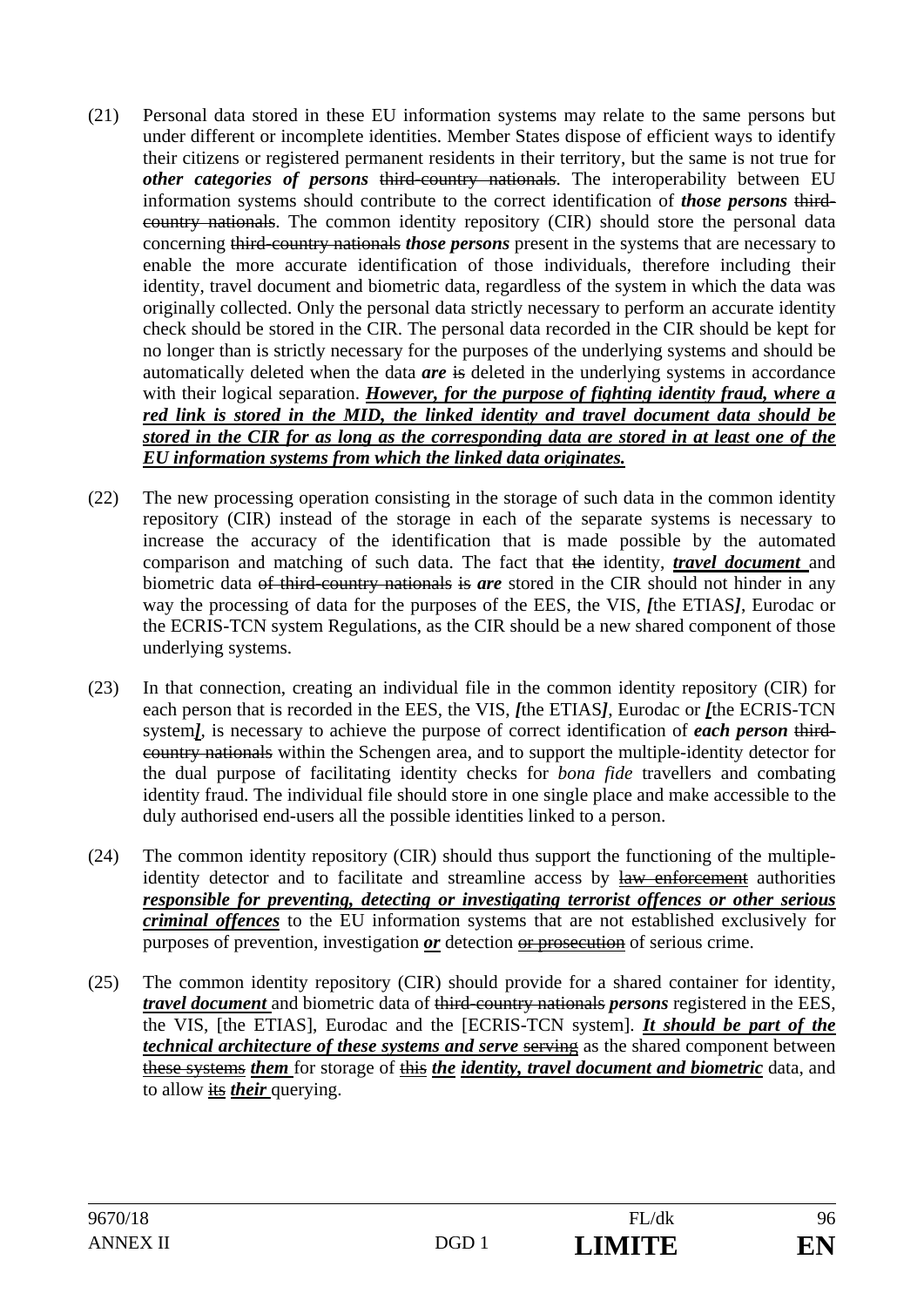- (26) All records in the common identity repository (CIR) should be logically separated by automatically tagging each record with the underlying system owning that record. The access control of the CIR should use these tags to allow the record to be accessible or not.
- (27) In order to ensure the correct identification of a person, *police authorities empowered by national law* Member State authorities competent for preventing and combating irregular migration and competent authorities within the meaning of Article 3(7) of Directive 2016/680 should be allowed to query the common identity repository (CIR) with the biometric data of that person taken during an identity check.
- (28) Where the biometric data of the person cannot be used or if the query with that data fails, the query should be carried out with identity data of that person in combination with travel document data. Where the query indicates that data on that person are stored in the common identity repository (CIR), Member State authorities should have access to consult the identity data *and travel document data* of that person stored in the CIR, without providing any indication as to which EU information system the data belongs to.
- (29) Member States should adopt national legislative measures designating the authorities competent to perform identity checks with the use of the common identity repository (CIR) and laying down the procedures, conditions and criteria of such checks in line with the principle of proportionality. In particular, the power to collect biometric data during an identity check of a person present before the member of those authorities should be provided for by national *law* legislative measures.
- (30) This Regulation should also introduces a new possibility for streamlined access to data beyond identity data *or travel document data* present in the EES, the VIS, [the ETIAS] or Eurodac by Member State designated law enforcement authorities *responsible for preventing, detecting or investigating terrorist offences or other serious criminal offences* and Europol. Data, including data other than identity data *or travel document data* contained in those systems, may be necessary for the prevention, detection, investigation and prosecution of terrorist offences or serious criminal offences in a specific case.
- (31) Full access to the necessary data contained in the EU information systems necessary for the purposes of preventing, detecting and *or* investigating terrorist offences or other serious criminal offences, beyond the relevant identity data *or travel document data* covered under common identity repository (CIR) obtained using biometric data of that person taken during an identity check, should continue to be governed by the provisions in the respective legal instruments. The designated law enforcement authorities *responsible for preventing, detecting or investigating terrorist offences or other serious criminal offences* and Europol do not know in advance which of the EU information systems contains data of the persons they need to inquire upon. This results in delays and inefficiencies in the conduct of their tasks. The end-user authorised by the designated authority should therefore be allowed to see in which of the EU information systems the data corresponding to the query introduced are recorded. The concerned system would thus be flagged following the automated verification of the presence of a *match* hit in the system (a so-called hit*match*-flag functionality).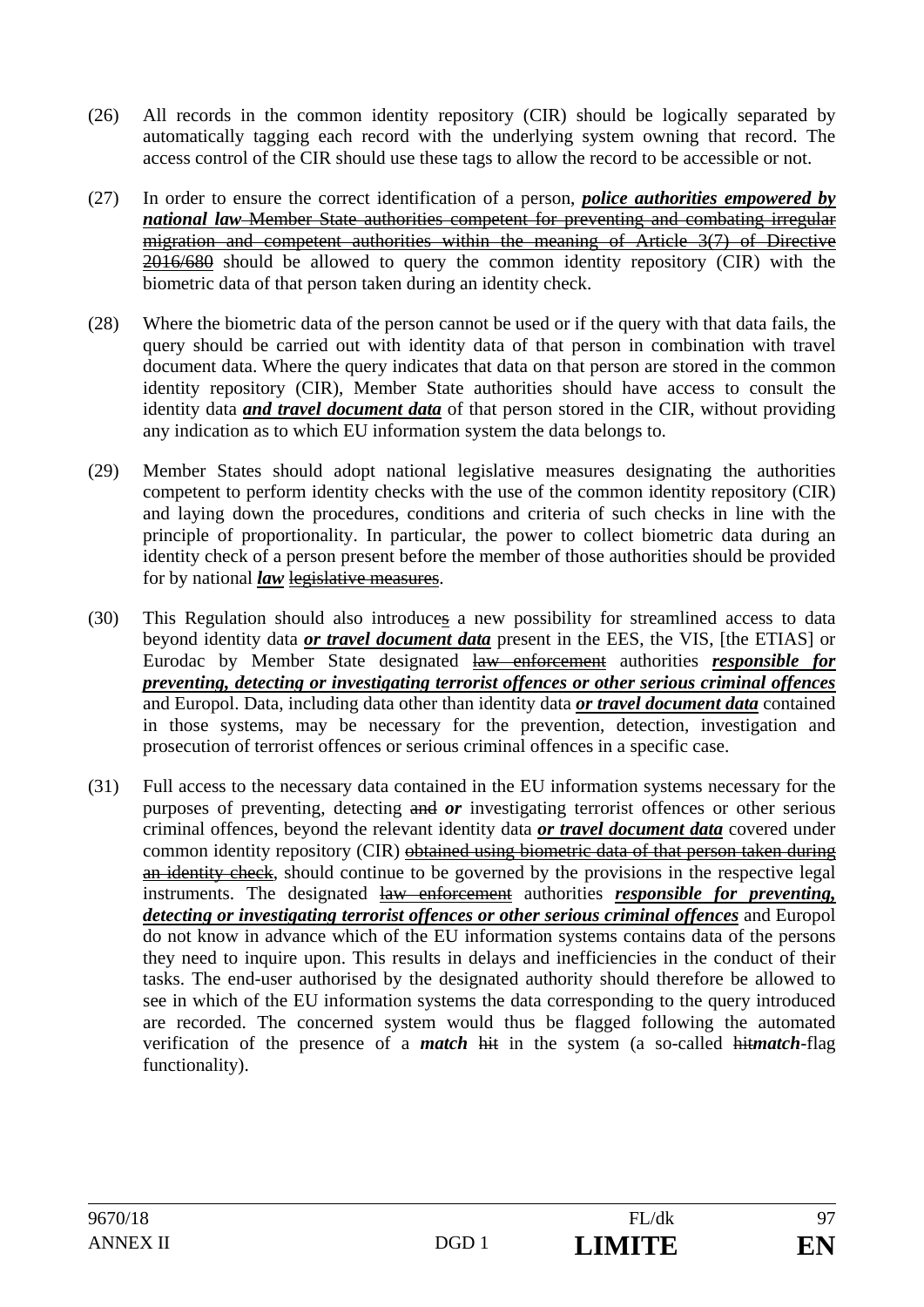- *(31a) The reply will not be interpreted and used as a ground or reason to draw conclusions on or undertake measures towards a person third country national, but may be used only for the purpose of submitting an access request to the underlying EU information systems, subject to the conditions and procedures laid down in the respective legislative instruments governing such access. Any such act will be subject to measures set out in Chapter VII and measures in Regulation (EU) 2016/679, Directive 2016/680 or Regulation (EC) No 45/2001.*
- (32) The logs of the queries of the common identity repository should indicate the purpose of the query. Where such a query was performed using the two-step data consultation approach, the logs should include a reference to the national file of the investigation or case, therefore indicating that such query was launched for the purposes of preventing, detecting and *or* investigating terrorist offences or other serious criminal offences.
- (33) The query of the common identity repository (CIR) by Member State designated authorities and Europol in order to obtain a hit*match*-flag type of response indicating the data *are* is recorded in the EES, the VIS, [the ETIAS] or Eurodac requires automated processing of personal data. A hit*match*-flag would not reveal personal data of the concerned individual other than an indication that some of his or her data are stored in one of the systems. No adverse decision for the concerned individual should be made by the authorised end-user solely on the basis of the simple occurrence of a hit*match*-flag. Access by the end-user *to* of a hit*match*-flag would therefore realise a very limited interference with the right to protection of personal data of the concerned individual, while it would be necessary to allow the designated authority and Europol to address its request for access *to* for personal data more effectively directly to the system that was flagged as containing it.
- (34) The two-step data consultation approach is particularly valuable in cases where the suspect, perpetrator or suspected victim of a terrorist offence or other serious criminal offence is unknown. In those cases the common identity repository (CIR) should enable identifying the information system that knows the person in one single search. By creating the obligation to use this new law enforcement access approach *for the purposes of preventing, detecting or investigating terrorist offences or other serious criminal offences* in these cases, access to the personal data stored in the EES the VIS, [the ETIAS] and Eurodac should take place without the requirements of a prior search in national databases and the launch of a prior search in the automated fingerprint identification system of other Member States under Decision 2008/615/JHA. The principle of prior search effectively limits the possibility of Member State*s*' authorities to consult *centralised* systems for *the* justified law enforcement purposes *of preventing, detecting or investigating terrorist offences or other serious criminal offences* and could thereby result in missed opportunities to uncover necessary information. The requirements of a prior search in national databases and the launch of a prior search in the automated fingerprint identification system of other Member States under Decision 2008/615/JHA should only cease to apply once the alternative safeguard of the two-step approach to law enforcement access *for the purposes of preventing, detecting or investigating terrorist offences or other serious criminal offences* through the CIR has become operational.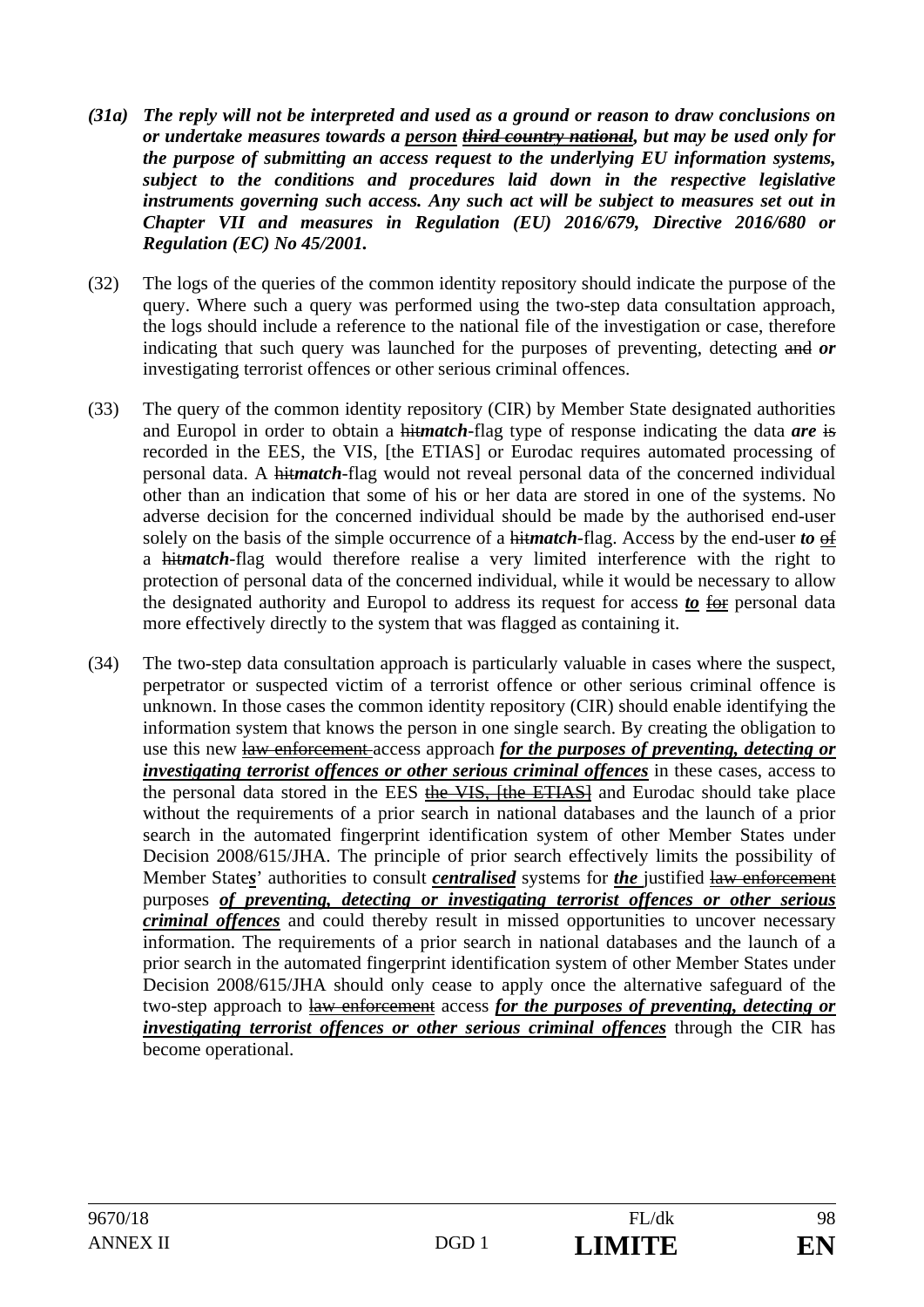- (35) The multiple-identity detector (MID) should be established to support the functioning of the common identity repository and to support the objectives of the EES, the VIS, [the ETIAS], Eurodac, the SIS and [the ECRIS-TCN system]. In order to be effective in fulfilling their respective objectives, all of these EU information systems require the accurate identification of the persons whose personal data are stored therein.
- (36) The possibility to achieve the objectives of the EU information systems is undermined by the current inability for the authorities using these systems to conduct sufficiently reliable verifications of the identities of the third-country nationals *persons* whose data are stored in different systems. That inability is determined by the fact that the set of identity data *or travel document data* stored in a given individual system may be fraudulent, incorrect, or incomplete, and that there is currently no possibility to detect such fraudulent, incorrect or incomplete identity data *or travel document data* by way of comparison with data stored in another system. To remedy this situation it is necessary to have a technical instrument at Union level allowing accurate identification of third-country nationals *persons* for these purposes.
- (37) The multiple-identity detector (MID) should create and store links between data in the different EU information systems in order to detect multiple identities, with the dual purpose of facilitating identity checks for *bona fide* travellers and combating identity fraud. The MID should only contain the links between individuals present in more than one EU information system, strictly limited to the data necessary to verify that a person is recorded *in a justified*  lawfully or unlawfully *unjustified manner* under different biographical identities in different systems, or to clarify that two persons having similar biographical data may not be the same person. Data processing through the European search portal (ESP) and the shared biometric matching service (shared BMS) in order to link individual files across individual systems should be kept to an absolute minimum and therefore is limited to a multipleidentity detection at the time new data *are* is added to one of the information systems included in the common identity repository and in the SIS. The MID should include safeguards against potential discrimination or unfavourable decisions for persons with multiple lawful identities.
- (38) This Regulation provides for new data processing operations aimed at identifying the persons concerned correctly. This constitutes an interference with their fundamental rights as protected by Articles 7 and 8 of the Charter of Fundamental Rights. Since the effective implementation of the EU information systems is dependent upon correct identification of the individuals concerned, such interference is justified by the same objectives for which each of those systems have been established, the effective management of the Union's borders, the internal security of the Union, the effective implementation of the Union's asylum and visa policies and the fight against irregular *illegal im*migration.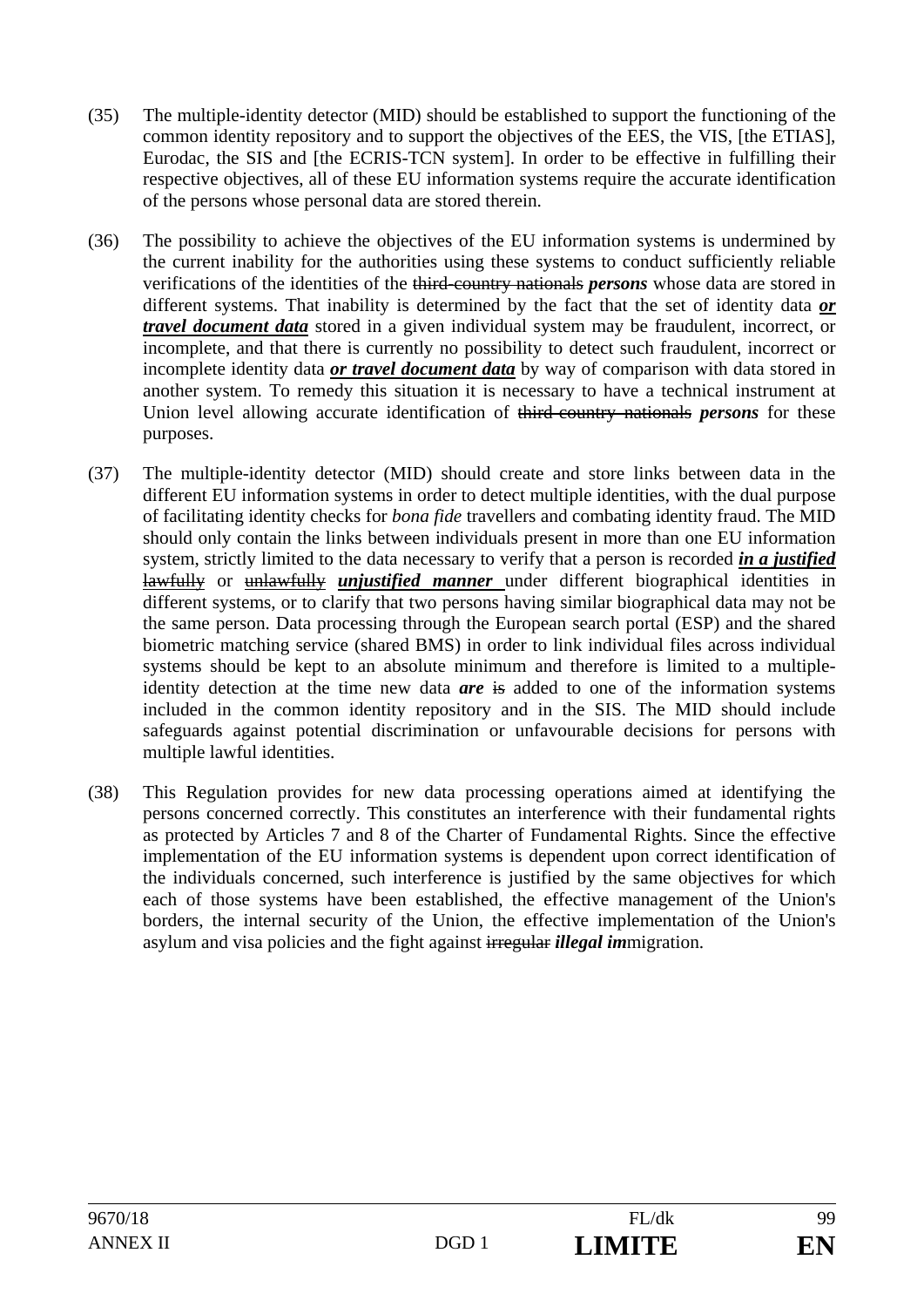- (39) The European search portal (ESP) and shared biometric matching service (shared BMS) should compare data in common identity repository (CIR) and SIS on persons when new records are created *or uploaded* by a national authority or an EU *agency* body. Such comparison should be automated. The CIR and the SIS should use the shared BMS to detect possible links on the basis of biometric data. The CIR and the SIS should use the ESP to detect possible links on the basis of alphanumeric data. The CIR and the SIS should be able to identify identical or similar data on the third-country national *person* stored across several systems. Where such is the case, a link indicating that it is the same person should be established. The CIR and the SIS should be configured in such a way that small transliteration or spelling mistakes are detected in such a way as not to create any unjustified hindrance to the concerned third-country national *person*.
- (40) The national authority or EU *agency* body that recorded the data in the respective EU information system should confirm or change these links. This authority should have access to the data stored in the common identity repository (CIR) or the SIS and in the multipleidentity detector (MID) for the purpose of the manual identity verification.
- (41) Access to the multiple-identity detector (MID) by Member State authorities and EU *agencies* bodies having access to at least one EU information system included in the common identity repository (CIR) or to the SIS should be limited to so called red links where the linked data shares the same biometric but different identity data and the authority responsible for the verification of different identities concluded it refers unlawfully to the same person *in an unjustified manner*, or where the linked data has similar *different*  identity data, *at least one of the EU information systems does not have biometric data on the person* and the authority responsible for the verification of different identities concluded it refers unlawfully to the same person *in an unjustified manner, or where the linked data have same or similar identity data, the same travel document data, but different biometric data and the authority responsible for the verification of different identities concluded it refers to different persons in an unjustified manner*. Where the linked identity data *are* is not similar, a yellow link should be established and a manual verification should take place in order to confirm the link or change its colour accordingly.
- (42) The manual verification of multiple identities should be ensured by the authority creating or updating the data that triggered a hit *match* resulting in a link with data already stored in another EU information system. The authority responsible for the verification of multiple identities should assess whether there are multiple lawful or unlawful identities. Such assessment should be performed where possible in the presence of the third-country national *person* and where necessary by requesting additional clarifications or information. Such assessment should be performed without delay, in line with legal requirements for the accuracy of information under Union and national law.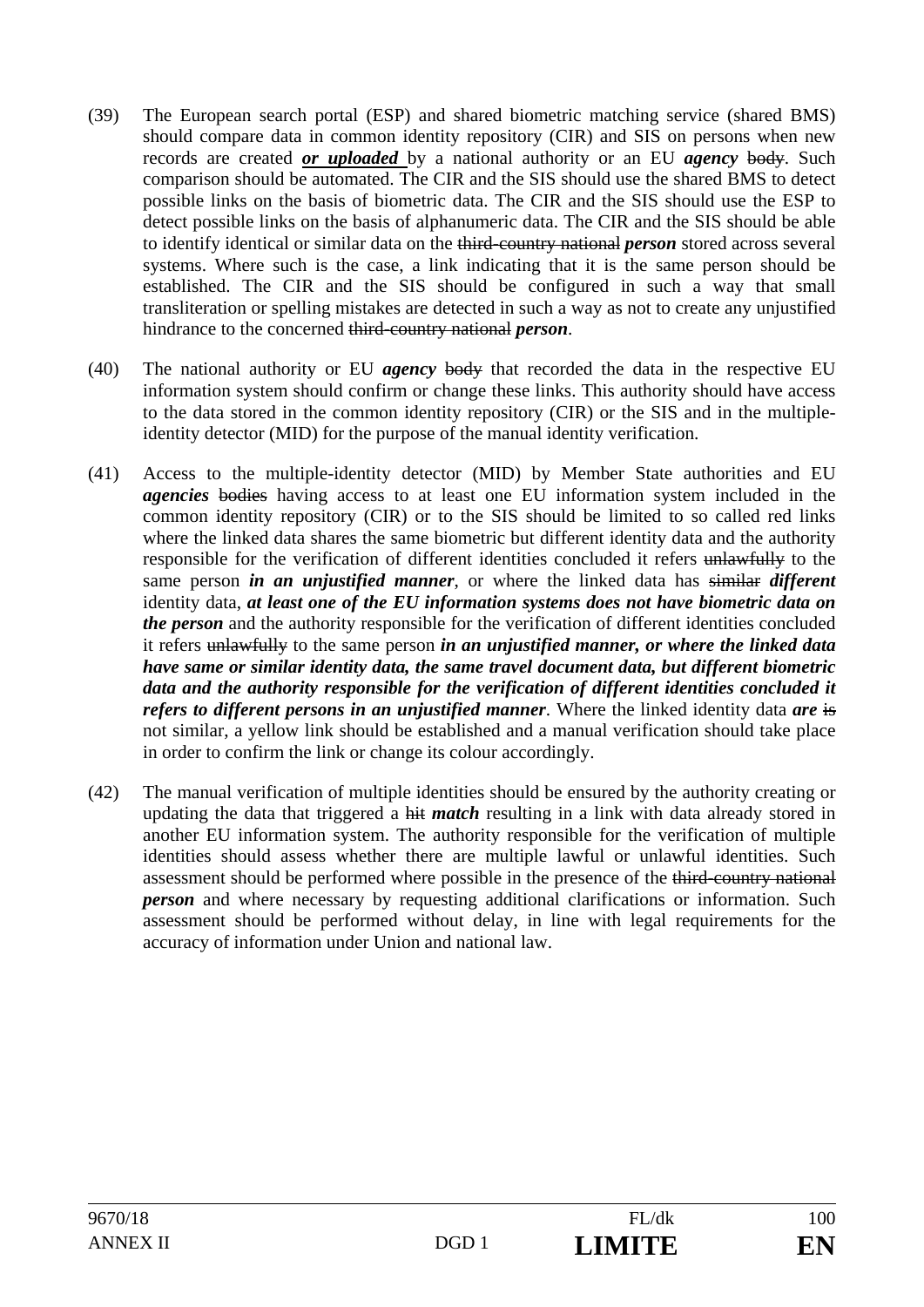- (43) For the links obtained in relation to the Schengen Information System (SIS) related to the alerts in respect of persons wanted for arrest or for surrender or extradition purposes, on missing or vulnerable persons, on persons sought to assist with a judicial procedure, on persons for discreet checks or specific checks or on unknown wanted persons, the authority responsible for the verification of multiple identities should be the SIRENE Bureau of the Member State that created the alert. Indeed those categories of SIS alerts are sensitive and should not necessarily be shared with the authorities creating or updating the data in one of the other EU information systems. The creation of a link with SIS data should be without prejudice to the actions to be taken in accordance with the [SIS Regulations].
- *(43a) Access to the MID by Member State authorities and EU agencies is not foreseen where a white link exists between data from two or more EU information systems. However, this will not affect the users' access rights. Where it becomes evident when accessing data from two or more EU information systems that a white link was wrongly created, that Member State authority or EU agency should be able to correct the situation and replace the link.*
- (44) eu-LISA should establish automated data quality control mechanisms and common data quality indicators. eu-LISA should be responsible to develop a central monitoring capacity for data quality and to produce regular data analysis reports to improve the control of implementation and application by Member States of EU information systems. The common quality indicators should include the minimum quality standards to store data in the EU information systems or the interoperability components. The goal of such a data quality standards should be for the EU information systems and interoperability components to automatically identify apparently incorrect or inconsistent data submissions so that the originating Member State is able to verify the data and carry out any necessary remedial actions.
- (45) The Commission should evaluate eu-LISA quality reports and should issue recommendations to Member States where appropriate. Member States should be responsible for preparing an action plan describing actions to remedy any deficiencies in data quality and should report on its progress regularly.
- (46) The Universal Message Format (UMF) should establish a standard for structured, crossborder information exchange between information systems, authorities and/or organisations in the field of Justice and Home affairs. UMF should define a common vocabulary and logical structures for commonly exchanged information with the objective to facilitate interoperability by enabling the creation and reading of the contents of the exchange in a consistent and semantically equivalent manner.
- *(46a) UMF is not meant as a mandatory, sole or preferred standard for the whole field of Justice and Home Affairs and the diverse solutions deployed by the European Commission, the EU agencies and Member States.*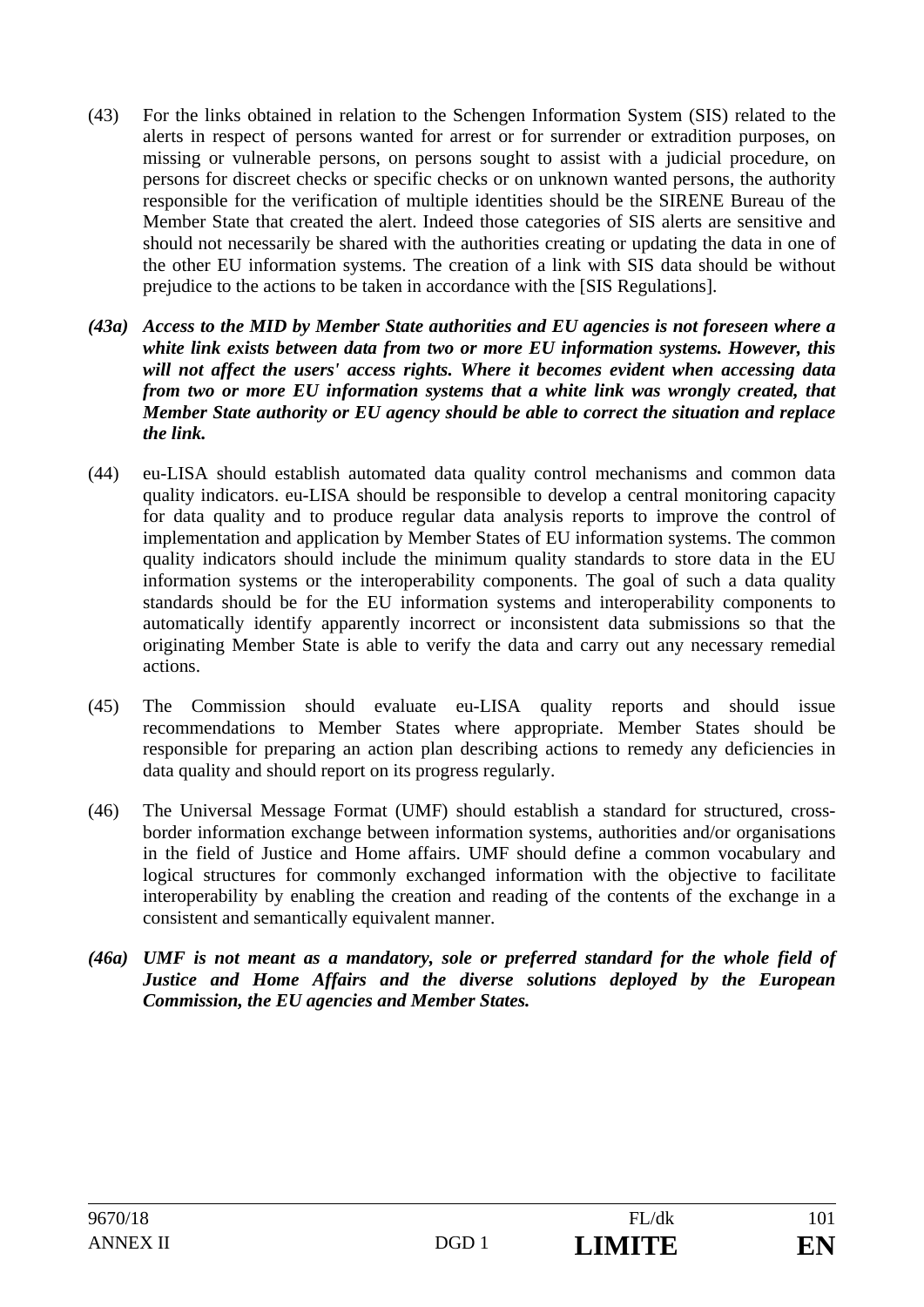- (47) A central repository for reporting and statistics (CRRS) should be established to generate cross-system statistical data and analytical reporting for policy, operational and data quality purposes. eu-LISA should establish, implement and host the CRRS in its technical sites containing anonymous statistical data from the above-mentioned systems, the common identity repository, the multiple-identity detector and the shared biometric matching service. The data contained in the CRRS should not enable the identification of individuals. eu-LISA should render the data anonymous and should record such anonymous data in the CRRS. The process for rendering the data anonymous should be automated and no direct access by eu-LISA staff should be granted to any personal data stored in the EU information systems or in the interoperability components.
- (48) Regulation (EU) *No* 2016/679 should apply to the processing of personal data under this Regulation by national authorities unless such processing is carried out by the designated authorities or central access points of the Member States for the purposes of the prevention, detection or investigation of terrorist offences or of other serious criminal offences, when Directive (EU) *No* 2016/680 of the European Parliament and of the Council should apply.
- *(48a) Where the processing of personal data by the Member States for the purpose of interoperability is carried out by the competent authorities for the purposes of the prevention, detection or investigation of terrorist offences or of other serious criminal offences, Directive (EU) No 2016/680 applies.<sup>62</sup>*
- (49) The specific provisions on data protection of [the EES Regulation *(EU) 2017/2226*], Regulation (EC) No 767/2008, [the ETIAS Regulation] and [the Regulation on SIS in the field of border checks] should apply to the processing of personal data in those respective systems.
- (50) Regulation (EC) No 45/2001 of the European Parliament and of the Council**<sup>63</sup>** should apply to the processing of personal data by eu-LISA and other institutions and bodies of the Union when carrying out their responsibilities under this Regulation, without prejudice to Regulation (EU) 2016/794, which should apply to the processing of personal data by Europol.

 $62$ **<sup>62</sup>** The following recital has been included as part of the political agreement in the ETIAS file: "Where the processing of personal data by the Member States for the purpose of assessing applications is carried out by the competent authorities for the purposes of the prevention, detection or investigation of terrorist offences or of other serious criminal offences, Directive (EU) No 2016/680 applies."

**<sup>63</sup>** Regulation (EC) No 45/2001 of the European Parliament and of the Council of 18 December 2000 on the protection of individuals with regard to the processing of personal data by the Community institutions and bodies and on the free movement of such data (OJ L 8, 12.1.2001, p.1).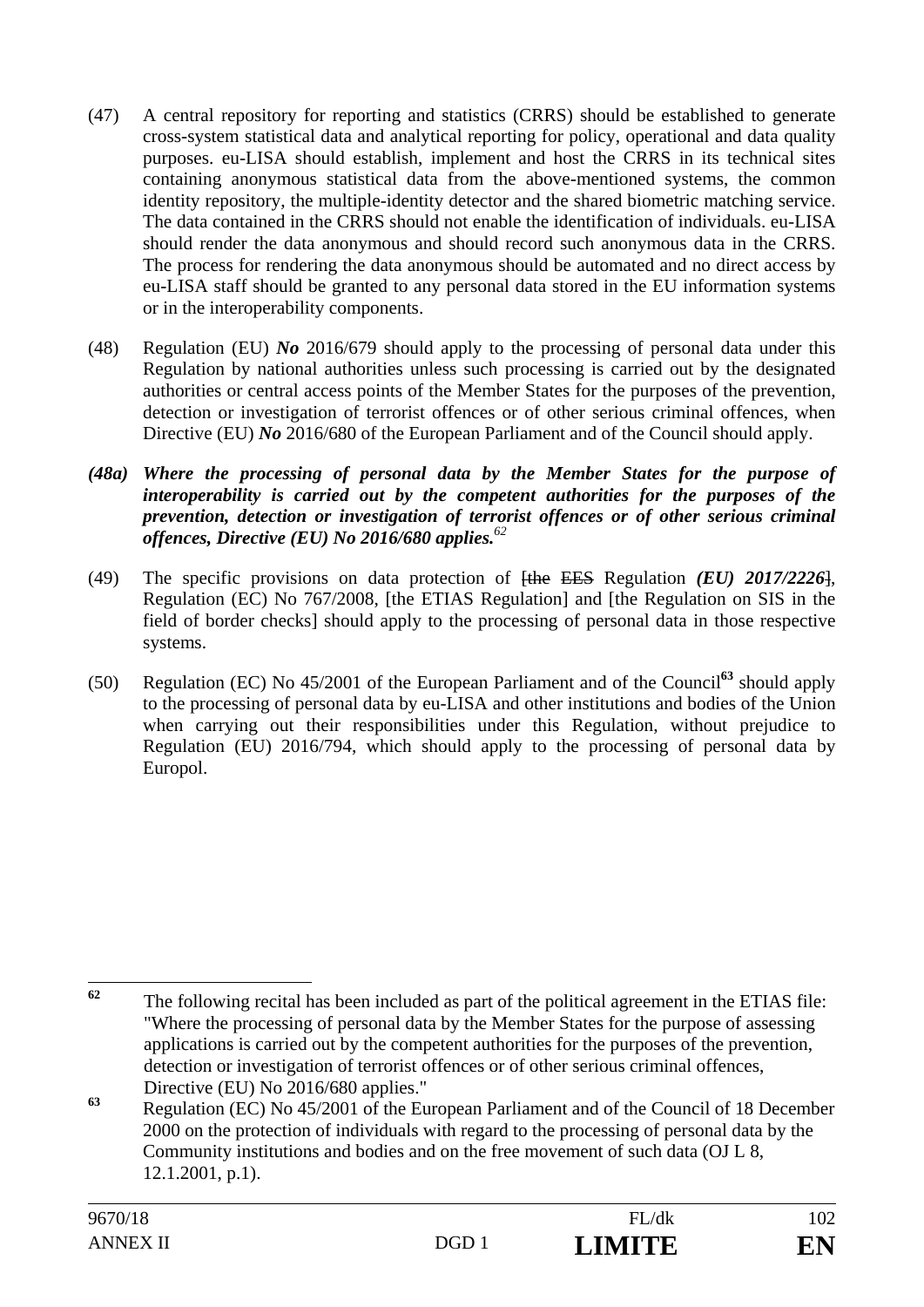- (51) The national supervisory authorities established in accordance with [Regulation (EU) *No*  2016/679] *or Directive (EU) 2016/680* should monitor the lawfulness of the processing of personal data by the Member States, whilst the European Data Protection Supervisor as established by Regulation (EC) No 45/2001 should monitor the activities of the Union institutions and bodies in relation to the processing of personal data. The European Data Protection Supervisor and the supervisory authorities should cooperate with each other in the monitoring of the processing of personal data by interoperability components.
- $(52)$  " $\left( \ldots \right)$ ) The European Data Protection Supervisor was consulted in accordance with Article 28(2) of Regulation (EC) No 45/2001 and delivered an opinion on *16 April 2018* … "
- (53) Insofar as confidentiality is concerned, the relevant provisions of the Staff Regulations of officials and the Conditions of Employment of other servants of the European Union should apply to officials or other servants employed and working in connection with SIS.
- (54) Both the Member States and eu-LISA should maintain security plans in order to facilitate the implementation of security obligations and should cooperate with each other in order to address security issues. eu-LISA should also make sure there is a continuous use of the latest technological developments to ensure data integrity regarding the development, design and management of the interoperability components.
- (55) To support the purposes of statistics and reporting, it is necessary to grant access to authorised staff of the competent authorities, institutions and *agencies* bodies identified in this Regulation to consult certain data related to certain interoperability components without enabling individual identification.
- (56) In order to allow competent authorities and the EU *agencies* bodies to adapt to the new requirements on the use of the European search portal (ESP), it is necessary to provide for a transitional period. Similarly, in order to allow for the coherent and optimal functioning of the multiple-identity detector (MID), transitional measures should be established for the start of its operations.
- (57) The costs for the development of the interoperability components projected under the current Multiannual Financial Framework are lower than the remaining amount on the budget earmarked for Smart Borders in Regulation (EU) No 515/2014 of the European Parliament and the Council<sup>64</sup>. Accordingly, this Regulation, pursuant to Article 5(5)(b) of Regulation (EU) No 515/2014, should reallocate the amount currently attributed for developing IT systems supporting the management of migration flows across the external borders.

<sup>64</sup> **<sup>64</sup>** Regulation (EU) No 515/2014 of the European Parliament and of the Council of 16 April 2014 establishing as part of the Internal Security Fund, the Instrument for financial support for external borders and visa and repealing Decision No 574/2007/EC (OJ L 150, 20.5.2014, p. 143).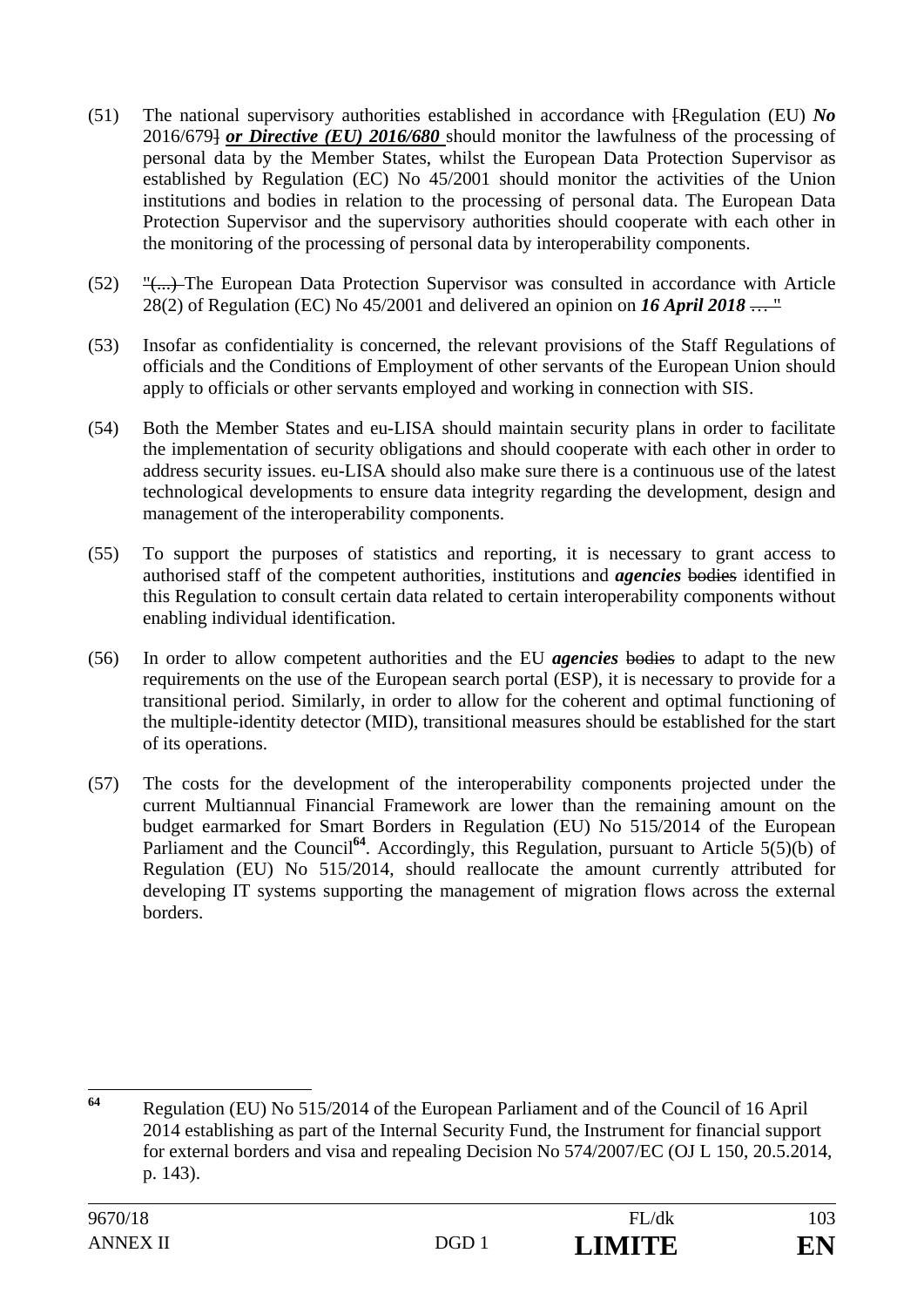- (58) In order to supplement certain detailed technical aspects of this Regulation, the power to adopt acts in accordance with Article 290 of the Treaty on the Functioning of the European Union should be delegated to the Commission in respect of the *extension of the transitional period for the use of the European Search Portal (ESP)*-profiles for the users of the European search portal (ESP) and the content and format of the ESP replies. It is of particular importance that the Commission carry out appropriate consultations during its preparatory work, including at expert level, and that those consultations be conducted in accordance with the principles laid down in the Interinstitutional Agreement on Better Law-Making of 13 April 2016<sup>65</sup>. In particular, to ensure equal participation in the preparation of delegated acts, the European Parliament and the Council should receive all documents at the same time as Member State experts, and their experts should systematically have access to meetings of Commission expert groups dealing with the preparation of delegated acts.
- (59) In order to ensure uniform conditions for the implementation of this Regulation, implementing powers should be conferred on the Commission to adopt detailed rules on: *technical details of profiles for the users of the European search portal (ESP); format of the ESP replies; performance requirements and performance monitoring of the shared*  **BMS**; automated data quality control mechanisms, procedures and indicators; development of the UMF standard; procedures for determining cases of similarity of identities; the operation of the central repository for reporting and statistics; and cooperation procedure in case of security incidents*; and specifications of the technical solution to facilitate the querying of EU information systems and the CIR*. Those powers should be exercised in accordance with Regulation (EU) No 182/2011 of the European Parliament and of the Council<sup>66</sup>.
- (60) Regulation *(EU)* 2016/794 shall apply for any processing of Europol data for the purposes of this Regulation.
- *(60a) This Regulation should contain clear provisions on liability and right to compensation for unlawful processing of personal data or from any other act incompatible with it, without prejudice to the right to compensation from, and liability of the controller or processor under Regulation (EU) No 2016/679, Directive (EU) No 2016/680 and Regulation (EC) No 45/2001. With regard to the role of eu-LISA as a data processor, this latter should be responsible for the damage it provoked where it has not complied with the specific obligations of this Regulation directed to it, or where it has acted outside or contrary to lawful instructions of the Member State which is the data controller.*
- (61) This Regulation is without prejudice to the application of Directive 2004/38/EC.

<sup>65</sup> **<sup>65</sup>** http://eur-lex.europa.eu/legal-

content/EN/TXT/?uri=uriserv:OJ.L\_.2016.123.01.0001.01.ENG. **<sup>66</sup>** Regulation (EU) No 182/2011 of the European Parliament and of the Council of 16 February 2011 laying down the rules and general principles concerning mechanisms for control by the Member States of the Commission's exercise of implementing powers (OJ L 55, 28.2.2011, p. 13).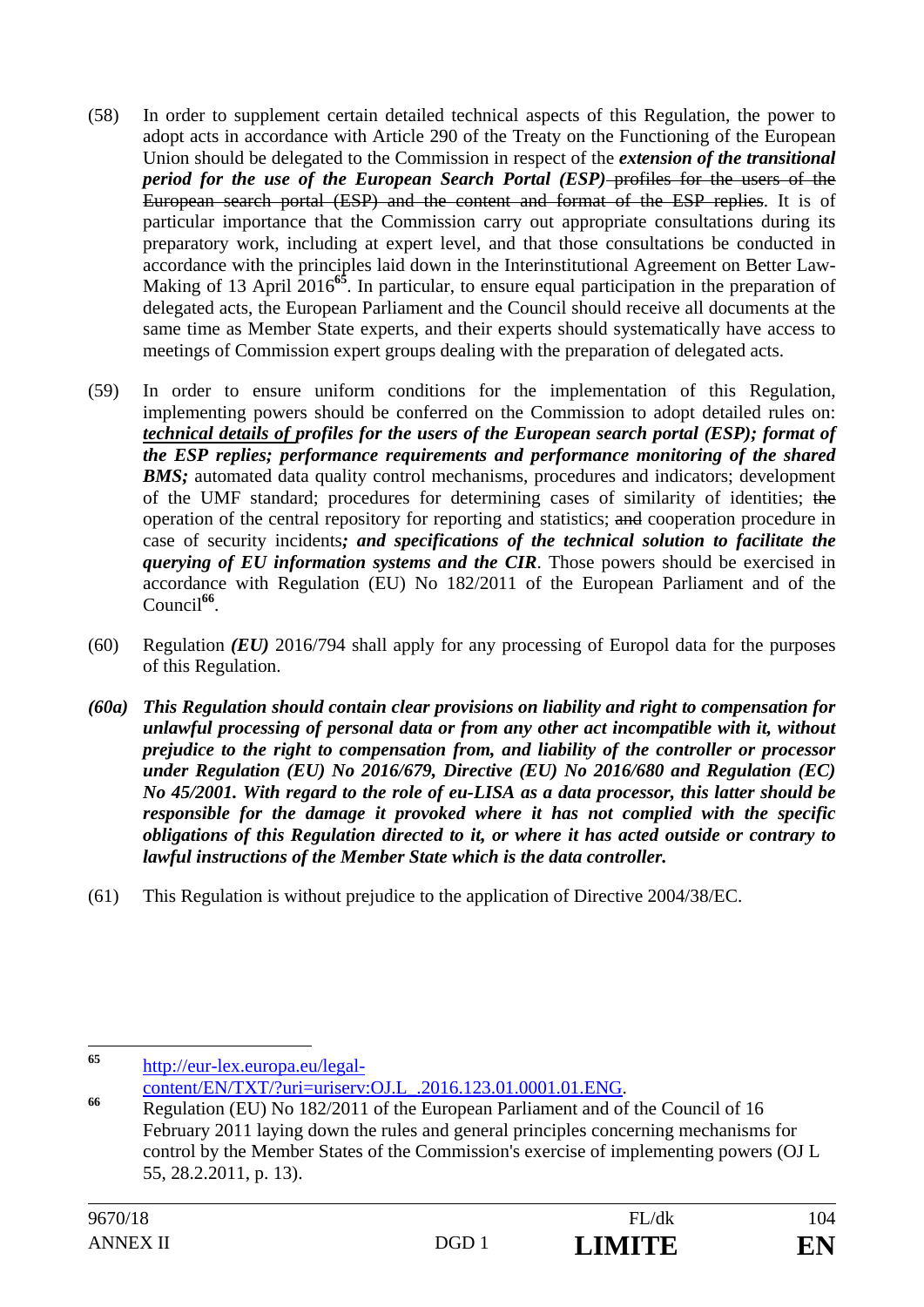(62) *In accordance with Articles 1 and 2 of Protocol No 22 on the Position of Denmark, annexed to the Treaty on European Union and to the Treaty on the Functioning of European Union, Denmark is not taking part in the adoption of this Regulation and is not bound by it or subject to its application. Given that this Regulation, insofar as its provisions relate to SIS as governed by Decision 2007/533/JHA, builds upon the Schengen acquis, Denmark shall, in accordance with Article 4 of that Protocol, decide*  within a period of six months after the adoption of this Regulation whether it will *implement it in its national law. Moreover,* in accordance with Article 3 of the Agreement between the European Community and the Kingdom of Denmark on the criteria and mechanisms for establishing the State responsible for examining a request for asylum lodged in Denmark or any other Member State of the European Union and 'Eurodac' for the comparison of fingerprints for the effective application of the Dublin Convention<sup>[1]</sup>, Denmark is to notify the Commission whether it will implement the contents of this Regulation, insofar as it relates to Eurodac [and the automated system for registration, monitoring and the allocation mechanism for applications for international protection referred to in Article 44 of Regulation (EU) XX/XX establishing the criteria and mechanisms for determining the Member State responsible for examining an application for international protection lodged in one of the Member States by a third-country national or a stateless person (recast)].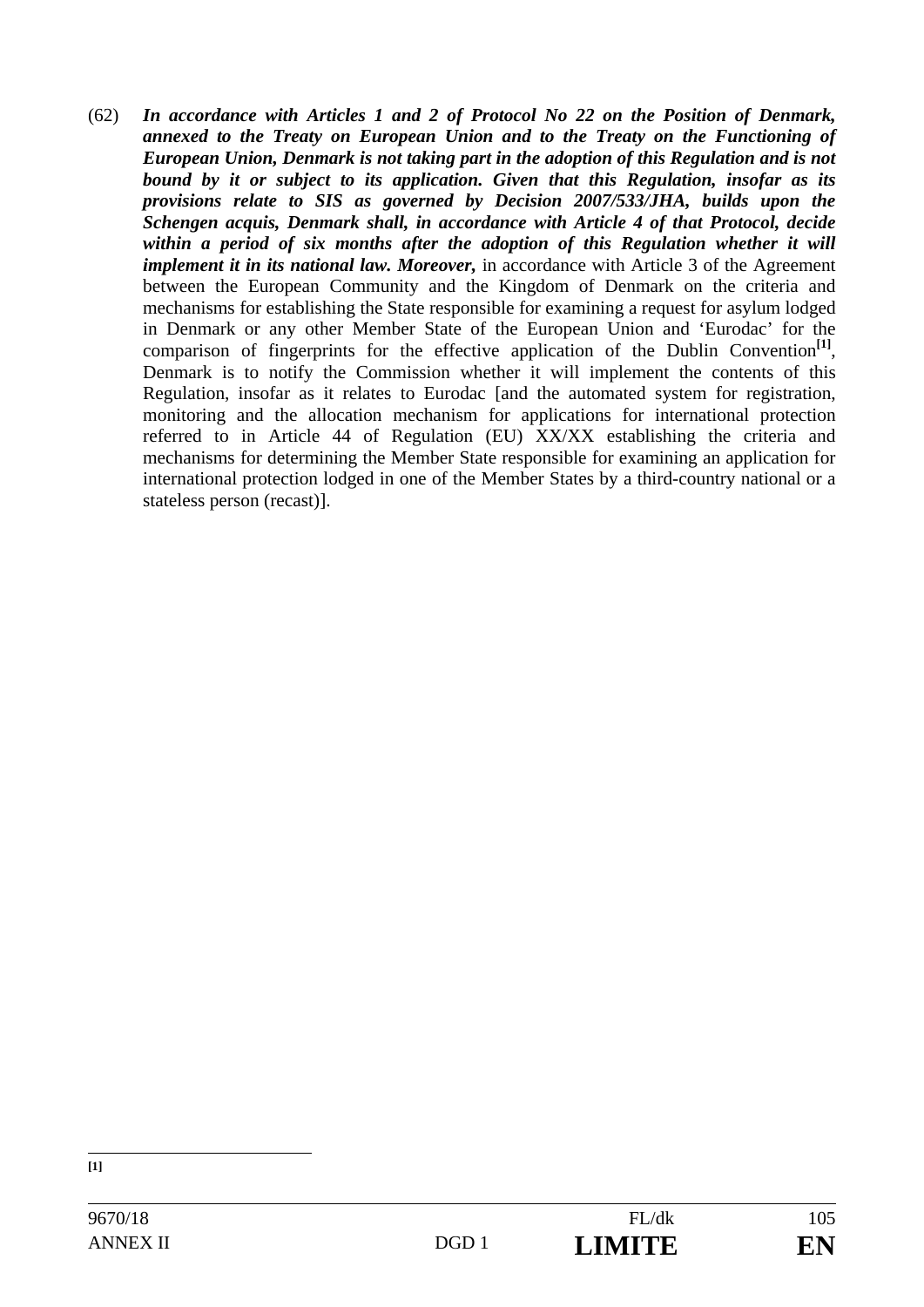(63) Insofar as its provisions relate to SIS as governed by Decision 2007/533/JHA, the United Kingdom is taking part in this Regulation, in accordance with Article 5(1) of Protocol No 19 on the Schengen *acquis* integrated into the framework of the European Union, annexed to the Treaty on European Union and to the Treaty on the Functioning of the European Union (Protocol on the Schengen *acquis*) and Article 8(2) of Council Decision 2000/365/EC of 29 May 2000 concerning the request of the United Kingdom of Great Britain and Northern Ireland to take part in some of the provisions of the Schengen *acquis<sup>67</sup>*. Furthermore, insofar as its provisions relate to Eurodac [and the automated system for registration, monitoring and the allocation mechanism for applications for international protection referred to in Article 44 of Regulation (EU) XX/XX establishing the criteria and mechanisms for determining the Member State responsible for examining an application for international protection lodged in one of the Member States by a third-country national or a stateless person (recast)] the United Kingdom may notify to the President of the Council its wish to take part in the adoption and application of this Regulation, in accordance with Article 3 of Protocol No 21 on the position of the United Kingdom and Ireland in respect of the area of freedom, security and justice, annexed to the TEU and to the TFEU (Protocol on the position of the United Kingdom and Ireland). Insofar as its provisions relate to [the ECRIS-TCN system], in accordance with Articles 1 and 2 and Article 4a(1) of Protocol 21 on the position of the United Kingdom and Ireland in respect of the area of freedom, security and justice, annexed to the TEU and the TFEU, the United Kingdom is not taking part in the adoption of this Regulation and is not bound or subject to its application. In accordance with Article 3 and Article 4a(1) of Protocol 21, the United Kingdom may notify its wish to take part in the adoption of this Regulation. Insofar as its provisions relate to [the ECRIS-TCN system], in accordance with Article 3 and Article 4a(1) of Protocol 21 on the position of the United Kingdom and Ireland in respect of the area of freedom, security and justice, annexed to the TEU and the TFEU, the United Kingdom has notified its wish to part in the adoption of this Regulation. In accordance with Article 3 and Article 4a(1) of Protocol 21, the United Kingdom has notified its wish to take part in the adoption of this Regulation.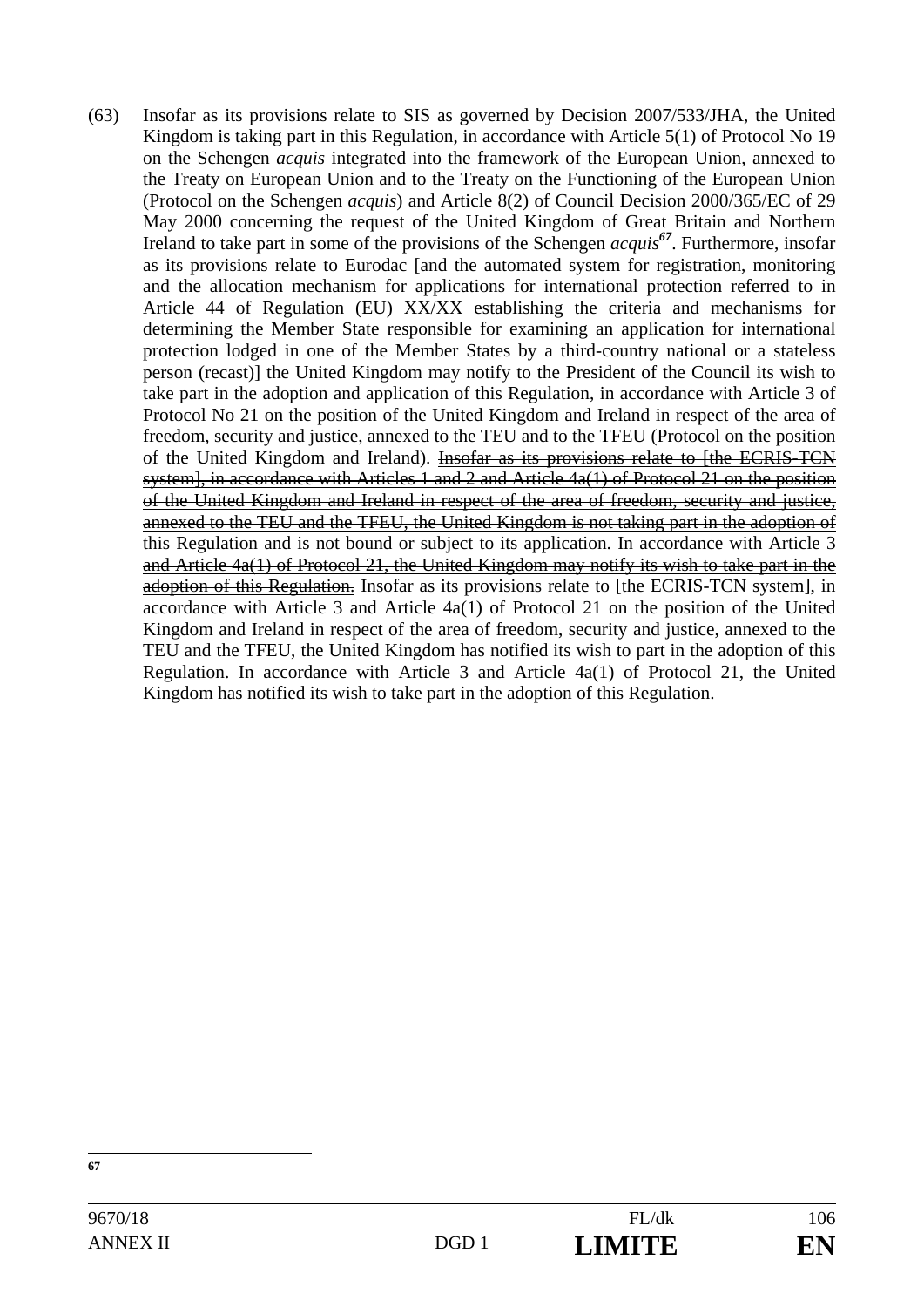- (64) Insofar as its provisions relate to SIS as governed by Decision 2007/533/JHA, Ireland is taking part in this Regulation, in accordance with Article 5(1) of Protocol No 19 on the Schengen *acquis* integrated into the framework of the European Union, annexed to the Treaty on European Union and to the Treaty on the Functioning of the European Union (Protocol on the Schengen *acquis*), and Article 6(2) of Council Decision 2002/192/EC of 28 February 2002 concerning Ireland's request to take part in some of the provisions of the Schengen *acquis*<sup>68</sup>. Furthermore, insofar as its provisions relate to Eurodac [and the automated system for registration, monitoring and the allocation mechanism for applications for international protection referred to in Article 44 of Regulation (EU) XX/XX establishing the criteria and mechanisms for determining the Member State responsible for examining an application for international protection lodged in one of the Member States by a thirdcountry national or a stateless person (recast)], Ireland may notify to the President of the Council its wish to take part in the adoption and application of this Regulation, in accordance with Article 3 of Protocol No 21 on the position of the United Kingdom and Ireland in respect of the area of freedom, security and justice, annexed to the Treaty on European Union and to the Treaty on the Functioning of the European Union (Protocol on the position of the United Kingdom and Ireland). Insofar as its provisions relate to [the ECRIS-TCN system], in accordance with Articles 1 and 2 and Article 4a(1) of Protocol 21 on the position of the United Kingdom and Ireland in respect of the area of freedom, security and justice, annexed to the TEU and the TFEU, Ireland is not taking part in the adoption of this Regulation and is not bound or subject to its application. In accordance with Article 3 and Article 4a(1) of Protocol 21, Ireland may notify its wish to take part in the adoption of this Regulation.
- (65) As regards Iceland and Norway, as regards Eurodac [and the automated system for registration, monitoring and the allocation mechanism for applications for international protection referred to in Article 44 of Regulation (EU) XX/XX establishing the criteria and mechanisms for determining the Member State responsible for examining an application for international protection lodged in one of the Member States by a third-country national or a stateless person (recast)], this Regulation constitutes a new measure within the meaning of the Agreement between the European Community and the Republic of Iceland and the Kingdom of Norway concerning the criteria and mechanisms for establishing the State responsible for examining a request for asylum lodged in a Member State or in Iceland or Norway.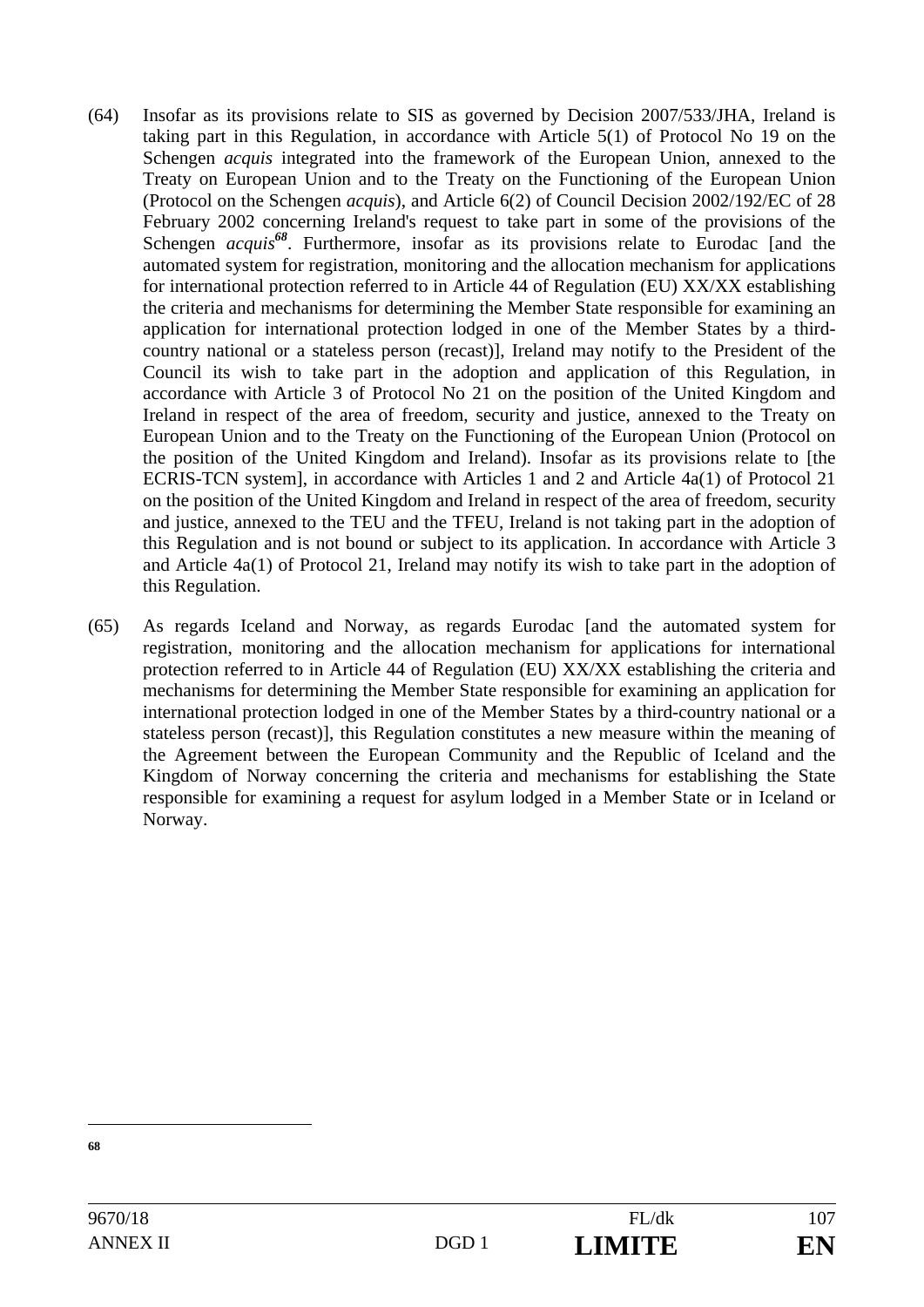- (66) As regards Switzerland, as regards Eurodac [and the automated system for registration, monitoring and the allocation mechanism for applications for international protection referred to in Article 44 of Regulation (EU) XX/XX establishing the criteria and mechanisms for determining the Member State responsible for examining an application for international protection lodged in one of the Member States by a third-country national or a stateless person (recast)], this Regulation constitutes a new measure related to Eurodac within the meaning of the Agreement between the European Community and the Swiss Confederation concerning the criteria and mechanisms for establishing the State responsible for examining a request for asylum lodged in a Member State or in Switzerland.
- (67) As regards Liechtenstein, as regards Eurodac, [and the automated system for registration, monitoring and the allocation mechanism for applications for international protection referred to in Article 44 of Regulation (EU) XX/XX establishing the criteria and mechanisms for determining the Member State responsible for examining an application for international protection lodged in one of the Member States by a third-country national or a stateless person (recast)] this Regulation constitutes a new measure within the meaning of the Protocol between the European Community, the Swiss Confederation and the Principality of Liechtenstein on the accession of the Principality of Liechtenstein to the Agreement between the European Community and the Swiss Confederation concerning the criteria and mechanisms for establishing the State responsible for examining a request for asylum lodged in a Member State or in Switzerland.
- (68) This Regulation respects the fundamental rights and observes the principles recognised in particular by the Charter of Fundamental Rights of the European Union and shall *should* be applied in accordance with those rights and principles

HAVE ADOPTED THIS REGULATION: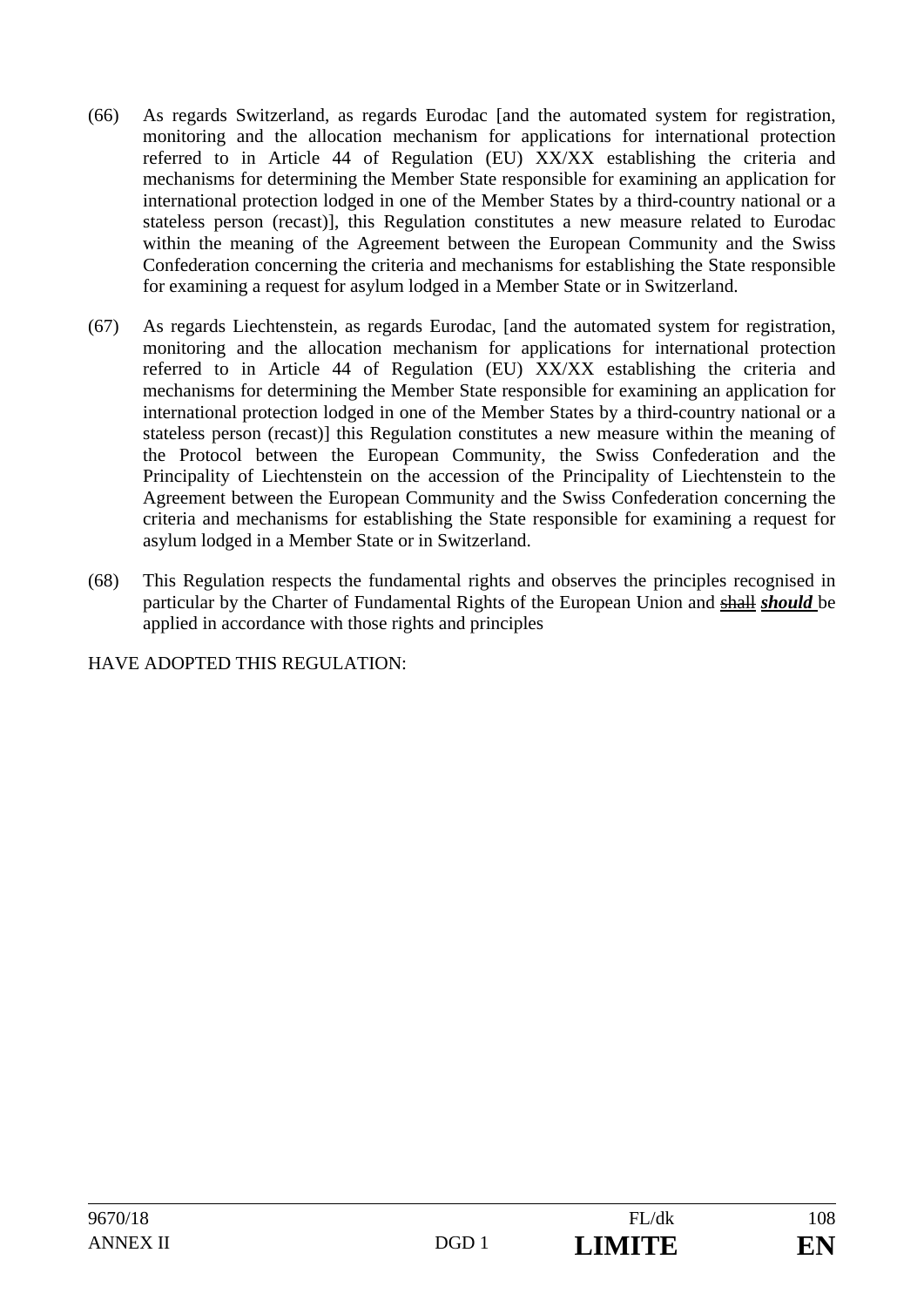## **CHAPTER I General provisions**

#### *Article 1 Subject matter*

- 1. This Regulation, together with [Regulation 2018/xx on interoperability borders and visa], establishes a framework to ensure the interoperability between the Entry/Exit System (EES), the Visa Information System (VIS), [the European Travel Information and Authorisation System (ETIAS)], Eurodac, the Schengen Information System (SIS), and [the European Criminal Records Information System for third-country nationals (ECRIS-TCN)] in order for those systems and data to supplement each other.
- 2. The framework shall include the following interoperability components:
	- (a) a European search portal (ESP);
	- (b) a shared biometric matching service (shared BMS);
	- (c) a common identity repository (CIR);
	- (d) a multiple-identity detector (MID).
- 3. This Regulation also lays down provisions on data quality requirements, on a Universal Message Format (UMF), on a central repository for reporting and statistics (CRRS) and lays down the responsibilities of the Member States and of the European Agency for the operational management of large-scale IT systems in the area of freedom, security and justice (eu-LISA), with respect to the design and operation of the interoperability components.
- 4. This Regulation also adapts the procedures and conditions for Member State  $\frac{1}{2}$ enforcement *designated* authorities and for the European Union Agency for Law Enforcement Cooperation (Europol) access to the Entry/Exit System (EES), the Visa Information System (VIS), [the European Travel Information and Authorisation System (ETIAS),] and Eurodac for the purposes of the prevention, detection and *or* investigation of terrorist offences or of other serious criminal offences falling under their competence.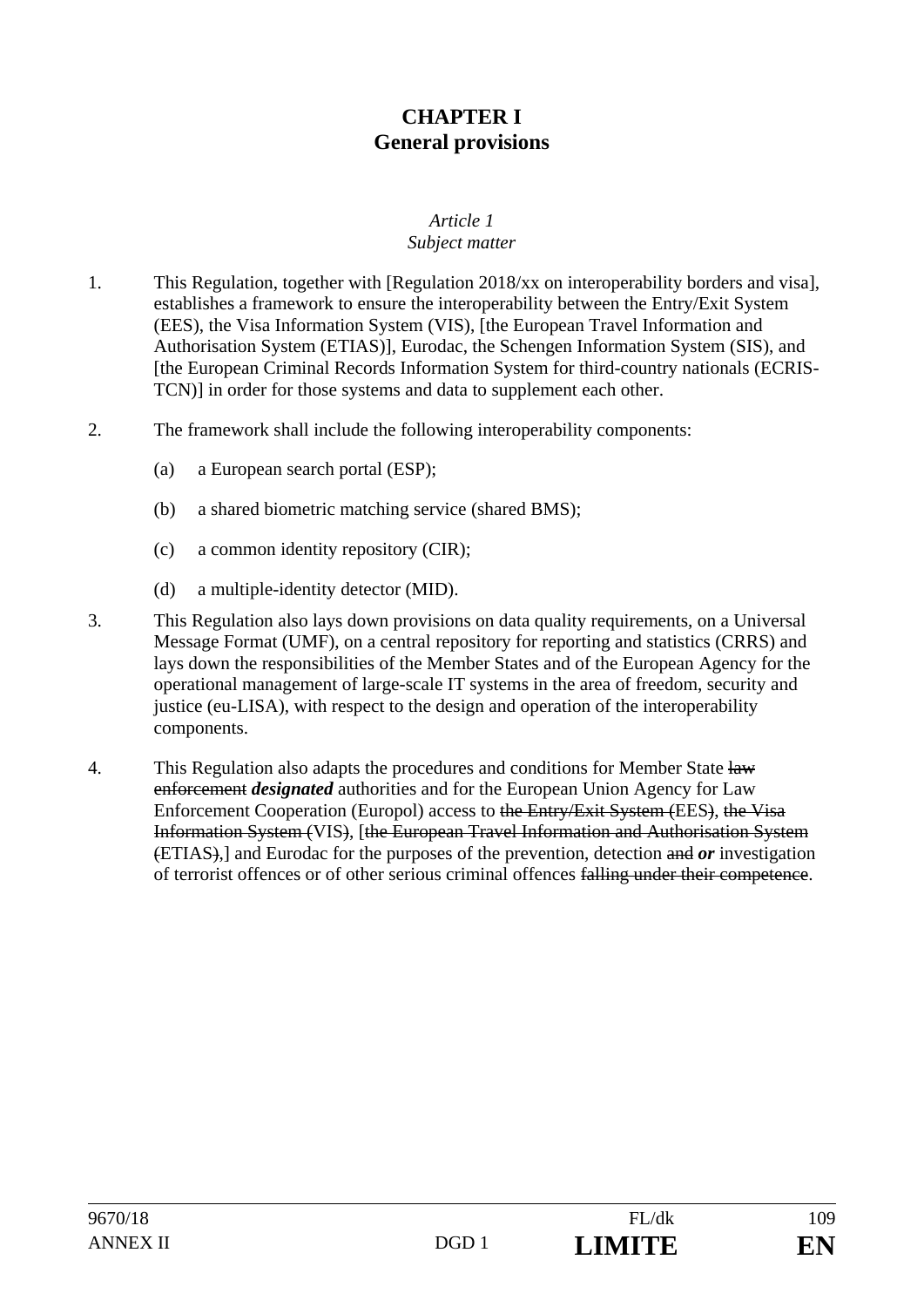#### *Objectives of interoperability*

- 1. By ensuring interoperability, this Regulation shall have *has* the following objectives:
	- (a) *to improve the effectiveness and efficiency of checks at the external borders*; to improve the management of the external borders;
	- (b) to contribute to preventing and combating irregular *illegal im*migration;
	- (c) to contribute to a high level of security within the area of freedom, security and justice of the Union including the maintenance of public security and public policy and safeguarding the security in the territories of the Member States;
	- (d) to improve the implementation of the common visa policy; and
	- (e) to assist in examining application*s* for international protection *lodged in a Member State*;
	- *(f) in the event of a natural disaster or an accident, for humanitarian reasons, to assist in the identification of unknown persons who are not able to identify themselves or unidentified human remains.*
- 2. The objectives of ensuring interoperability *referred to in paragraph 1* shall be achieved *in particular* by:
	- (a) ensuring the correct identification of persons;
	- (b) contributing to fighting identity fraud;
	- (c) improving and harmonising data quality requirements of the respective EU information systems *while respecting the data processing requirements of the legal bases of the individual systems, data protection standards and the data owner principles*;
	- (d) facilitating and *supporting* the technical and operational implementation by Member States of existing and future EU information systems;
	- (e) strengthening and simplifying and making more uniform the data security and data protection conditions that govern the respective EU information systems, *without prejudice to the special protection and safeguards afforded to certain categories of data;*
	- (f) streamlining the conditions for law enforcement access *by designated authorities* to the EES, the VIS, [the ETIAS] and Eurodac;
	- (g) supporting the purposes of the EES, the VIS, [the ETIAS], Eurodac, the SIS and [the ECRIS-TCN system].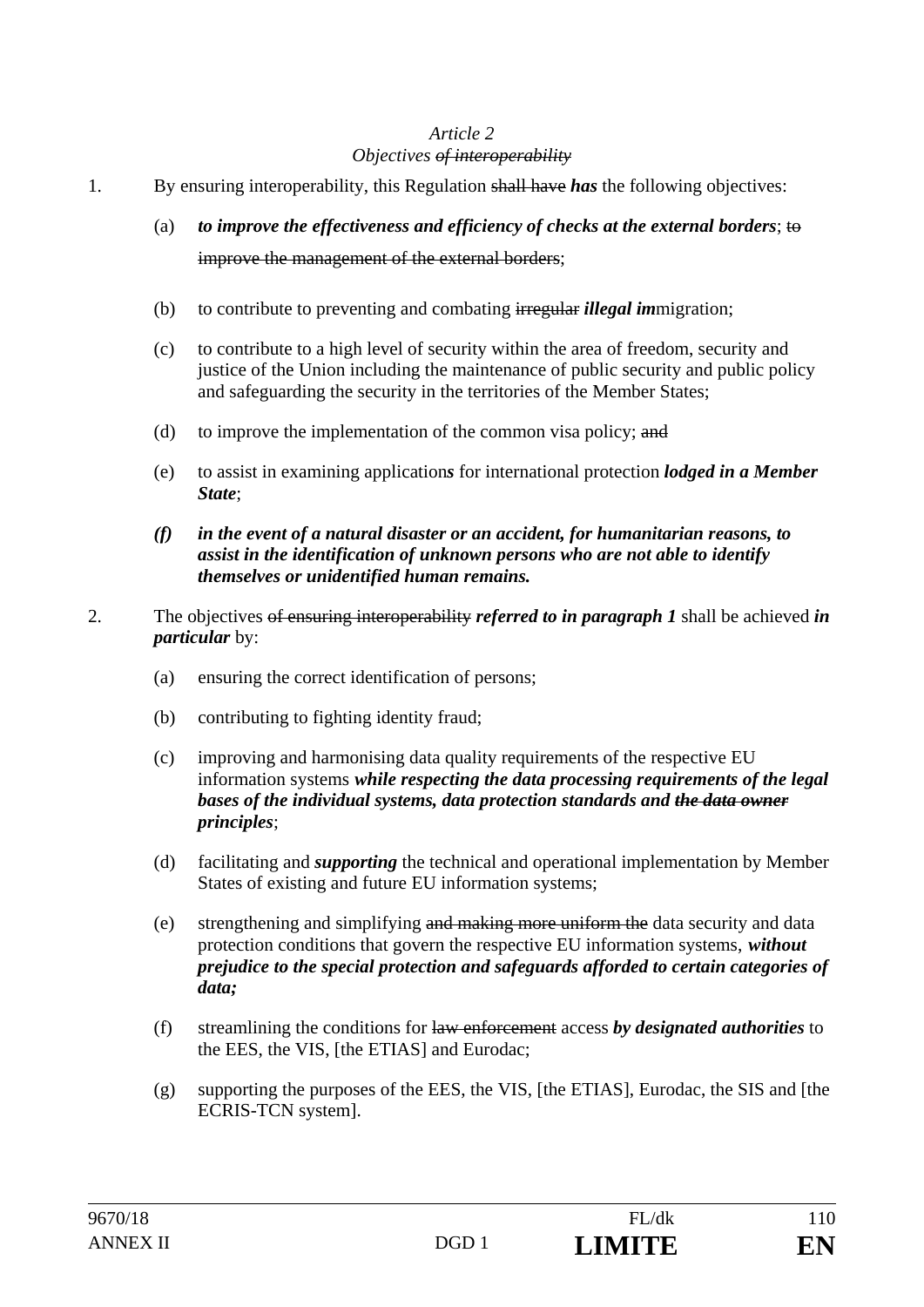#### *Scope*

- 1. This Regulation applies to Eurodac, the Schengen Information System (SIS) and [the European Criminal Records Information System for third-country nationals (ECRIS-TCN)].
- 2. This Regulation also applies to the Europol data to the extent of enabling querying it simultaneously to the EU information systems referred to in paragraph 1 in accordance with Union law.
- 3. This Regulation applies to persons in respect of whom personal data may be processed in the EU information systems referred to in paragraph 1 and in the Europol data referred to in paragraph 2.

#### *Article 4 Definitions*

For the purposes of this Regulation, the following definitions apply:

- (1) 'external borders' means external borders as defined in Article 2(2) of Regulation (EU) 2016/399;
- (2) 'border checks' means border checks as defined in Article 2(11) of Regulation (EU) 2016/399;
- (3) 'border authority' means the border guard assigned in accordance with national law to carry out border checks *as defined in point 11 of Article 2 of Regulation (EU) 2016/399*;
- (4) 'supervisory authorities' means the supervisory authority established in accordance with Article 51(1) of Regulation (EU) 2016/679, and the supervisory authority established in accordance with Article 41(1) of Directive (EU) 2016/680;
- (5) 'verification' means the process of comparing sets of data to establish the validity of a claimed identity (one-to-one check);
- (6) 'identification' means the process of determining a person's identity through a database search against multiple sets of data (one-to-many check);
- (7) 'third-country national' means a person who is not a citizen of the Union within the meaning of Article 20(1) of the Treaty, or a stateless person or a person whose nationality is unknown;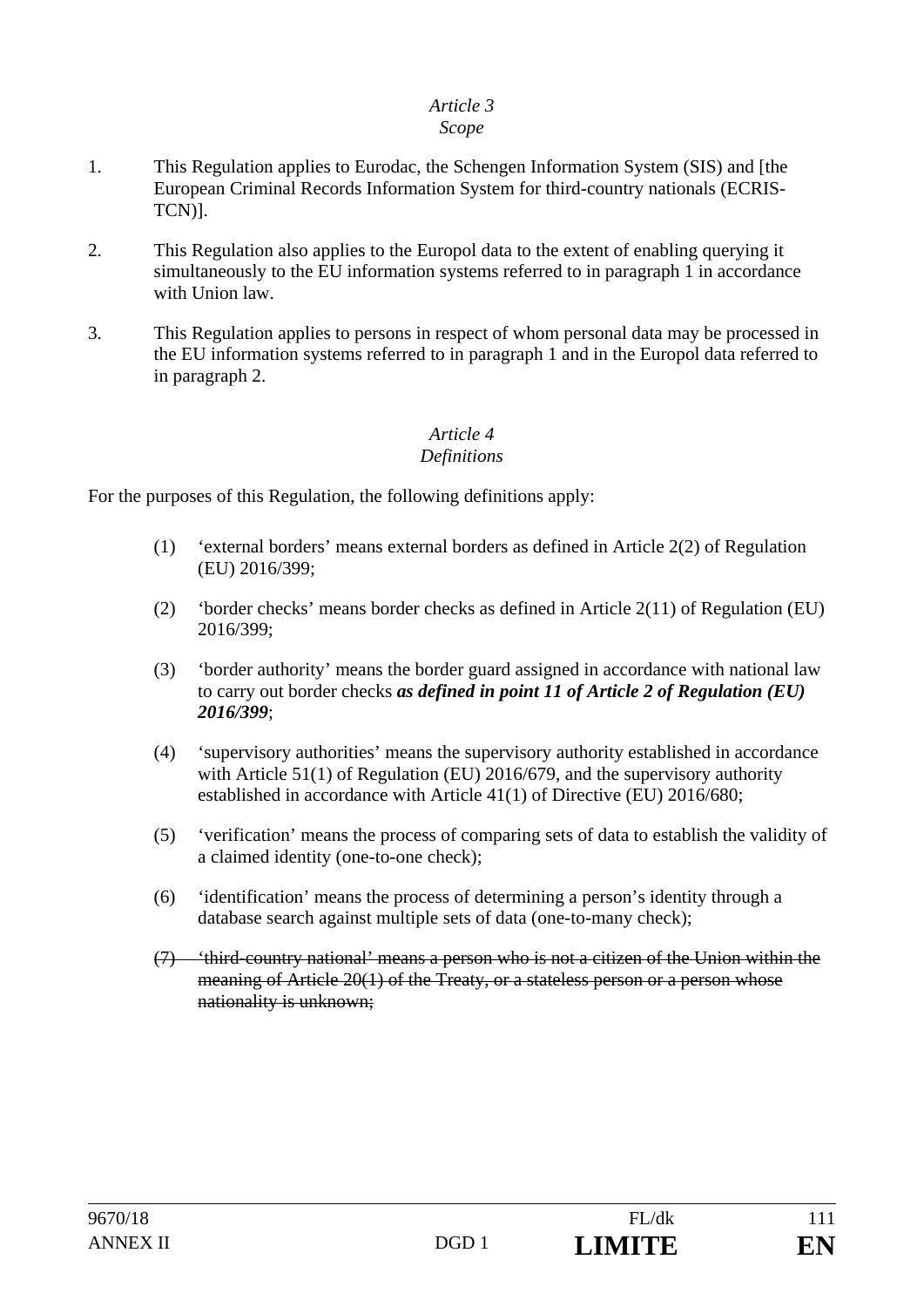- (8) 'alphanumeric data' means data represented by letters, digits, special characters, spaces and punctuation marks;
- (9) 'identity data' means the data referred to in Article  $27(3)(a)$  to (h);
- (10) *'dactyloscopic data' means fingerprints images, images of fingerprint latents, palm prints, and palm prints latents69 which due to their unique character and the reference points contained therein enable accurate and conclusive comparisons on a person's identity*; 'fingerprint data' means the data relating to the fingerprints of an individual;
- (11) 'facial image' means digital images of the face;
- (12) 'biometric data' means fingerprint *dactyloscopic* data *and/*or facial image;
- (13) 'biometric template' means a mathematical representation obtained by feature extraction from biometric data limited to the characteristics necessary to perform identifications and verifications;
- (14) 'travel document' means a passport or other equivalent document entitling the holder to cross the external borders and to which a visa may be affixed;
- (15) 'travel document data' means the type, number and country of issuance of the travel document, the date of expiry of the validity of the travel document and the threeletter code of the country issuing the travel document;
- (16) 'travel authorisation' means travel authorisation as defined in Article 3 of the **[ETIAS Regulation]:**
- $(17)$  'short-stay visa' means visa as defined in Article  $2(2)(a)$  of Regulation (EC) No 810/2009;
- (18) 'EU information systems' means the large-scale IT systems *operationally* managed by eu-LISA;
- (19) 'Europol data' means personal data *processed by* provided to Europol for the purpose referred to in Article 18(2)(a) *to (c)* of Regulation (EU) 2016/794;
- (20) 'Interpol databases' means the Interpol Stolen and Lost Travel Document database (SLTD) and the Interpol Travel Documents Associated with Notices database (Interpol TDAWN);

<sup>69</sup> **<sup>69</sup>** *NB: Same definition as in Council Decision 2008/616/JHA*.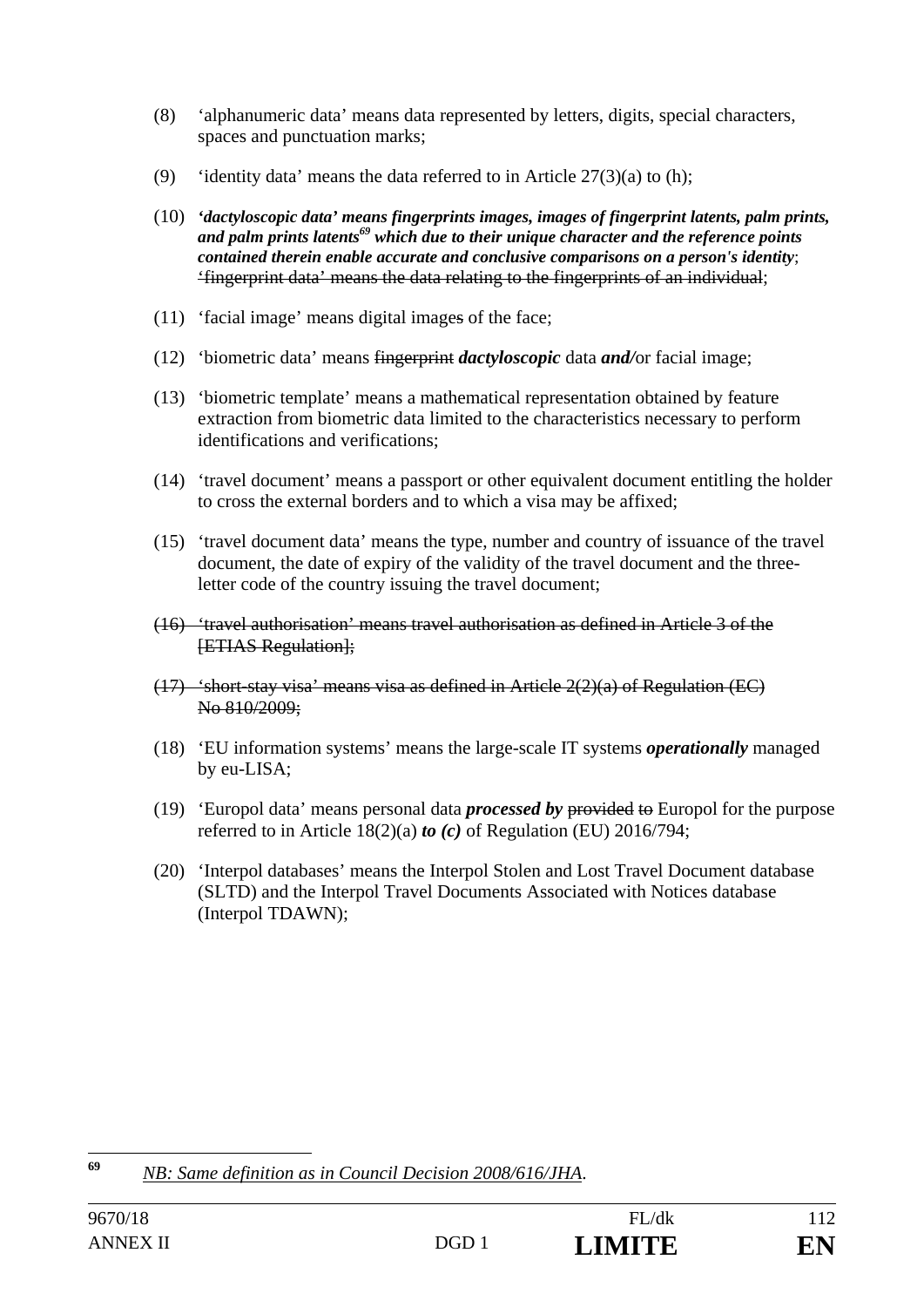- (21) 'match' means the existence of a correspondence *as a result of an automated comparison between* established by comparing two or more occurrences of personal data recorded or being recorded in an information system or database;
- (22) 'hit' means the confirmation of one match or several or matches;
- (23) 'police authority' means 'competent authority' as defined in Article 3(7) of Directive *No* 2016/680;
- (24) 'designated authorities' means the Member State designated authorities referred to in Article 29(1) of Regulation (EU) 2017/2226, Article 3(1) of Council Decision 2008/633/JHA, [Article 43 of the ETIAS Regulation] and [Article 6 of the Eurodac Regulation];
- (25) 'terrorist offence' means an offence under national law which corresponds or is equivalent to one of the offences referred to in Directive (EU) 2017/541;
- (26) 'serious criminal offence' means an offence which corresponds or is equivalent to one of the offences referred to in Article 2(2) of Framework Decision 2002/584/JHA, if it is punishable under national law by a custodial sentence or a detention order for a maximum period of at least three years;
- (27) *'Entry/Exit System' (*'EES'**)** means the Entry/Exit System as referred to in Regulation (EU) 2017/2226;
- (28) *'Visa Information System' (*'VIS'*)* means the Visa Information System as referred to in Regulation (EC) No 767/2008;
- (29) [*'the European Travel Information and Authorisation System' (*'ETIAS'*)* means the European Travel Information and Authorisation System as referred to in the ETIAS Regulation];
- (30) 'Eurodac' means Eurodac as referred to in the [Eurodac Regulation];
- (31) *'Schengen Information System' (*'SIS'*)* means the Schengen Information System as referred to [in the Regulation on SIS in the field of border checks, Regulation on SIS in the field of law enforcement and Regulation on SIS in the field of illegal return];
- (32) ['ECRIS-TCN System' means the European Criminal Records Information System *the centralised system for the identification of Member States* holding conviction information on third-country national*s* and stateless persons as referred to in the ECRIS-TCN System Regulation];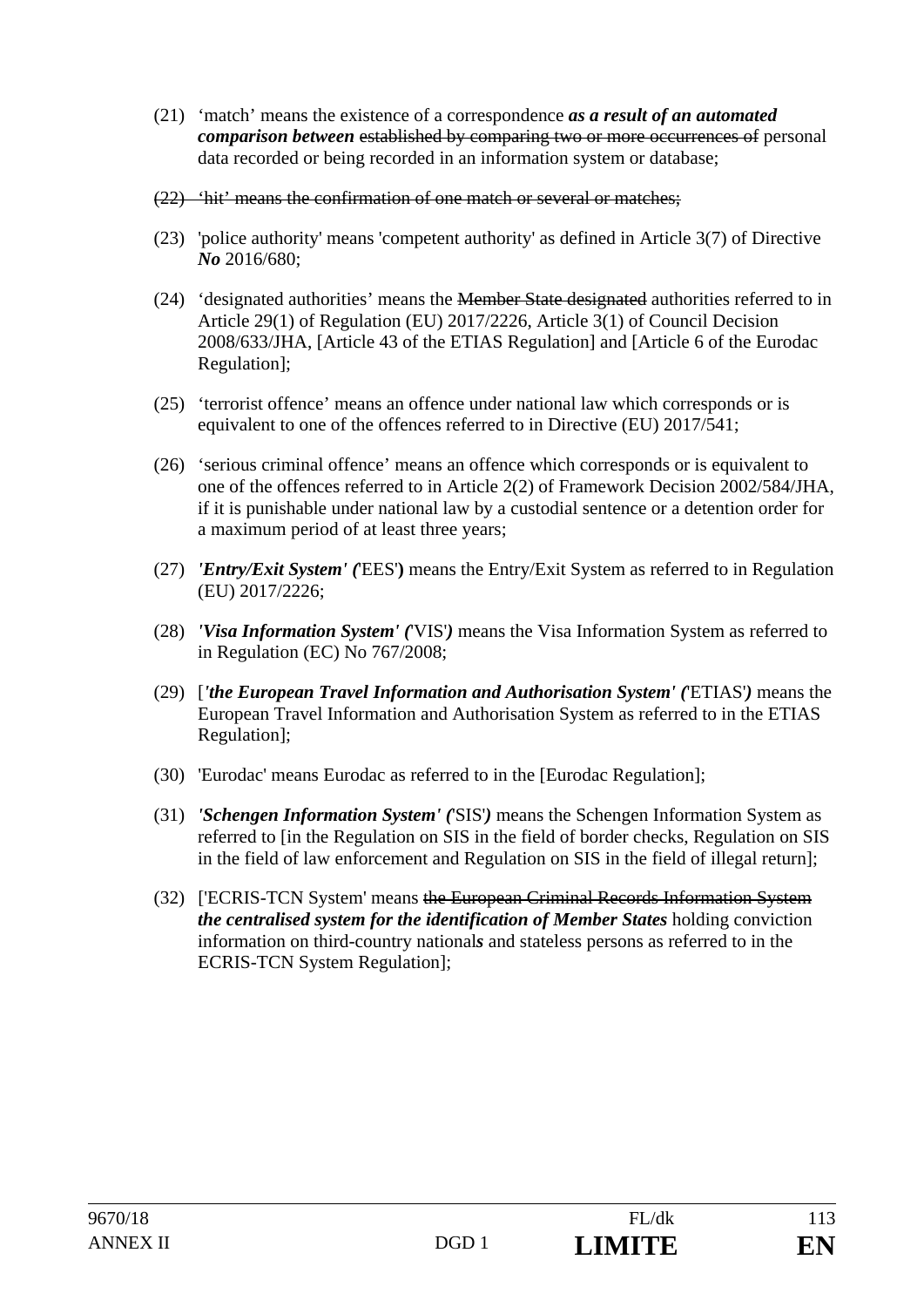- (33) *'European search portal' (*'ESP'*)* means the European search portal as referred to in Article 6:
- (34) *'shared biometric matching service' (*'shared BMS'*)* means the shared biometric matching service as referred to in Article 15 *12*;
- (35) *'common identity repository' (*'CIR'*)* means the common identity repository as referred to in Article 17;
- (36) *'multiple-identity detector' (*'MID'*)* means the multiple-identity detector as referred to in Article 25;
- (37) *'central repository for reporting and statistics' (*'CRRS'*)* means the central repository for reporting and statistics as referred to in Article 39.
- *(38) 'Universal Message Format' ('UMF') means Universal Message Format as referred to in Article 38.*

#### *Article 5 Non-discrimination*

Processing of personal data for the purposes of this Regulation shall not result in discrimination against persons on any grounds such as *gender* sex, racial or ethnic origin, religion or belief, disability, age or sexual orientation. It shall fully respect human dignity and integrity. Particular attention shall be paid to children, the elderly and persons with a disability.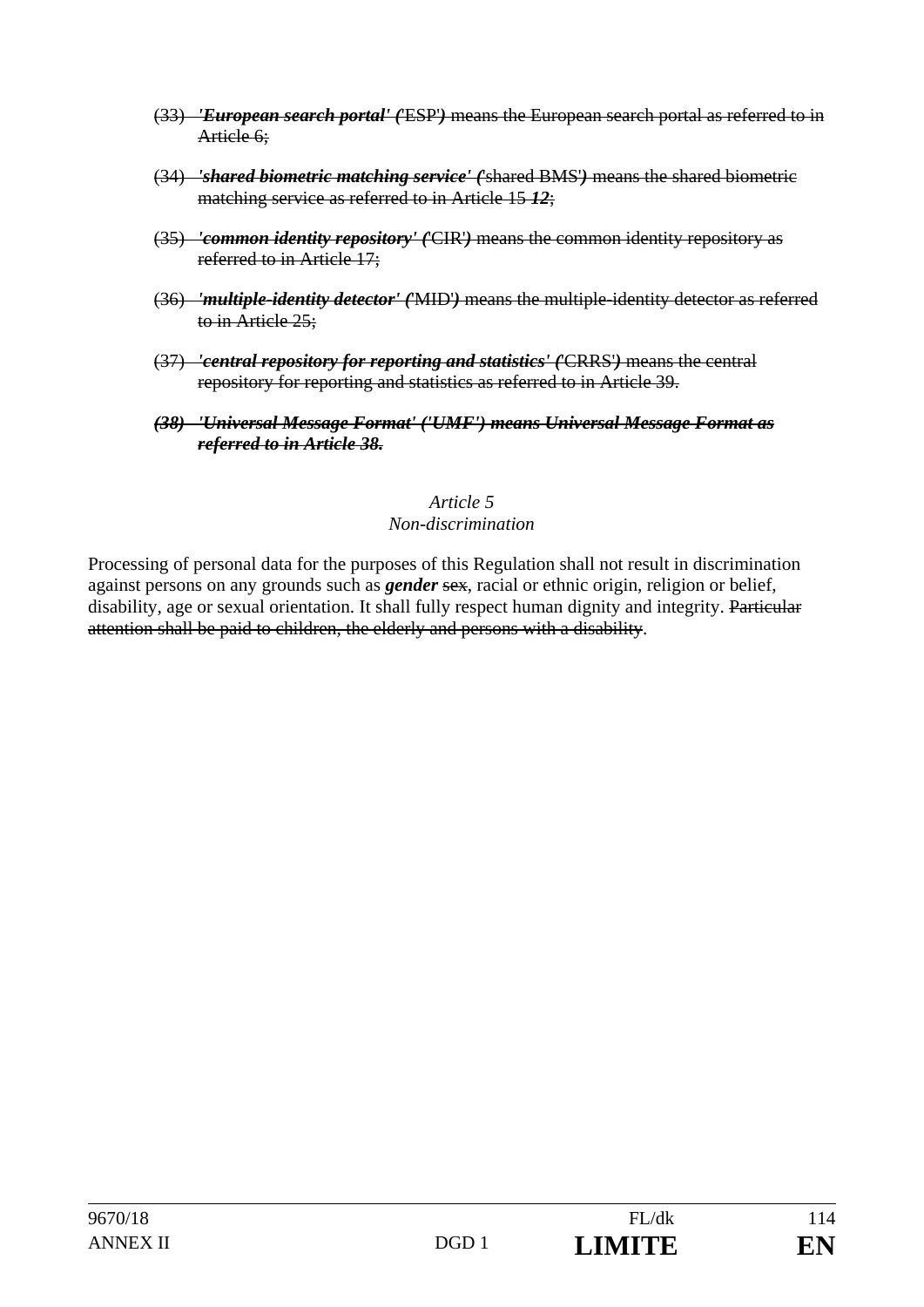# **CHAPTER II European Search Portal**

#### *Article 6*

#### *European search portal*

- 1. A European search portal (ESP) is established for the purposes of ensuring that Member State authorities and EU *agencies* bodies have fast, seamless, efficient, systematic and controlled access to the EU information systems, the Europol data and the Interpol databases that they need to perform their tasks in accordance with their access rights and of supporting the objectives of the EES, the VIS, [the ETIAS], Eurodac, the SIS, [the ECRIS-TCN system] and the Europol data.
- 2. The ESP shall be composed of:
	- (a) a central infrastructure, including a *technical* search portal enabling the simultaneous querying of the EES, the VIS, [the ETIAS], Eurodac, the SIS, [the ECRIS-TCN system] as well as of the Europol data and the Interpol databases;
	- (b) a secure communication channel between the ESP, Member States and EU *agencies* bodies that are entitled to use the ESP in accordance with Union law *and national law*;
	- (c) a secure communication infrastructure between the ESP and the EES, the VIS, [the ETIAS], Eurodac, the Central-SIS, [the ECRIS-TCN system], the Europol data and the Interpol databases as well as between the ESP and the central infrastructures of the common identity repository (CIR) and the multiple-identity detector *(MID)*.
- 3. eu-LISA shall develop the ESP and ensure its technical management.

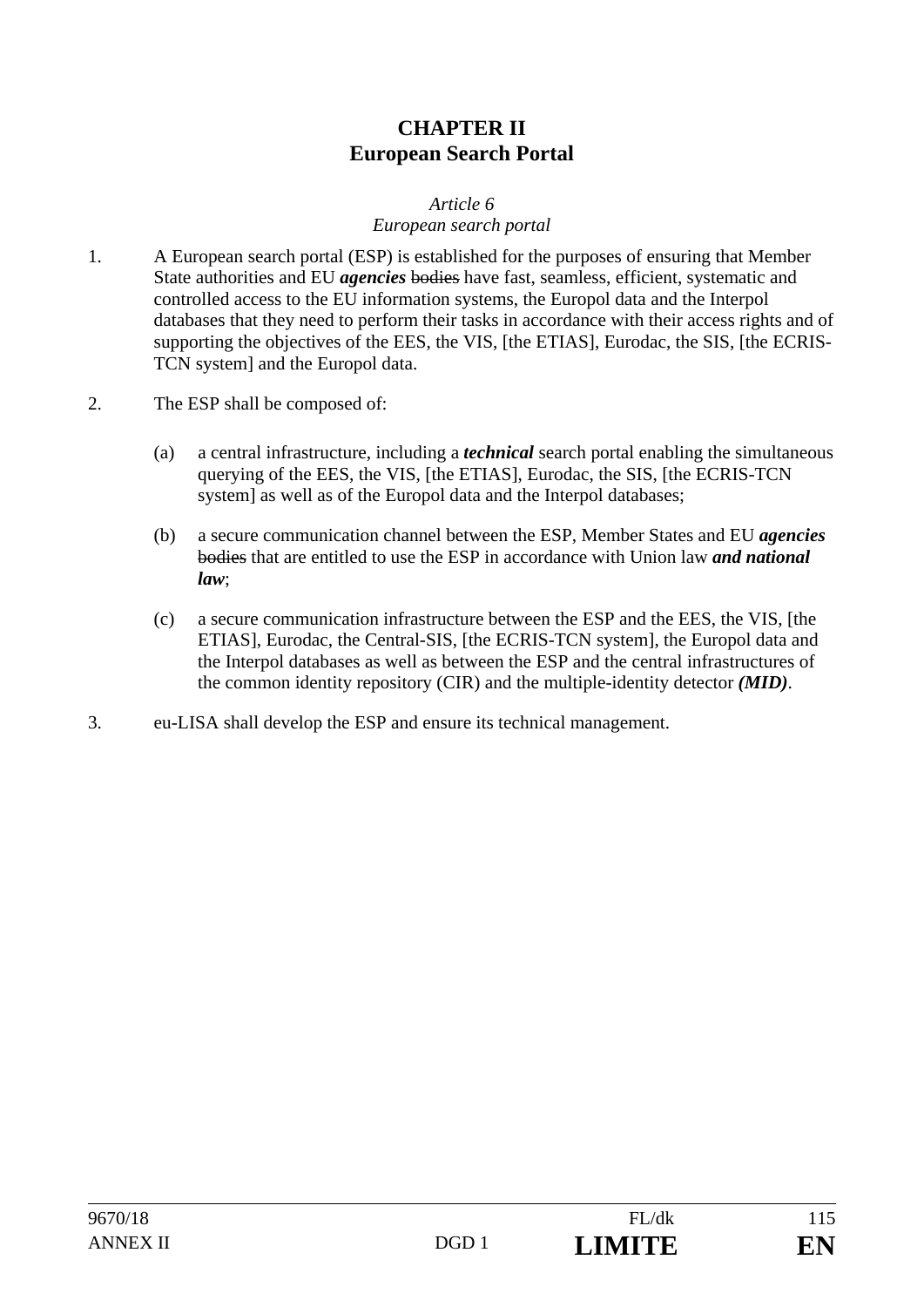## *Article 7 Use of the European search portal*

- 1. The use of the ESP shall be reserved to the Member State authorities and EU *agencies* bodies having access *at least* to *one of the following systems or databases*: the EES*,* [the ETIAS], the VIS, the SIS, Eurodac and [the ECRIS-TCN system], to the CIR and the multiple-identity detector *MID* as well as the Europol data and the Interpol databases in accordance with Union or national law governing such access.
- 2. The authorities referred to in paragraph 1 shall use the ESP to search data related to persons or their travel documents in the central systems of Eurodac and [the ECRIS-TCN system] in accordance with their access rights under Union and national law. They shall also use the ESP to query the CIR in accordance with their access rights under this Regulation for the purposes referred to in Articles 20, 21 and 22.
- 3. The Member State authorities referred to in paragraph 1 may use the ESP to search data related to persons or their travel documents in the Central SIS referred to in the [Regulation on SIS in the field of border checks and of the Regulation on SIS in the field of law enforcement] *in accordance with their access rights under Union and national law*. Access to the Central SIS via the ESP shall be established through the national system (N.SIS) of each Member State in accordance with [Article 4(2) of the Regulation on SIS in the field of border checks and of the Regulation on SIS in the field of law enforcement].
- 4. The EU *agencies* bodies shall use the ESP to search data related to persons or their travel documents in the Central SIS.
- 5. The authorities referred to in paragraph 1 may use the ESP to search data related to persons or their travel documents in the Europol data in accordance with their access rights under Union and national law.

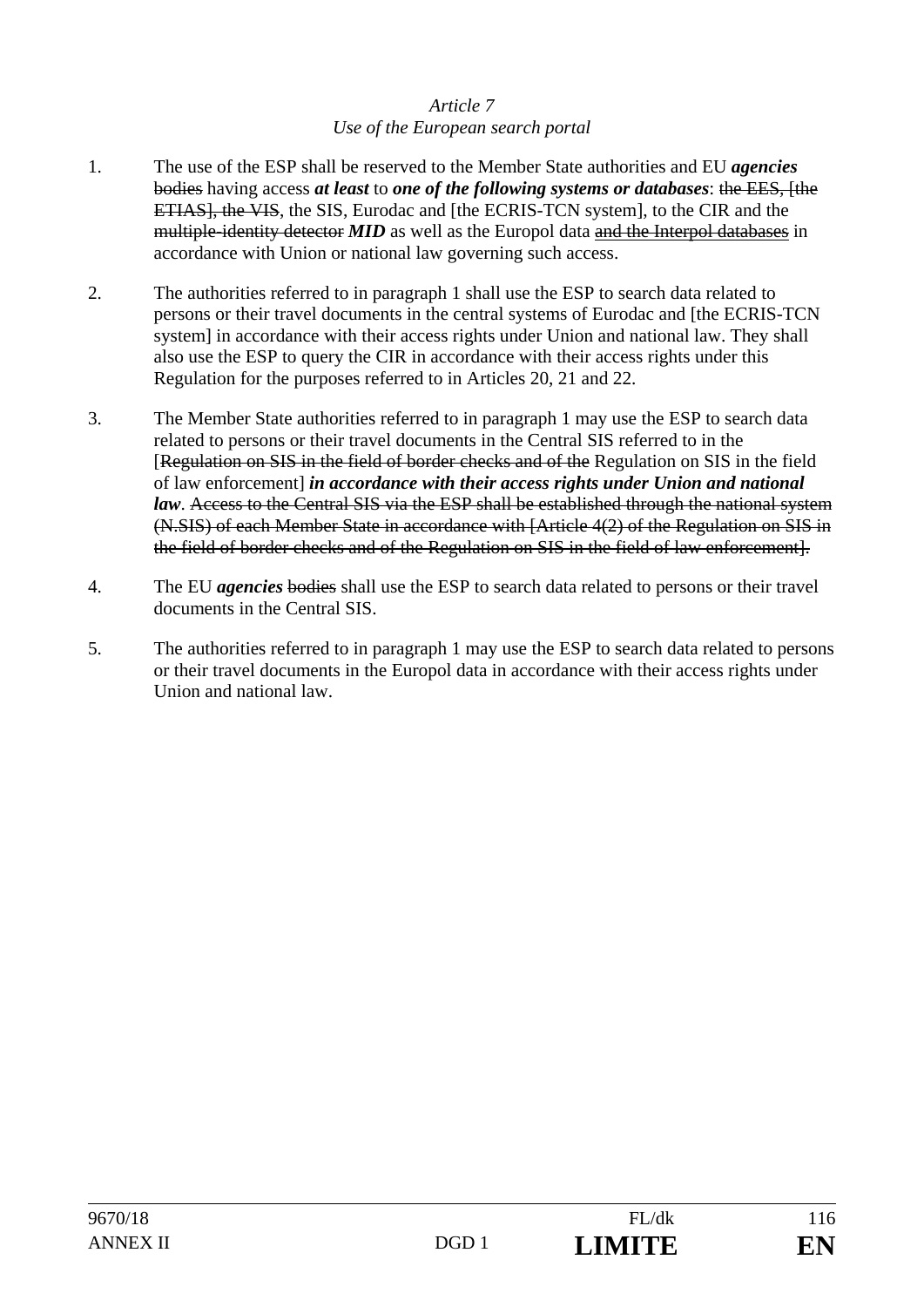## *Article 8 Profiles for the users of the European search portal*

- 1. For the purposes of enabling the use of the ESP, eu-LISA *in cooperation with Member States* shall create a profile for each category of user of the ESP in accordance with the technical details and access rights referred to in paragraph 2, including, in accordance with Union and national law:
	- (a) the fields of data to be used for querying;
	- (b) the EU information systems, the Europol data and the Interpol databases that shall and may be consulted and that shall provide a reply to the user; and
	- (c) the *fields of* data provided in each reply.
- 2. The Commission shall adopt *implementing* delegated acts in accordance with Article 63 to specify the technical details of the profiles referred to in paragraph 1 for the users of the ESP referred to in Article 7(1) in accordance with their access rights. *Those implementing acts shall be adopted in accordance with the examination procedure referred to in Article 64(2).*

# *Article 9*

### *Queries*

- *1.* The users of the ESP shall launch a query by introducing *submitting alphanumeric and/or biometric* data in *to* the ESP in accordance with their user profile and access rights. Where a query has been launched, the ESP shall query simultaneously, with the data *submitted* introduced by the user of the ESP *and in accordance with the user profile and access rights*, the EES*, [the ETIAS], the VIS, the SIS, Eurodac, [the ECRIS-TCN system] and the CIR as well as the Europol data and the Interpol databases.*
- 2. The fields of data used to launch a query via the ESP shall correspond to the fields of data related to persons or travel documents that may be used to query the various EU information systems, the Europol data and the Interpol databases in accordance with the legal instruments governing them.
- 3. eu-LISA, *in cooperation with Member States,* shall implement an interface control document (ICD) based on the UMF referred to in Article 38 for the ESP.
- 4. The EES, [the ETIAS], the VIS, the SIS, Eurodac, [the ECRIS-TCN system], the CIR and the multiple-identity detector, as well as the Europol data *and the Interpol databases,* shall provide the data that they contain resulting from the query of the ESP.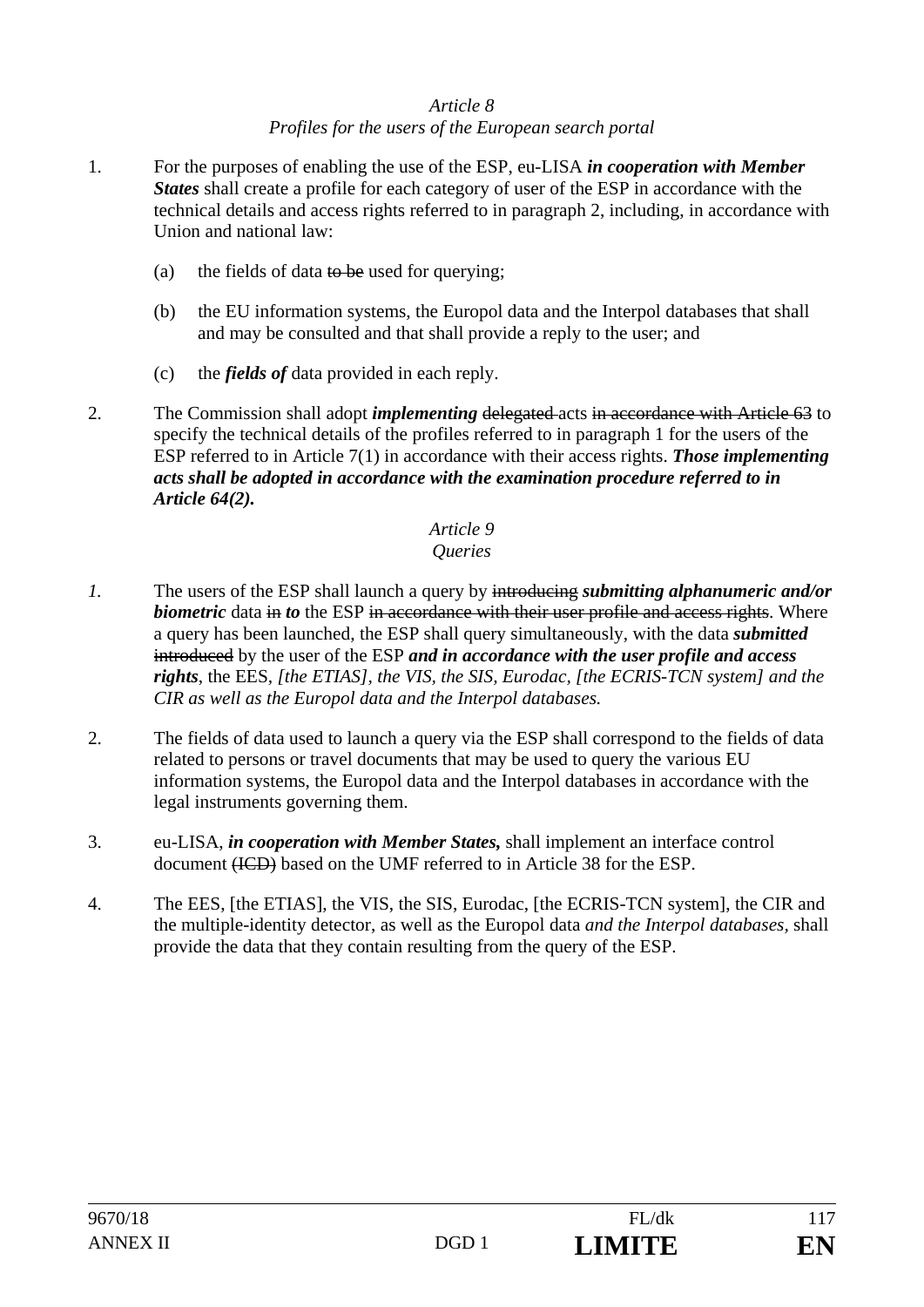- 5. When querying the Interpol databases, the design of the ESP shall ensure that the data used by the user of the ESP to launch a query is not shared with the owners of Interpol data.
- 6. The reply to the *The* user of the ESP shall be unique *receive one a reply* and *that* shall contain all *only* the data to which the user has access under Union *and national* law. Where necessary, the reply provided by the ESP shall indicate to which information system or database the data belongs.
- 7. The Commission shall adopt an *implementing* delegated act in accordance with Article 63 to specify *the process for querying the EU information systems, Europol data and Interpol databases by the ESP and the content and format of the ESP replies. This implementing act shall be adopted in accordance with the examination procedure referred to in Article 64(2).*

## *Keeping of logs*

- 1. Without prejudice to [Article 39 of the Eurodac Regulation], [Articles 12 and 18 of the Regulation on SIS in the field of law enforcement], *[Article 13 of the Regulation on SIS in the field of illegal return]*, [Article 29 of the ECRIS-TCN Regulation] and Article 40 of Regulation (EU) 2016/794, eu-LISA shall keep logs of all data processing operations within the ESP. Those logs shall include, in particular, the following:
	- (a) the Member State authority *or EU body* and the individual user of the ESP, including the ESP profile used as referred to in Article 8;
	- (b) the date and time of the query;
	- (c) the EU information systems and the Europol data queried;
	- (d) *the unique transaction identification number* in accordance with national rules or with Regulation (EU) 2016/794 or, when applicable, Regulation (EU) 45/2001, the identifying mark of the person who carried out the query.

#### *1a. Each Member State shall keep logs of queries of the authority and the staff duly authorised to use the ESP including the transaction identification number referred to in point (d) of paragraph 1.*

2. The logs *referred to in paragraphs 1 and 1a* may be used only for data protection monitoring, including checking the admissibility of a query and the lawfulness of data processing, and for ensuring data security pursuant to Article 42. Those logs shall be *made available to the competent supervisory authority on request. They shall be* protected by appropriate measures against unauthorised access *and modifications* and erased one year after their creation, unless they are required for monitoring procedures that have already begun *in which case they shall be erased once the monitoring procedures no longer require these logs*.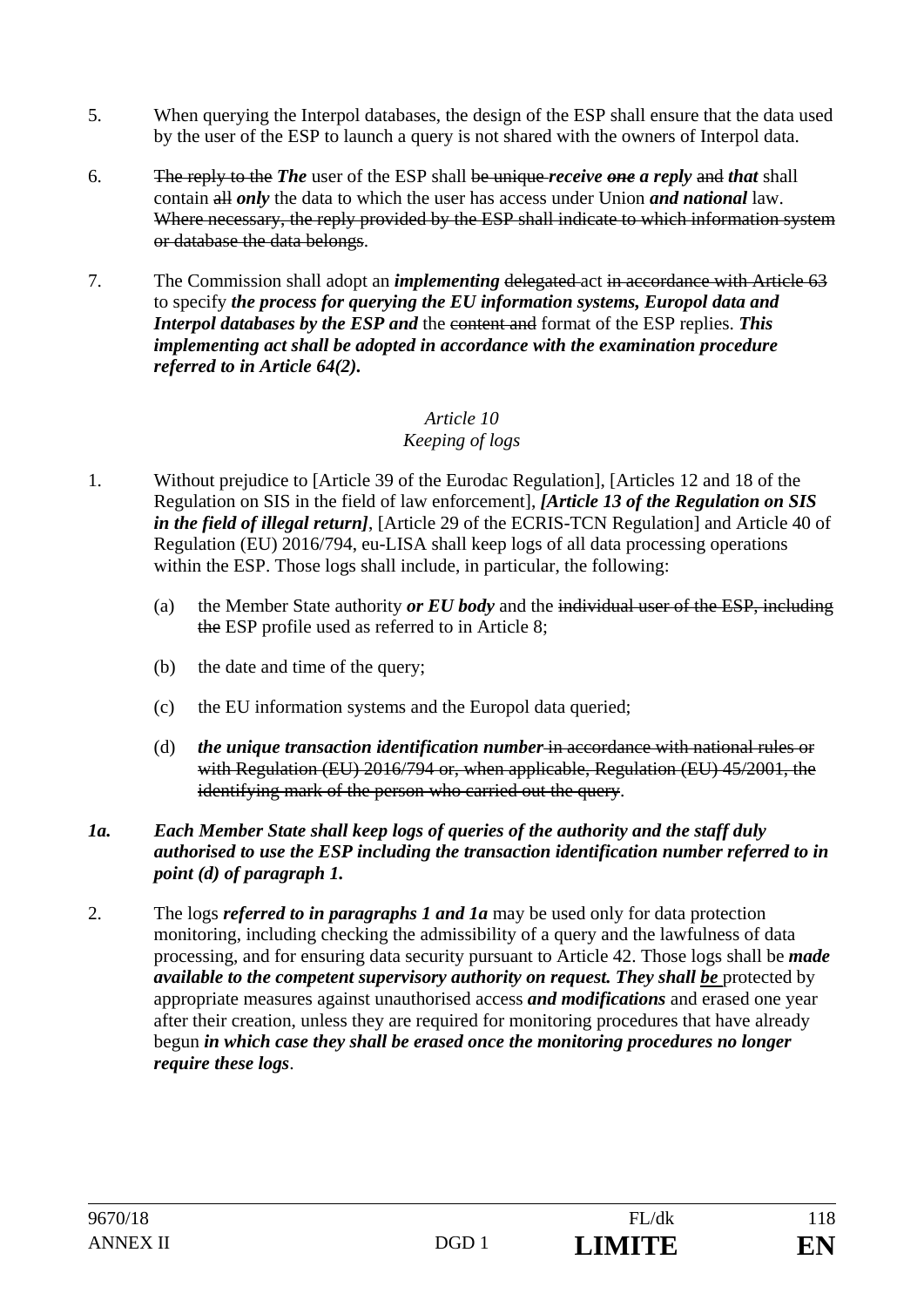*Fall-back procedures in case of technical impossibility to use the European search portal* 

- 1. Where it is technically impossible to use the ESP to query one or several EU information systems referred to in Article 9(1) or the CIR, because of a failure of the ESP, the users of the ESP shall be notified *automatically* by eu-LISA.
- 2. Where it is technically impossible to use the ESP to query one or several EU information systems referred to in Article 9(1) or the CIR, because of a failure of the national infrastructure in a Member State, that Member State's competent authority shall notify eu-LISA and the Commission.
- 3. In *the cases referred to in paragraphs 1 or 2* both scenarios, and until the technical failure is addressed, the obligation referred to in Article 7(2) and (4) shall not apply and Member States may access the *EU* information systems referred to in Article 9(1) or the CIR directly using their respective national uniform interfaces or national communication infrastructures.
- *4. Where it is technically impossible to use the ESP to query one or several EU information systems referred to in Article 9(1) or the CIR, because of a failure of the infrastructure of a EU agency, that EU agency shall notify eu-LISA and the Commission.*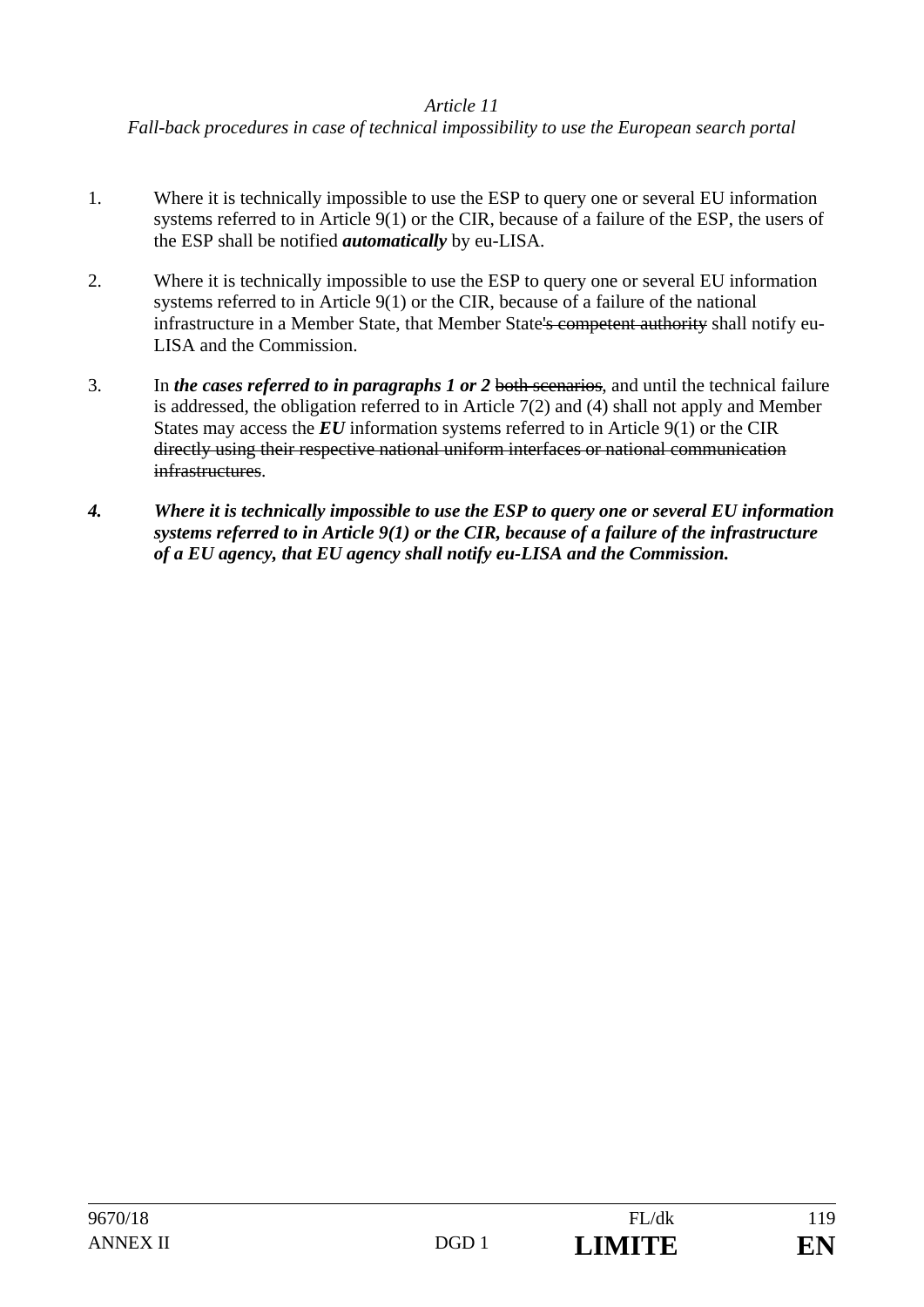## **CHAPTER III**

## **Shared Biometric Matching Service**

#### *Article 12*

#### *Shared biometric matching service*

- 1. A shared biometric matching service (shared BMS) storing biometric templates *obtained from the biometric data referred to in Article 13, that are stored in the CIR and the SIS,* and enabling querying with biometric data across several EU information systems is established for the purposes of supporting the *Common Identity Repository (*CIR*)* and the multiple-identity detector *(MID)* and the objectives of the EES, the VIS, Eurodac, the SIS and [the ECRIS-TCN system].
- 2. The shared BMS shall be composed of:
	- (a) a central infrastructure, including a search engine and the storage of the data referred to in Article 13;
	- (b) a secure communication infrastructure between the shared BMS, Central-SIS and the CIR.
- 3. eu-LISA shall develop the shared BMS and ensure its technical management.

#### *Article 13*

#### *Data stored in the shared biometric matching service*

- 1. The shared BMS shall store the biometric templates that it shall obtain from the following biometric data:
	- (a) the data referred to in Article  $16(1)(d)$  and Article 17(1)(b) and (c) of Regulation (EU) 2017/2226;
	- (b) the data referred to in Article 9(6) of Regulation (EC) No 767/2008;
	- (e) [the data referred to in Article  $20(2)(w)$  and (x) of the Regulation on SIS in the field of border checks;
	- (d) the data referred to in Article  $20(3)(w)$  and  $\left(\frac{x}{x}\right)(v)$  of the Regulation on SIS in the field of law enforcement;
	- (e) the data referred to in Article  $4(3)(t)$  and (u) of the Regulation on SIS in the field of illegal return];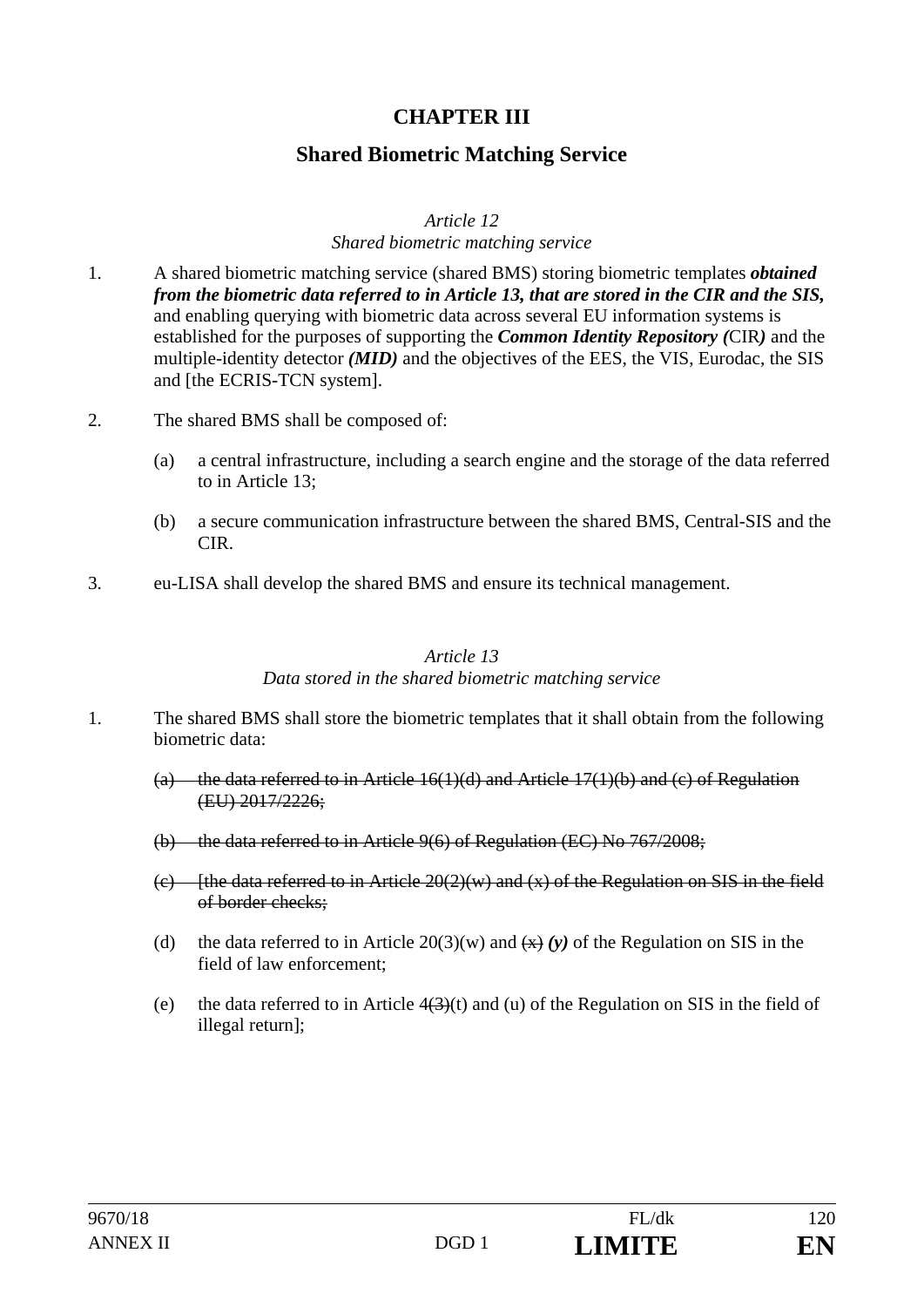- (f) [the data referred to in Article  $12$  (a) and (b), Article 12c (a) and (b), Article 12f (a) *and (b), Article* 13*(2)* (a) *and (b) and Article 14(2)(a) and (b)* of the Eurodac Regulation;]
- (g) [the data referred to in Article  $5(1)(b)$  and Article  $5(2)$  of the ECRIS-TCN Regulation.]

*The shared BMS shall store the biometric templates - logically separated - according to the EU information system from which the data originated.*

- 2. *For each set of data referred to in paragraph 1*, the shared BMS shall include in each biometric template a reference to the *EU* information systems *and a reference to the actual record in the EU information systems* in which the corresponding biometric data *are* is stored.
- 3. Biometric templates shall only *may* be entered *only* in the shared BMS following an automated quality check of the biometric data added to one of the *EU* information systems performed by the shared BMS to ascertain the fulfilment of a minimum data quality standard.
- 4. The storage of the data referred to in paragraph 1 shall meet the quality standards referred to in Article 37(2) *and (4)*.
- *5. The Commission shall lay down the performance requirements and performance monitoring of the shared BMS, including the minimum requirements regarding the biometric performance of the shared BMS, in particular in terms of the required False Positive Identification Rate, False Negative Identification Rate and Failure To Enrol Rate, as well as the procedures and tools for notifying False Positive Identifications and False Negative verifications to eu-LISA in implementing acts. Those implementing acts shall be adopted in accordance with the examination procedure referred to in Article 64(2).*

 *For the specific purpose of monitoring the performance of the shared BMS, Member States shall be allowed to use the biometric templates stored in the shared BMS*.

 *Article 14* 

*Searching biometric data with the shared biometric matching service* 

In order to search the biometric data stored within the CIR and the SIS, the CIR and the SIS shall use the biometric templates stored in the shared BMS. Queries with biometric data shall take place in accordance with the purposes provided for in this Regulation and in the EES Regulation *(EU) 2017/2226*, the VIS Regulation *(EC) No 767/2008*, the Eurodac Regulation, the [SIS Regulations] and [the ECRIS-TCN Regulation].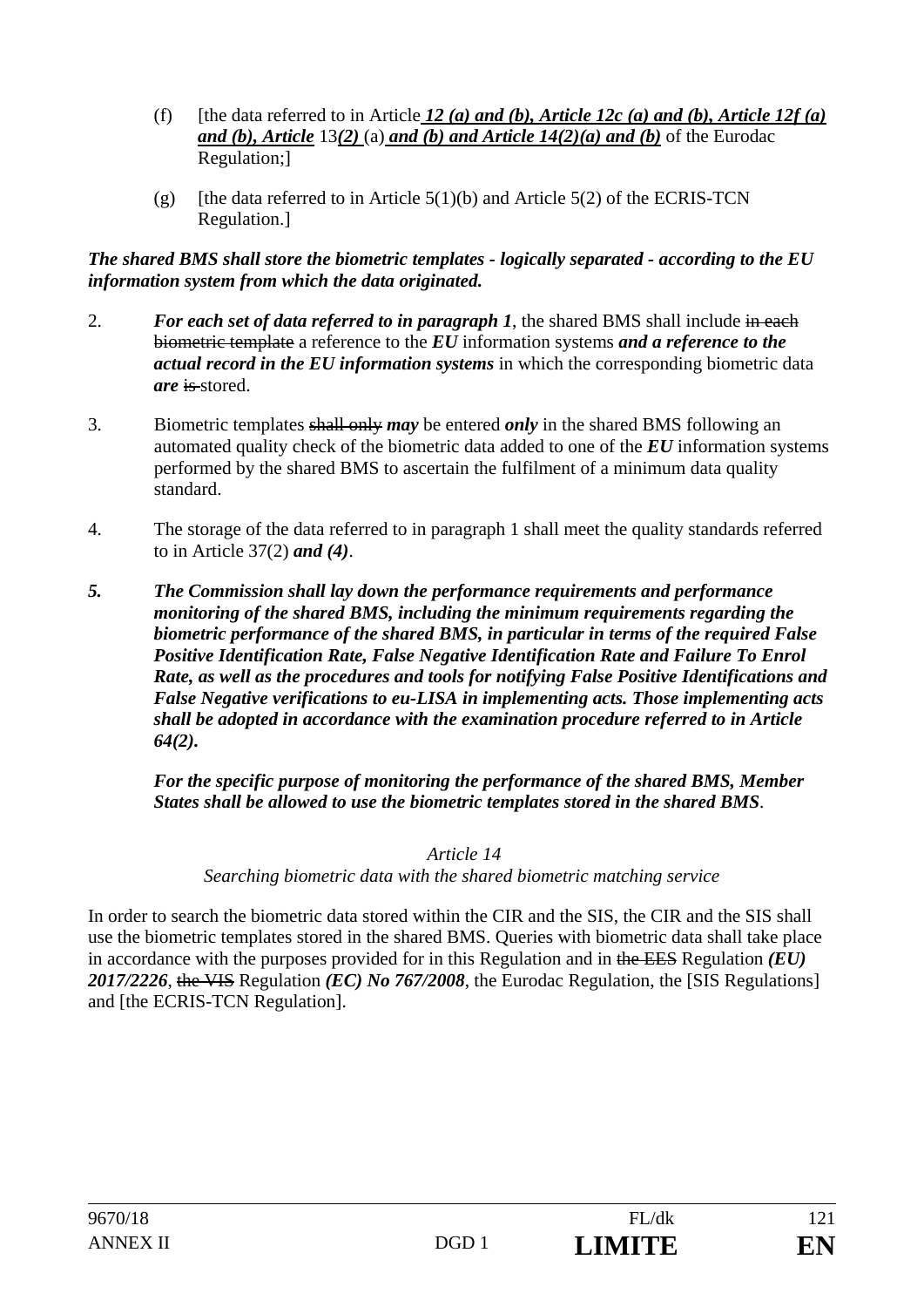#### *Data retention in the shared biometric matching service*

The data referred to in Article 13*(1) and (2)* shall be stored in the shared BMS for as long as the corresponding biometric data *are* is stored in the CIR or the SIS *and shall be erased in an automated manner.* 

### *Article 16 Keeping of logs*

- 1. Without prejudice to [Article 39 of the Eurodac Regulation], [Article 12 and 18 of the Regulation on SIS in the field of law enforcement*, to Article 13 of the Regulation on SIS in the field of illegal return*] and to [Article 29 of the ECRIS-TCN Regulation], eu-LISA shall keep logs of all data processing operations within the shared BMS. Those logs shall include, in particular, the following:
	- (a) the history related to the creation and storage of biometric templates;
	- (b) a reference to the EU information systems queried with the biometric templates stored in the shared BMS;
	- (c) the date and time of the query;
	- (d) the type of biometric data used to launch the query;
	- (e) the length of the query;
	- (f) the results of the query and date and time of the result;
	- (g) in accordance with national rules or with Regulation (EU)  $2016/794$  or, when applicable, Regulation (EU) 45/2001, the identifying mark of the person who carried out the query *the Member State or EU agency searching biometric data*.

#### *1a. Each Member State shall keep logs of queries of the authority and the staff duly authorised to use the shared BMS.*

2. The logs *referred to in paragraphs 1 and 1a* may be used only for data protection monitoring, including checking the admissibility of a query and the lawfulness of data processing, and for ensuring data security pursuant to Article 42. Those logs shall be *made available to the competent supervisory authority on request. They shall* protected by appropriate measures against unauthorised access *and modifications* and erased one year after their creation, unless they are required for monitoring procedures that have already begun, *in which case they shall be erased once the monitoring procedures no longer require these logs*. The logs referred to in paragraph 1(a) shall be erased once the data *are* is erased.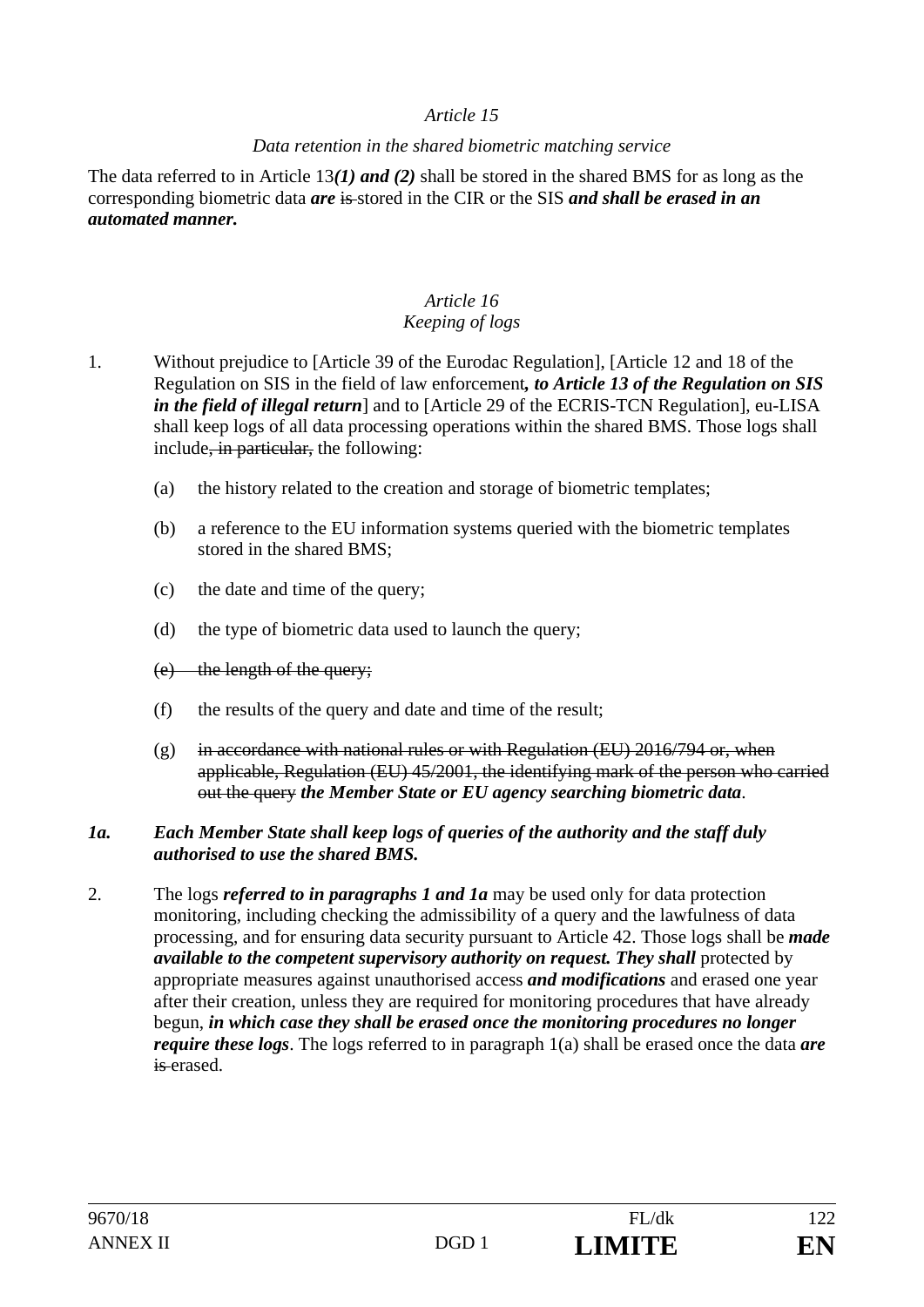#### **CHAPTER IV Common Identity Repository**

#### *Article 17 Common identity repository*

- 1. A common identity repository (CIR), creating an individual file for each person that is recorded in the EES, the VIS, [the ETIAS], Eurodac or [the ECRIS-TCN system] containing the data referred to in Article 18, is established for the purpose of facilitating and assisting the correct identification of persons registered in the EES, the VIS, [the ETIAS], the Eurodac and [the ECRIS-TCN system] *in accordance with Article 20*, of supporting the functioning of the multiple-identity detector *in accordance with Article 21* and of facilitating and streamlining access by law enforcement *designated* authorities *and Europol* to non-law enforcement *EU* information systems at EU level, where necessary for the prevention, investigation, detection *or investigation* or prosecution *of terrorist offences or other* of serious erime *criminal offences in accordance with Article 22.*
- 2. The CIR shall be composed of:
	- (a) a central infrastructure that shall replace the central systems of respectively the EES, the VIS, [the ETIAS], Eurodac and [the ECRIS-TCN system] to the extent that it shall store the data referred to in Article 18;
	- (b) a secure communication channel between the CIR, Member States and EU *agencies* bodies that are entitled to use the European search portal (ESP) *CIR* in accordance with Union law *and national law*;
	- (c) a secure communication infrastructure between the CIR and the EES, [the ETIAS], the VIS, Eurodac and [the ECRIS-TCN system] as well as with the central infrastructures of the ESP, the shared BMS and the multiple-identity detector *MID*.
- 3. eu-LISA shall develop the CIR and ensure its technical management.
- *4. eu-LISA, in cooperation with Member States, shall implement an interface control document (ICD) based on the UMF referred to in Article 38 for the CIR.*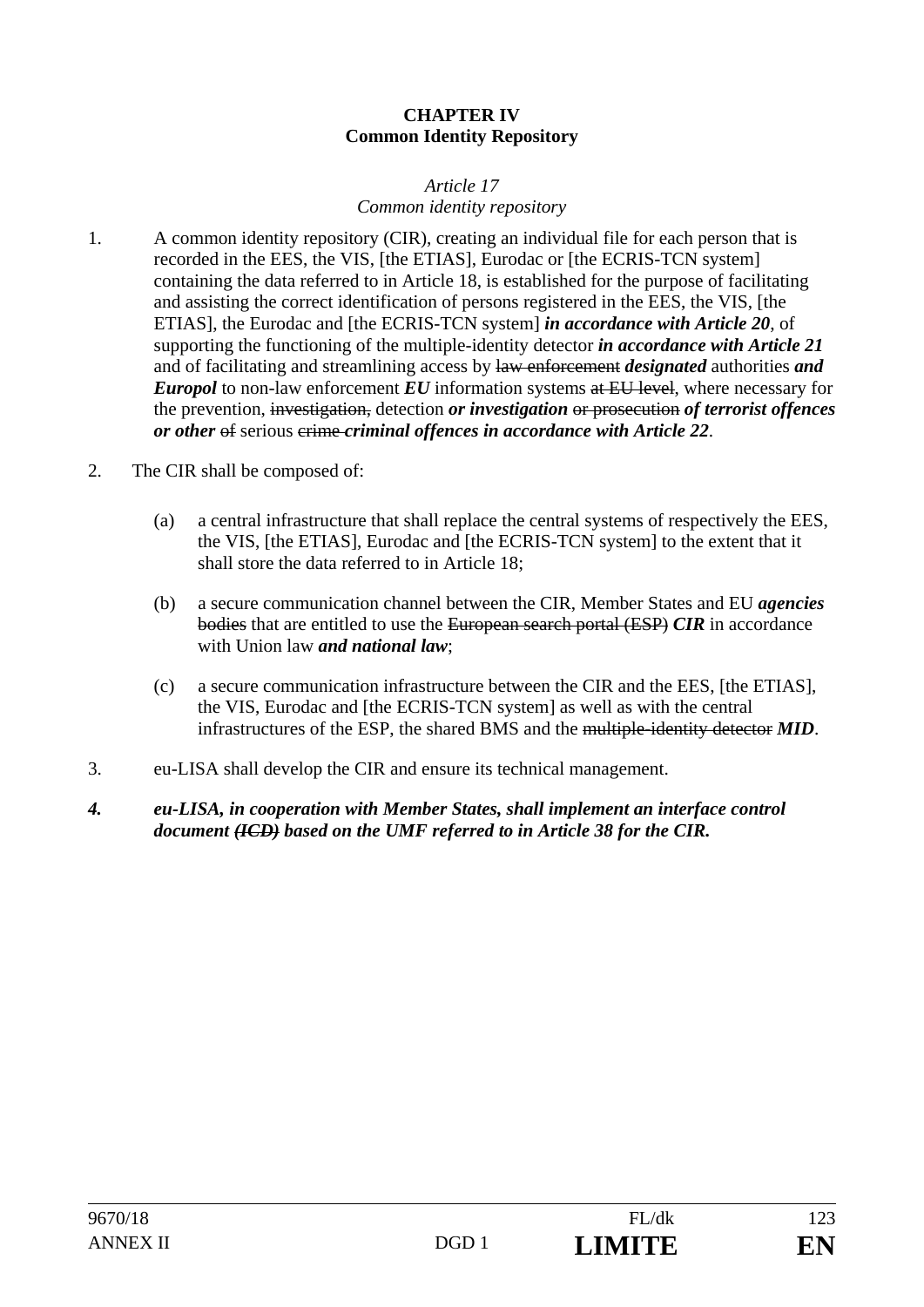## *Article 18 The common identity repository data*

- 1. The CIR shall store the following data logically separated according to the information system from which the data was originated:
	- (a) (not applicable);
	- (b) (not applicable);
	- (c) (not applicable);
	- (d) [the data referred to in Article  $12(2)(a)$  to (e), (g) and (h), Article  $12(c)$  (a) to (e), (g) *and (h), Article 12f (a) to (e), (g) and (h), Article* 13*(2)*(a) to (e), (g) and (h) *and Article 14(2)(a) to (e), (g) and (h)* of the [Eurodac Regulation;]
	- (e) [the data referred to in Article  $5(1)(b)$  and  $5(2)$  and the following data of Article 5(1)(a) of the ECRIS-TCN Regulation: surname or family name; first name(s) (given name(s)); sex; date of birth; place and country of birth; nationality or nationalities; gender and where applicable previous names, pseudonyms(s) and/or alias name(s).]
- 2. For each set of data referred to in paragraph 1, the CIR shall include a reference to the *EU*  information systems to which the data belongs.
- *2a. For each set of data referred to in paragraph 1, the CIR shall include a reference to the actual record in the EU information systems to which the data belongs.*
- 3. The storage of the data referred to in paragraph 1 shall meet the quality standards referred to in Article 37(2) *and (4)*.

### *Article 19*

*Adding, amending and deleting data in the common identity repository* 

- 1. Where data *are* is added, amended or deleted in Eurodac or [the ECRIS-TCN system], the data referred to in Article 18 stored in the individual file of the CIR shall be added, amended or deleted accordingly in an automated manner.
- 2. Where the multiple-identity detector creates a white or red link *is created in the MID* in accordance with Articles 32 and *or* 33 between the data of two or more of the EU information systems constituting the CIR, instead of creating a new individual file, the CIR shall add the new data to the individual file of the linked data.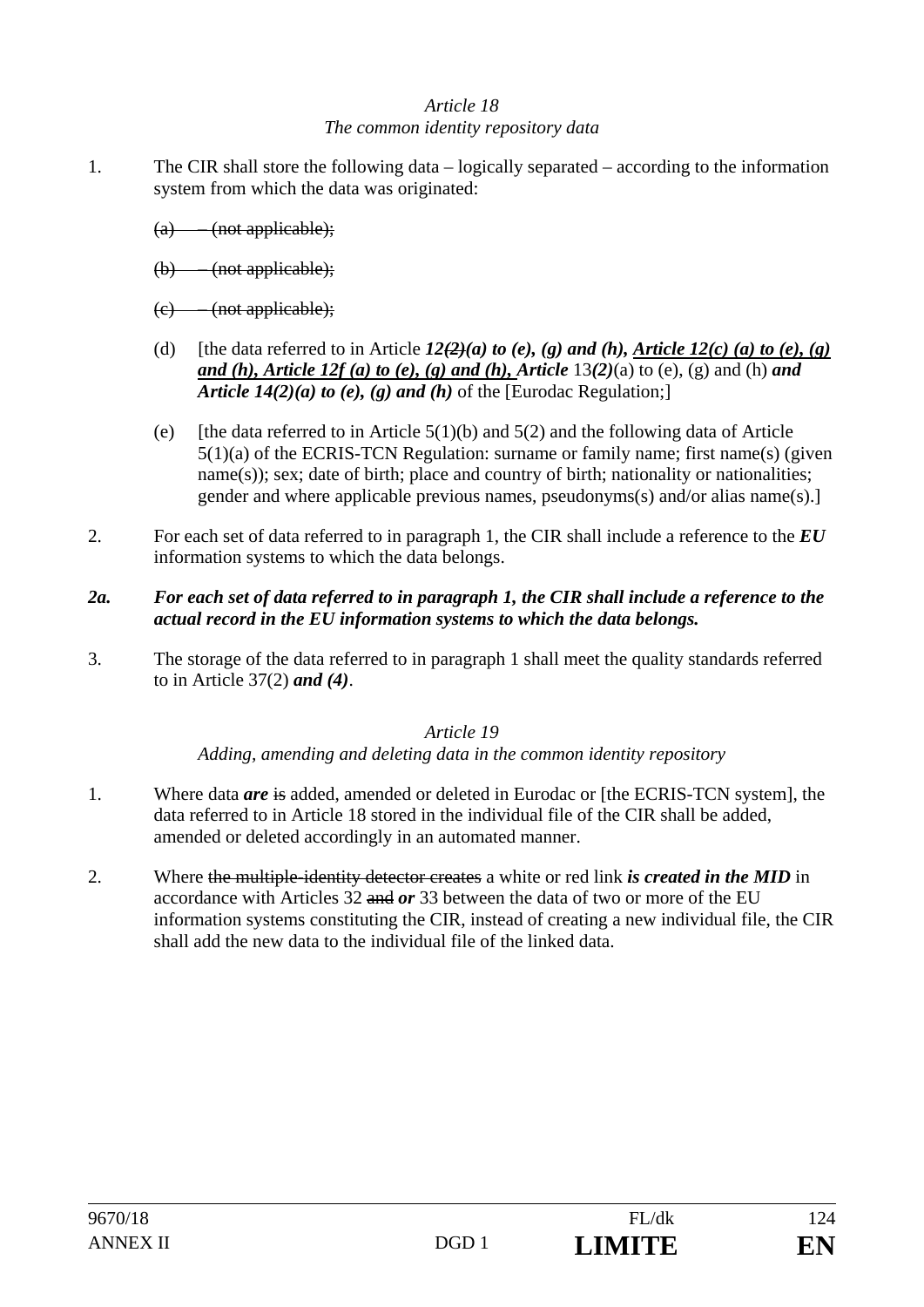### *Article 20 Access to the common identity repository for identification*

- 1. Where a <del>Member State</del> police authority has been so empowered by national legislative measures as referred to in paragraph 2, it may, solely for the purpose of identifying a person, query the CIR with the biometric data of that person taken during an identity check.
- 1a. *Where a police authority has been so empowered by national legislative measures as referred to in paragraph 2a, it may, for the purpose of identifying unknown persons who are not able to identify themselves or unidentified human remains, in the event of a natural disaster or an accident, query the CIR with the biometric data of those persons.*
- 1b. Where the query indicates that data on that person is stored in the CIR, the Member States *police* authority shall have access to consult the data referred to in Article 18(1).

Where the biometric data of the person cannot be used or where the query with that data fails, the query shall be carried out with identity data of the person in combination with travel document data, or with the identity data provided by that person.

- 2. Member States wishing to avail themselves of the possibility provided for in *paragraph 1*  this Article shall adopt national legislative measures. Such legislative measures shall specify the precise purposes of identity checks within the purposes referred to in Article  $2(1)(b)$  and (c). They shall designate the police authorities competent and lay down the procedures, conditions and criteria of such checks.
- *2a. Member States wishing to avail themselves of the possibility provided for in paragraph 1a shall adopt national legislative measures laying down the procedures, conditions and criteria.*

### *Article 21*

*Access to the common identity repository for the detection of multiple identities* 

- 1. Where a query of the CIR results in a yellow link in accordance with Article 28(4), the authority responsible for the verification of different identities determined in accordance with Article 29 shall have access, solely for the purpose of that verification, to the identity data *referred to in Article 18(1) and (2)* stored in the CIR belonging to the various *EU*  information systems connected to a yellow link.
- 2. Where a query of the CIR results in a red link in accordance with Article 32, the authorities referred to in Article 26(2) shall have access, solely for the purposes of fighting identity fraud, to the identity data *referred to in Article 18(1) and (2)* stored in the CIR belonging to the various *EU* information systems connected to a red link.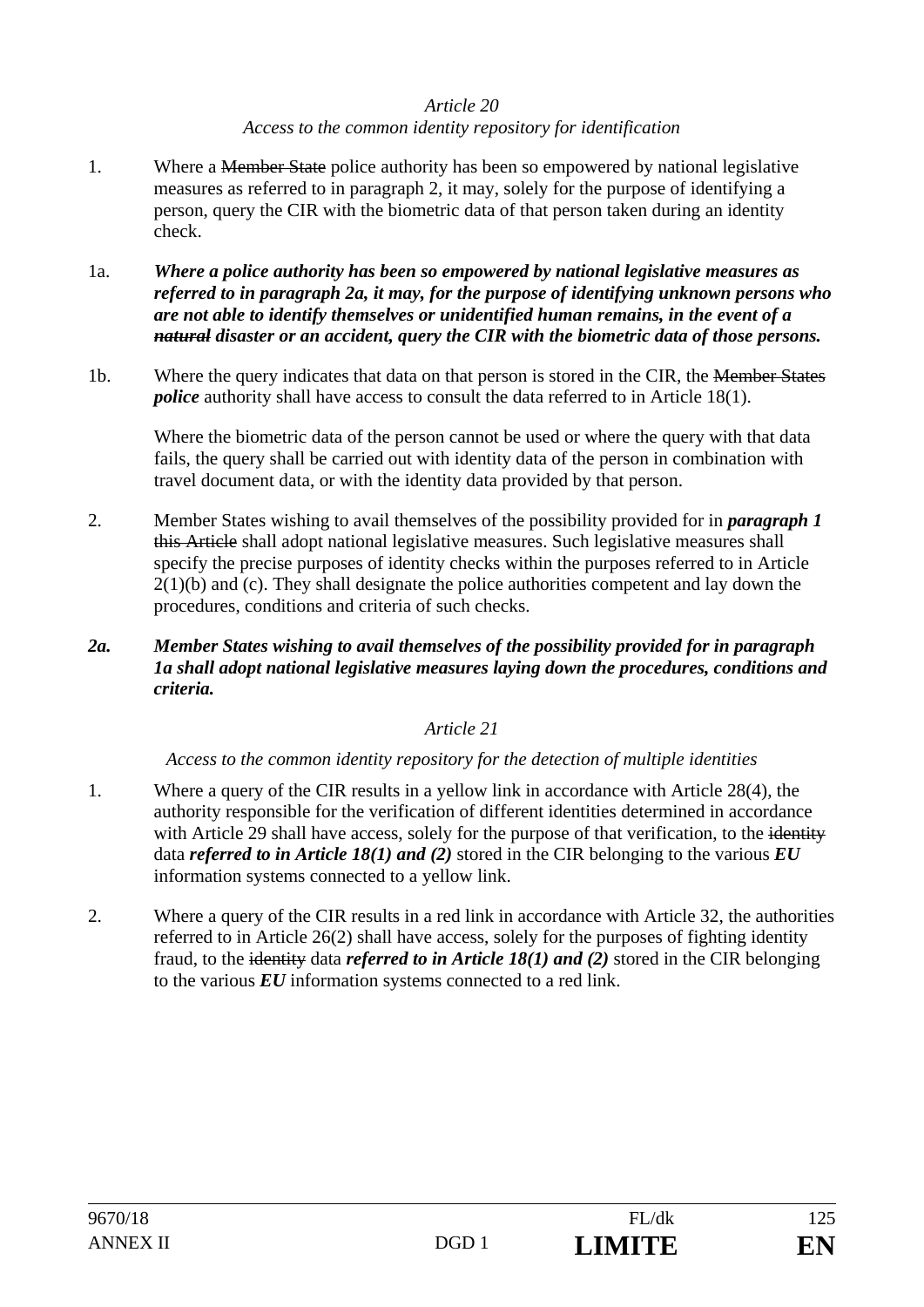#### *Querying the common identity repository for law enforcement purposes of preventing, detecting or investigating terrorist offences or other serious criminal offences*

- 1. For the purposes of preventing, detecting and investigating terrorist offences or other serious criminal offences in a specific case and in order to obtain information on whether data on a specific person is present in Eurodac, the Member State designated authorities and Europol may consult the CIR.
- 2. Member State designated authorities and Europol shall not be entitled to consult data belonging to [the ECRIS-TCN] when consulting the CIR for the purposes listed in paragraph 1.
- 3. Where, in reply to a query the CIR indicates data on that person is present in Eurodac the CIR shall provide to Member States' designated authorities and Europol a reply in the form of a reference indicating which of the information systems contains matching data referred to in Article 18(2). The CIR shall reply in such a way that the security of the data is not compromised. *The reply indicating that data on that person is present in any of those systems may be used only for the purpose of submitting an access request subject to the conditions and procedures laid down in the respective legislative instruments governing such access.*
- 4. Full access to the data contained in the EU information systems for the purposes of preventing, detecting and *or* investigating terrorist offences or other serious criminal offences remains subject to the conditions and procedures laid down in the respective legislative instruments governing such access.

### *Article 23*

### *Data retention in the common identity repository*

- 1. *Without prejudice to paragraphs 2 and 3,* T*t*he data referred to in Article 18(1)*,* and (2) *and (2a)* shall be deleted from the CIR *in an automated manner* in accordance with the data retention provisions of [the Eurodac Regulation] and [the ECRIS-TCN Regulation] respectively.
- 2. The individual file shall be stored in the CIR for as long as the corresponding data *are* is stored in at least one of the *EU* information systems whose data *are* is contained in the CIR. The creation of a link shall not affect the retention period of each item of the linked data.
- *3. Where a red link is stored in the MID in accordance with Article 32, the linked data referred to in Article 18(1), (2) and (2a) shall be stored in the CIR for as long as the corresponding data are stored in at least one of the EU information systems from which the linked data originates.*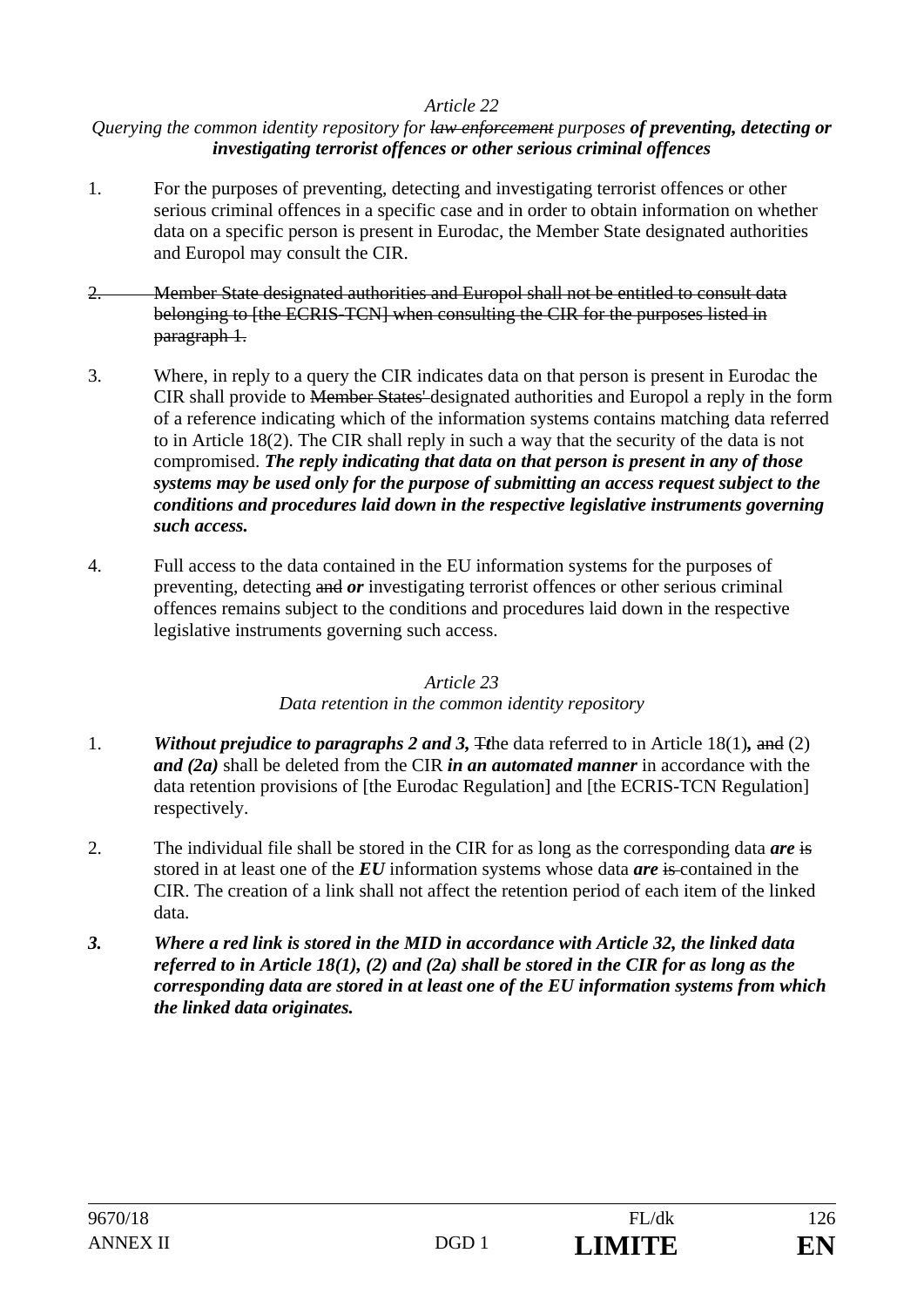#### *Article 24 Keeping of logs*

- 1. Without prejudice to [Article 39 of the Eurodac Regulation] and [Article 29 of the ECRIS-TCN Regulation], eu-LISA shall keep logs of all data processing operations within the CIR in accordance with paragraphs 2, 3 and 4.
- 2. Concerning any access to the CIR pursuant to Article 20, eu-LISA shall keep logs of all data processing operations within the CIR. Those logs shall include, in particular, the following:
	- (a) the purpose of access of the user querying via the CIR;
	- (b) the date and time of the query;
	- (c) the type of data used to launch the query;
	- (d) the results of the query;
	- (e) in accordance with national rules or with Regulation  $(EU)$  2016/794 or, when applicable, Regulation (EU) 45/2001, the identifying mark of the person who carried out the query *the Member State or EU agency querying the CIR*.
- 3. Concerning any access to the CIR pursuant to Article 21, eu-LISA shall keep logs of all data processing operations within the CIR. Those logs shall include, in particular, the following:
	- (a) the purpose of access of the user querying via the CIR;
	- (b) the date and time of the query;
	- (c) where relevant *a link is created*, the data used to launch the query;
	- (d) where relevant *a link is created*, the results of the query;
	- (e) in accordance with national rules or with Regulation  $(EU)$  2016/794 or, when applicable, Regulation (EU) 45/2001, the identifying mark of the person who carried out the query *the Member State or EU agency querying the CIR*.
- 4. Concerning any access to the CIR pursuant to Article 22, eu-LISA shall keep logs of all data processing operations within the CIR. Those logs shall include in particular, the following:
	- (a) the national file reference;
	- (b) the date and time of the query;
	- (c) the type of data used to launch the query;
	- (d) the results of the query;
	- (e) the name of the authority *Member State or EU agency querying* consulting the CIR;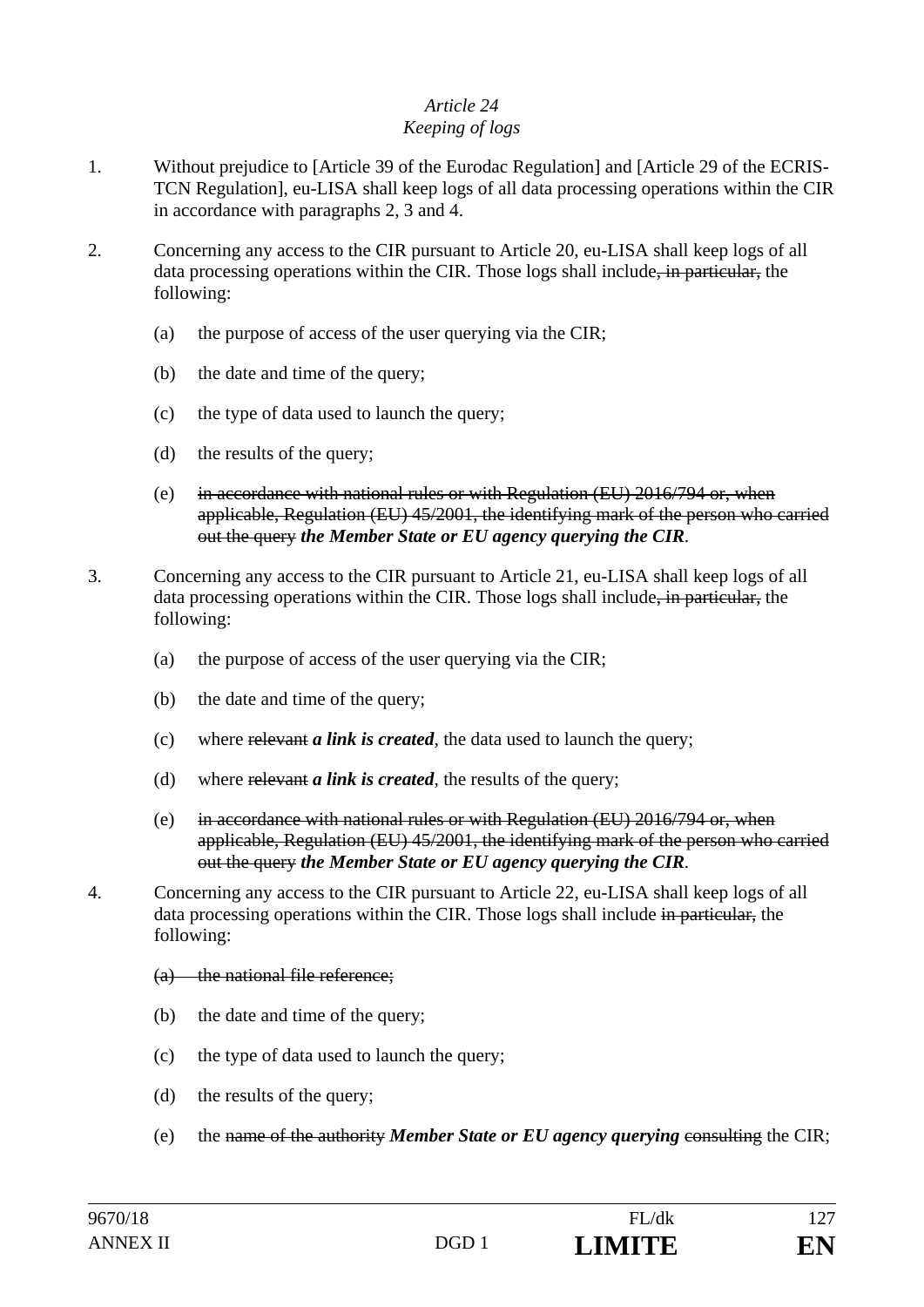(f) *when applicable,* in accordance with national rules or with Regulation (EU) 2016/794 or, when applicable, Regulation (EU) 45/2001, the identifying mark *unique user identity* of the official who carried out the query and of the official who ordered the query *in accordance with Regulation (EU) 2016/794 or [Regulation XX/2018 of the European Parliament and of the Council on the protection of individuals with regard to the processing of personal data by the Union institutions, bodies, offices and agencies and on the free movement of such data, and repealing Regulation (EC) No 45/2001 and Decision No 1247/2002/EC].*

The logs of such access shall be regularly verified by the competent supervisory authority established in accordance with Article 51 of Regulation (EU) 2016/679*,* or in accordance with Article 41 of Directive 2016/680 *or by the European Data Protection Supervisor in accordance with Article 43 of Regulation (EU) 2016/794, at intervals not exceeding six* months *one year*, to verify whether the procedures and conditions set out in Article 22(1) to (3) are fulfilled.

5. Each Member State shall keep logs of queries of *the authority and* the staff duly authorised to use the CIR pursuant to Articles 20, 21 and 22.

*In addition, for any access to the CIR pursuant to Article 22, each Member State shall keep the following logs:* 

- *(a) the national file reference;*
- *(b) in accordance with national rules, the unique user identity of the official who carried out the query and of the official who ordered the query.*

#### *5a. Europol shall keep logs of queries of the staff duly authorised to use the CIR pursuant to Article 22.*

- 6. The logs referred to in paragraphs 1*, 5* and 5*a* may be used only for data protection monitoring, including checking the admissibility of a request and the lawfulness of data processing, and for ensuring data security pursuant to Article 42. They shall be protected by appropriate measures against unauthorised access *and modifications* and erased one year after their creation, unless they are required for monitoring procedures that have already begun *in which case they shall be erased once the monitoring procedures no longer require these logs*.
- 7. eu-LISA shall keep the logs related to the history of the data stored in individual file, for purposes defined in paragraph 6. *eu-LISA shall erase* the logs related to the history of the data stored shall be erased once the data *are* is erased.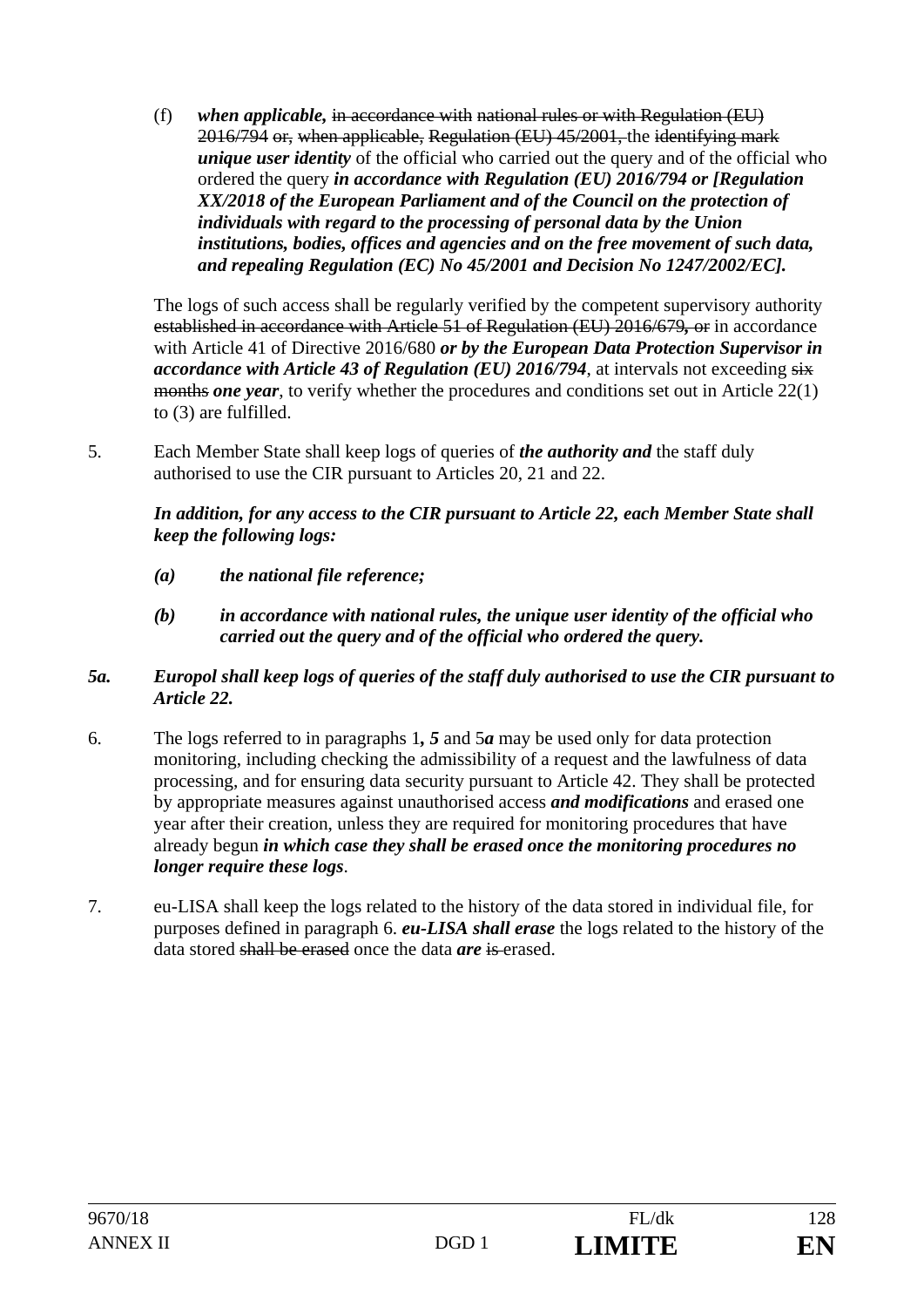### **CHAPTER V Multiple-identity Detector**

#### *Article 25 Multiple-identity detector*

- 1. A multiple-identity detector (MID) creating and storing *an identity confirmation file containing* links between data in the EU information systems included in the common identity repository (CIR) and the SIS and as a consequence detecting multiple identities, with the dual purpose of facilitating identity checks and combating identity fraud, is established for the purpose of supporting the functioning of the CIR and the objectives of the EES, the VIS, the ETIAS], Eurodac, the SIS and [the ECRIS-TCN system].
- 2. The MID shall be composed of:
	- (a) a central infrastructure, storing links and references to *EU* information systems;
	- (b) a secure communication infrastructure to connect the MID with the SIS and the central infrastructures of the European search portal and the CIR.
- 3. eu-LISA shall develop the MID and ensure its technical management.

## *Article 26 Access to the multiple-identity detector*

- 1. For the purposes of the manual identity verification referred to in Article 29, access to the data referred to in Article 34 stored in the MID shall be granted to:
	- $(a)$  (not applicable);
	- (b) (not applicable);
	- (c) (not applicable);
	- (d) the authorities competent to assess a request for international protection provided for in the Eurodac Regulation when assessing a new request for international protection;
	- *(da) the authorities competent to collect the data of a third country national or stateless person apprehended in connection with the irregular crossing of an external border provided for in Chapter III of the Eurodac Regulation when creating or updating data in the Eurodac;*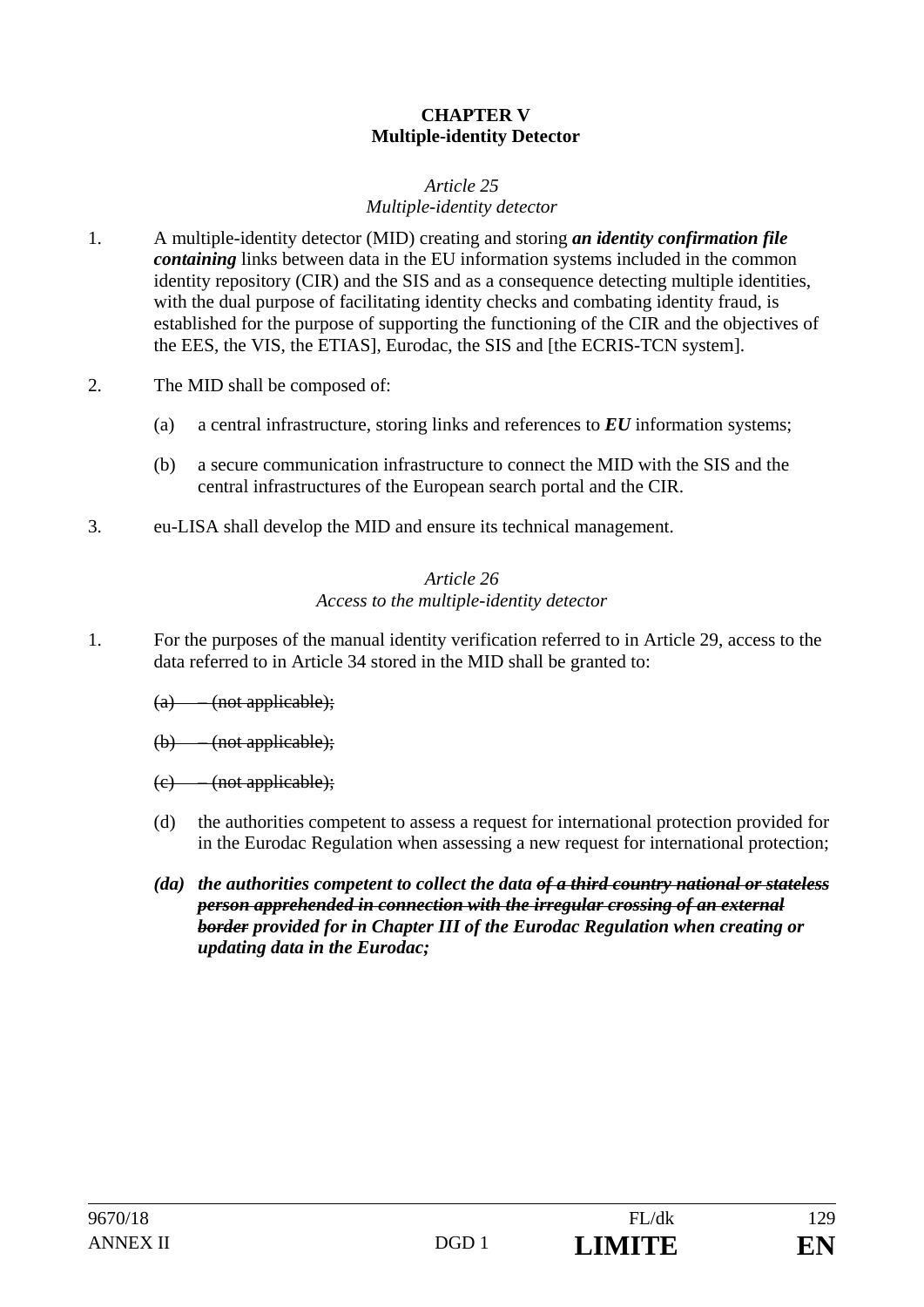- *(db) the authorities competent to collect the data of a third country national or stateless person found illegally staying in a Member State provided for in Chapter IV of the Eurodac Regulation when creating or updating data in the Eurodac;*
- *(dc) the authorities competent to collect the data of persons registered for the purpose of conducting an admission procedure and admitted in accordance with a national resettlement scheme provided for in Chapter IIA of the Eurodac Regulation when creating or updating data in the Eurodac;*
- (e) the SIRENE Bureaux of the Member State creating a *or updating an alert in accordance with* [Regulation on SIS in the field of law enforcement or Regulation on SIS in the field of illegal return];
- (f) [the central authorities of the convicting Member State when recording or updating data in the ECRIS-TCN system in accordance with Article 5 of the ECRIS-TCN Regulation.]
- 2. Member State authorities and EU *agencies* bodies having access to at least one EU information system included in *the common identity repository CIR or to the SIS* shall have access to the data referred to in Article 34(a) and (b) regarding any red links as referred to in Article 32.

### *Article 27 Multiple-identity detection*

- 1. A multiple-identity detection in the common identity repository and the SIS shall be launched where:
	- $(a)$  (not applicable);
	- (b) (not applicable);
	- (c) (not applicable);
	- (d) [an application for international protection *data* is created *added* or updated *modified* in Eurodac in accordance with Articles 40 12, 12c, 12f, 13 or 14 of the Eurodac Regulation];
	- (e) [an alert on a person is created or updated in the SIS in accordance with Chapters VI, VII, VIII and IX of the Regulation on SIS in the field of law enforcement and Article 3 of the Regulation on SIS in the field of illegal return];
	- (f) [a data record is created or updated in the ECRIS-TCN system in accordance with Article 5 of the ECRIS-TCN Regulation.]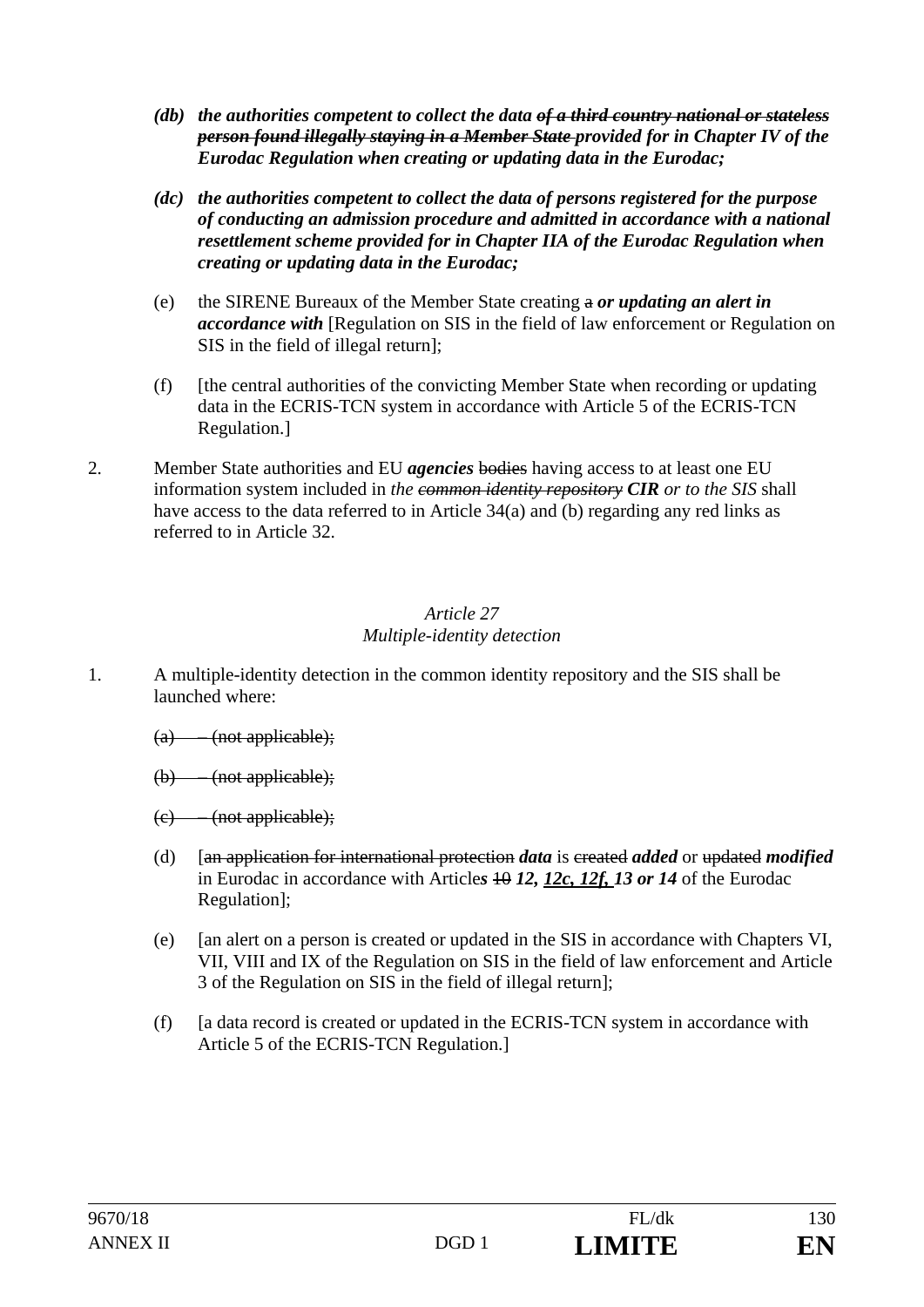- 2. Where the data contained within an *EU* information system as referred to in paragraph 1 contains biometric data, the common identity repository (CIR) and the Central-SIS shall use the shared biometric matching service (shared BMS) in order to perform the multipleidentity detection. The shared BMS shall compare the biometric templates obtained from any new biometric data to the biometric templates already contained in the shared BMS in order to verify whether or not data belonging to the same *person* third-country national is already stored in the CIR or in the Central SIS.
- 3. In addition to the process referred to in paragraph 2, the CIR and the Central-SIS shall use the European search portal to search the data stored in the CIR and the Central-SIS *and the CIR respectively* using the following data:

(a) – (not applicable);

- (b) (not applicable);
- $(e)$  (not applicable);
- (d) [surname(s); forename(s); name(s) at birth, previously used names and aliases; date of birth, place of birth, nationality(ies) and sex as referred to in Article 12 of the Eurodac Regulation];
- (e) (not applicable);
- (f) [surname(s); forename(s); name(s) at birth, previously used names and aliases; date of birth, place of birth, nationality(ies) and sex as referred to in Article 20(3) of the Regulation on SIS in the field of law enforcement;]
- (g) [surname(s); forename(s); name(s) at birth, previously used names and aliases; date of birth, place of birth, nationality(ies) and sex as referred to in Article 4 of the Regulation on SIS in the field of illegal return;]
- (h) [surname (family name); first name(s) (given names); date of birth, place of birth, nationality(ies) and gender as referred to in Article 5(1)(a) of the ECRIS-TCN Regulation.]

#### *3a. In addition to the process referred to in paragraphs 2 and 3, the CIR and the Central-SIS shall use the European search portal to search the data stored in the Central-SIS and the CIR respectively using travel document data.*

4. The multiple-identity detection *may* shall only be launched *only* in order to compare data available in one *EU* information system with data available in other *EU* information systems.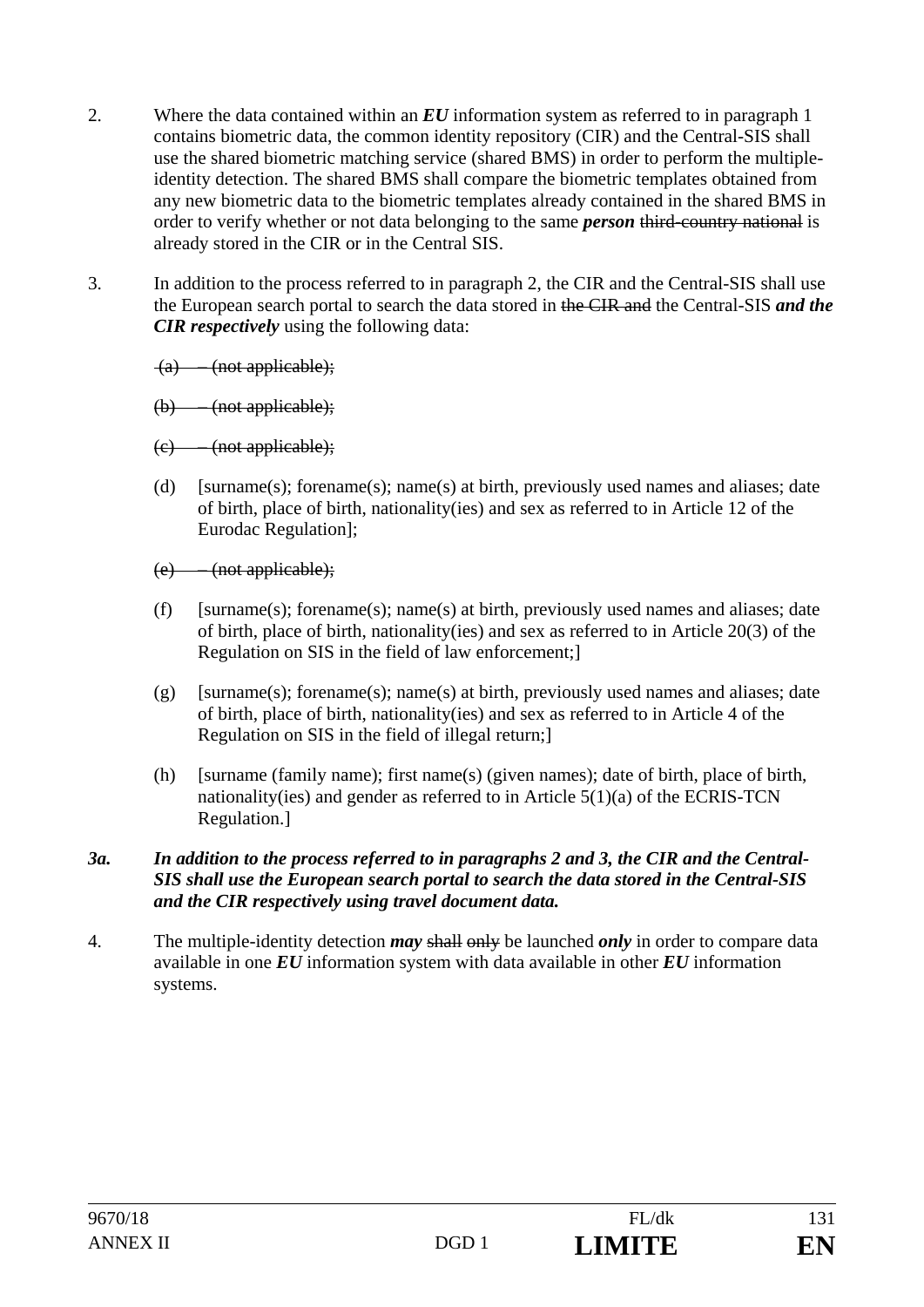### *Article 28 Results of the multiple-identity detection*

- 1. Where the queries referred to in Article 27(2)*, (3)* and (3*a*) do not report any *match* hit, the procedures referred to in Article 27(1) shall continue in accordance with the respective Regulations governing them.
- 2. Where the query laid down in Article 27(2)*, (3)* and (3*a*) reports one or several *match(es)*  hit(s), the common identity repository and, where relevant, the SIS shall create a link between the data used to launch the query and the data triggering the *match* hit.

Where several *matches* hits are reported, a link shall be created between all data triggering the *match* hit. Where data was already linked, the existing link shall be extended to the data used to launch the query.

- 3. Where the query referred to in Article 27(2)*, (3)* and (3*a*) reports one or several hit(s) *match(es)* and the identity data of the linked files is identical or similar, a white link shall be created in accordance with Article 33.
- 4. Where the query referred to in Article 27(2)*, (3)* and (3*a*) reports one or several *match(es)* hit(s) and the identity data of the linked files cannot be considered as similar, a yellow link shall be created in accordance with Article 30 and the procedure referred to in Article 29 shall apply.
- 5. The Commission shall lay down the procedures to determine the cases where identity data can be considered as *the same* identical, or similar *or presenting some differences* in implementing acts. Those implementing acts shall be adopted in accordance with the examination procedure referred to in Article 64(2).
- *5a.**The Commission shall lay down the procedures to determine the cases where biometric data can be considered as the same in implementing acts. Those implementing acts shall be adopted in accordance with the examination procedure referred to in Article 64(2).*
- 6. The links shall be stored in the identity confirmation file referred to in Article 34.
- 7. The Commission shall lay down the technical rules for linking data *creating links between data* from different *EU* information systems by implementing acts. Those implementing acts shall be adopted in accordance with the examination procedure referred to in Article 64(2).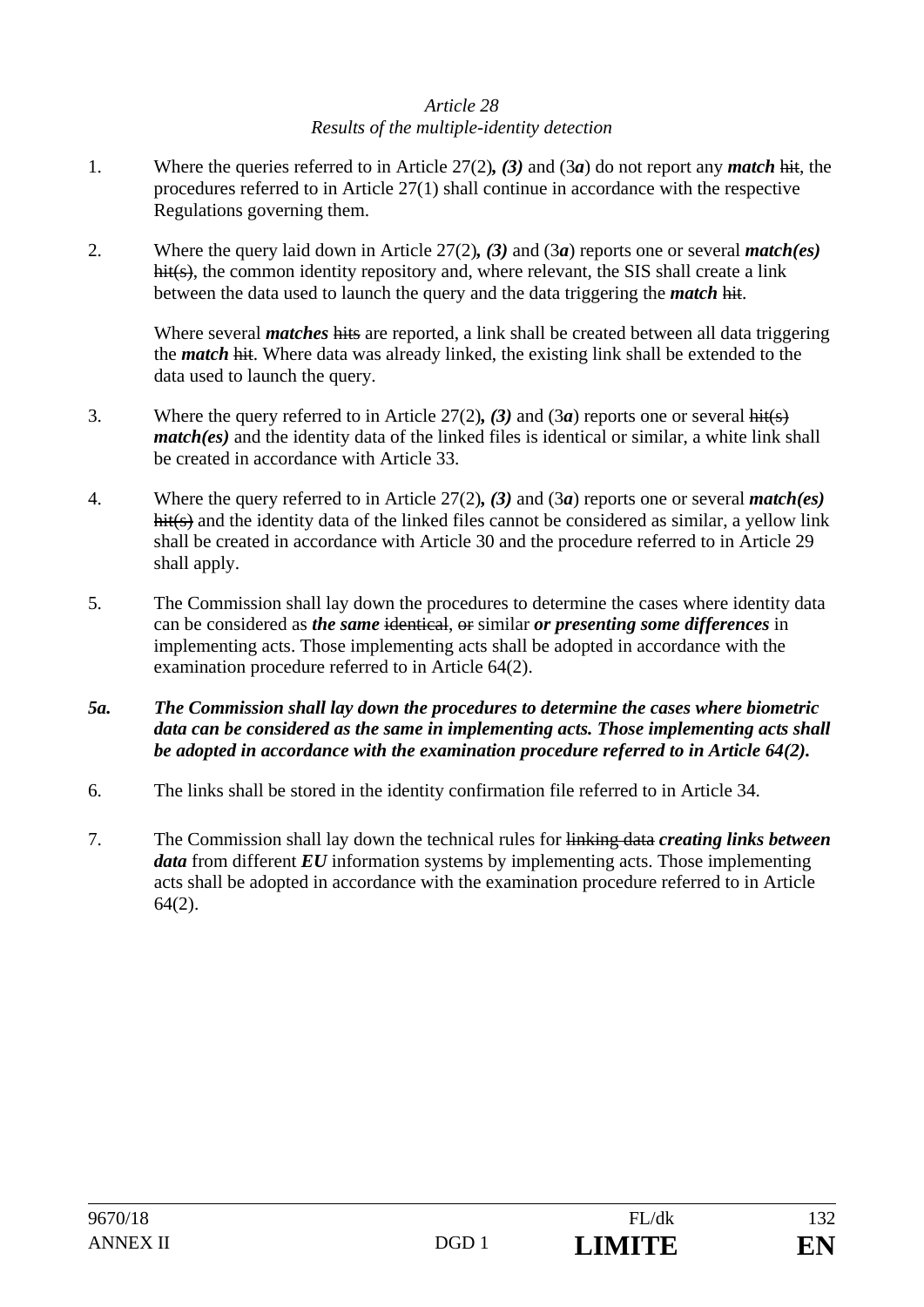#### *Authorities responsible and manual verification of different identities*

- 1. Without prejudice to paragraph 2, the authority responsible for verification of different identities shall be:
	- (a) (not applicable);
	- (b) (not applicable);
	- (c) (not applicable);
	- (d) the authority assessing a request for international protection as provided for in the Eurodac Regulation for hits that occurred when assessing such request;
	- *(da) the authority competent to collect the data provided for in the Eurodac Regulation for hits that occurred when creating or updating data in the Eurodac;*
	- (e) the SIRENE Bureaux of the Member State for hits that occurred when creating *or updating* a SIS alert in accordance with the [Regulations on SIS in the field of law enforcement and on SIS in the field of illegal return];
	- (f) the central authorities of the convicting Member State for hits that occurred when recording or updating data in the ECRIS-TCN system in accordance with Article 5 *or Article 9* of the [ECRIS-TCN Regulation].

The multiple-identity detector shall indicate the authority responsible for the verification of different identities in the identity verification *confirmation* file.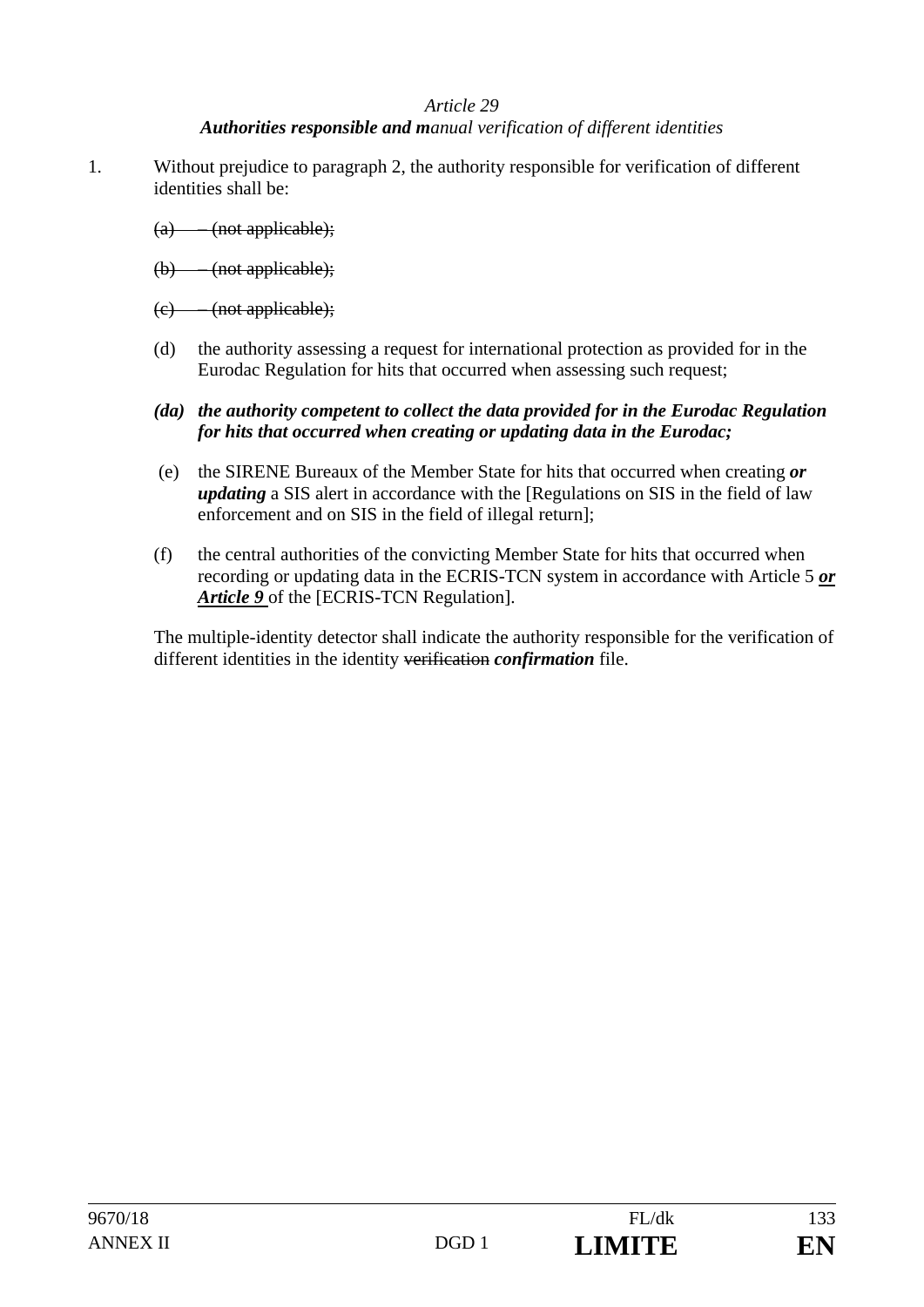- 2. The authority responsible for the verification of different identities in the identity confirmation file shall be the SIRENE Bureau of the Member State that created the alert where a link is created to data contained:
	- (a) in an alert in respect of persons wanted for arrest or for surrender or extradition purposes as referred to in Article 26 of [the Regulation on SIS in the field of law enforcement];
	- (b) in an alert on missing or vulnerable persons as referred to in Article 32 of [the Regulation on SIS in the field of law enforcement];
	- (c) in an alert on persons sought to assist with a judicial procedure as referred to in Article 34 of [the Regulation on SIS in the field of law enforcement];
	- (d) [in an alert on return in accordance with the Regulation on SIS in the field of illegal return];
	- (e) in an alert on persons for discreet checks, inquiry checks or specific checks as referred to in Article 36 of [the Regulation on SIS in the field of law enforcement];
	- (f) in an alert on unknown wanted persons for identification according to national law and search with biometric data as referred to in Article 40 of [the Regulation on SIS in the field of law enforcement].
- 3. Without prejudice to paragraph 4, the authority responsible for verification of different identities shall have access to the related data contained in the relevant identity confirmation file and to the identity data linked in the common identity repository and, where relevant, in the SIS, and shall assess the different identities. and *It* shall update the link in accordance with Articles 31, 32 and 33 and add it to the identity confirmation file without delay.

### 4. – (not applicable).

- 5. Where more than one link is obtained, the authority responsible for the verification of different identities shall assess each link separately.
- 6. Where data reporting a hit was already linked, the authority responsible for the verification of different identities shall take into account the existing links when assessing the creation of new links.
- 5. Where more than one link is *created* obtained, the authority responsible for the verification of different identities shall assess each link separately.
- 6. Where data reporting a hit *match* was already linked, the authority responsible for the verification of different identities shall take into account the existing links when assessing the creation of new links.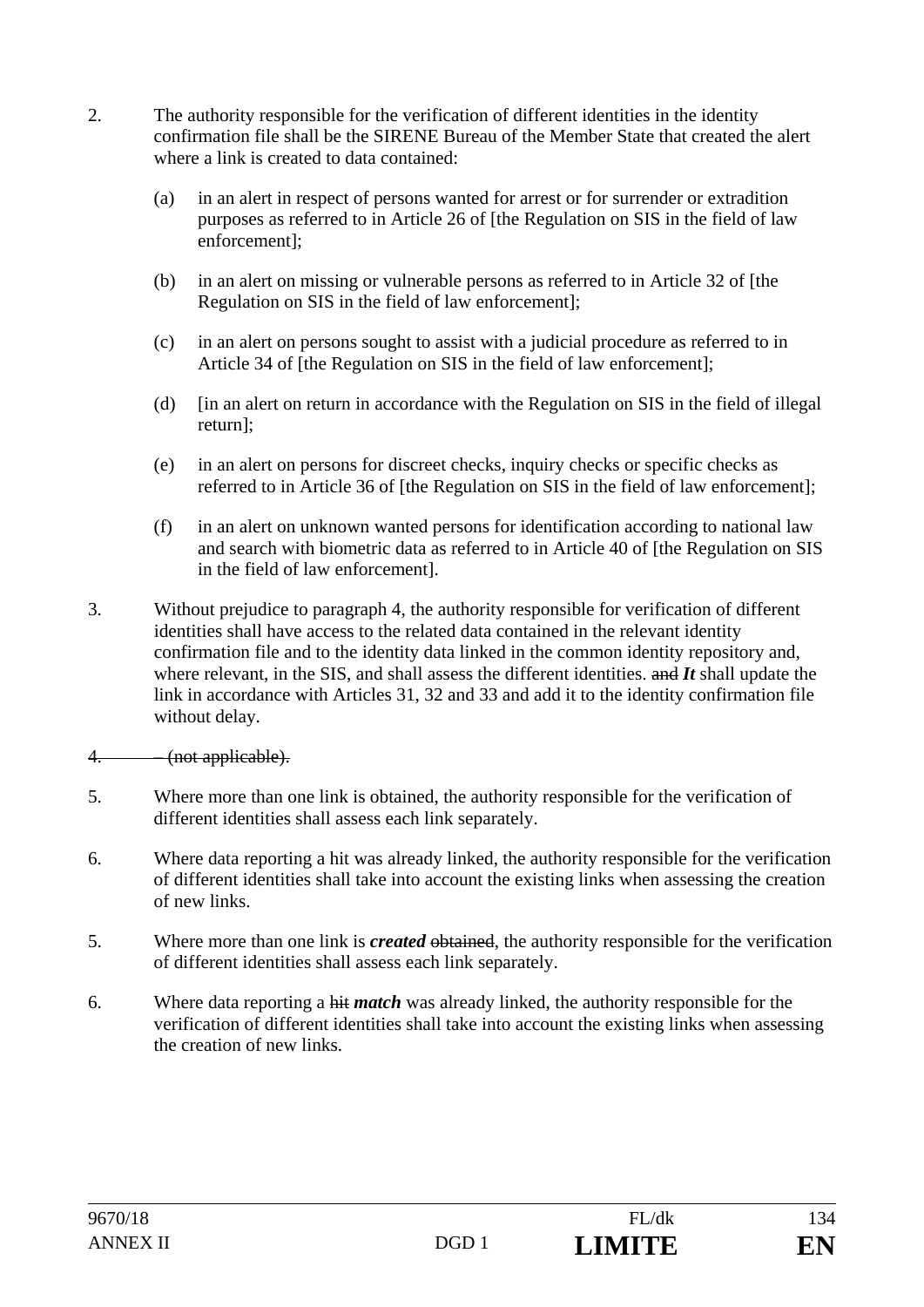### *Yellow link*

- 1. A link between data from two or more *EU* information systems shall be classified as yellow in any of the following cases:
	- (a) the linked data shares the same biometric but different identity data and no manual verification of different identity has taken place;
	- (b) the linked data has different *some differences in the* identity data *or in travel document data,* and no manual verification of different identity has taken place *and at least one of the EU information systems does not have biometric data on the person*;
	- *(c) the linked data has same or similar identity data, the same travel document data, but different biometric data and no manual verification of different identity has taken place.*
- 2. Where a link is classified as yellow in accordance with paragraph 1, the procedure laid down in Article 29 applies.

## *Article 31*

## *Green link*

- 1. A link between data from two or more *EU* information systems shall be classified as green where the linked data do not share the same biometric *data* but have *same or* similar identity data and the authority responsible for the verification of different identities concluded it refers to two different persons.
- 2. Where the common identity repository (CIR) or the SIS are queried and where a green link exists between two or more of the *EU* information systems constituting the CIR or with the SIS, the multiple-identity detector shall indicate that the identity data of the linked data does not correspond to the same person. The queried information system shall reply indicating only the data of the person whose data was used for the query, without triggering a hit against the data that is subject to the green link.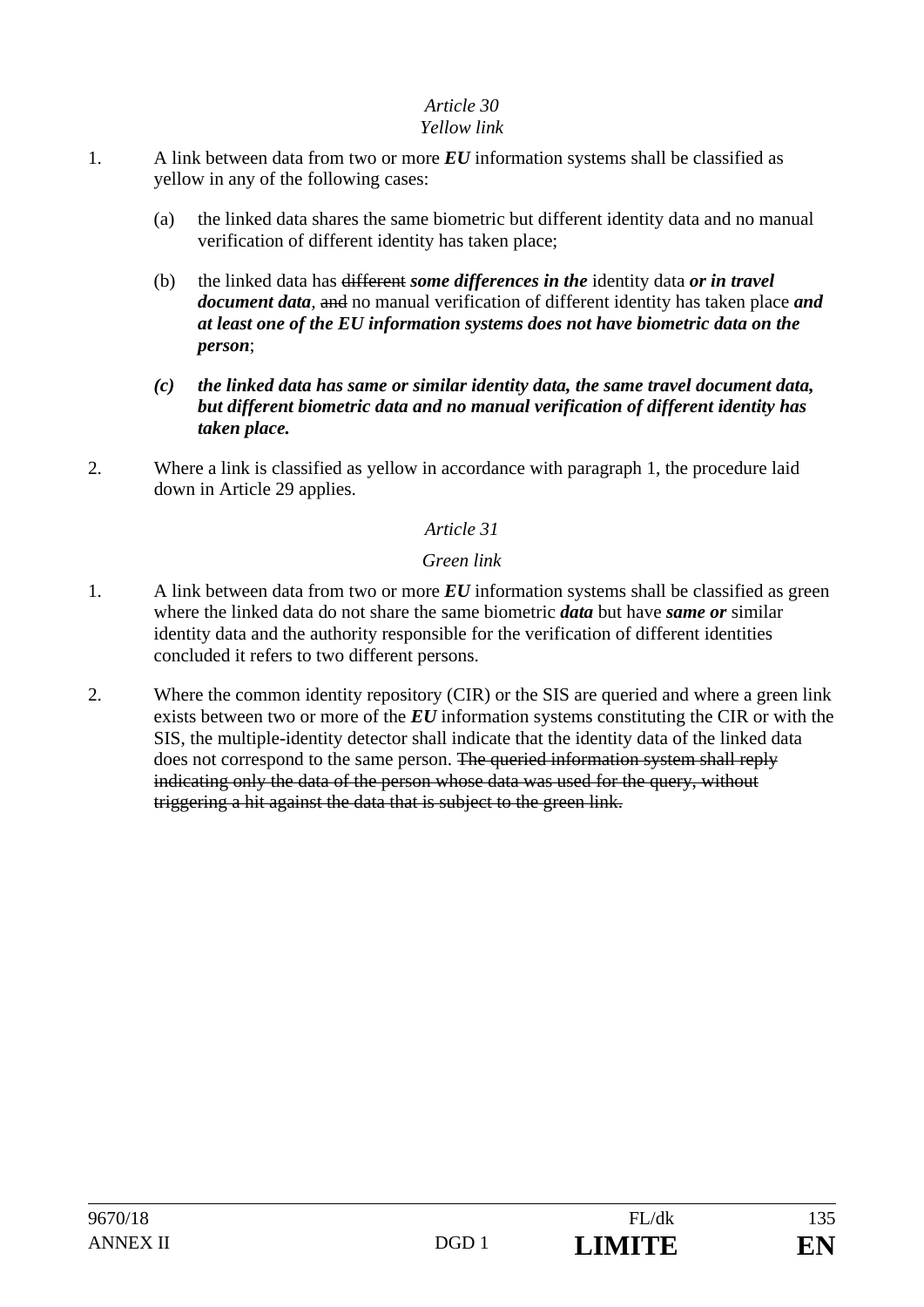## *Red link*

- 1. A link between data from two or more *EU* information systems shall be classified as red in any of the following cases:
	- (a) the linked data shares the same biometric but different identity data and the authority responsible for the verification of different identities concluded it refers unlawfully to the same person *in an unjustified manner*;
	- (b) the linked data has similar identity data and the authority responsible for the verification of different identities concluded it refers to the same person;
	- *(c) the linked data has different identity data, at least one of the EU information systems does not have biometric data on the person and the authority responsible for the verification of different identities concluded it refers to the same person in an unjustified manner;*
	- *(d) the linked data has same or similar identity data, the same travel document data, but different biometric data and the authority responsible for the verification of different identities concluded it refers to different persons in an unjustified manner.*
- 2. Where the CIR or the SIS are queried and where a red link exists between two or more of the *EU* information systems constituting the CIR or with the SIS, the multiple-identity detector shall reply indicating the data referred to in Article 34. Follow-up to a red link shall take place in accordance with Union and national law, *basing any legal consequence for the person only on the relevant data on that person and not on the red link itself.*
- 3. Where a red link is created between data from the EES, the VIS, [the ETIAS], Eurodac or [the ECRIS-TCN System], the individual file stored in the CIR shall be updated in accordance with Article 19(1) *(2)*.
- 4. *Where a red link is created following a manual verification of multiple identities between data from the EES, the VIS, [the ETIAS] or the Eurodac,*Without prejudice to the provisions related to the handling of alerts in the SIS referred to in the [Regulations on SIS in the field of border checks, on SIS in the field of law enforcement and on SIS in the field of illegal return, and without prejudice to limitations necessary to protect security and public order, prevent crime and guarantee that any national investigation will not be jeopardised, where a red link is created, the authority responsible for verification of different identities shall inform the person of the presence of multiple unlawful *unjustified*  identities.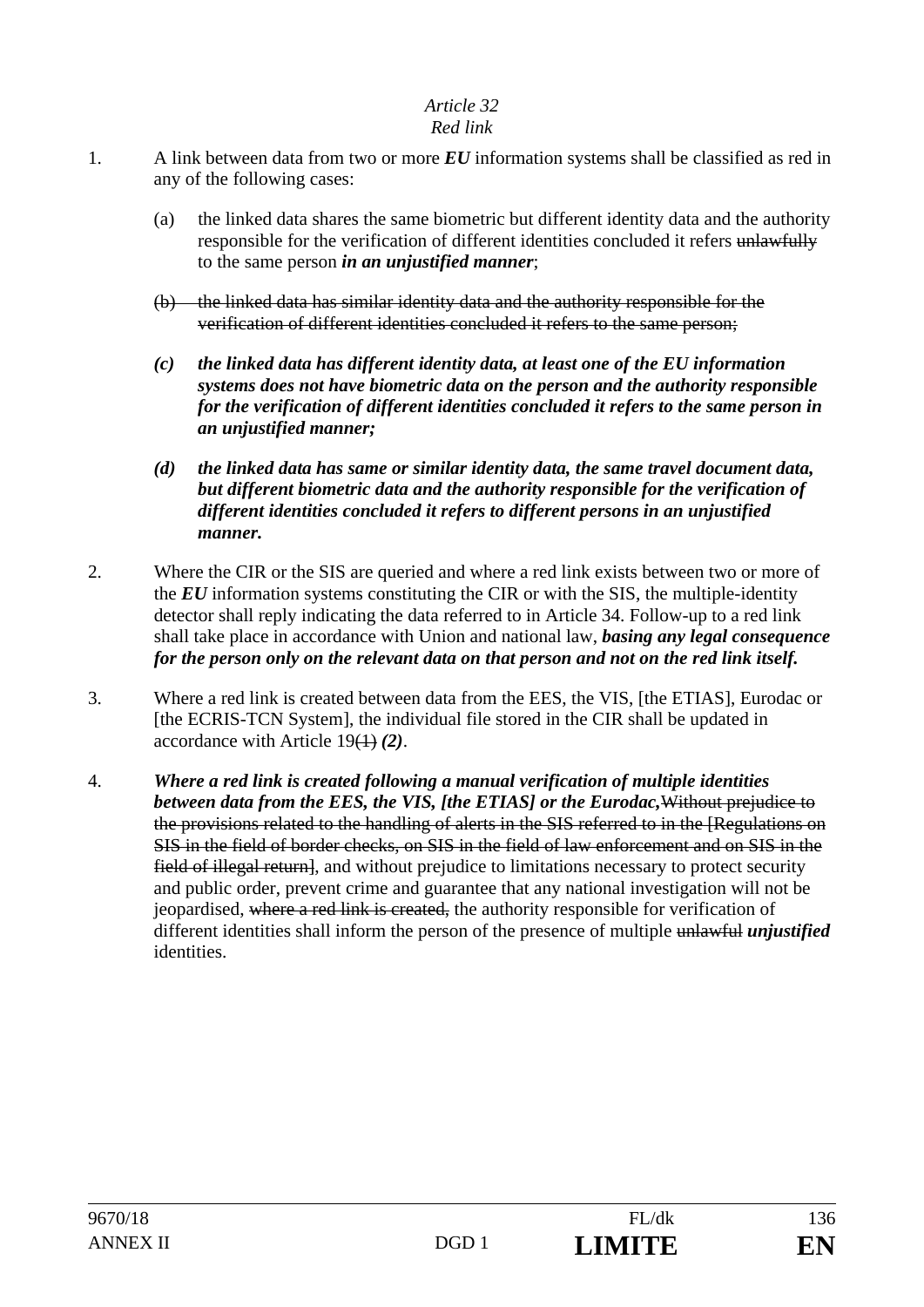- *4a. The information shall be given by means of a standard form by the authority responsible for verification of different identities. The Commission shall determine the content of that form and the modalities for the information by implementing acts. Those implementing acts shall be adopted in accordance with the examination procedure referred to in Article 64(2).*
- 5. Where a red link is created, the authority responsible for verification of different identities shall provide a reference to the authorities responsible for the data linked.
- *6. If a Member State authority has evidence to suggest that a red link recorded in the MID is factually inacurate or not up-to-date or that data were processed in the MID, the CIR or the SIS in breach of this Regulation, it shall check the relevant data stored in the CIR and SIS and shall, if necessary, rectify or erase the link from the MID without delay. That Member State authority shall inform the Member State responsible for the manual verification without delay.*

#### *Article 33 White link*

- 1. A link between data from two or more *EU* information systems shall be classified as white in any of the following cases:
	- (a) the linked data shares the same biometric and the same or similar identity data;
	- (b) the linked data shares the same or similar identity data, and *the same travel document data, and* at least one of the *EU* information systems does not have biometric data on the person;
	- *(ba) the linked data shares the same or similar identity data and at least one of the EU information systems does not have biometric data on the person and the authority responsible for the verification of different identities concluded it refers to the same person legally having different identity data in a justified manner;*
	- (c) the linked data shares the same biometric but different identity data and the authority responsible for the verification of different identities concluded it refers to the same person legally having different identity data *in a justified manner*.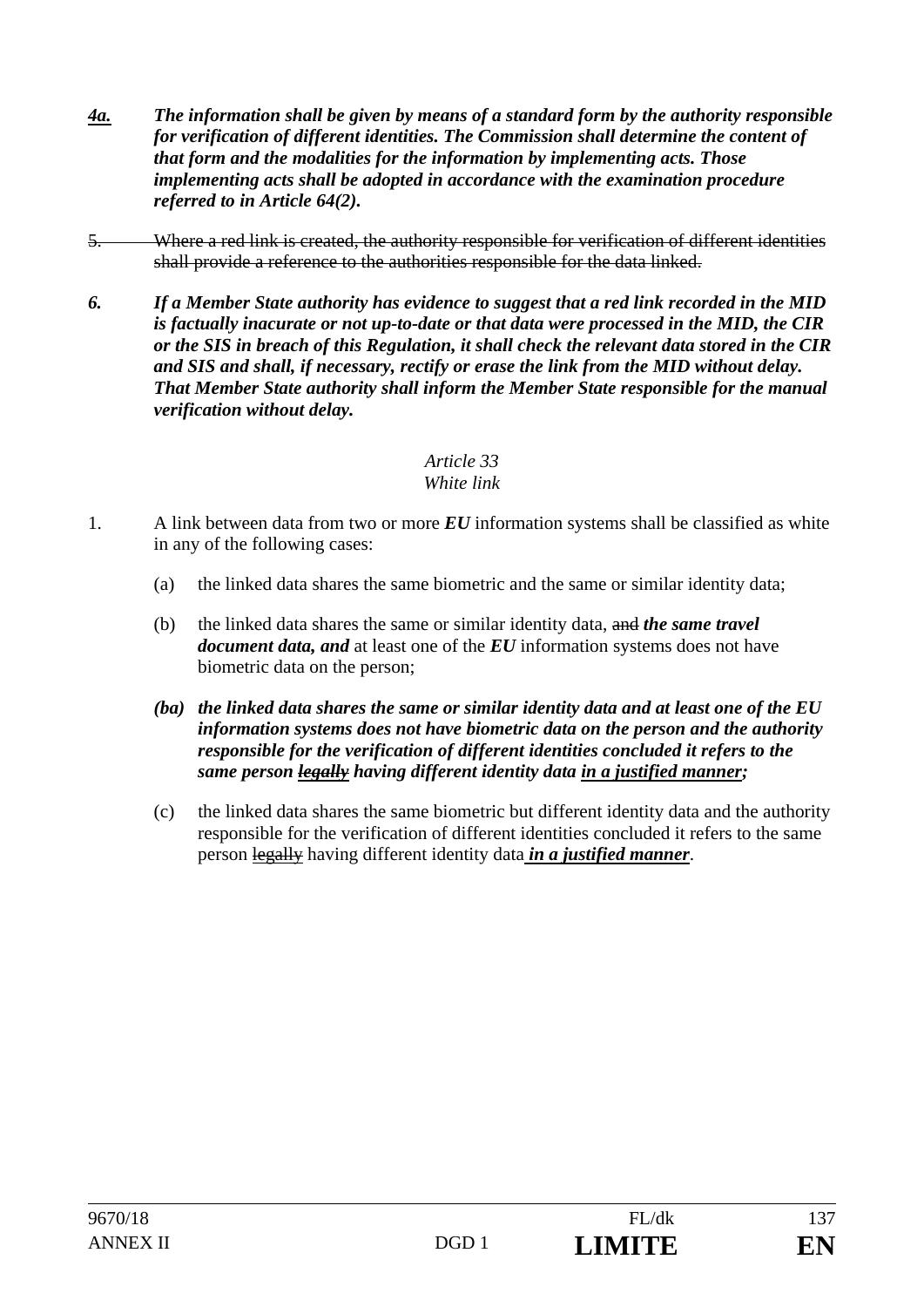- 2. Where the CIR or the SIS are queried and where a white link exists between one *two* or more of the *EU* information systems constituting the CIR or with the SIS, the multipleidentity detector **MID** shall indicate that the identity data of the linked data correspond to the same person. The queried  $EU$  information systems shall reply indicating, where relevant, all the linked data on the person, hence triggering a hit *match* against the data that is subject to the white link, if the authority launching the query has access to the linked data under Union or national law.
- 3. Where a white link is created between data from the EES, the VIS, [the ETIAS], Eurodac or [the ECRIS-TCN system], the individual file stored in the CIR shall be updated in accordance with Article 19(1)*(2)*.
- 4. Without prejudice to the provisions related to the handling of alerts in the SIS referred to in the [Regulations on SIS in the field of border checks, on SIS in the field of law enforcement and on SIS in the field of illegal return], wWhere a white link is created following a manual verification of multiple identities *between data from the EES, the VIS, [the ETIAS] or Eurodac*, the authority responsible for *the* verification of different identities shall inform the person of the presence of discrepancies between his or her personal data between systems and shall provide a reference to the authorities responsible for the data linked.
- *4a. The information shall be given by means of a standard form by the authority responsible for verification of different identities. The Commission shall determine the content of that form and the modalities for the information by implementing acts. Those implementing acts shall be adopted in accordance with the examination procedure referred to in Article 64(2).*
- *5. If a Member State authority has evidence to suggest that a white link recorded in the MID is factually incorrect or that data were processed in the MID, the CIR or the SIS in breach of this Regulation, it shall check the relevant data stored in the CIR and SIS and shall, if necessary, rectify the link in the MID without delay. That Member State authority shall inform the Member State responsible for the manual verification without delay.*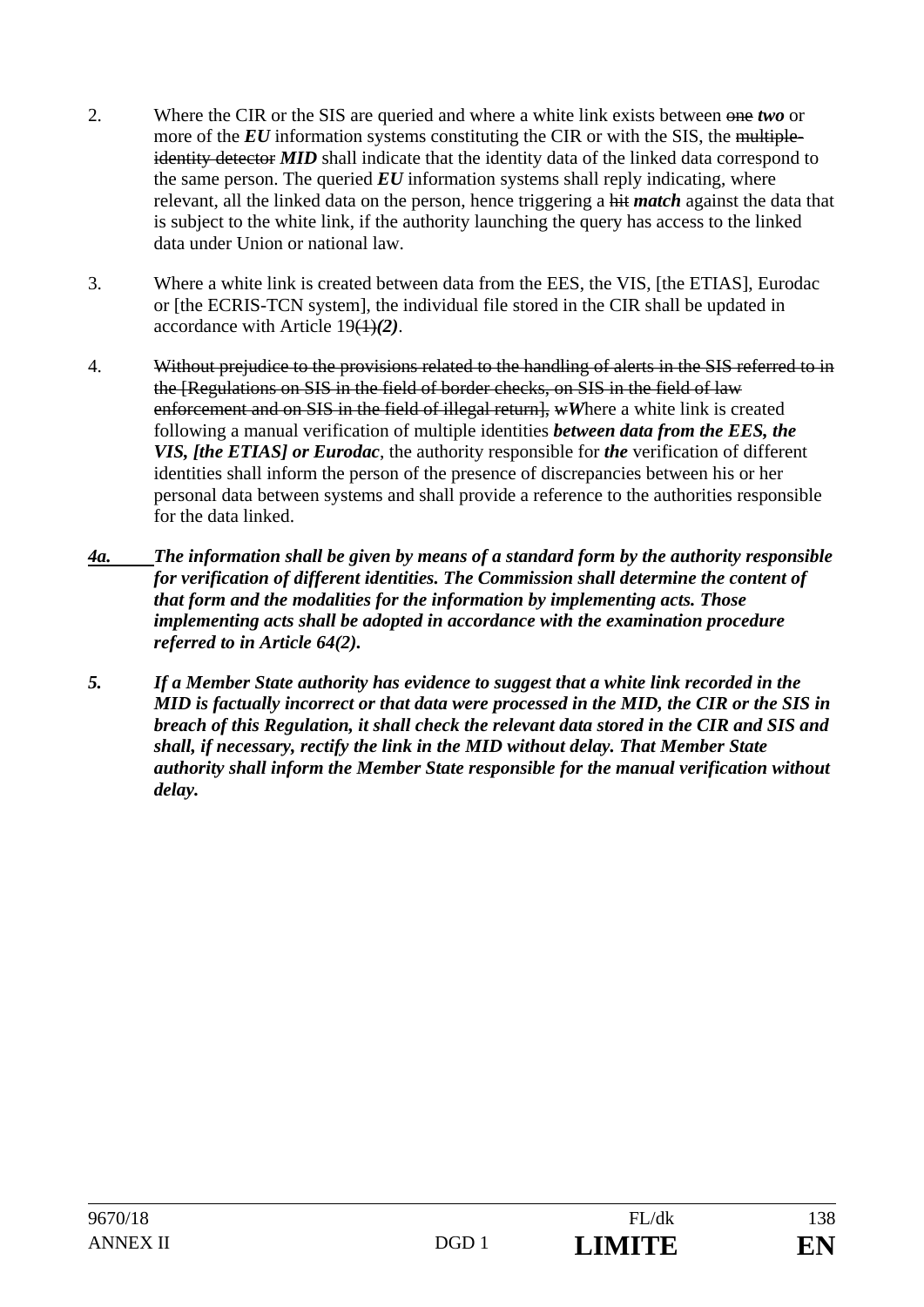### *Article 34 Identity confirmation file*

The identity confirmation file shall contain the following data:

- (a) the links, including their description in form of colours, as referred to in Articles 30 to 33;
- (b) a reference to the *EU* information systems whose data *are* is linked;
- (c) a single identification number allowing to retrieve the data from the *EU* information systems of corresponding linked files *in accordance with respective access rights under Union and national law*;
- (d) where relevant, the authority responsible for the verification of different identities;
- *(e) date of creation or update of the link.*

#### *Article 35*

#### *Data retention in the multiple-identity detector*

- *1. Without prejudice to paragraphs 2 and 3,* the identity confirmation files and its *their* data, including the links, shall be stored in the multiple-identity detector (MID) only for as long as the linked data *are* is stored in two or more EU information systems *and be deleted thereafter in an automated manner*.
- *2. Where a red link is created between data in the CIR, the identity confirmation files and their data, including the red link, shall be stored in the MID only for as long as the corresponding data are stored in at least one of the EU information systems from which the linked data originates and be deleted thereafter in an automated manner*.
- *3. Where a red link is created between data in the CIR and the SIS, the identity confirmation files and their data, including the red link, shall be stored in the MID only for as long as the corresponding data are stored in the SIS and be deleted thereafter in an automated manner*.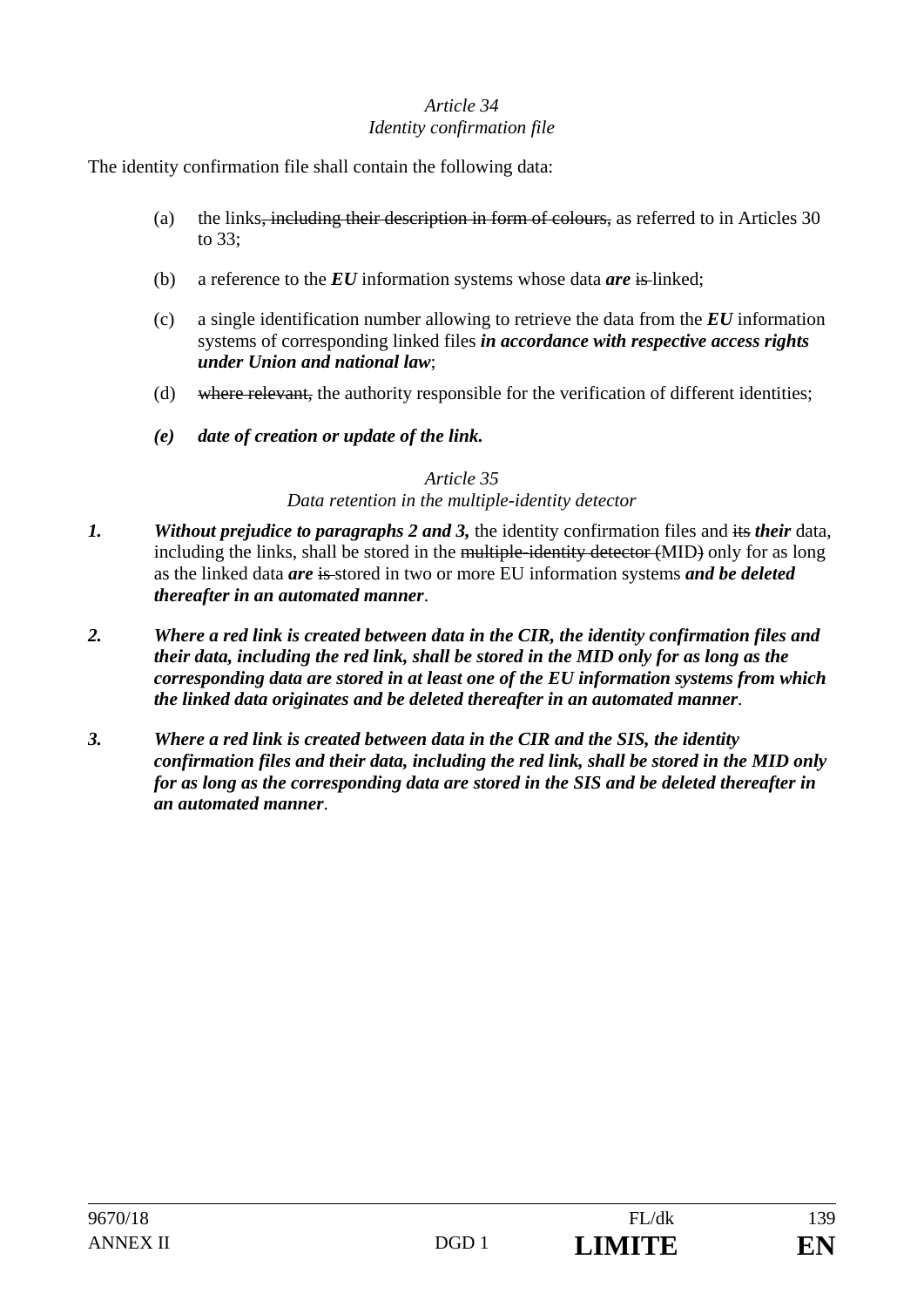#### *Keeping of logs*

- 1. eu-LISA shall keep logs of all data processing operations within the MID. Those logs shall include<del>, in particular,</del> the following:
	- (a) the purpose of access of the user and his or her access rights;
	- (b) the date and time of the query;
	- (c) the type of data used to launch the query or queries;
	- (d) the reference to the data linked;
	- (e) the history of the identity confirmation file;
	- (f) the identifying mark of the person who carried out the query *Member State or EU agency querying the MID*.
- 2. Each Member State shall keep logs of the *authority, the purpose of access and the* staff duly authorised to use the MID.
- 3. The logs *referred to in paragraphs 1 and 2* may be used only for data protection monitoring, including checking the admissibility of a request and the lawfulness of data processing, and for ensuring data security pursuant to Article 42. Those logs shall be *made available to the competent supervisory authority on request. They shall be protected by* appropriate measures against unauthorised access *and modification.* and *They shall be* erased *in an automated manner* one year after their creation, unless they are required for monitoring procedures that have already begun *in which case they shall be erased once the monitoring procedures no longer require those logs*. The logs related to the history of the identity confirmation file shall be erased once the data in the identity confirmation file is erased.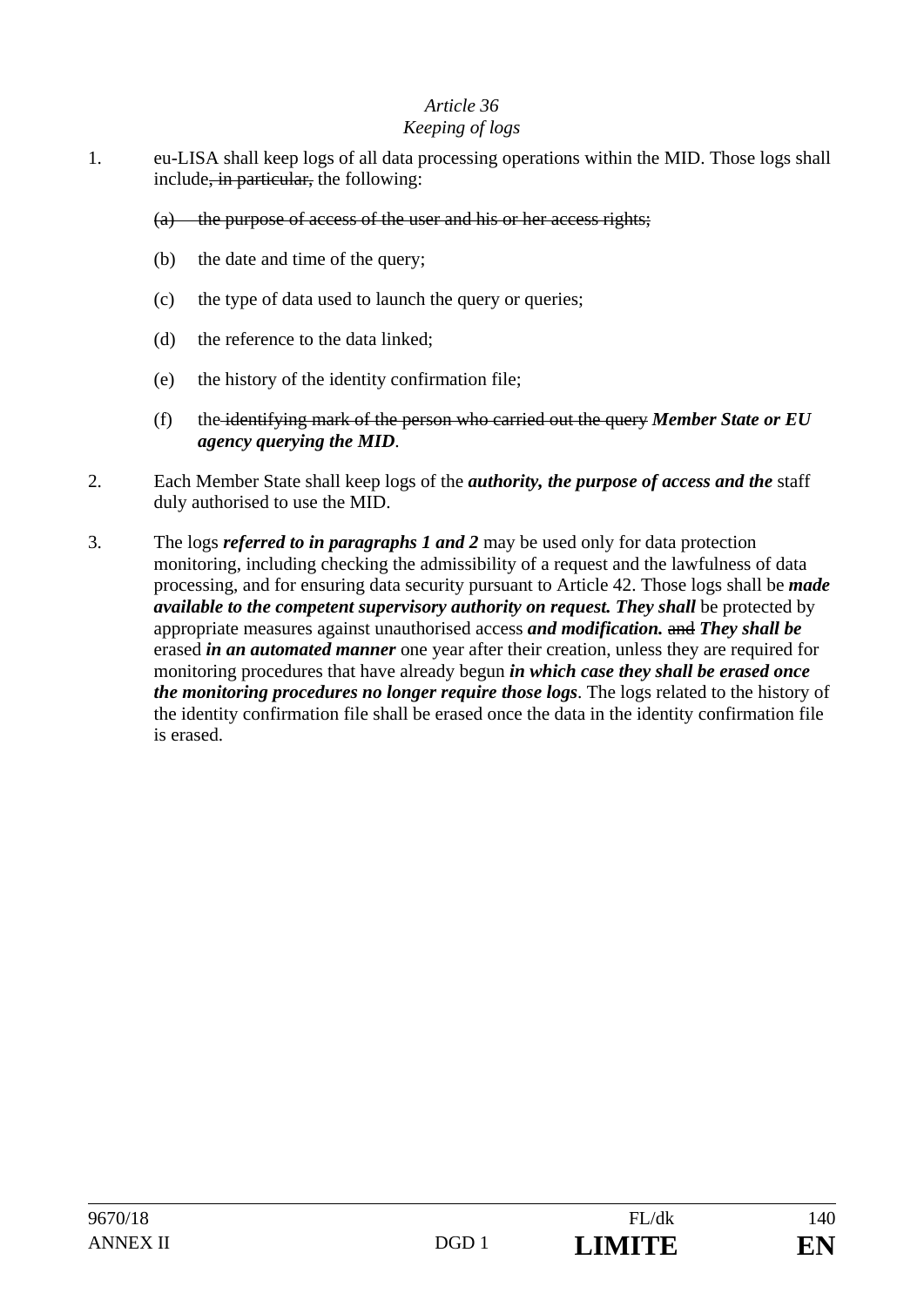#### **CHAPTER VI Measures supporting interoperability**

#### *Article 37 Data quality*

- 1. *Without prejudice to Member States' responsibilities with regard to the quality of data entered into the systems,* eu-LISA shall establish automated data quality control mechanisms and procedures on the data stored in the SIS, Eurodac, [the ECRIS-TCN system], the shared biometric matching service (shared BMS) *and* the common identity repository (CIR) and the multiple-identity detector (MID).
- 2. establish *implement mechanisms for evaluating the accuracy of the shared BMS,*  common data quality indicators and the minimum quality standards to store data in the SIS, Eurodac, [the ECRIS-TCN system], the shared BMS *and* the CIR and the MID.
- 3. eu-LISA shall provide regular reports on the automated data quality control mechanisms and procedures and the common data quality indicators to the Member States. eu-LISA shall also provide a regular report to the Commission covering the issues encountered and the Member States concerned.
- 4. The details of the automated data quality control mechanisms and procedures, and the common data quality indicators and the minimum quality standards to store data in the SIS, Eurodac, [the ECRIS-TCN system], the shared BMS *and* the CIR and the MID, in particular regarding biometric data, shall be laid down in implementing acts. Those implementing acts shall be adopted in accordance with the examination procedure referred to in Article 64(2).
- 5. One year after the establishment of the automated data quality control mechanisms and procedures, and common data quality indicators *and the minimum quality standards* and every year thereafter, the Commission shall evaluate Member State implementation of data quality and shall make any necessary recommendations. The Member States shall provide the Commission with an action plan to remedy any deficiencies identified in the evaluation report and shall *regularly* report on any progress against this action plan until it is fully implemented.

 The Commission shall transmit the evaluation report to the European Parliament, to the Council, to the European Data Protection Supervisor and to the European Union Agency for Fundamental Rights established by Council Regulation (EC) No 168/2007.**<sup>70</sup>**

<sup>70</sup> **<sup>70</sup>** Council Regulation (EC) No 168/2007 of 15 February 2007 establishing a European Union Agency for Fundamental Rights (OJ L 53, 22.2.2007, p. 1).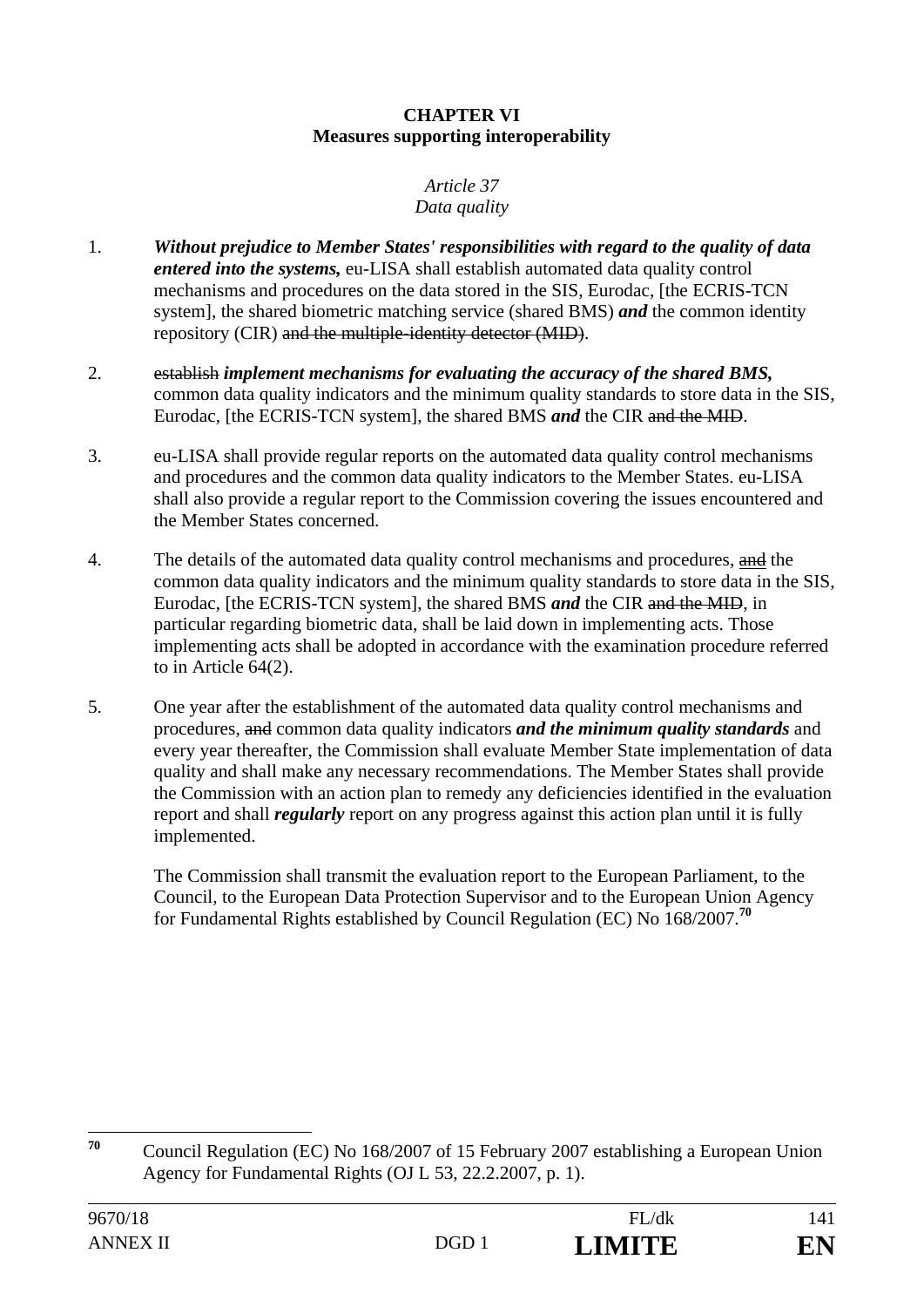## *Article 38 Universal Message Format*

- 1. The Universal Message Format (UMF) standard is hereby established. The UMF defines standards for certain content elements of cross-border information exchange between information systems, authorities and/or organisations in the field of Justice and Home *Aa*ffairs
- 2. The UMF standard shall be used in the development of the [Eurodac], the [ECRIS-TCN system], the European search portal, the CIR, the MID and, if appropriate, in the development by eu-LISA or any other EU body *agency* of new information exchange models and information systems in the area of Justice and Home Affairs.
- 3. The implementation of the UMF standard may be considered in the SIS and in any existing or new cross-border information exchange models and information systems in the area of Justice and Home Affairs, developed by Member States or associated countries.
- 4. The Commission shall adopt an implementing act to lay down and develop the UMF standard referred to in paragraph 1. Those implementing acts shall be adopted in accordance with the examination procedure referred to in Article 64(2).

### *Article 39*

### *Central repository for reporting and statistics*

- 1. A central repository for reporting and statistics (CRRS) is established for the purposes of supporting the objectives of Eurodac, the SIS and [the ECRIS-TCN system] and to generate*, in accordance with the respective legal instruments,* cross-system statistical data and analytical reporting for policy, operational and data quality purposes.
- 2. eu-LISA shall establish, implement and host the CRRS in its technical sites containing the data referred to in [Article 42(8) of the Eurodac Regulation], [Article 71 of the Regulation on SIS in the field of law enforcement] and [Article 30 of the ECRIS-TCN Regulation] logically separated. The data contained in the CRRS shall not enable the identification of individuals. Access to the repository *CRRS* shall be granted by means of secured access through the Trans- European Services for Telematics between Administrations (TESTA) network service with control of access and specific user profiles, solely for the purpose of reporting and statistics, to the authorities referred to in [Article 42(8) of the Eurodac Regulation], [Article 71 of the Regulation on SIS in the field of law enforcement] and [Article 30 of the ECRIS-TCN Regulation].
- 3. eu-LISA shall render the data anonymous and shall record such anonymous data in the CRRS. The process for rendering the data anonymous shall be automated.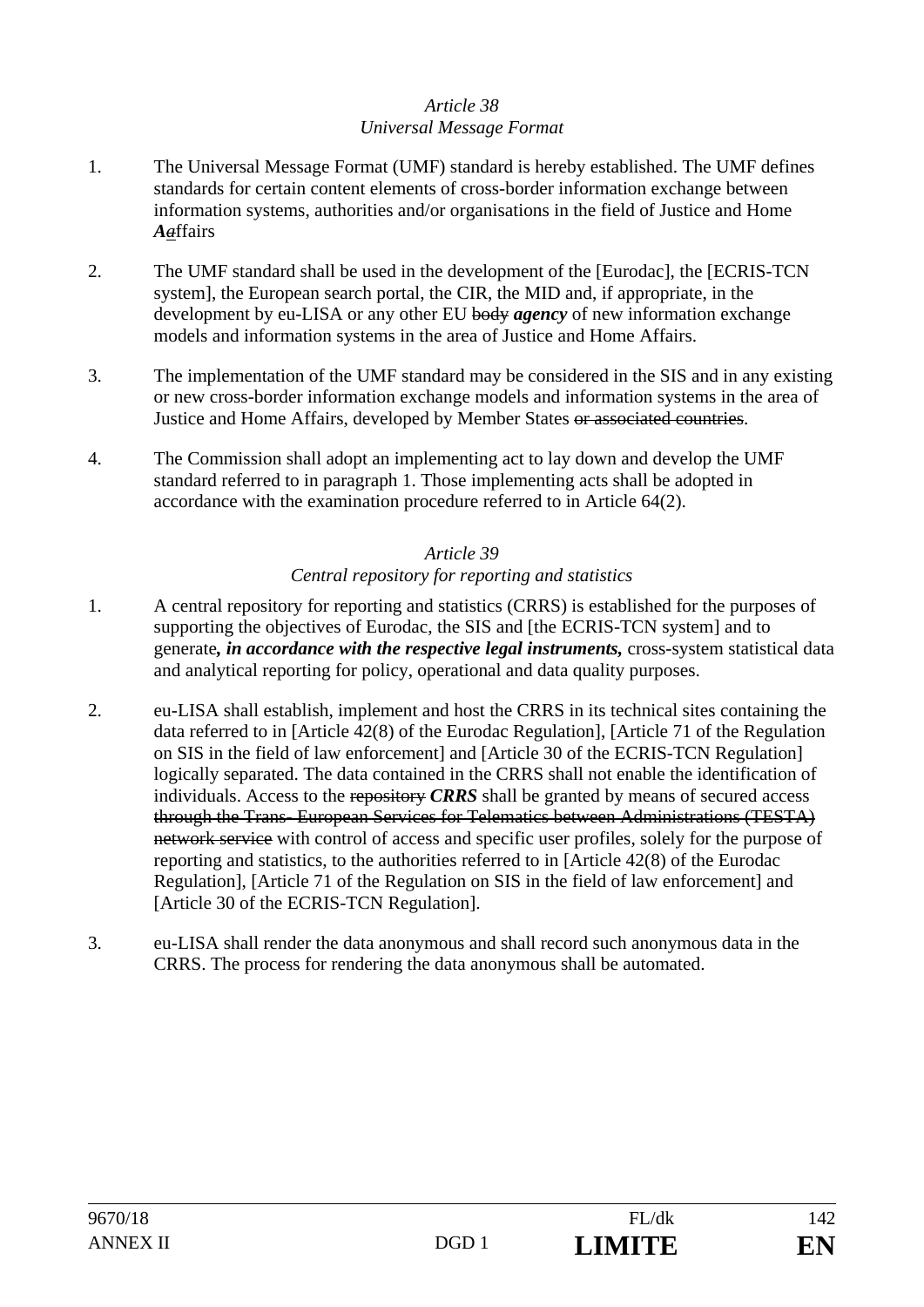4. The CRRS shall be composed of:

## *(-a) the tools necessary for anonymising data;*

- (c) a central infrastructure, consisting of a data repository enabling the rendering of anonymous data;
- (b) a secure communication infrastructure to connect the CRRS to the SIS, Eurodac and [the ECRIS-TCN], as well as the central infrastructures of the shared BMS, the CIR and the MID.
- 5. The Commission shall lay down detailed rules on the operation of the CRRS, including specific safeguards for processing of personal data referred to under paragraph 2 and 3 and security rules applicable to the repository by means of implementing acts. Those implementing acts shall be adopted in accordance with the examination procedure referred to in Article 64(2).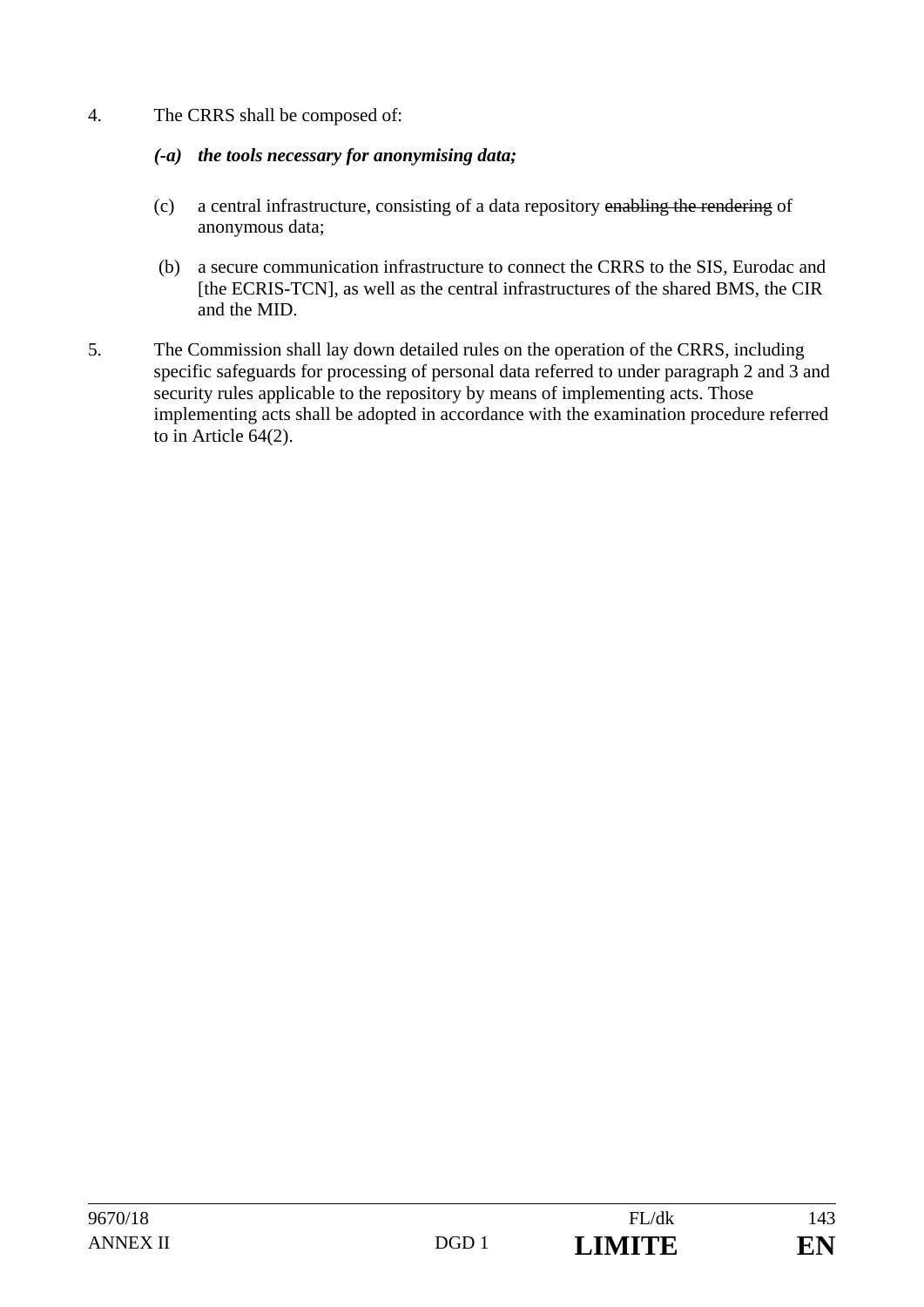## **CHAPTER VII Data protection**

#### *Article 40 Data controller*

- 1. In relation to the processing of data in the shared biometric matching service (shared BMS), the Member State authorities that are controllers for the Eurodac, SIS and [the ECRIS-TCN system] respectively, shall also be considered as controllers in accordance with Article 4(7) of Regulation (EU) 2016/679 *or Article 3(8) of Directive (EU) 2016/680*  in relation to the biometric templates obtained from the data referred to in Article 13 that they enter into respective systems and shall have responsibility for the processing of the biometric templates in the shared BMS.
- 2. In relation to the processing of data in the common identity repository (CIR), the Member State authorities that are controllers for the Eurodac and [the ECRIS-TCN system] respectively, shall also be considered as controllers in accordance with Article 4(7) of Regulation (EU) 2016/679 in relation to data referred to in Article 18 that they enter into respective systems and shall have responsibility for the processing of that personal data in the CIR.
- 3. In relation to the processing of data in the multiple-identity detector:
	- (a) the European Border and Coast Guard Agency shall be considered a data controller in accordance with Article 2(b) of Regulation No 45/2001 *[or Article 3(2)(b) of Regulation XX/2018 of the European Parliament and of the Council on the protection of individuals with regard to the processing of personal data by the Union institutions, bodies, offices and agencies and on the free movement of such data, and repealing Regulation (EC) No 45/2001 and Decision No 1247/2002/EC]* in relation to processing of personal data by the ETIAS Central Unit;
	- (b) the Member State authorities adding or modifying the data in the identity confirmation file are also to be considered as *shall be* controllers in accordance with Article 4(7) of Regulation (EU) 2016/679 and shall have responsibility for the processing of the personal data in the multiple-identity detector *MID*;**.**;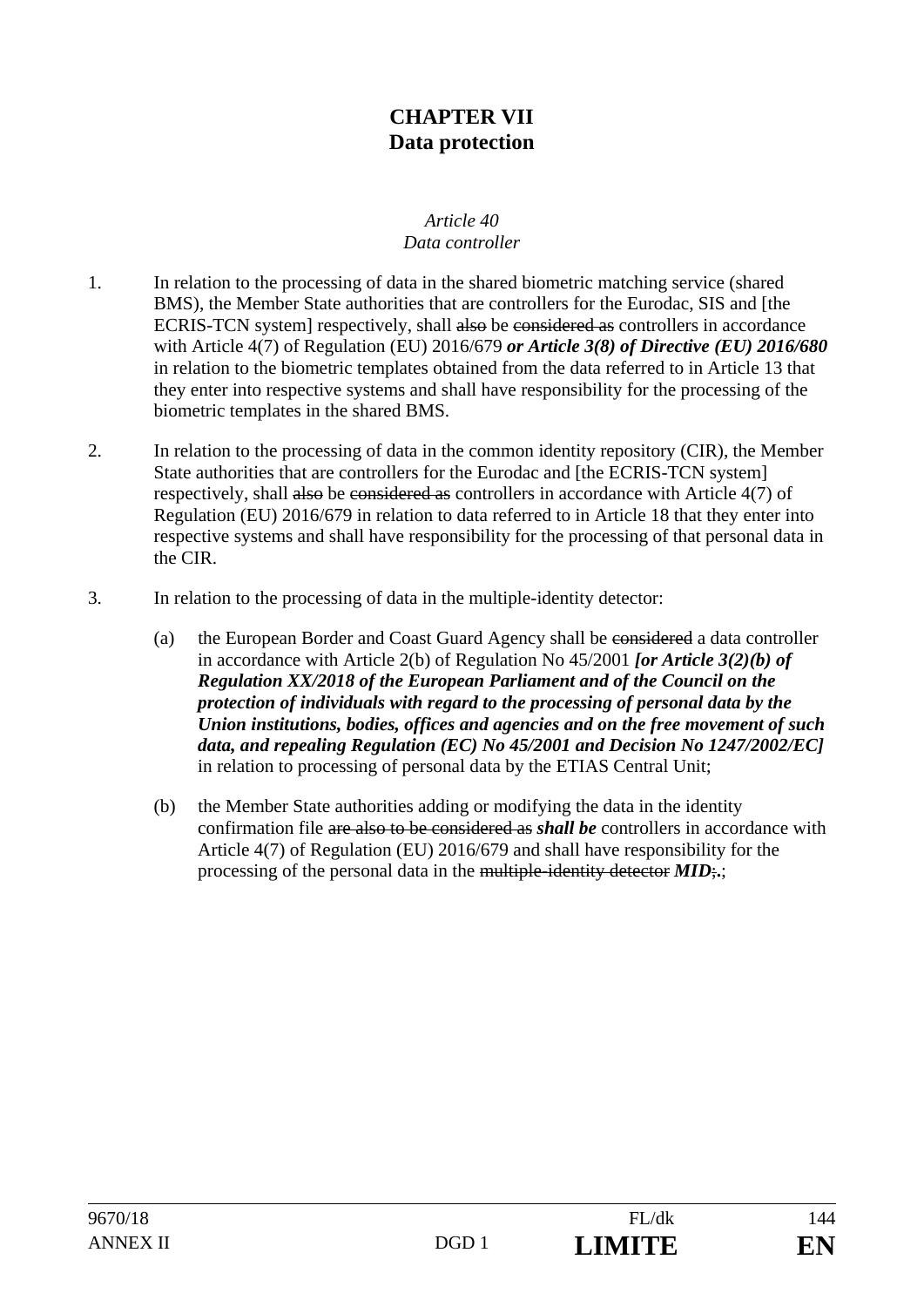#### *Data processor*

In relation to the processing of personal data in *the shared BMS,* the CIR *and the MID*, eu-LISA **shall** is to be considered the data processor in accordance with Article 2(e) of Regulation (EC) No 45/2001 *[or Article 3(1)(a) of Regulation XX/2018 of the European Parliament and of the Council on the protection of individuals with regard to the processing of personal data by the Union institutions, bodies, offices and agencies and on the free movement of such data, and repealing Regulation (EC) No 45/2001 and Decision No 1247/2002/EC]*.

#### *Article 42 Security of processing*

- 1. Both eu-LISA*, [the ETIAS Central Unit], Europol* and the Member State authorities shall ensure the security of the processing of personal data that takes place pursuant to the application of this Regulation. eu-LISA, [the ETIAS Central Unit]*, Europol* and the Member State authorities shall cooperate on security-related tasks.
- 2. Without prejudice to Article 22 of Regulation (EC) No 45/2001 *[or Article 33 of Regulation XX/2018 of the European Parliament and of the Council on the protection of individuals with regard to the processing of personal data by the Union institutions, bodies, offices and agencies and on the free movement of such data, and repealing Regulation (EC) No 45/2001 and Decision No 1247/2002/EC]*, eu-LISA shall take the necessary measures to ensure the security of the interoperability components and their related communication infrastructure.
- 3. In particular, eu-LISA shall adopt the necessary *security* measures, including a security plan, a business continuity plan and a disaster recovery plan, in order to:
	- (a) physically protect data, including by making contingency plans for the protection of critical infrastructure;
	- (b) prevent the unauthorised reading, copying, modification or removal of data media;
	- (c) prevent the unauthorised input of data and the unauthorised inspection, modification or deletion of recorded personal data;
	- (d) prevent the unauthorised processing of data and any unauthorised copying, modification or deletion of data;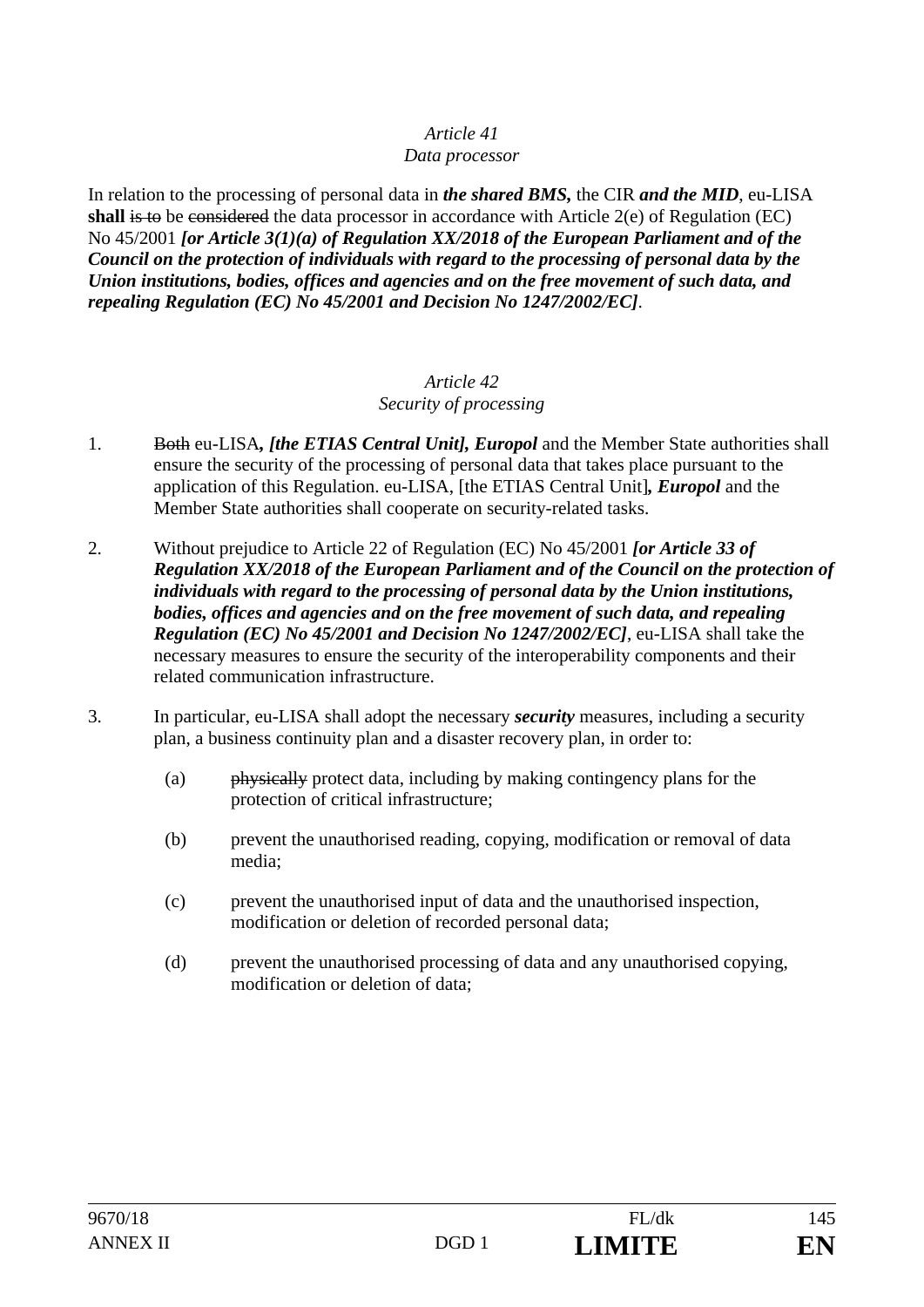- (e) ensure that persons authorised to access the interoperability components have access only to the data covered by their access authorisation, by means of individual user identities and confidential access modes only;
- (f) ensure that it is possible to verify and establish to which bodies personal data may be transmitted using data communication equipment;
- (g) ensure that it is possible to verify and establish what data has been processed in the interoperability components, when, by whom and for what purpose;
- (h) prevent the unauthorised reading, copying, modification or deletion of personal data during the transmission of personal data to or from the interoperability components or during the transport of data media, in particular by means of appropriate encryption techniques;
- (i) monitor the effectiveness of the security measures referred to in this paragraph and take the necessary organisational measures related to internal monitoring to ensure compliance with this Regulation.
- 4. Member States*, [the ETIAS Central Unit] and Europol* shall take measures equivalent to those referred to in paragraph 3 as regards security in respect of the processing of personal data by the authorities having a right to access any of the interoperability components.

### *Article 43 Confidentiality of SIS data*

- 1. Each Member State shall apply its rules of professional secrecy or other equivalent duties of confidentiality to all persons and bodies required to work with SIS data accessed through any of the interoperability components in accordance with its national law. That obligation shall also apply after those persons leave office or employment or after the termination of the activities of those bodies.
- 2. Without prejudice to Article 17 of the Staff Regulations of officials and the Conditions of Employment of other servants of the European Union, eu-LISA shall apply appropriate rules of professional secrecy or other equivalent duties of confidentiality of comparable standards to those laid down in paragraph 1 to all its staff required to work with SIS data. This obligation shall also apply after those persons leave office or employment or after the termination of their activities.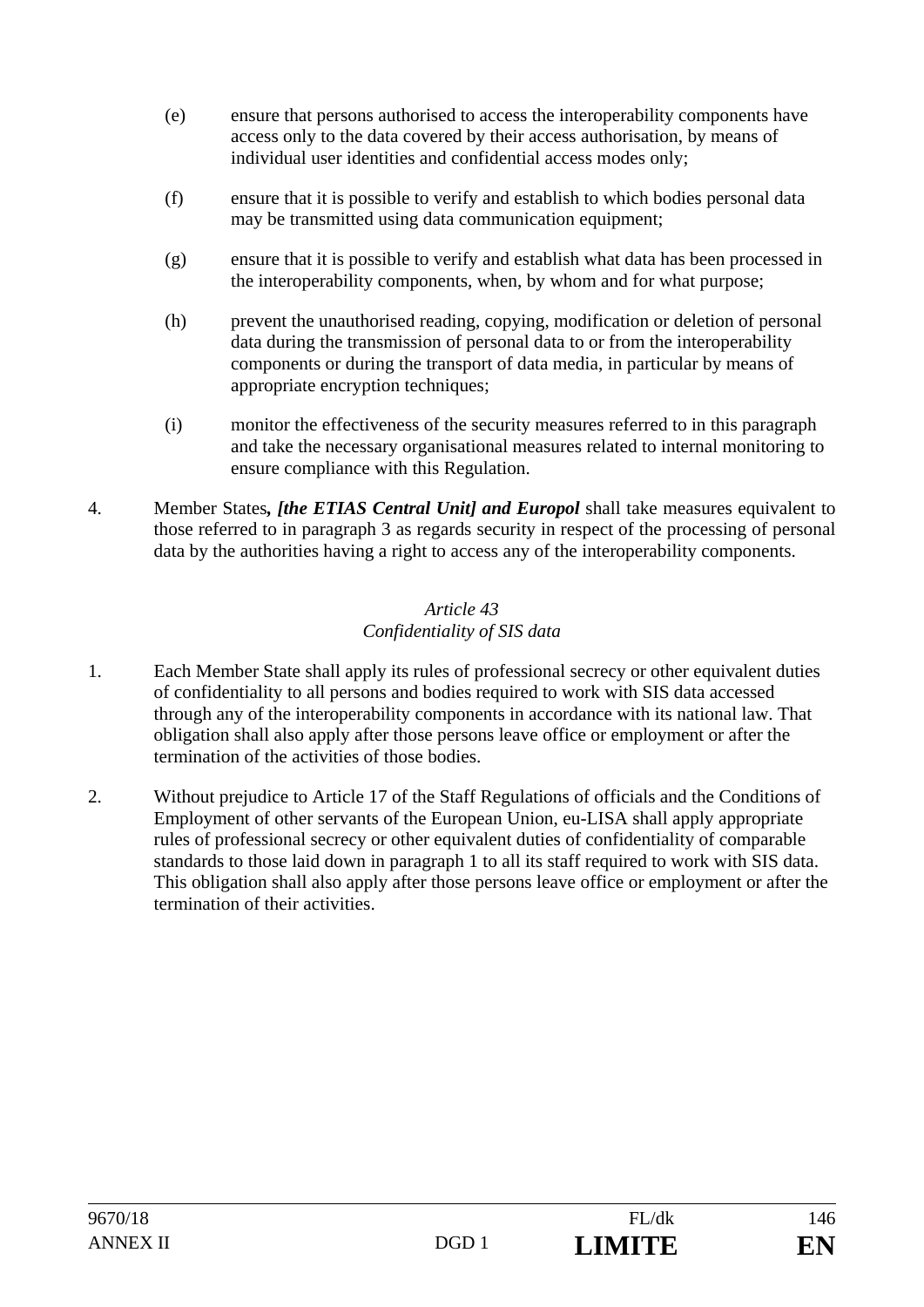## *Article 44 Security incidents*

- 1. Any event that has or may have an impact on the security of the interoperability components and may cause damage to or loss of data stored in them shall be considered to be a security incident, in particular where unauthorised access to data may have occurred or where the availability, integrity and confidentiality of data has or may have been compromised.
- 2. Security incidents shall be managed so as to ensure a quick, effective and proper response.
- 3. Without prejudice to the notification and communication of a personal data breach pursuant to Article 33 of Regulation (EU) 2016/679, Article 30 of Directive (EU) 2016/680, or both, Member States shall notify the Commission, eu-LISA and the European Data Protection Supervisor of *any* security incidents.

*Without prejudice to Article 35 of Regulation (EC) 45/2001 [or Article 37 of Regulation XX/2018 of the European Parliament and of the Council on the protection of individuals with regard to the processing of personal data by the Union institutions, bodies, offices and agencies and on the free movement of such data, and repealing Regulation (EC) No 45/2001 and Decision No 1247/2002/EC] and Article 34 of Regulation (EU) 2016/794, [the ETIAS Central Unit] and Europol shall notify the Commission, eu-LISA and the European Data Protection Supervisor of any security incident.*

 In the event of a security incident in relation to the central infrastructure of the interoperability components, eu-LISA shall notify the Commission and the European Data Protection Supervisor.

- 4. Information regarding a security incident that has or may have an impact on the operation of the interoperability components or on the availability, integrity and confidentiality of the data shall be provided to the Member States*, [the ETIAS Central Unit] and Europol* and reported in compliance with the incident management plan to be provided by eu-LISA.
- 5. The Member States concerned*, [the ETIAS Central Unit], Europol* and eu-LISA shall cooperate in the event of a security incident. The Commission shall lay down the specification of this cooperation procedure by means of implementing acts. Those implementing acts shall be adopted in accordance with the examination procedure referred to in Article 64(2).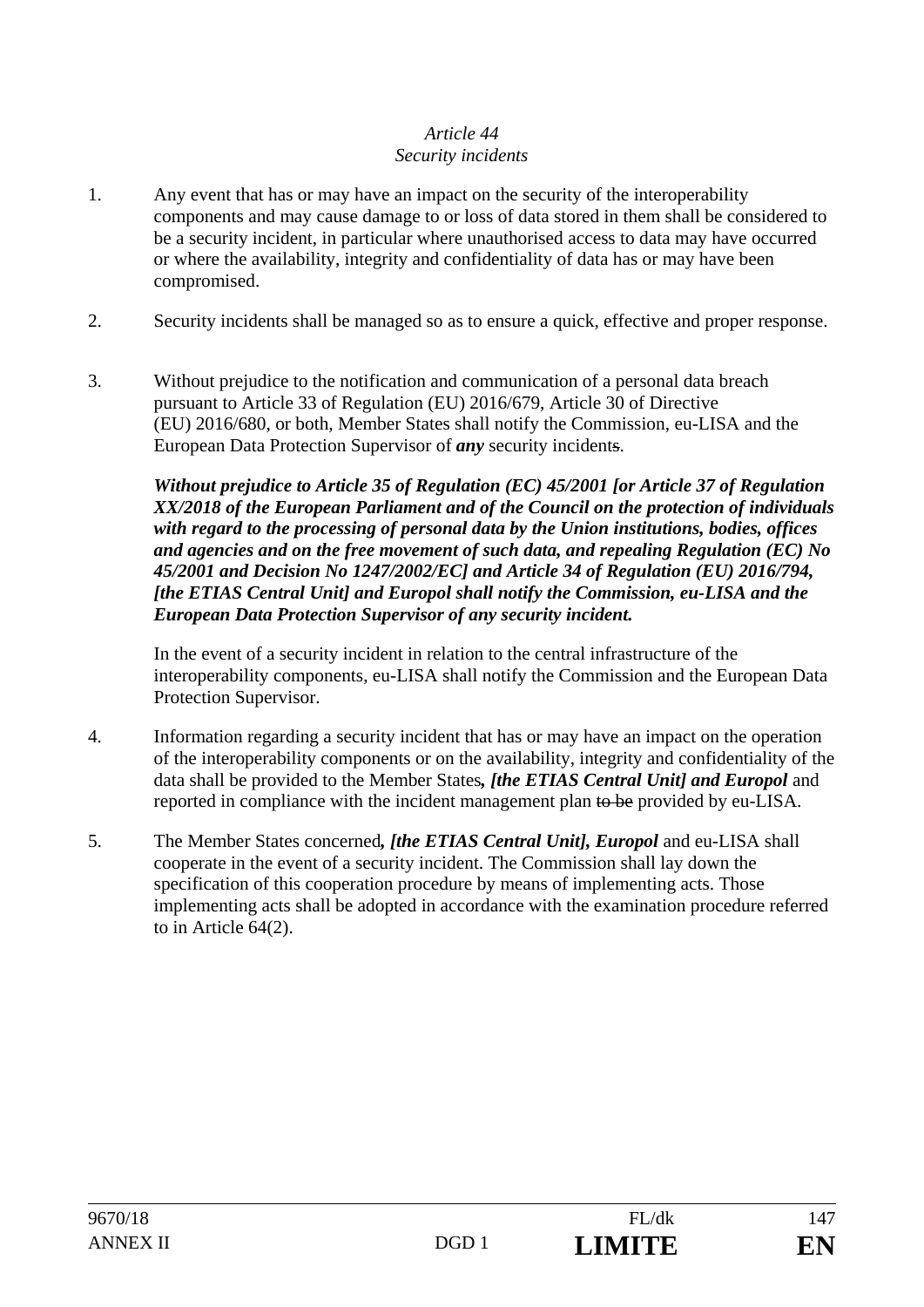#### *Article 45 Self-monitoring*

Member States and the relevant EU *agencies* bodies shall ensure that each authority entitled to access the interoperability components takes the measures necessary to monitor its compliance with this Regulation and cooperates, where necessary, with the supervisory authority.

The data controllers as referred to in Article 40 shall take the necessary measures to monitor the compliance of the data processing pursuant to this Regulation, including frequent verification of logs, and cooperate, where necessary, with the supervisory authorities referred to in Articles 49 and with the European Data Protection Supervisor as referred to in Article 50.

#### *Article 46 Right of information*

- 1. Without prejudice to the right of information referred to in Articles 11 and 12 of Regulation (EC) 45/2001 *[or Articles 15 and 16 of Regulation XX/2018 of the European Parliament and of the Council on the protection of individuals with regard to the processing of personal data by the Union institutions, bodies, offices and agencies and on the free movement of such data, and repealing Regulation (EC) No 45/2001 and Decision No 1247/2002/EC], Articles 13 and 14 of Directive (EU) 2016/680* and Articles 13 and 14 of Regulation (EU) 2016/679, persons whose data are stored in the shared biometric matching service *BMS*, the common identity repository *CIR* or the multipleidentity detector *MID* shall be informed by the authority collecting their data *data controller*, at the time their data are collected *in accordance with paragraph 2*, about the processing of personal data for the purposes of this Regulation, including about identity and contact details of the respective data controllers, *about the period for which the personal data will be stored or about the criteria used to determine that period, and about* the procedures for exercising their rights of access, rectification and erasure, as well as about the contact details of the European Data Protection Supervisor and of the national supervisory authority of the Member State responsible for the collection of the data.
- 2. Persons whose data *are* is recorded in Eurodac or [the ECRIS-TCN system] shall be informed about the processing of *personal* data for the purposes of this Regulation in accordance with paragraph 1 when:
	- (a) (not applicable);
	- (b) (not applicable);
	- $(e)$  (not applicable);
	- (d) [an application for international protection *data* is *added* created or updated *modified* in Eurodac in accordance with Articles 40 12, 13 or 14 of the Eurodac Regulation];
	- (e) [a data record is created or updated in the ECRIS-TCN system in accordance with Article 5 of the ECRIS-TCN Regulation.]

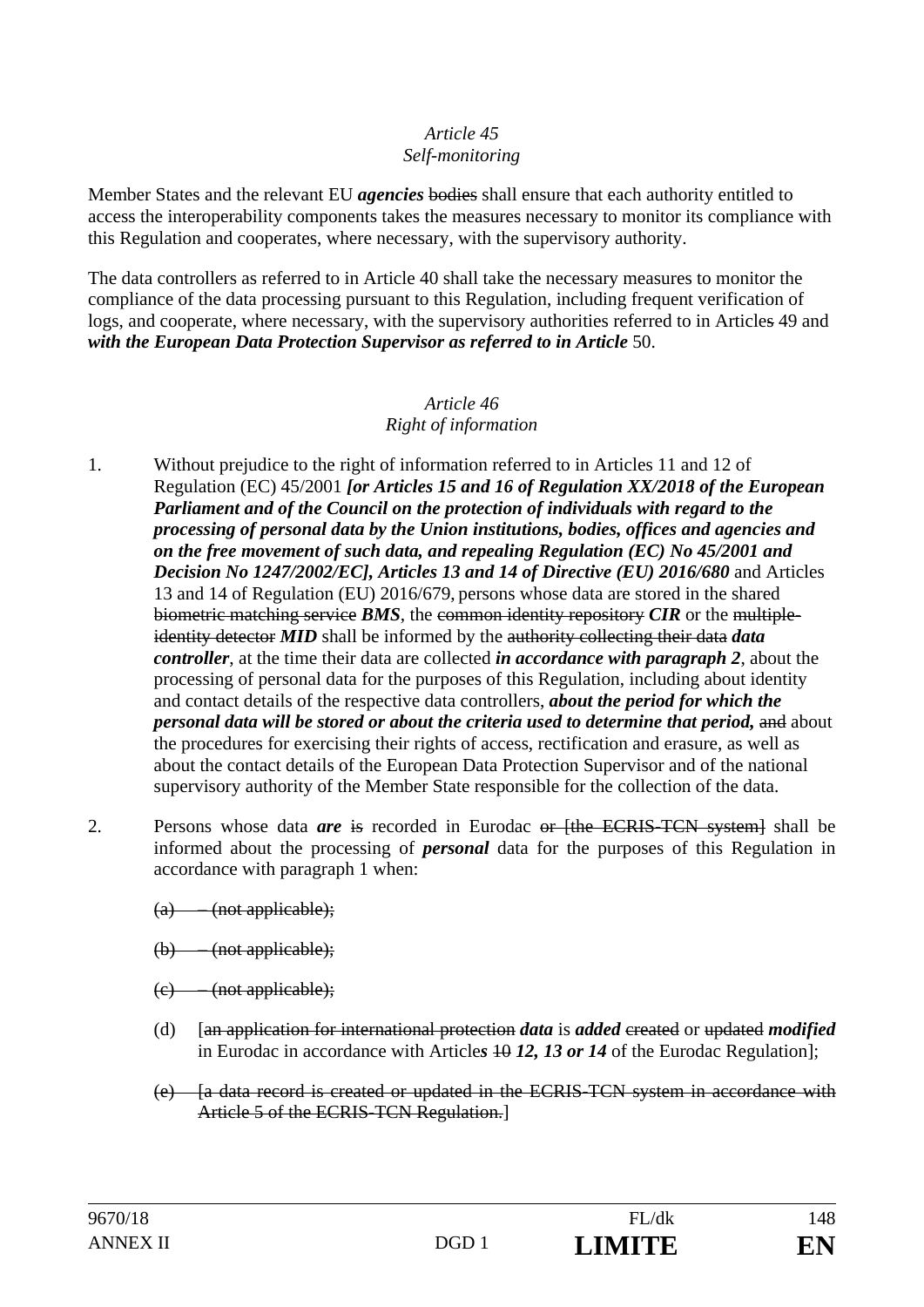*Right of access, correction rectification and erasure of data stored in the MID*

- 1. In order to exercise their rights under Articles 13, 14, 15 and 16 of Regulation (EC) 45/2001 *[or Articles 17, 18, 19 and 20 of Regulation XX/2018 of the European Parliament and of the Council on the protection of individuals with regard to the processing of personal data by the Union institutions, bodies, offices and agencies and on the free movement of such data, and repealing Regulation (EC) No 45/2001 and Decision No 1247/2002/EC], Article 16 of Directive (EU) 2016/680 and Articles 15, 16,* 17 and 18 of Regulation (EU) 2016/679, any person shall have the right to address him or herself to the Member State responsible for the manual verification of different identities or *competent authority* of any Member State, who shall examine and reply to the request.
- 2. The Member State responsible for the manual verification of different identities as referred to in Article 29 or the Member State to which the request has been made *The Member State which examined such request* shall reply to such requests within 45 60 days of receipt of the request. *Member States may decide that these replies are given by central offices.*
- 3. If a request for correction *rectification* or erasure of personal data is made to a Member State other than the Member State responsible *for the manual verification of different identities*, the Member State to which the request has been made shall contact the authorities of the Member State responsible *for the manual verification of different identities* within seven days. and *iThe Member State responsible for the manual verification of different identities* shall check the accuracy of the data and the lawfulness of the data processing within 30 *45* days of such contact.
- *3a. If a request for rectification or erasure of personal data is made to a Member State where the ETIAS Central Unit was responsible for the manual verification of different identities, the Member State to which the request has been made shall contact the ETIAS Central Unit within seven days and ask for its opinion to be given within 45 days of such contact.*
- 4. Where, following an examination, it is found that the data stored in the multiple-identity detector (MID) are factually inaccurate or have been recorded unlawfully, the Member State responsible *for the manual verification of different identities* or, where *there was no Member State responsible for the manual verification or where the ETIAS Central Unit was responsible for the manual verification* applicable, the Member State to which the request has been made shall correct or delete these data.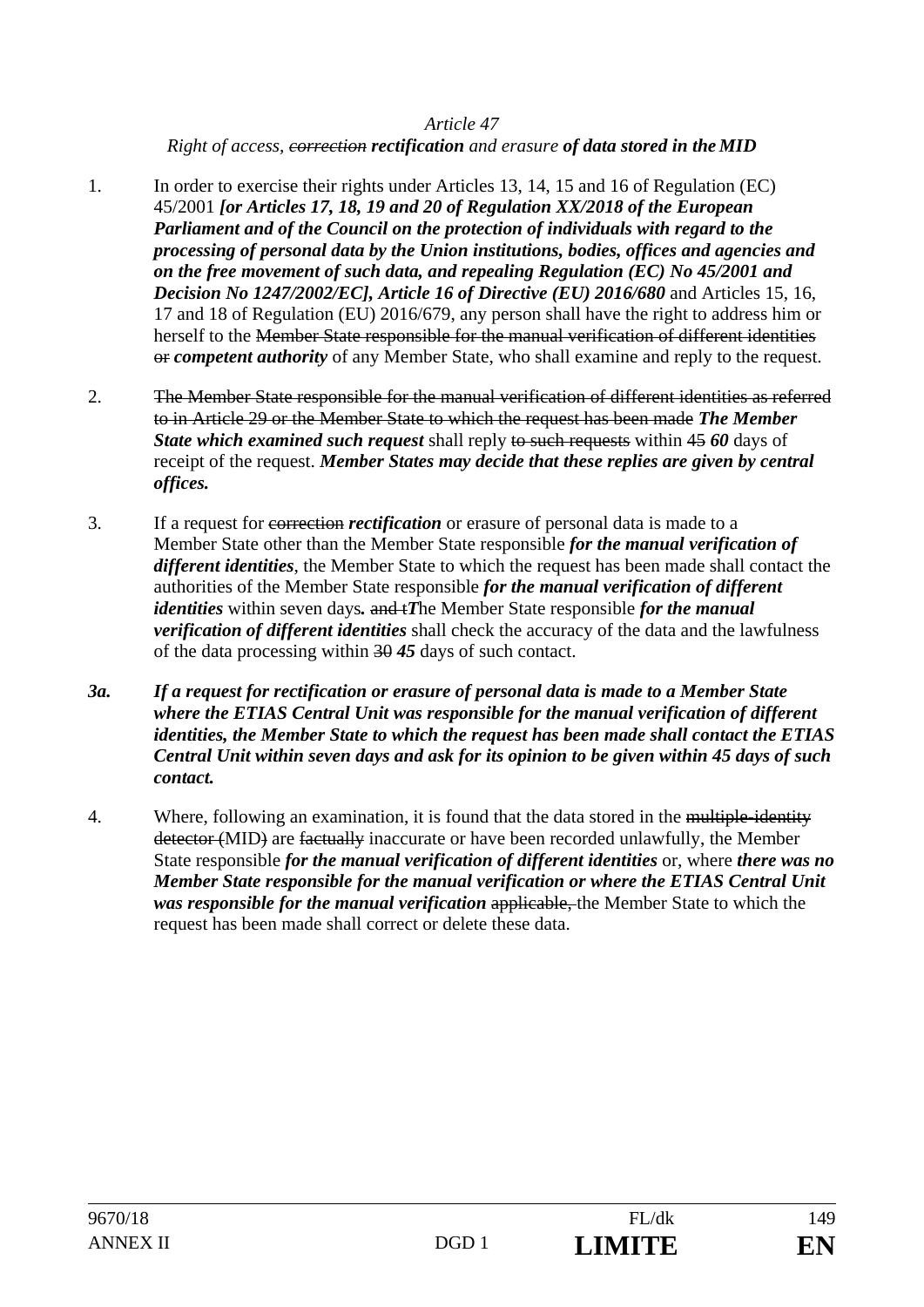- 5. Where data *stored* in the MID is amended by *a* the responsible Member State during its validity period, the responsible *that* Member State shall carry out the processing laid down in Article 27 and, where relevant, Article 29 to determine whether the amended data shall be linked. Where the processing does not report any hit *match*, the responsible *that* Member State or, where applicable, the Member State to which the request has been made shall delete the data from the identity confirmation file. Where the automated processing reports one or several *match(es)* hit(s), the responsible *that* Member State shall create or update the relevant link in accordance with the relevant provisions of this Regulation.
- 6. Where the responsible Member State *responsible for the manual verification of different identities* or, where applicable, the Member State to which the request has been made does not agree that data stored in the MID are factually inaccurate or have been recorded unlawfully, that Member State shall adopt an administrative decision explaining in writing to the person concerned without delay why it is not prepared to correct or delete data relating to him or her.
- 7. This decision shall also provide the person concerned with information explaining the possibility to challenge the decision taken in respect of the request *for rectification or erasure of personal data* referred in paragraph 3 and, where relevant, information on how to bring an action or a complaint before the competent authorities or courts, and any assistance, including from the competent national supervisory authorities.
- 8. Any request *for rectification or erasure of personal data* made pursuant to paragraph 3 shall contain the necessary information to identify the person concerned. That information shall be used exclusively to enable the exercise of the rights referred to in paragraph 3 *this Article* and shall be erased immediately afterwards.
- 9. The responsible Member State *responsible for the manual verification of different identities* or, where applicable, the Member State to which the request has been made shall keep a record in the form of a written document that a request *for rectification or erasure of personal data* referred to in paragraph 3 was made and how it was addressed, and shall make that document available to competent data protection national supervisory authorities without delay.

## *Article 47a71 Penalties*

*Member States shall lay down the rules on penalties applicable to infringements of this Regulation and shall take all measures necessary to ensure that they are implemented. The penalties provided for shall be effective, proportionate and dissuasive.* 



 $71$ **<sup>71</sup>** Articles 47a and 47b are copied from the text agreed with the EP on the ETIAS Regulation.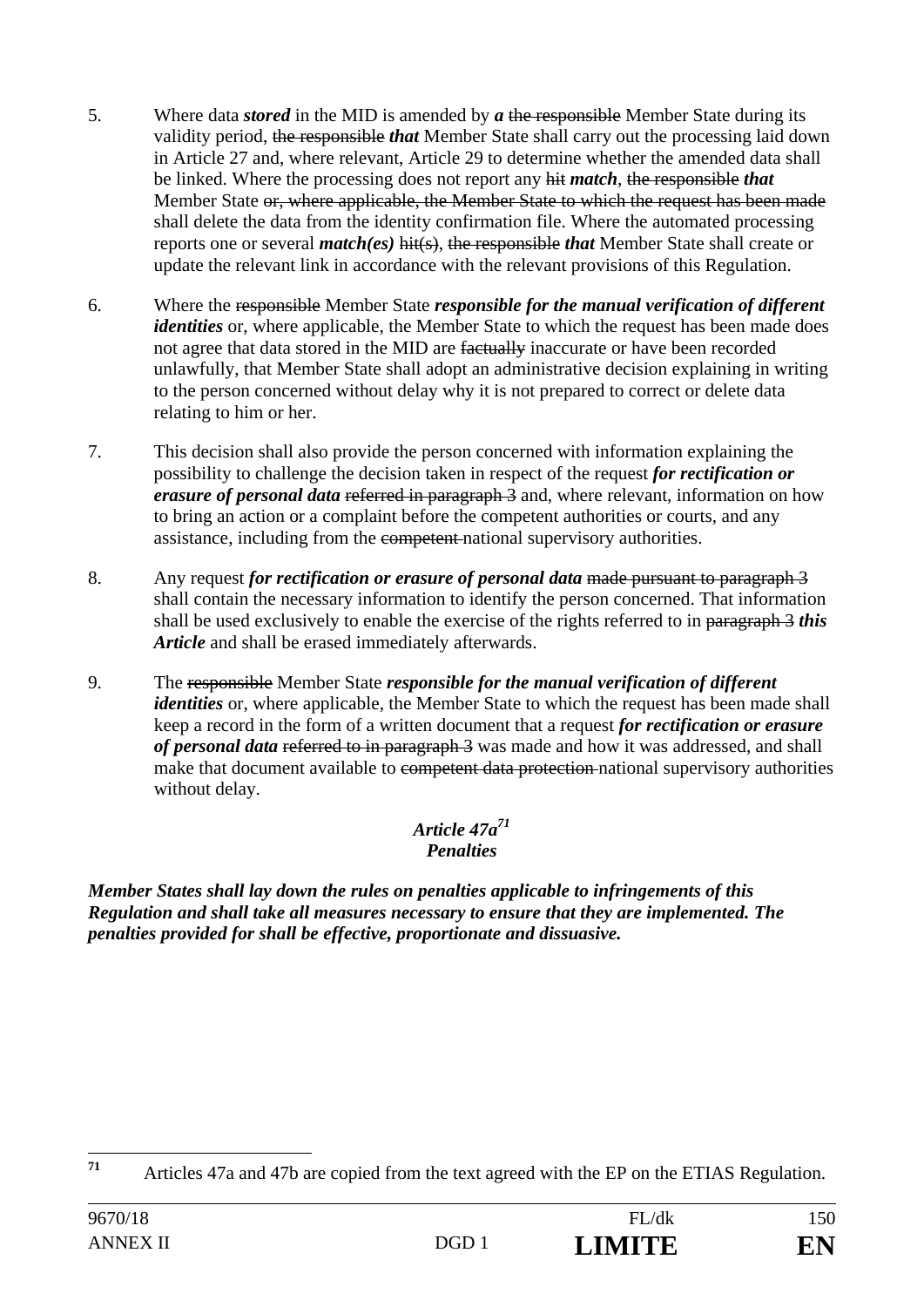#### *Article 47b Liability*

- *1. Without prejudice to the right to compensation from, and liability of the controller or processor under Regulation (EU) 2016/679, Directive (EU) 2016/680 and Regulation (EC) 45/2001:* 
	- *(a) any person or Member State that has suffered material or non-material damage as a result of an unlawful personal data processing operation or any other act incompatible with this Regulation by a Member State shall be entitled to receive compensation from that Member State;*
	- *(b) any person or Member State that has suffered material or non-material damage as a result of any act by eu-LISA incompatible with this Regulation shall be entitled to receive compensation from that agency. eu-LISA shall be liable for unlawful personal data processing operations in accordance with its role as processor or, where applicable, controller.*

*That Member State or eu-LISA shall be exempted from their liability, in whole or in part, if they prove that they are not responsible for the event which gave rise to the damage.* 

- *2. If any failure of a Member State to comply with its obligations under this Regulation causes damage to the interoperability components, that Member State shall be held liable for such damage, unless and insofar as eu-LISA or another Member State participating in the interoperability components failed to take reasonable measures to prevent the damage from occurring or to minimise its impact.*
- *3. Claims for compensation against a Member State for the damage referred to in paragraphs 1 and 2 shall be governed by the national law of the defendant Member State. Claims for compensation against the controller or eu-LISA for the damage referred to in paragraphs 1 and 2 shall be subject to the conditions provided for in the Treaties.*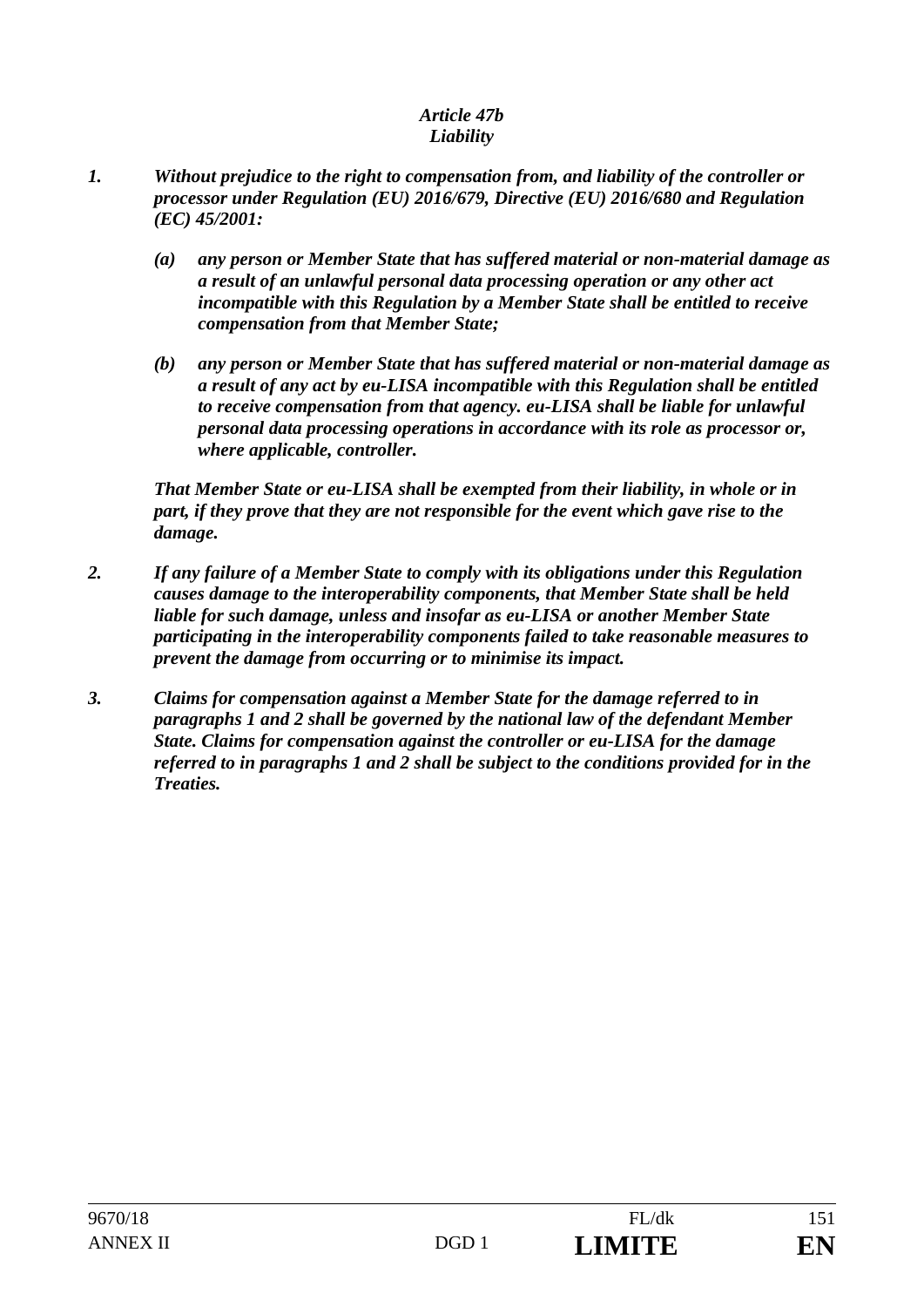*Communication of personal data to third countries, international organisations and private parties* 

*Without prejudice to [Article 55 of the ETIAS Regulation], Article 41 of Regulation (EU) 2017/2226, and Article 31 of Regulation (EC) 767/2008,* P*p*ersonal data stored in or accessed by the interoperability components shall not be transferred or made available to any third country, to any international organisation or to any private party, with the exception of transfers to Interpol for the purpose of carrying out the automated processing referred to in [Article 18(2)(b) and (m) of the ETIAS Regulation] or for the purposes of Article 8(2) of Regulation (EU) 2016/399. Such transfers of personal data to Interpol shall be compliant with the provisions of Article 9 of Regulation (EC) No 45/2001 *[or Chapter V of Regulation XX/2018 of the European Parliament and of the Council on the protection of individuals with regard to the processing of personal data by the Union institutions, bodies, offices and agencies and on the free movement of such data, and repealing Regulation (EC) No 45/2001 and Decision No 1247/2002/EC]* and Chapter V of Regulation (EU) 2016/679.

## *Article 49*

*Supervision by the national supervisory authority authorities*

- 1. The supervisory authority or authorities designated pursuant to Article 49 of Regulation (EU) 2016/679 shall ensure that an audit of the *personal* data processing operations by the responsible national authorities *for the purposes of this Regulation* is carried out in accordance with relevant international auditing standards at least every four years.
- 2. Member States shall ensure that their supervisory authority has *authorities have* sufficient resources to fulfil the tasks entrusted to  $\#$  *them* under this Regulation.
- *3. Each Member State shall ensure that the supervisory authority established in accordance with Article 51(1) of Regulation (EU) 2016/679 and Article 41(1) of Directive (EU) 2016/680 independently monitors the lawfulness of the processing of personal data referred to in this Regulation by the Member State concerned, including their transmission to and from the components of interoperability.*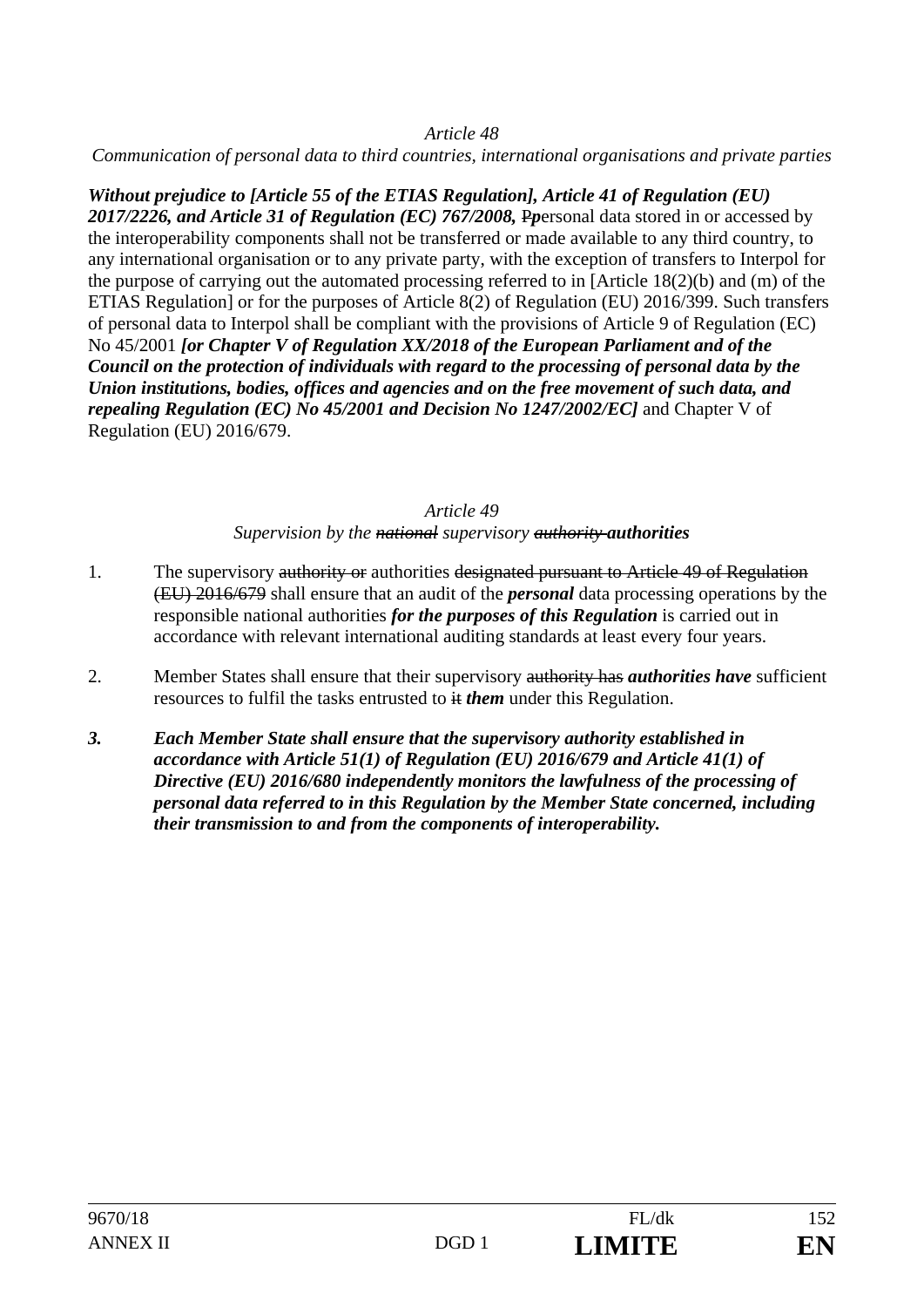*Supervision Audit by the European Data Protection Supervisor* 

The European Data Protection Supervisor shall ensure that an audit of eu-LISA's personal data processing activities *operations by eu-LISA, [the ETIAS Central Unit] and Europol for the purposes of this Regulation* is carried out in accordance with relevant international auditing standards at least every four years. A report of that audit shall be sent to the European Parliament, the Council, eu-LISA, the Commission*,* and the Member States *and the EU agency concerned*. eu-LISA*, [the ETIAS Central Unit] and Europol* shall be given an opportunity to make comments before the reports are adopted.

## *Article 51 Cooperation between national supervisory authorities and the European Data Protection Supervisor*

- 1. The European Data Protection Supervisor shall act in close cooperation with national supervisory authorities with respect to specific issues requiring national involvement, in particular if the European Data Protection Supervisor or a national supervisory authority finds major discrepancies between practices of Member States or finds potentially unlawful transfers using the communication channels of the interoperability components, or in the context of questions raised by one or more national supervisory authorities on the implementation and interpretation of this Regulation.
- 2. In the cases referred to in paragraph 1, coordinated supervision shall be ensured in accordance with *[*Article 62 of Regulation (EU) XXXX/2018 [revised Regulation 45/2001] *of the European Parliament and of the Council on the protection of individuals with regard to the processing of personal data by the Union institutions, bodies, offices and agencies and on the free movement of such data, and repealing Regulation (EC) No 45/2001 and Decision No 1247/2002/EC]*.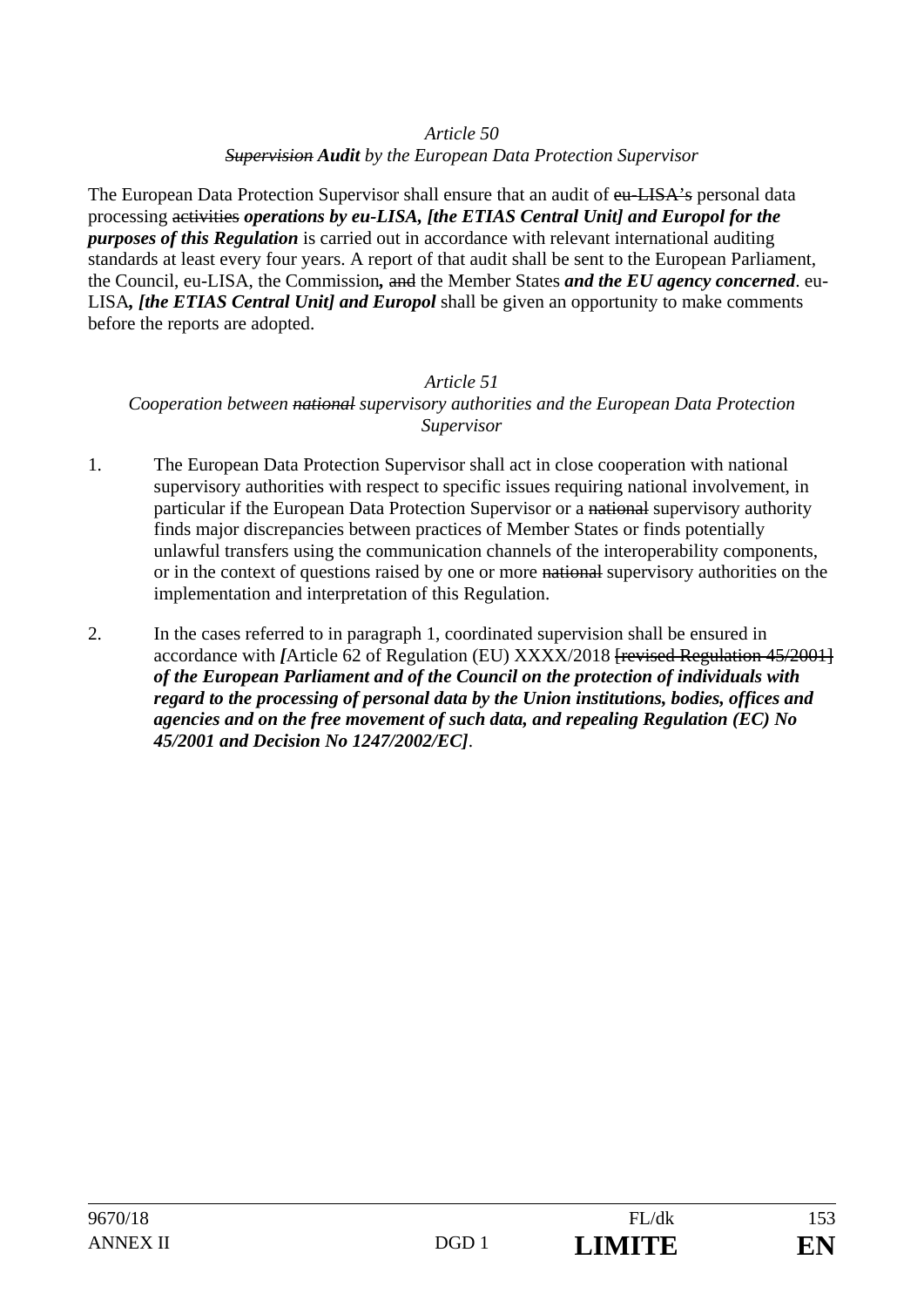# **CHAPTER VIII Responsibilities**

*Article 52* 

*Responsibilities of eu-LISA during the design and development phase* 

- 1. eu-LISA shall ensure that the central infrastructures of the interoperability components are operated in accordance with this Regulation.
- 2. The interoperability components shall be hosted by eu-LISA in its technical sites and shall provide the functionalities laid down in this Regulation in accordance with the conditions of security, availability, quality and speed *performance* referred to in Article 53(1).
- 3. eu-LISA shall be responsible for the development of the interoperability components, for any adaptations required for establishing interoperability between the central systems of the EES, VIS, [ETIAS], SIS, and Eurodac, and [the ECRIS-TCN system], and the European search portal *(ESP)*, the shared biometric matching service *(BMS)*, the common identity repository *(CIR),* and the multiple-identity detector *(MID) and the central repository for reporting and statistics (CRRS)*.

eu-LISA shall define the design of the physical architecture of the interoperability components including their communication infrastructures and the technical specifications and their evolution as regards the central infrastructure and the secure communication infrastructure, which shall be adopted by the Management Board, subject to a favourable opinion of the Commission. eu-LISA shall also implement any necessary adaptations to the SIS, Eurodac or [ECRIS-TCN system] deriving from the establishment of interoperability and provided for by this Regulation.

eu-LISA shall develop and implement the interoperability components as soon as possible after the entry into force of this Regulation and the adoption by the Commission of the measures provided for in Articles 8(2), 9(7), 28(5) and (6), 37(4), 38(4), 39(5), and 44(5) *and 68(7a)*.

The development shall consist of the elaboration and implementation of the technical specifications, testing and overall project coordination.

4. During the design and development phase, a Programme Management Board composed of a maximum of 10 members shall be established. It shall be composed of seven members appointed by eu-LISA's Management Board from among its members or its alternates, the Chair of the Interoperability Advisory Group referred to in Article 65, a member representing eu-LISA appointed by its Executive Director, and one member appointed by the Commission. The members appointed by eu-LISA's Management Board shall be elected only from those Member States that are fully bound under Union law by the legislative instruments governing the development, establishment, operation and use of all the large-scale IT *EU information* systems managed by eu-LISA and which will participate in the interoperability components.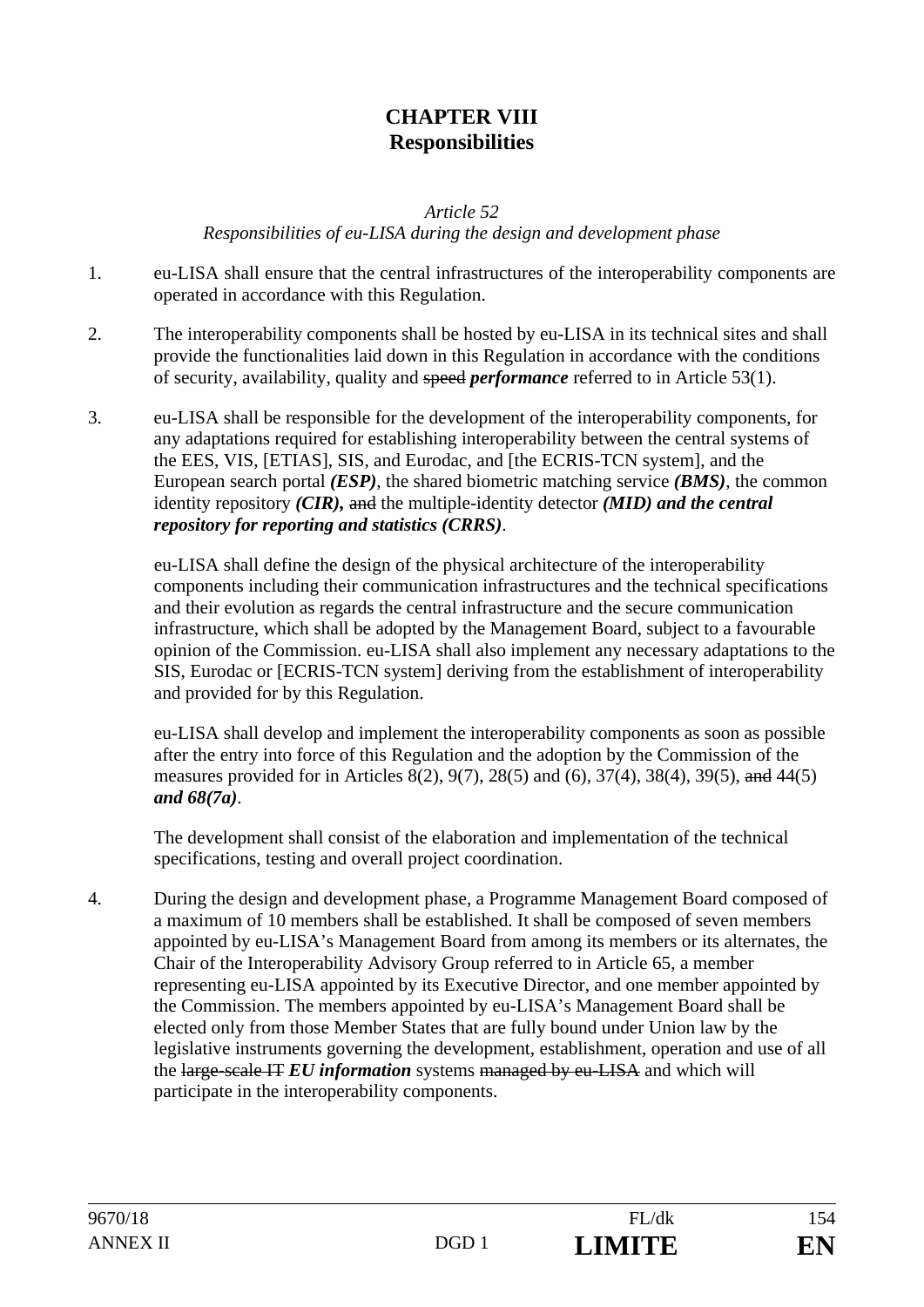5. The Programme Management Board shall meet regularly and at least three times per quarter. It shall ensure the adequate management of the design and development phase of the interoperability components.

The Programme Management Board shall every month submit to the *eu-LISA's* Management Board written reports on progress of the project. The Programme Management Board shall have no decision-making power nor any mandate to represent the members of eu-LISA's Management Board.

- 6. eu-LISA's Management Board shall establish the rules of procedure of the Programme Management Board, which shall include in particular rules on:
	- (a) chairmanship;
	- (b) meeting venues;
	- (c) preparation of meetings;
	- (d) admission of experts to the meetings;
	- (e) communication plans ensuring full information to non-participating Members of the Management Board.

The chairmanship shall be held by a Member State that is fully bound under Union law by the legislative instruments governing the development, establishment, operation and use of all the *EU information systems* large-scale IT systems managed by eu-LISA.

All travel and subsistence expenses incurred by the members of the Programme Management Board shall be paid by the Agency, and Article 10 of the eu-LISA Rules of Procedure shall apply *mutatis mutandis*. eu-LISA shall provide the Programme Management Board with a secretariat.

The Interoperability Advisory Group referred to in Article 65 shall meet regularly until the start of operations of the interoperability components. It shall report after each meeting to the Programme Management Board. It shall provide the technical expertise to support the tasks of the Programme Management Board and shall follow up on the state of preparation of the Member States.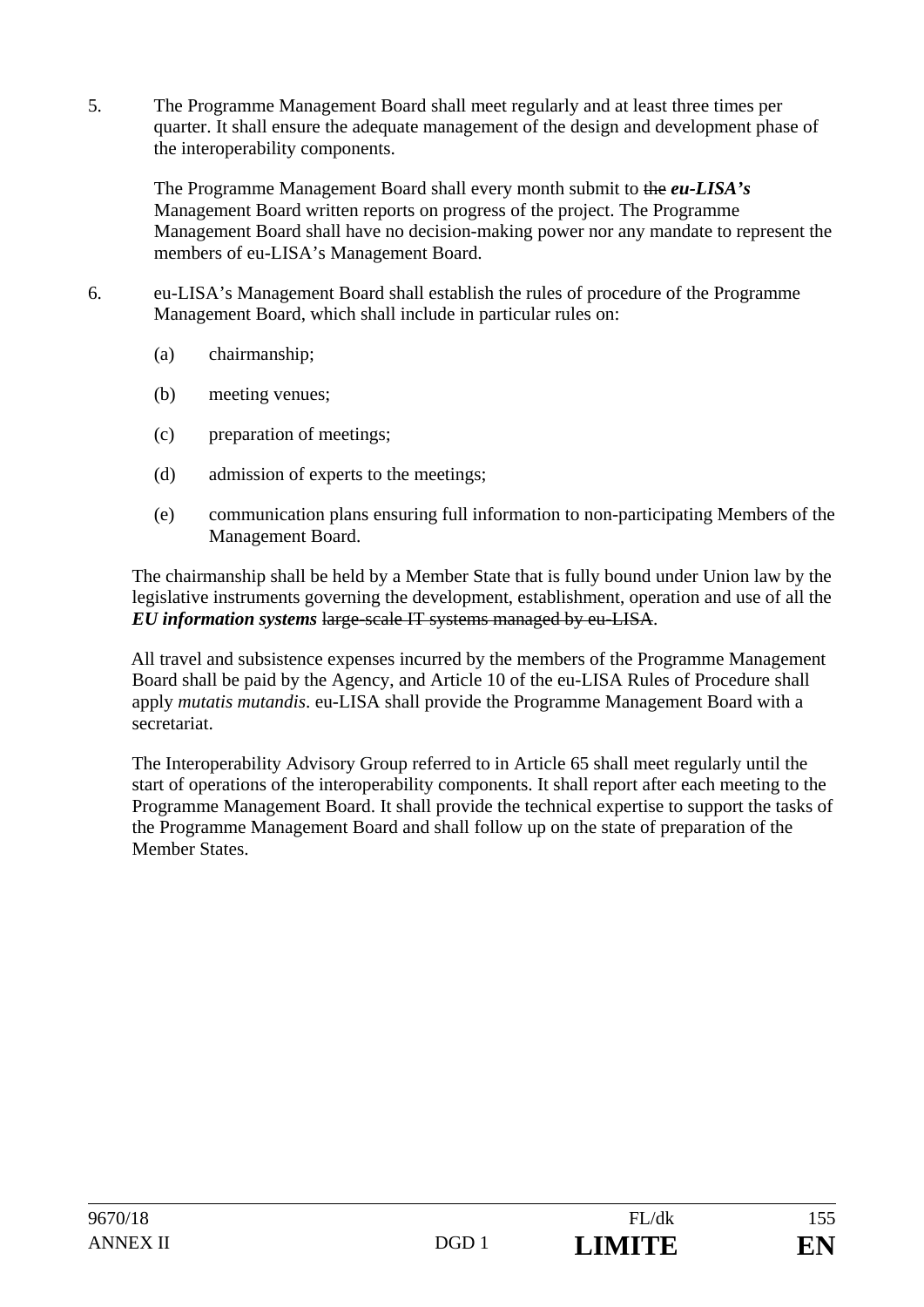### *Responsibilities of eu-LISA following the entry into operations*

1. Following the entry into operations of each interoperability component, eu-LISA shall be responsible for the technical management of the central infrastructure and the national uniform interfaces. In cooperation with the Member States, it shall ensure at all times the best available technology, subject to a cost-benefit analysis. eu-LISA shall also be responsible for the technical management of the communication infrastructure referred to in Articles 6, 12, 17, 25 and 39.

Technical management of the interoperability components shall consist of all the tasks necessary to keep the interoperability components functioning *providing uninterrupted services to the Member States* 24 hours a day, 7 days a week in accordance with this Regulation, in particular the maintenance work and technical developments necessary to ensure that the components function at a satisfactory level of technical quality, in particular as regards the response time for interrogation of the central infrastructures in accordance with the technical specifications.

- 2. Without prejudice to Article 17 of the Staff Regulations of Officials of the European Union, eu-LISA shall apply appropriate rules of professional secrecy or other equivalent duties of confidentiality to its entire staff required to work with data stored in the interoperability components. This obligation shall also apply after such staff leave office or employment or after the termination of their activities.
- 3. eu-LISA shall develop and maintain a mechanism and procedures for carrying out quality checks on the data stored in the shared biometric matching service and the common identity repository in accordance with Article 37.
- 4. eu-LISA shall also perform tasks related to providing training on the technical use of the interoperability components.

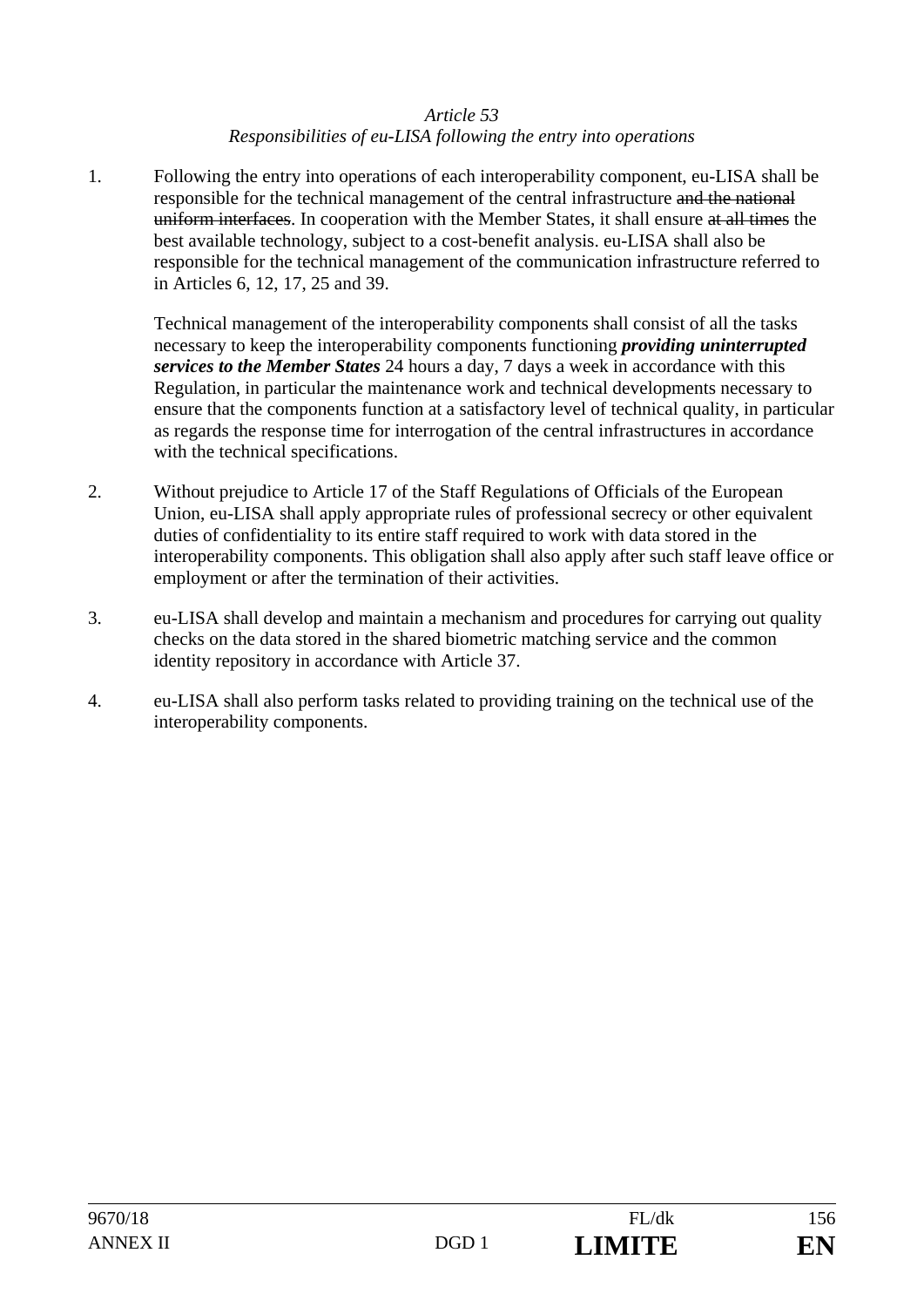## *Article 54 Responsibilities of Member States*

- 1. Each Member State shall be responsible for:
	- (a) the connection to the communication infrastructure of the European search portal (ESP) and the common identity repository (CIR);
	- (b) the integration of the existing national systems and infrastructures with the ESP, shared biometric matching service, the CIR and the multiple-identity detector *MID*;
	- (c) the organisation, management, operation and maintenance of its existing national infrastructure and of its connection to the interoperability components;
	- (d) the management of, and arrangements for, access by the duly authorised staff and by the duly empowered staff of the competent national authorities to the ESP, the CIR and the multiple-identity detector *MID* in accordance with this Regulation and the creation and regular update of a list of those staff and their profiles;
	- (e) the adoption of the legislative measures referred to in Article  $20(3)(2)$  and  $20(2a)$  in order to access the CIR for identification purposes;
	- (f) the manual verification of different identities referred to in Article 29;
	- $(g)$  the implementation *compliance with* data quality requirements in the EU information systems and in the interoperability components *established under Union law*;
	- (h) remedying any deficiencies identified in the Commission's evaluation report concerning data quality referred to in Article 37(5).
- 2. Each Member State shall connect their designated authorities referred to in Article 4(24) to the CIR.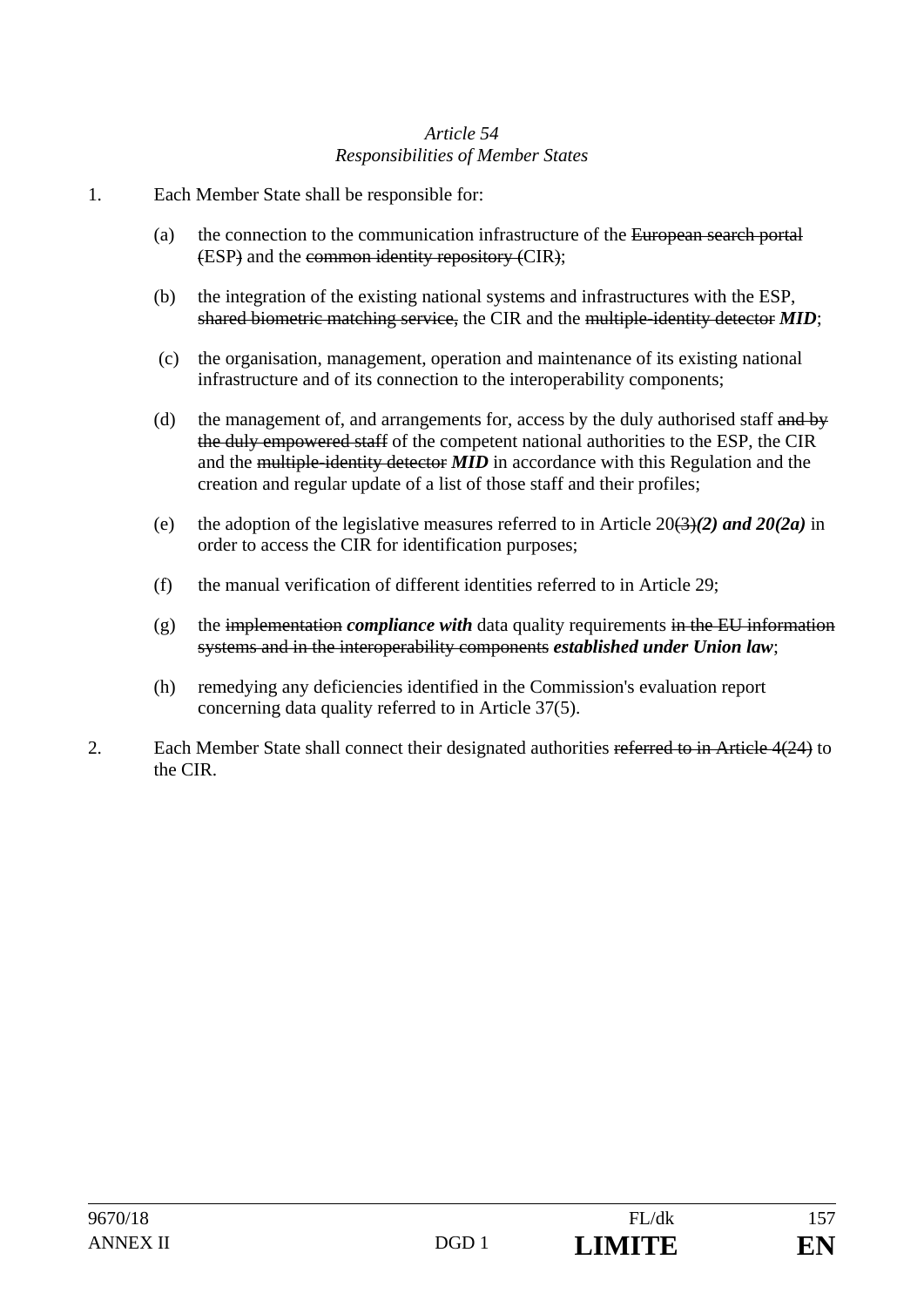## *Article 54a Responsibilities of Europol*

- 1. Europol shall ensure processing of the queries by the ESP to the Europol data and shall accordingly adapt its Querying Europol Systems (QUEST) interface for basic protection level (BPL) data.
- 2. Europol shall be responsible for the management of, and arrangements for, its duly authorised staff to use and access respectively the ESP and the CIR in accordance with this Regulation and the creation and regular update of a list of those staff and their profiles.

## *Article 55 Responsibilities of the ETIAS Central Unit*

The ETIAS Central Unit shall be responsible for:

- (a) the manual verification of different identities referred to in Article 29*(1)(c)*;
- (b) carrying out a multiple-identity detection between the data stored in the *EES,* VIS, Eurodac and the SIS referred to in Article 59.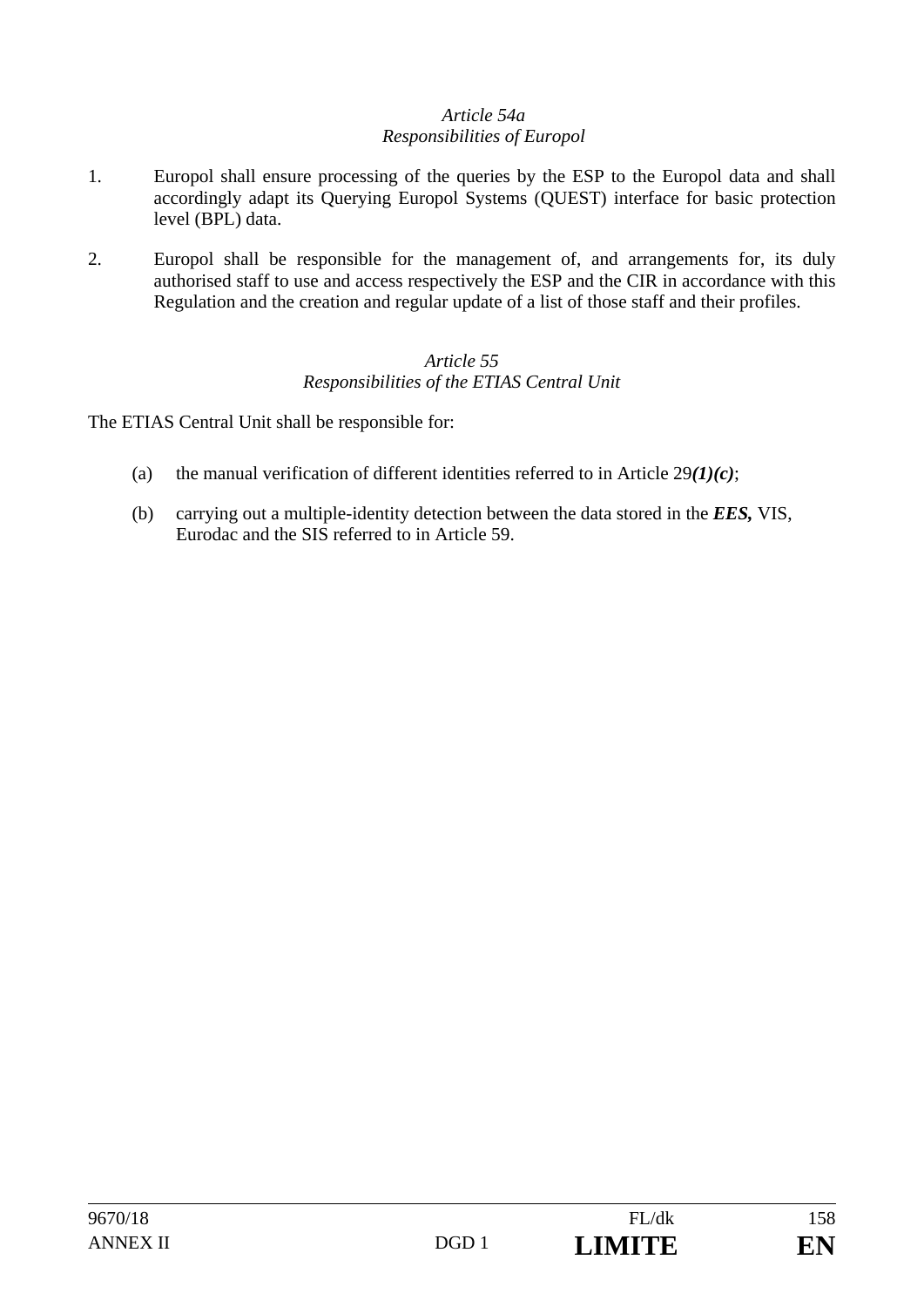# **CHAPTER IX Final provisions**

### *Article 55a Business Continuity*

*Interoperability of central EU information systems supported by this Regulation shall be accompanied by business continuity solutions, determined and implemented in accordance with [Regulation of the European Parliament and of the Council on the European Agency for the operational management of large-scale IT systems in the area of freedom, security and justice, and amending Regulation (EC) 1987/2006 and Council Decision 2007/533/JHA and repealing Regulation (EU) 1077/2011], that ensure uninterrupted availability for CIR and sufficient availability of the other all interoperability components and the data stored therein. In order to ensure operational needs, the Commission, in close cooperation with the Member States and eu-LISA, shall adopt the implementing acts necessary for the development and technical implementation of such solutions facilitating continuous availability of the data stored in the CIR and shared BMS, supported by the MID, and accessed by the ESP. The ESP, the shared BMS, the CIR, the MID and the possible backup solution shall be located in the technical sites of eu-LISA.* 

### *Article 56 Reporting and statistics*

- 1. The duly authorised staff of the competent authorities of Member States, the Commission and eu-LISA shall have access to consult the following data related to the European search portal (ESP), solely for the purposes of reporting and statistics without enabling individual identification:
	- (a) number of queries per user of the ESP profile;

(b) – (not applicable).

- 2. The duly authorised staff of the competent authorities of Member States, the Commission and eu-LISA shall have access to consult the following data related to the common identity repository *(CIR)*, solely for the purposes of reporting and statistics without enabling individual identification:
	- (a) number of queries for the purposes of Articles 20, 21 and 22;
	- (b) nationality, sex *gender* and year of birth of the person;
	- (c) the type of the travel document and the three-letter code of the issuing country;
	- (d) the number of searches conducted with and without biometric data.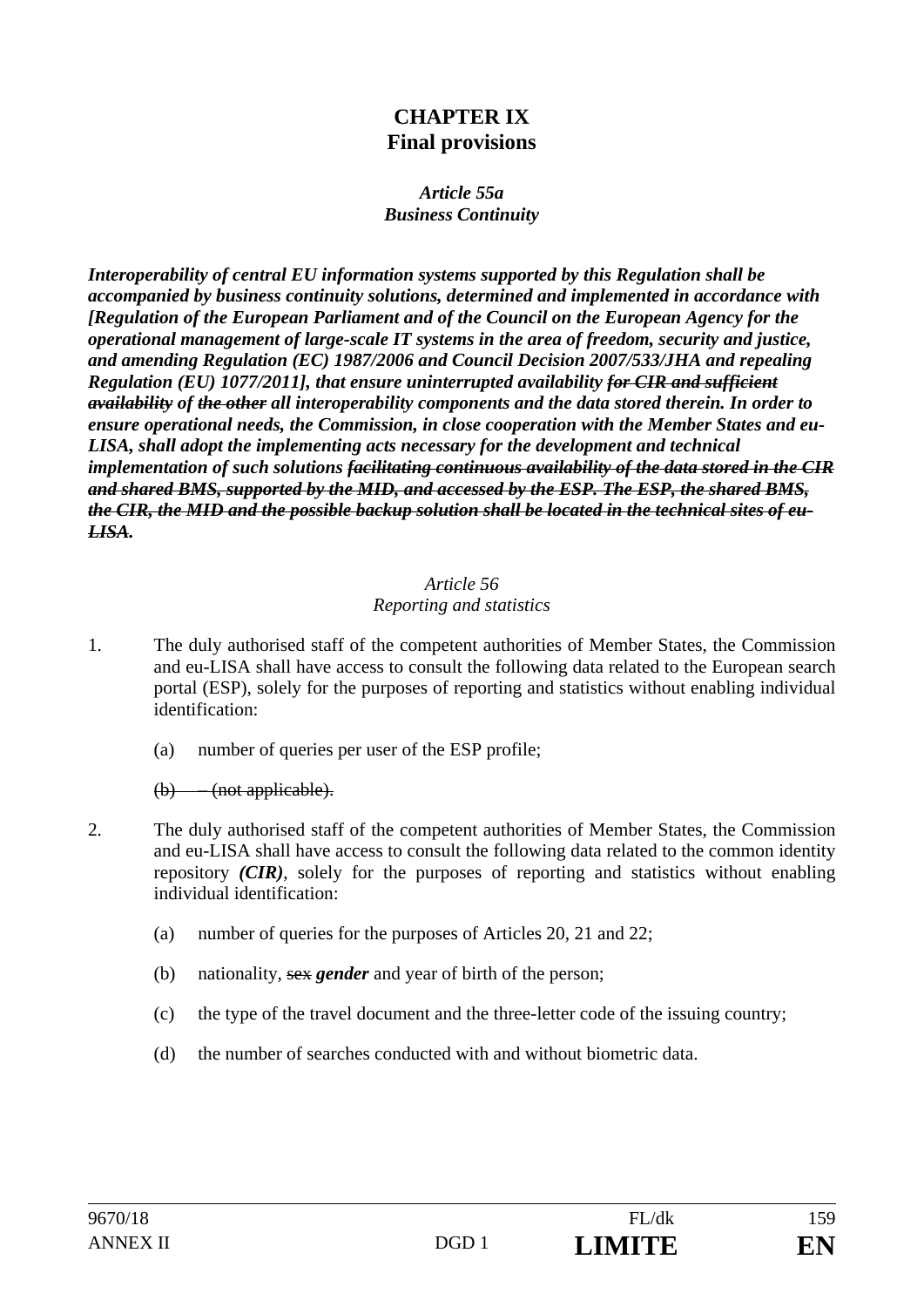3. The duly authorised staff of the competent authorities of Member States, the Commission and eu-LISA shall have access to consult the following data related to the multiple-identity detector *(MID)*, solely for the purposes of reporting and statistics without enabling individual identification:

### (a) nationality, sex and year of birth of the person;

### (b) the type of the travel document and the three-letter code of the issuing country;

- (c) the number of searches conducted with and without biometric data;
- (d) the number of each type of link *and the EU information systems between which each link was established;*.

## *(e) the period of time a yellow link or a red link remained.*

4. The duly authorised staff of the European Border and Coast Guard Agency established by Regulation (EU) 2016/1624 of the European Parliament and of the Council**<sup>72</sup>** shall have access to consult the data referred to in paragraphs 1, 2 and 3 for the purpose of carrying out risk analyses and vulnerability assessments as referred to in Articles 11 and 13 of that Regulation.

### *4a. The duly authorised staff of Europol shall have access to consult the data referred to in paragraphs 1, 2 and 3 for the purpose of carrying out strategic, thematic and operational analyses as referred to in Article 18(2)(b) and (c) of Regulation (EU) 2016/794.*

5. For the purpose of paragraph 1 of this Article, eu-LISA shall store the data referred to in paragraph*s* 1*, 2 and 3* of this Article in the central repository for reporting and statistics referred to in Chapter VII of this Regulation. The data included in the repository shall not enable the identification of individuals, but it shall allow the authorities listed in paragraph 1 of this Article to obtain customisable reports and statistics to enhance the efficiency of border checks, to help authorities processing visa applications and to support evidencebased policymaking on migration and security in the Union.

 $72$ **<sup>72</sup>** Regulation (EU) 2016/1624 of the European Parliament and of the Council of 14 September 2016 on the European Border and Coast Guard and amending Regulation (EU) 2016/399 of the European Parliament and of the Council and repealing Regulation (EC) No 863/2007 of the European Parliament and of the Council, Council Regulation (EC) No 2007/2004 and Council Decision 2005/267/EC (OJ L 251, 16.9.2016, p. 1).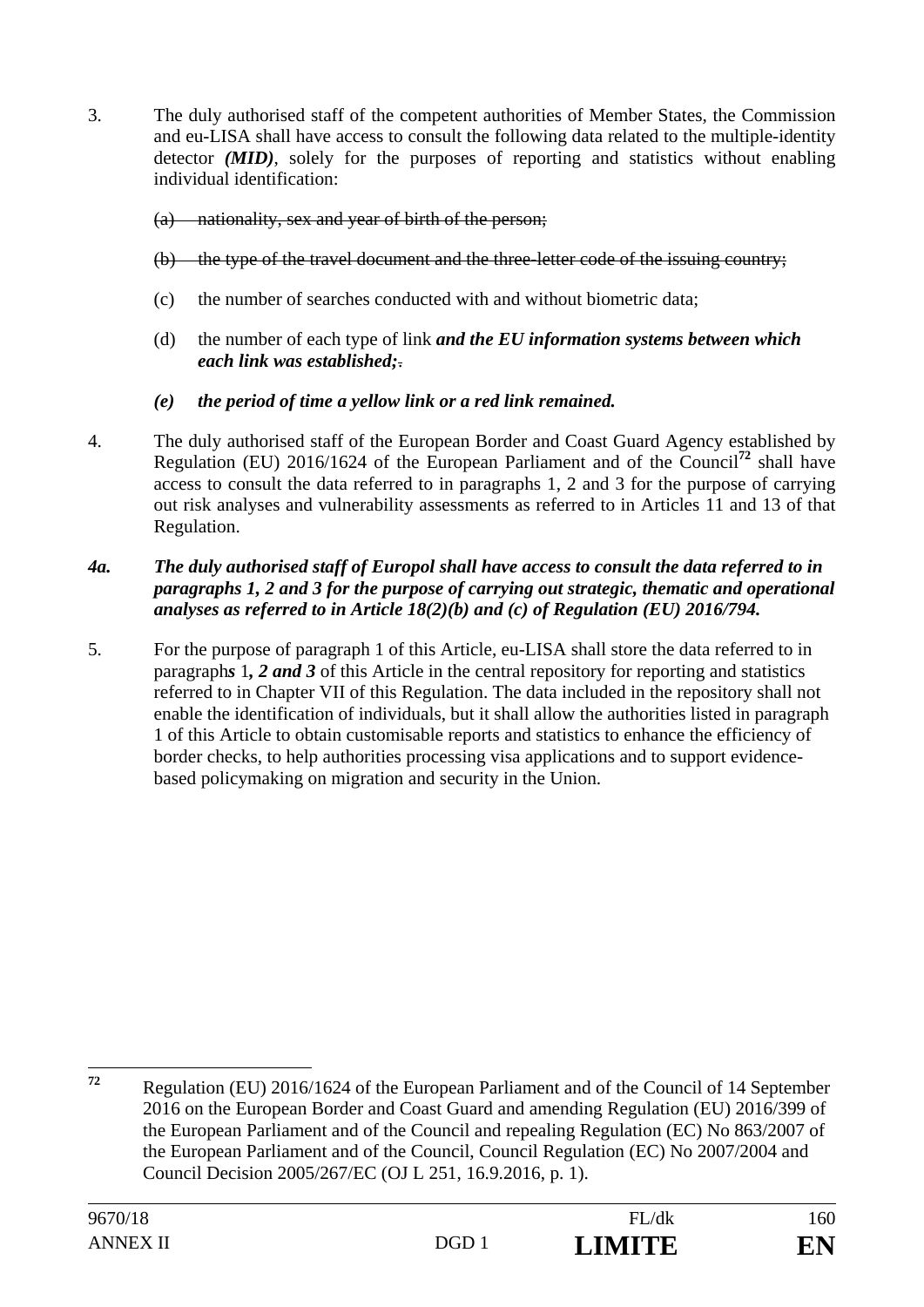### *Transitional period for the use of the European search portal*

- *1.* For a period of two years from the date the ESP commences operations, the obligations referred to in Article 7(2) and (4) shall not apply and the utilisation of the ESP shall be optional.
- *2. Following the period referred to in paragraph 1, the Commission, in close cooperation with Member States and eu-LISA, shall assess the impact of the ESP on border checks. On the basis of this assessment, and after consultation with the Member States, the Commission may adopt a delegated act in accordance with Article 63 to extend the period referred to in paragraph 1 until any potential technical issue linked to the ESP has been solved for a maximum of additional two years.*

### *Article 58*

### *Transitional period applicable to the provisions on access to the common identity repository for law enforcement purposes of preventing, detecting or investigating terrorist offences or other serious criminal offences*

Article 22 shall apply from the date of the start of operations referred to in Article 62(1).

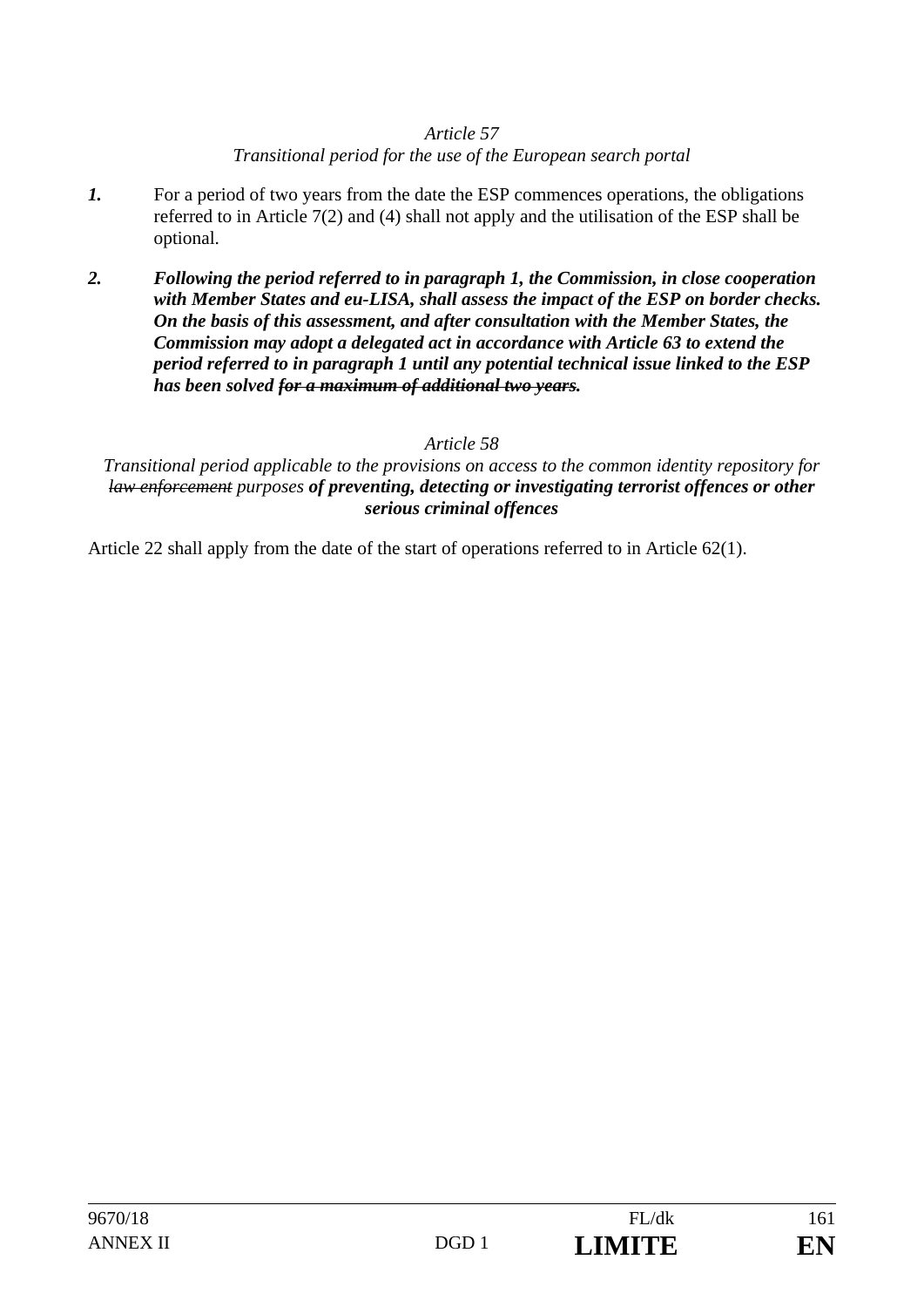#### *Article 59 Transitional period for the multiple-identity detection*

- 1. For a period of one year following the notification by eu-LISA of the completion of the test referred to in Article 62(1)(b) regarding the multiple-identity detector (MID) and before the start of operations of the MID, the ETIAS Central Unit as referred to in [Article 33(a) of Regulation (EU) 2016/1624] shall be responsible for carrying out a multiple-identity detection between the data stored in the *EES,* VIS, Eurodac and the SIS. The multipleidentity detections shall be carried out using only biometric data in accordance with Article 27(2) of this Regulation.
- 2. Where the query reports one or several *match(es)* hit(s) and the identity data of the linked files is identical or similar, a white link shall be created in accordance with Article 33.

Where the query reports one or several *match(es)* hit(s) and the identity data of the linked files cannot be considered as similar, a yellow link shall be created in accordance with Article 30 and the procedure referred to in Article 29 shall apply.

Where several hits *matches* are reported, a link shall be created to each piece of data triggering the hit *match*.

- 3. Where a yellow link is created in accordance with paragraph 3, the MID shall grant access to the identity data present in the different information systems to the ETIAS Central Unit.
- 4. Where a link is created to an alert in the SIS, other than a refusal of entry alert or an alert on a travel document reported lost, stolen or invalidated in accordance with Article 24 of the Regulation on SIS in the field of border checks and Article 38 of the Regulation on SIS in the field of law enforcement respectively, the MID shall grant access to the identity data present in the different information systems to the SIRENE Bureau of the Member State that created the alert.
- 5. The ETIAS Central Unit or the SIRENE Bureau of the Member State that created the alert shall have access to the data contained in the identity confirmation file and shall assess the different identities and shall update the link in accordance with Articles 31, 32 and 33 and add it to the identity confirmation file.
- 6. eu-LISA *Member States* shall assist where necessary the ETIAS Central Unit in carrying out the multiple-identity detection referred to in this Article.
- *7. Where a red link is created between data in the CIR, the identity confirmation file including the red link shall be stored in the MID at least for three years or for as long as the corresponding data are stored in at least one of the EU information systems.*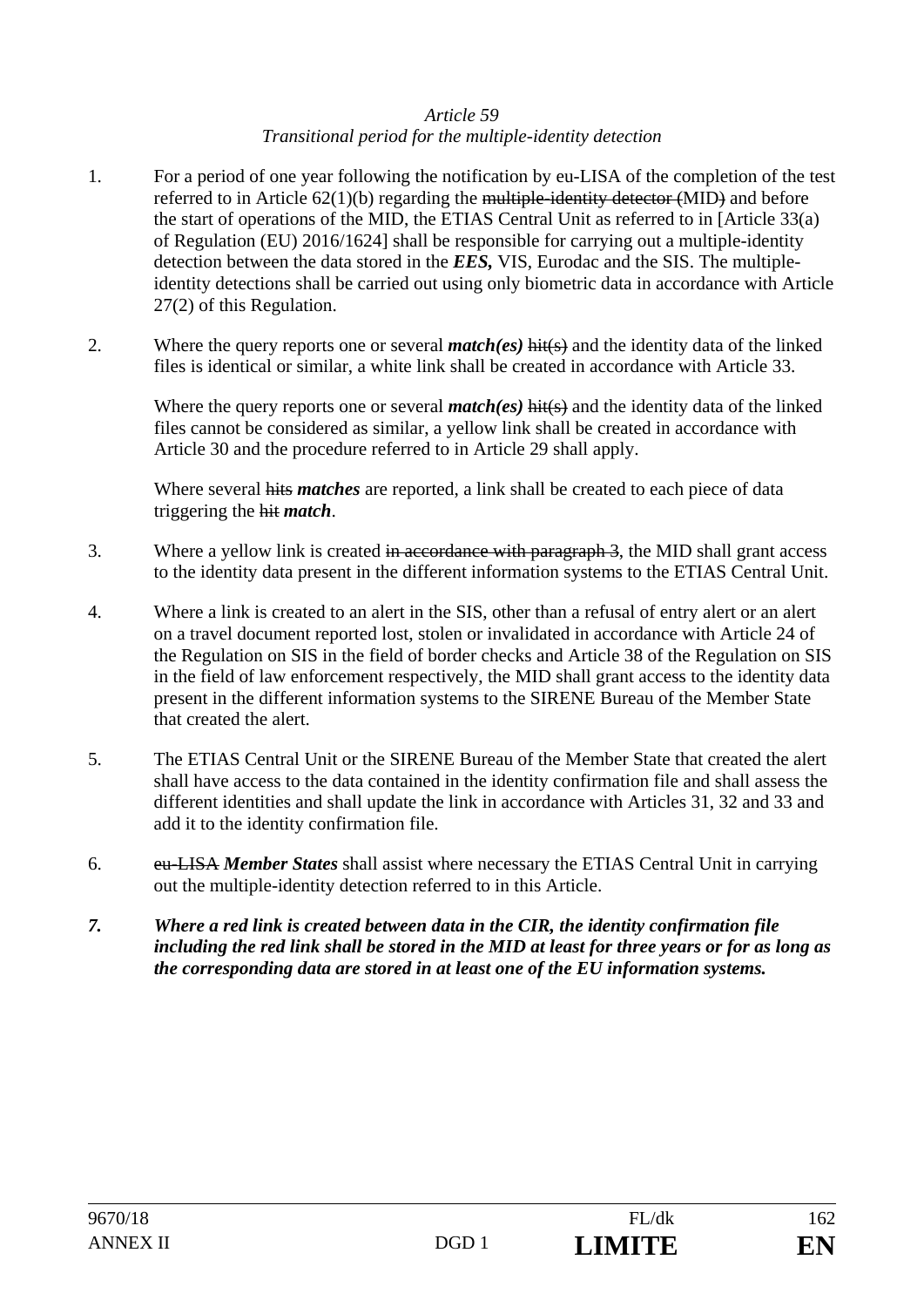- *8. Where a red link is created between data in the CIR, the linked data referred to in Article 18(1), (2) and (2a) shall be stored in the CIR at least for three years or for as long as the corresponding data are stored in at least one of the EU information systems.*
- *9. Where a red link is created between data in the CIR and the SIS, the linked data referred to in Article 18(1), (2) and (2a) shall be stored in the CIR for as long as the corresponding data are stored in the SIS.*
- *10. Following the period referred to in paragraph 1, the Commission, in close cooperation with Member States and the ETIAS Central Unit, shall assess the need to extend the transitional period in which the ETIAS Central Unit performs the tasks referred to in this Article. On the basis of this assessment, and after consultation with the Member States, the Commission may adopt a delegated act in accordance with Article 63 to extend the period referred to in paragraph 1.*

#### *Costs*

- 1. The costs incurred in connection with the establishment and operation of the ESP, the shared biometric matching service *(BMS)*, the common identity repository *(CIR)* and the MID shall be borne by the general budget of the Union.
- 2. Costs incurred in connection with the integration of the existing national infrastructures and their connection to the national uniform interfaces as well as in connection with hosting the national uniform interfaces shall be borne by the general budget of the Union.

The following costs shall be excluded:

- (a) Member States' project management office (meetings, missions, offices);
- (b) hosting of national IT systems (space, implementation, electricity, cooling);
- (c) operation of national IT systems (operators and support contracts);
- (d) design, development, implementation, operation and maintenance of national communication networks.
- 3. The costs incurred by the designated authorities referred to in Article 4(24) shall be borne, respectively, by each Member State and Europol. The costs for the connection of the designated authorities to the CIR shall be borne by each Member State and Europol, respectively.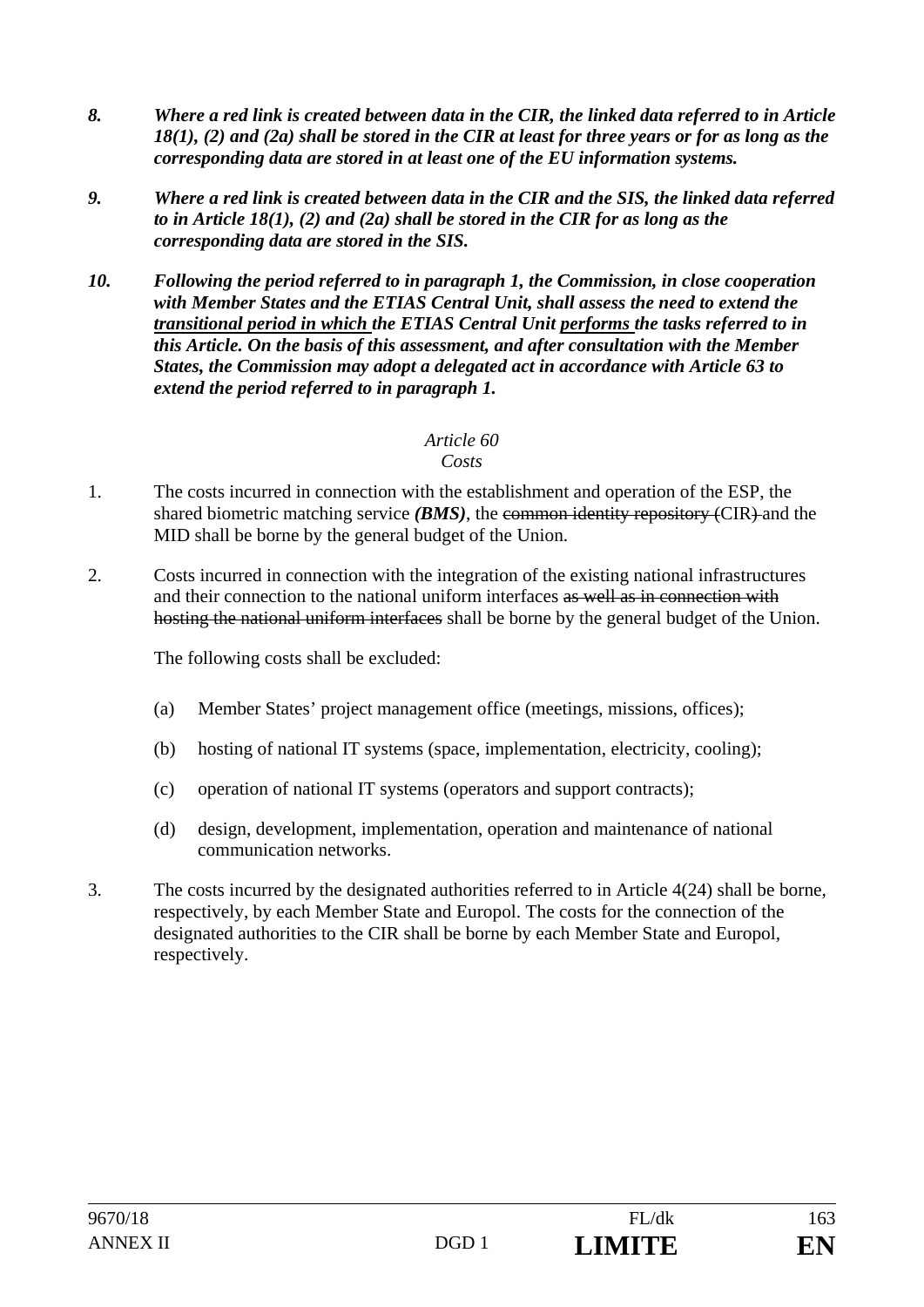#### *Article 61 Notifications*

1. The Member States shall notify eu-LISA of the authorities referred to in Articles 7, 20, 21 and 26 that may use or have access to the ESP, the CIR and the MID respectively.

A consolidated list of those authorities shall be published in the *Official Journal of the European Union* within a period of three months from the date on which each interoperability component commenced operations in accordance with Article 62. Where there are amendments to the list, eu-LISA shall publish an updated consolidated list once a year.

- 2. eu-LISA shall notify the Commission of the successful completion of the test referred to in Article 62(1)(b).
- 3. The ETIAS Central Unit shall notify the Commission of the successful completion of the transitional measure laid down in Article 59.
- 4. The Commission shall make available to the Member States and the public, by a constantly updated public website, the information notified pursuant to paragraph 1.

## *Article 62 Start of operations*

- 1. The Commission shall decide the date from which each interoperability component is to start operations, after the following conditions are met:
	- (a) the measures referred to in Articles 8(2), 9(7), *13(5),* 28(5)*, (5a)* and (*7*6), *32(4a), 33(4a),* 37(4), 38(4), 39(5), and 44(5)*, 57(2) and 59(10), 68(7a)* have been adopted;
	- (b) eu-LISA has declared the successful completion of a comprehensive test of the relevant interoperability component, which is to be conducted by eu-LISA in cooperation with the Member States, *the ETIAS Central Unit and Europol*;
	- (c) eu-LISA has validated the technical and legal arrangements to collect and transmit the data referred to in Articles 8(1), 13, 19 *18*, 34 and 39 and have *has* notified them to the Commission;
	- (d) the Member States have notified the Commission as referred to in Article  $61(1)$ ;
	- (e) for the multiple-identity detector, the ETIAS Central Unit has notified the Commission as referred to in Article 61(3).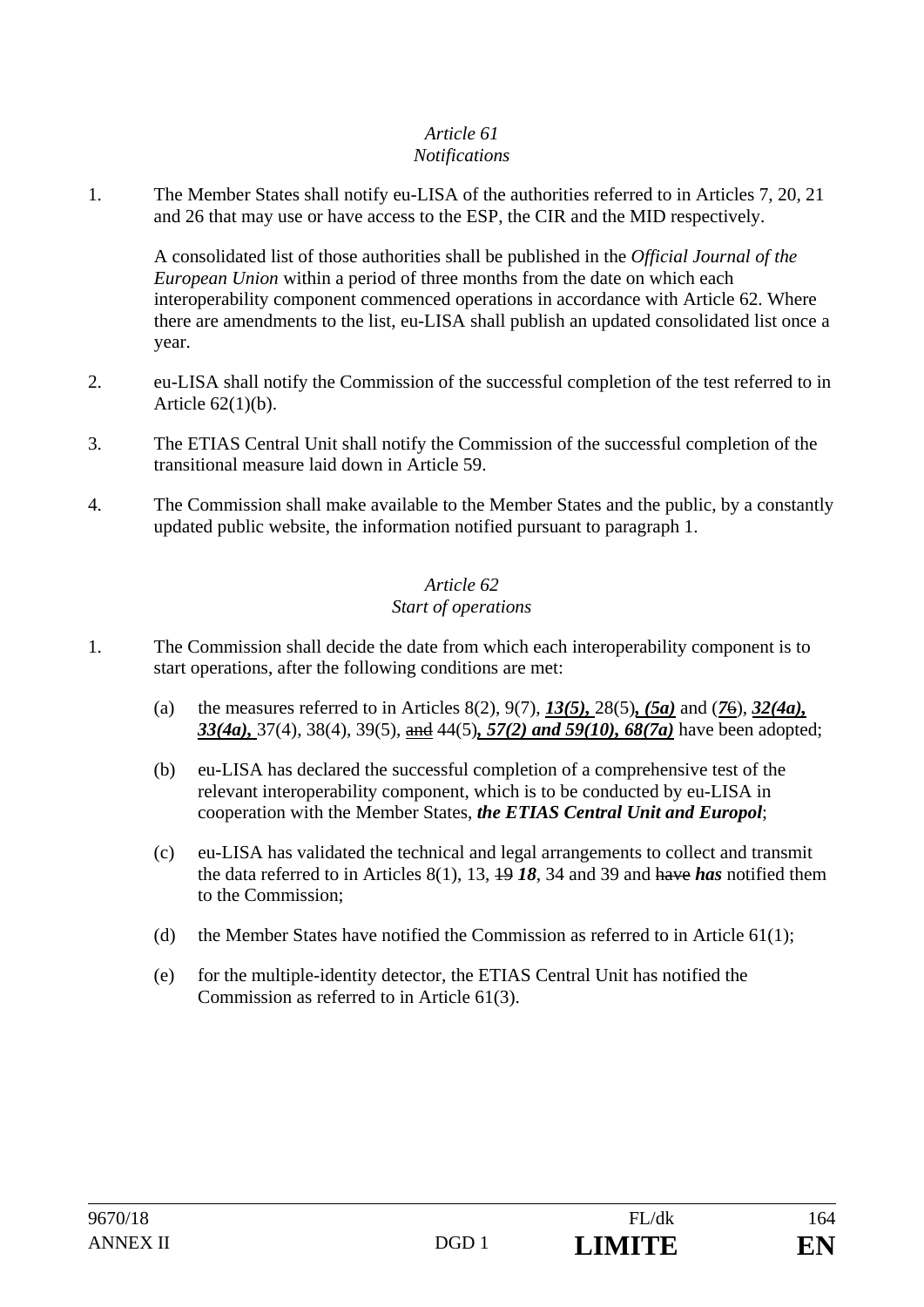- 2. The Commission shall inform the European Parliament and the Council of the results of the test carried out pursuant to paragraph 1(b).
- 3. The Commission decision referred to in paragraph 1 shall be published in the *Official Journal of the European Union*.
- 4. The Member States*, the ETIAS Central Unit* and Europol shall start using the interoperability components from the date determined by the Commission in accordance with paragraph 1.

## *Article 63 Exercise of the delegation*

- 1. The power to adopt delegated acts is conferred on the Commission subject to the conditions laid down in this Article.
- 2. The power to adopt delegated acts referred to in Articles 8(2)*,* and 9(7) *57(2) and 59(10)* shall be conferred on the Commission for an indeterminate *a* period of *five years* time from [*the date of entry into force of this Regulation*]. *The Commission shall draw up a report in respect of the delegation of power not later than nine months before the end of the fiveyear period. The delegation of power shall be tacitly extended for periods of an identical duration, unless the European Parliament or the Council opposes such extension not later than three months before the end of each period.*
- 3. The delegation of power referred to in Articles 8(2)*,* and 9(7) *57(2) and 59(10)* may be revoked at any time by the European Parliament or by the Council. A decision to revoke shall put an end to the delegation of the power specified in that decision. It shall take effect the day following the publication of the decision in the *Official Journal of the European Union* or at a later date specified therein. It shall not affect the validity of any delegated acts already in force.
- 4. Before adopting a delegated act, the Commission shall consult experts designated by each Member State in accordance with the principles laid down in the Interinstitutional Agreement on Better Law-Making of 13 April 2016.
- 5. As soon as it adopts a delegated act, the Commission shall notify it simultaneously to the European Parliament and to the Council.
- 6. A delegated act adopted pursuant to Articles 8(2)*,* and 9(7) *57(2)* shall enter into force only if no objection has been expressed either by the European Parliament or the Council within a period of [two months] of notification of that act to the European Parliament and the Council or if, before the expiry of that period, the European Parliament and the Council have both informed the Commission that they will not object. That period shall be extended by [two months] at the initiative of the European Parliament or of the Council.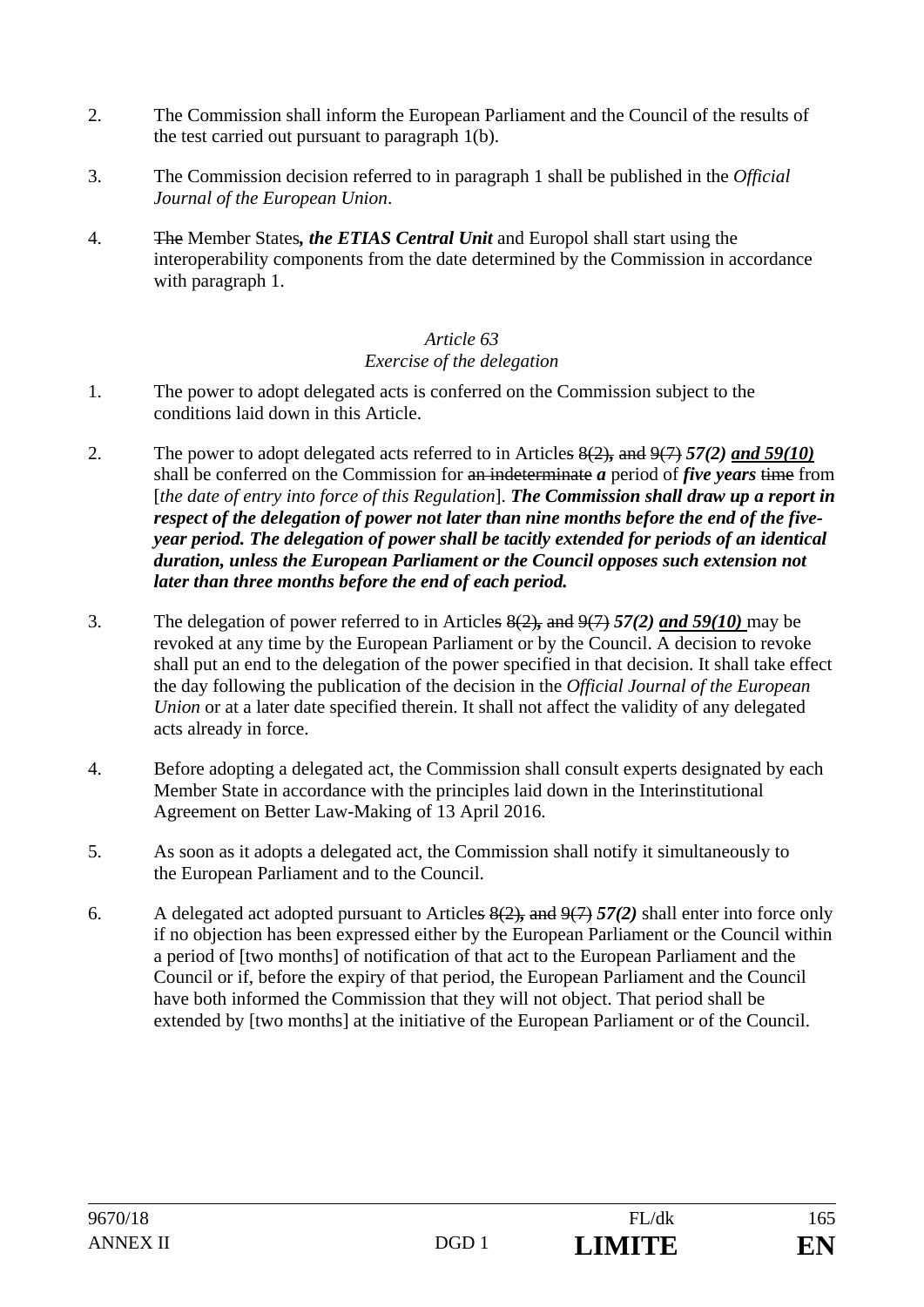#### *Committee procedure*

- 1. The Commission shall be assisted by a committee. That committee shall be a committee within the meaning of Regulation (EU) No 182/2011.
- 2. Where reference is made to this paragraph, Article 5 of Regulation (EU) No 182/2011 shall apply. *Where the Committee delivers no opinion, the Commission shall not adopt the draft implementing act and the third subparagraph of Article 5(4) of Regulation (EU) No 182/2011 shall apply.*

## *Article 65*

## *Advisory group*

An Advisory Group shall be established by eu-LISA in order to provide it with the expertise related to interoperability, in particular in the context of the preparation of its annual work programme and its annual activity report. During the design and development phase of the interoperability instruments, Article 52(4) to (6) shall apply.

#### *Article 66 Training*

- *1.* eu-LISA shall perform tasks related to the provision of training on the technical use of the interoperability components in accordance with Regulation (EU) No 1077/2011.
- *2. The staff of Member State authorities, [the ETIAS Central Unit] and Europol, authorised to process data from the interoperability components, shall receive appropriate training about data security, data protection rules and the procedures of data processing, in which particular attention is paid to the process of multiple identity detection, including the verification of links and the accompanying need to ensure the safeguards in relation to fundamental rights.*

#### *Article 67 Practical handbook*

The Commission shall, in close cooperation with the Member States, eu-LISA and other relevant agencies, make available a practical handbook for the implementation and management of the interoperability components. The practical handbook shall provide technical and operational guidelines, recommendations and best practices. The Commission shall adopt the practical handbook in the form of a recommendation.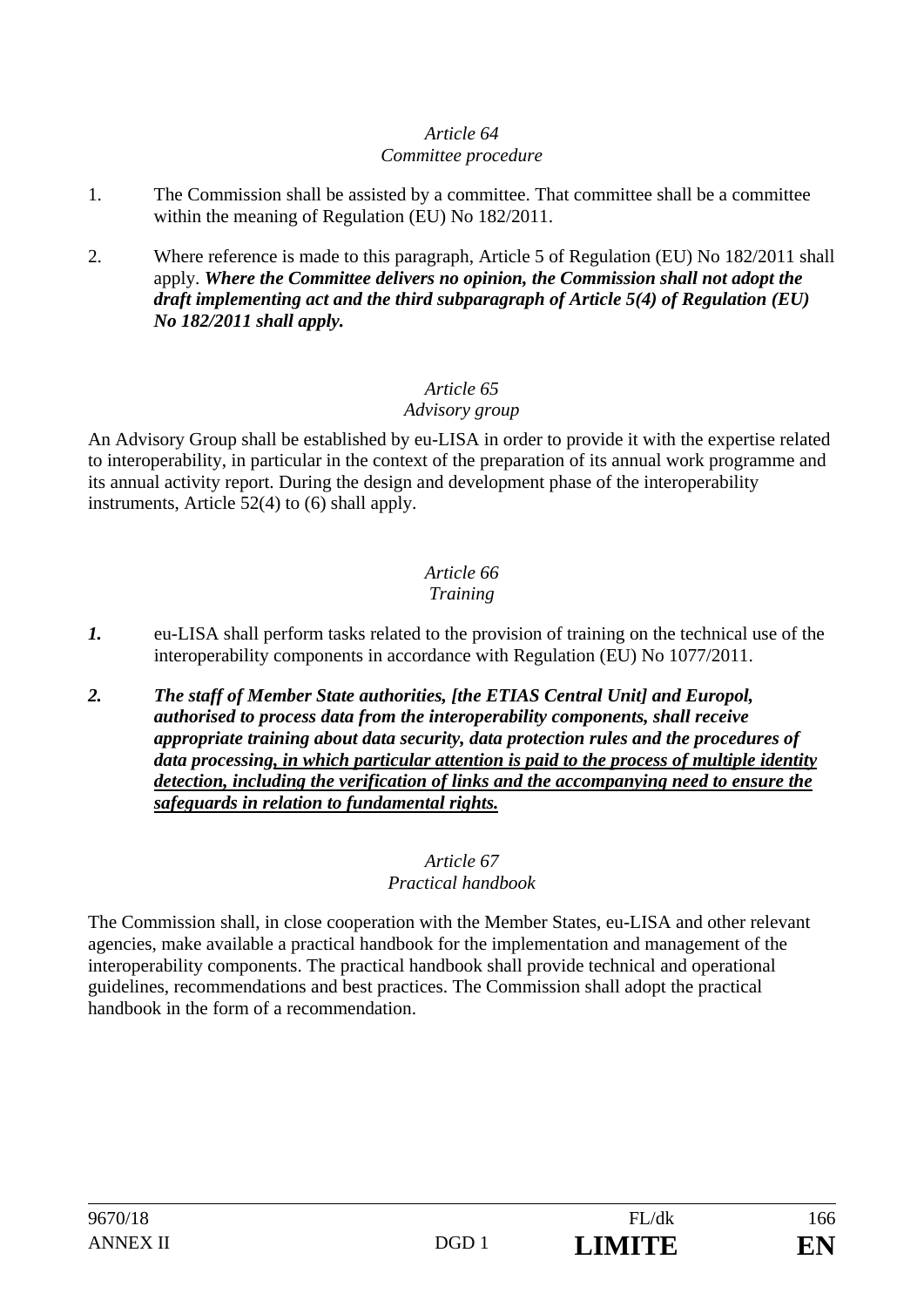## *Article 68 Monitoring and evaluation*

- 1. eu-LISA shall ensure that procedures are in place to monitor the development of the interoperability components in light of objectives relating to planning and costs and to monitor the functioning of the interoperability components in light of objectives relating to the technical output, cost-effectiveness, security and quality of service.
- 2. By [*Six months after the entry into force of this Regulation* OPOCE, please replace with the actual date] and every six months thereafter during the development phase of the interoperability components, eu-LISA shall submit a report to the European Parliament and the Council on the state of play of the development of the interoperability components. Once the development is finalised, a report shall be submitted to the European Parliament and the Council explaining in detail how the objectives, in particular relating to planning and costs, were achieved as well as justifying any divergences.
- 3. For the purposes of technical maintenance, eu-LISA shall have access to the necessary information relating to the data processing operations performed in the interoperability components.
- 4. Four years after the start of operations of each interoperability component and every four years thereafter, eu-LISA shall submit to the European Parliament, the Council and the Commission a report on the technical functioning of the interoperability components, including the security thereof.
- 5. In addition, one year after each report from eu-LISA, the Commission shall produce an overall evaluation of the components, including:
	- (a) an assessment of the application of this Regulation;
	- (b) an examination of the results achieved against objectives and the impact on fundamental rights;
	- (c) an assessment of the continuing validity of the underlying rationale of the interoperability components;
	- (d) an assessment of the security of the interoperability components;
	- (e) an assessment of any implications, including any disproportionate impact on the flow of traffic at border crossing points and those with a budgetary impact on the Union budget.

The evaluations shall include any necessary recommendations. The Commission shall transmit the evaluation report to the European Parliament, to the Council, to the European Data Protection Supervisor and to the European Union Agency for Fundamental Rights established by Council Regulation (EC) No 168/2007.**<sup>73</sup>**

 $73$ **<sup>73</sup>** Council Regulation (EC) No 168/2007 of 15 February 2007 establishing a European Union Agency for Fundamental Rights (OJ L 53, 22.2.2007, p. 1).